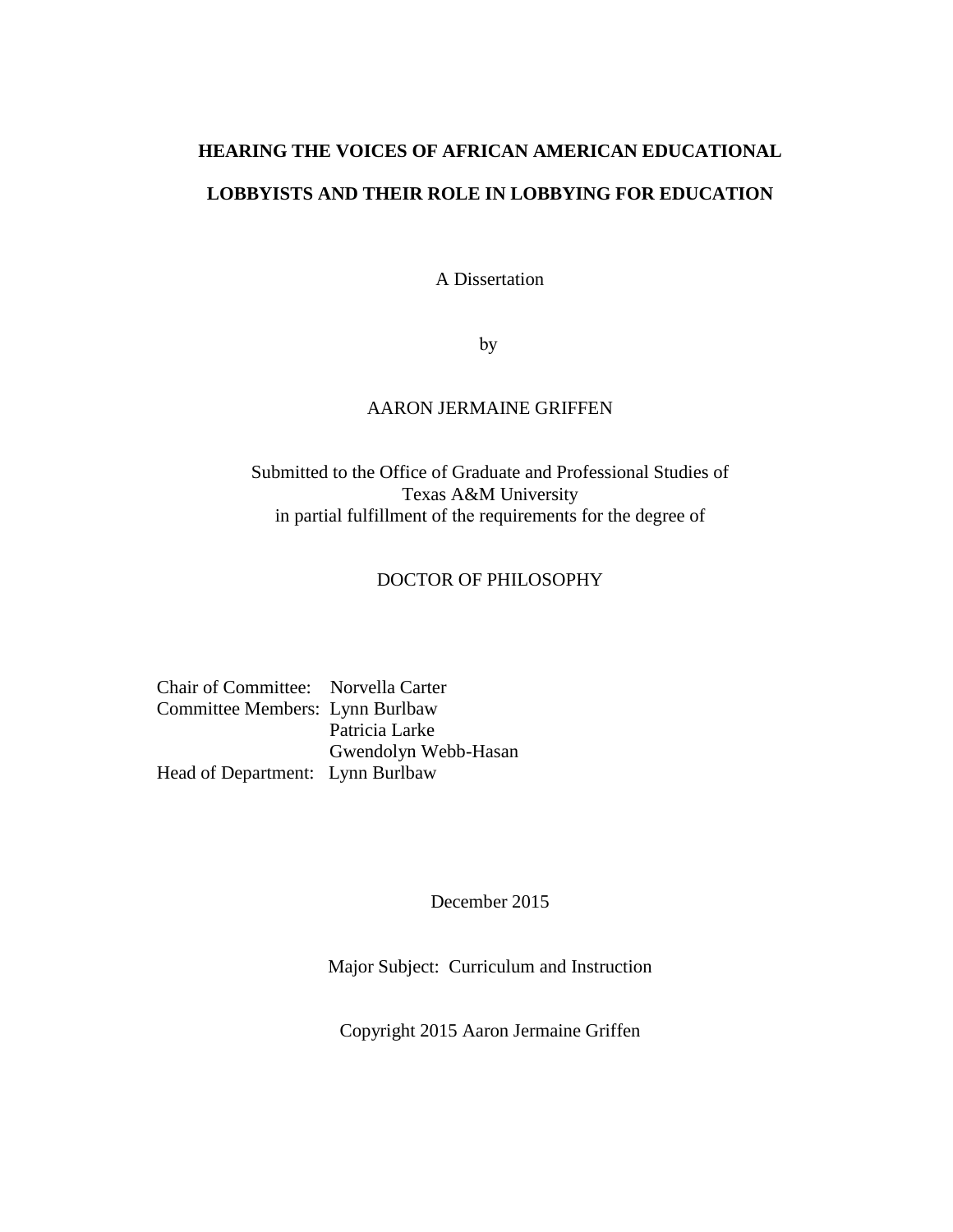### **ABSTRACT**

 The purpose of this study is to hear the voices, life experiences and lobbying practices of four African American educational lobbyists and their role in lobbying for education. There is a void where the voices of African American educational lobbyists are limited. They are almost non-existent due to past practices in the nation's history that ensured African Americans would have no representation at the decision making table. As a result, we have not heard the voices of African American educational lobbyists in the  $21<sup>st</sup>$  century, nor do we know how they feel about their ability or inability to influence and impact educational decisions.

 This study provides a snapshot of how African American educational lobbyists describe their personal characteristics; how African American educational lobbyists exercise and interpret their acts of lobbying; and how these African American educational lobbyists describe their influence or impact on education. Findings from the study reveal that African American educational lobbyists believe that they can influence and impact educational policy despite unique challenges they face.

 New findings from the voices of the African American educational lobbyists reveal that they benefit from a reaper, are immersed in a *dual credibility standard* and utilize *reverse interest convergence* as they Navigate the System. In order to be effective, have the ability to impact and influence and focus on African American achievement, there are avoidance factors in lobbying that should be employed in order to establish a *New Lobby*.

ii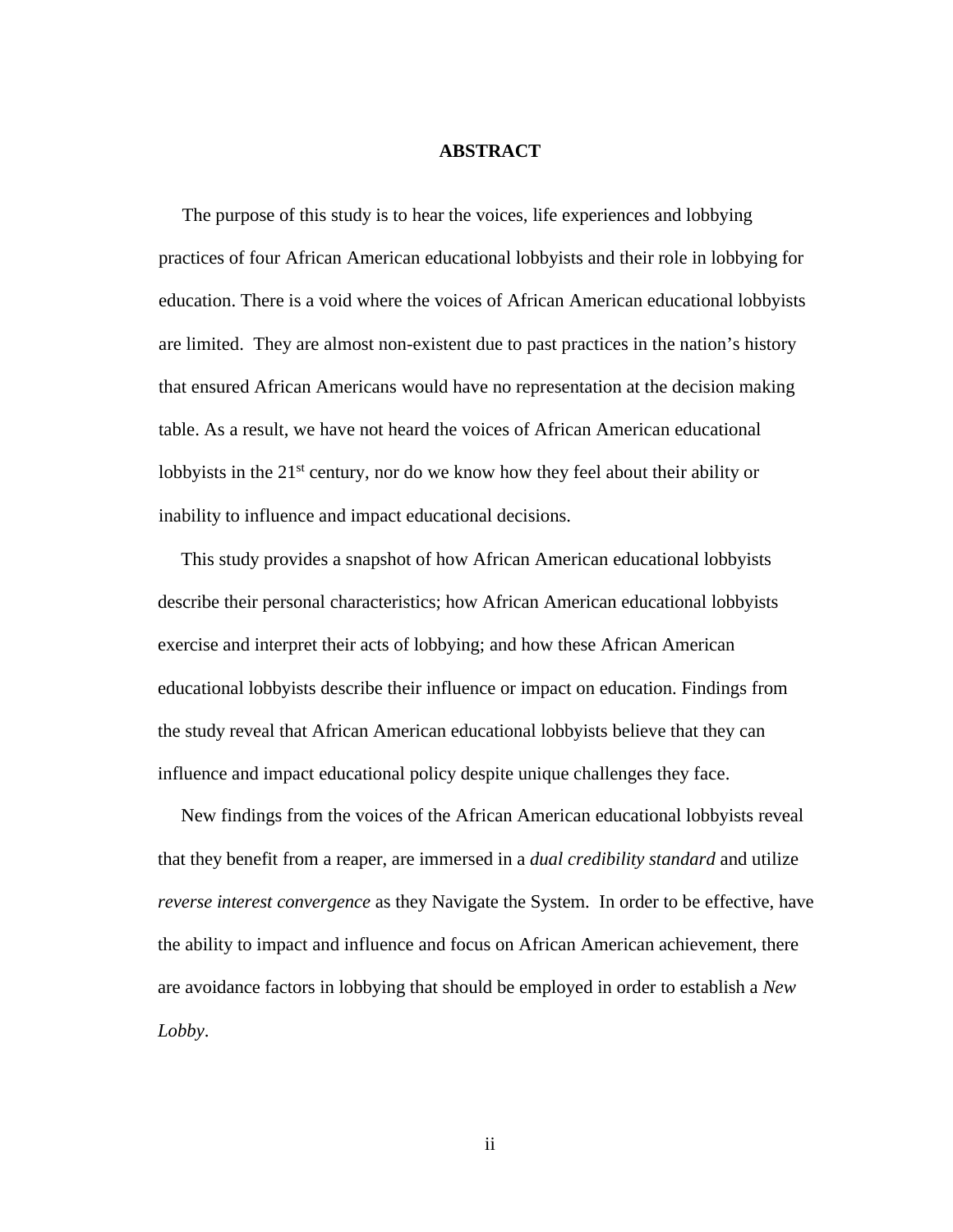#### **DEDICATIONS**

 Without God in my life, this study would not have been possible. I have been blessed with the ability to put thoughts into words and to think dimensionally. I am grateful for his favor on my life and those who have made this study possible.

 This study is dedicated to the late Vance Heard and First St. Jimmy Davis, ESSAYONS! "First", Jimmy, you were one of my driving motivators to begin a Doctoral program. Our conversations and debates still ring in my ears; your memories stay with me. I wish you were here to see how your friendship continues to be appreciated. Coach Heard, you were a great teacher and role model to so many. I still follow your teachings every day.

 To my wife, Karen Griffen, and my boys, Solomon and Langston. I thank you for your sacrifices, your patience, and your support and for standing with me as we journeyed through this study. The three of you motivate me to do and be my very best. I love you all and thank you.

 To my mother, Carolyn Halsey. You have always been my inspiration. My work ethic and grit come from watching you raise three men on your own. You did a fantastic job. I turned out pretty well. Thank you.

 To my nephews and nieces, including those I do not know. To my brothers and sisters (Harriole, Wanda, Kim, Thomas, and Edmond). May this work, someday, find you. Our family is not the sum of our circumstances. Nor does our present situation define our family. Aspire to be great at whatever you do even when it makes others uncomfortable. With this work, your uncle and brother, A.J., has aspired to accomplish that task.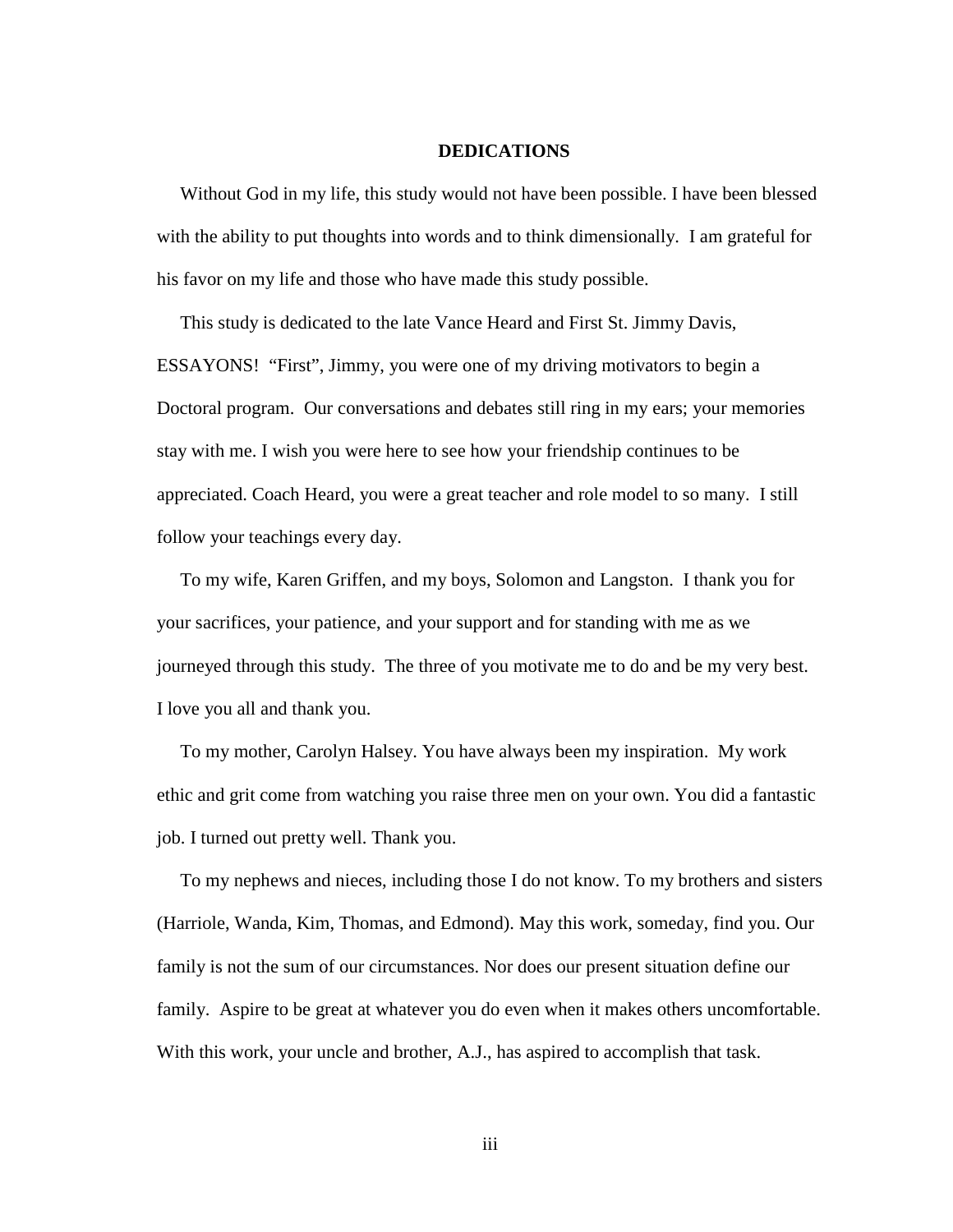#### **ACKNOWLEDGEMENTS**

 There is just simply no way I could have completed this journey without a lot of support. There are those who believed in me before I believed in myself and then there are those who were not surprised that I was capable.

 To Dr. Norvella Carter, my committee chair, advisor, and biggest supporter. I thank you for challenging me to do what has not been done and to leave my comfort zone. You had a vision for me and would not relent until I understood that I was capable of much more. I thank you for your guidance and your unrelenting support throughout the program. I am the scholar I am because you pushed me to challenge status quo and to seek out solutions versus simply pointing out problems.

 To Dr. Lynn Burlbaw, you have enhanced my research capability and expanded my methodologies. I thank you also for pushing my research interests and challenging me not to accept convention.

 To Dr. Patricia Larke, I thank you for helping me hone in on what my study was actually about and for recommending I expand my literature base. I fully believe that your recommendations have resulted in a study that will cross multiple boundaries.

 To Dr. Gwen Webb-Hassan, you helped me discover the impact I will have as a principal by developing my inner CRIL of whom I did not know existed. The CRIL is beginning to effect change on my campus.

 To Dr. Kamala Williams, you have been like a big sister for me and our cohort. Thank you for the timely phone calls and for allowing me to still be a part of the courses you teach. I greatly appreciate you always checking in.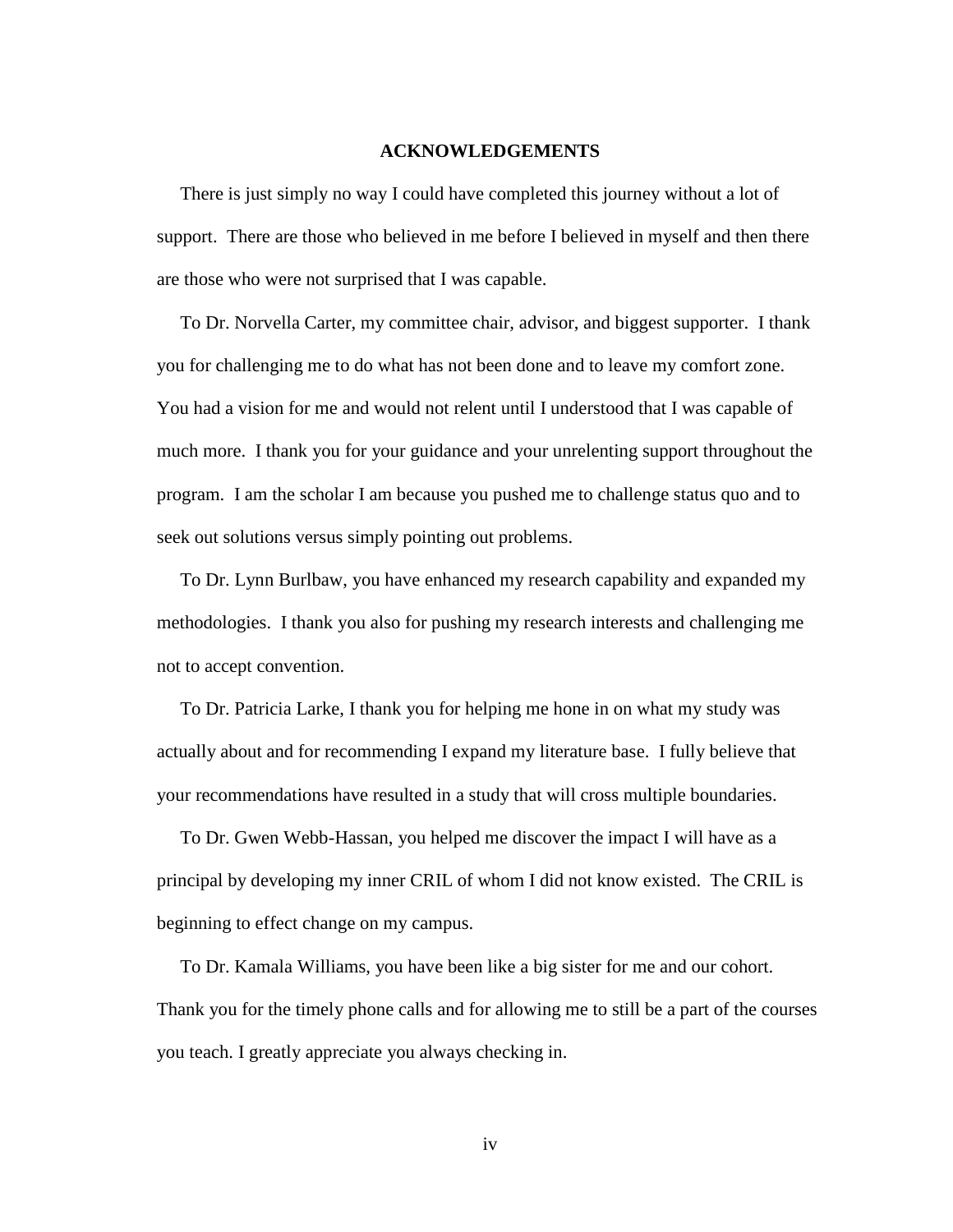To Dr. Chance W. Lewis, I thank you for your guidance and mentoring at the start of this journey and throughout. At the start of our program, you pushed me in my writing and in how I interpreted policy. I thank you for sharing key insights. You once shared, "Sometimes you have to create your opportunities". This insight has served me well. Thank you.

 To Dr. Rebecca Brown, you supported me as my principal from the beginning. I thank you for the advisement and for being flexible with my schedule when I had to travel to College Station during the work week. You made it less stressful working and going to school. I thank you for creating a platform at Grantham Academy for me to utilize the new skills I was developing.

 To Ms. Teresa Lance, I thank you for your support in finishing this study. For an entire year, you have asked where I was in the process. This last month you set a challenge for the both of us and provided the time for me to "buckle down". I thank you.

 To George Flores, you have been a great friend and confidant. I thank you for challenging me to do my absolute best and for being a listening ear when I would come up with various research ideas. Thanks for being a colleague and a brother.

 To Dr. Aneil Smothers, thank you for your support and guidance in the absolute final stage. I thank you for taking the time to help me with a last step I just simply could not figure out. You are an exemplary example of an Urban Education Doctor from Texas A&M University.

v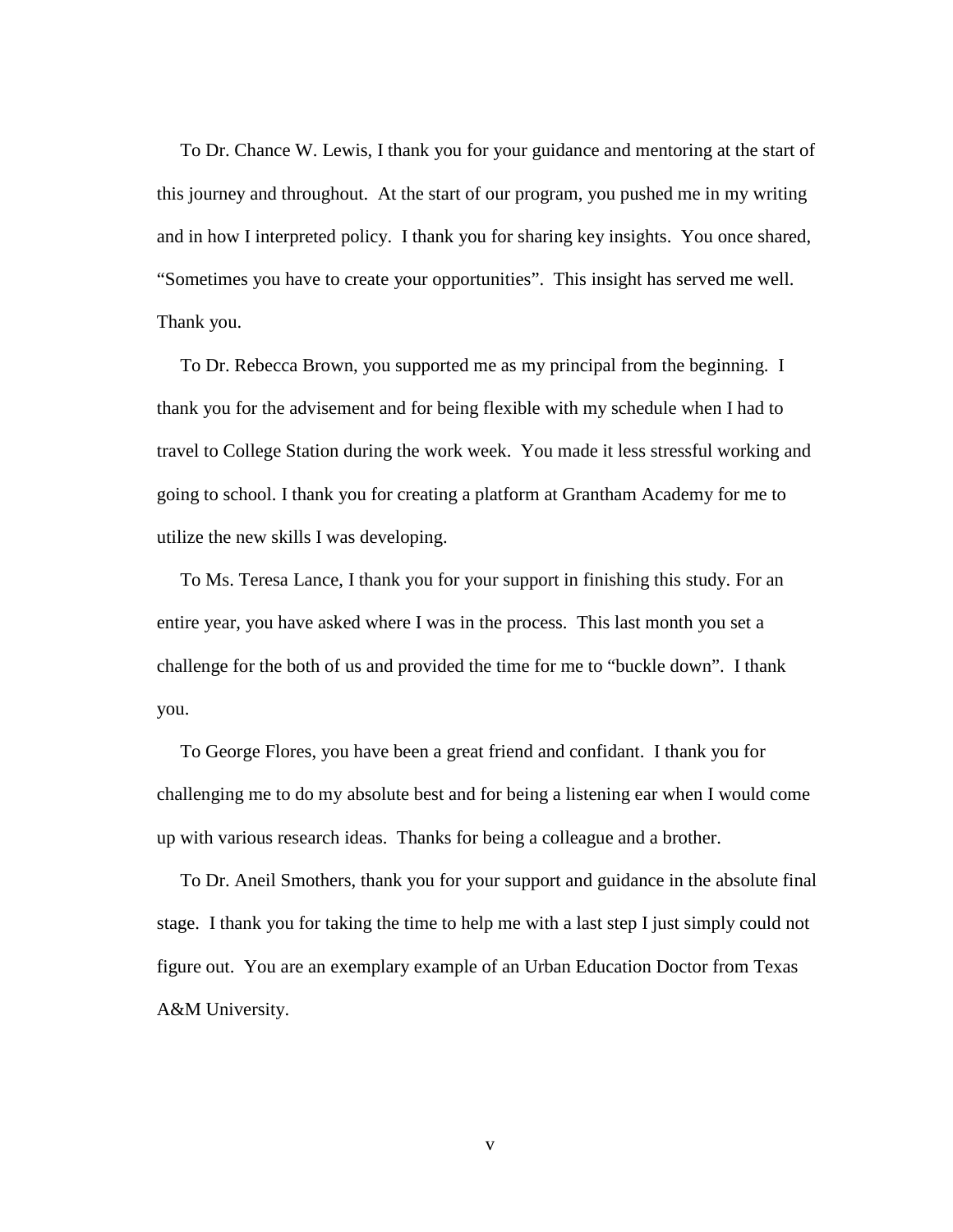To the 2010 cohort, we are almost finished. I thank you for the laughter, the candor, the disagreements and most importantly the journey. Together, we have accomplished a lot in 5 years. But, our journey is nowhere near complete. I thank you for staying the course with me.

 To the Sierra High School and Grantham Academy faculty and staff and parents and students, you are an amazing group with whom I am allowed to work. I thank you for accepting me into your community and for recognizing the passion I have for learning and educating. I thank you for your support in me finishing this study.

 To the Black educators of Solomon M. Coles Elementary and Special Emphasis School: Dr. Sid Garner, Mrs. Wanda Perry, Mrs. Turner, Mrs. Gladys Smith, Mrs. Jackie Marcie and Mrs. Lois Jefferson, 1980 to 1986. Words cannot express what your early influence has had on me as an educator, father, husband and mentor. I feel that having Black educators early in my life made all the difference in who I am still becoming. I remember the day I realized that I was emulating each of you in my approach to education and leadership. I thank you for never losing faith in us at Coles when others did. You made a difference. I am a product of your dedication, and I therefore intend to pay it forward.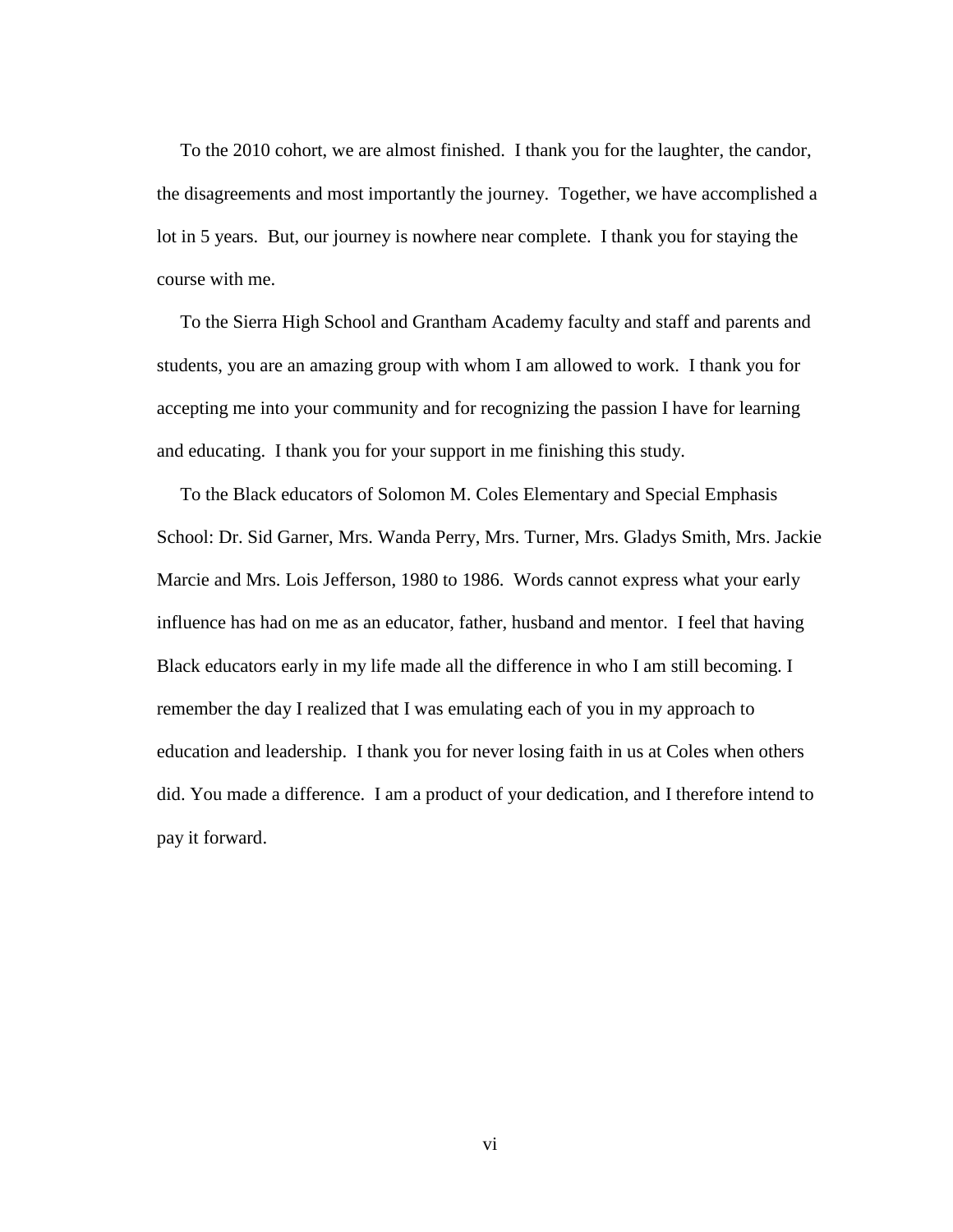## **TABLE OF CONTENTS**

| ۰, |
|----|
|----|

| <b>CHAPTER</b> |  |
|----------------|--|
| I              |  |
|                |  |
|                |  |
|                |  |
|                |  |
|                |  |
|                |  |
|                |  |
|                |  |
|                |  |
| $\mathbf{I}$   |  |
|                |  |
|                |  |
|                |  |
|                |  |
|                |  |
|                |  |
|                |  |
|                |  |
|                |  |
|                |  |
|                |  |
|                |  |
|                |  |
|                |  |
|                |  |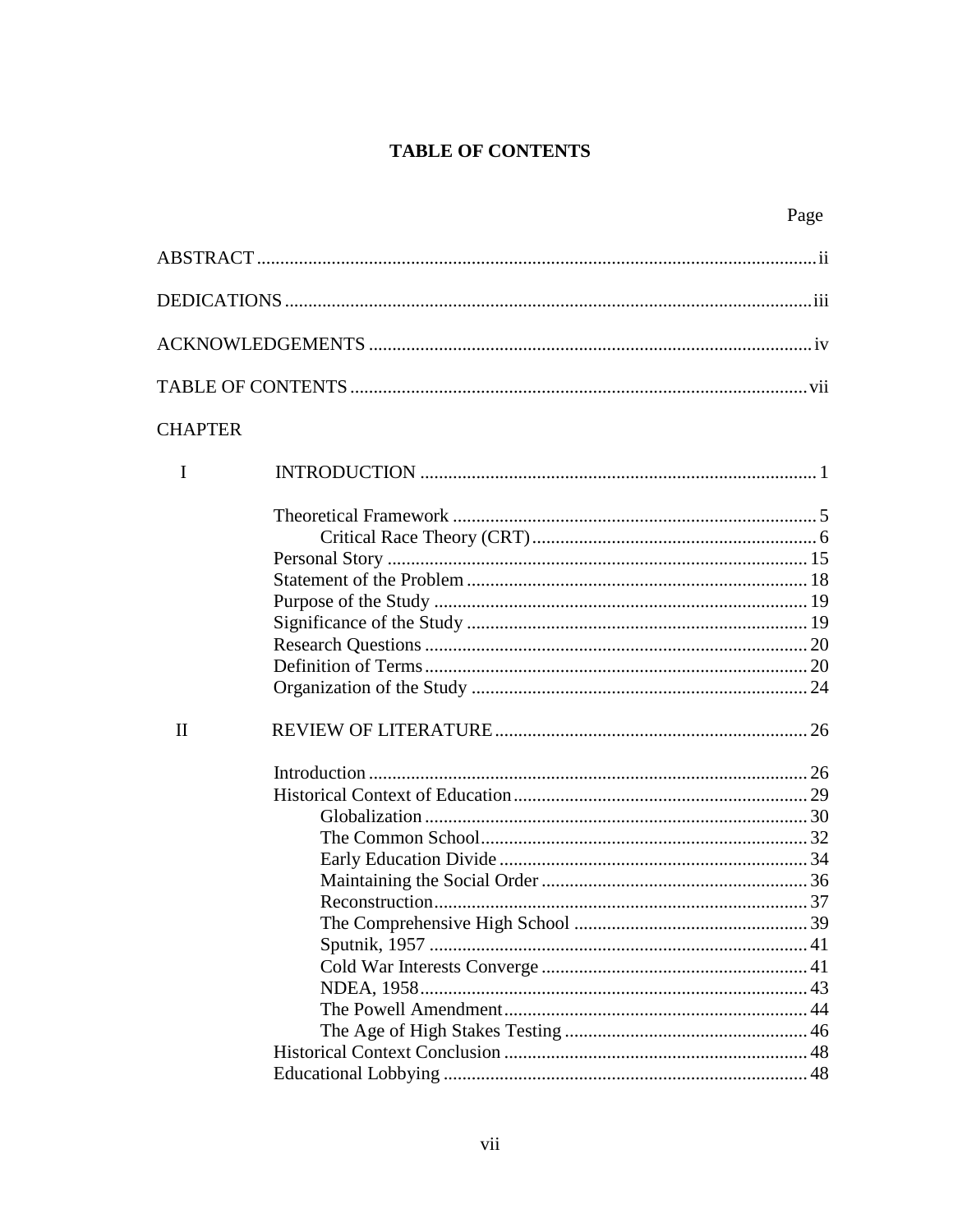# Page

| Challenges Unique to African American Educational Lobbyists  64 |  |
|-----------------------------------------------------------------|--|
|                                                                 |  |
|                                                                 |  |
|                                                                 |  |
|                                                                 |  |
|                                                                 |  |
|                                                                 |  |
|                                                                 |  |
|                                                                 |  |
|                                                                 |  |
|                                                                 |  |
|                                                                 |  |
|                                                                 |  |
|                                                                 |  |
|                                                                 |  |
|                                                                 |  |
|                                                                 |  |
|                                                                 |  |
|                                                                 |  |
|                                                                 |  |
|                                                                 |  |
|                                                                 |  |
|                                                                 |  |
|                                                                 |  |
|                                                                 |  |
| Validity and Reliability Issues with Interviewing Elites 112    |  |
|                                                                 |  |
|                                                                 |  |
|                                                                 |  |
|                                                                 |  |
|                                                                 |  |
|                                                                 |  |
|                                                                 |  |
|                                                                 |  |
|                                                                 |  |
|                                                                 |  |
|                                                                 |  |

# $\mathop{\rm III}\nolimits$

 $\bar{I}$ V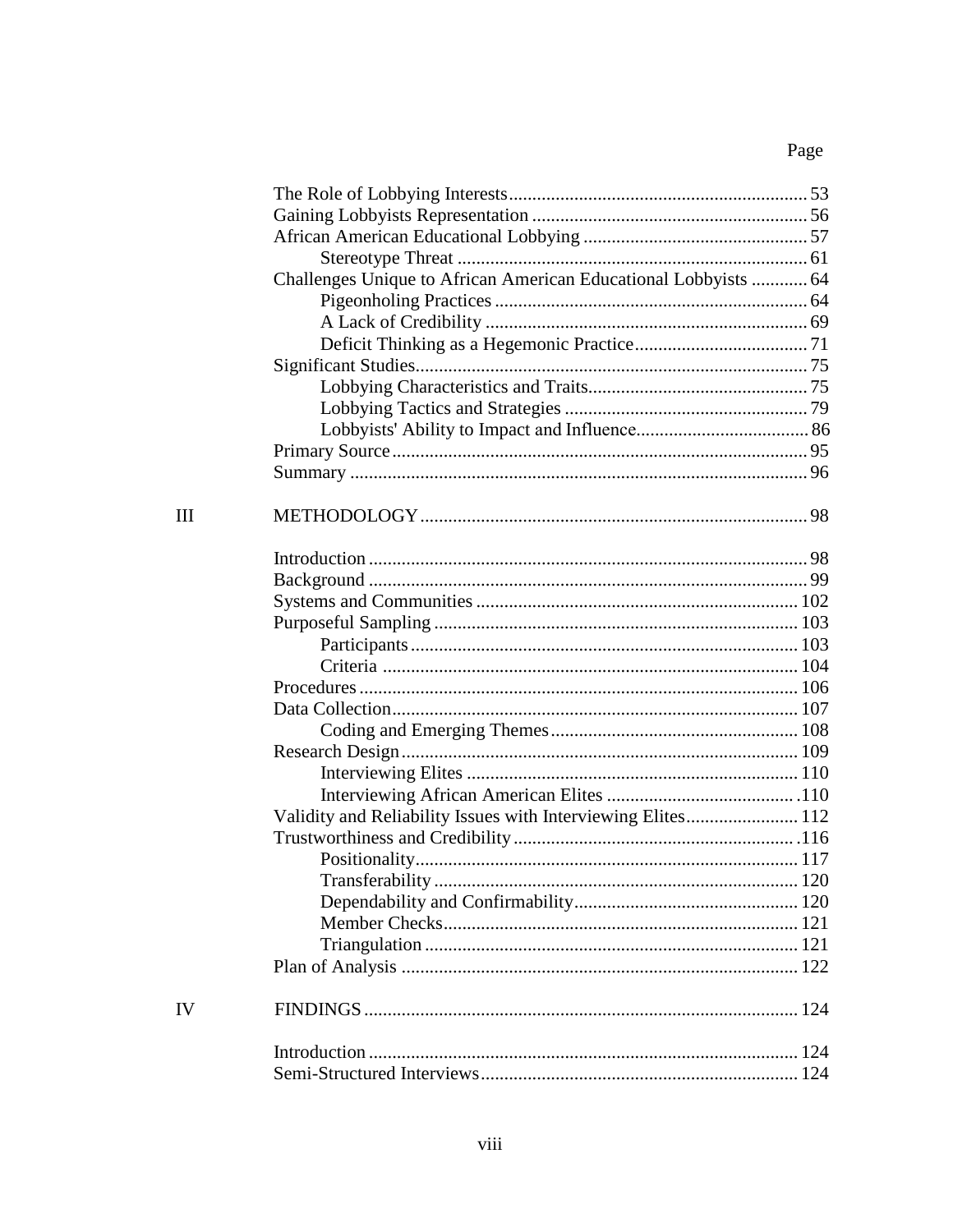# Page

|   | The Book of "Joy" the Bantering Prophetess 129                |  |
|---|---------------------------------------------------------------|--|
|   |                                                               |  |
|   |                                                               |  |
|   | The Book of "Justice" the Dimensional Prophet  152            |  |
|   |                                                               |  |
|   |                                                               |  |
|   |                                                               |  |
|   | Research Question #1 – How do African American                |  |
|   | Educational Lobbyists Describe Their Personal Characteristics |  |
|   |                                                               |  |
|   |                                                               |  |
|   |                                                               |  |
|   |                                                               |  |
|   | Avoidance Factors in Lobbying #1- Pigeonholing 172            |  |
|   | Research Question #2 - How do African American Educational    |  |
|   | Lobbyists Exercise and Interpret Their Acts of Lobbying?  176 |  |
|   |                                                               |  |
|   | Avoidance Factors in Lobbying #2 - Lacking Credibility 184    |  |
|   | Research Question #3 – How Do These African American          |  |
|   | Educational Lobbyists Describe Their Influence or             |  |
|   |                                                               |  |
|   |                                                               |  |
|   | Using Reverse Interest Convergence to Mobilize                |  |
|   |                                                               |  |
|   | Avoidance Factors in Lobbying #3 - Deficit Model Thinking     |  |
|   |                                                               |  |
|   |                                                               |  |
|   |                                                               |  |
| V | SUMMARY, CONCLUSIONS AND RECOMMENDATIONS  200                 |  |
|   |                                                               |  |
|   |                                                               |  |
|   | Research Question #1 – How do African American                |  |
|   | Educational Lobbyists Describe Their Personal Characteristics |  |
|   |                                                               |  |
|   | Being Effective and Being Effective Offsite 202               |  |
|   |                                                               |  |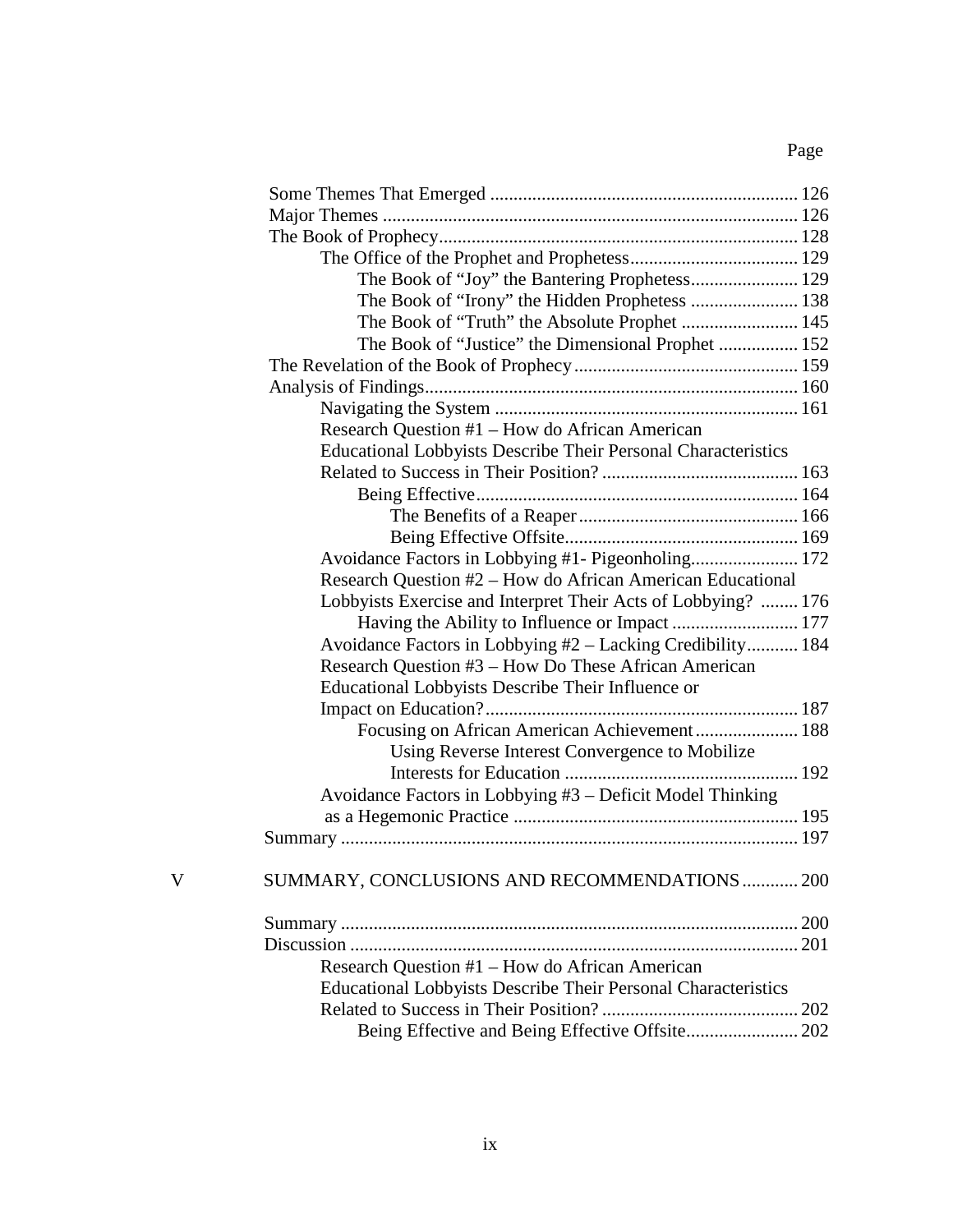# Page

| Research Question #2 – How do African American Educational  |     |
|-------------------------------------------------------------|-----|
| Lobbyists Exercise and Interpret Their Acts of Lobbying?206 |     |
|                                                             |     |
|                                                             |     |
| Avoidance Factors in Lobbying #2 – Lacking Credibility 208  |     |
| Research Question #3 – How do these African American        |     |
| Educational Lobbyists Describe Their Influence or           |     |
|                                                             |     |
| Focusing on African American Achievement 210                |     |
| Avoidance Factors in Lobbying #3 - Deficit Model Thinking   |     |
|                                                             |     |
| Critical Race Theory (CRT) and Symbolic Convergence         |     |
|                                                             |     |
|                                                             |     |
|                                                             |     |
|                                                             |     |
|                                                             |     |
|                                                             |     |
|                                                             |     |
|                                                             |     |
|                                                             |     |
|                                                             |     |
|                                                             |     |
|                                                             |     |
|                                                             |     |
|                                                             |     |
|                                                             |     |
|                                                             |     |
|                                                             |     |
|                                                             |     |
| <b>APPENDIX A</b>                                           | 255 |
|                                                             |     |
|                                                             |     |
|                                                             |     |
|                                                             |     |
|                                                             |     |
|                                                             |     |
|                                                             |     |
|                                                             | 266 |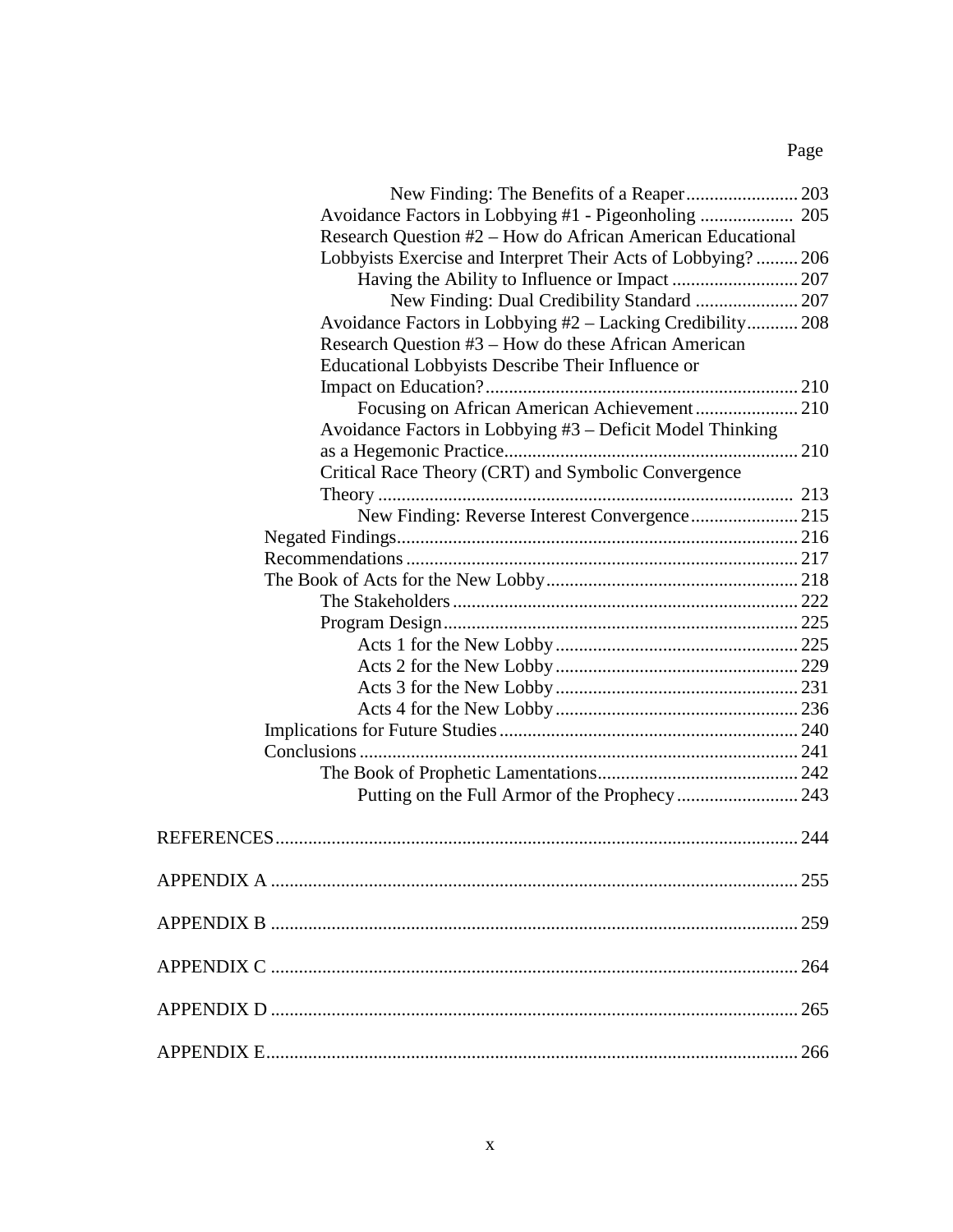|--|--|--|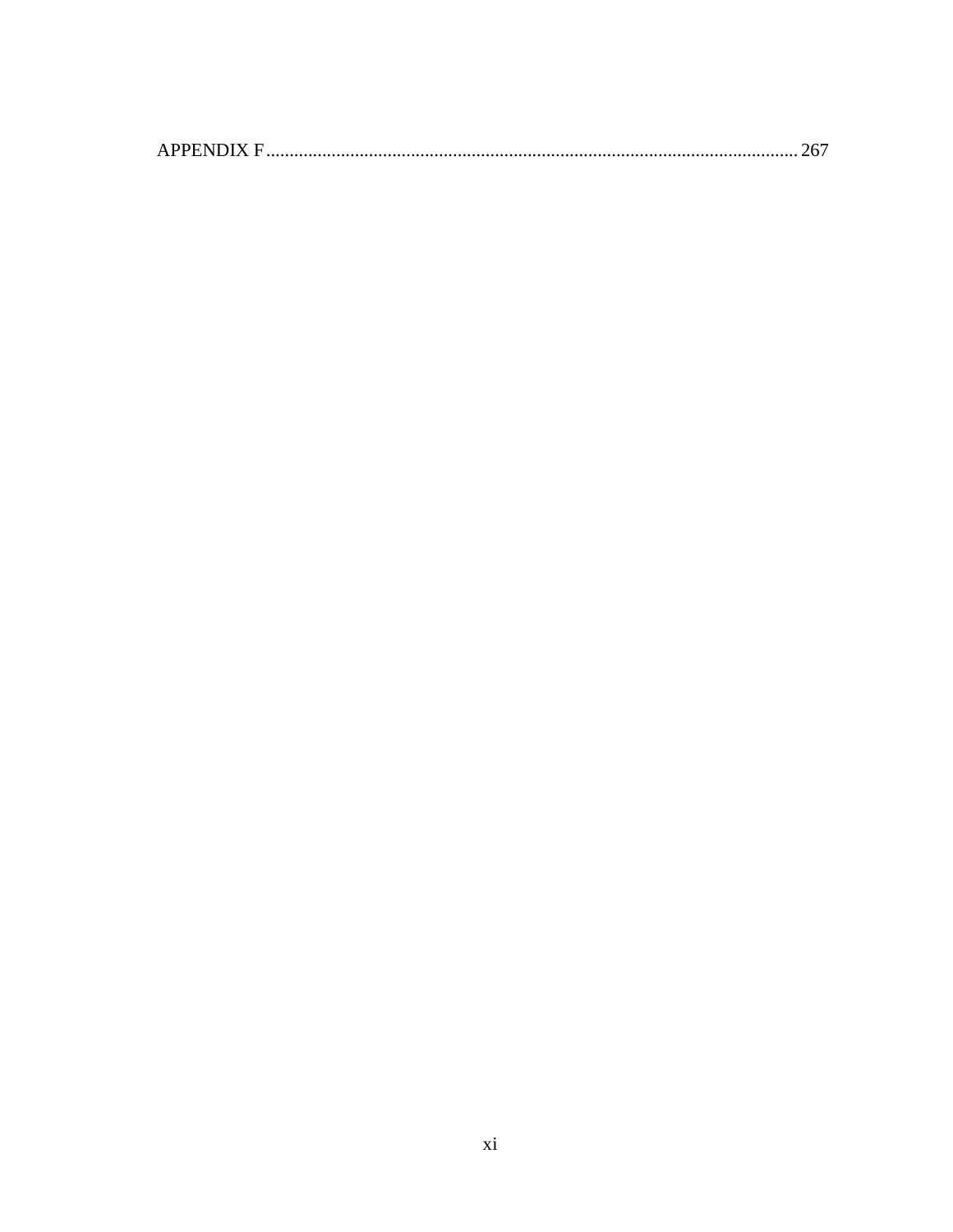#### **CHAPTER I**

#### **INTRODUCTION**

 The conceptual landscape of public education in the United States of America is an ever evolving reform and restructured product of needs, necessities, negated negotiations, and negatable returns. According to Auble (2013) the top 5 lobby spending sectors in 2012 were Finance at \$482, 246,644, Health at \$481, 408,431; Communication and Electronics at \$388,750,254; Energy and Natural Resources at \$ \$377,475, 052, and Transportation at \$240,727, 201. Education as a sector did not make the list.

However, according to OpenSecrets.Org (2013), education dropped from  $8<sup>th</sup>$  to  $10<sup>th</sup>$ from 2010 to 2012 on a list of top lobbying spending industries at from \$109,505,659 million dollars 2010 to \$91,206,854. As of 2015, current education spending on lobbyists has dipped to \$38,991,122. This is in some part due to lobbying regulation following 2007 resulting in industries cutting away some of their lobbyists and lobbying spending. However, reports show that although these lobbyist to not lobby for clients in the Finance Sector, they still work for the companies in some capacity (Auble, 2013).

 Reports such as the *Center for Responsive Politics Report* (Auble, 2013) show the lobbying expenditures by industry and where education as an industry and sector ranks in its ability to gain access. To gain access, one needs the resources to do so. Resources that mobilize interests cost money. Money buys access. Failure to produce enough opposition, via mobilized interests, results in one's ability to impact and influence becoming limited. Education is limited in its ability to influence and impact. It was once thought "that education enabled individuals to pursue success, and therefore equipped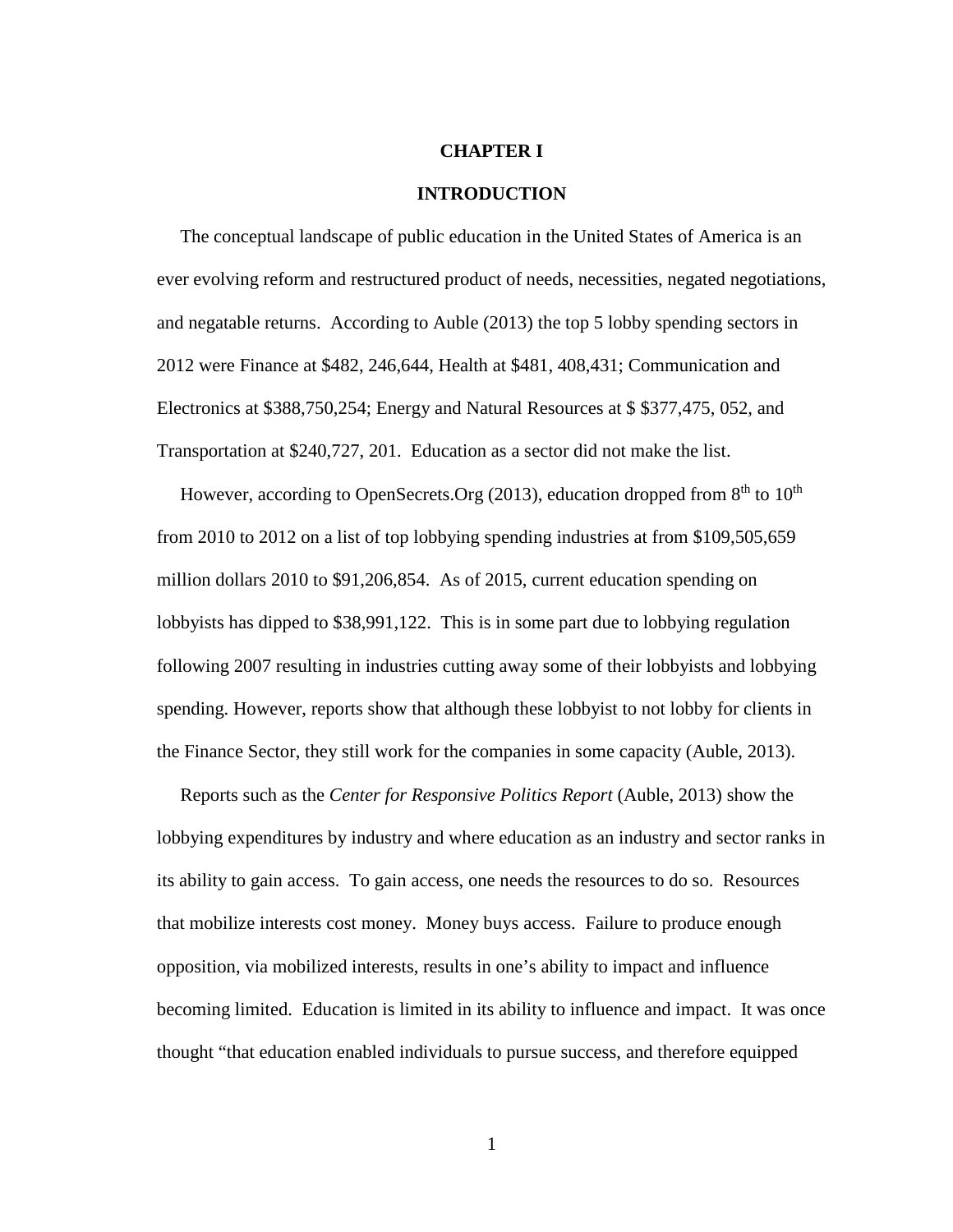them to be good citizens and lead lives of freedom and productiveness" (Bierlien, 1993, p. 125). In the  $21^{st}$  century, the lingering and looming question we are forced to answer as the U.S. populace is "why do we educate?"

We appear to educate toward the neoliberal ideology and belief that "open, competitive and unregulated markets, liberated from all forms of state interference, represent the optimal mechanism for economic development" (Brenner and Theodore, 2002, p. 350). Education has become a neoliberal tool toward that development. According to Jessop (2002), "neoliberalism involves enhanced state intervention to roll forward new forms of governance (including state intervention) that are purportedly more suited to a market-driven (and, more recently, also allegedly knowledge-driven) globalizing economy" (p. 2). Each interest group according to Bierlein (1993) wanting to ensure funding for its agenda, must scramble to acquire resources from a finite pool. Several questions arise:

How much fiscal equity exists in the current system, what impact have the courts had in this debate, and does additional money translate into increased educational excellence and efficiency (p. 27).

Education is usually at the losing end of these questions without the needed access to provide the data and the communication via grassroots or grass tops efforts to garner support otherwise.

 Over the course of the 2008 to 2013, education ranked as high as 8th in 2011 but slipped to 11th in 2012 and 2013. In 2014 education dropped to  $13<sup>th</sup>$  and is currently ranked at 15th for 2015 behind Defense Aerospace (OpenSecrets.Org, 2013). The answer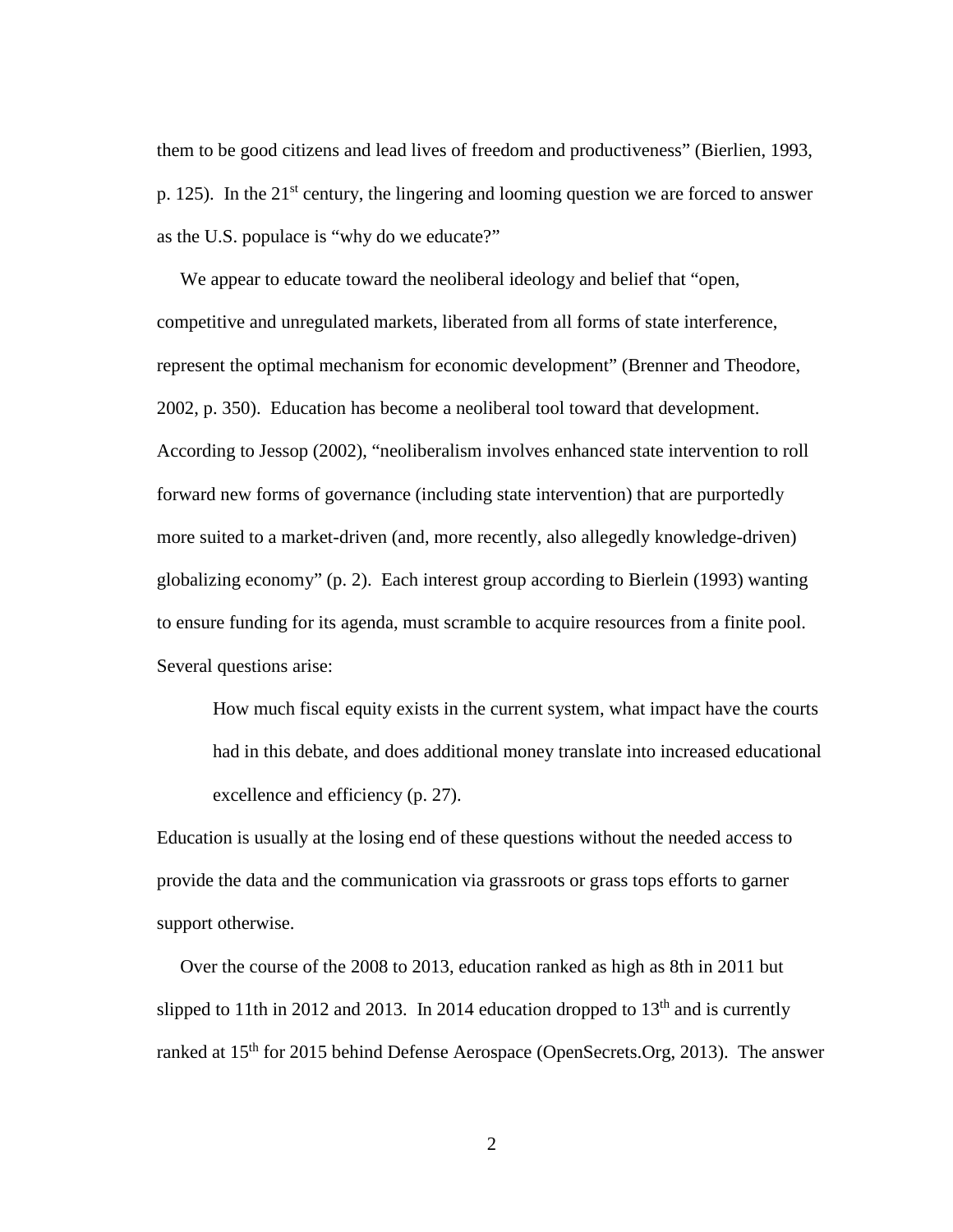to "why we educate" remains an ever fleeting *exchange theory* example of politicized rhetorical discourse and jargon about economic viability and international competitiveness, hidden beneath the slogan of "Career and College Readiness" – a *purposive incentive* centered on the greater good. Within the scope of why we educate however is the intersection of race, economics and education.

 As a result, in the post-Brown era (Brown v. Board of Education, 1954), it appears that public education has made a triumphant return to the pre-Brown era where "separate but equal" schools are the norm. Triumphant is the word of choice due to the inescapable reality that "separate but equal" schools are now the reaccepted norm in U.S. society. Public educators in the United States are 76% White female according to the National Center of Educational Statistics (2015), which includes poor urban communities where the population is largely people of color**.** 

Kozol (2005) revealed that "almost three fourths of Black and Latino students attend schools that are predominantly minority" (p. 19). In addition, more than two million, including more that a quarter of Black students in the Northeast and Midwest, "attend schools which we call apartheid school" in which 99 to 100 percent of students are nonwhite (p. 19). "In this context teachers become socially, culturally, and economically isolated from their students and parents (Kincheloe, 2010, p. 7).

 The distinction in the make up of the majority of Urban schools in the United States is not meant to gain an understanding of how political and economic policy promotes and provides severe and detrimental repercussions for urban impoverished areas, including the schools the communities support, but for the point of identification,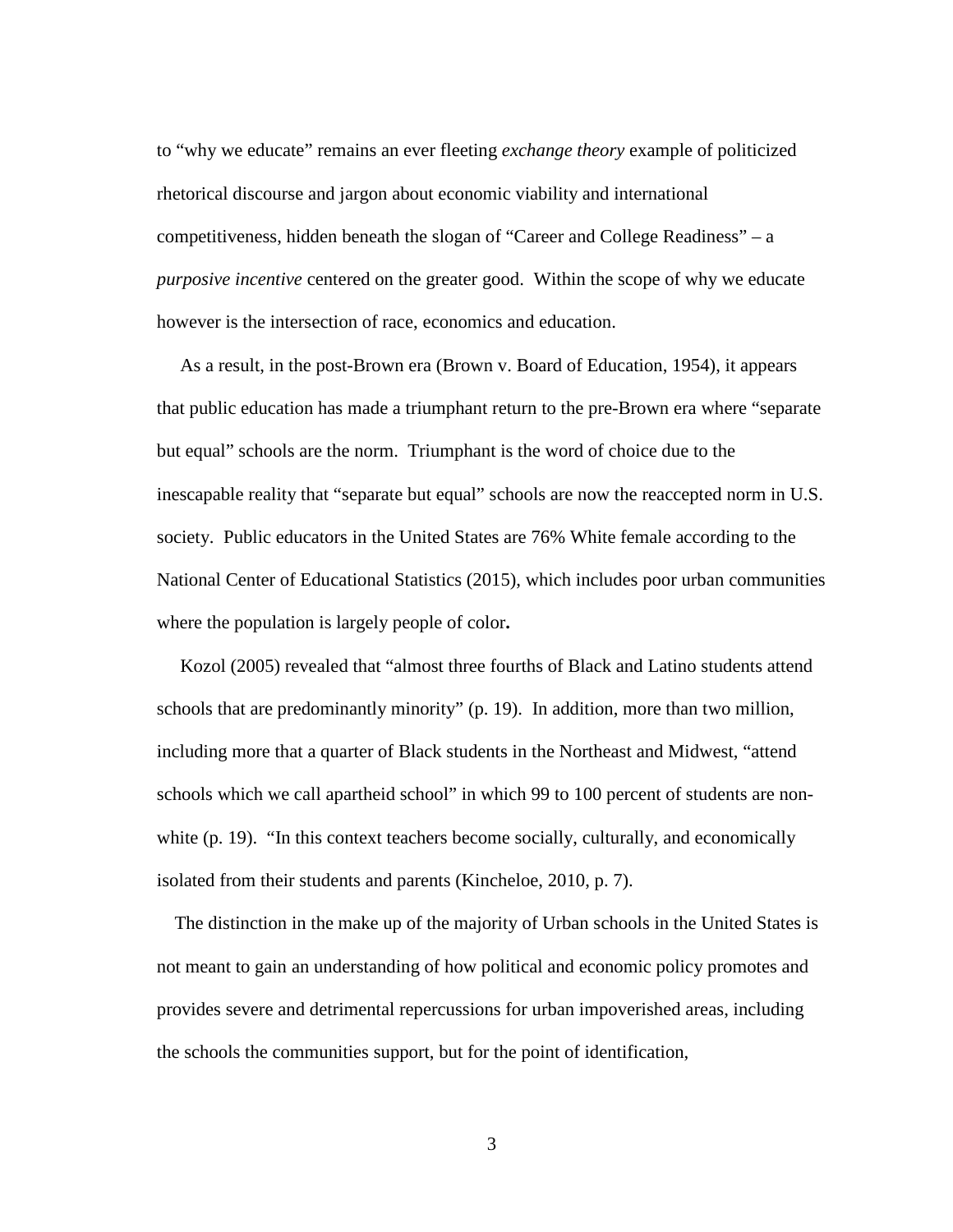acknowledgement, and recognition. Noted as a cyclical breeding ground for discipline and academic disparities, this environment offers minimal benefits to the Black, povertystricken, racism induced, academically marginalized student (Watkins, Lewis, and Griffen, 2014, p. 1)

 Understanding is an uncompromisingly abstract term that is relative to the individual, entity and constituency based upon socially constructed and paradigmatic assumptions, norms, and acceptances. Only a contrasting paradigm act could elicit the attention essential to actually provide such an audience to the plight of the urban youth of the U.S. public school system. One should not seriously expect an upper middle class mother to identify with the plight of a lower class mother who has to decide between missing work or sending their asthmatic child to school, "I sent my sick child to school, just to keep that job…Asthma forces me to make calls like that" (as cited in Henry-Beauchamp and Sielder, 2010, p. 252).

 Therefore, the point of identification, acknowledgement, and recognition should be the expected revelation for any person, group, or being claiming to be concerned with the state of public education in the United States of America. Contrarily, due to a lack of return on investment in public education, there is a garrison of policy politics and educational reform mechanisms seeking not only to revitalize and exemplify the dual caste educational apartheid system of pre-Brown in the United States, but to also ensure the economic vitality of special interest groups through a focus on work force mobilization in the global economy.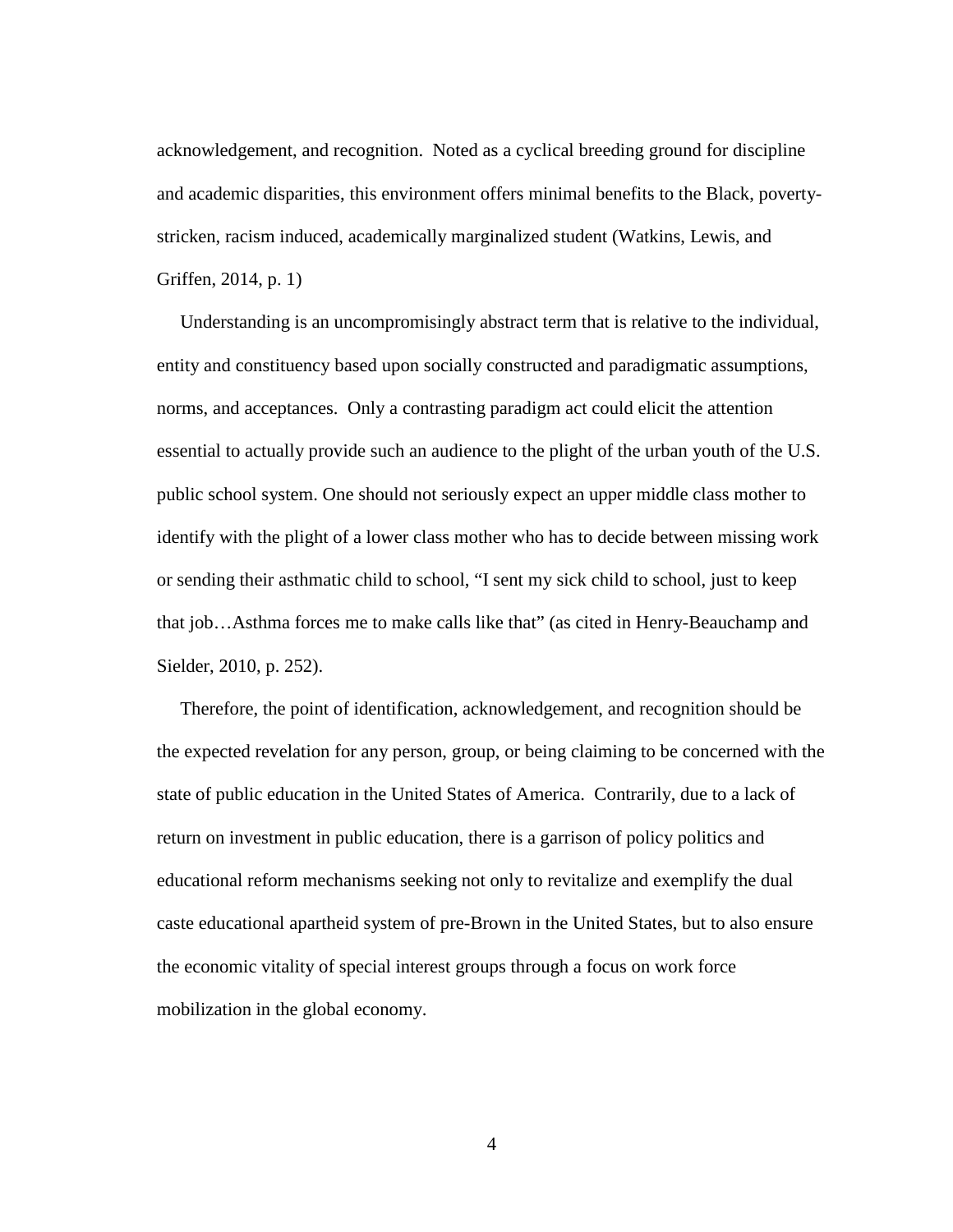As we view the current state of public education, there looms the growing disenfranchisement and marginalization of the United States of America's urban youth, specifically children of color – African American and Hispanic. The urban children of color are voiceless and therefore have provided no input as to how to best provide "least restrictive environment" and best "free and appropriate public education" for themselves. Since they are unable to provide a voice for themselves, they are left only with limited hope that through grassroots efforts of their parents, communities, schools, school systems, and others (interest groups), they may find a voice to champion their inalienable right to life, liberty and the pursuit of happiness. However, one cannot and does not have a voice when one's socially defined position and status renders them invisible and therefore "rationalized out of existence" (Ellison, 1980).

### **Theoretical Framework**

 Two theories I used in my theoretical framework is *Critical Race Theory (CRT)* and *Symbolic Convergence Theory (SCT)*. The purpose for using Critical Race Theory was to find the voice of African American educational lobbyists. Critical Race Theory is grounded in the counter narratives and stories of marginalized groups of color, which in this case is the African American educational lobbyist in a pluralistic environment with exceptionalities. In this study, African American educational lobbyists provided stories related to their experiences as a lobbyist in the Unites States and what characteristics they display in order to be successful at their craft. In addition, *interest convergence* another tenet of CRT, was studied closely to determine how, when, and if interests converge or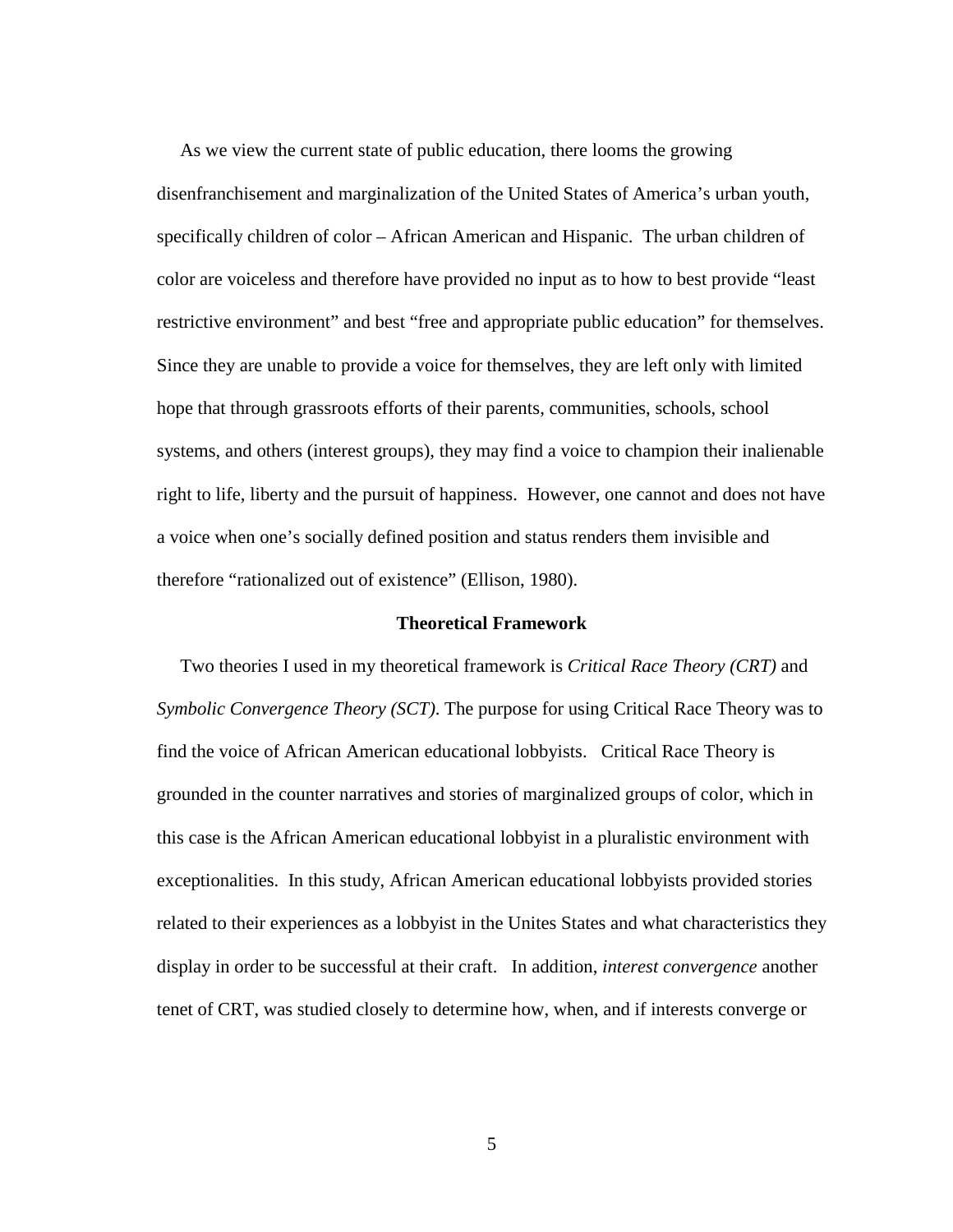diverge when African American educational lobbyist attempt to gain access to legislators or to the policy making process.

#### **Critical Race Theory (CRT)**

 *Critical Race Theory (CRT)* is both an outgrowth and a separate entity of critical legal studies which began by Derrick Bell and Alan Freeman. CRT has a number of premises: "Racism is an integral, permanent, and indestructible component of this society" (Bell, 1992, p. ix); the use of storytelling to challenge racial (and other) oppression; and interest convergence. What makes CRT significant to this study and the development of African American educational lobbyists is its view on race. CRT sees race as a part of America. To be American is to experience race. I argue to be American is to experience racism. Some may say they have never experienced racism. I argue that if you have seen it, employed it, read about it, or heard about it, you have experienced it.

 Experiences do not have to be felt or lived, experiences are transformative and transferrable the same as knowledge and culture. Experiences are individualized despite the real self of each person being a bi-polar self in which individual actions are the expression, not of any individual initiative, but the tribal conscience (Bawden, 1904). No two people experience the same experience the same way. Dewey (1938) state's that "Not all experience is educative, some are mis-educative; they halt or distort further experiences". They can be imagined and/or pictured based on socially constructed definitions and narratives.

 It does not mean racism does not exist simply because one states, "I don't think that there are unique challenges to being an African American male lobbyist, accept for what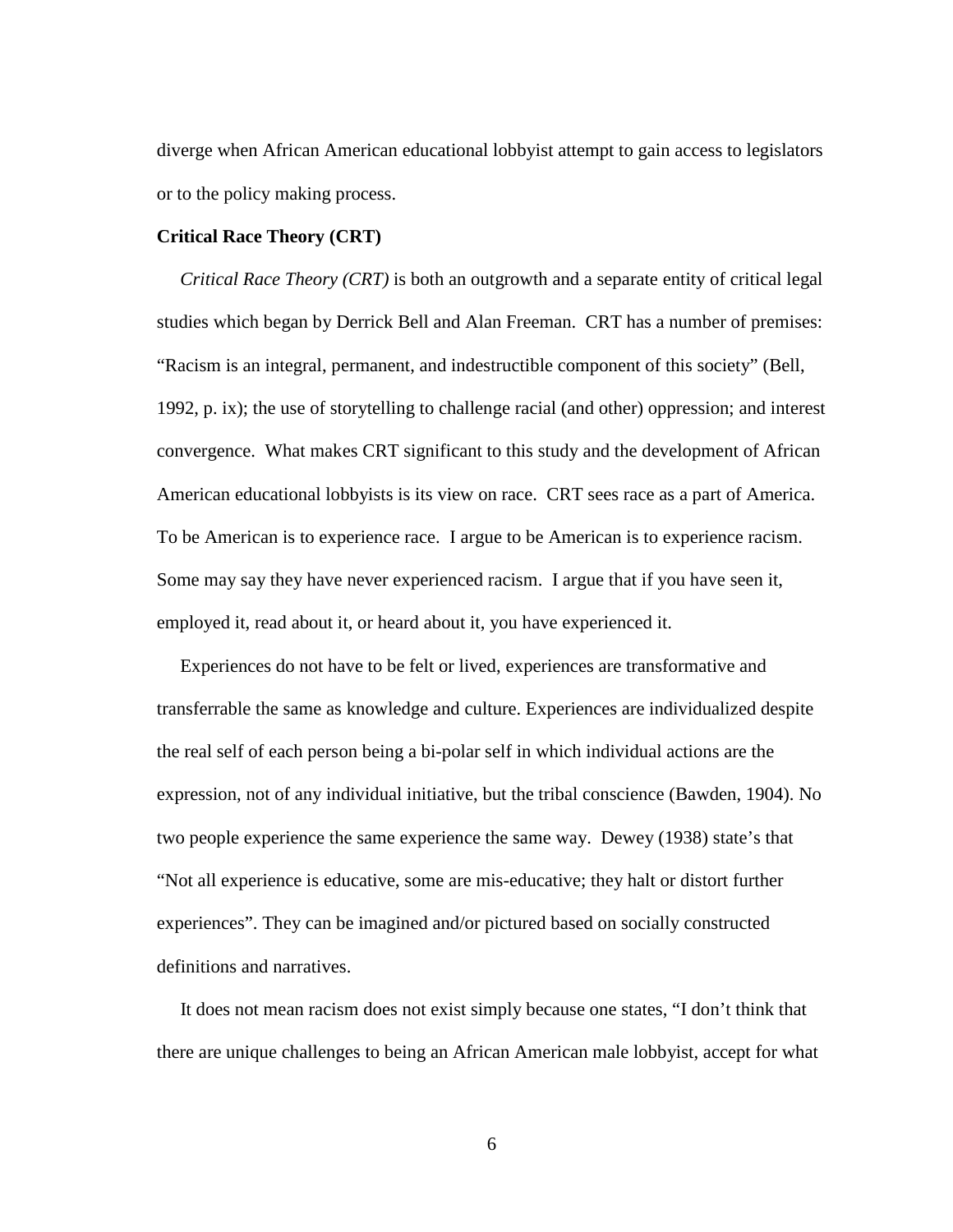you put on yourself…If you perform and are successful, clients will continue to use your services…If you do not, they will…choose another direction" (as cited in Kimble-Ellis, 2010). By saying "race does not matter" proves that it does, in fact, matter.

"All people with black skin and African phenotype are subject to potential [W]hite supremacist. Hence, all [B]lack Americans have some interest in resisting racism-even if their interest is confined solely to themselves as individuals rather than to the larger black communities (West, 2001, p. 25). "Despite undeniable progress for many, no African Americans are insulated from incidents of racial discrimination. Our careers, even our lives, are threatened because of our color" (Bell, 1992, p. 3).

 CRTs use in this study and the education of African American educational lobbyists will prove that race matters, for CRT sees the official knowledge of the school curriculum and [economic policies] as culturally specific artifacts designed to maintain a current social order (as cited in Billings, 2004, p. 59). There is a master scripting on display in the classrooms and legislative floors of America. The master scripting is most prominently displayed in urban classrooms where children of color are not permitted to express themselves culturally unless it fits into the microcosm of the style of the teacher, which is usually a middle class White female. They were also on display when Delay and his supporters developed the "K" street project.

 "Applying critical race theory to education enables us to investigate and analyze how many White educators assume normative standards of "Whiteness" in the classroom and how these values, attitudes, and behaviors impact the development and academic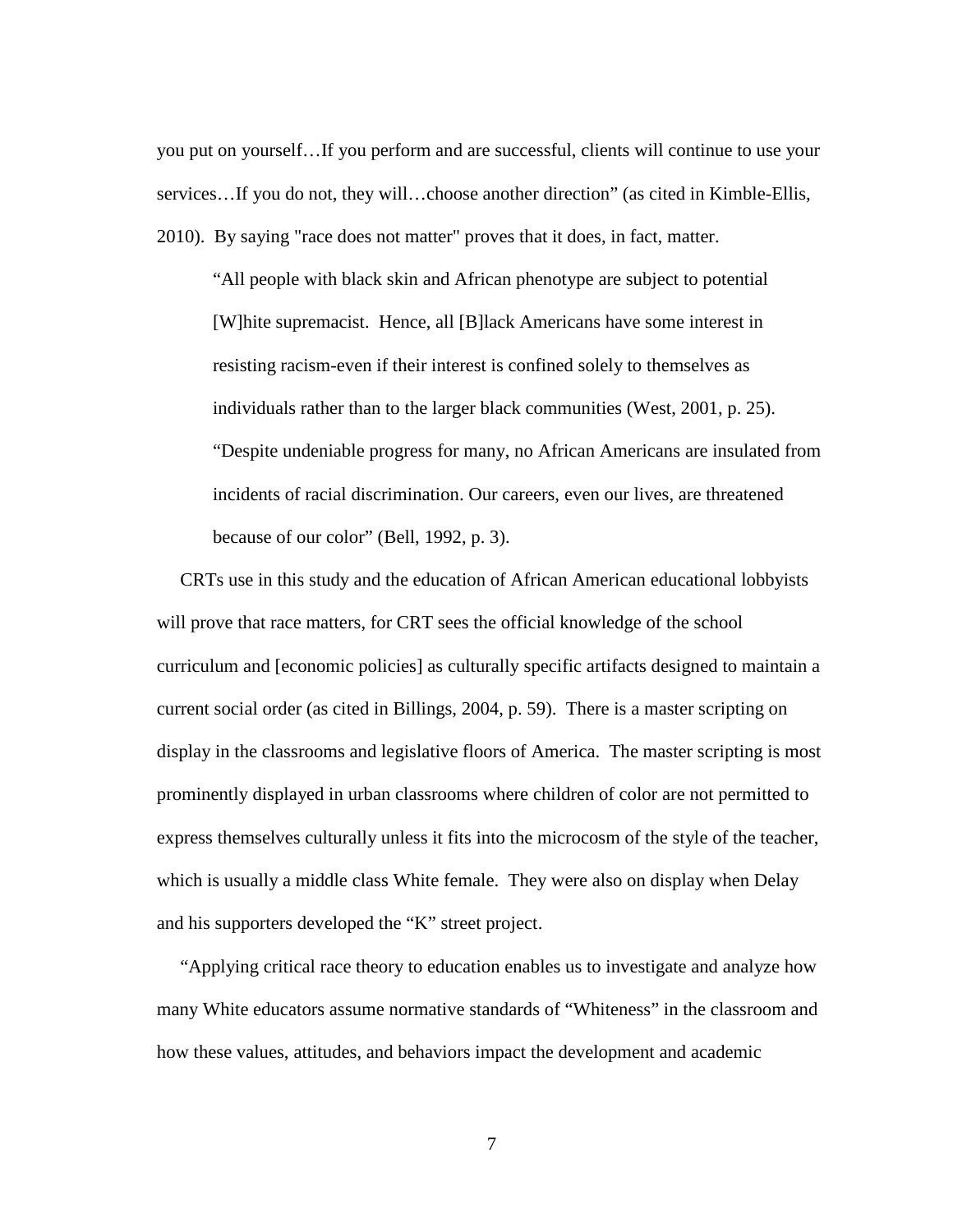achievement of African American students (Williams, 2009, p. xvii). Applying CRT to this study permitted the same investigation and analysis of African American access and influence in policy decisions. "The hope is that…stories describing the reality of [Black] lives…can help…bridge the gap between their worlds and those of others…stories can help us understand what life is like for others, and invite the reader into a new and unfamiliar world" (Delgado and Stefancic, 2001, p. 41). Providing a platform for African American educational lobbyists to engage in narratives about their experiences, roles as lobbyists, and development as effective education lobbyists gives them an opportunity to express unique perspectives to the world of politics and the national and state policy agenda.

 To contradict the impediment of reform Delgado and Stefancic (2001) states, "To litigate a law reform case, the lawyer needs a flesh and blood client" (p. 30). Ladson Billings (2004), through the lens of CRT described the work of teachers whose sociopolitical consciousness infused their teaching in a community of primarily African American students called *cultural relevance*. These teachers taught with the understanding of racial and political perspectives for their work and took on oppressive structures from the school administration and state mandates (Ladson-Billings, 2004, p. 60). They sought a flesh and blood client versus a cause.

 Cultural relevancy provides teachers with pedagogical practices which position the students and the teachers as political beings challenging the status quo by questioning a variety of perspectives. Students are able to recognize how they exist in society and what their role is in society – where they can potentially change their outcomes – or as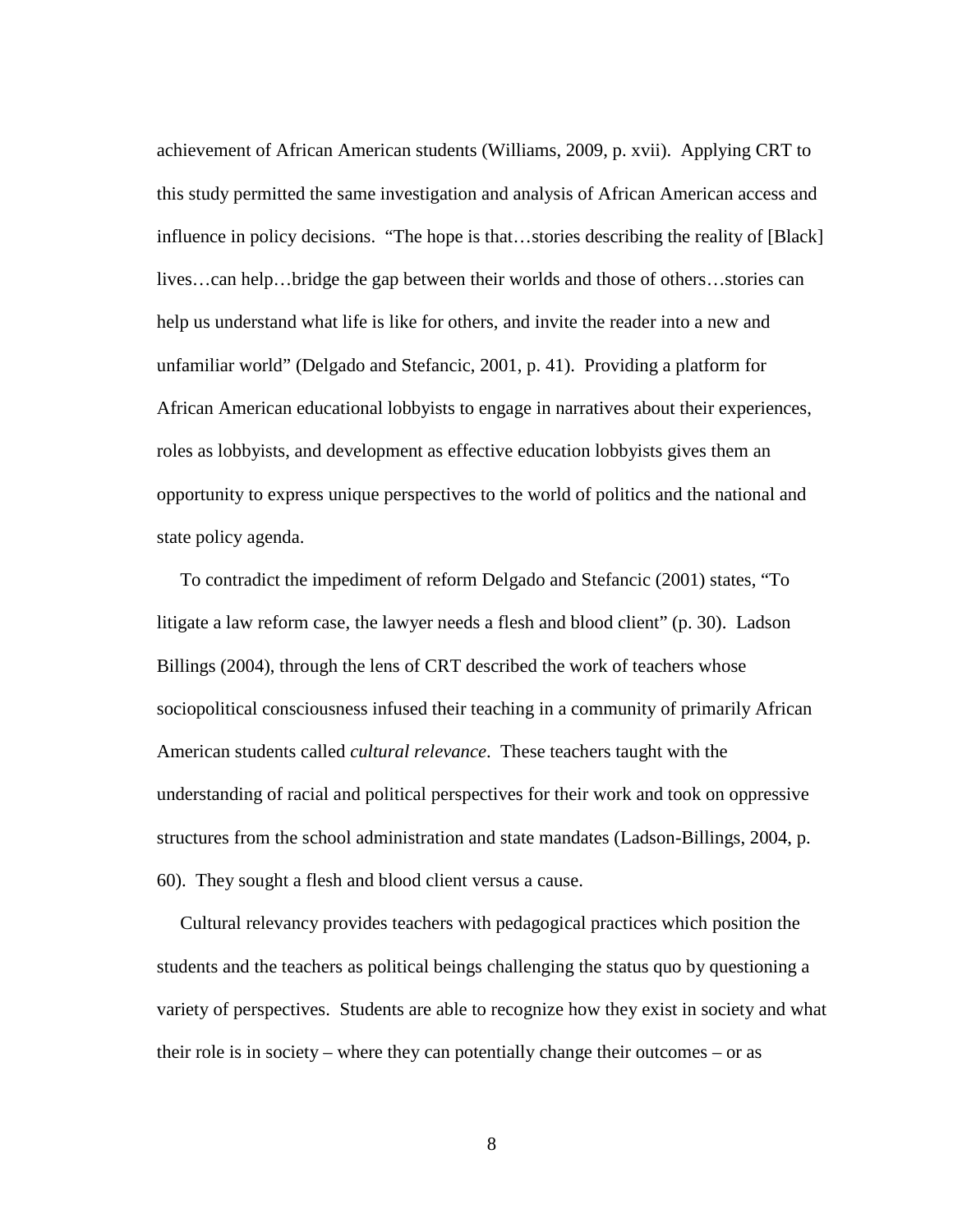Chaucer wrote in *The Knight's Tale*, "they can change their stars". This approach will be utilized in the development of African American educational lobbyists, in the recruitment and retaining of potential students to the field, for the training of mentors, and for developing internship opportunities and partnerships.

Critical Race Theory's tenet of *interest convergence* provides that the *Brown* decision actually was more to the benefit of Whites and to the detriment of people of color.

"When [W]hites perceive that it will be profitable or at least cost-free to serve, hire, admit, or otherwise deal with [B] lacks on a nondiscriminatory basis, they will do so. When they fear...that there will be a loss, inconvenience, or upset to themselves or other [W]hites, discriminatory conduct usually follows" (Bell, 1992, p. 7).

In the post-Brown era, schools and urban centers are more segregated now. This is one result of "White Flight" where White parents started private schools using private funds. In addition, magnet programs were used to enforce desegregation, but only the White children benefitted from the program. Critical Race theorists argue that the Brown decision produced an inherent advantage for Whites.

 Another example is *affirmative action*. White women statistically have been the greatest beneficiary of affirmative action policy. Seeing that White women attaining positions and education would add to the economy of White households ultimately led to this policy along with Brown moving forward. The issue of *property rights* and education becomes a question when CRT is applied to education and this study. There are three central propositions: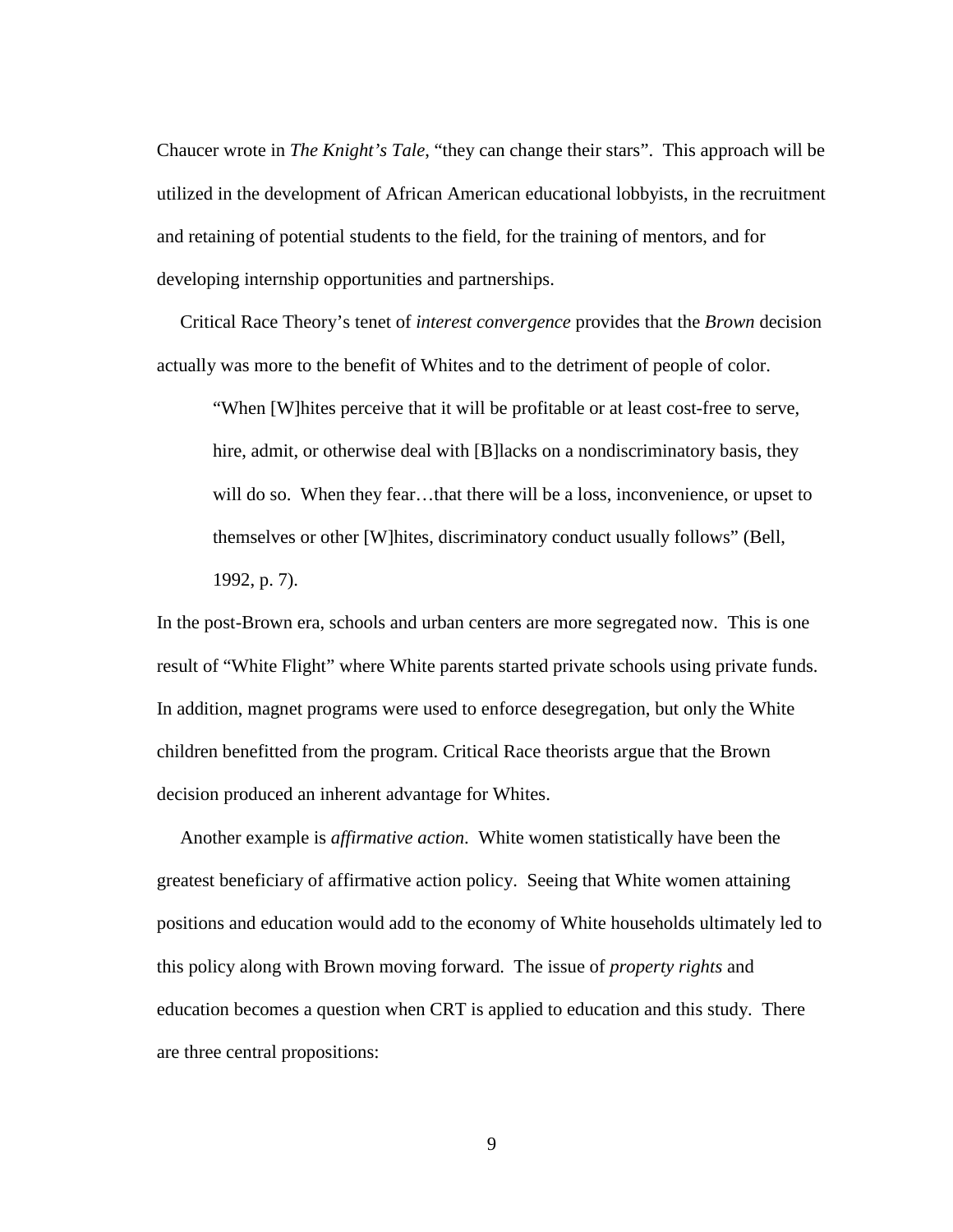1)Race continues to be a significant factor in determining inequity in the United States; 2) U.S. society is based on property rights 3) The intersection of race and property creates an analytic tool through which we can understand social (and, consequently, school) inequity (Ladson-Billings and Tate, 1995, p. 48).

When one looks at the first proposition, one notes that race does play a factor in inequity. The United States of America has an Apartheid public school system as indicated by 86% of students of color being situated in urban schools. Furthermore many of these schools, specifically in New York, Chicago, New Jersey, and Baltimore are 99% children of color. Of the approximate 20,000 registered federal lobbyists in the United States, 200 are African American. That is less than .01%.

 Kozal (1991) wrote "Most of the urban schools I visited were 95 to 99 percent nonwhite. In no school that I saw anywhere in the United States were nonwhite children in large numbers truly intermingled with White children (p. 3). Contrarily, most lobbying firms are 95 to 99% white. This is where the property rights issue becomes a focus of CRT. In schools fitting the description, Kozol provided there is an extreme property deficit. Not only are students not receiving equitable funding, but there are intellectual property deficits as schools such as these do not offer the "gateway" courses such as Advanced Placement, which provide opportunities for students to go to college.

 The development of African American educational lobbyists will begin on HBCU campuses, but will extend to urban schools where frameworks such as the *Minority Mentorship Project* (Larke, Wiseman, and Bradley, 1990) can be applied. Harris (1993) argues that the "property functions as whiteness" – rights of disposition, rights to use and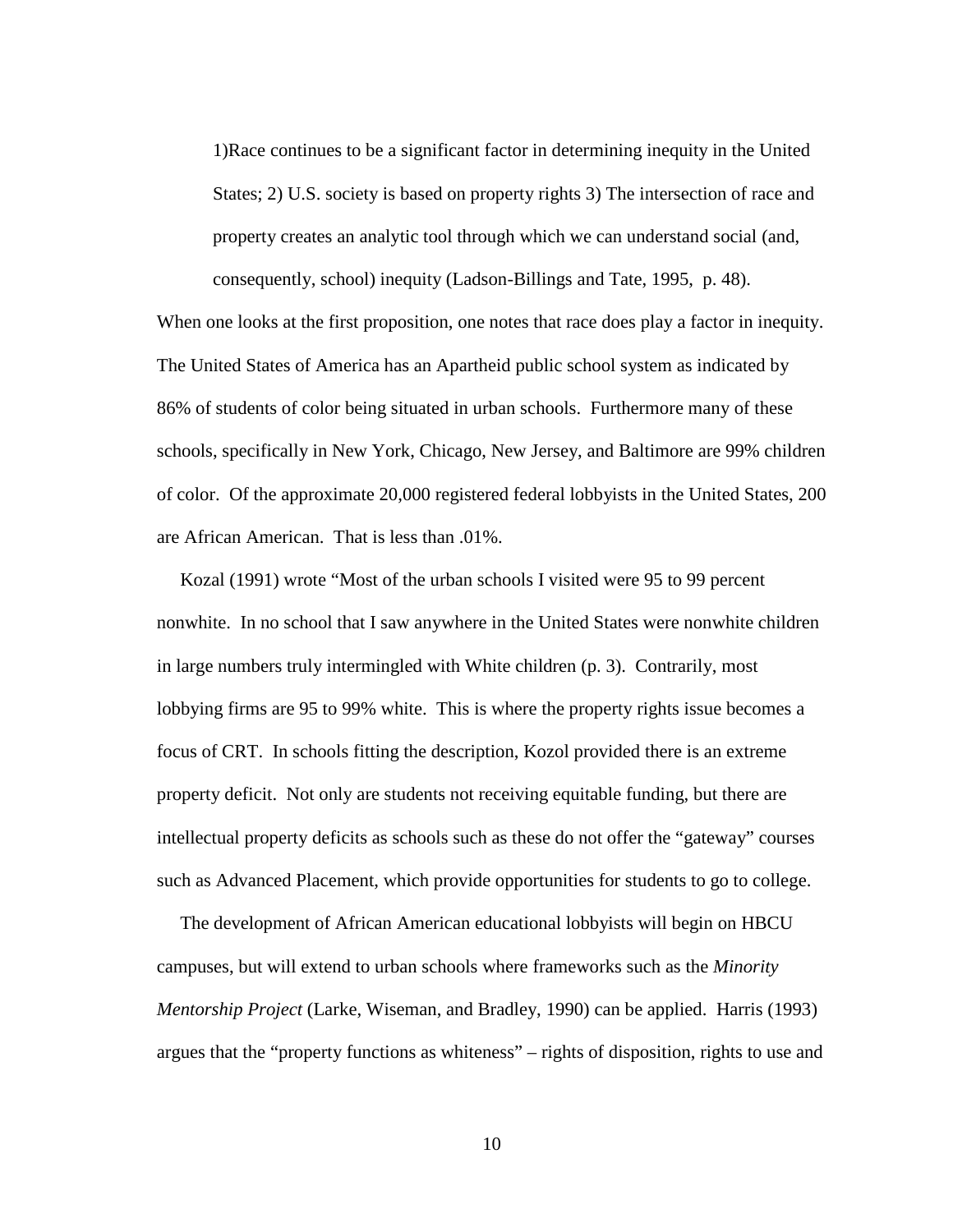enjoyment, reputations and status property, and the absolute right to exclude – make the American dream of "life, liberty, and the pursuit of happiness" a more likely attainable reality for Whites as citizens (as cited in Ladson Billings, 1998, p. 15). As a result, children of color who attend urban schools have no rights to economic equity because they have no *conceptual Whiteness*; they are *conceptually Black*.

 *Symbolic Convergence Theory (SCT)* was used as a narrative analysis tool to identify group consciousness. Through the study of multiple narratives, I hoped to recognize the emergence of a rhetorical community among the participants. In addition, myth and fantasy will be discerned from the social realities that were contrived and manipulated based on socialized experiences and inexperience. These social experiences and/or inexperience results in a shift in beliefs and realities – a paradigm shift, either voluntarily or involuntarily.

 Symbolic Convergence Theory explains the appearance of a group consciousness…not in terms of individual daydreams…but rather in terms of socially shared narrations or fantasies (Bormann, 1985). In order to utilize Symbolic Convergence Theory, this study analyzed multiple narratives in order to establish shared emotions, motives, and meanings (p. 128). There are a total of four interviews, all of which are African American educational lobbyists. The hope of utilizing Symbolic Convergence Theory was that an established trend for communication realities would emerge which explains how African American educational lobbyists are able to function effectively in an environment where they are often the only person of color in the room when legislative decision making is occurring.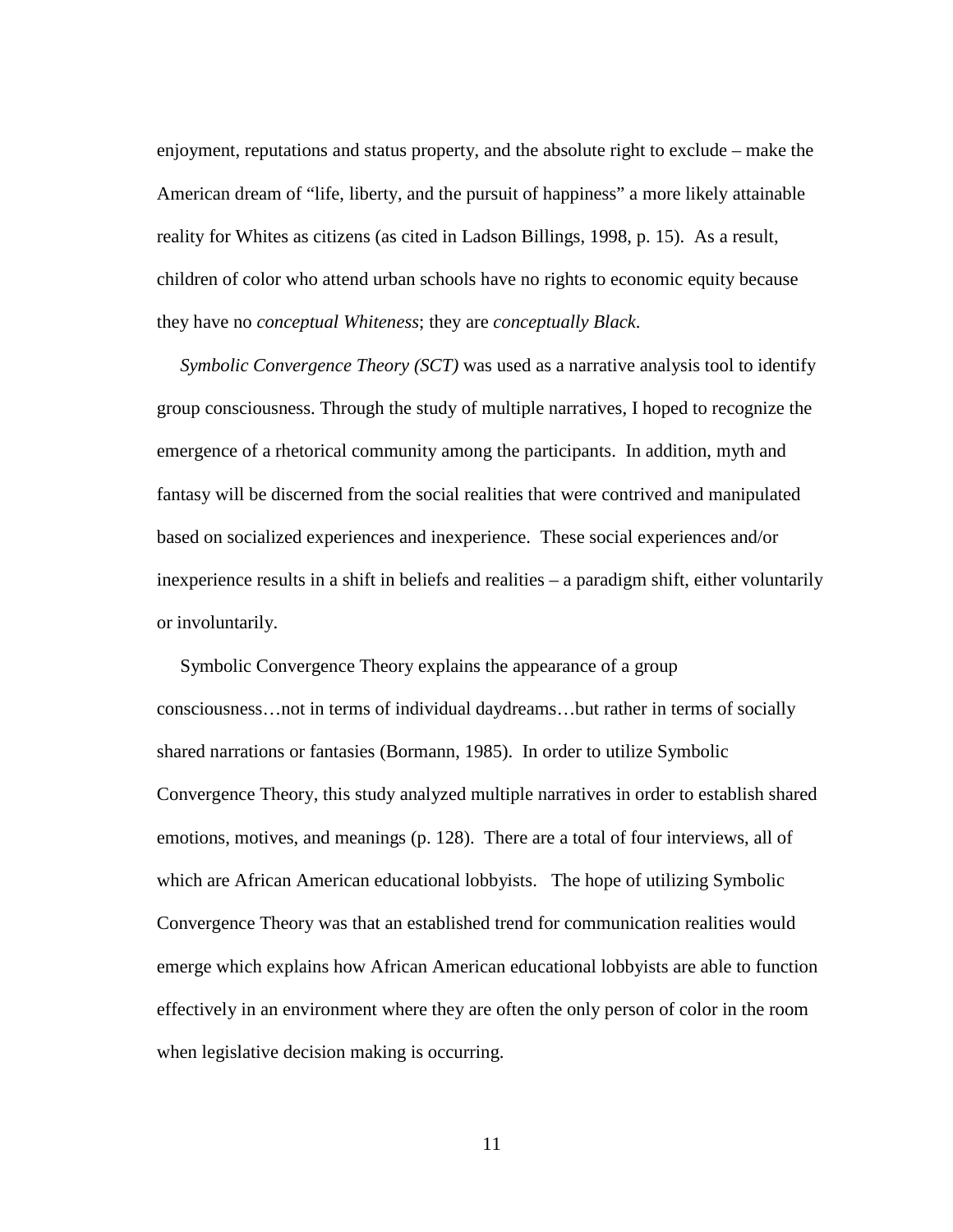Bormann adds to the broad framework that accounts for human communication in terms of *homo narrans*. (Bormann, 1985, p. 128). SCT has a three part structure:

The first part deals with the discovery and arrangement of recurring communicative forms and patterns…the evolution and presence of a shared group consciousness. The second parts consists of…the dynamic tendencies within communication systems that explain why group consciousness arise, continue, decline, and disappear and the effects such group consciousness have in terms of meanings, motives, and communication within the group…the dynamic of people sharing group fantasies. The third part of the theory consists of the factors that explain why people share the fantasies they do when they do…fantasy refers to the creative and imaginative shared interpretation of events that fulfills a group psychological or rhetorical need (p. 129).

What one finds when identifying Symbolic Convergence across narrative stories is that the group functions communicatively as either a *psychological unit* or a *rhetorical unit*. Discursive language is identical across all communication of events through shared myths, and stories focusing upon agreed upon symbols. This can be found among the *inside joke* where a gesture, a familiar look to the group, a noise, a work, or particular innuendo will result in group anger, hostility, laughter, crying, joy, or even sadness. For this study, individual interviews were conducted during separate times. The participants did not engage in a group discussion.

 What constitutes evidence that symbolic convergence has taken place is that numbers of people have shared a group consciousness (Bormann, 1985, p. 131). The *inside joke* is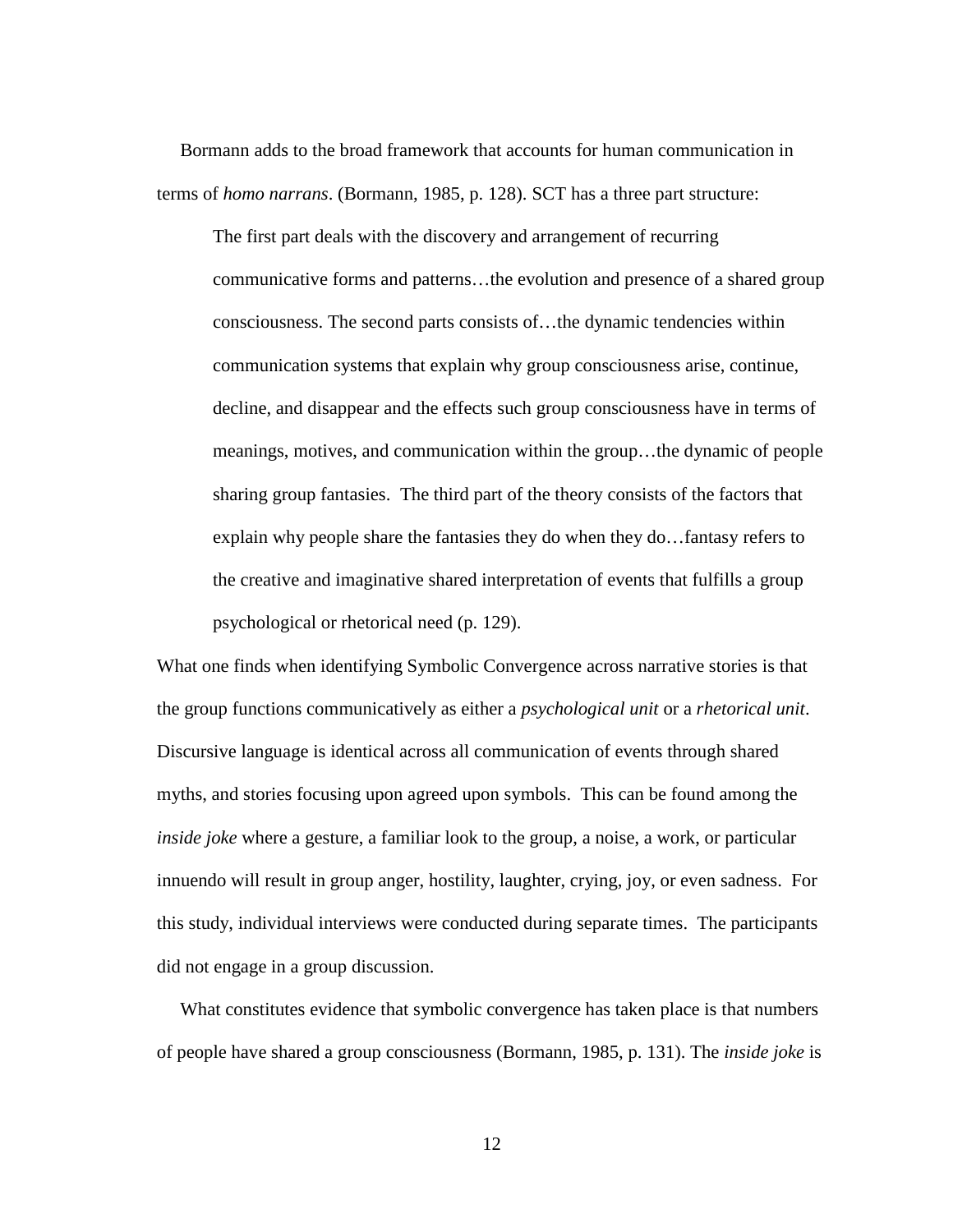one form of constitutional evidence of SCT. Participants can get so caught up in their fantasy, they cannot analyze them. (p. 131). The narrative form includes good and bad characters in a sequence of interrelated incidents (Bormann, 128, p. 130). In a group consciousness, the good characters and bad characters have been established even among opposing groups.

 For example, two separate groups such as the Republican and the Democrats will have similar stories about the other, leaning upon mythical facts and fantastically informative events that occurred in truth but have come to be symbolic of how the converged groups view one another. In the case of this study, the bad character is *the system* while the good characters are the individual educational lobbyist themselves. It is important to note that myths may be seen as untrue in the rational world paradigm where to tell stories is to recount falsehoods…for those using the narrative paradigm, the stories or myths or fantasies are central (p. 136).

 For the purpose of this study there were no opposing group consciousness identified or studied; however, studies provided for this work establishes a group positioning in which dominant groups have established a group consciousness of how they position other racial groups, particularly people of color, in a persistent subordinate role (Blumer, 1958). They utilize group spokespersons across multiple communicative outlets to continue to perpetuate the same message about the dominant superiority over the group perceived to be inferior. The spokesperson accomplishes this message through a script, which is a personal way of organizing experiences that are analogous to the way communities use fantasy types for that purpose…the *archetypal fantasy* allows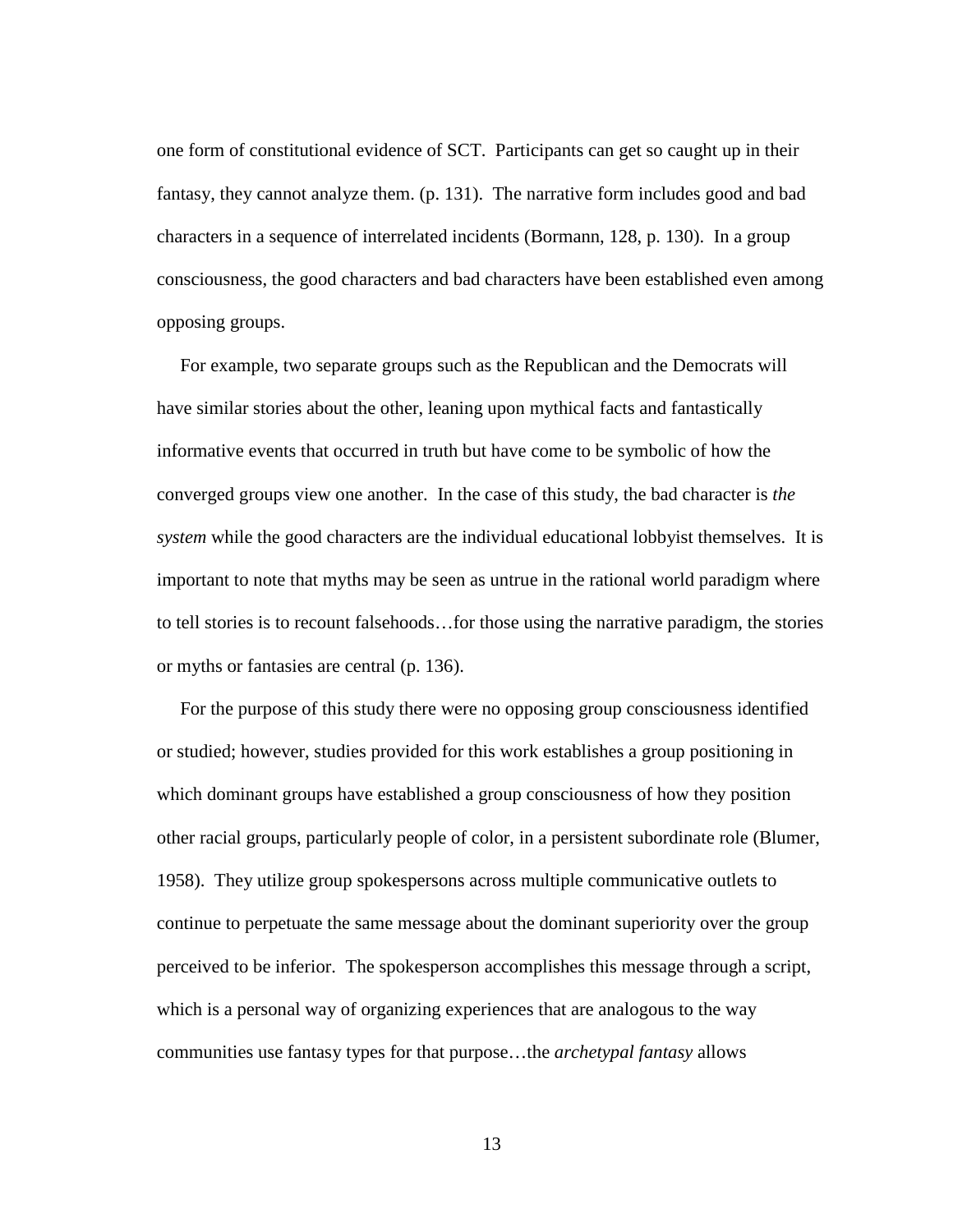members…to generalize from a specific incident without the abstractness that characterized much generalization…thus, it has the sense-making advantages of generalizations and the persuasive power of the specific (p. 132).

 According the Blumer (1958) *group positioning theory* is found in the group condemnation of the subordinate group with use of generalized language – lazy, dishonest, greedy, unreliable, stupid, and immoral (p. 4). The persuasive power of the specifics is found as an individual becomes a part of the group. Within the group is the feeling of proprietary claim, which due to affiliation through membership (Bormann, 1985) – induction ceremony such as rights of passage – provides the sense that one is entitled to…exclusive prior rights… [Specific] choice lands… [specific] occupations or professions… [specific] lines of business…and [specific] exclusive membership to certain kinds of schools and social prestige (Blumer, 1958, p. 4). In the case of Symbolic Convergence, such group dynamic will develop into rhetorical communities where membership may be formalized through such symbols as induction and initiation ceremonies, confirmation and baptism, dues paying, and carrying a card (Bormann, 1985, p. 133).

 The African American educational lobbyists for this work were not necessarily a part of any identified social network such as the Washington Government Relations Group (WGRG) that was formed as a way for African American lobbyists to connect to one another, a symbolic climate and culture that allows people to achieve empathetic communion as well as a "meeting of the minds" (Borman, 1985, p. 134). Neither were they necessarily a part of the Association of Government Relations Professionals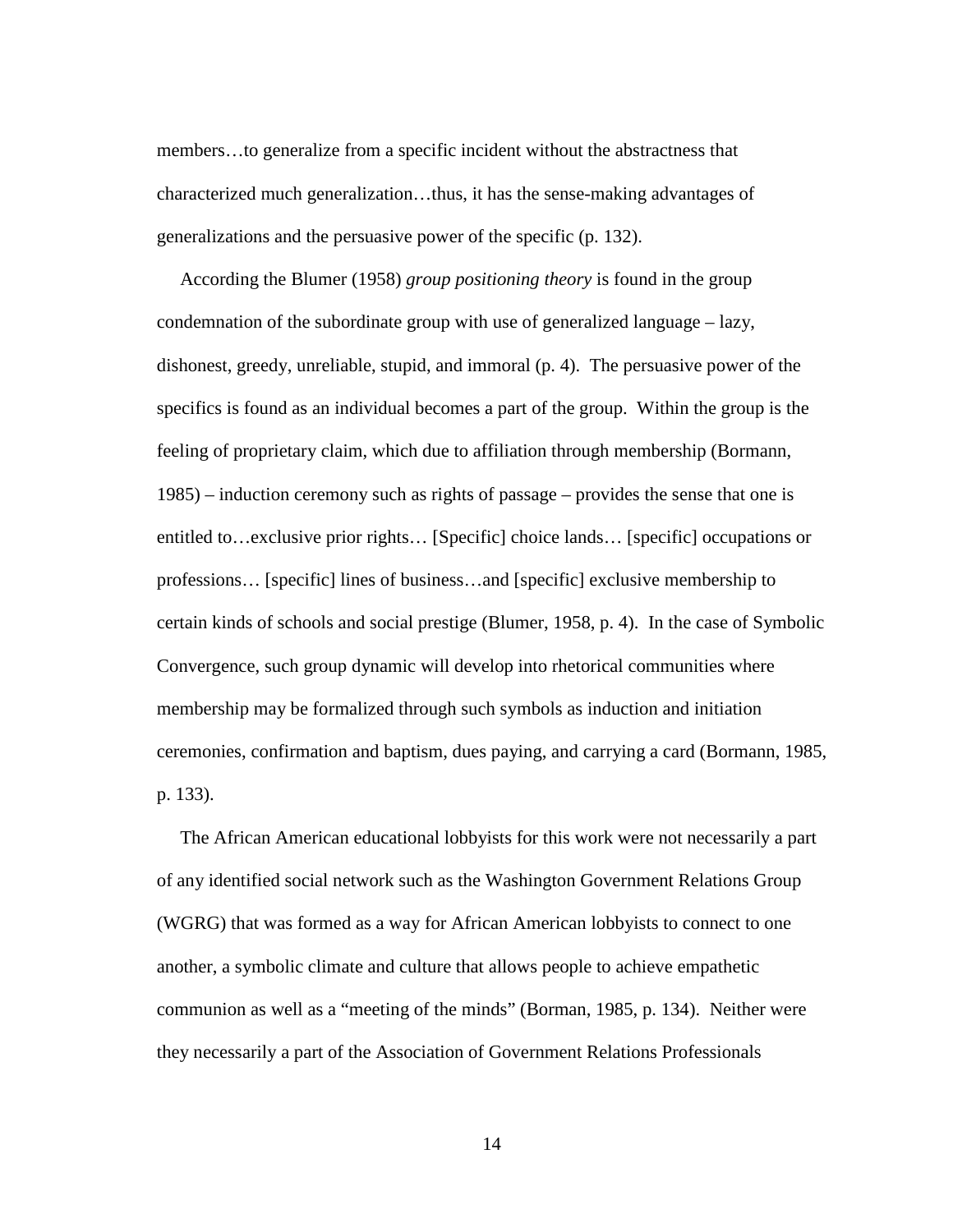(formerly American League of Lobbyists) which according to "Justice" the Dimensional Prophet,

"…changed its name to capture all components and positions under the lobbyist profession, including public relations and grassroots advocacy. It also changed its name to address the negative perception of the word 'lobbyist'".

As a result, I posit that Symbolic Convergence will be found within and without the exclusivity of any particular group. The African American educational lobbyist, who is often the lone face of color, pigeonholed into social areas, lacking credibility in economic areas of legislation, and thought of as deficient have "identified and formulated the good and bad characters to establish a social story with a cluster of fantasy themes and types they have integrated into a coherent rhetorical vision of some aspect of their social reality" (p. 133).

### **Personal Story**

I am 1 in  $10,000$  – "the exceptional N\_\_\_\_\_" (Tarantino et al., 2013). My exceptionality unlike my positionality in this study creates a "biased objectivity". An oxymoronic existence, experience and familiarity rings through in this study as I seek to find my place at the proverbial decision making table. As a small child, I would stand on the wooden porch of our one bedroom apartment staring at the skyline of downtown Corpus Christi beneath a stream tears wishing and wondering how to achieve enough to be allowed a position, a way out, and a voice in one of the big buildings where my feelings told me decisions about me, my condition, and my broken family were being made. I am, therefore, seeking and searching and conjuring images of me positioned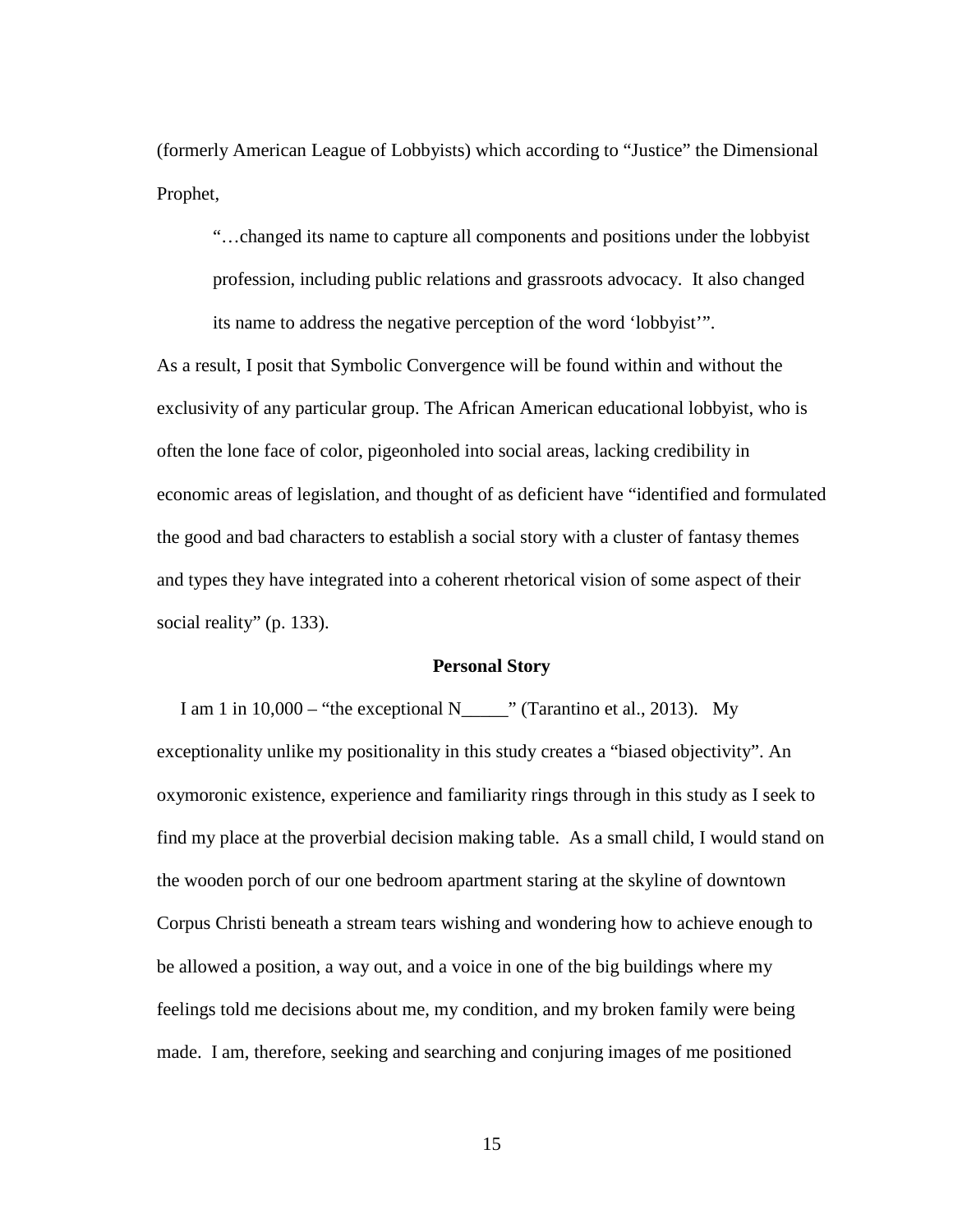next to those whose objectified expertise drive the national educational agenda as it relates to the education of a designated population while those with exceptionalities are left to linger on the promises of rhetorically retorted rhetoric. To find a speaking place, a voice, and a position at this table will result in the shroud of objectivity to which I claim to pursue in this study to collapse amidst a reckoning of past transgressions and hope filled migrations.

My claim of objectivity is contrasted within my personally contrived and motivationally meandered realization that I am not supposed to be here writing this study. I am the product of drunks and gamblers and an environment where drugs and violence are the norm. I am Richard Wright's "Black Boy". I have witnessed stabbings within my home as a child and the commonalities of addiction and hopelessness in my neighborhood. I have laughed as I observed men beg for their life and have known crack addicts, heroin addicts, drug dealers, prostitutes, and murderers. I have the distinct honor to have observed "James Brown" in concert on the corner of Leopard and Staples every morning while I awaited the bus to go to school. You see normal to me is an aberration to the perpetuated normalcy of "All-American Youth". "James Brown" is un-American. The drug dealers, prostitutes, murders, and drunks are un-American. Therefore being the offspring and product of this environment makes me un-American. We have been rationalized and conceptualized out of American existence.

 However, I double as a contrast to Aesop's "Wolf in Sheep's Clothing". I am a sheep in wolf's clothing. I am a guppy swimming in the skin of a shark amidst other sharks in the great American ocean blue. I am a ghetto child pretending to be middle class. When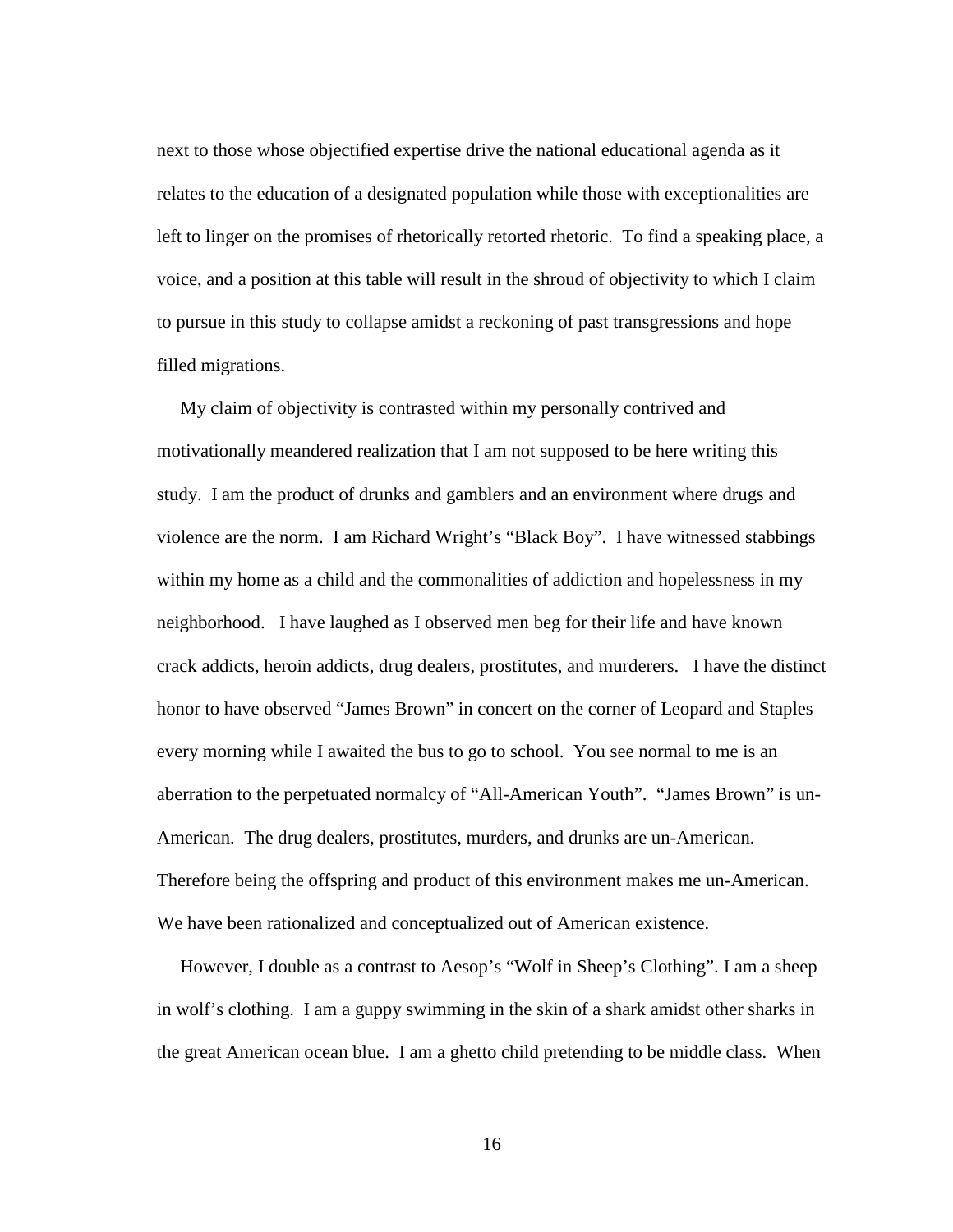I wake up as an adult every morning, I understand and hate the acknowledgement of being un-American. Like Ralph Ellison (1980) "I am an invisible man". How I am viewed before I speak makes me un-American. I am "a matter of construction of America's inner eye" (p. 3). Therefore, I wear a universal diction translator. I purposefully render myself invisible. As "Irony" proclaims, "clocking in equity".

 My vernacular, my articulation, my conjugated verbs and compound complex sentences allow me to blend in with the American view of what is means to be a hard working successful American. "Invisibility…gives [me] a slightly different sense of time, [I] am never quite on beat...Sometimes [I am] ahead and sometimes behind" (Ellison, 1980, p. 8). I never fit into my ghetto environment as a youth for my language was often confusing and compounding to my peers. Amongst adults I was considered a "smart a\_\_\_" sometimes "disrespectful" and I "talked to d\_\_\_ much". I have always been an anomaly – not quite understood and never considered as a possibility. I am not the rule, but the exception, which makes me exceptional and at the same time invisible.

 As a school leader who will eventually face multiple conceptualizations of the public school system, including that of a School to Prison Pipeline, I am propelled to seek the interests of lobbyists, particularly educational lobbyists. It is my exceptionality and invisibility which drives my passion for this study. Like the African American educational lobbyists in this study, I will become alive as a result of our discovered invisibility (Ellison, 1980). Our discovered invisibility gives us voice. Our voices will be heard.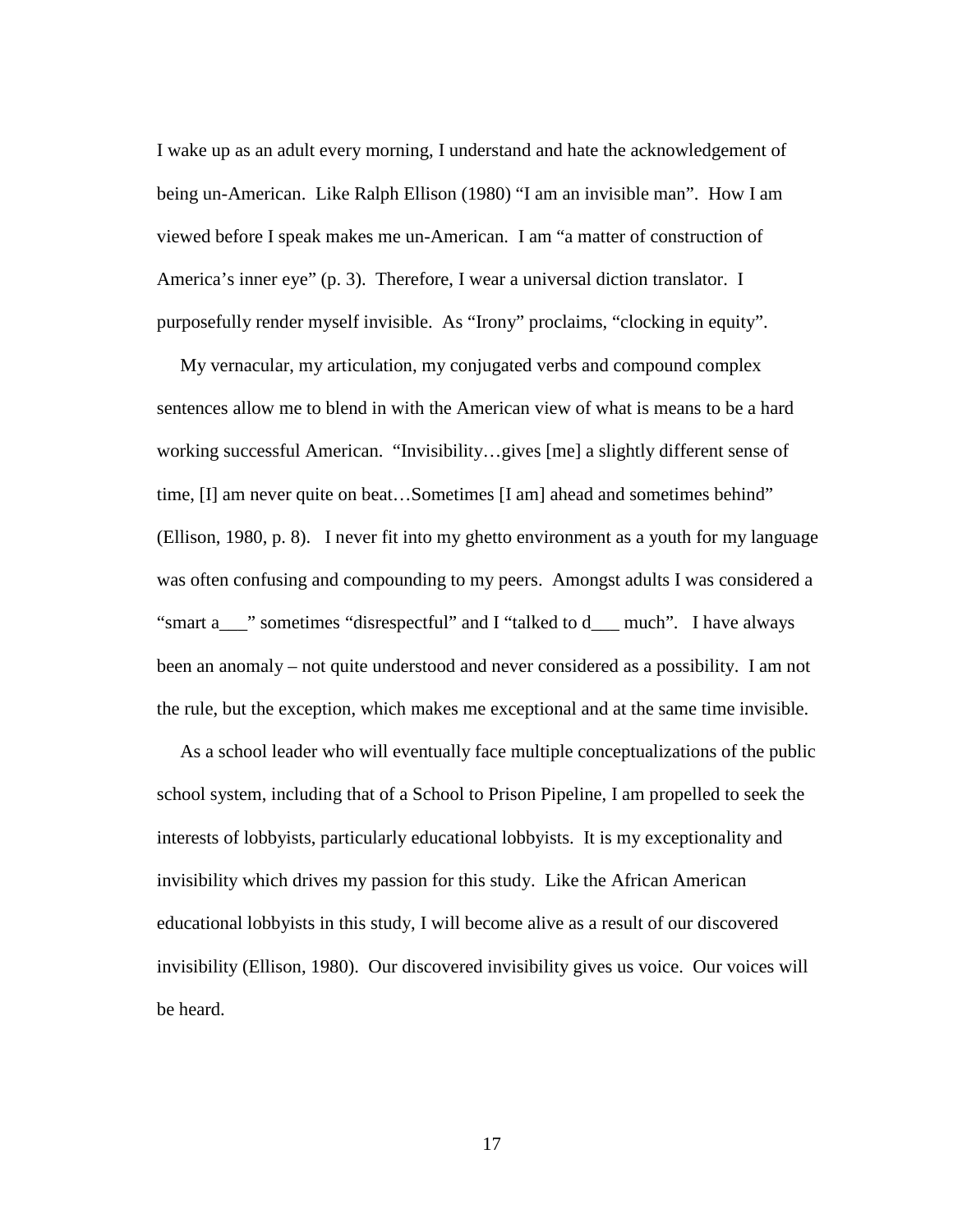#### **Statement of the Problem**

 This is a national topic and concern. Lobbyists influence public opinion, legislation and industry expenditure. As of 2009, there were approximately 40,000 lobbyists at the state and federal levels and 40,500 in 2014 according to Lobbyinfo.com. Education is one of the many areas a federal and/or state lobbyist may take part; however, the number of educational lobbyists is minuscule. Looking at the African American educational lobbyist's role in impacting education is something that should gain national attention. According to the nonpartisan PoliticalMoneyLine.com (2013), the total number of registered federal lobbyists was 29,702. Of these 29,702, only 200 were African American. However, according to Fang (2014) the number of registered federal lobbyists in 2013 dipped to 12,281, the lowest since 2002.

 The reason for the discrepancy could be linked to the number of firms providing research and monitoring, which show that the industry has "gone underground" and is actually far larger than just the 12,000 registered federal lobbyists … it's more like 100,000 people bringing in north of \$10 billion annually" (Newton-Small, 2013, p. 2). The "lobby" may not be in the corridors of Congress any more, but it's just as lucrative, estimating that although the registered numbers are \$3.2 billion, Thurber estimates around \$9 billion. There is a void where the voices of African American education lobbyists are limited. We have not heard the voices of African American education lobbyists in the 2st century, nor do we know how they feel about their ability or inability to influence and impact educational decisions. Additional studies are necessary in this area.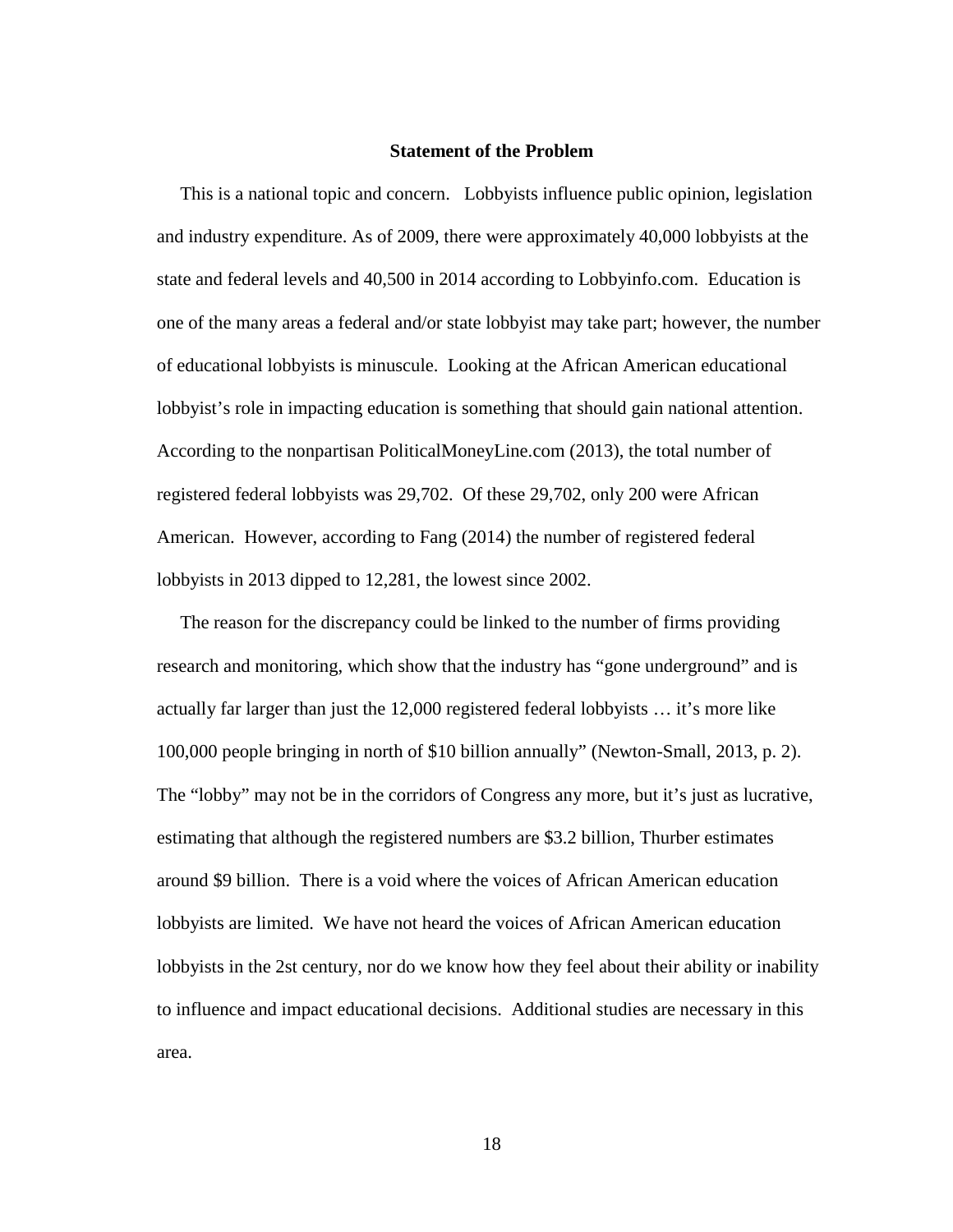#### **Purpose of the Study**

 The purpose of this study was to hear the voices, life experiences and lobbying practices of four African American educational lobbyists and their role in education. This study examined those who have limited access to and are often unable to mobilize the special interests of those with the access to impact educational reform and structure, with the historical knowledge to reshape and align educational and economic policy, and with those who ultimately decide who is educationally investible and who is not. More specifically, the focus of this study sought to identify approaches to and develop ways to gain access to power and interest in order to positively affect educational funding, curriculum development and instruction. Through the research literature and a cross examination of the narratives provided by African American educational lobbyists, I sought to establish events where interests converge, diverge, and potentially converge in reverse convergence where African American lobbyists, lobby for and accept lobby from other lobbyists for interests that are to their client's benefit. I used narrative analysis and constant comparative analysis to determine the constructed meanings of their personal and professional acts of lobbying as it related to education.

### **Significance of the Study**

 The significance of this study is its ability to provide insights about African American educational lobbyists and how they view their influence and impact for mobilizing interests for education, providing equity and access to education, and how they view the importance of educational interests. This study also provides knowledge of lobbying experiences at the federal and state levels. One will identify effective lobbying practices,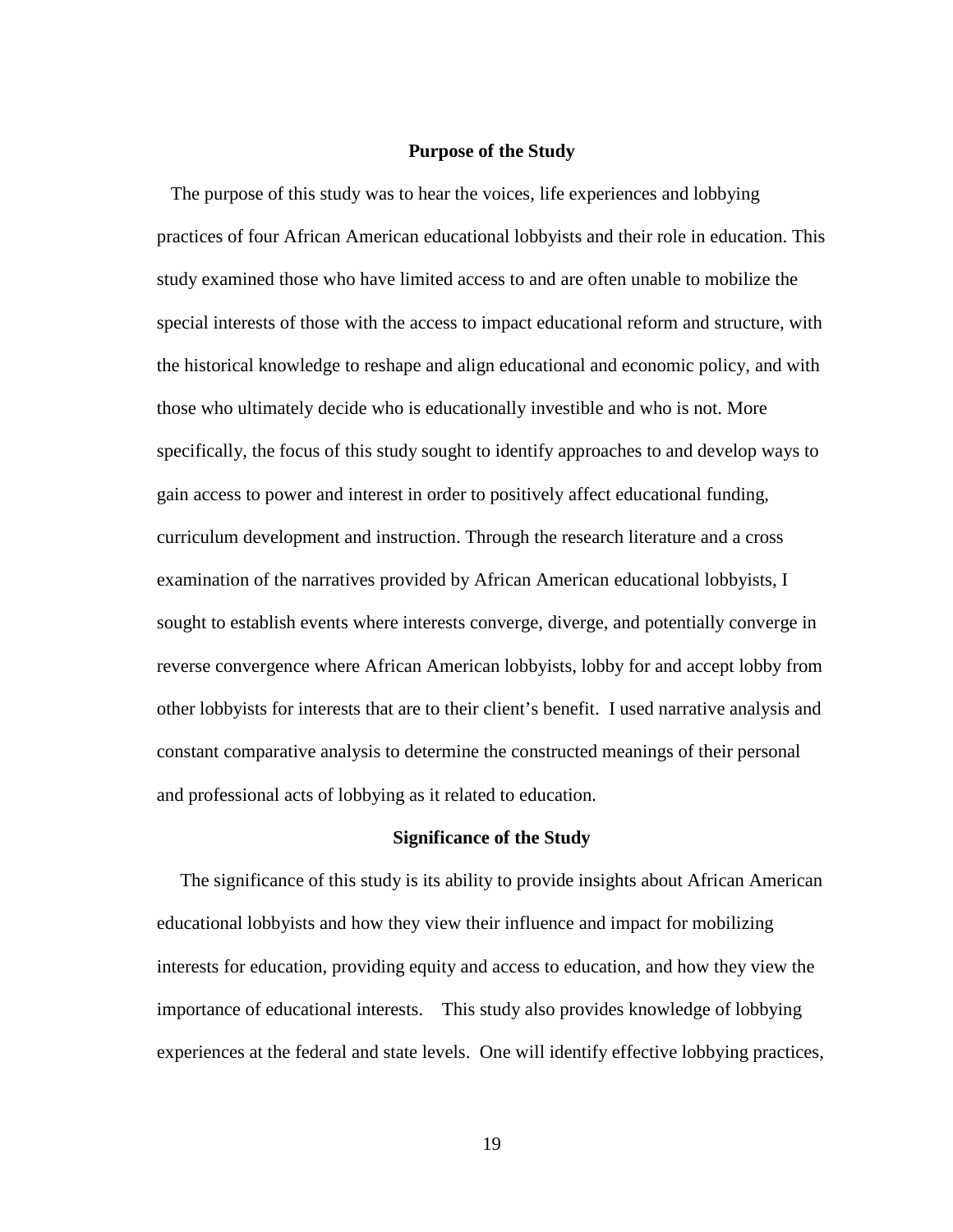characteristics effective lobbyists possess and how they influence educational policy and fiscal allocation. Finally, this study of African American educational lobbyist experiences and perspectives provide a national snapshot of how legislators view the importance of education for marginalized groups.

#### **Research Questions**

 The purpose of this study is to examine and interpret the life experiences and lobbying practices of four African American lobbyists in the United States. The following questions will guide this study:

- 1) How do African American educational lobbyists describe their personal characteristics related to success in their position?
- 2) How do African American educational lobbyists exercise and interpret their acts of lobbying?
- 3) How do these African American educational lobbyists describe their influence or impact on education?

### **Definition of Terms**

**Advocate/Advocacy:** Used to describe one or the act of publically recommending and supporting a particular (individual cause or policy). On the contrary, a lobbyist is one who is a group representative.

**African-American:** This term describes a very diverse group of people in American society. They are made up of different ethnic backgrounds that consist of: The Caribbean Culture; The African Culture; and The American Black Experience. (Cohen & Grace,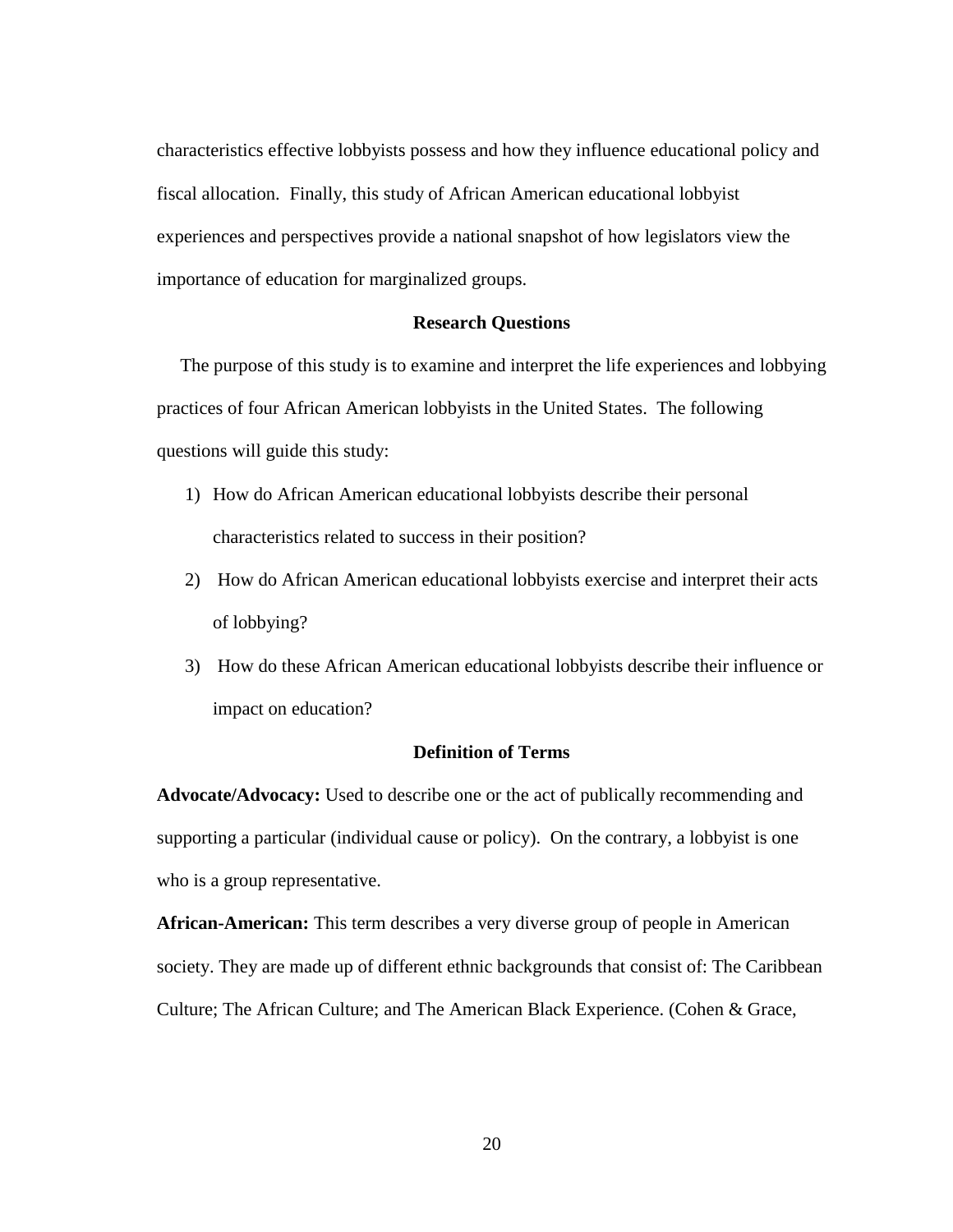1992, Cohen, 1993). This term in used to describe an individual exhibiting any of the above ancestry or ethnic backgrounds.

**Black:** Although used interchangeably with African American within citations throughout this study, the term Black is merely conceptual, based in contrast to conceptual Whiteness (as cited in Ladson-Billings, 2009). Black, however, according to West (1993) has no meaning outside a system of race-conscious people and practices…and means being minimally subject to white supremacist abuse and being apart of a rich culture and community that has struggled against such abuse (p. 25). Thusly, whenever the term is read, one must consider that blackness is used to identify one group versus another, and us and them perspective.

**Brokering:** A term used to identify an activity where a lobbyist and/or advocate will provide information or call in a contact on behalf of another in order to put together like minded interests.

**Educational Lobbyist:** An activist who seeks to persuade members of the government, both Congress and Senate, to impact legislation, policy or law that would benefit educational interests: higher education, public education, education consultants, and educational programming. They are also defined as one who has lobbied for an educational interest, lobbied for an educational organization, and/or lobbied for education as a part of another interest such as oil and gas, computers, medical, Civil Rights, etc.

**Grassroots/Grasstops:** Grassroots strategies and movements are those that get citizens directly connected with their legislators while grasstops strategies and movements are those that are connected with a legislator or staff by virtue of the position in the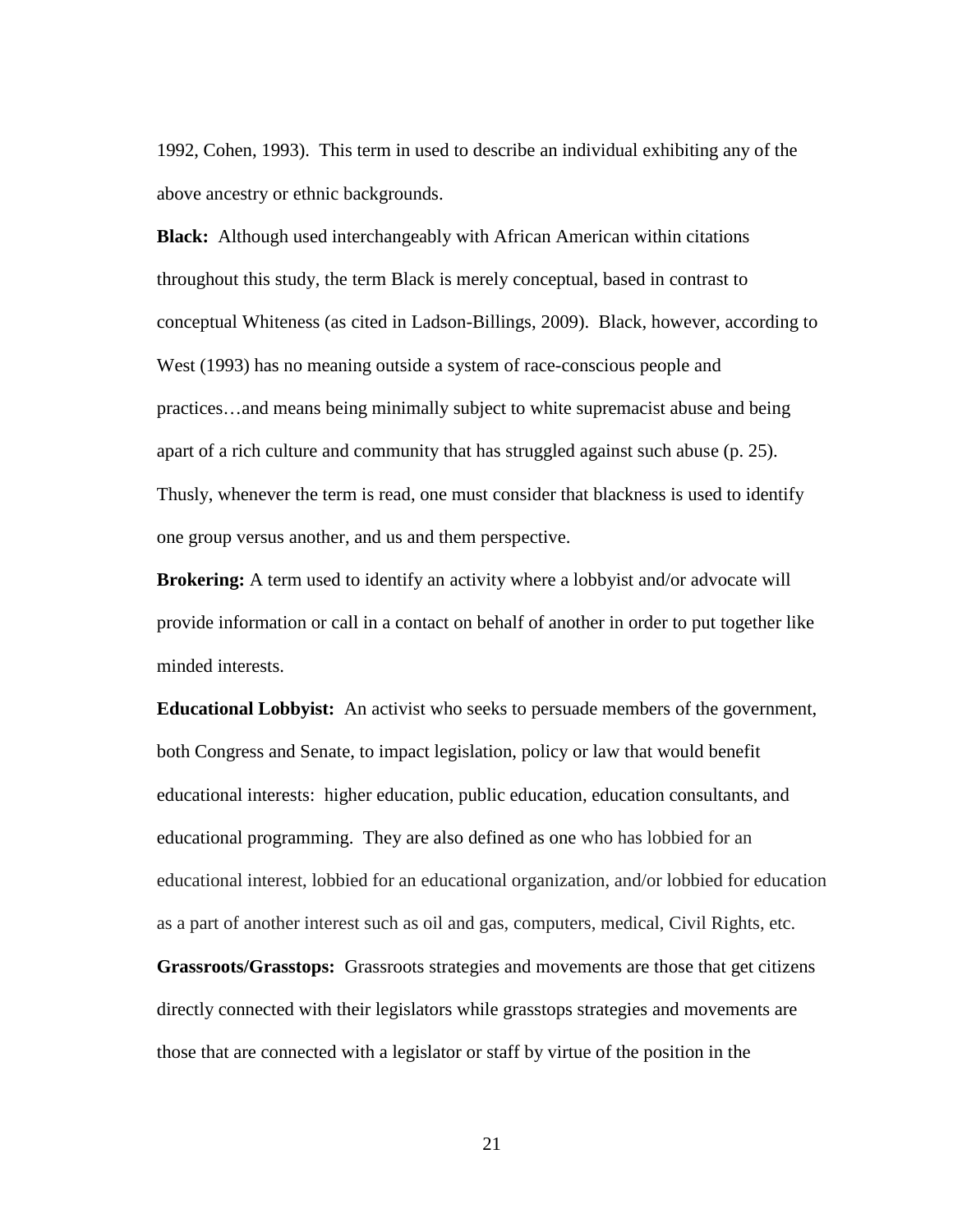community such as opinion leaders (Vance, 2012, p. 104). Grasstops includes business leaders and corporations.

**Legislator:** An elected member of the House of Representatives. One who enacts laws. **Legislative Process:** The process followed by the house which includes introduction of bills, testimony from legislators, lobbyists, advocates and other interest groups on behalf or in opposition to those bills prior to them passing into law. There is a multistep process. **Lobbying:** Lobby is defined under four boundaries: 1)Lobbying relates only to governmental decision-making; 2) is motivated by a desire to influence governmental decisions 3) implies the presence of an intermediary or representative as a communication link between citizens and governmental decision-makers; and 4) involves communication (Milbrath, 1960).

**Lobbyist:** Also know as "Government Relations", "Special Assistant", and/or "Chief of Staff". One who seeks to persuade or influence members of the government, both Congress and the Senate, to impact legislation, policy or law that would benefit the interests for whom they are representing. One does not need to be registered as a lobbyist according to the Federal Lobbying Regulation Act (1995) in order to be defined as a lobbyist for my study. "Lobbyists are group representatives almost by definition. A person who represents only himself is merely a citizen exercising his constitutional right".

**Mobilization:** The act of assembling a group or groups toward a common cause in order to detract from or present opposition to another cause.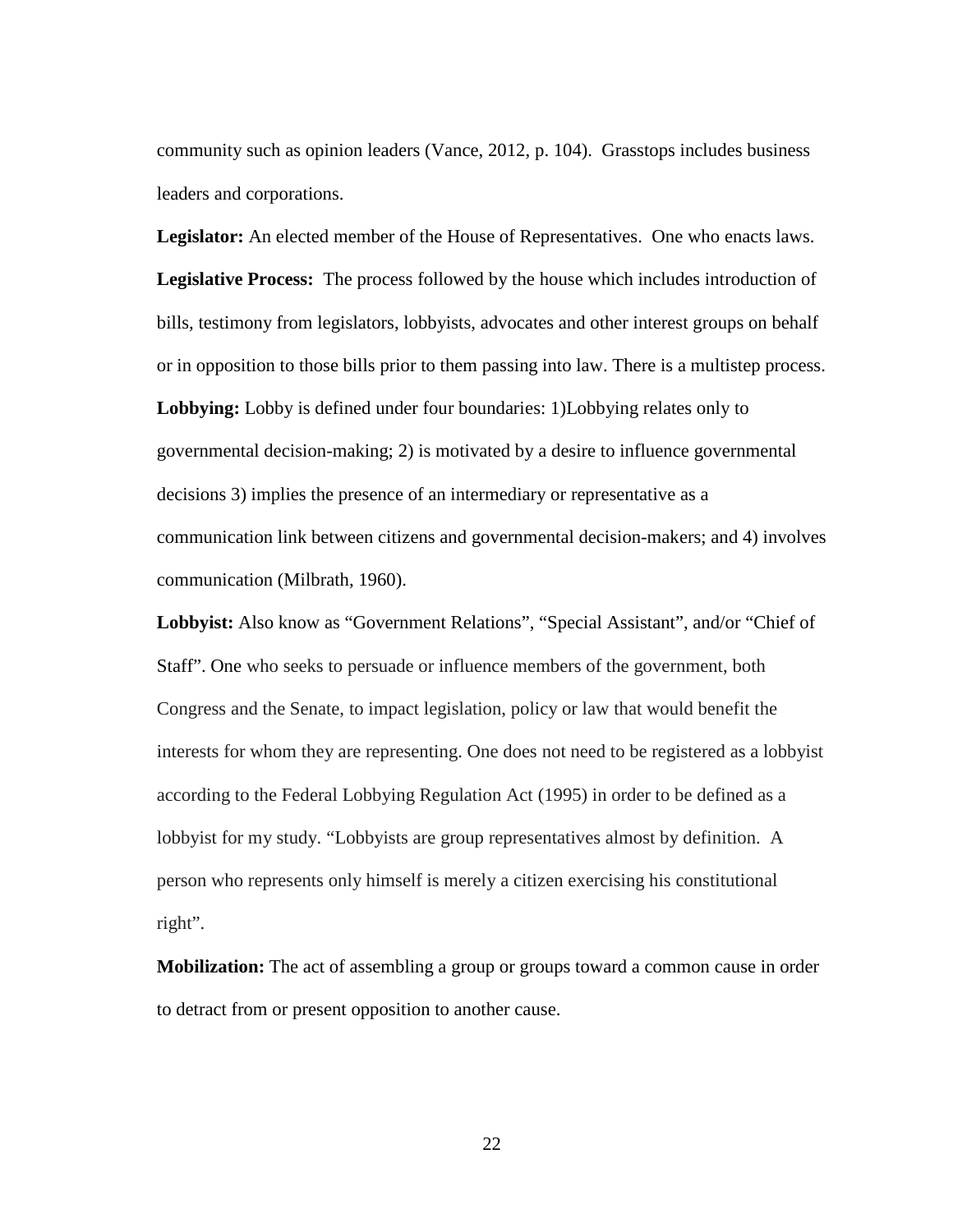**Network/Circle of Contacts:** A group developed and utilized by lobbyists and/or advocates to secure support, information, or communication in order to influence decisions or provide insight.

**People of Color:** This term will be used in place of "minority" throughout the study to describe all those who are non-White.

**Stakeholders:** Anyone with a vested interest including parents, students, the community, legislators, and special interest groups.

**Special Interest/Pressure Group:** "They have an interest in adopting a policy which will benefit a certain segment of the public which may not be beneficial to the general public" (Milbrath, 1960, p. 29). These groups are comprised of large and small corporations, organizations and industries such as Tobacco, Pharmaceuticals, Railroad, Oil and Gas, and to a lesser power education and social services.

**Superintendent:** An "unelected political position" serving as the central executive officer of a school district.

**Urban:** Dictionary.com defines Urban as follows: Of, pertaining to, or designating a city or town. 2. living in a city. For the purpose of this study, urban is being defined as pertaining to the abundance of African American and Hispanic (Black and Brown) school children in a city, neighborhood, school, or community.

**Voices:** Who speaks for those who do not have access to the corridors of knowledge or the venues of the academic disciplines? To render one visible, they must have voice. For this study, the voices of four African American educational lobbyists are contradictory to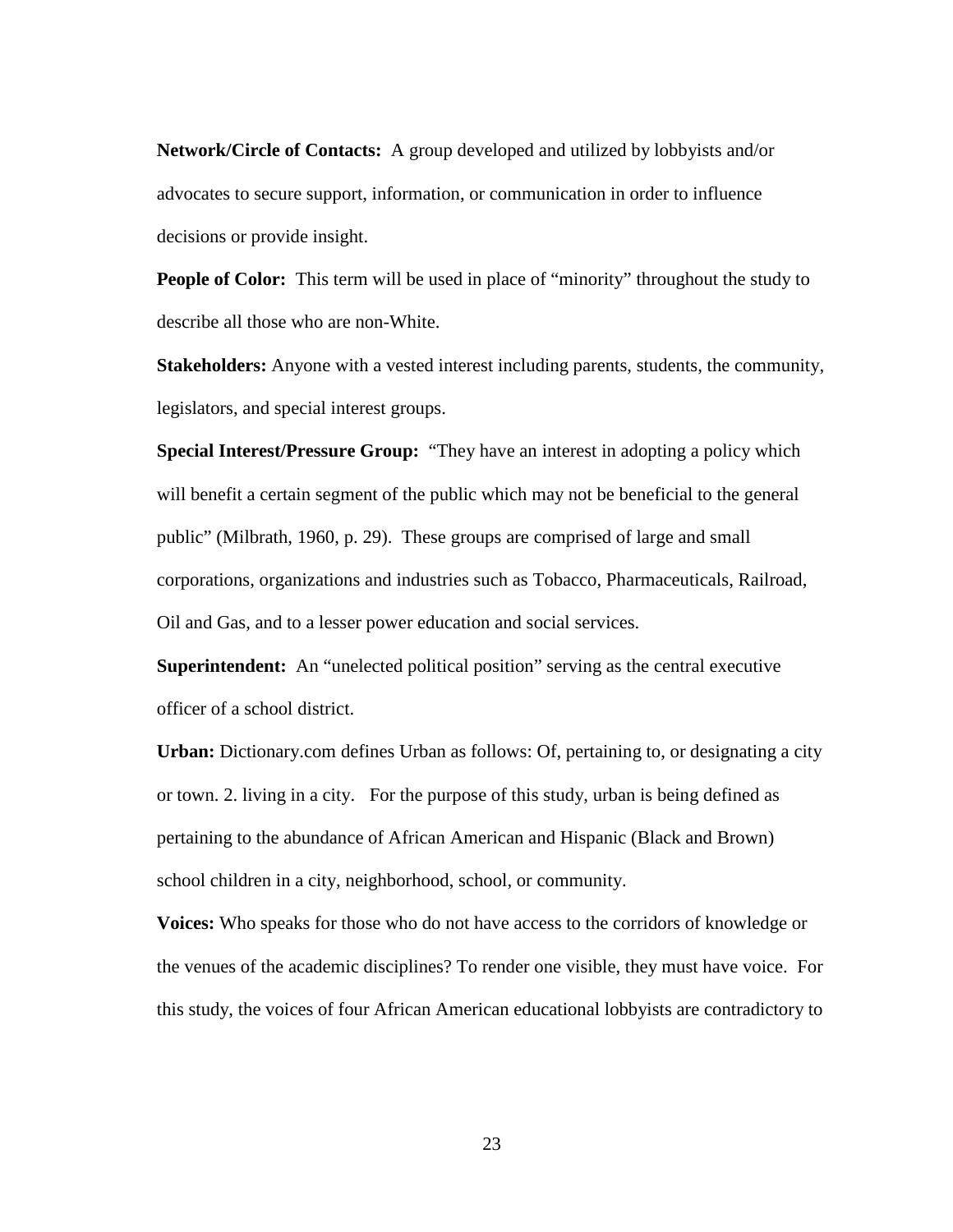the "silences because their perspectives are … counter-hegemonic" (Lincoln, 1995, p. 10).

#### **Organization of the Study**

This study organized into five total chapters which includes Chapter I – Introduction. The remaining four chapters are Chapter II – Literature Review, Chapter III – Methodology, Chapter IV – Findings and Chapter V – Summary, Conclusion and Recommendations. Chapter II – Literature Review notes that there is not much literature on African American education lobbyists or African American lobbyist in general. The literature review provides an introduction to the social position of African Americans posited against the norms of "American" society followed by a historical background on "American" education educational lobbying and African American educational lobbying. In addition, there are three unique challenges of African American educational lobbyists indicated in the literature on African American ability to mobilize and influent the political process. Furthermore, Chapter II provides studies which are significant to sections of the study categorized by Lobbyist Characteristics and Traits, Lobbying Tactics and Strategies, and Lobbyist Ability to Impact and Influence. Lastly, a seminal study is discussed which aided the significance of my study in that it did not include a person of color in the study when it was conducted in 1960 – a time when there was limited African American representation in Congress.

 Chapter III – Methodology, discussed the plan of the study, data collection, analysis, and trustworthiness via triangulation, member checking and transferability. For this study, in Chapter IV the analysis is broken down by the conceptual framework and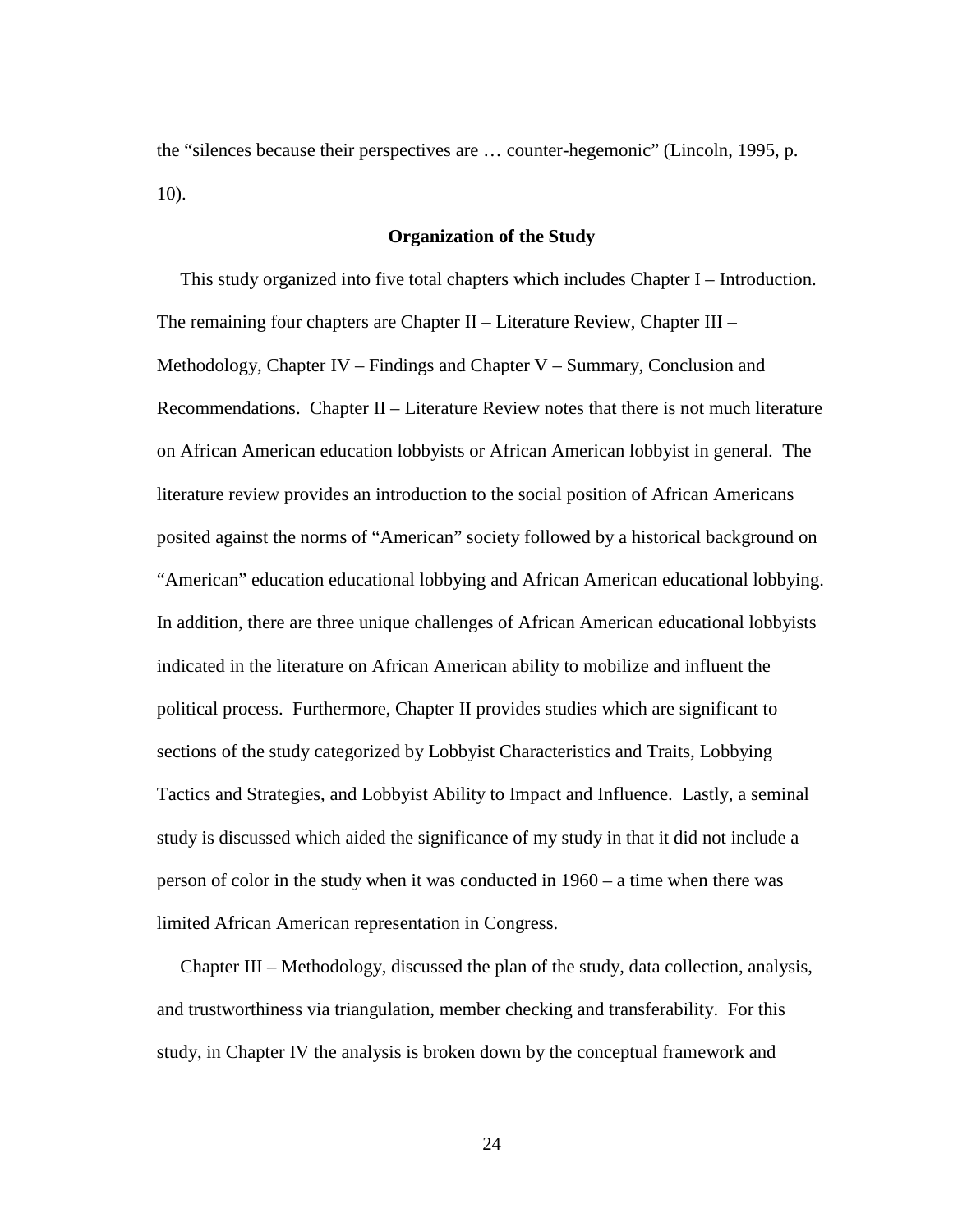research question and an analysis of the emerging themes that evolved as a result of the questions, resulting into multiple categories for each question. Lastly, Chapter V – Summary will include a discussion of the findings as they relate back to the literature in Chapter II. I will share how the findings tie back to the other studies Chapter II and whether the beliefs in the study were agreeable or negated.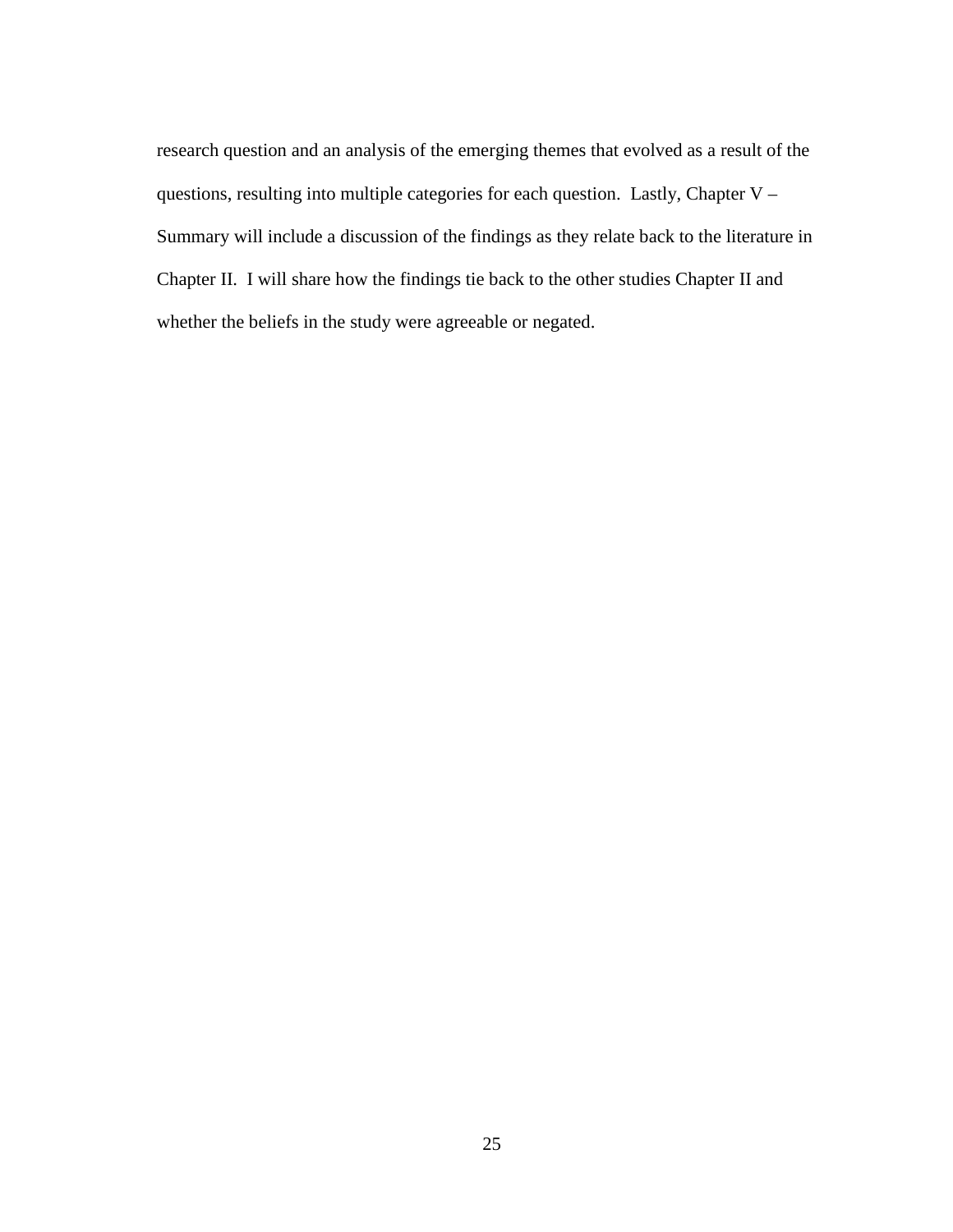#### **CHAPTER II**

### **REVIEW OF LITERATURE**

## **Introduction**

The African American is by nature, physique, and definition a unique. The African American is an individual comprised of a "dual conscience" (Dubois, 1903) one in which the African American sees himself through his own eyes and, dually, sees himself through the eyes of others. As a result, the African American is in a perpetually persistent predicated battle with himself and conformity. Which ever one wins is dependent upon the circumstance, the situation, the experiences, and the desires of multiple moments in time, space, and reason. Conformity is not the nature of the African American, yet conformity is the expectation of those who have relegated the African American and other racial groups to a status of subordination.

 Blumer's (1958) *theory of group position* provides that race prejudice exists basically in a sense of group position rather than a set of feelings which members of one racial group have toward the members of another racial group – individually (p. 3). To ignore race when discussing African Americans or any other racial group would render the group invisible conceptually for it is through four types of conceptual feelings of race that "White", "Black", "African American", "Native American", and "Negro" became a way to substantiate and divide groups into positions of superiority and inferiority:

1) a feeling of superiority; 2) a feeling that the subordinate race is intrinsically different and alien; 3) a feeling of propriety claim to certain areas of privilege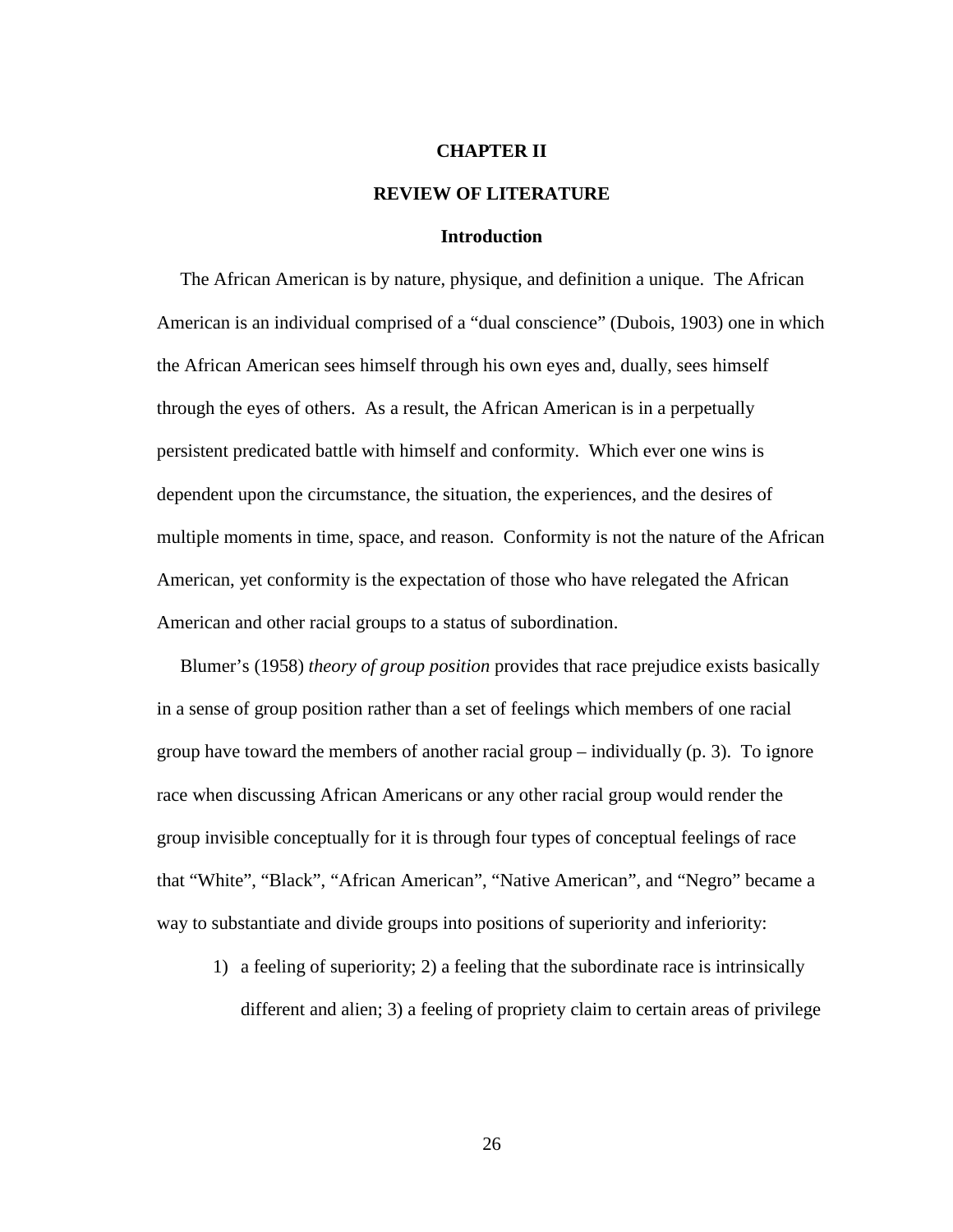and advantage, and 4) a fear of suspicion that the subordinate race harbors designs on the prerogatives of the dominant race (p. 4).

Through these conceptual feelings, African Americans and other racial groups, particularly people of color in general have had to endure a history of subordinate status influenced by legislative and judicial decisions which ensured that the dominant group remained dominant and those who were deemed subordinate and inferior remained dominated and marginalized.

 Brown (2009) provides an example of such legislative and/or judicial decisions when she describes school closings in four Virginia counties of Black schools after the *Brown v. Board of Education* decision was passed. She argues that "White Flight" was not necessarily a response to integration which resulted in "White academies" but a result of racial mobility. She finds strong evidence in support of *racial threat theories*, finding that restrictive policies emerged as a backlash not against Black population size per se but as a backlash against Black political activity (p. 1394).

 Racial threat theories believe that when there are threats to the dominant group's status and positioning, the dominant group will respond by making changes in laws and policy to ensure their dominance in those areas deemed as their inherent property. E. Schattshneider warned of inequalities between private, organized, and upper-class groups on the one hand and public, unorganized, and lower class groups on the other (Hall and Wayman, 1990, p. 797). He further argued about *mobilization bias* in national policy making in favor of [the upper-class groups], against the interests of the [lower-class groups] and hence against the interests of U.S. democracy (p. 797).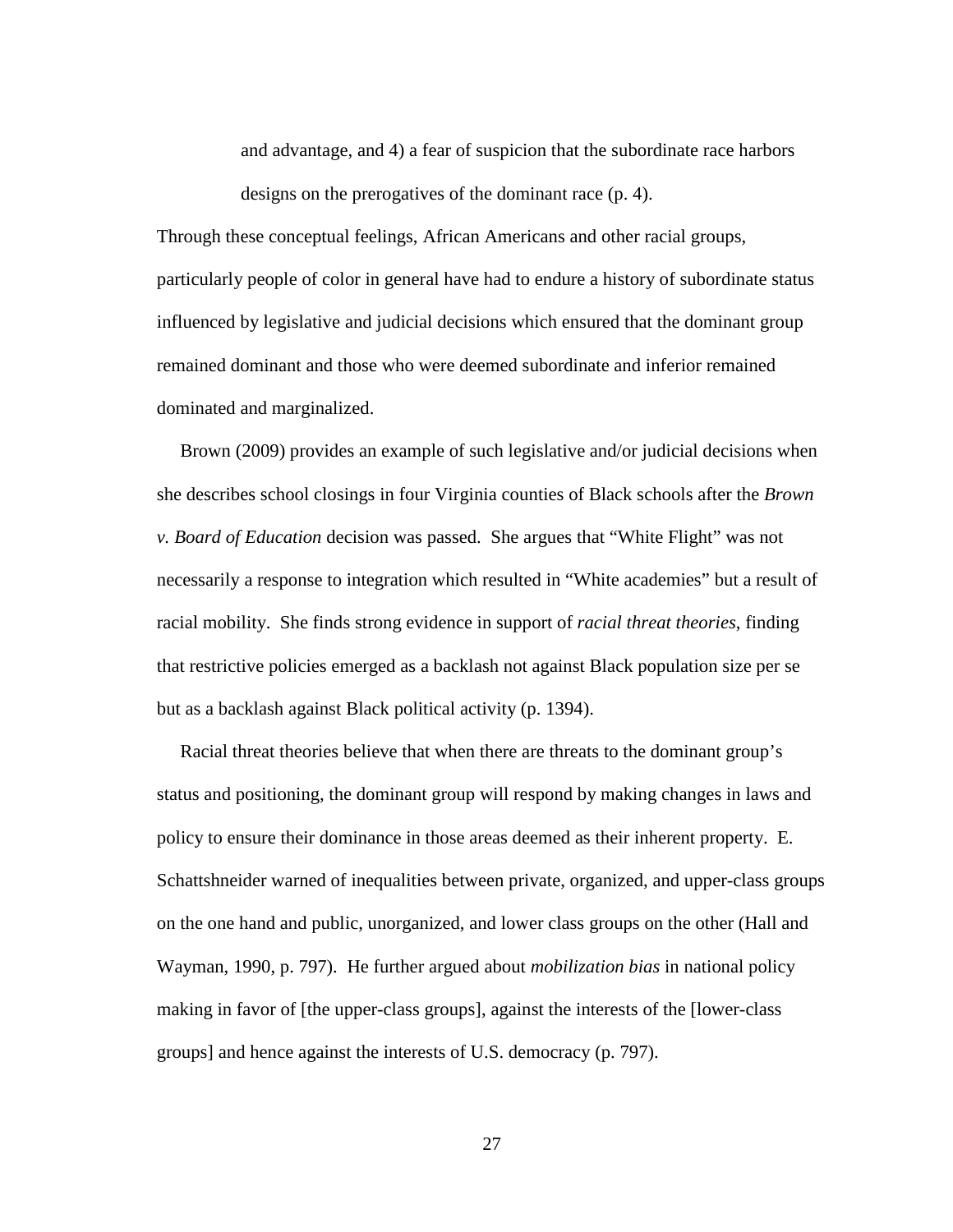Studies of African Americans and their history reveal a long line of legislative policy and judicial decisions which ensured subordination , *Plessey v. Ferguson, 1857*, "separate but equal"; San *Antonio v. Rodriguez, 1973*, school finance in Texas; and Bakke v. *University of California, Board of Regents, 1978*, Affirmative Action. The legal decision in Plessey v. Ferguson set forth a national standard of "separate but equal" facilities for Whites and African Americans…solidifying the course of education that was rooted in inequality and legalized race-based segregation of people in public facilities, including schools (Carter, 1995). An argument can be made that decisions such as Brown v. Board of Education, 1954, ended "separate but equal", *Edgewood v. Kirby*, *1989* – attempted to provide equitable school finance in Texas; and Affirmative Action policy has leveled the field for African Americans, people of color and urban youth in education; however, research studies show that White women were the ultimate beneficiaries of Affirmative Action, which was not designed just for the benefit of African Americans but for all marginalized groups including women in general. As a result, White males became an indirect beneficiary of the Affirmative Action (Ladson-Billings, 1994).

 Additionally, the Brown decision did not result in equity in education nor an end to segregated facilitates, in education, rather the post Brown era has shown that urban schools are more segregated now than before Brown resulting in what Jonathon Kozol (2005) describes as the restoration of apartheid schooling in America. "Virtually all the children of Black and Hispanic people in the cities I visited, both large and small, were now attending schools in which their isolation was as absolute as it had been for children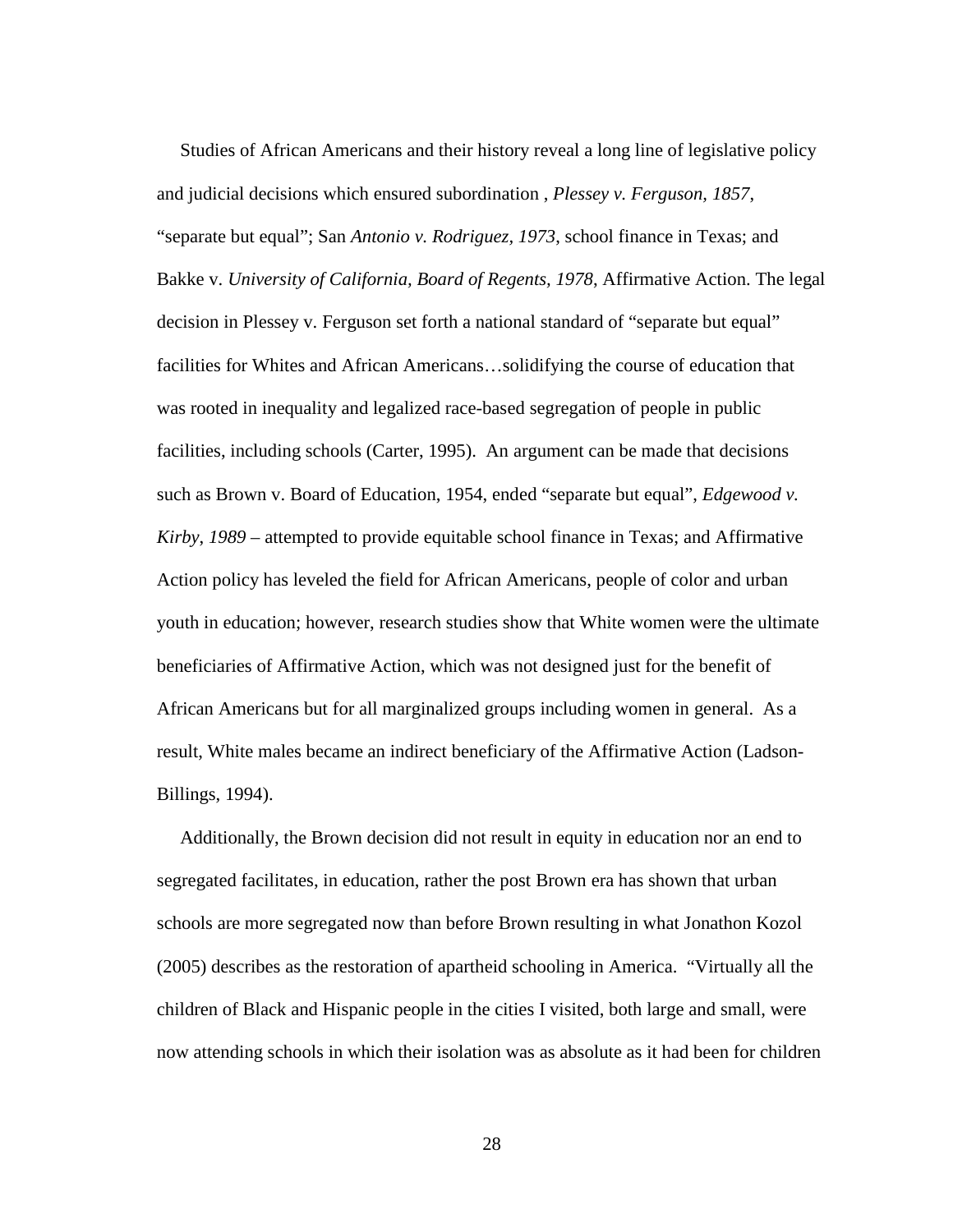in which I'd started out so many years before" (p. 8). The resulting re-segregation has impacted African Americans in multiple ways: an increase in drop outs, a decrease in graduation rates, particularly among African American males where 70% will not graduate with their cohort (Schott Report, 2010); and potentially most notably is the widening of the supposed "achievement gap" between African Americans and their White counterparts.

 Educational researchers have long suspected that the reason for the "achievement gap" is not only because of the segregated schools but also because of the tracking and de-facto segregation policies within suburban schools, where African American students are disproportionally represented in Special Education (Neal, Davis-McCray, Webb-Johnson, 2001; McIntosh, 2002); African American males are disproportionally represented in subjective discipline – often receiving more severe punishment in comparison to their White peers for the same behavior (Butler, Joubert, and Lewis, 2009; Milner, 2007); and African Americans are underrepresented in *Gifted and Talented* and *Advanced Placement* programs (Daniels, 2002). Although, these misrepresentations are relative to many children of color, the causes of such educational misappropriations and the impacts on African Americans have been carried out of the classroom, into higher education, into the board room, and ultimately into the legislative process.

# **Historical Context of Education**

 Throughout the historical course of the "American" Education, several ideas and methods would appear throughout history time after time. The ideas and methods ranged from, but are not limited to, the common school, implementation of kindergarten, the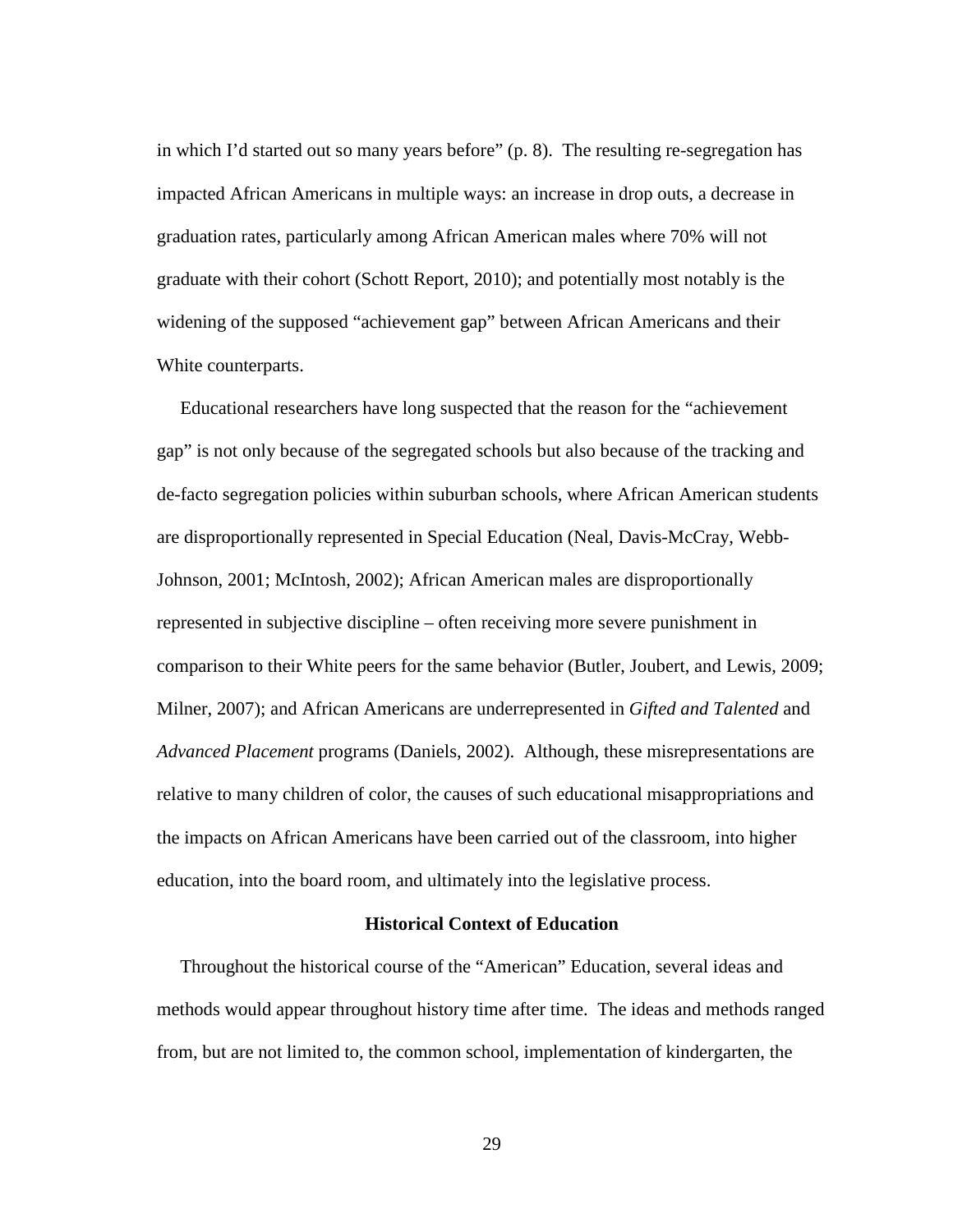Montessori Method, religious education, and "self-activity". Despite the multitude of approaches and methods immersed in the guise of the spread of Democracy through the conceptualized interpretations and arguments of what it means to be educated and the gateway education produced, it seemed throughout the state of education that the reoccurrence added up to one central tenet unwritten but understood in American democracy, "globalization". Dewey (1900) claimed that there had been a profound revolution. Instead of small villages, there was a worldwide market. Vast manufacturing centers churned out goods. Cheap methods of transportation and communication distributed those products among the parts of the newly interconnected society.

# **Globalization**

 Globalization is the first of many typological changes that surfaced early in the history of "American" education. It would return under multiple premises throughout history where the interests of the few outweighed the interests of the many due to early access to the powerful and a lack of access to the powerless. Globalization as a concept and a movement began early in the history of the United States from the early colonization period. At this point in history, one may refer to globalization as imperialism and/or colonialism. A spotlight from the colonial period is cast on the contrasting viewpoints, reasoning, dogmatic approaches and philosophical underpinnings of imperialism, expansionism, and globalization. The education of the colonized people – the Native American and the American Indian – was used as justification for establishing colonies in the New World (Watras, 2008, p. 15). Hidden within this agenda was religion.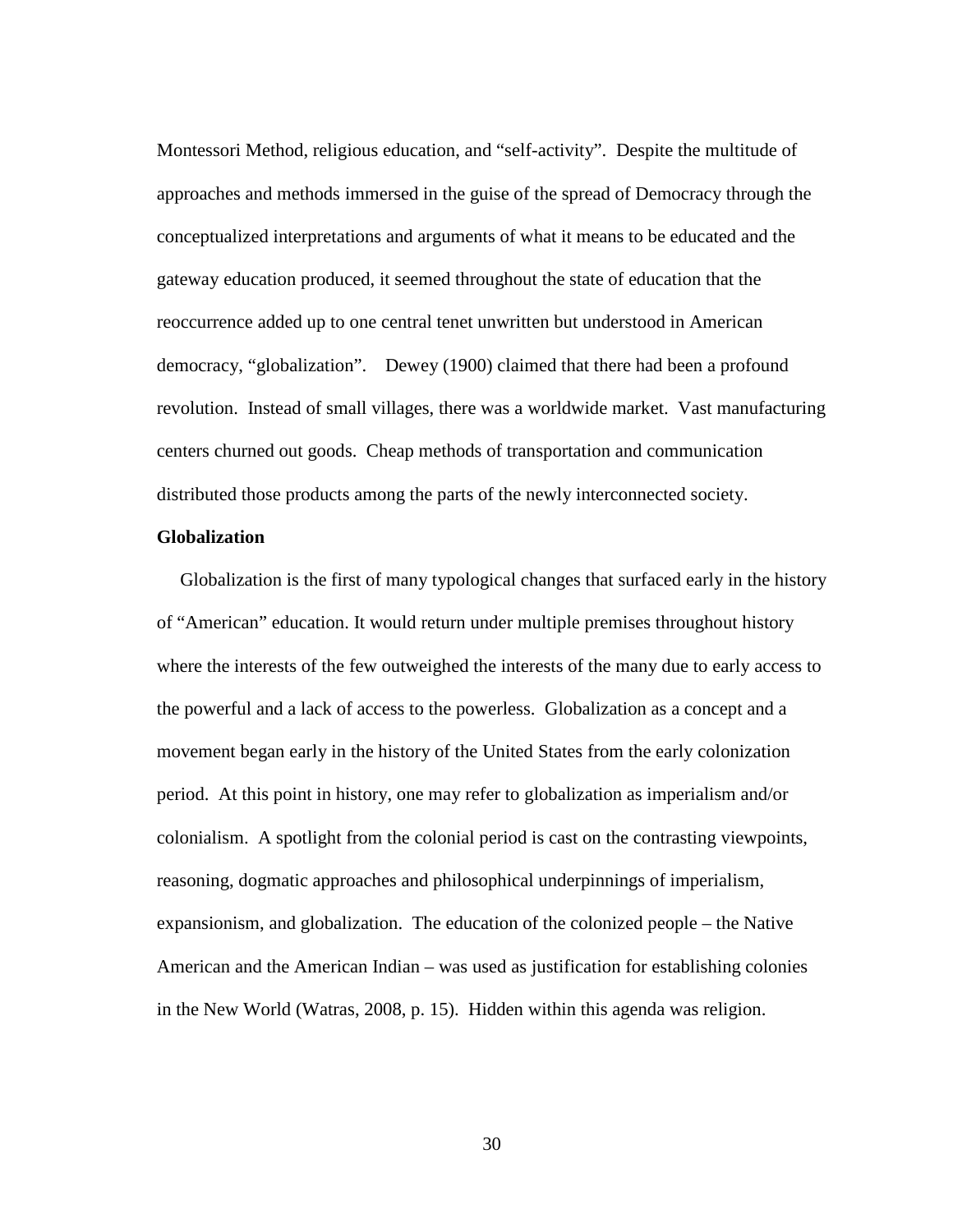Religion is considered one of three "American" institutions responsible for the education of the American youth.

 From these early beginnings of the United States of America, during the pre-colonial and in the currently conceptualized post-colonial era, the question of how to educate and in what form to educate non-European people and later people of color has remained an enigma. The contrasting viewpoints, reasoning, dogmatic approaches and philosophical underpinnings of imperialism, expansionism, and globalization that dominated the early educational history of the emerging colonial era as represented by two colonial empires - Spain and England – applied two divergent philosophies for educating the native people of North American.

 When Christopher Columbus crossed the ocean blue in 1492, he did so under the order of King Ferdinand and Queen Isabella of Spain in order to impart Christianity. This is more than the simple reason for what American school children are taught – "in search of a New World". When indigenous people were conquered, Spanish soldiers were required to provide spiritual enlightenment (Watras, 2008, p.15). England on the other hand saw the "American Indian" as separate nations, divided*.* The focus of English colonization was to create separate self sustaining colonies. This vision was used to separate and conquer individual tribes who were seen as at odds with other tribes, offering support and protection. This resulted in an educational innovation that propagated English customs, ideas, and language, law and literature (Watras, 2008, p. 26).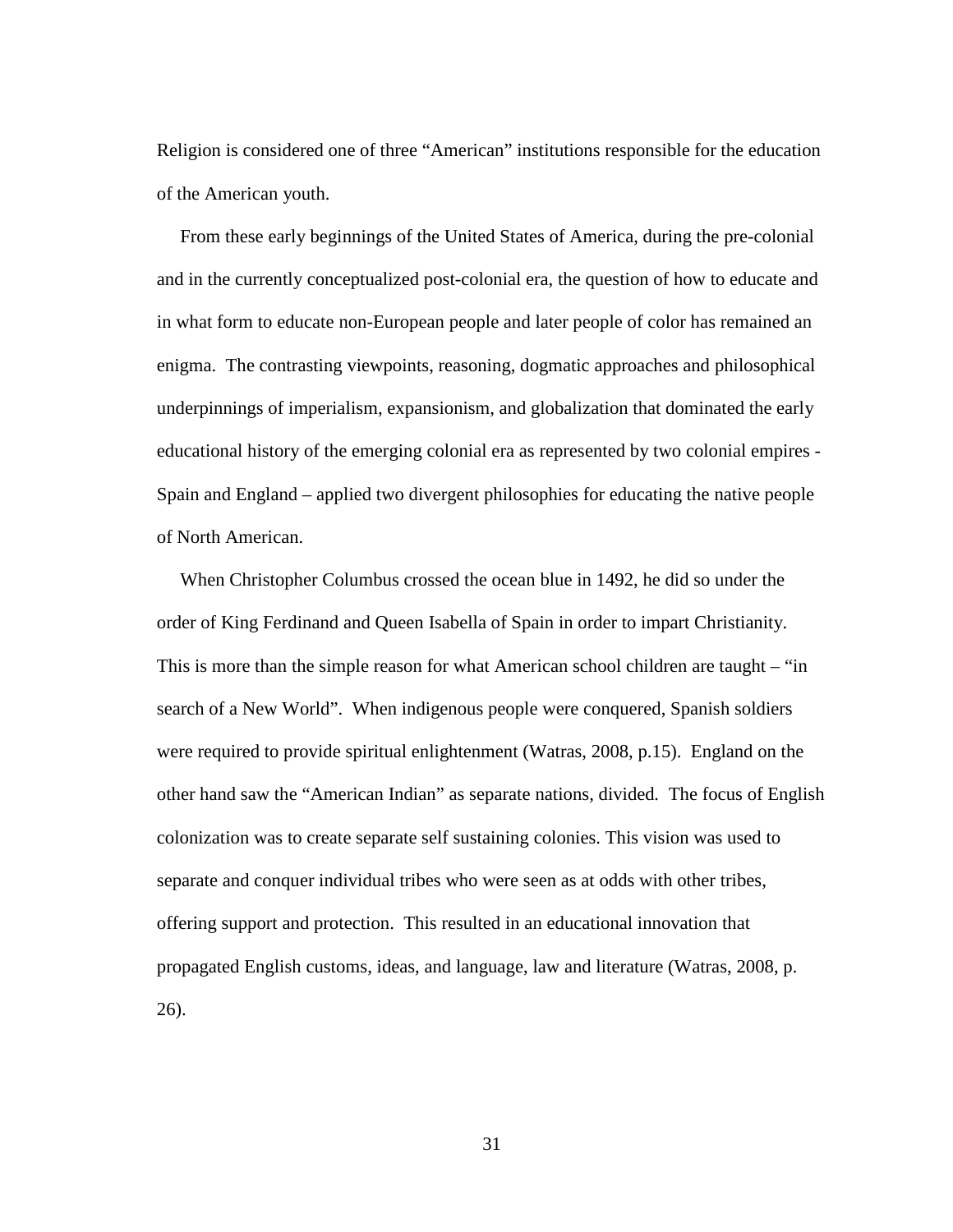Therefore the globalization concept was introduced early in United States under other terms and under the guise of spirituality and enlightenment. It would soon be termed "expansionism" as the newly formed United States began its expansionism under "Manifest Destiny". Although the expansion took place on the same continent, it should be considered globalization because like Spain and England, the purpose was to spread the interests of the newly founded nation, which included conquering and educating indigenous people. The education of the colonial youth became a top priority during this time period with the implementation of the common school as a part of the Land Ordinance of 1785. The Land Ordinance of 1785 set the pattern for all other states seeking admission into the union (Watras, 2008) – states agreed to dedicate one thirty sixth of the land to the maintenance of common schools (p. 40).

## **The Common School**

 Besides land grants, property tax became a way to fund schools. In 1700, Connecticut required towns of more than seventy families to hold schools for eleven months and levy taxes that would support the schools – property tax (Watras, 2008, p. 46). In the article, "Plan for Establishing Schools in a New Country" (1787), the author argues that "by charitable donations, or by grants of state, adequate funds could be formed, to defray the expenses of the board and tuition of such children, the evils…would be remedied." The evil the author refers to is "degenerative vice, irreligion, and barbarism" as a result of allowing sixty families dispersed over a large tract of country form twenty to forty miles rather than being collected in a [township] as recommended by the Land Ordinance of 1785. The issue would emerge when town's people are asked to pay taxes to schools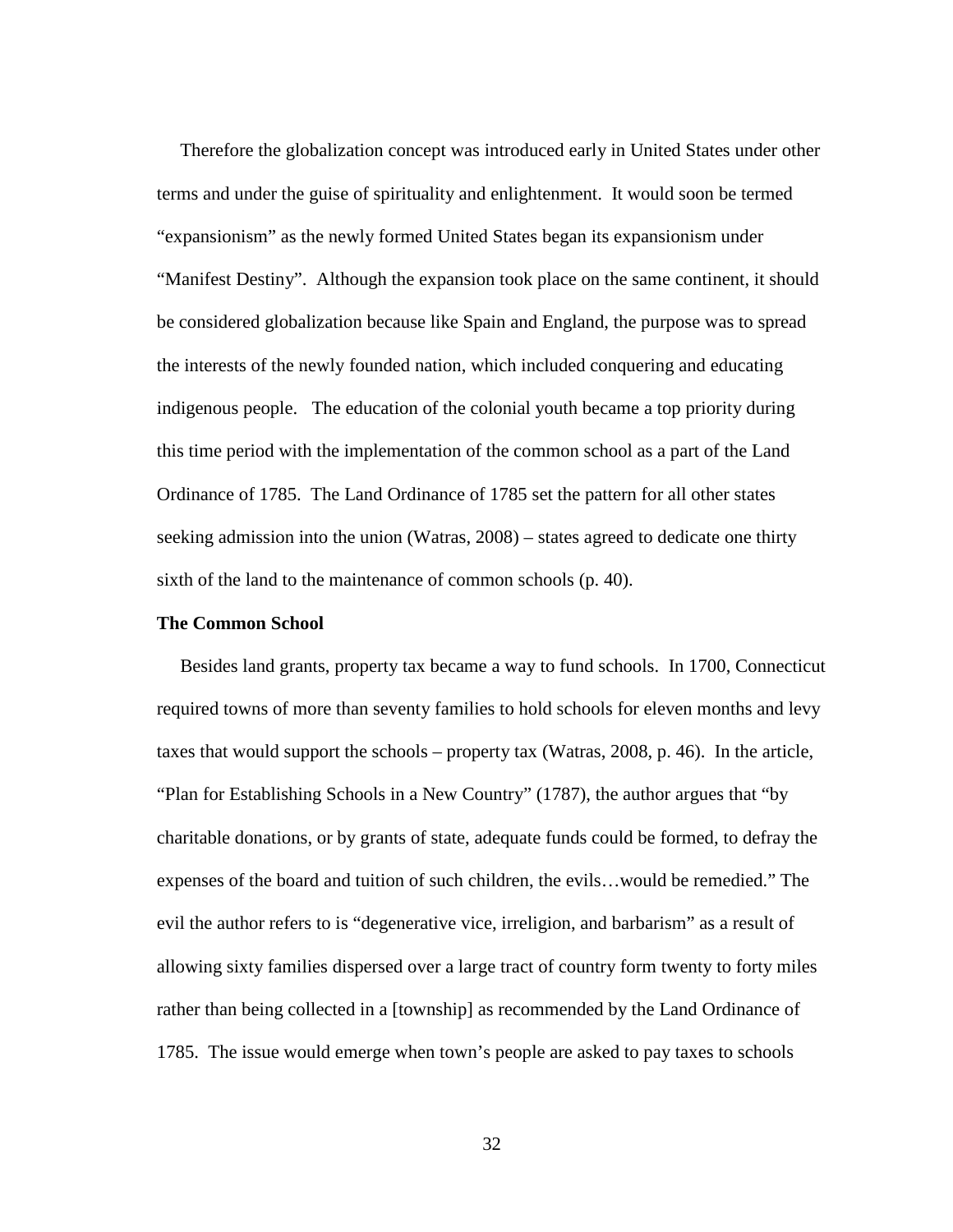outside the town, an early decision making process likely to have been made without the equitable amount of advocacy and voice on behalf of the parents who are being asked to pay taxes to other schools. The article notes, "Few parents will be disposed to incur heavy expenses of sending their children from home, and boarding them in a distant school".

 Along with the creation of a common school system there came the question of how to fund them. It would appear that the implementation of a fair and equal schooling system in the 18<sup>th</sup> century shared similar setbacks and conflicts and schooling systems in the  $21<sup>st</sup>$  century. Initially, land grants were used in order to solicit funds to support the public schools. The tradition of donating land for schools began in England with Edward VI (Watras, 2008, p. 44). However, the land grants did not provide significant income. The misuse of the land became a major issue and land was sold in order to clear debts. By including the idea for land grants as resources with the unsettled lands, according to George Knight, "then authorities squandered the monies rather than dedicate them to education**"** (as cited in Watras, 2008, p. 45). Knight claims that proper management of the funds would have supported the needs of all levels of education for all time (p. 45).

School funding always creates its own question of equality vs. equity – the  $18<sup>th</sup>$  to  $21<sup>st</sup>$ century. In 1836, at the annual meeting of the Western Literary Institute and College Professional Teachers…a report was presented where it was determined that the methods used were inadequate because many children were left without instruction. Because they believed that in a democracy all students should receive equal education, they called for the adequate funding of common schools (Watras, 2008, p. 56). However, as with 21st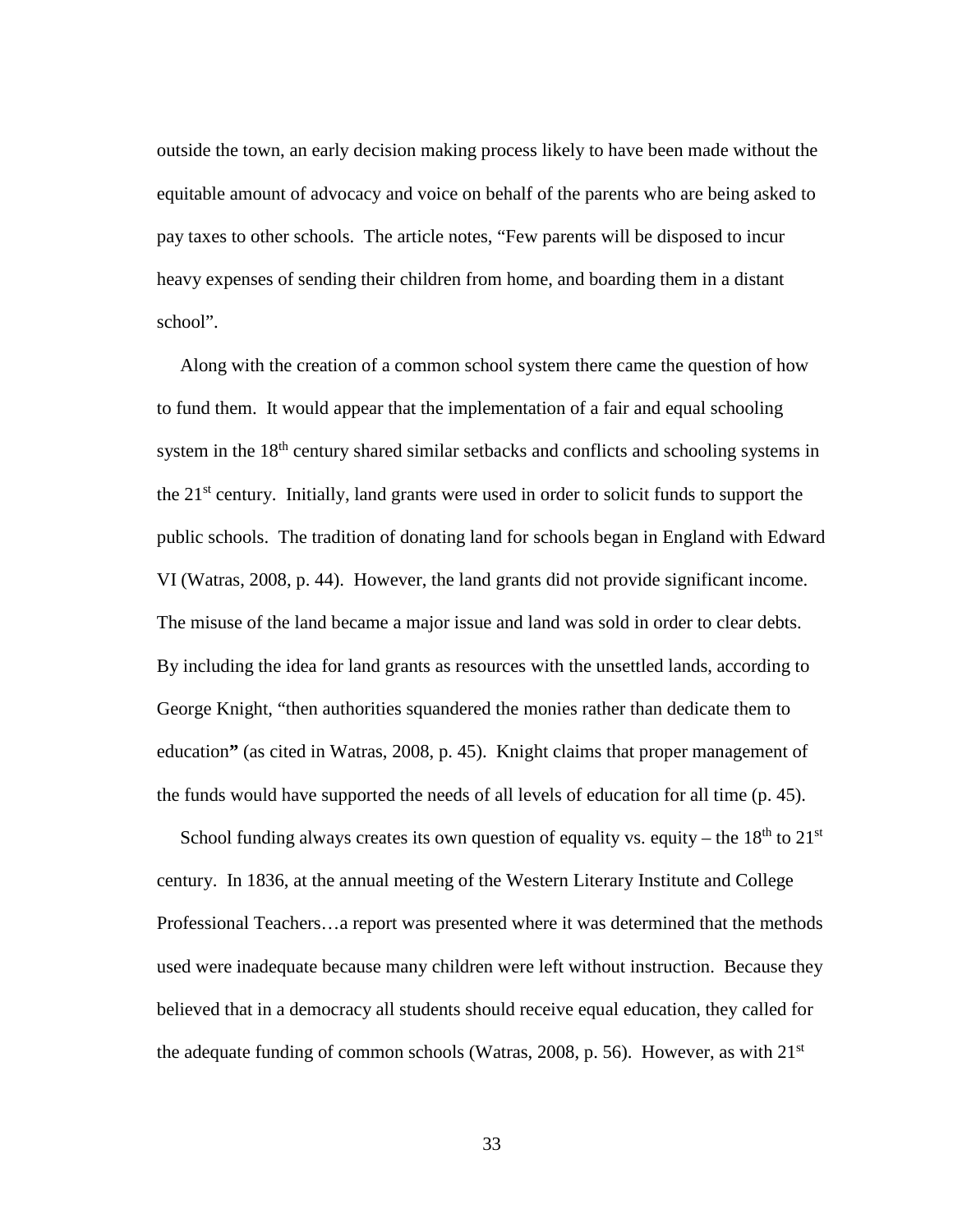century schooling, when one has a lack of equitable advocacy for an equitable dispersement, leaving the decision to a few which impacts the many we find early equitable funding issues for education.

#### **Early Education Divide**

 Questions of what counted as education; who was responsible for its dissemination; and who would receive it came with the development of the common school. "Thanks for Horace Mann and his fellow reformers, the common school was believed to have the capacity to provide young Americans with the independence needed to resist selfishness and vindictiveness" (Bierlien, 1993, p. 125). The goal of the common school was to encourage prosperity, civility, and social development, particularly for young boys and girls. The social development and civility included "both boys and girls [being] taught to read, write, and cypher. "The boys should also be instructed in every useful branch of husbandry and gardening, and the girls in the every kind of work necessary for farmers' wives to know and practice" (Plan for Establishing Schools, 1787). However, early versions of *group positioning theory* Blumer (1958) would appear throughout the 18<sup>th</sup>, 19th, and  $20<sup>th</sup>$  centuries continuing the intersection of race, economics and education. In order to keep marginalized groups marginalized, groups in power would mobilize interests to maintain their status quo. A lack of equitable resources to combat and mobilized front, the less powerful would eventually succumb to the more powerful and more resource heavy mobilized interest (Brown, 2009).

 Without the proper information being provided to the lawmakers that could have been provided by advocates to mobilize and interest in equitable education, decisions were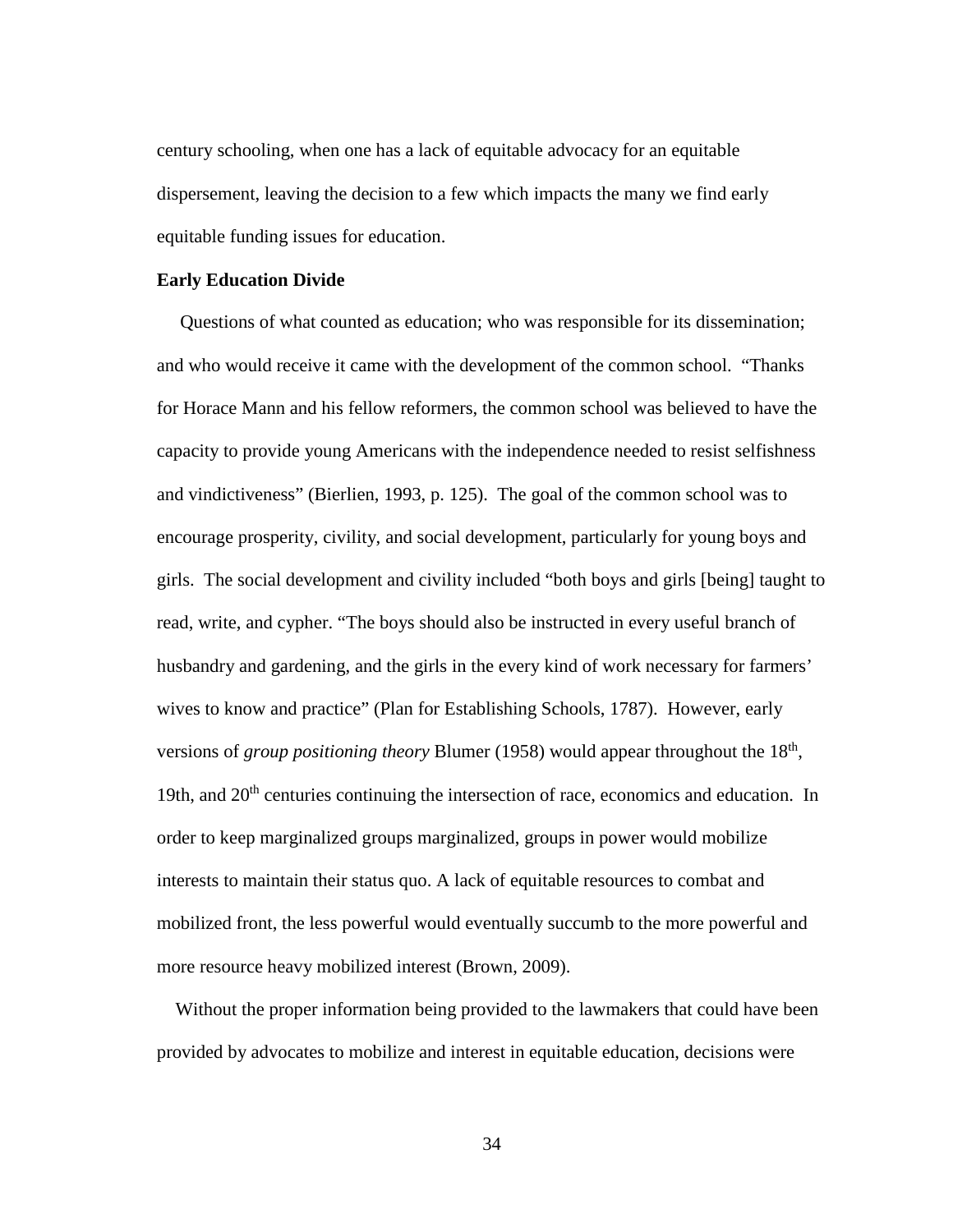made on hasty assumptions about a population of learners they truly did not recognize or could relate. The slaves and freedman had no one to speak on their behalf as they had to legislative representation nor any advocacy groups who could speak to their interests. Laws were enacted in order to prohibit slaves and freedmen from attaining the education which may enlighten them. In 1740, fearing that slaves in South Carolina could exchange written plans to rebel, the colonial legislature forbade the teaching of reading or writing to any slave (Watras, 2008, p. 96).

 Timely and informed information about the benefits of educating slaves and freedmen alike likely could have dispelled some of the fear that by teaching slaves to read, they would have the mental capacity to do what the colonists did during the war for independence. Although this point is not made clear in the text, essentially, the growing fear may be another revolution by the slaves and freedman. For instance, the legislature of North Carolina forbade anyone from teaching slaves to read because literacy excited dissatisfaction and incited rebellion (Waltras, 2008, p. 96).

 One finds similar fear in the State of Arizona's attempt to ban Cultural Studies. An unintended but supported consequence of laws that provided opposition to educating slaves and the Negro was the 90% illiteracy rate in the early colonial period (Anderson, 2004). Of course without information to show the negative impacts of an illiterate population of people via someone willing to voice these impacts on behalf of these people, we find another unintended but supported consequence is an education deficit that has accrued similarly to the national debt where funds of knowledge were not permitted for deposit into the education of the Negro. The education debt is difficult to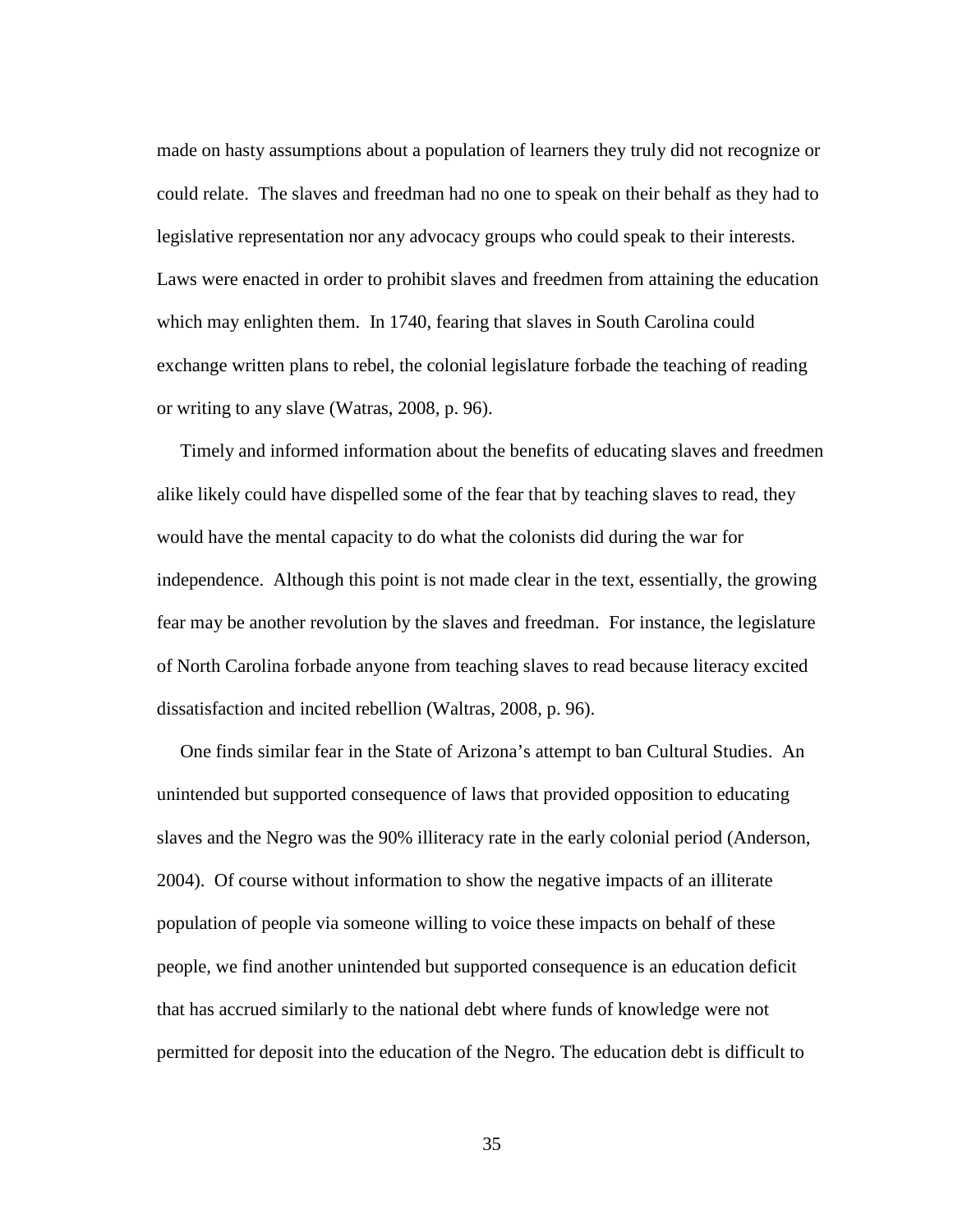repay due to economic, social, and pathological issues plaguing urban neighborhoods that an early education may have ameliorated (Ladson Billings, 2006).

### **Maintaining the Social Order**

 In "A Bill for the More General Diffusion of Knowledge", the Committee of the Virginia Assembly (1779) indicates, "those entrusted with power have, in time, and by slow operations, perverted it into tyranny" (p.1). Inferiority vs. Superiority was ultimately the aim of the form of education discourse shelled out by Horace Mann and imitated by Calvin Henderson Wiley in the 1850s. While both argued about the importance of education and its impacts on society, both felt that education was a stepping stone to ensure the superiority and inferiority between the races and economics classes. Their methods differed.

 Mann advocated to the elite classes of people that poor Whites needed an education in order to maintain the social order (Watras, 2008, p. 90). He espoused fear that the newly arriving immigrants would upset the social order of things – as the colonists did during the American Revolution. Wiley on the other hand advocated using a discourse that fit the Southern (Antebellum South) way of life. He argued that educating poor Whites was important because they might incite or assist in a slave rebellion (Watras, 2008, p. 91). He felt that the poor Whites might express hostility towards the elite class; therefore, allowing them to receive the education would enlighten them about the importance of elitism and slavery and about their proper order (p. 91). It was the fear of slaves reading the abolitionist literature that worried some.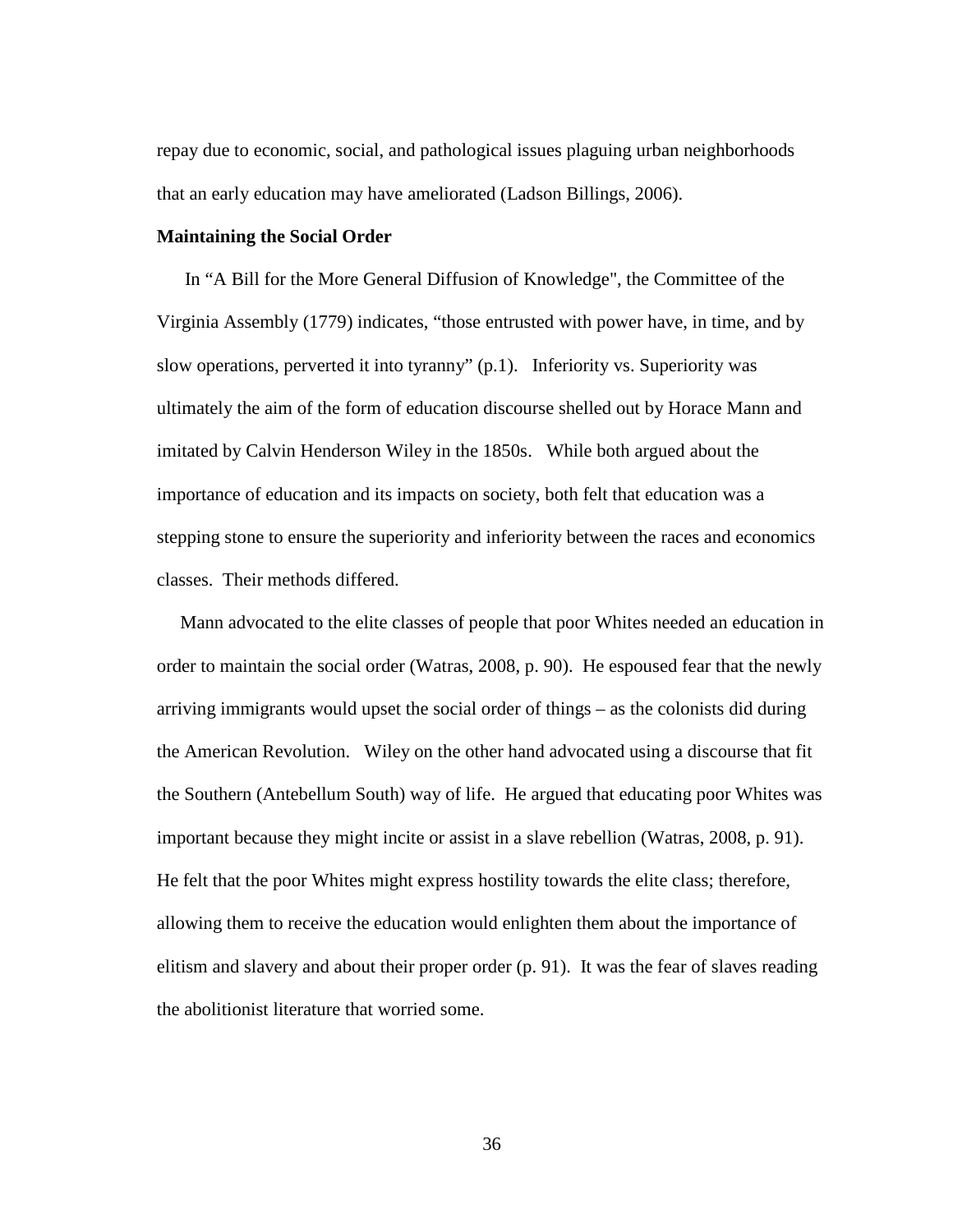A contradiction emerges from this statement. Whereas educating poor Whites would ensure an understanding of the eliteness of Whites over slaves and of the "American" citizenry over the new immigrants, educating slaves would incite rebellion. Both groups in this instance unlike earlier groups had advocates for both their interests, resulting in a decision later by Thomas Jefferson to ensure all Whites be educated under what is known as the Jeffersonian model. Left without a voice for their interests, the "American" Negro is again to be left uneducated. This permanent "symbiosis" of which Bell (1992) speaks ensures that the civil rights gains of the mid  $20<sup>th</sup>$  century such as Brown v. Board of Education, 1954 and the Civil Rights Acts of 1965 will be temporary and setbacks inevitable. "American society as we know it exits only because of its foundation in racially based slavery, and it thrives only because racial discrimination continues" (p.10).

## **Reconstruction**

 During the reconstruction years after the Civil War, the decision to educate or not to educate the Negro and how to educate the Negro became the question. Like earlier forms of mobilized interests, the interests of the Negro were never considered. Without a voice in the decision to educate, the decision was ultimately left to those in power, an all too often result continuing to plague educational decisions in the 21st century.

 Although the expansion has ceased for the moment, how to educate the renewed union populace was a both a quandary and a puzzle. One issue was that "the teachers extended lessons into political areas by having young students sing songs celebrating the end of slavery, and they cited catechisms that Northern teachers used with the children praising the North for bringing freedom and castigating the slaveholders for exploiting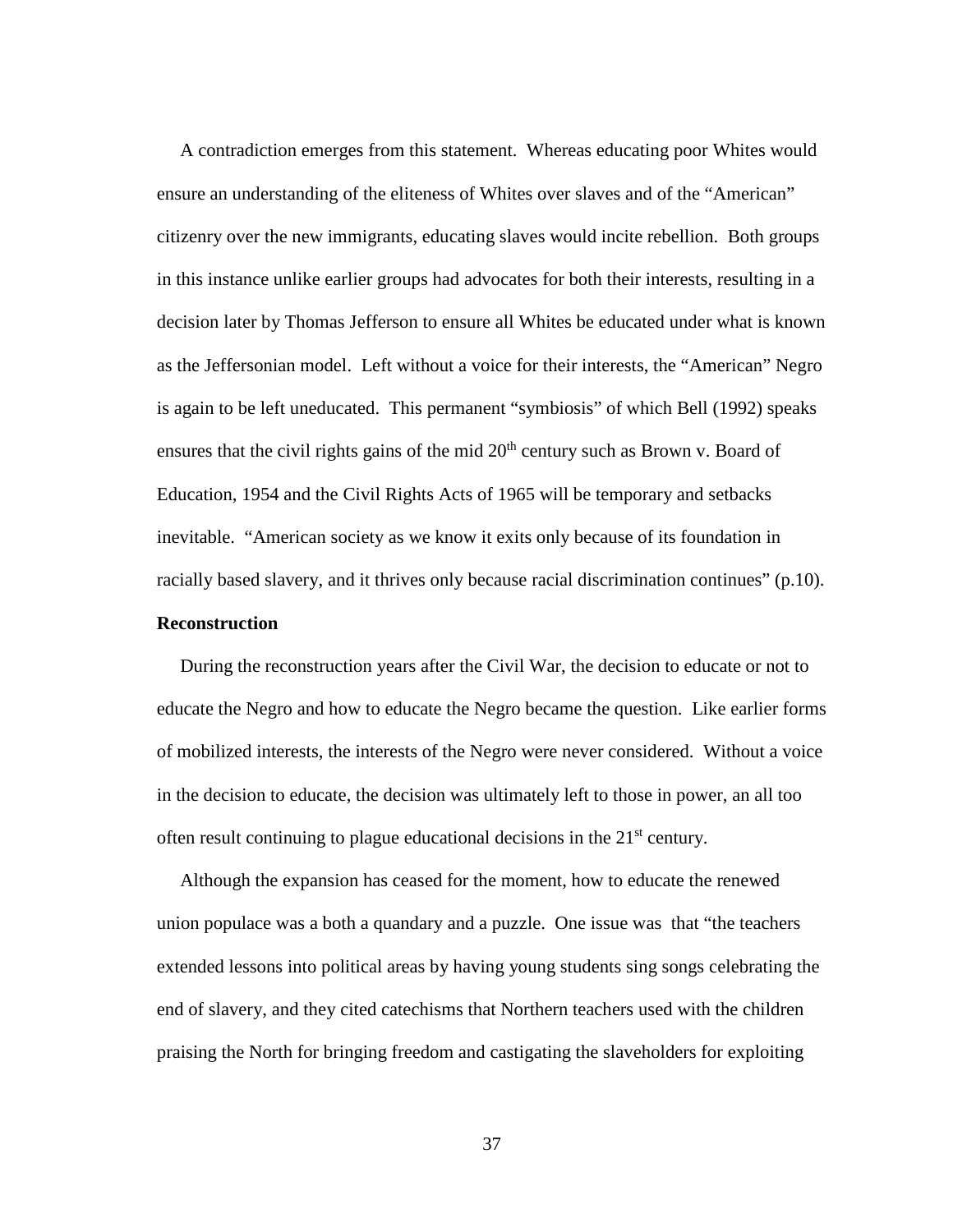the slaves" (Watras, 2008, p. 120).Another argument surfaced regarding the Northern teachers in 1955 by George Bentley. He concluded that the Freedman's Bureau mistakenly permitted the schools to teach the children subjects the Southerners did not want taught (p. 120).

 Alternative viewpoints emerged which claimed that southerners should have accepted the missionary teachers policies (Waltras, 2008). After uncovering that most of the missionary teachers were "free, middle-class [B]lack men and women from the North, individuals such as Robert C. Morris claimed that these policies promoted "self-help, practical training, and the gradual improvement of racial conditions" (Watras, 2008, p. 120). This statement is a contrast to Baldwin (1899) where he asserts "We began at the wrong end. Instead of educating the Negro in the lines which were open to him, he was educated out of his natural environment and the opportunities which lay immediately about him". This statement provides another conflict with the belief by Morrison that the schools only offered practical or industrial training which reinforced order and morality instead of encouraging radical reconstruction (Watras, 2008, p. 121). To encourage radical reconstruction; however, one would need radical Reconstructionist view points and voices when the arguments are made. A key historical issue with impacting legislative decisions is that those with limited access rarely have the resources or enough interests to be involved early enough in the process to truly impact and influence decisions. Often they are left out until the bitter end when there is no chance of change.

 In the article "The Present Problem of Negro Education" Baldwin (1899) provides both support and disdain for Negro education and how its implementation has not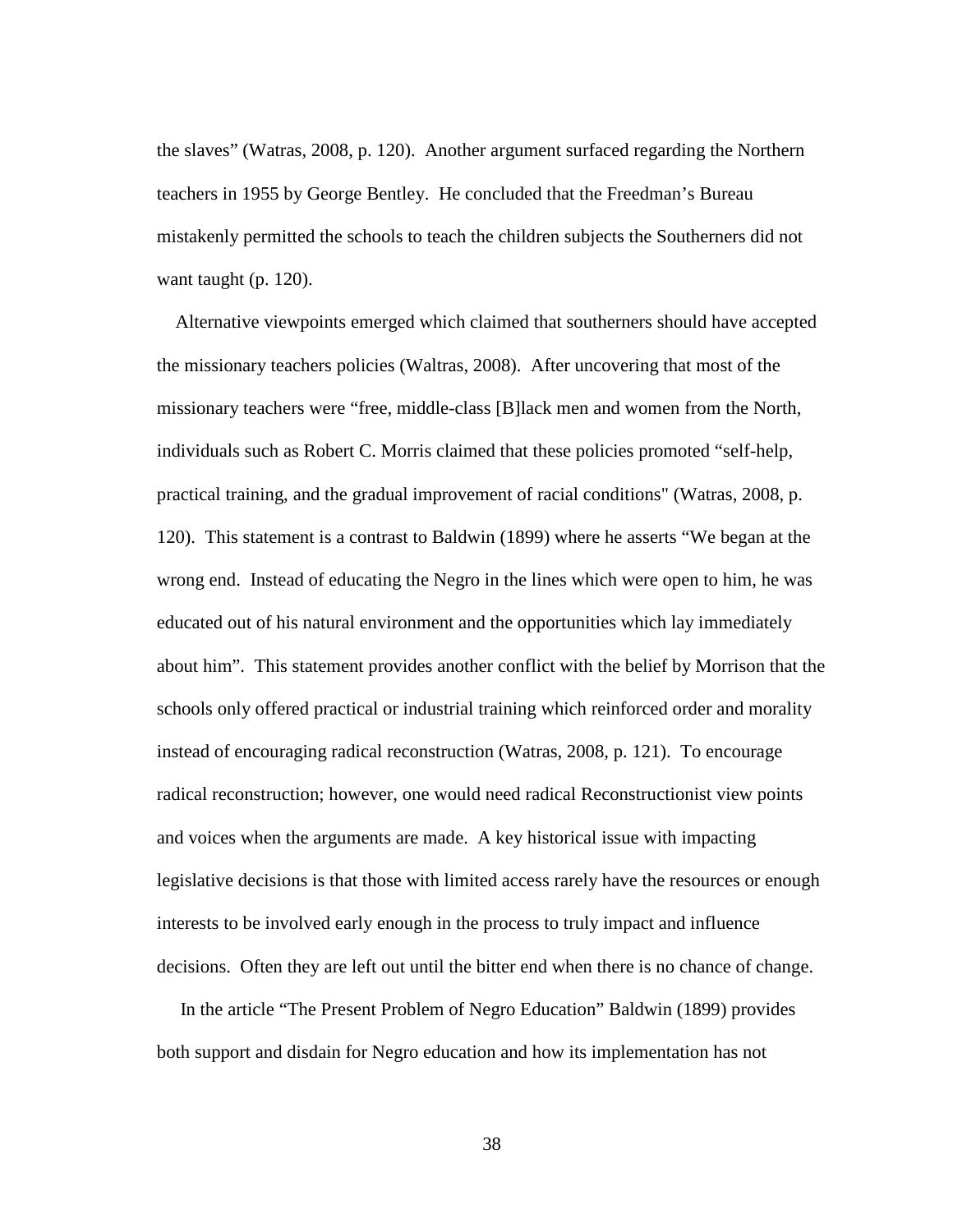garnered the results quoted by Rutherford B. Hayes that education would ameliorate the conditions of African Americans (Watras, 2008, p. 121). Baldwin (1899) wrote, "Social recognition of the negro by the [W]hite is a simple impossibility, and is entirely dismissed from the minds of the [W]hite and by the intelligent Negroes. There is no need of social recognition. It is largely demanded by sentimental theorists, who would be the last to grant such recognition if they were to live with the problem…Any attempt to force it merely complicates the situation and injures the cause of the ]B]lack man". Such a statement silenced an entire population of people resulting in any attempts to voice their interests were left on deaf ears. They simply had no access to state any alternative motions.

 He claimed that rather than teaching them to believe in equal rights through the gain of education and political power, the Bureau should have tried to change the attitudes of Southern white people (as cited in Watras, 2008, p. 120). To clarify, teaching the Negro child to believe in equal rights and to gain education and political power resulted in increased racial antagonism, an early form of blaming the victim for his circumstance. Baldwin (1899) illustrates, "What is all this problem, this Negro problem. This question to which some Southern white men answer, 'You leave it to us'…I fear the Southerner's answer means, 'we will keep the Negro where he belongs, meaning where he is'. It is not sophisticated. It is not cerebral" (p. 54).

# **The Comprehensive High School**

 During the 1920s, one finds the ideas, development, and implementation of the "comprehensive high school". The comprehensive high school model was used to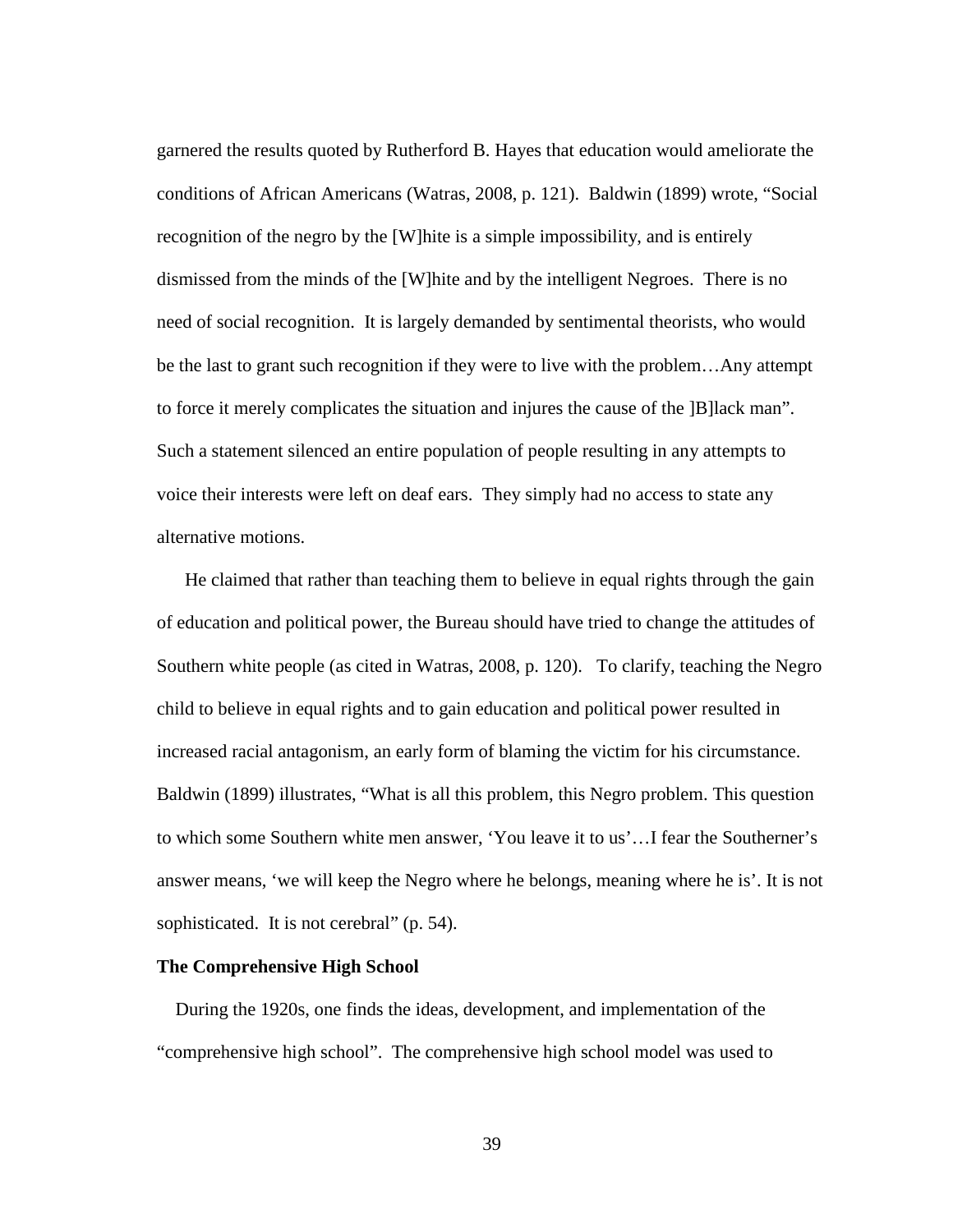advance democratic ideals to other countries – Japan and Germany – after defeats in World War II. "Know as democracy's high school, the comprehensive high school was supposed to allow every student to pursue his or her interest while developing skills and attitudes to advance the social order" (Watras, 2008, p. 241). The idea of the comprehensive high school is valuable because of its persistent existence as a socially progressive institution aimed at producing students who follow the national discourse of the moment. The comprehensive high school is a tool to ensure the social order is followed. "Educator's offered the comprehensive high school as the means to solve social problems, including economic depression and international aggression" (Watras, 2008, p. 241). One needs only to reflect on the current state of high schools in the United States to readily identify the current social order of Career and College readiness and Common Core Standards. The goal is to produce learners who are able to complete in a global economy.

 The ideologies which permeated early colonialization, the expansion westward, the antebellum south, the fight against communism, and the Nation at Risk are ever present and remain rhetorically attached to the same educational dogma of educating and developing an efficient workforce. Furthermore, John Swomley (1970) claimed that the United States used its military might to protect large companies as they expanded to other parts of the world (as cited in Watras, 2008, p. 3). Akin to an empire, the United States had conquered other peoples and established agencies to extract wealth from the subjugated groups.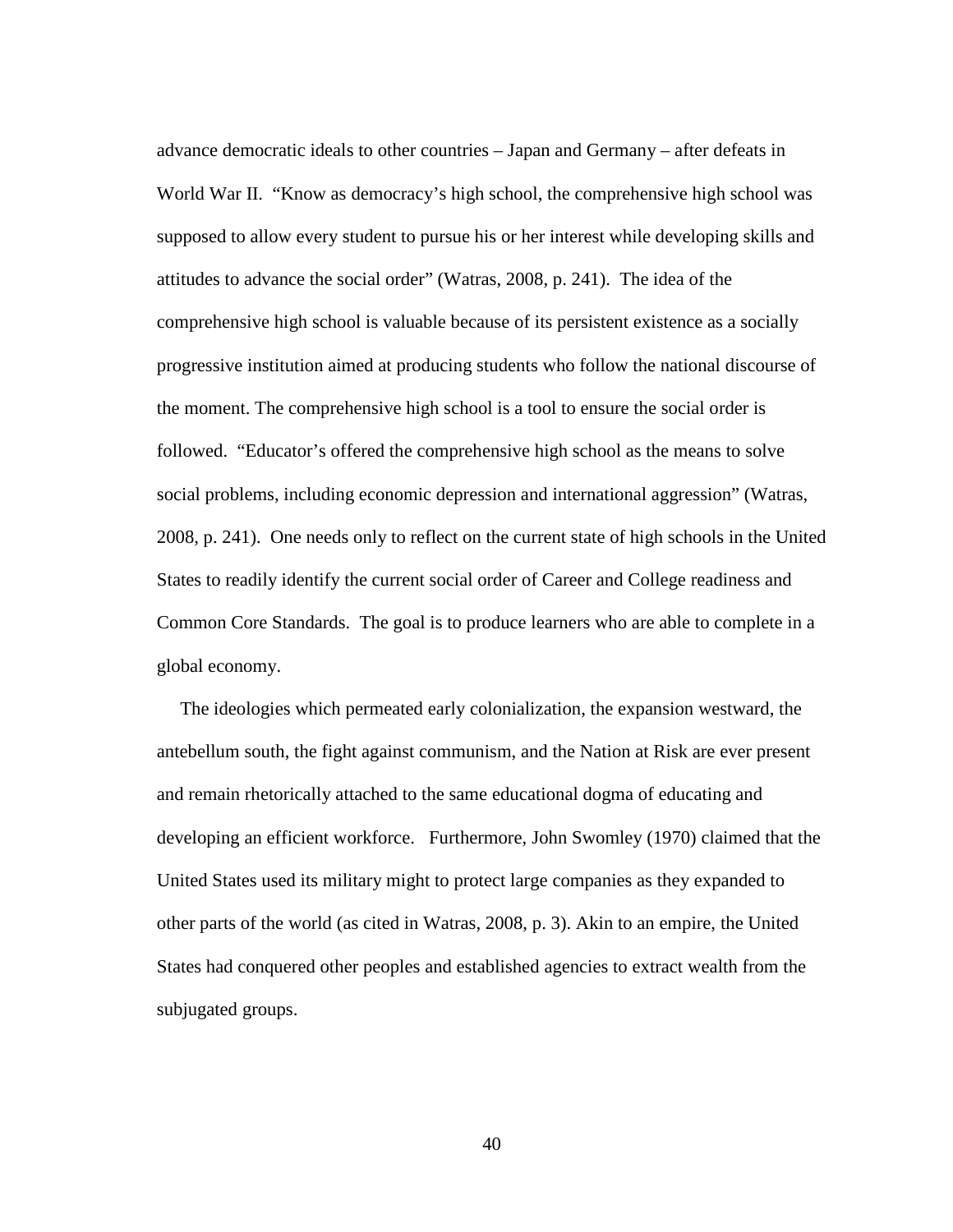### **Sputnik, 1957**

 The all out war on public education took a more tragic turn for educators and school children with the launching of Sputnik, 1957 – three years after Brown v. Board of Education and with the publishing of A Nation at Risk, 1983. Without the intercessions of advocates and lobbyists for on the behalf of high need students, politics have continually promoted policy and precedent versus student achievement. For example, the launch of Sputnik, 1957 began the national furor that the U.S. public education system was failing. As a part of the Cold War ideology, a vacuum occurred where the university academics, scientists, and defense analysts all began to capitalize on the Cold War fears that the Soviet Union was becoming more powerful than the United States.

 According to "domino theory" Western leaders feared that if one country fell to a Communist regime, other neighboring countries in the region would fall under the sway of Communism (Allan and Burlbaw, 1986). This provided the opportunity for opponents of public education to blame public educators and schools specifically for the U.S. perceived failures in mathematics and science, resulting in a typological shift in education towards the development of the learning population towards fields that would greater enhance the U.S. global competitiveness. The typological shifts result in a focus of school curriculum and development that is guided by the perceived national interests at the moment, a moment in time where educational advocacy would be essential.

# **Cold War Interests Converge**

 Melby (1956) writes, "This problem is the overwhelming American preoccupation with Communism and Communist expansion which takes precedent over all other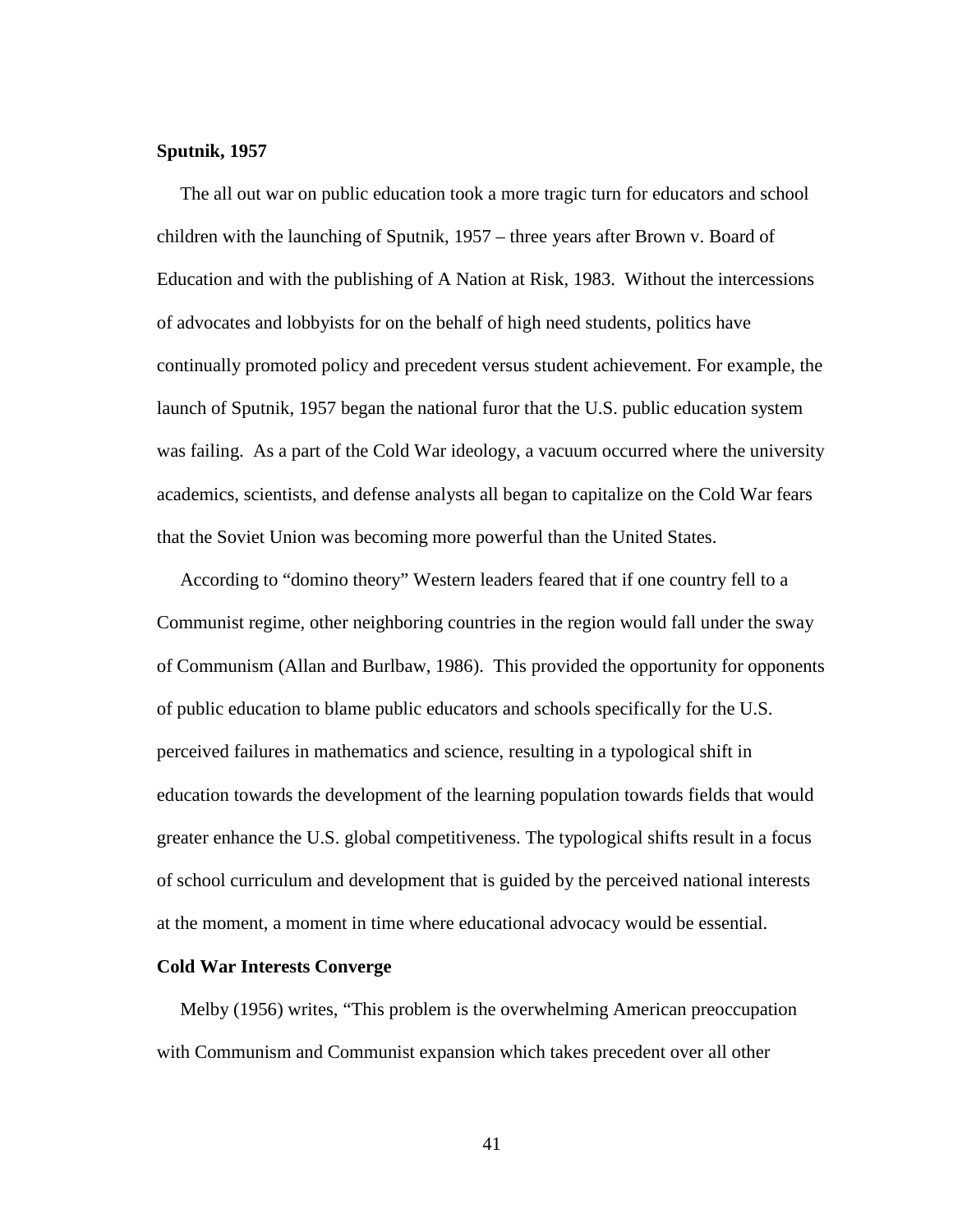considerations in American thinking, a preoccupation attended by a rather typical American sense of urgency and impatience" (p. 135). So, efforts were made to ensure that Democracy would be the ideology of choice, internationally and nationally. With the spread of Communism, specifically in Asia and Russia, a sense of urgency caused the American political narrative to change its focus:

"The launch of the satellite was translated into a story of educational deficiency for the American public by the media, following a line of criticism developed by academic critics of progressive education and abetted by a presidential administration unconvinced that the defense situation was as dire as critics alleged it to be" (Urban, 2010, p. 116).

 Despite information in the Eisenhower administration that the U.S. was not lagging behind, the push to use the launch as a launching pad ensued. A short term infusion of money into education became a national focus most specifically in science and mathematics. This short term infusion has become a long term practice in funding for are areas under S.T.E.M, Science Technology Engineering and Mathematics, as Science and Technology advocates put forth informational efforts that would support funding of programs that would support their enhancements. Contrarily, mobilization interests in opposition to any federally role in education was based on protecting social and economic privilege by opposing any taxation to support public schools (Urban, 2010).

 Watras (2008) points out three changes American educators were "forced" to undertake in schools because of the Cold War ideological conflict – Communism vs. Democracy: 1) use the schools to teach children to distrust communism; 2) reintroduce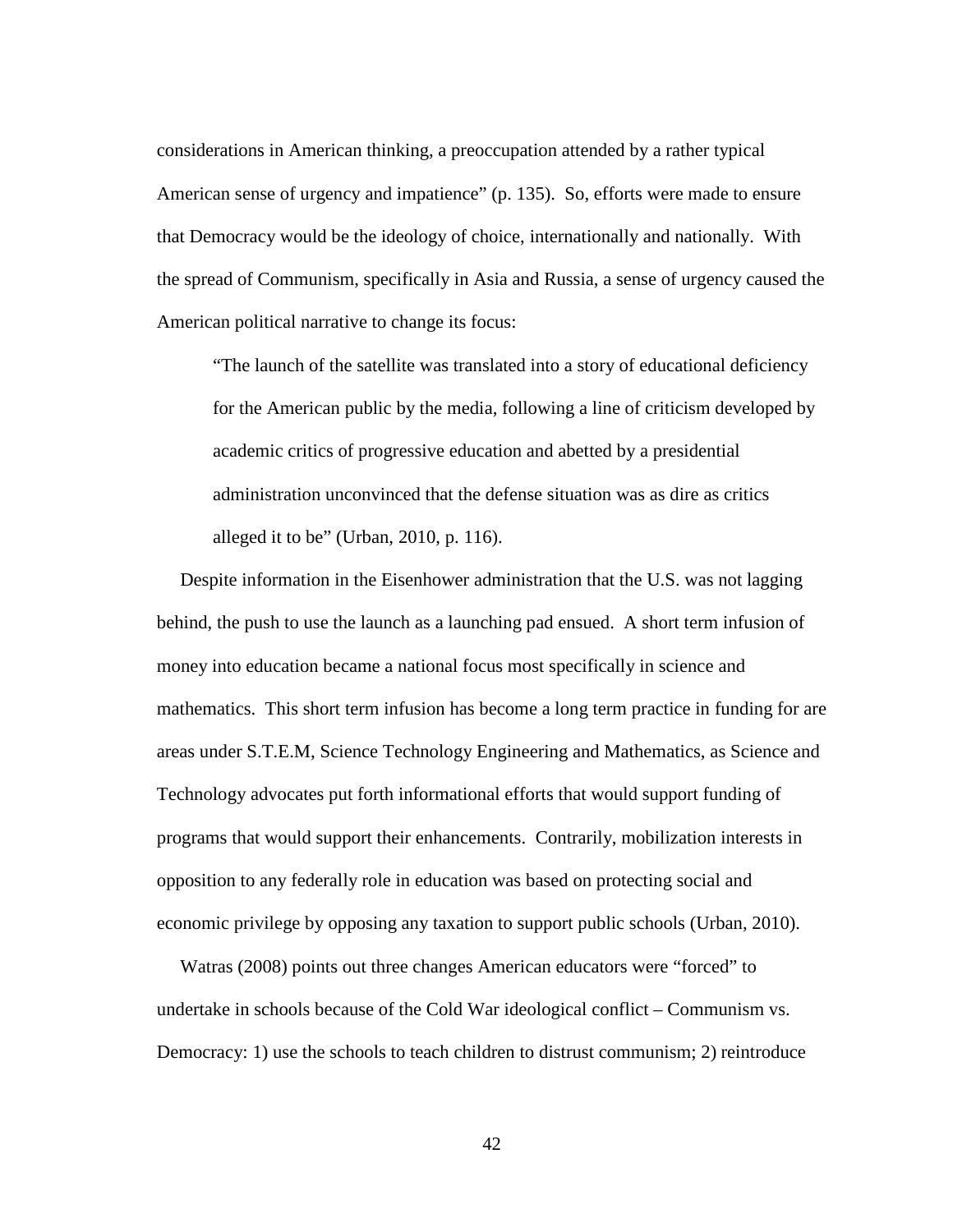strictly academic programs and to remove the social utility previously recommended for courses in mathematics, science, and foreign languages; 3) movement to end racial discrimination and segregation in schools (p. 321). The movement to end racial discrimination and segregation in schools unlike the other two changes was done so because the federal government recognized that communist agents pointed to racial discrimination and prejudice to the show the world that the U.S. could not live up to its own ideals of democracy (p. 321). Through interest convergence - a tenet of *Critical Race Theory (CRT)*, legislative and judicial acts followed to ensure desegregation and integration would occur such as Brown v. Board of Education, 1954.

## **NDEA, 1958**

 From the launch of Sputnik, 1957, however, came the National Defense and Education Act, 1958. It is…the case for all actors in the NDEA drama that without Sputnik the federal educational legislation was unlikely to overcome the constitutional objections of state and local government purists and the religious and racial controversies that plagued federal aid to education, constitutionally and more importantly, politically" (Urban, 2010. p. 80). There were a series of compromises that took place in order for the NDEA, 1958 to pass. Such compromises included funding in the south for the building and renovation of schools, funding for private schools -religious and non-religious, funding in the form of scholarships and loans, and ensuring that school systems were desegregating per Brown v. Board of Education, 1954. One example of lobbying for exchange is when the Office of Education (OE) members received support for enhancement of the OE from the NEA, National Education Agency, in exchange for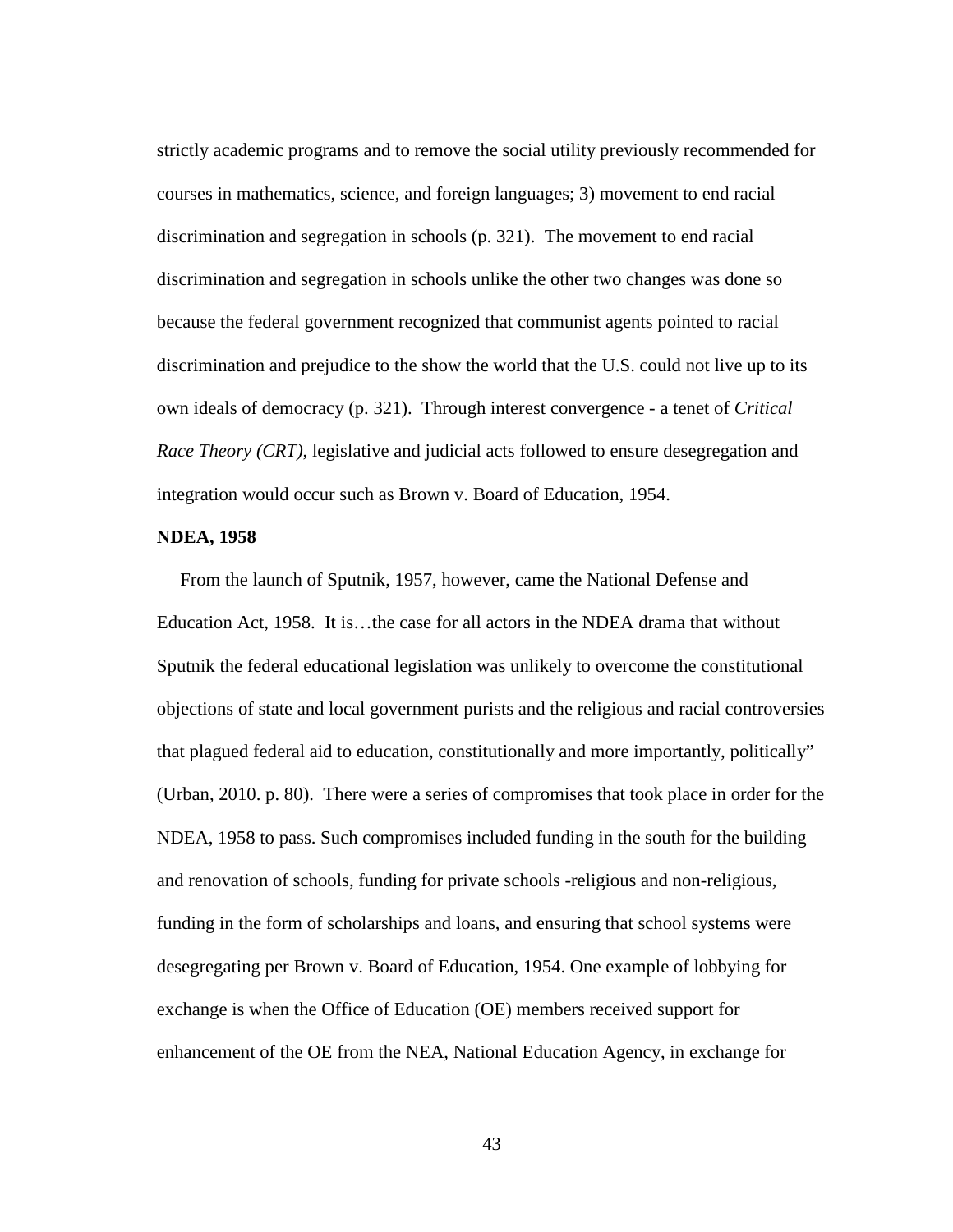support for financial aid for education, seeking to send more students to college (Urban, 2010, p. 127).

 Lister Hill and Carl Elliot were leading the charge for NDEA to provide funds to the south, both of whom were from Alabama, for the purpose of building and improving schools. The emerging angst of improving math and science was a perfect springboard and they advocated for the improvement of science labs. The university academics pushed for and began to make headway in the adaption of a national and local curriculum focused on mathematics and science for the purpose of developing more engineers, scientists, and mathematicians. A renewed focus emerged for identifying gifted and talented youth and providing funding to those who could not afford to attend higher education in the form of scholarships and loans – an "appalling waste of talent" according to Carl Elliot (Urban, 2010, p. 65). Arguments were contradictory to the Jeffersonian model which provided that those who could afford to attend higher education schools should and those who could not would not.

### **The Powell Amendment**

 Of the compromises, the one most significant to this study is that of the Powell Amendment in relation to school desegregation. William Clayton Powell was an African American legislature who saw the passing of NDEA as an opportunity to ensure that desegregation was occurring in the southern states. The focus of the Powell Amendment was to deny federal funding to districts who had not desegregated. There were unintended but supported consequences represented by three main arguments against racial desegregation of schools in this era.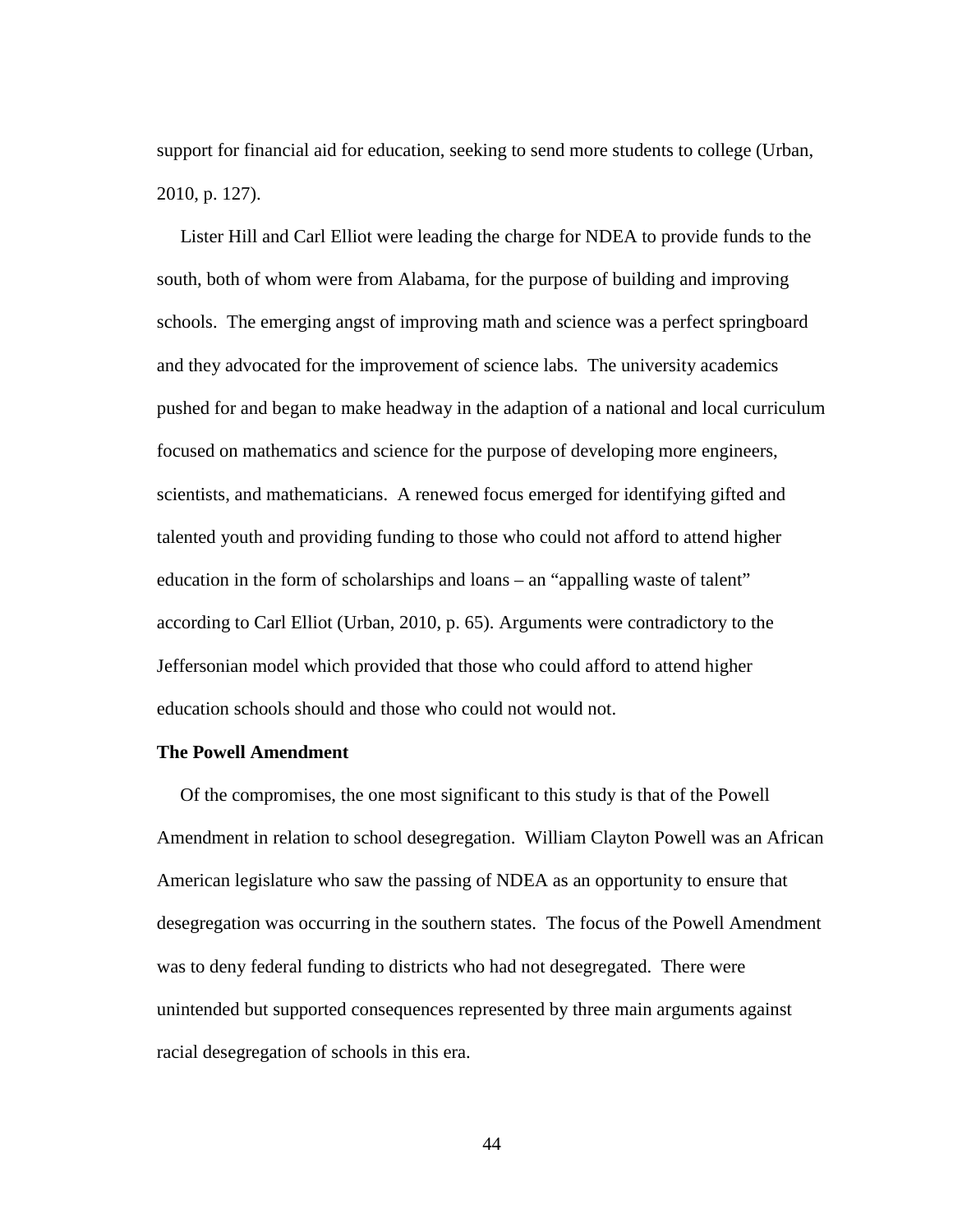The first was that people would not accept it and violence would result. The second was that school integration would cause white parents to leave the schools, making desegregation much more difficult. The third was that the policies would make the school life more difficult for African Americans and harm their progress (Watras, 2008, p. 353). The last sentence is a direct contradiction and contrast to Justice Taney's stance in Brown v. Board of Education, 1954 where he claimed that Plessey v. Ferguson has no place in education. The 'tangibles' mentioned earlier refers to buildings, materials, desks, etc. The Court further quoted the Kansas court, which had held that "Segregation of white and colored children in public schools has a detrimental effect upon the colored children. The impact is greater when it has the sanction of the law; for the policy of separating the races is usually interpreted as denoting the inferiority of the Negro group. A sense of inferiority affects the motivation of a child to learn" (Pearson Education, Inc., 2005).

 Although this was an amendment that was added to a 1956 federal funding bill – which failed – it was attached in the final moments of the passing. Mobilized efforts ensued. The use of "solidary incentives" was used to argue that by adding the amendment, the federal government was now impending on states rights. Solidary incentives, in lobbying, are a form of persuasion to gain access to like minded allies (Berry, 1958). As the final vote neared, assurances were provided that integration would not be a mandate to receive funding and that all "discriminatory language" was excluded from the bill. As a result the Powell Amendment was taken off the bill. Admittedly,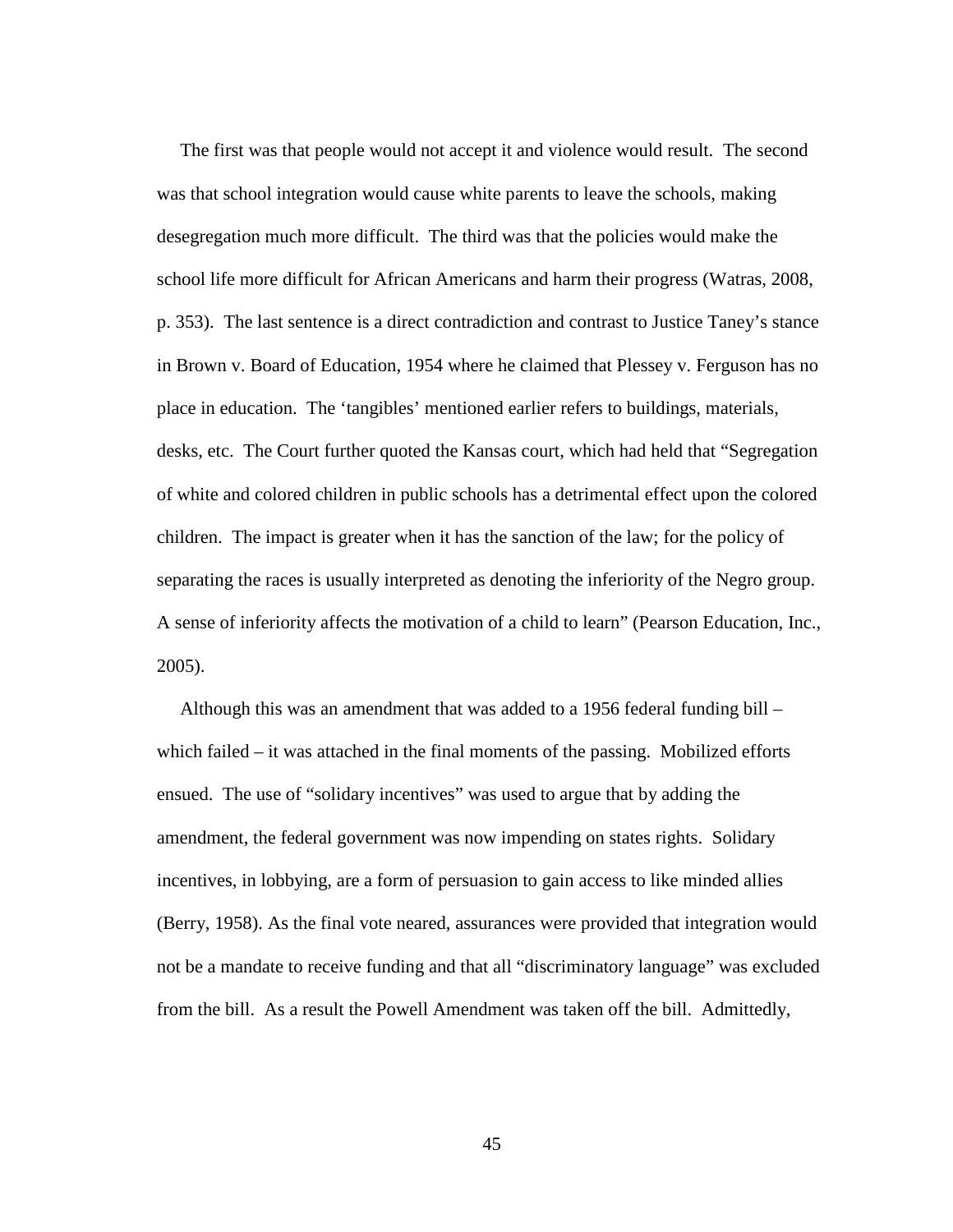Elliot added "that the situation was tragic and that it hurt [B]lack people who needed new and improved school facilities more than [W]hites" (Urban, 2010, p. 68).

## **The Age of High Stakes Testing**

 Public educators' lack and inability to help their long term occupational goals that was provided to others by Sputnik, 1957 is an example of having a lack of political power. This lack of political power is the result of lacking the access and knowledge of legislative process, often arriving "late to the ball". Noted in Wolman and Thomas (1970), the NAACP for example does not get involved soon enough to actively influence the process. The resulting lack provides opportunities for public education to be blamed continuously for the nation's drawbacks but never for the improvements. As the Nation at Risk, 1983 declared that our once dominance in commerce, industry, and science was now being threatened by a failure of public schools, proponents of the privatization of schools and national standards were making progress. The "Nation at Risk, 1983 report ushered in a new era of accountability with the development of standardized testing, which began No Child Left Behind, 2001. Under NCLB, 2001, states must developed assessments in order to test student's academic readiness. Students are to begin testing in  $3<sup>rd</sup>$  grade and continue through to the  $11<sup>th</sup>$  grade. The premise was that testing results would be made public continuing with the report card on schools; however a national report card was developed called AYP – Adequate Yearly Progress. Through AYP, funding would be cut for states, districts, and schools who did not meet AYP overall and including sub populations of learners. Despite the efforts of the standardized testing movement, the gap between children of color and their White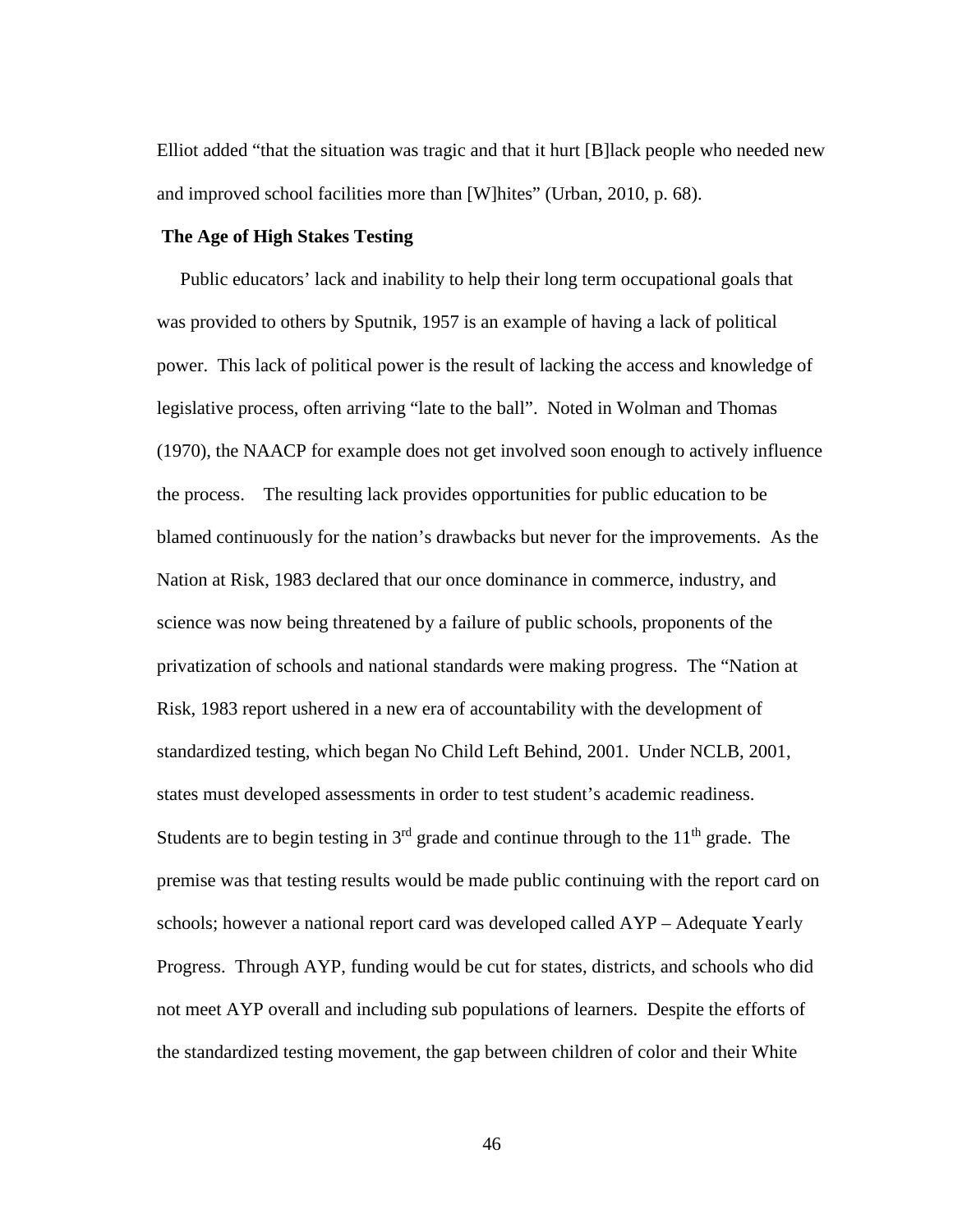counterparts still exits. The overall ranking of the United States in relation to other industrial nations is abysmal especially in reading, math and science – the later two being the publicized focus of NDEA, 1958. As of 2012, the United States ranked  $20<sup>th</sup>$  among industrialized nations in Reading,  $23<sup>rd</sup>$  in Science, and  $30<sup>th</sup>$  in Math (NCES, 2015).

 The all out attack on public schools and public education through A Nation at Risk, 1983 and No Child Left Behind, 2001 produced an "emphatic fallacy" similar to that of detailed by Critical Race Theorists. In Critical Race Theory emphatic fallacy occurs when hate speech is used against an individual or group. The resulting expectation is for the victim to "speak back to the offender…the cure for bad speech is for more speech" (Delgado and Stefancic, 2001, p. 27). In the eyes of those who are making public policy and setting academic standards, the cure for low achievement scores on tests is more testing. "One of the significant issues that emerged from the commission's report was the questioning of our national ability to compete globally, which led educators, business leaders, and political figures to revisit concerns about high-quality teaching and student achievement" (Carter, 2003, p. 9).

 In 2008, however, President Obama ushered in Race to the Top where states could receive incentive based grants for providing innovative approaches to preparing students for college and career readiness and for showing certain academic growth and benchmarks. In addition, Common Core Standards have been implemented in all but four states, Texas, Alaska, Nebraska and Virginia. These standards are meant to prepare all students for College and Career Readiness by aligning national standards and measures for success on the ACT and college entrance exams. There is a push for students to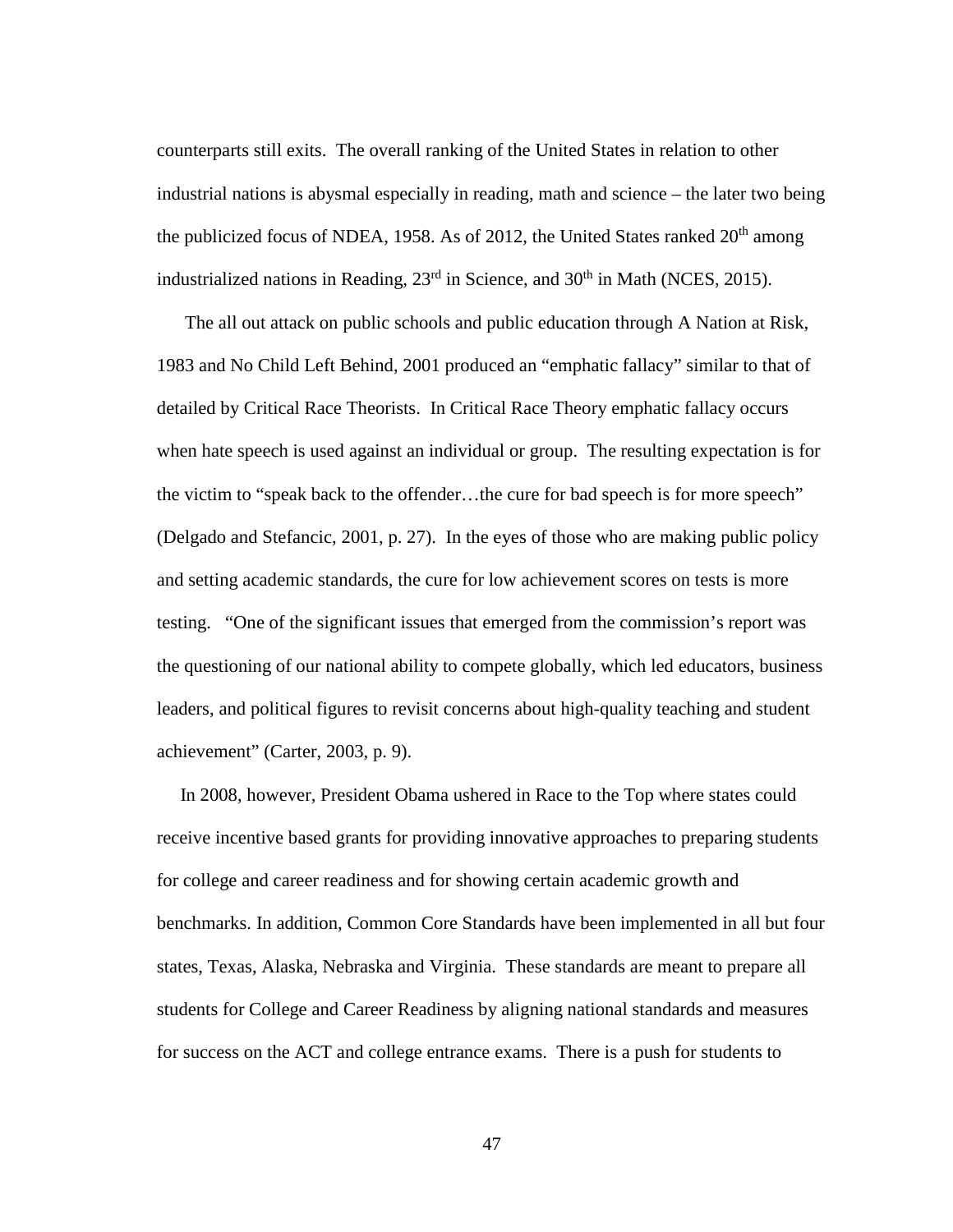begin taking Advanced Placement Courses as early as 9<sup>th</sup> grade and possibly begin concurrent enrollment courses, courses that serve as dual credit for high school and college.

#### **Historical Context Conclusion**

 Globalization is the recurrent theme throughout the history of American education. Initial concepts of globalization are imperialism and expansionism. We find through the history that efforts were put in place to ensure global dominance through the infusion of Eurocentric educational principles including religion and ultimately the Western ideology of Democracy. However, as the United States becomes more and more capitalistic, education has shifted not only to globalizing other nations but generating a work force to compete and ultimately supplant other nations. This can be found in the push to develop students into college bound citizens or career workers.

 The current American educational system perpetuates the same tracking alignment which ensures that the same populations of students go on the college track while others take the career track to lower skilled lower paying jobs. The Jeffersonian Model is alive and well. The goal is not to improve the living conditions of the people but to ensure the economic viability of the nation. Through the education of indigenous groups, conquered groups, and marginalized groups, globalization is permeated throughout the ideology of democracy which is a "business that is always unfinished".

# **Educational Lobbying**

Throughout the history of American education, there are small samples rather than examples of educational lobbying. One could argue that most impactful lobbying in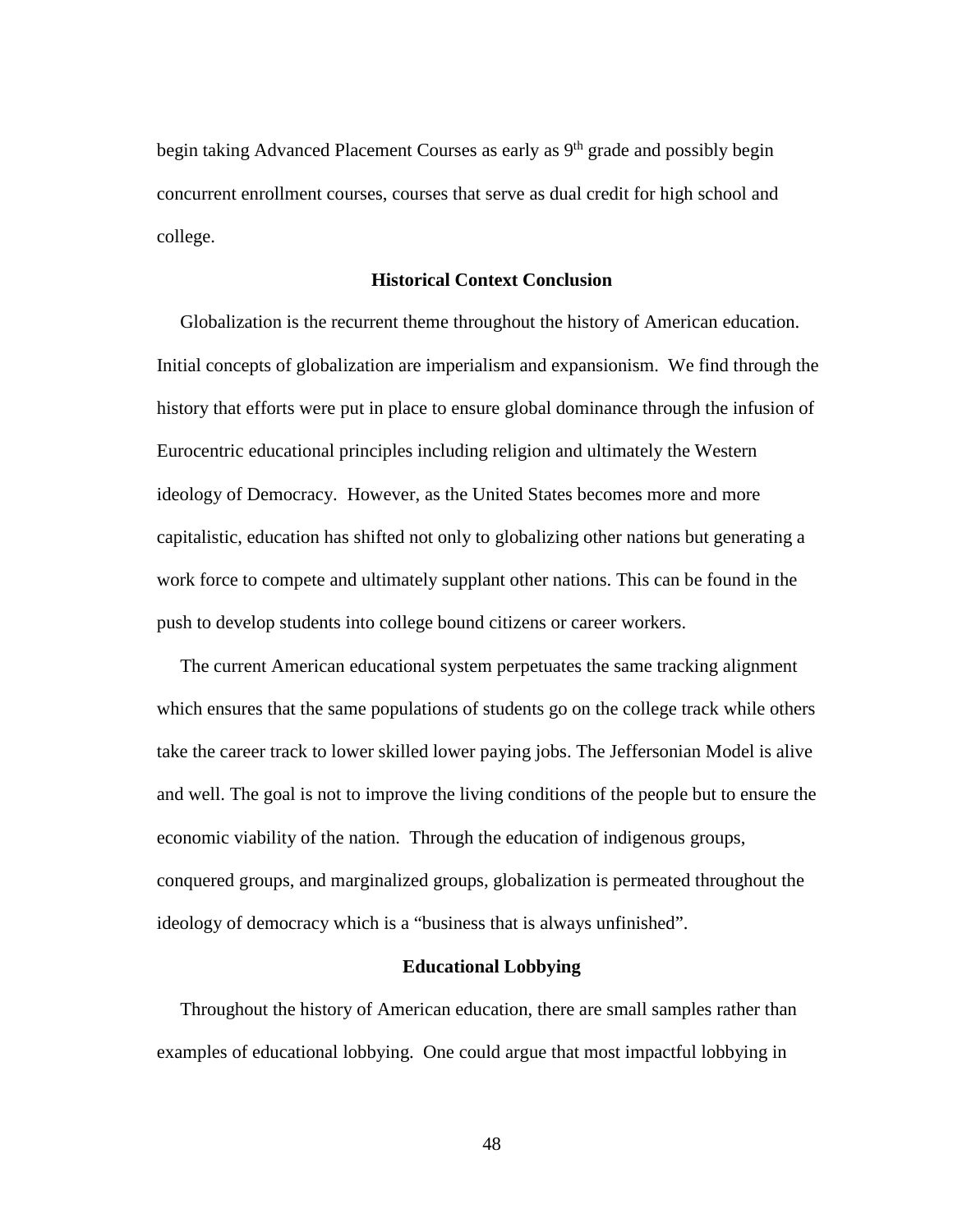regards to education has taken place as a result of a political or economic interest versus that of an educational one. For instance, the lobbying against the Powell amendment was not an educational lobby but rather a political interest in that, states did not want the federal government gaining any active role on state policies, including that of desegregation. To fully understand the role lobbyists play in education, which is often through other special interests or intermediaries, one must first realize that "lobbyists play an important and essential role in the legislative process (U.S. Senate, 2013).

 Lobbying is probably as old as government (Milbrath, 1963, p. 12). In the United States, the likelihood that officials will receive lobbying messages is further guaranteed by the First Amendment to the Constitution which forbids the government to make any law abridging the freedoms of speech, press, peaceable assembly, or the right to petition the government for redress of grievances (p. 12). The definition of lobbyist for the current study is an activist who seeks to persuade members of the government both Congress and the Senate to impact legislation, policy, or law that would benefit their interest group. They are considered an integral part of the democratic process. However, this does not make an individual a lobbyist. The term "lobby" has multiple definitions, ultimately depending on the context. Lobbying was defined as the stimulation and transmission of a communication, by someone other than a citizen acting on his own behalf, directed to a governmental decision-maker with the hope of influencing his decision (Milbrath, 1960). The description of a lobbyist given in a speech by Senate Majority Leader Byrd (1980) is as follows: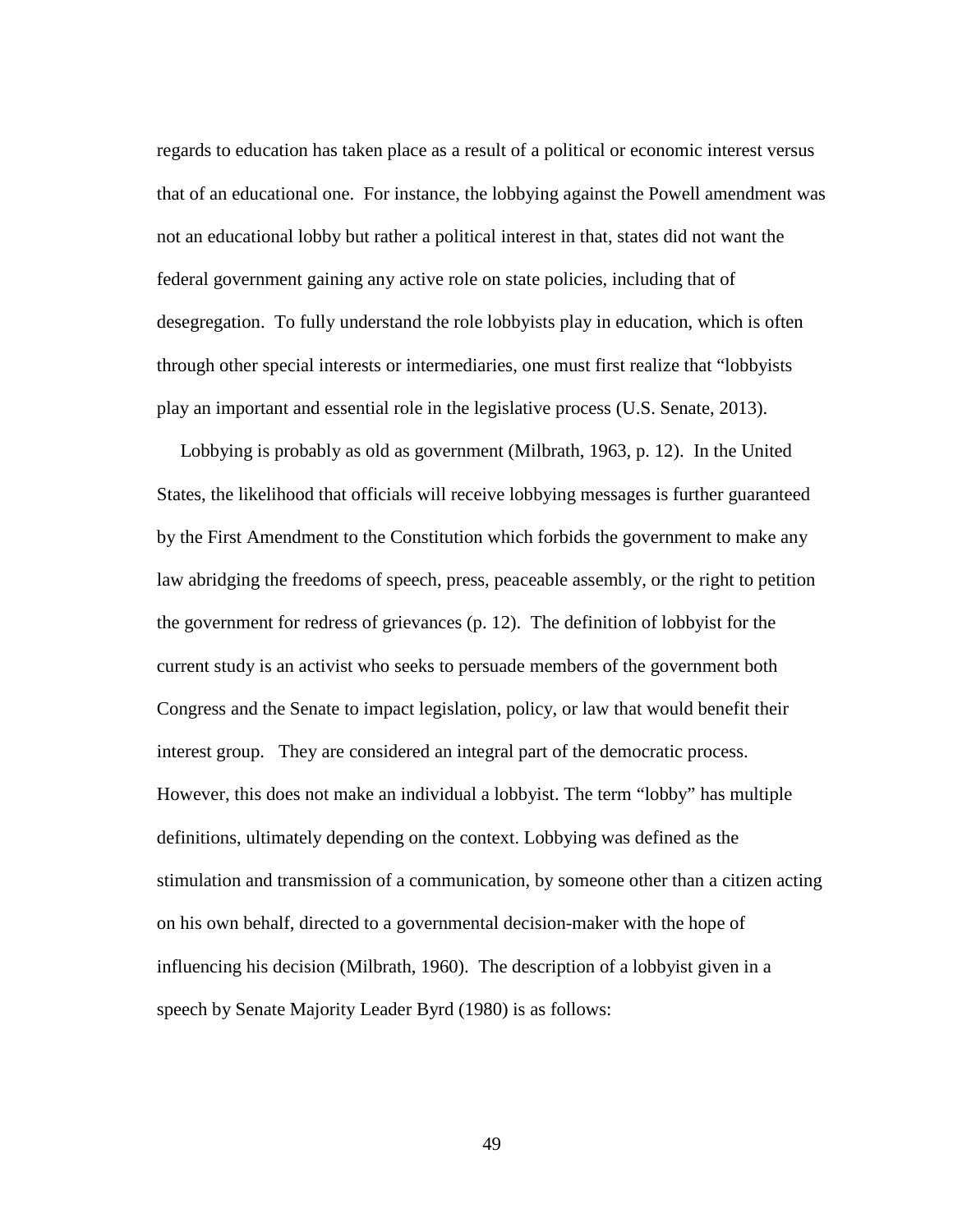"Winding in an out through the long, devious basement passage, crawling through the corridors, trailing it slimy length from gallery to committee room , at last it lies stretched at full length on the floor of Congress-this dazzling reptile, this huge, scaly serpent of the lobby" (U.S. Senate, 2013)

According to Milbrath (1963) there are some boundaries to be defined:

- 1. Lobbying relates only to governmental decision making;
- 2. All lobbying is motivated by a desire to influence governmental decisions;
- 3. Lobbying implies the presence of an intermediary or representative as a communication link between citizens and governmental decision-makers;
- 4. All lobbying involves communication.

 Lobbying is a profession that is not widely understood. Lobby in the description by Senator Byrd is the act of being in an actual place and general location within a hotel, brothel, or other building establishment. Although there is some disagreement, many believe the term "lobbyist" originated at the Willard Hotel in Washington DC, where it was used by then U.S. President Ulysses S. Grant to describe those frequenting the hotel's lobby in order to gain access to the President often found there, enjoying a cigar and brandy (Public Affairs, 2007).

 "Lobbyists and special interests groups are viewed by some persons as threat sot our system of government" (Milbrath, 1960, p. 15). Those views are representative of some public opinion as lobbyists are seen as money hunters seeking to further the interests of those they represent even at the risk of others, which could appear to be public education, especially Urban schools and Urban youth. As the budget cycle closes each year, federal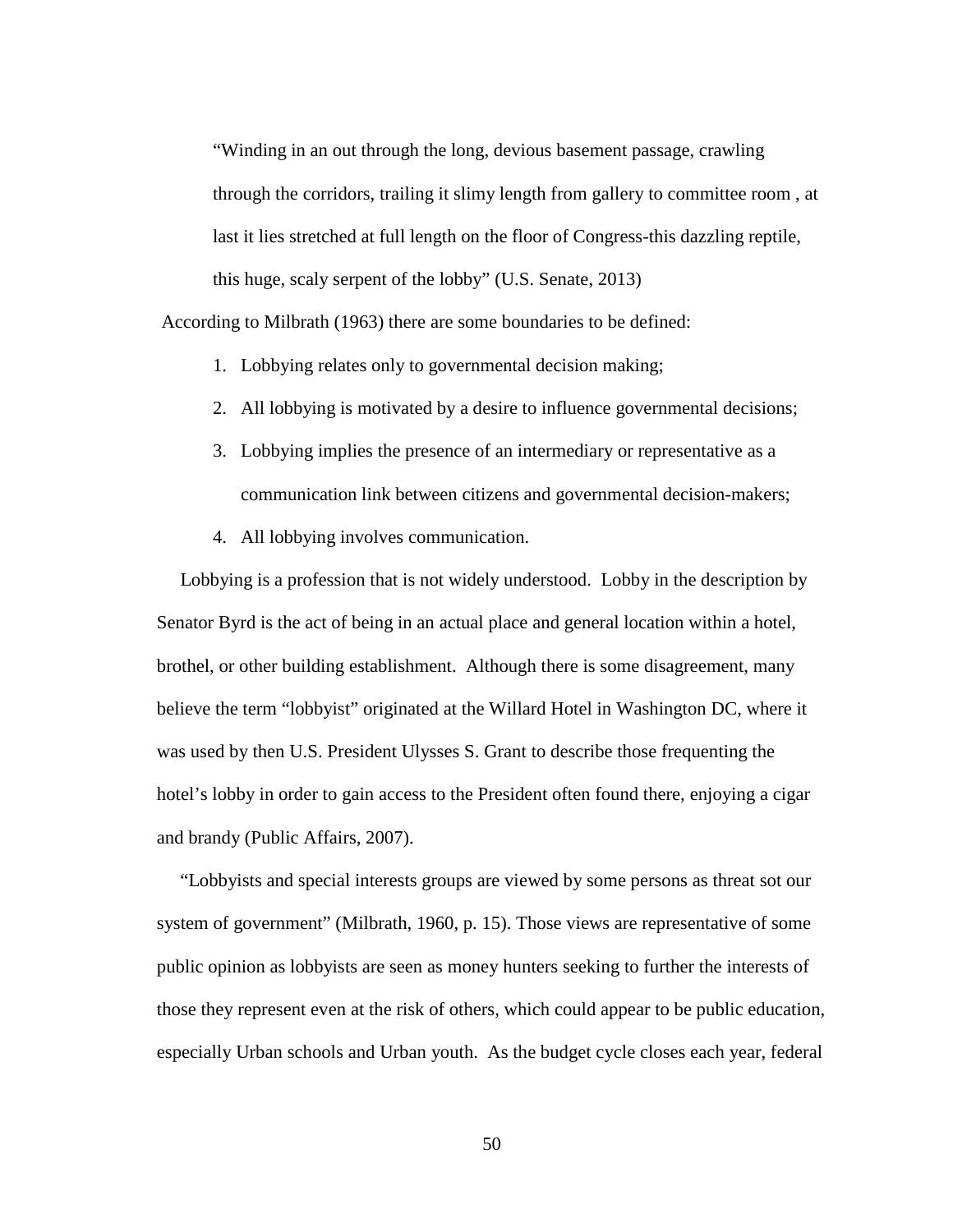dollars such as Title I and Title III are diverted to other interests, leaving schools which benefit from the additional funding to rely more on an evaporating local property tax base which has proven to provide an equal education evidenced by the court decision of Texas, Edgewood v. Kirby, 1984.

 "Almost inevitably, interested citizens want to influence the actions of official decision-makers and organize into groups to focus more effectively their energies and influence". (Milbrath, 1963, p. 14) Lobbyists represent just about every American institution and interest group - labor unions, corporations, colleges and universities, churches, charities, environmental groups, senior citizens organizations, and even state, local or foreign governments. The lobbying profession began immediately following the drafting of the constitution of the United States, although the term lobby had not been used specifically. In the early years of U.S. government, the first petitions were from a variety of groups which included shipwrights concerned about the effects of the tariff; merchants desiring an end to the tax on molasses; federal clerks requesting an increase in pay; and military officers who sought reimbursement for personal funds expending during the Revolution (U.S. Senate, 2013). William Hull was hired by the Virginia veterans of the Continental Army to lobby for additional compensation for their war services (Public Affairs Link, 2007). Hull is considered by many to the first lobbyists.

 A major role of the lobbyist is to persuade legislators and Senators to make particular legislative, policy, and law decisions in favor of the industry they serve. "A person who represents only himself is merely a citizen exercising his constitutional right; he is not paid, and he is not required to register, although he may try to influence the decisions of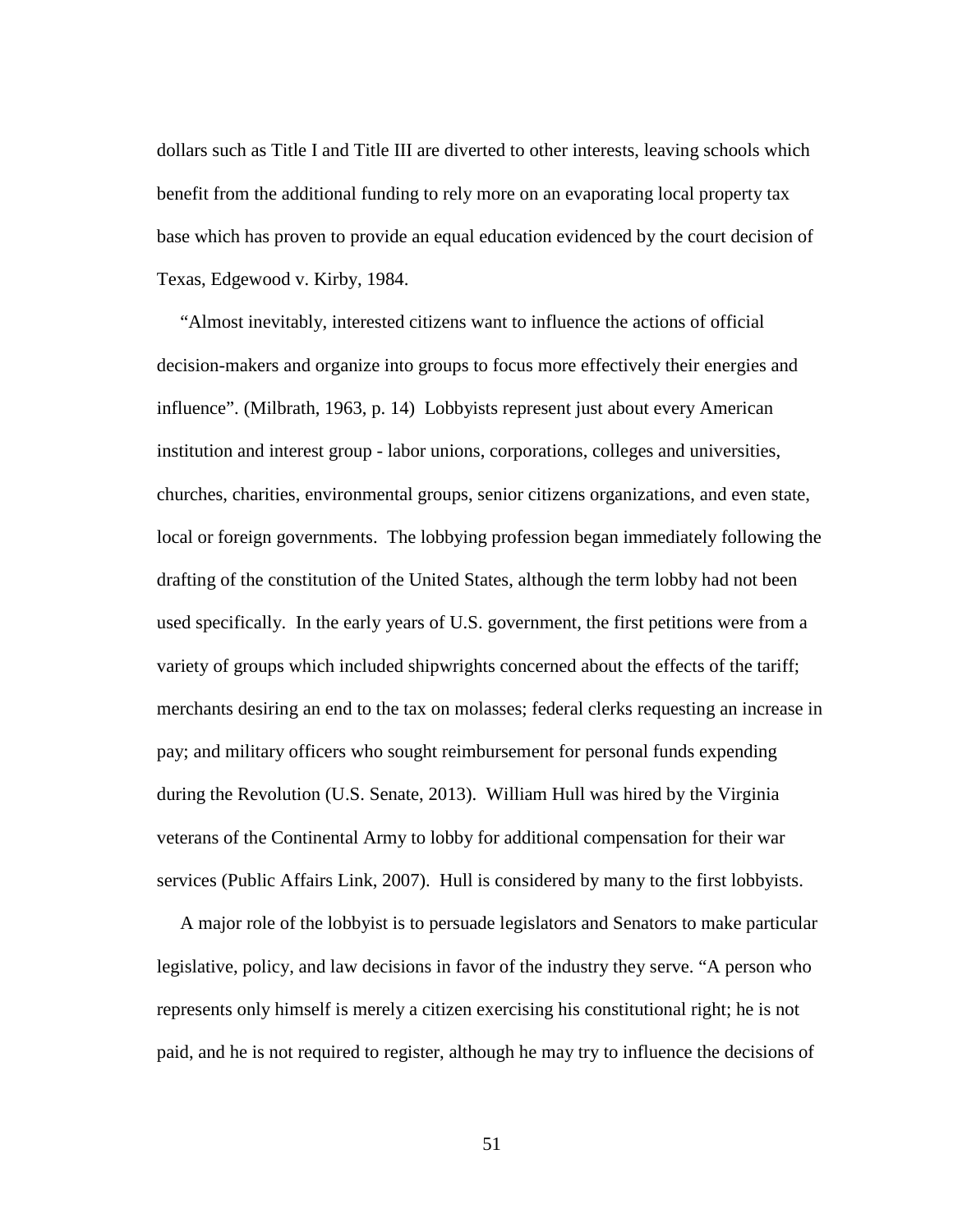officials in much the same manner as a lobbyist (Milbrath, 1960, p. 280). For instance, in the early 1850s, Samuel Colt provided free pistols to members of Congress including providing one to the 12 year old son a representative. This was believed to be a mild encouragement for passage of a bill (Public Affairs Ling, 2007). He wanted to extend his patent on the gun for another seven years. In acting on his own behalf, he was merely exercising his constitutional right despite influencing the decisions of members of Congress. This is potentially why lobbying appears to be down, but is in full swing. Colt still would not have to officially register as a lobbyist because he is representing himself and not an interest or entity. On the contrary, other aspects which provided the view of lobbyists are the historical portrayal of lobbyists which provided extravagant gifts and parties to Senators who were away from home:

Many Senators left their families at home and took rooms in boardinghouses that surrounded the Capital Building. It was an atmosphere in which the so-called "social lobby" could thrive…Clubs, brothels, and "gambling dens" became natural habitats of the lobbyists, since these institutions were occasionally visited by members of Congress who came seeking good food, drink, and agreeable company. (U.S. Senate, 2013).

 At this time, many of those participating in these practices were members of the press. They would lobby members on such matters as what Colt was representing and were able to do so because they had gained access to the floor as members of the press. These "special interest groups" had an interest in adopting policy which would benefit a certain segment of the public but which may not be beneficial for the general public (Milbrath,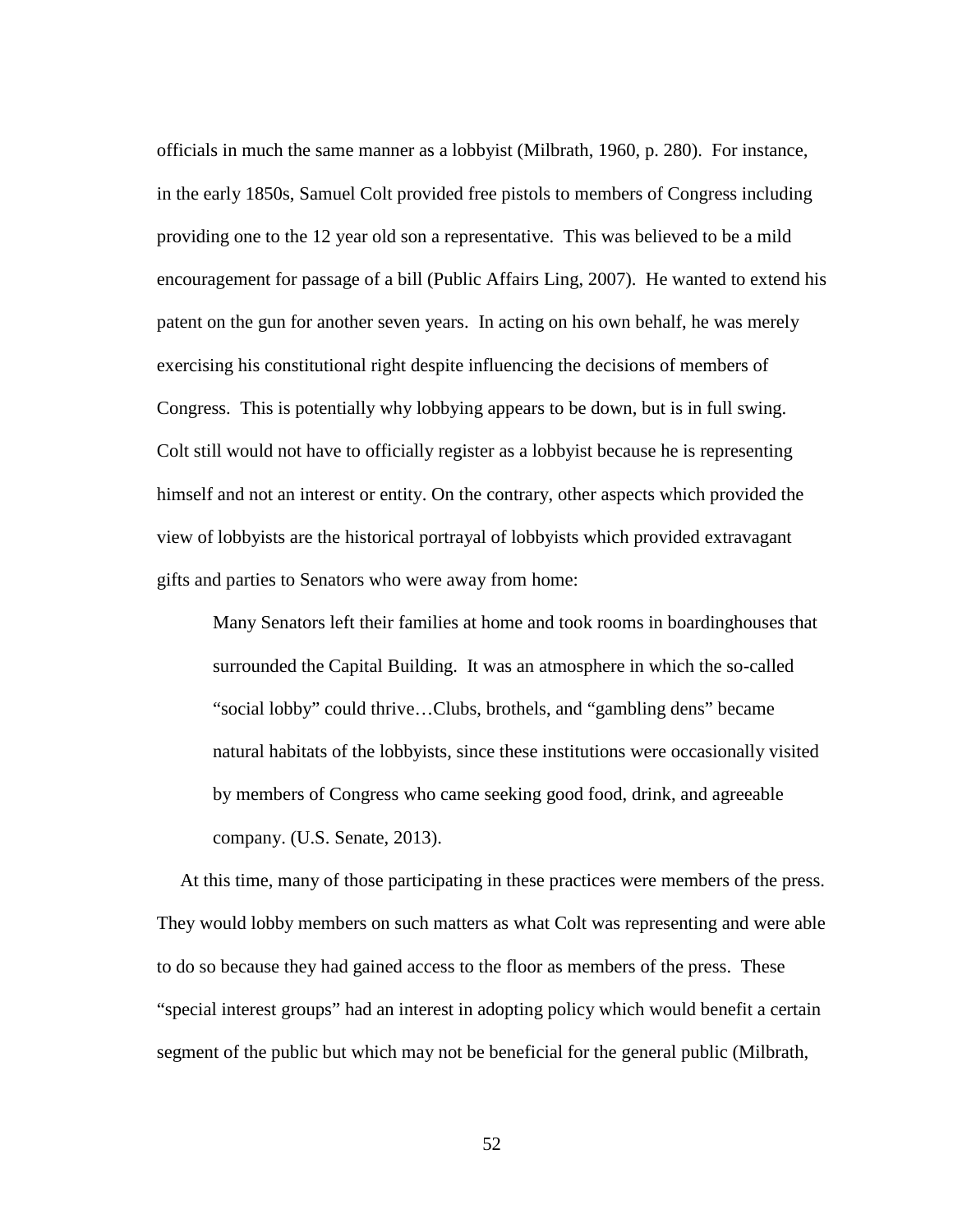1960, p. 29). Interests groups hired them to attain information and to provide information to various members. Members of the press who were lobbyists by definition were also used as letter writers in order to mobilize interests. These letter writers who intern provided a service the busy Congress members and Senators were considered as "the most efficient agents who can be employed by those who have measures to advance" (U.S. Senate, 2013). Letter writing is one of the effective traits described by lobbyists (Milbrath, 1960).

#### **The Role of Lobbying Interests**

 Lobbyist also work to sway public opinion, some having began at the congressional level. Margaret Thompson defined lobbying and lobbyists as "the process by which the interests of discrete clienteles are represented within the policy-making system... representatives who act concurrently with, and supplement the capabilities of, those who are selected at the polls" (U.S. Senate, 2013). From an educational standpoint, public opinion of education is swayed by the interests of lobbyist. The difficulty we face in public education is the competition for effective and efficient representation of educational interests. "Government in modern times is so deeply involved in the regulation of business, agriculture, labor, and general citizen activities that many groups believe that they must have a lobby representative in Washington to protect their interests" (Milbrath, 1960, p. 33).

 Educational interests, however, do not garner the effective and efficient representation as other enterprises and interests because of a lack of resources. "Groups generally send lobbyists to Washington because a policy objective is in jeopardy" (Milbrath, 1960, p.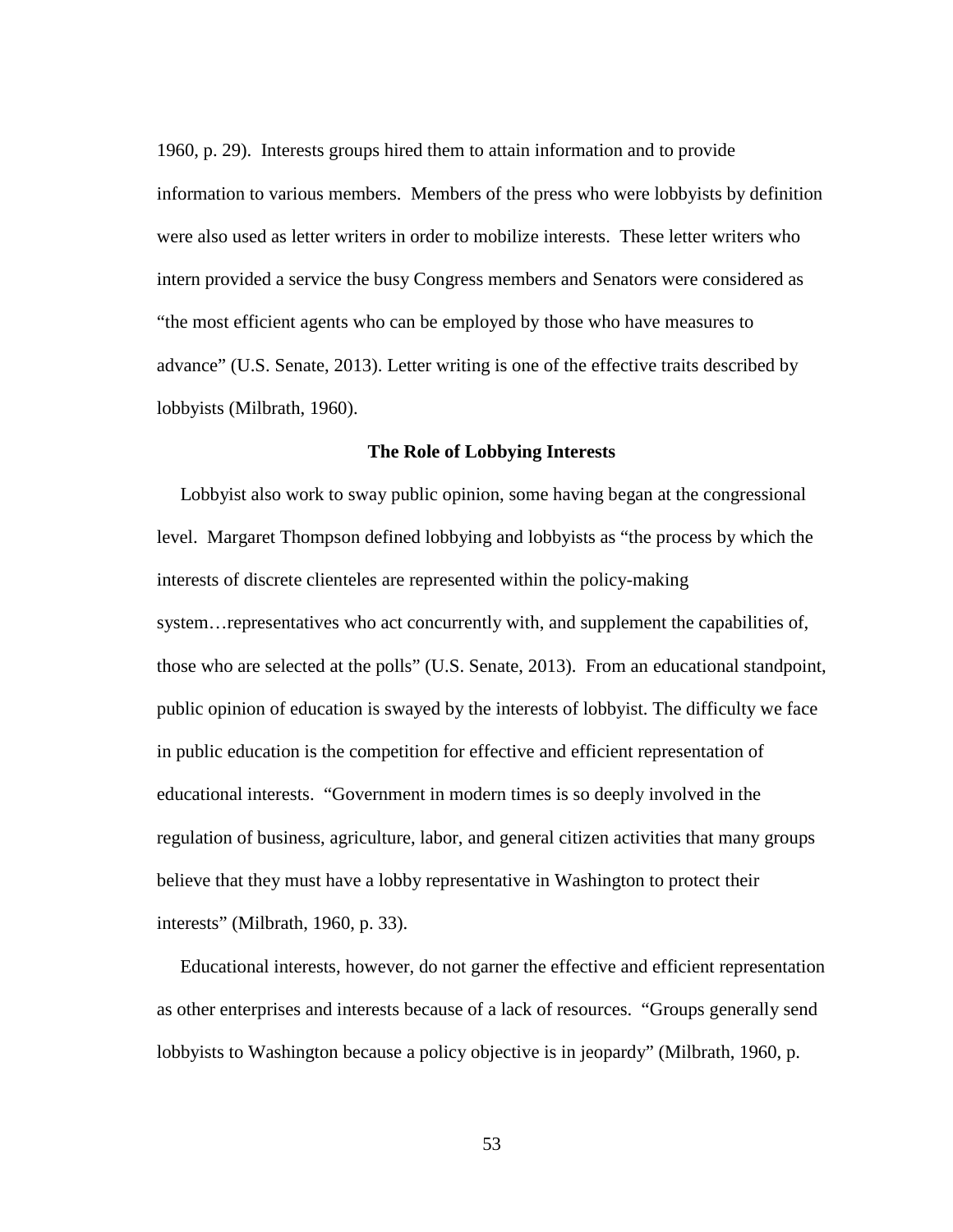49). Interest groups form when a group of unorganized people are adversely affected by change…those affected will lobby the government not to take actions that would adversely affect them (Pressure Groups in America, 2013). Educational interests and the formation of educational interests groups is no match for the development of trusts:

Between 1897 and 1904, the number of trusts in the United States grew from 12 to 318 (representing a consolidation of more than five thousand manufacturing plants). They included Standard Oil, American Tobacco, and U.S. Steel. (U.S. Senate, 2013)

Their common aims bonded them together to influence the Federal government and direct it to their concerns. Public education is often not one of them since most opposing groups are economically self-interested and have the monetary resources to conglomerate and support those self-interests.

 However, one could make the argument that there has been a national interest in education evidenced by the movement to hold public schools more accountable for student learning and holding administrator and teachers accountable via AYP – Adequate Yearly Progress. During the establishing of the National Defense and Education Act, 1958 there were multiple examples of lobbying interests on the behalf of education. On example is provided by Urban (2010):

Establishing a federal bureaucracy devoted to vocational education and a parallel bureaucracy in each state for the same purpose resulting in institutionalizing a permanent lobby for the subject that was unmatched in effectiveness by any other curricular area of education (Urban, 2010, p 25).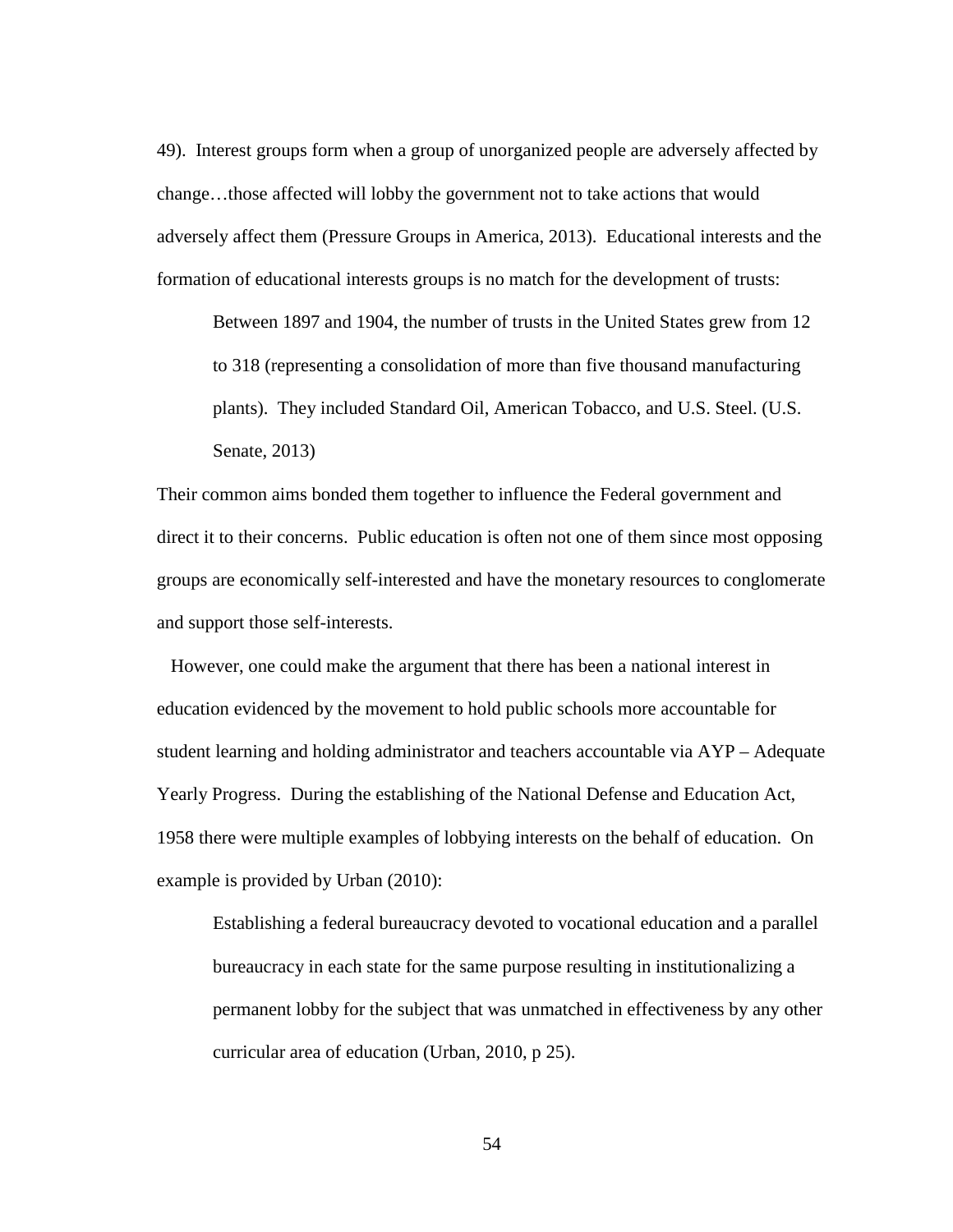As a result vocational education was seen as an alternative to the other academic subjects.

 The problem, however, is that the decisions being directed for the improvement of public education is not for the improvement of student learning for the sake of the children but for the sake of corporate ideologies for global economic competitiveness. For instance, Urban (2010) cites that scientists became more involved in high school curriculum reform, using the launch of Sputnik as a spring board. What resulted was a national reform in educational curriculum policy which promoted for focus on STEM subjects - Science, Technology, Engineering, and Math. Increased funding went to the NSF - National Science Foundation - for scientific research.

 These interests are at the forefront not because of a lack of interest from public school teachers and schools systems but from a lack of access. For example Urban (2010) shares that opposition to the federal aid of public education included powerful individuals who did not send their children to public schools and thus had no wish to pay taxes for those schools…taxpayers in relatively wealthy states….had no desire to support the education of citizens of poor states (p. 18). Access is provided by the amount of representation one can garner at the beginning and throughout the legislative process not at the end which is often where those with a lack of political and wealth power end up having to dispute a policy or law that will be detrimental to their interest group. Civil Rights legislation is often an example of such a lack of mobilized interests. Brown (2009) notes that the NAACP will attempt to influence a bill or policy at its implementation stage versus at the drafting and development stage resulting in lack luster results and often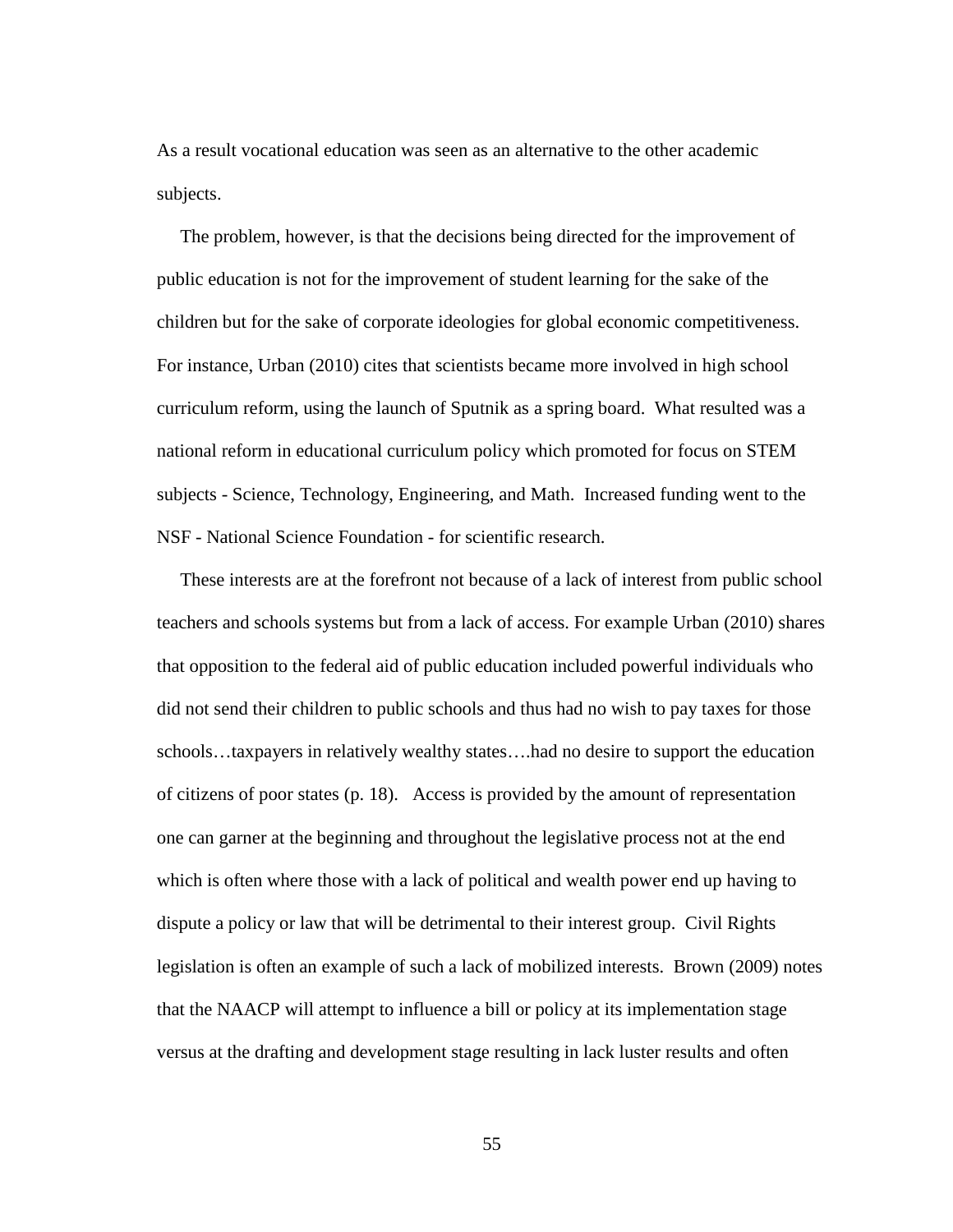small compromises. Because they lack to resources for greater levels of representation, they are often not on the legislative floor at the beginnings of a bill.

### **Gaining Lobbyists Representation**

 One garners this representation through the dispensing of resources, most often in monetary allocations. Monetary allocations are not directed towards the legislature but toward representation – a lobbyist. A group's chances of being heard are improved by a hiring a lobbyist, which costs money. The issue with educational representation is that the representation is limited due to the lack or resources available to supply to the representative. Public schools are funded by public dollars, therefore, are unable to use the resources to advocate for an educational interests, since the interests have already been determined. A public school educator such as a principal or teacher would have to use personal time to lobby; they could only testify at a hearing, if called. They could not because their salary comes from tax payer dollars, unless they were lobbying on behalf of an issue that the constituency base wants to have lobbied. Thus a part of their job description must be to follow that process – the Superintendent fits that description along with the Superintendent Chief of Staff.

 On the contrary, private interests have a greater supply of resource allocation and are able to garner the necessary representatives to mobilize their interest. Money lies at its roots as a result. The more money available, the higher the number and caliber of lobbyists could be hired (U.S. Senate, 2013). To argue to the interests of others, is often to the detriment of another. When an educational interest appears to impact another interest negatively, mobilized interests occur often to the detriment of the educational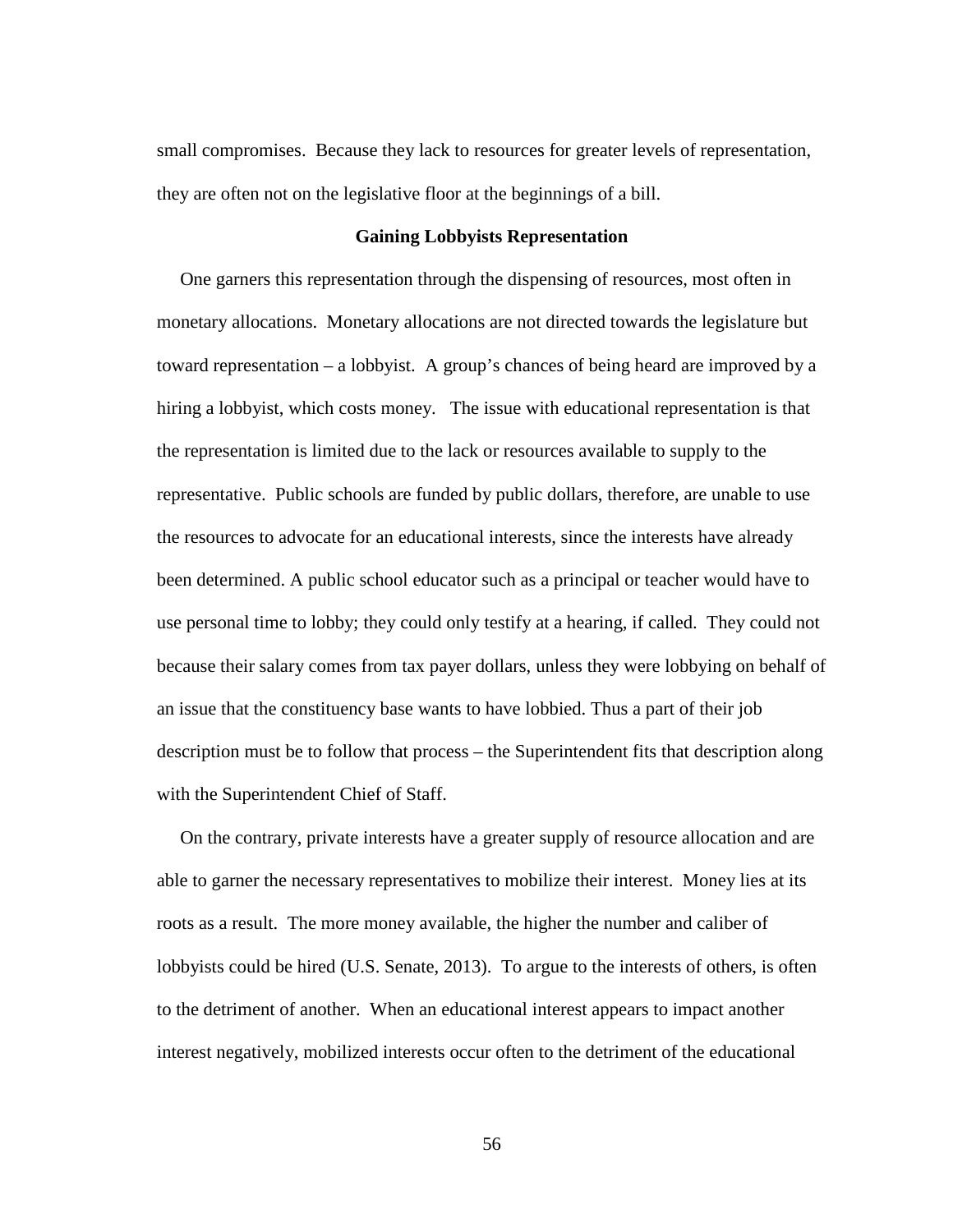interest which lacks the equitable representation for effectively and efficiently support its interests. A lobbying tactic used by smaller interest groups or those with limited power is called "lobbying at the grass roots", which is to create the appearance of broad public support rather than attempt to influence the legislation directly (Milbrath, 1963).

#### **African American Educational Lobbying**

There really is a dearth of history of African American educational lobbying. Presently, which like other aspects of lobbying, educational lobbying is limited to political and economic interests. To lobby for education is often done in association with a larger ideal such as curriculum reform in order to enhance scientific research or to develop scientists and engineers in order to compete on the global market. During the design of the NDEA, 1958 strong consideration was even provided to the teaching of foreign languages in order to ensure that U.S. students could learn the languages of those of competing interests which at the time was Russia. Public education simply is not investible. There is no immediate return save for those in private schools who are expected to be the future leaders. "Can you really buy your way to better education for these children? Do we know enough to be quite sure that we will see an actual return on the investment we make?" (Kozol, 2005)

 The primary reason for a lack of history is similar and not-dissimilar for the reason why there are a small percentage of African American principals – 6.9%, and teachers 10% despite 16% of all public school children being African American. What desegregation did for African American teachers and leaders is what occurred with African American legislature after 1901 where there were no Black members of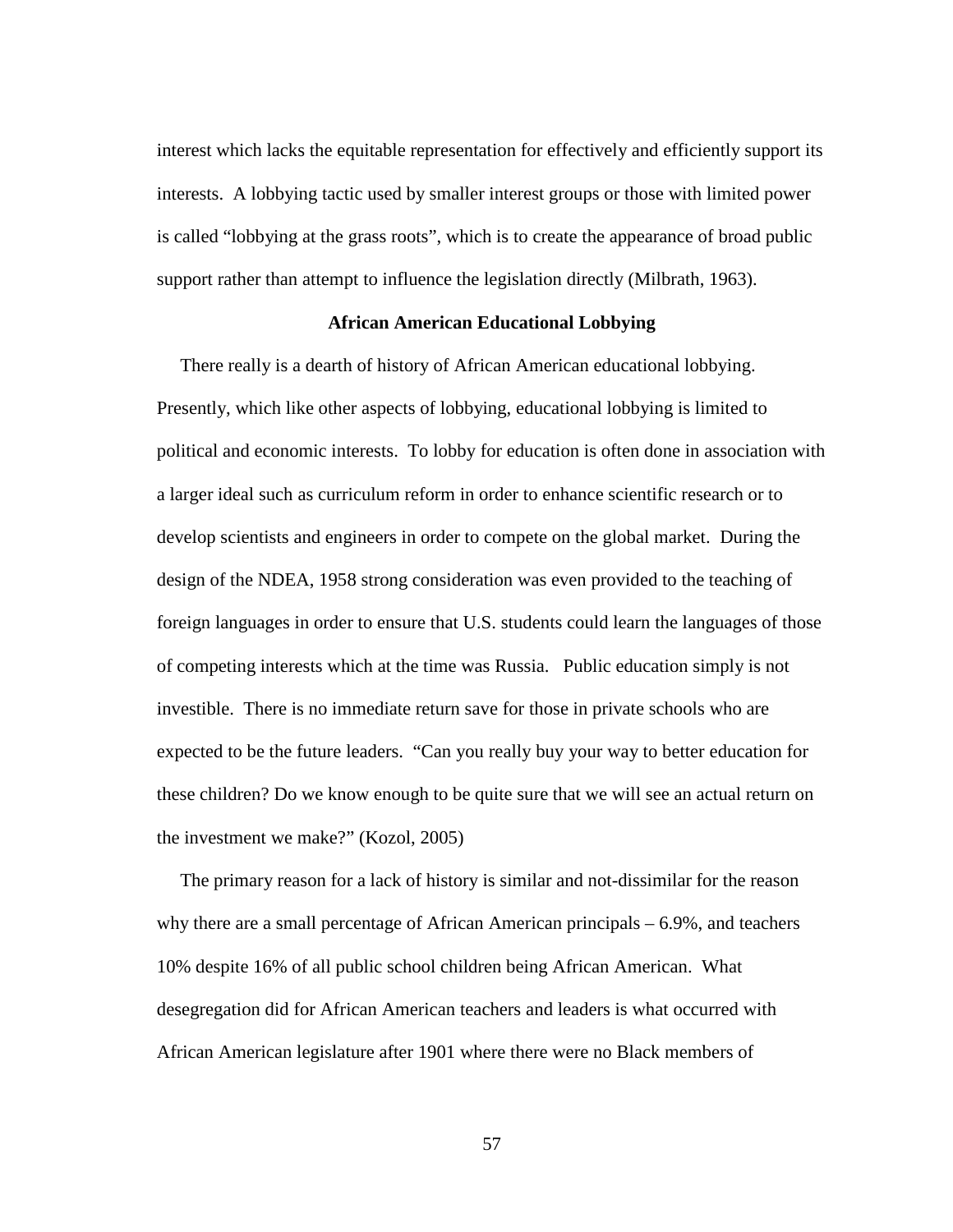Congress. Between 1887 and 1901, just five [B]lacks served in Congress (USHR, 2013). Due to rural and agrarian Blacks moving north towards the industrial cities, Black votes and representation virtually disappeared. What furthered the lack of participation was the hostility and outright violence during this era of Jim Crow which forbade and limited the Black vote.

 Those in Congress prior to 1901 were relegated to lower committees where their voices were ignored and silenced. The NAACP lobbied Congress on behalf of Black community interests, but without a single Black member of Congress to advocate for those interests, both major political parties refused to enact legislation to improve conditions for African Americans (USHR, 2013). Southern law makers eager to resolve and reverse the post Civil War Reconstruction policies, attacked any form of legislation attempting to support or protect Black interests and rights. As George W. Murray commented, "I beg all true men to forget party and partisanship and write the great wrongs perpetuated upon humble and unoffending American citizens…I declare that no class of people has ever been more misrepresented, slandered, and traduced that the [B]lack people of the South" (USHR, 2013).

Some initial ramifications and implications of desegregation as a result Brown v. Board of Education, 1954 on the African American school, communities, teachers, and leaders was the decision that "inferior" all Black schools were closed and black teachers and administrators lost their jobs. Rather than integrate, "many [W]hite communities simply circumvented Brown v. Board of Education by pulling their children out of the public school system and developing private schools" (Chideya, 1995, p. 72). Earlier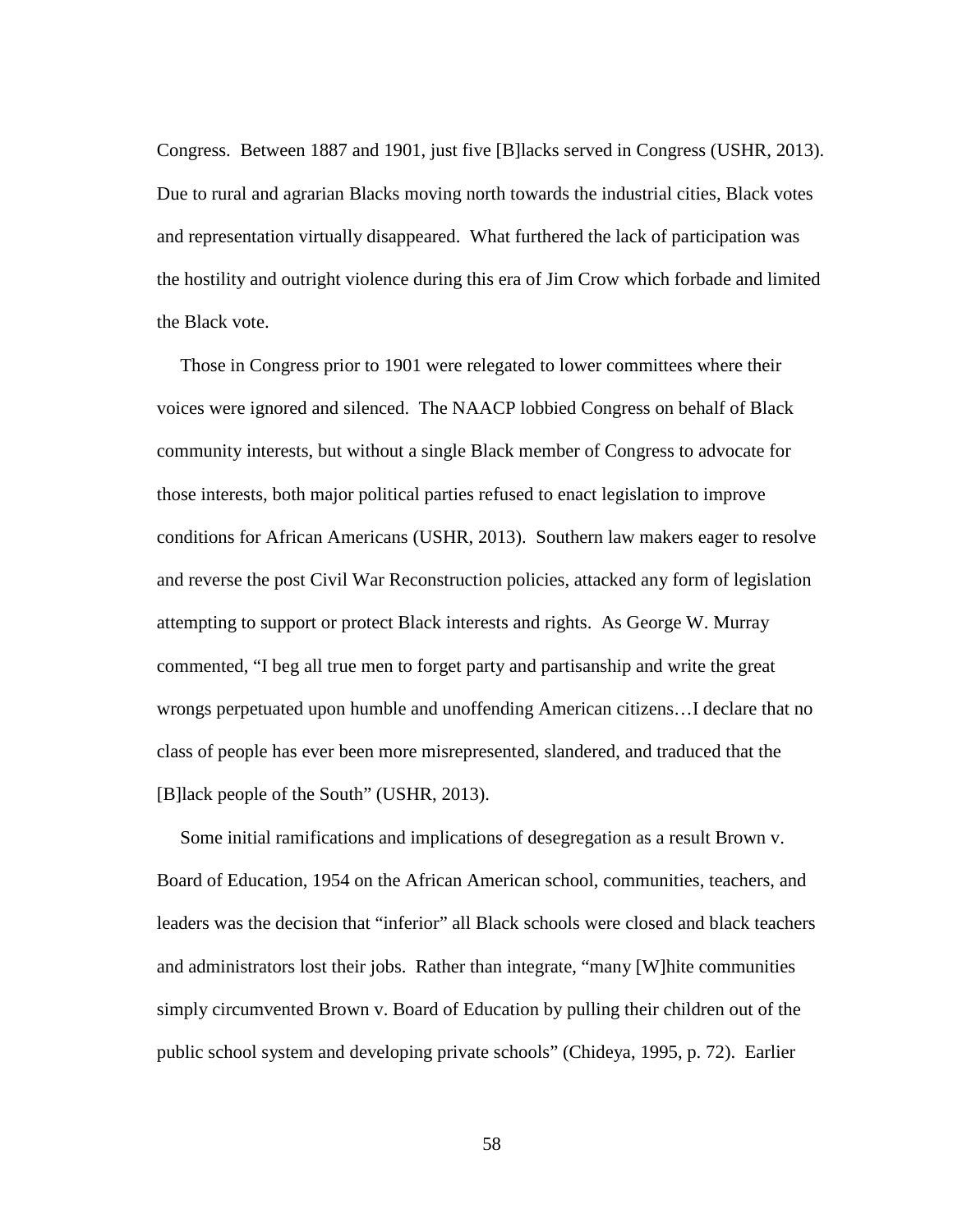accounts of school closures prior to Brown indicate that when all Black schools were closed, forcing parents to attend other schools – because they were not permitted to attend the all White school nearby, they were forced to pay the local property tax for the all White schools they could not attend (Brown, 2009). Interestingly, early colonists did not want the Land Ordinance of 1775, which set aside taxes to fund compulsory schools, because they felt they should not have to pay taxes for a school their children did not attend.

 Integration resulted in the overrepresentation of Black students assigned to low-ability tracks, enrolled in special education programs, and counted as discipline statistics (Horsford, 2010). The over representation of Black students, particularly male, has caused a national stir or at least concern for local school districts who serve a population where Black students are a minute part of the population but they represent the majority of special education students and discipline referrals. Furthermore, we find in most cases, once schools were integrated, the African American teachers and administrators were ultimately fired and replaced by "better qualified" White teachers and administrators.

 African Americans did not return to Congress until 1929 when Oscar De Priest entered the House. This sparked a new era of Congressional and Senatorial leadership for African Americans. From the period 1929-1970, 13 African Americans were elected from majority-Black, Urban district (USHR, 2013). As the research literature in this study will share, most lobbyists are former legislatures, some lawyers, and others are political science and public policy majors. With the removal of African Americans from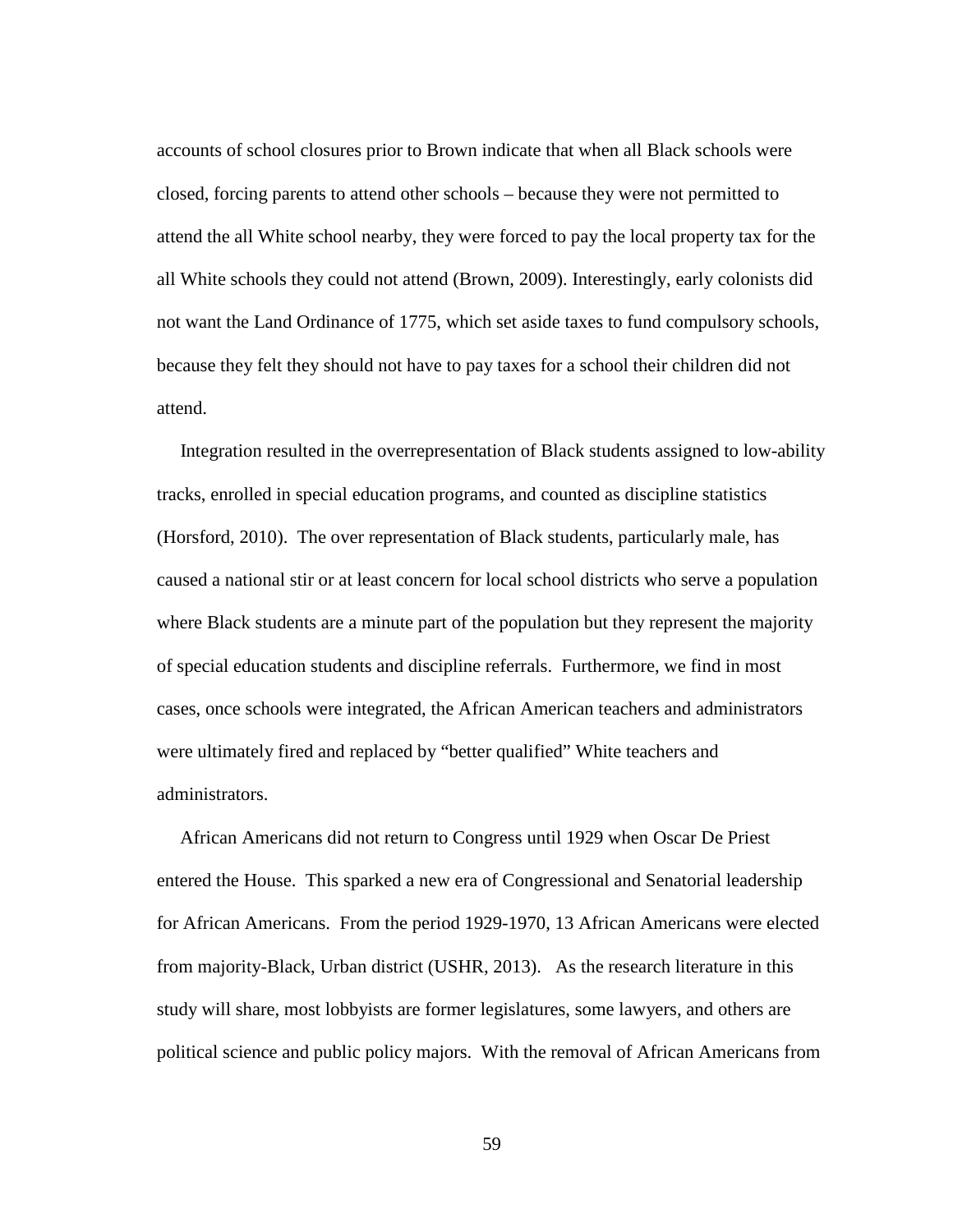Congress coupled with the segregation of the times which forbid many qualified African Americans from pursuing hiring degrees or certain jobs in particular sectors, the history of the African American educational lobbyist is virtually non-existent. Despite this virtuosity, there are some who have prevailed over the years through their lobbying efforts in other fields, opening their opportunity to lobby for education via "net playing" – the practice of finding out who is the most influential with an audience, meeting those people and staying touch for future opportunities (Vance, 2012).

With the emergence of the Congressional Black Caucus in 1971, the important "permanent interests" of Black Americans could be addressed in addition to the advancement of a Black member in the institution (Congress) in order to push legislation, with sometimes potent results (USHR, 2013).By the end of the 1960s, with the establishment of multiple black caucuses in law, school boards, and mayoral boards, "[B]lack power" had fostered two remarkable developments in Black politics in the United States (Smith, 1981). It had contributed to the development of a black ethnic tradition and to the development of an emergent independent Black organizational structure.

 Despite these emerging opportunities, African American educational lobbyists and African American lobbyists in general are still limited in their role in education more so than other areas. This is primarily because public education remains an area viewed as having a lack of investment return and has been argued will not improve with increased resources - "the necessity of efficiency" (Bierlien, 1993). The African American educational lobbyists' primary role is to be the "Black Face" and representative of their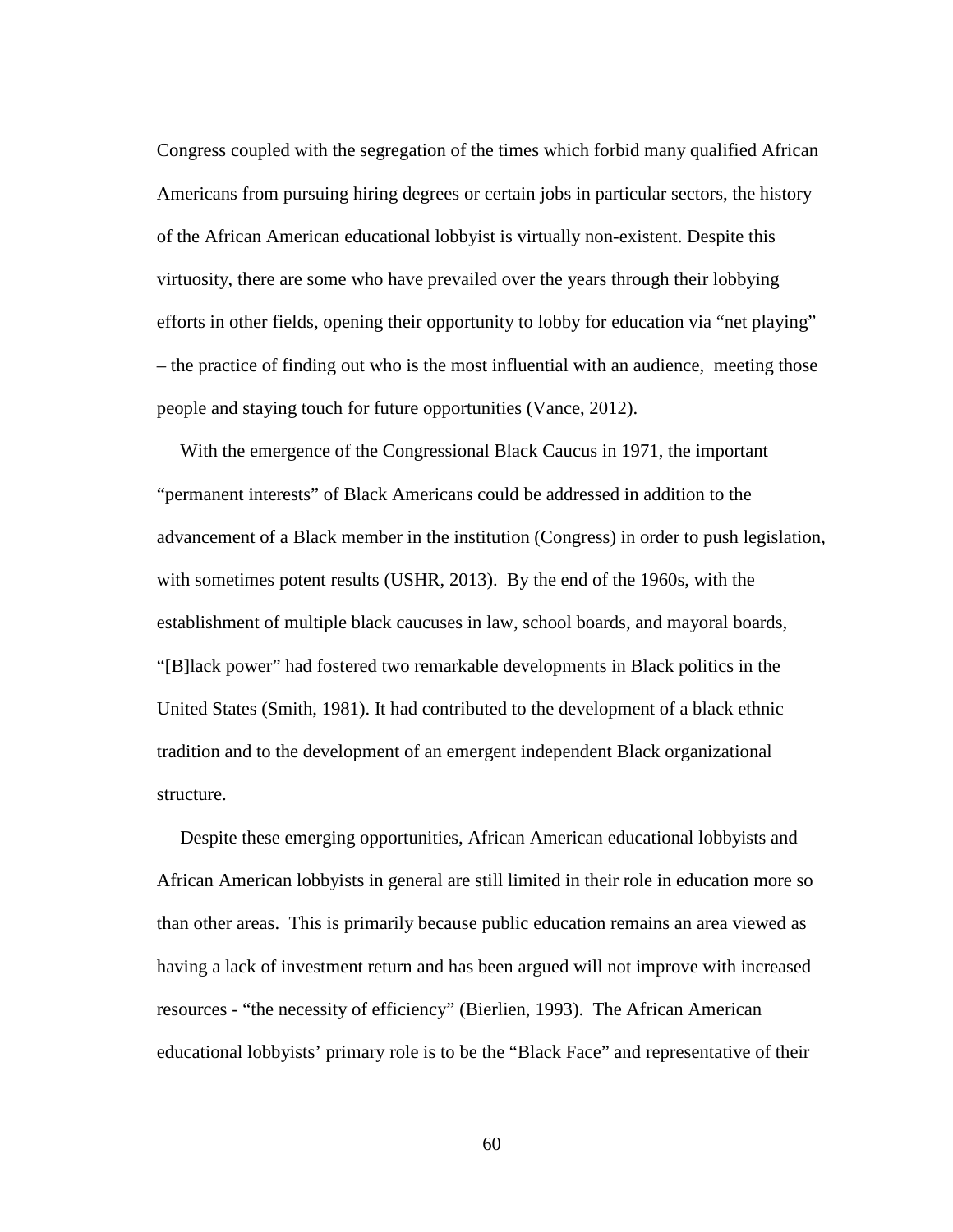firm or interest group with the Congressional Black Caucus and is seldom regarded in the same light and expectation as their White counterparts – "they are invisible" (Ellison, 1980).

## **Stereotype Threat**

 Due to the lack of resources and the lack of influence to provide access to other coalitions and interests, school leaders and systems will have to rely on purposive incentives, centered on the greater good. To mobilize this interest, the African American educational lobbyists educated to deconstruct and address the three unique challenges of African American educational lobbyists as they relate to "stereotype threat": Pigeonholing, Lack of Credibility, and Deficit Model as a Hegemonic Practice.

 Williams (2009) writes that African American enrollment in suburban schools often has a negative effect on overall student performance (p. 7). High achieving African American students are often expected to become leaders in Black organizations, multicultural programs, as well as other organizations and programs…they are constantly thinking about the many people who are depending on their leadership and exceptionality (Milner, 2002). This makes pigeonholing unique to African American educational lobbyists and African American students, who may be considered to some to be the high achieving standard bearers of the race. This is a critical concept for the African American lobbyist to grasp because like their African American student counterparts, this is the expectation for the African American lobbyist on K Street.

 The African American lobbyist is the vanguard of the African American population along with professors, politicians, and public figures. Stereotype threat affects the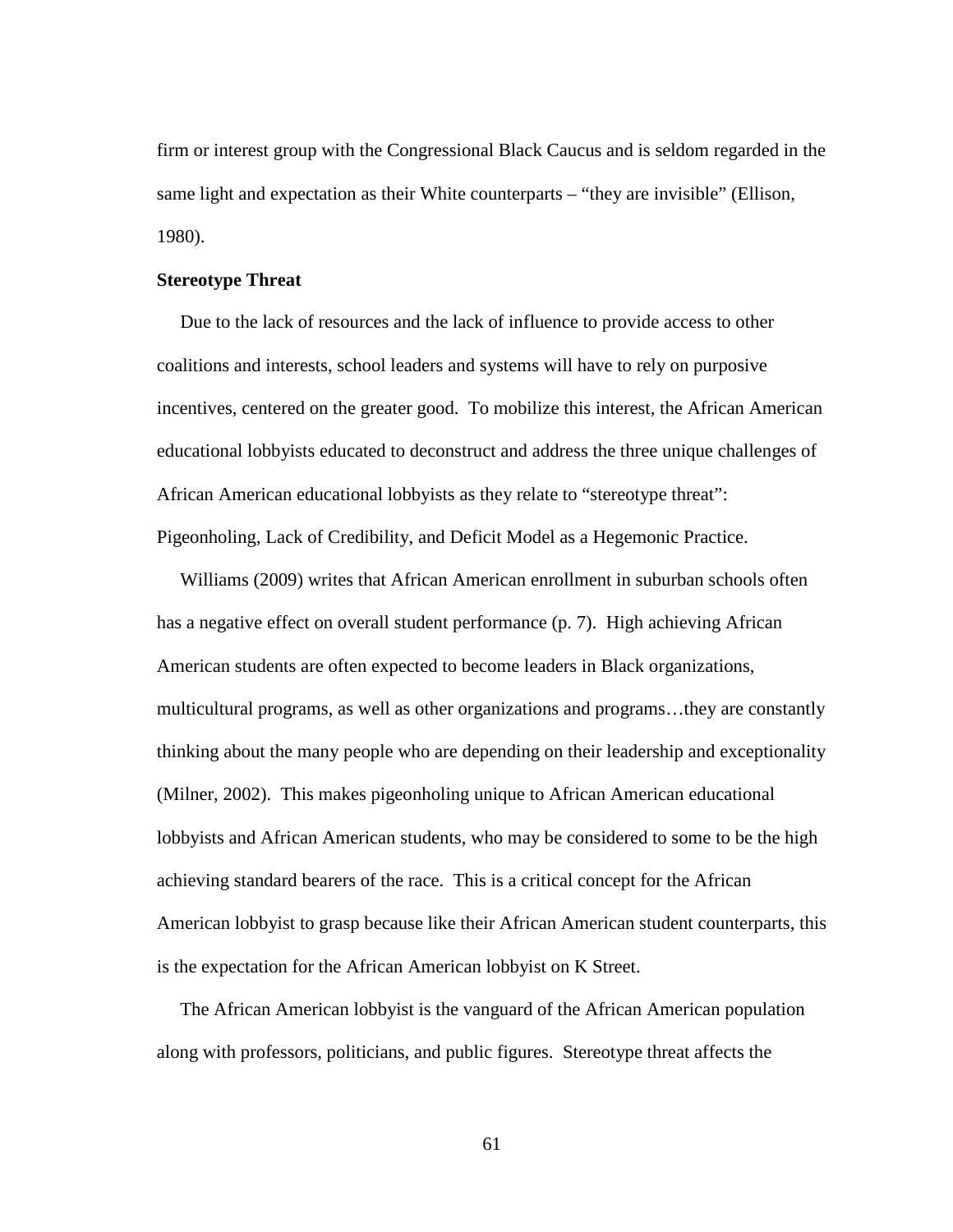vanguard of the group, those with the skills and self-confidence to have identified with the domain. So, as the lobbyist gains access where those claim he cannot the fear of failure and alienation from within their own group will emerge as they carry the perceptions of the entire race on their shoulders. In the case of African American school children, they are cast as "at-risk" (Henderson and Milstein, 2003) while African American lobbyists are caste as "inept administrator[s] and ineffectual politician[s] who [hegemonically]…acted like a white person" (Wolman and Thomas, 1970, p. 883).

 In many cases, one could suspect that a lack of support from the African American educational lobbyist is another form of stereotype threat where "the possibility of conforming to the stereotype or being treated and judged in terms of it – becomes selfthreatening. It means that one could be limited for diminished in a domain that is selfdefinitional (Steele, 2004, p. 686). In other words, this threat causes the African American lobbyist to purposely ignore the interests of urban schools which house a large population of African American learners – believing the myth that to support the group, makes one apart of the group and potentially pigeonholed or losing credibility. To choose not to be a part of the mobilization efforts and cheer when permitted to join better funded groups is a hegemonic behavior to which African American educational lobbyists remain unaware.

 Even if African Americans are heard in social areas such as educational funding, their voices are often drowned out by a lack of interest in their issue, competing interests, shortage of time for a bill to make it through the legislative process, or a political climate change on "the Hill" that is counter to increased funding (Clift, 2011). The shortage of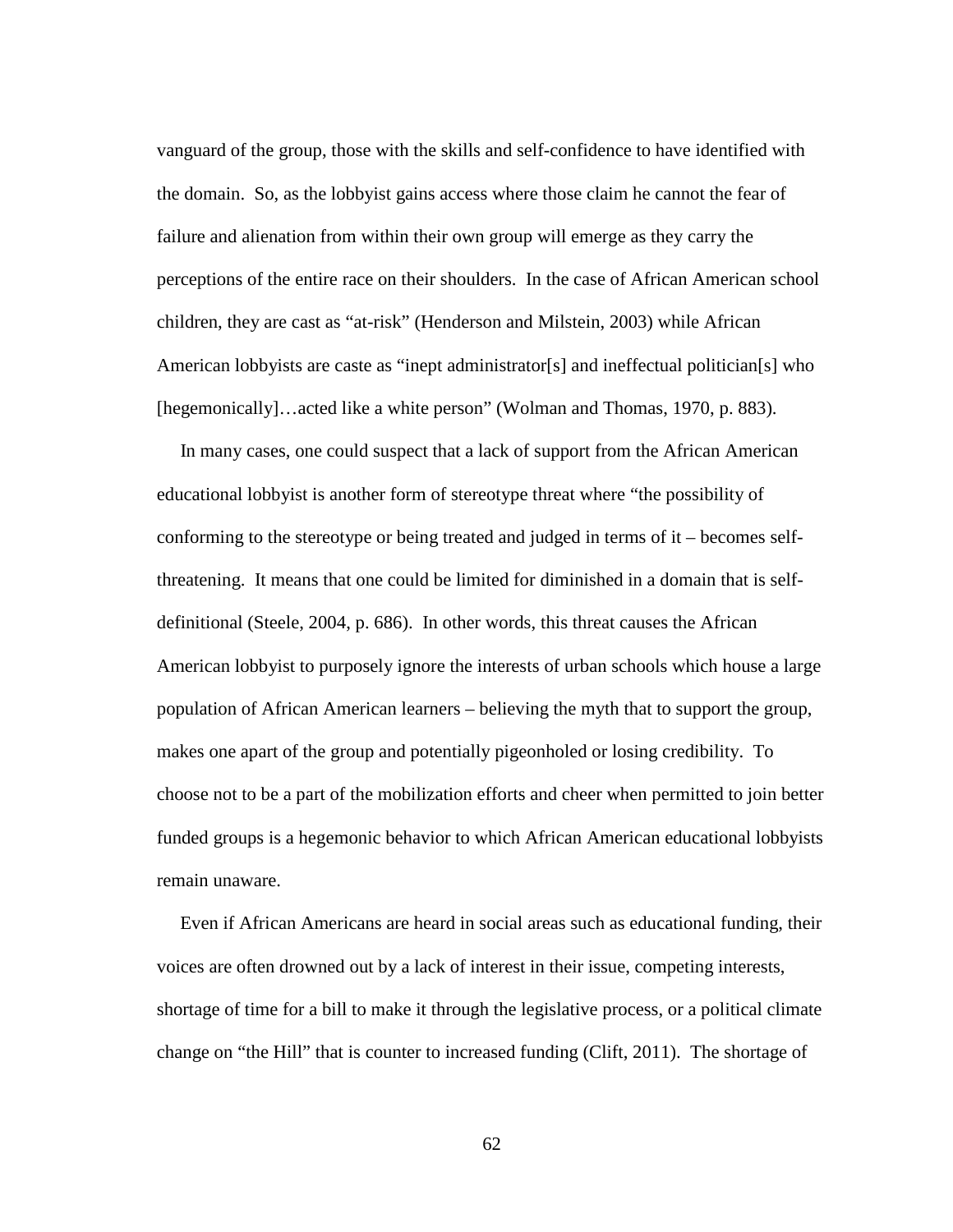time for a bill to make it through is a direct result of [B]lack participation and representation occurring primarily in the legislative consideration and the implementation stages of policy process rather than at the innovative and formative stage where meaningful choices between long-range alternatives care for the most part made (Wolman and Thomas, 1970, p. 894).

 School leaders and African American educational lobbyists must work together on mobilization efforts – grassroots –to dismantle the stereotype threat infused concepts of Pigeonholing, Lack of Credibility, and the Deficit Model as a Hegemonic Practice. African American education lobbyists' job is to lobby for special interest groups, both public and private. They must be made aware that part of their job is to lobby for those who have no voice to lobby on their own. By bringing to them the concepts of Pigeonholing, Lack of Credibility, and the Deficit Model as a Hegemonic Practice, they will be able to see how their "stereotype threat" shapes their decision and that of those "like minded" individual that choose not to share in the African American interest. The negative discourse towards Blacks for helping Blacks is an example of hegemony and is evident on "K" Street just as it is in the schooling system, where Black administrators are frowned upon for hiring a Black worker or for developing relationships with Black students and parents. To pursuit conceptualized Black interests is a derogatory marker, to pursuit conceptualized African American interests is a grander scheme accept when it comes to the proprietary claim of the dominant culture.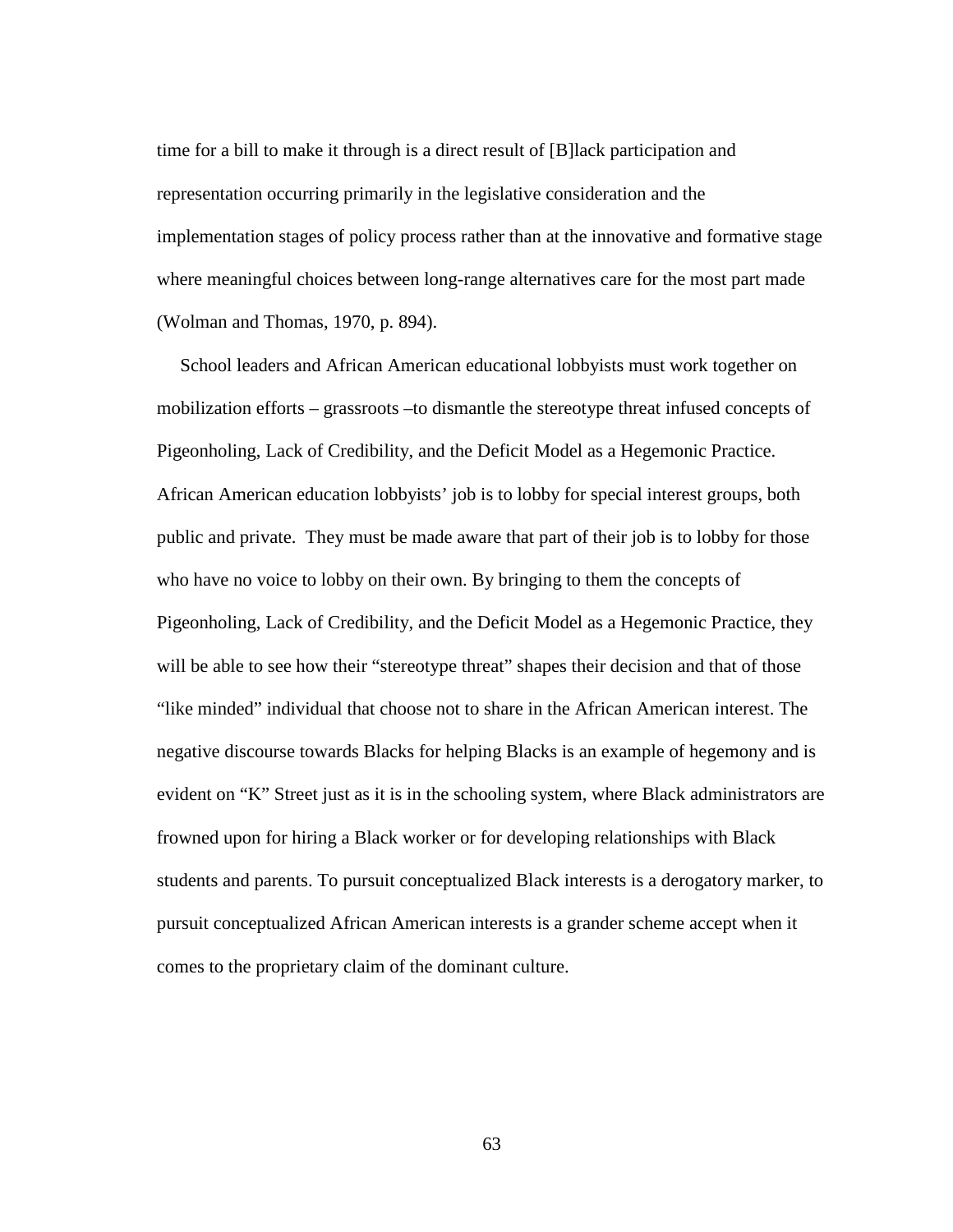#### **Challenges Unique to African American Educational Lobbyists**

 Recalling, Blumer's theory of group positioning (1958) the self assured feeling on the part of the dominant group of being naturally superior; the feelings that the subordinate race is…lazy, dishonest, unreliable, and stupid…the feeling on part of the dominant group of being entitled to either exclusive or prior rights in many important areas of life…and the feeling of fear or apprehension that the subordinate racial group is threatening, or will threaten the position of the dominant group has produced three unique challenges to African American educational lobbyist. These challenges are unique to African American educational lobbyists because these challenges are systemically enacted and ensured from the first time this group enters public schools – urban and suburban – and have continued at the state and national capitals: Pigeonholing, Lack of Credibility and Deficit Thinking as Hegemonic Practices.

### **Pigeonholing Practices**

 Contrary and relative to the objective reality of Eurocentric world view, many African Americans are as articulate and equally adept in their ability to formulate substantive arguments. They are capable of facilitating action in order to ensure visualizable and soluble outcomes as their European-American counterparts in every facet or American life. This is evident by the representation of African American voices on television, on the radio, and in the media However, according to (Anderson, 2014) just 10% of the television workforce was African American, which was a 2% decline from 2009 – its peak. There was also a decrease in the number of African American CEOs of major companies between 2007 and 2013 from 6 despite 14 African American CEOs begin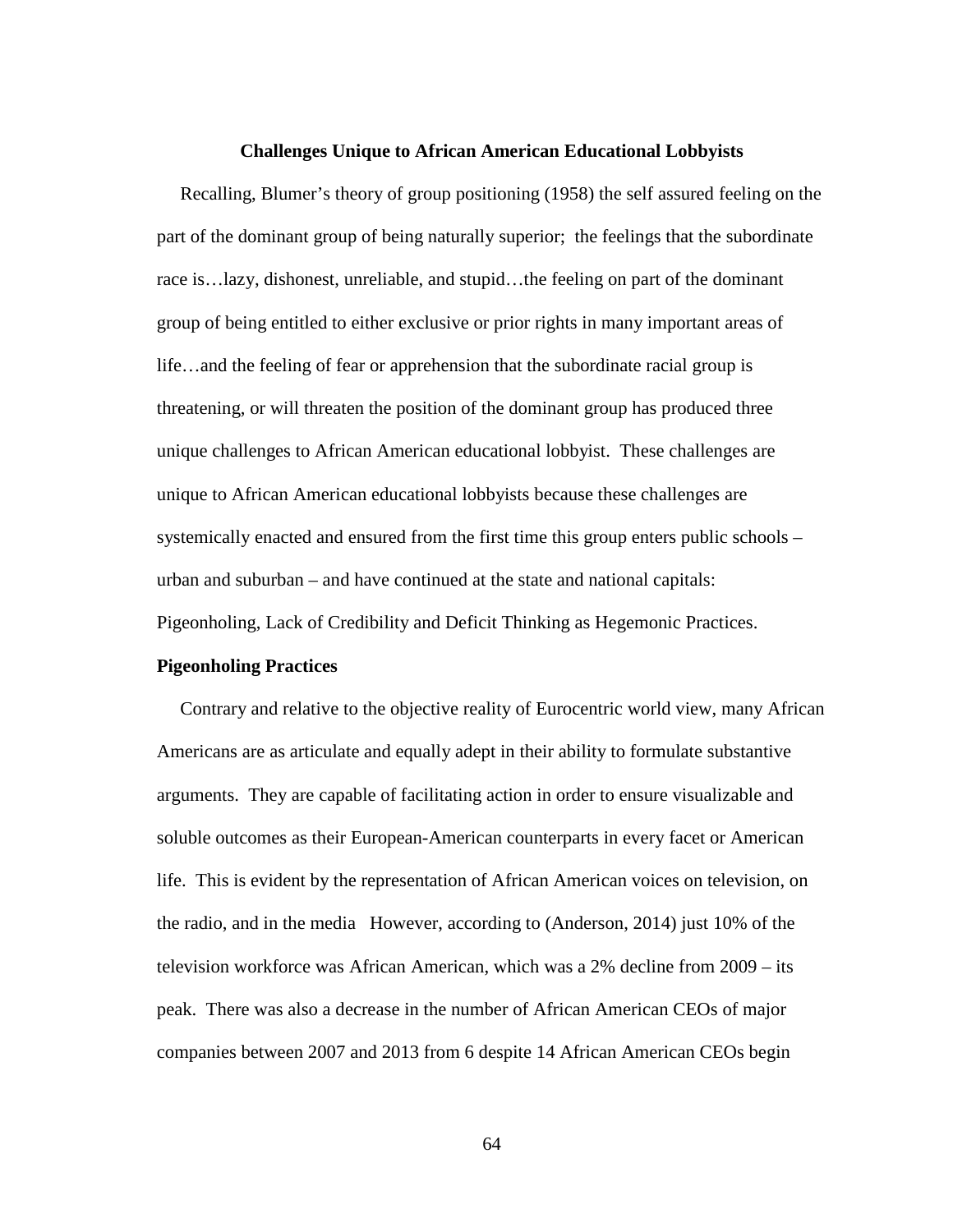appointed between 1999 and 2000 (Zwiegenhaft, 2014). Additionally, there was a decrease in the number of African Americans on K Street as the overall population of registered federal lobbyists dropped from 40,500 to 12,000 after an increase over the previous decade. According to Source Watch.org (2012) K Street in Washington, DC is where the big lobbying firms have their headquarters and is sometimes referred to as the fourth branch of government.

 As previously noted, although the increase in visibility is recognizable, it has not been sustainable. [B]lack lobbyists describe being pigeonholed for years as their firm's entry to the *CBC –Congressional Black Caucus* (Palmer and Murray, 2009). As a result, the role of African American educational lobbyists on the legislative floor remains secluded, often times solitary and most of the time exclusive. The exclusivity to which African American lobbyists are often charged, in general, are in areas of African American interests of the social type. Patrice Webb, a lobbyist for Free Press, non profit media reform organization, has noted with regret that Blacks often are directed into social policy rather than corporate-type lobbying roles (Birnbaum, 2006).

 The lack of visibility as a result of this exclusivity results in the interests of African Americans not being heard often enough if at all in areas such as finance and the economy. Even if African Americans are heard in social areas such as educational funding, their voices are often drowned out by a lack of interest in their issue, competing interests, shortage of time for a bill to make it through the legislative process, or a political climate change on "the Hill" that is counter to increased funding (Clift, 2011). "The shortage of time for a bill to make it through is a direct result of [B]lack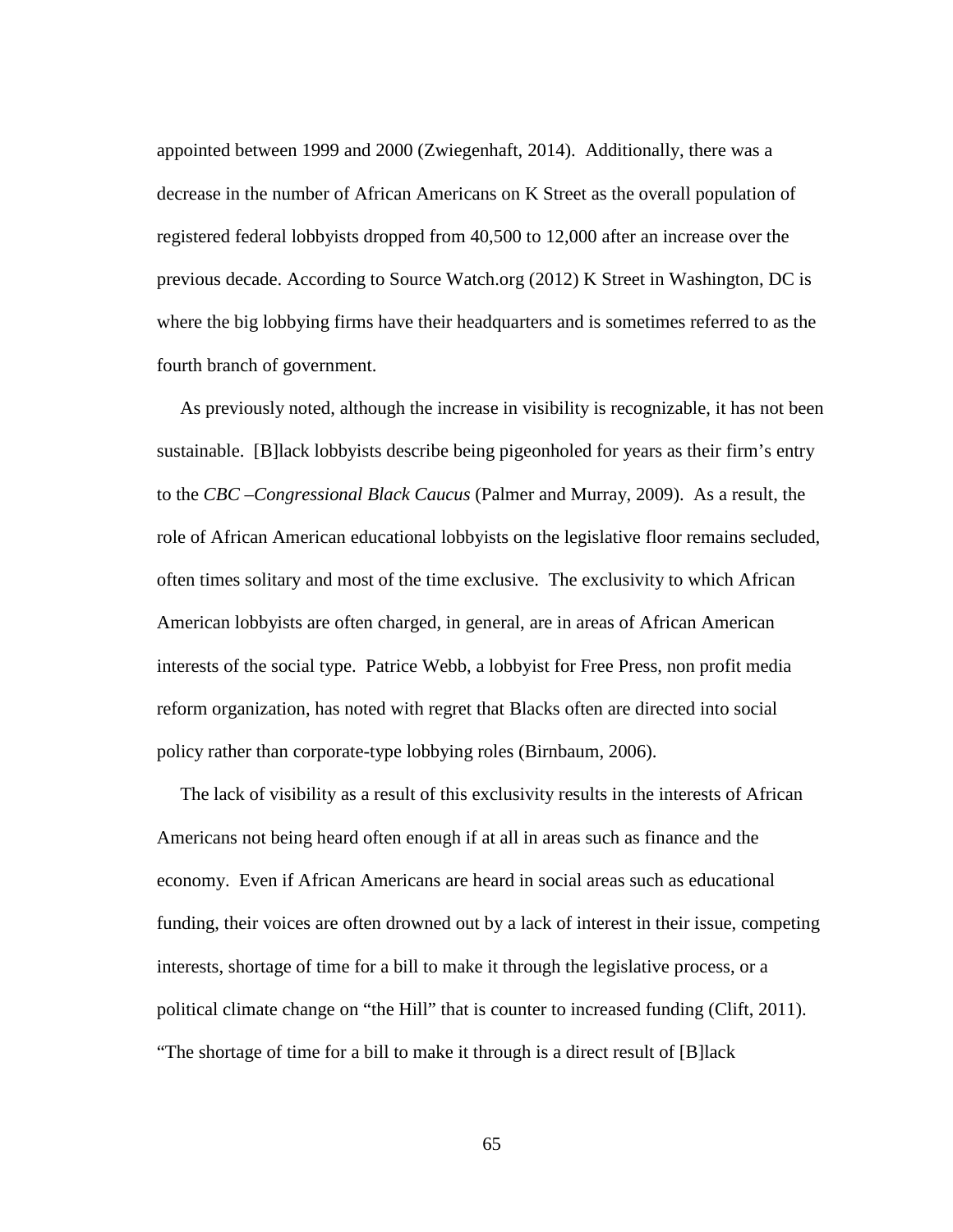participation and representation occurring primarily in the legislative consideration and the implementation stages of policy process rather than at the innovative and formative stage where meaningful choices between long-range alternatives are for the most part made" (Wolman and Thomas, 1970, p. 894).

 For example, in response to Ron Brown being considered the number-one [B]lack leader by Tony Coehlo, the former House majority whip, Vernon Jordan stated, "The fact is that people do not accept the changing roles and fortunes of [B]lack people because they want to pigeonhole us. There's a need on part of [W]hite people to have one [B]lack spokesman. They do not accept for us the same diversity they accept for themselves. It's a divisive tactic". (as cited in Jaffe, 1992, p. 2) The need of which Vernon Jordan speaks is mentioned by Wolman and Thomas (1970) as a way to achieve Black "representation" in the policy process. "Perhaps the most important in the minds of the policy-making elite, which tends to believe that there should be [B]lack representation, is the practice of consulting a few well-know [B]lack leaders or enlisting them in formal and highly visible advisory capacities – the "Whitney Young approach"(p. 888).

 According to Palmer and Murray (2009) a small part of African-American partner's jobs was lobbying black lawmakers when they began working at firms decades ago. A partner is another name for lobbyist. In the case of Ron Brown, although considered an outsider in Black leadership circles because he was not apart of the Civil Rights struggle, he was the Urban League's spokesman on Capital Hill and at the White House admitting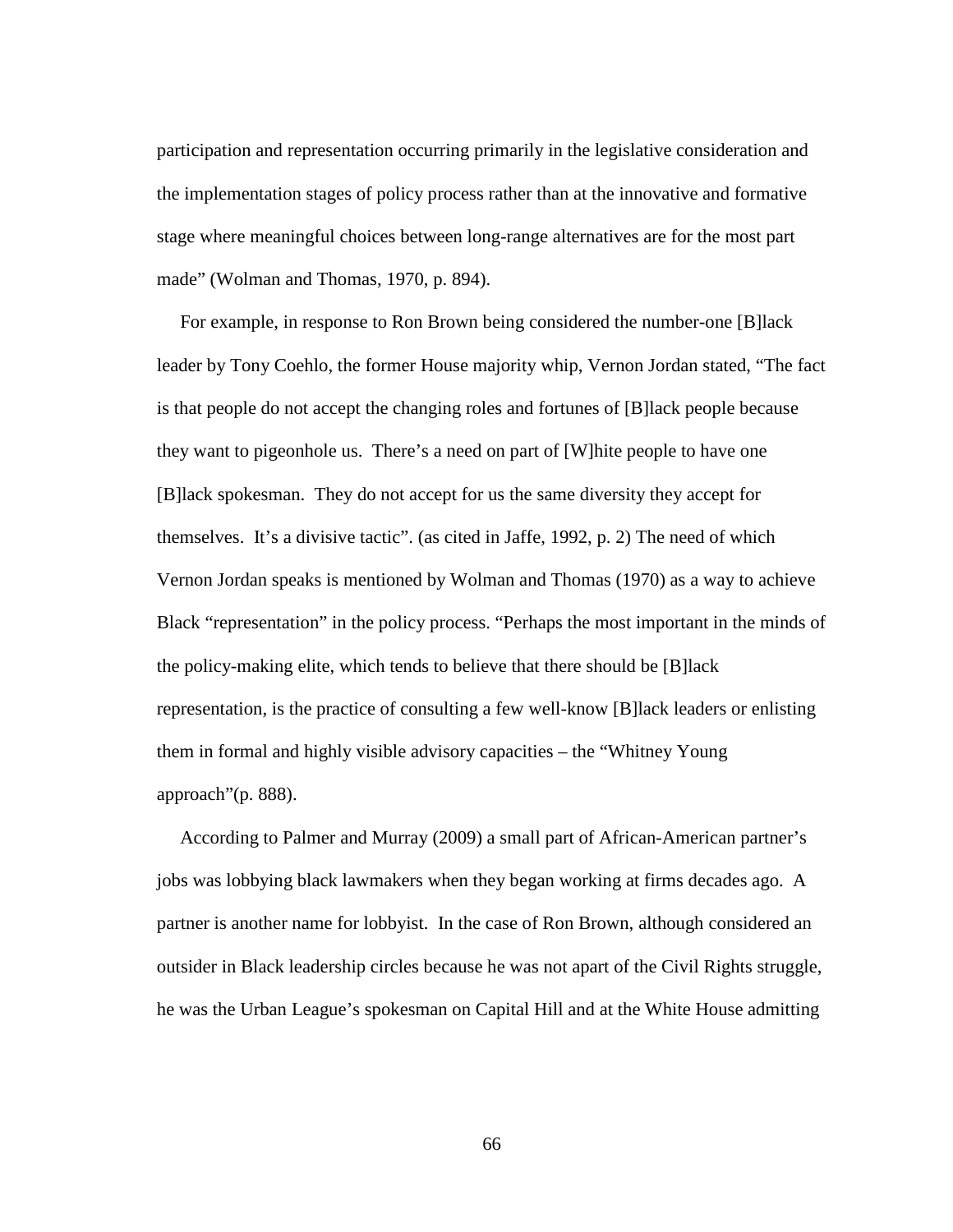to being "treated with some suspicion," Brown admits. "If I wanted to talk about nuclear energy or cable television, I had no credibility" (as cited in Jaffe, 1992, p. 3).

 African American educational lobbyist pigeon holing begins in the hiring process. A former World Health Organization consultant, AJ Jones, who joined the Podesta group in 2009, interviewed at numerous firms…At each interview, he recalled that "you could almost see people say, 'OK, black guy, He's going to talk to…Maxine Waters and my [B]lack people who have [B]lack problems (as cited in Palmer and Murray, 2009). Wolman and Thomas (1970) cite a [W]hite participant in the work of a major education advisory committee illustrating the type of liberal white attitude that is so offensive to many [B]lacks:

We have not actively consulted with civil rights groups or with people from the Negro community. We have not had to do so. Our members are intimately aware of the problems connected with ghetto education and with the needs of Negro children. One of them is a Negro. So, we feel that we know what Negro parents want for their children (p. 890)

Ironically, the pigeonholing evident in the quote and during the interviewing process is found among high achieving African American children where they are often asked to be apart of student committees or run for student government. This makes pigeonholing unique to African American educational lobbyists, who may be considered to some to be the high achieving standard bearers of the race. High achieving African American students [lobbyists] are often expected to become leaders in Black organizations, multicultural programs, as well as other organizations and programs…they are constantly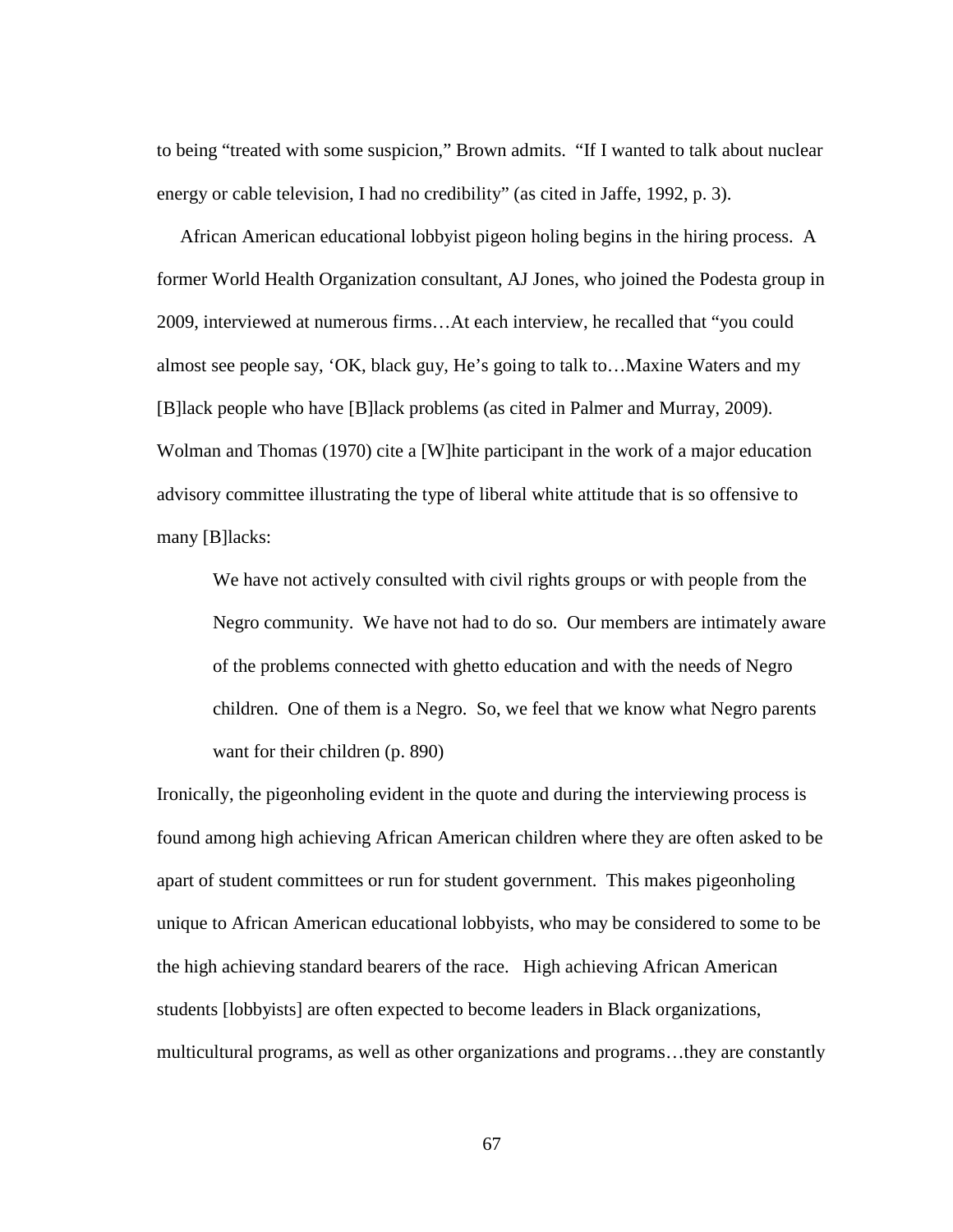thinking about the many people who are depending on their leadership and exceptionality (Milner, 2002).

 As a result, they cease to be exceptional as with the African American educational lobbyists who are pigeonholed to only work with or speak to Black lawmakers. For to be exceptional means they have unique gifts and abilities. The pluralistic view of America on the contrary is the notion of "out of many one", which would include utilizing everyone's gifts toward the greater good of the whole – nation. This pluralistic view contradicts the notion of Democracy where everyone is free to engage in individual pursuits of happiness. When questioning, "Does Democracy Make Room for the Exceptional Man?" the article *Pragmatic denial of the finality of desire of conduct. (1919)* answers with the following:

To a multitude in the present age the term democracy has become a sacred name, a cherished emblem, the synonym of the highest ethical and social good…The natural historically is that democracy lies in line with equality and, if not directly opposed to superiority, at least neglectful of it…Society cannot safely dispense with the strenuous toil of highly endowed individuals…

But just here appear the defects of democracy:

1) an over-socialization in which the individual, however exceptional he may be, is so lost in a whirl of co-operation and gregariousness that his uniqueness cannot function; 2) a social cowardice that makes the individual think before the charge that he is unsocial or eccentric.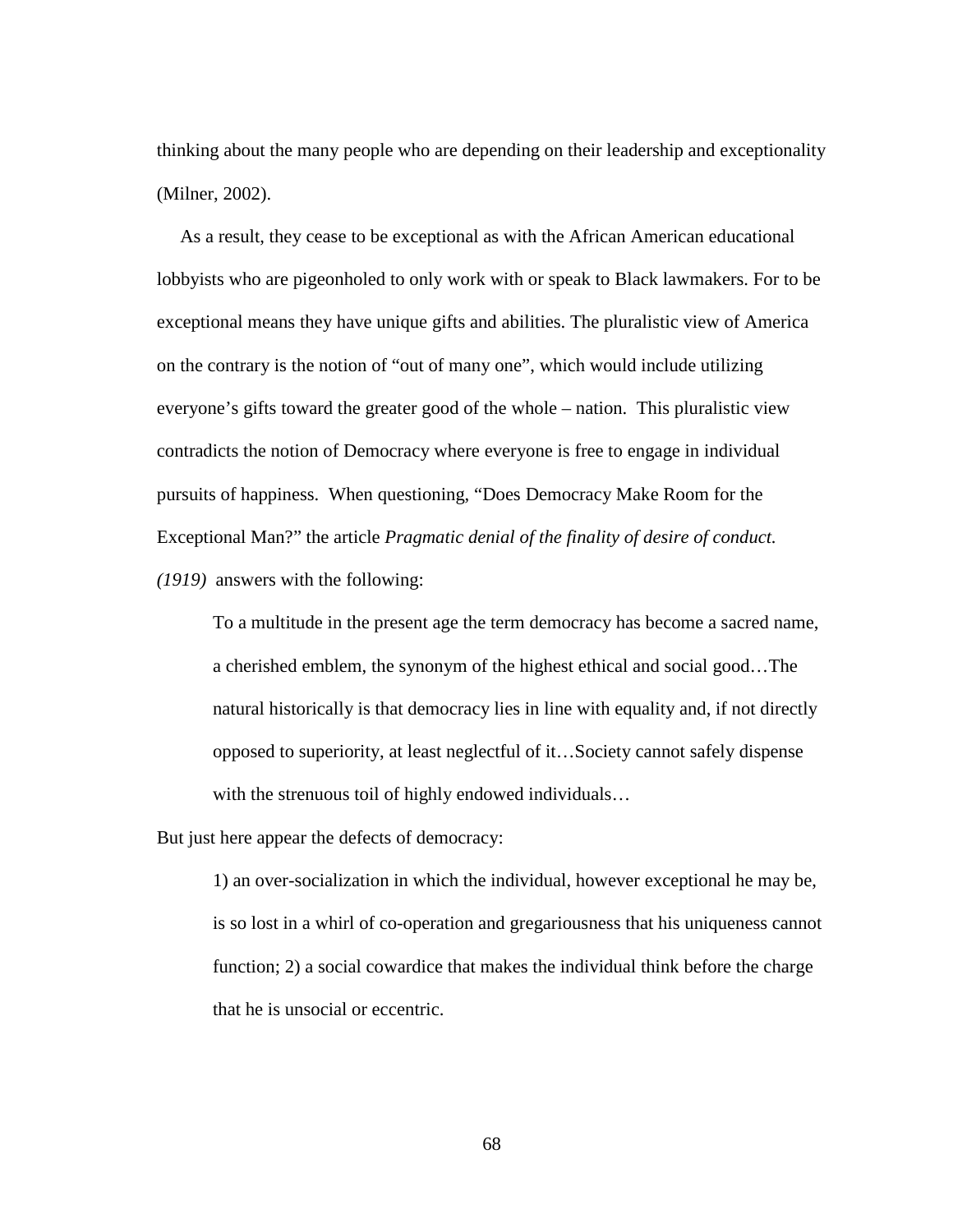The social order of things has a tendency to eradicate individual interests as each individual seeks to align his interest with that of the dominant group. African American students [lobbyists] may begin to feel seditious and irritated because they are not only expected to perform well…but they are also expected to participate in leadership roles and become members in organizations in order to have [a person of color], high achieving voice in them (Milner, 2002, p. 85). "Ron Brown is so perfect in the eyes of his [W]hite admirers that he has become, for them, the new [B]lack standard-bearer (Jaffe, 1992, p. 1). Thus democracy is an incomplete ideal and is never finished.

### **A Lack of Credibility**

 African American educational lobbyists lack credibility on Capital Hill and at the state level regardless of accomplishment, the ability to impact the legislative process or to provide sound information to legislatures. This unique challenge of African American educational lobbyists is one of the seven ideal characteristics of effective lobbyists described by Connor McGrath (2006). Credibility requires that the lobbyist establish a reputation for being knowledgeable about relevant policy issues, for being reliable and honest in the provision of both information and opinion to policy makers, and for being consistent over time (p. 76). Unfortunately credibility is difficult to establish for African American lobbyists in general. The number of African American lobbyist is strikingly low as a result of the strikingly low number of African American congressional and legislative leaders, making the number of African American education lobbyists lower.

 Lobbyists are often former congressional and legislative leaders. If there are small numbers of African American congressional leaders, which are usually apart of the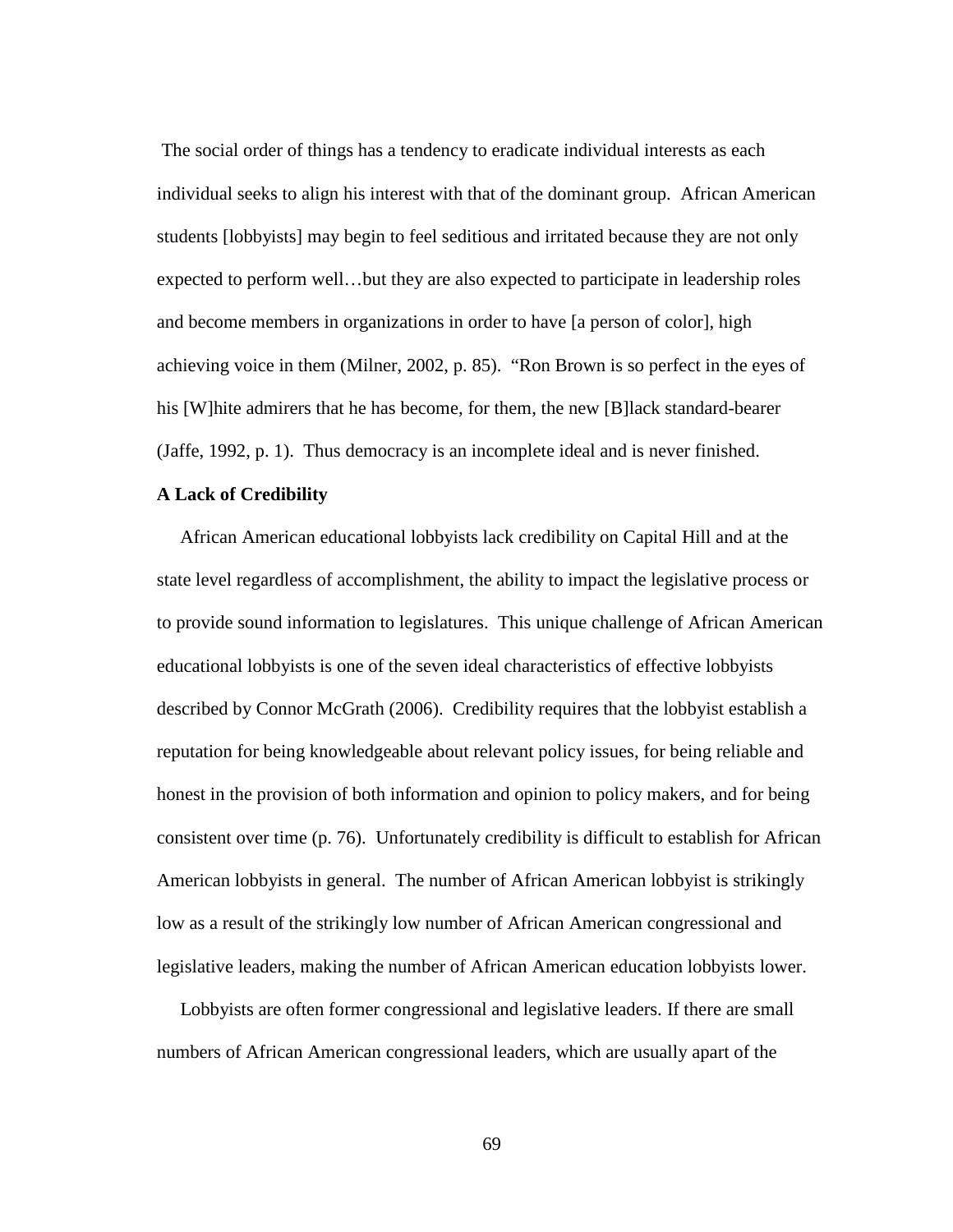Congressional Black Caucus, then one would discern that there would naturally be a small number of African American lobbyists in general, "you couldn't get a job as a lobbyist unless you had worked on the Hill, but you couldn't get a job on the Hill because most [W]hite members wouldn't hire you" Palmer and Murray (2009).

 Access is what makes credibility unique to African American educational lobbyists. Holman and White (1970) quote the bureau chief in the U.S. Office of education:

"Negros do not have an adequate opportunity to express their views. Not only are the civil-rights groups not represented in the policy process, but the Negro man on the street is not either" (p. 884).

This lack of access is largely due to the lack of political mobility of the African American constituency. "At the innovative and formative stages of policy process, relatively few [B]lack leaders have sufficient personal prestige or professional status to guarantee their inclusion, formally or informally". (Wolman and Thomas, 1970, p. 893) The feelings is that members of subordinate groups, however distinguished and accomplished, are somehow "inferior, alien, and properly restricted in those areas in which the dominant group has established property", claims (Blumer, 1958, p. 5). Jamie Harrison of the Podesta Group shares "I think the challenges faced by African-American lobbyists are the challenges faced by African Americans in corporate American in general…It is that you have to constantly prove your value, intellect, creativity and worth to clients and the outside world" (Kimble-Ellis, 2010).

 The uniqueness of credibility, like pigeonholing and deficit thinking, can be traced back to the classroom setting. Access to the "gateway" courses in Gifted and Talented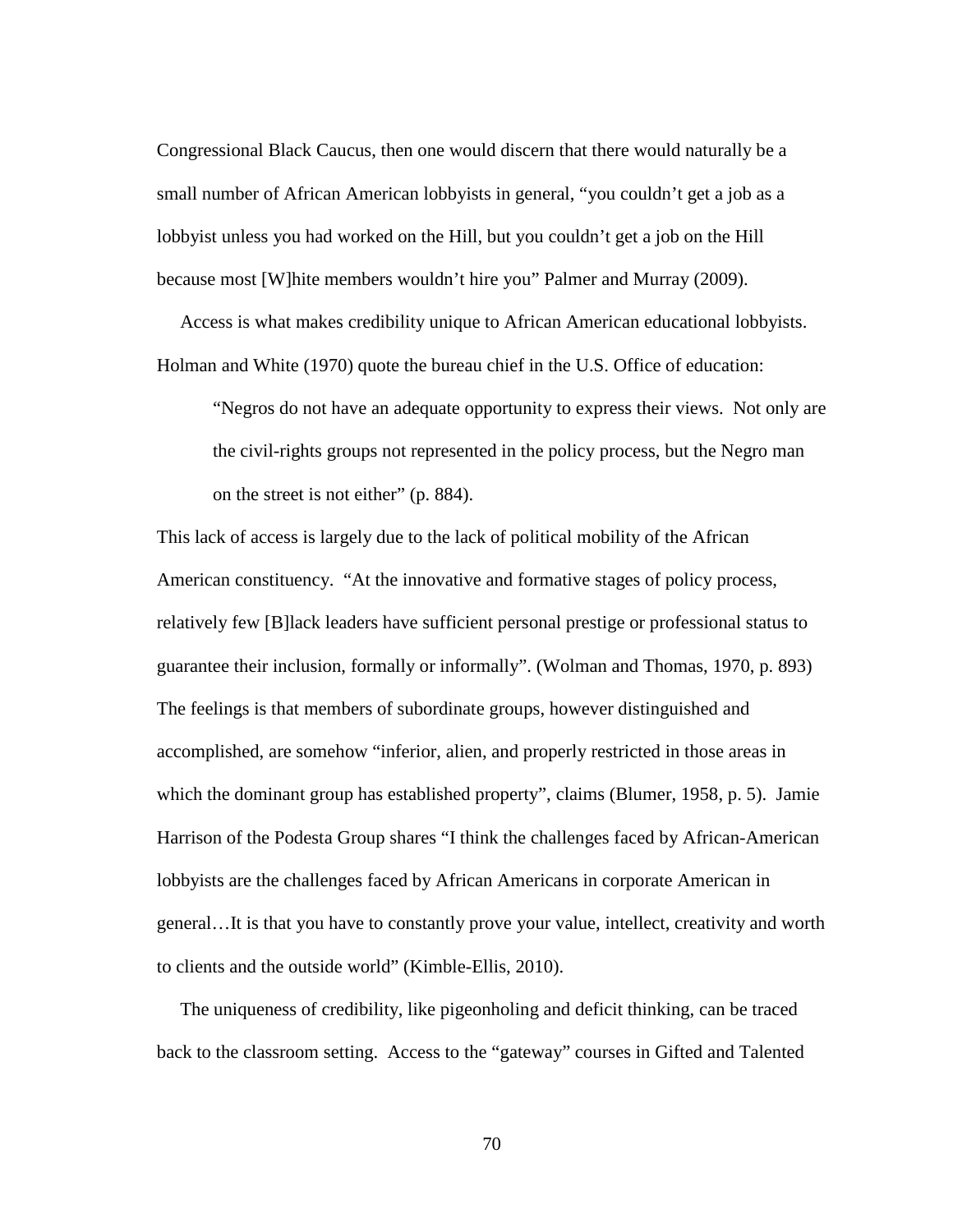and Advanced Placement such as Calculus and Algebra in middle school and high school is often a dream deferred for African American students. Middle-income African American mothers believe their children have to constantly prove themselves to their teachers (Williams, 2009, p. 53). For African American children, the daily toil of having to prove themselves sometimes results in their exit from the gateway courses which will give them an opportunity to enroll in top colleges and universities. Through their exit, accessibility is loss and their ability to have a "say" in their interests are diminished because they are truly the numerical [person of color], and they believe that their point of view may be ignored or negated (Milner, 2002, p. 84). For the African American educational lobbyist and African American interests, this absence of articulated demands signifies consent to the status quo (Wolman and Thomas, 1970).

# **Deficit Model Thinking as Hegemonic Practice**

An African American lobbyist remarked, "I don't think that there are unique challenges to being an African American male lobbyist, except those you may put on yourself…If you perform and are successful, clients will continue to use your services...If you do not, they will...choose another direction (as cited in Kimble-Ellis, 2010). Hegemonic behavior may be difficult to see…the [African American lobbyists] are led to believe that their participation is important when, in actuality, it is not valued…(Carter and Larke, 2003). Carter G. Woodson (1933) wrote "When you control a man's thinking you do not have to worry about his actions. You do not have to tell him not to stand here or go yonder. He will find his 'proper place' and will stay in it. You do not have to send him to the back door. He will go without being told. In fact, if there is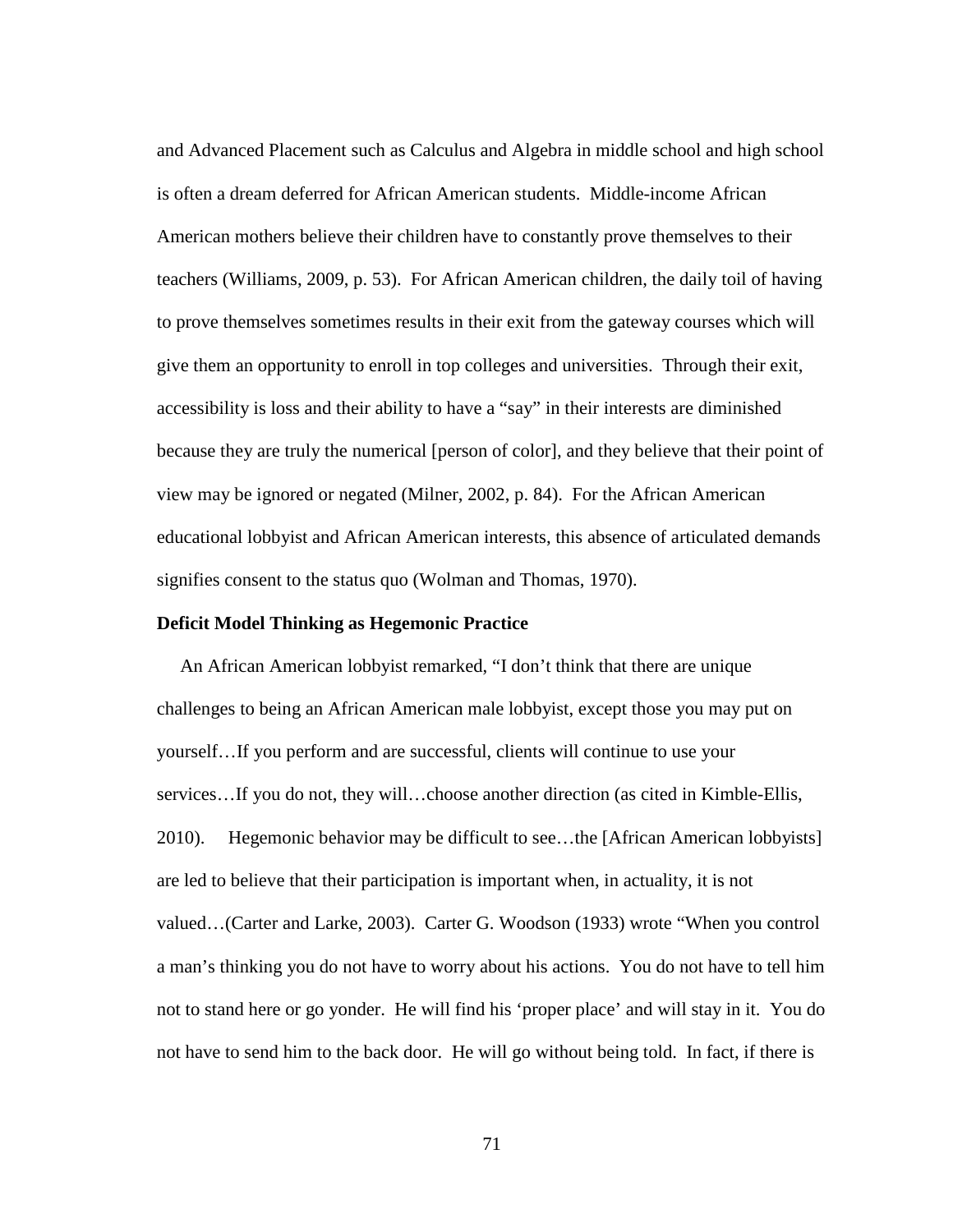not back door, he will cut one for his special benefit. His education makes it necessary". This is an early example of how deficit thinking over time produces hegemonic behaviors from those whom are viewed as being deficient. He wrote the words in his work *The Mis-Education of the Negro* where he provided several examples that still permeate 80 years later as to how the Negro having been educated to love his oppressor and at the same time revile himself has long been mis-educated. His mis-education was provided by those who glorify a Euro-centric view of the world and hence provided that view point to the Negro. This was provided by White and Black teachers alike. Some Black teachers, having been educated under the Euro-centric view of the world maintained this status quo as they educated Negro children. It is this mis-education which makes deficit thinking as hegemonic practices unique to African American educational lobbyists.

 Deficit thinking is the belief that people can not and will not succeed based upon pathological, familial, economic, or race factors (Valencia, 2010). Deficit thinking blames the victim for their circumstances. "Negro groups make so little effort to learn Washington and to learn how to operate in Congress. The great lack in Negro organizations is for effective lobbyists". (as cited in Wolman and Thomas, 1970, p. 893) In addition, deficit thinking uses science to describe, explain, predict and fix the victim and the victim's situation. People who utilize deficit thinking describe the victim in relation to dominant view point of society, explain the victim's situation and behaviors according to what counts as the norm and to what has become acceptable behavior, predicts outcomes based upon preconceived notion, and attempts to acculturate the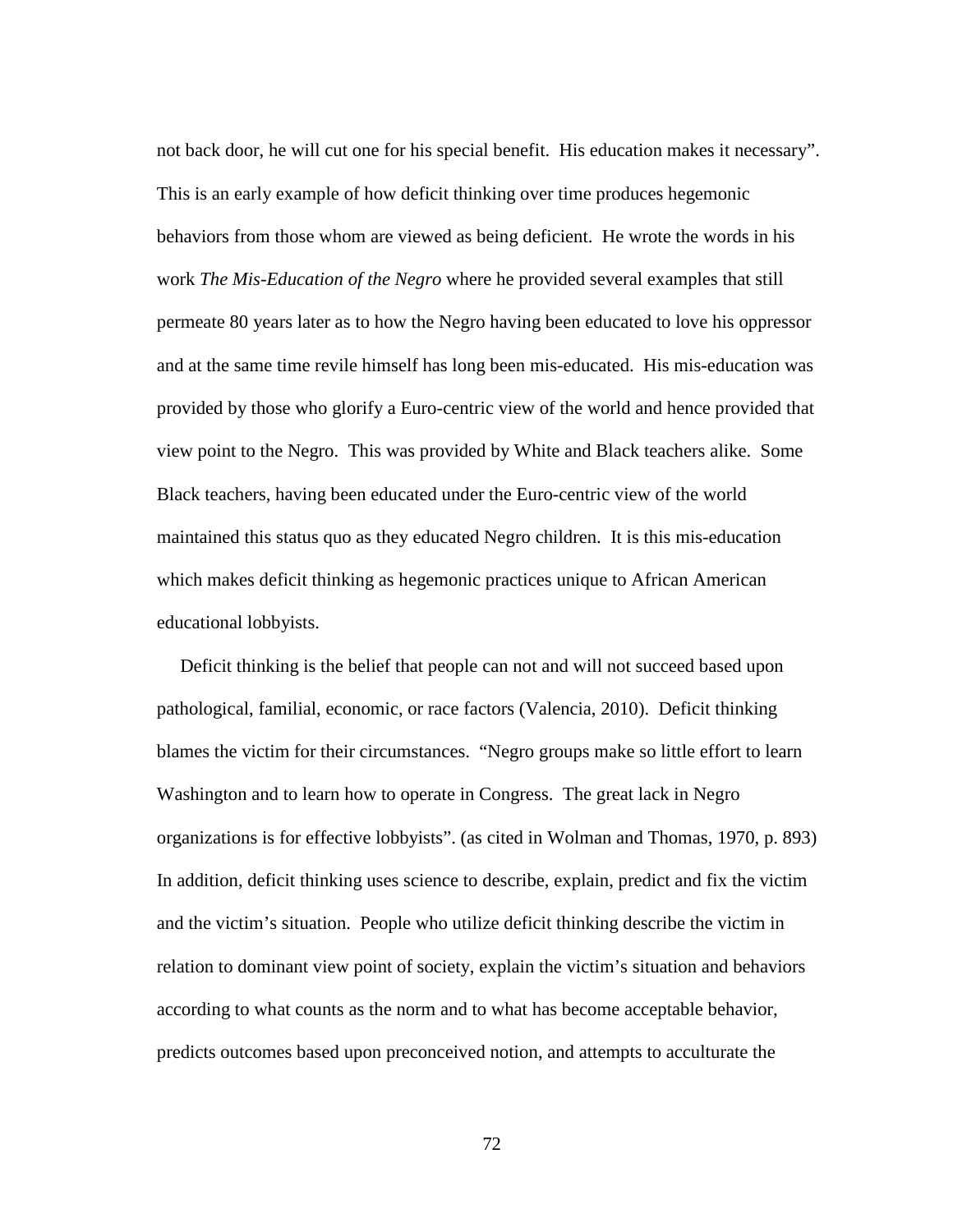victim. Singer observed that [B]lacks were not an ethnic group, but rather were a collection of individuals "without community of tradition, sentiment and so forth that has marked and given rise to ethnic groups such as Italian immigrants" (as cited in Smith, 1981). In the event, the victim does not fit the notion of what it means to become a part of the dominant group, such as race or economic property, the victim is caste as pathological. In the case of African American school children, they are cast as "at-risk" (Henderson and Milstein, 2003) while African American lobbyists are caste as "inept administrator[s] and ineffectual politician[s] who [hegemonically]…acted like a [W]hite person" (as cited in Wolman and Thomas, 1970, p. 883). They became invisible.

 In their attempt to explain and predict the outcome of the victim's situation, the deficit thinker will attempt to justify how the victim achieved their subordinate status. Through scientific means such as the *Bell Curve (1994),* IQ (Intelligence Quotient) testing is linked to success and failures and one's ability to be a functionally member of society. As a result perceptions permeate regarding the lack of intelligence of African Americans. Therefore, challenging the emphasis that African American lobbyists are capable of lobbying in multiple interests including education. At least four chapters of the book are devoted to proving that Blacks are genetically inferior to Whites because of at 15 point gap in IQ. "Blacks have always trailed [W]hites by the 15-point margin", ABC's Dave Marash reported for Nightline (as cited in Nauresckas, 1995). According to Blumer (1958)

We are led to recognize the crucial role of the "big event" in developing a conception of the subordinate racial group…this discussion takes the form of a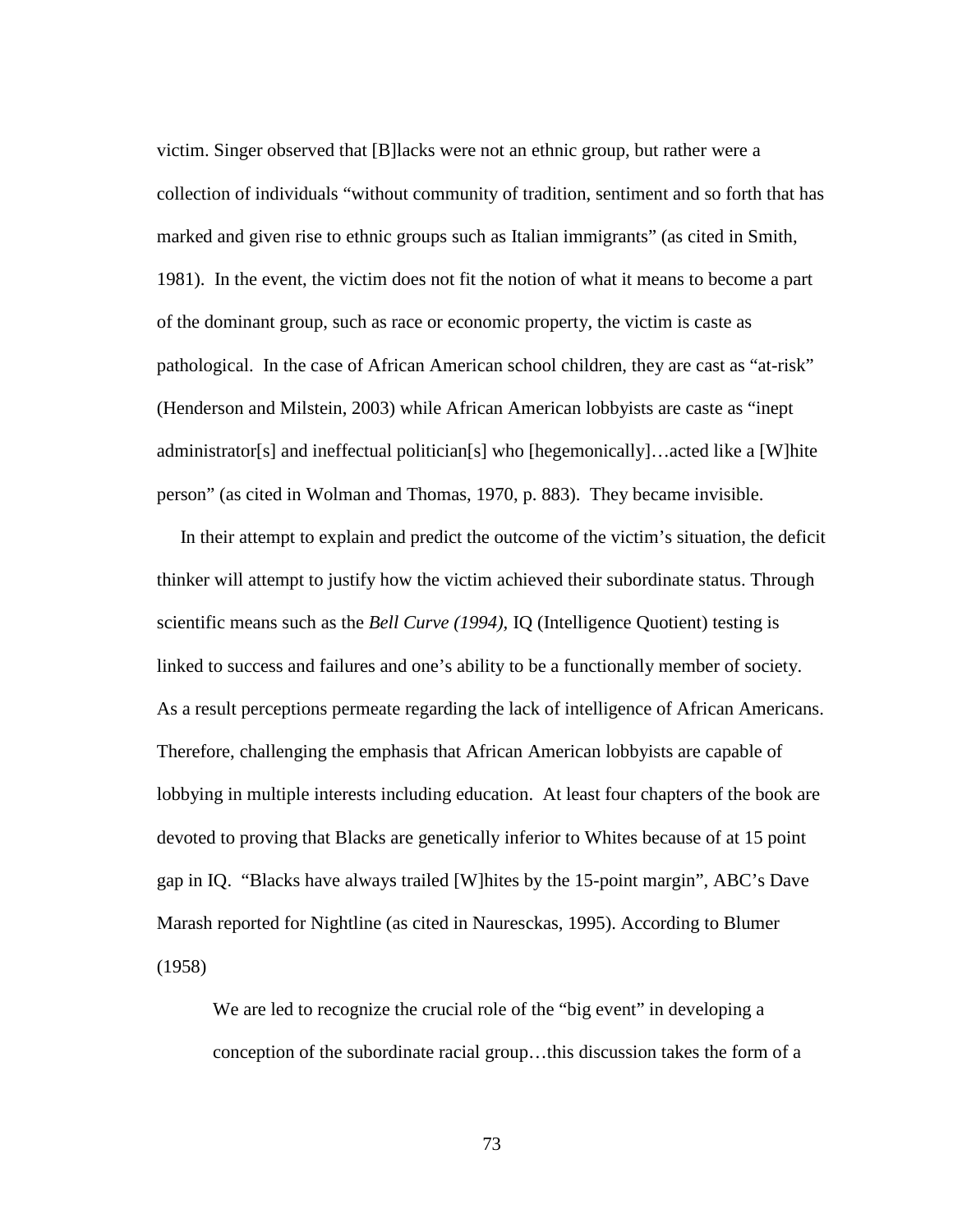denunciation of the subordinate racial group, signifying that that it is unfit and a threat…the major influence in public discussion is exercised by individuals…who have the public ear and who are felt to have standing, prestige, authority and power (p. 6).

A study conducted by Kerry Haynie (2002) found that despite having five mitigating characteristics which otherwise produce positive evaluations, African American legislatures in general received lower negative effectiveness ratings in comparison to their White counter parts. The significance of this finding among legislatures is cause for concern and question if African American legislatures are viewed negatively despite having the five key components that usually elicit positive ratings. How might African American educational lobbyists fair perceptionally even if they have all seven of the ideal lobbyist characteristics described by Connor McGrath (2006)?

 Fixing the victim involves acculturating the victim and attempting to make the victim a part of the group by teaching the victim specific characteristics which are considered acceptable and normal. When a victim does adapt to the dominant groups acceptable behaviors, they are heralded as the example for the entire group while they may simultaneously face ridicule from his own group, as in Ron Brown and Robert Weaver. Both were considered to be "acting White" by their African American peers (Holman and Thomas; 1970 and Jaffe, 1992). This perception and will produce "stereotype" threat – a fear of failure by marginalized groups such as African American children. They will choose not to take risks or make attempts at higher achievement for fear that failure would deduce them to an inferior status like some of their peers – the appearance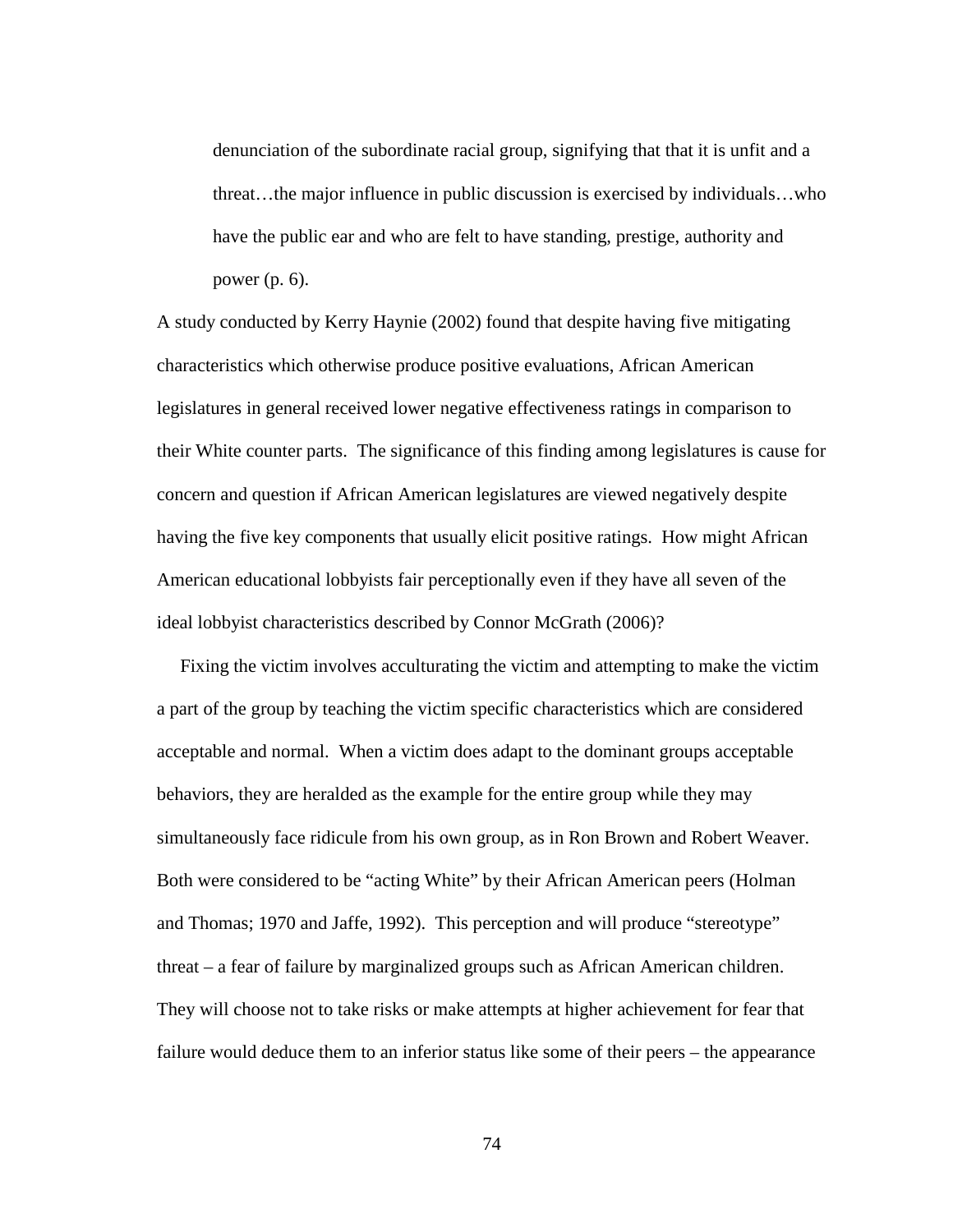of being incapable. It becomes a "self fulfilling prophecy" where they will seize to achieve in order to be accepted by their peer group.

 "Teachers of African American children may operate from and rely on stereotypical beliefs resulting in instruction that…discount the knowledge that students bring into the learning environment and center on these divers students' perceived weaknesses" (Milner, 2002, p. 87). For African American educational lobbyists this discounting of knowledge may hinder the hiring for lobby groups who do not normally reach out to [B]lacks due to the rarity of [B]lack lobbyists (Birnbaum, 2006). Interestingly, this rarity in areas deemed to be privileged or claimed as intellectual property (Ladson-Billings, 2006) is found in schools where African American children are not expected to be in the gateway courses due to a lack of credibility forcing them to have to persistently prove themselves in the gifted and talented programs (Williams, 2009). The result is an education debt. For African American educational lobbyists, it is an experience deficit which leads to an employment debt. Few African Americans get the experience they need to become professional lobbyists (Birnbauam 2006).

# **Significant Studies**

# **Lobbyists Characteristics and Traits**

 Conor McGrath's research contribution is found in his study of 60 lobbyists in Washington, London and Brussels. The importance of his research of lobbyists in both the U.S. and the U.K. is that despite the location and affiliations with different continents and government bodies, U.S. – Congress and Senate; U.K. – Parliament, McGrath (2006) was able to examine a range of personality qualities indentified by the lobbyist as told by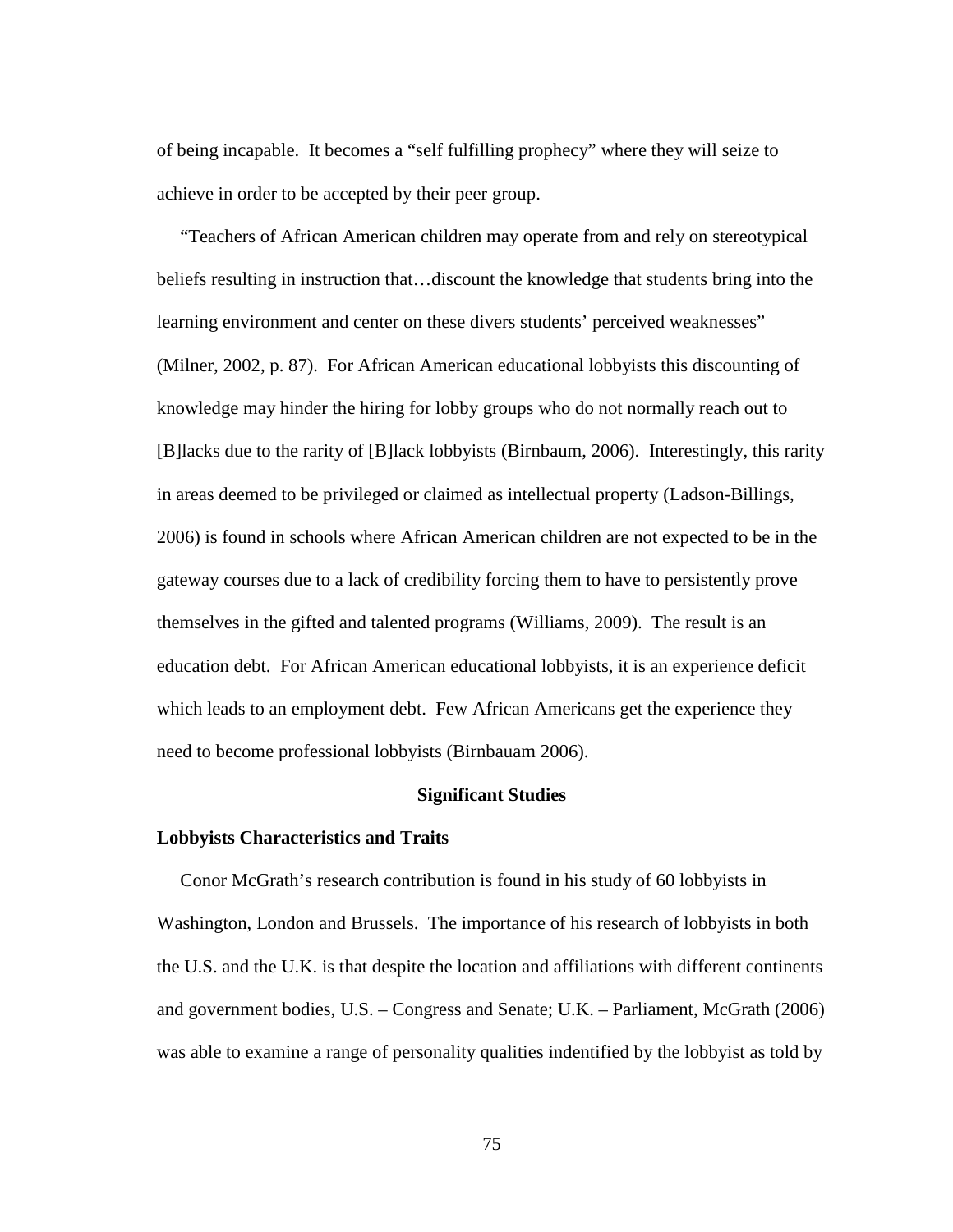the lobbyists to the researchers. These traits include listening, observation, relationshipbuilding, gender/sexuality, courtesy, honesty, integrity, and credibility (p. 67). Through the specific characteristics of "ideal lobbyists" one who wants to gain access must recognize that individual lobbyists' personal skills will contribute to their effectiveness (p. 69). Their effectiveness is often determined by their influence on policy and with whom they meet or is consulting.

When meeting and/or consulting, a significant trait identified by all the lobbyists is the ability to communicate effectively. Face to face meetings and communication (Milbrath, 1970 and McGrath, 2007) are the preferred methods of communication among lobbyists as identified across multiple studies (McGrath, 2007; Koger and Victory, 2009b; Hall and Deardorff, 2006; Ferrin, 2003; and Milbrath, 1970). Due to this preferred method, many public interest groups deny themselves access to legislatures because they simply do not have the resources to be able to allocate time for face to face dialogue. As a result, the smaller public interest groups are unable to lobby effectively for funding to support their purposive cause (Berry, 1978) because their constituencies although supportive do not donate at the rate that most private interests are able to raise money.

 Those who are able to meet in face to face dialogue are most effective when their communication message is accomplished in two ways according to McGrath's study *Framing Lobbying Messages: Defining and Communicating Political Issues Persuasively (2007)*. The study suggests that the use of language by lobbyist is a potentially fruitful field for both academics and practitioners interested in political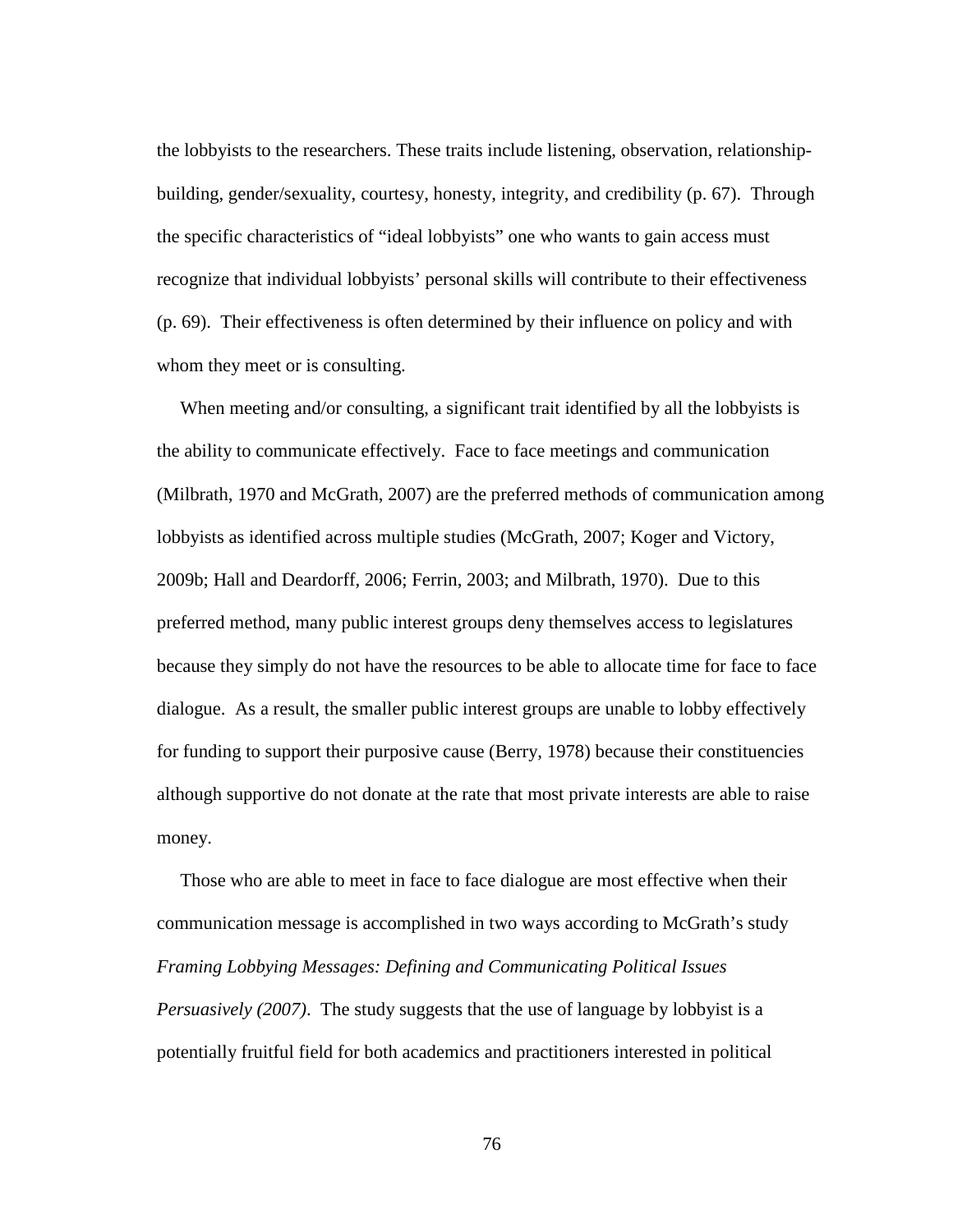communication in the political arena (McGrath, 2007). The identified practices in McGrath's study will be utilized as a communicative training guide for training and developing African American lobbyists.

 McGrath (2007) compares the persuasive lobbyist as one who uses marketing skills to mobilize a constituency to address or vote for a particular issue. There are two ways to accomplish this task: frame the issue and define the issue – solution. A well-established principle underpinning much commercial communication (such as marketing and advertising) suggests that effective positioning of a product is a key to success (p. 270). The way McGrath suggests a lobbyist approaches an issue with a legislature, in a committee meeting and/or when they lobby coalitions and other lobbyists (Carpenter, Esterling, and Lazer, 2004 and Esterling, 1997) is through associating the product in the minds of consumers with desirable or favorable attributes or connotations (p. 270). Examples he gives are those used by commercials: "We try harder" – Avis and "Because I'm worth it"  $-$  L'Oreal (p. 270). When defining the issue [solution] you must make it understandable.

 According to Wolpe and Levine (1996), "Behind every issue is a morass of detail and nuance that must be reduced to a central theme leading to one unyielding conclusion; support for your initiative is the right choice" (as cited in McGrath, 2007, p. 271). When framing and defining are put together in a face to face dialogue and interaction, one finds a marketing pitch which cuts straight to the chase - short and sweet. This form of communication is effective because members do not have a lot of time (and resources are an issue a large proportion of the time). Competing interests forces one to develop a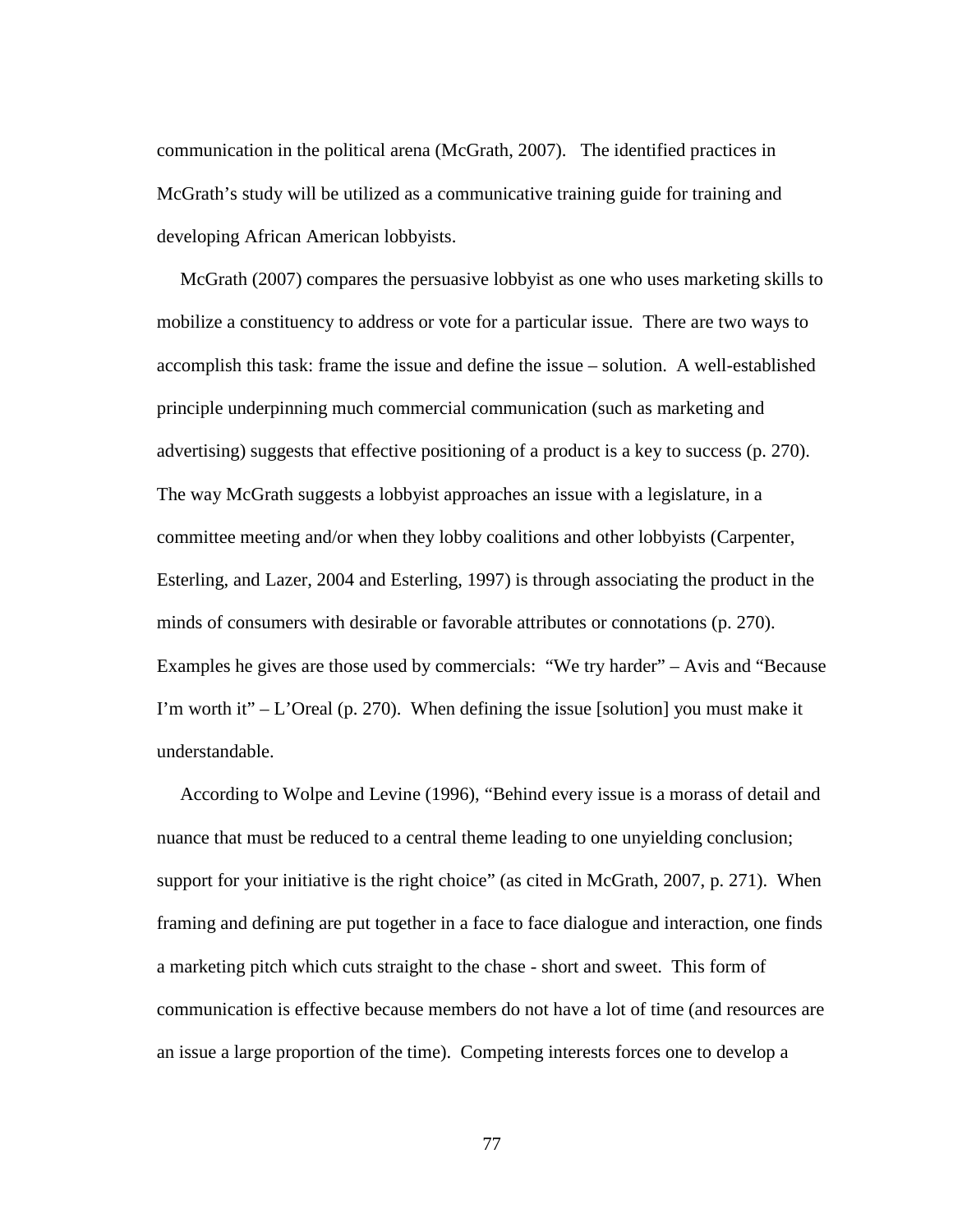message that will resonate and move the constituency in your favor through talk when campaign contributions are not readily available as in the case of in-house lobbyists in colleges and universities (Ellis, 2004).

 *Characteristics of In-House Lobbyists in American Colleges and Universities*, Ferrin (2003) provide research findings conducted among in-house lobbyists at American colleges and universities around the nation. There were no particular demographic regions or states, simply selected in-house lobbyists based upon title designations such as "Special Assistant to the President, Assistant to the President for Government Relations…Federal Relations…and Government Affairs. Other designations include Vice President for Government Relations….Government Affairs….Research….University Relations…and…..Public Affairs" (Ferrin, 2003, p. 100).

 American colleges and universities have *in-house* lobbyists, but they differ than other traditional lobbyists. Although how they view the effectiveness of their jobs, essential traits, and their backgrounds may be similar, in-house lobbyist tend to want to be heard but seldom seen on college and university campuses (Ferrin, 2003). In-house lobbyists come from a variety of backgrounds and experiences which includes work life and education. In hiring in-house lobbyists, all admitted that are three critical attributes for a new lobbyist to have: 1) no particular background is needed; 2) political experience required; and 3) intimate knowledge of the university. Two of these attributes are not only unique for one individual to have but provides for a balanced professional.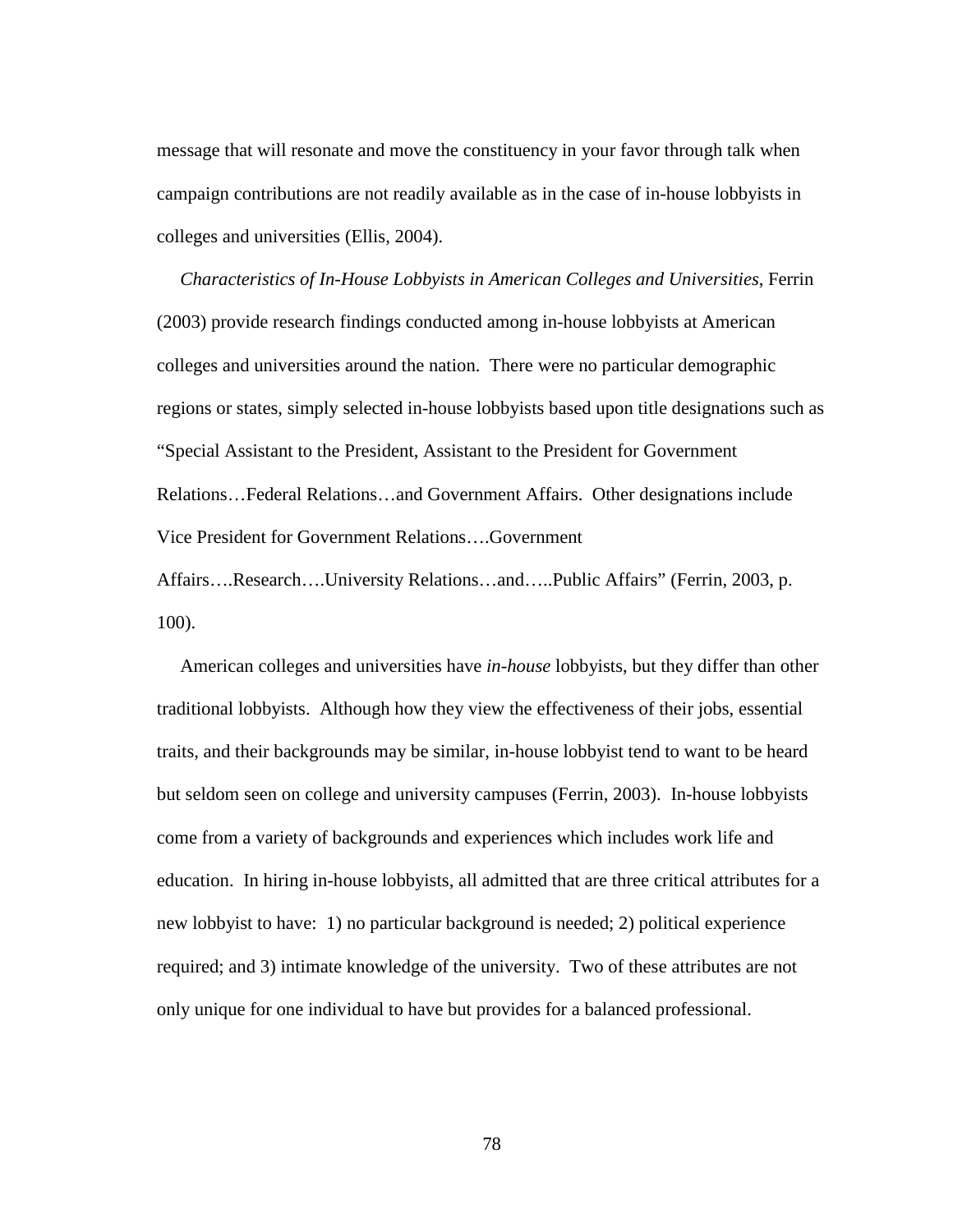### **Lobbying Tactics and Strategies**

Berry (1978) provides two theories which result in public interest group development and mobility. They are *exchange theory* and *disturbance theory*. A significant question he asks is why do some groups emerge and grow while others disappear. The question supports work in my study because the emergence of groups over others provides insight into how urban education systems may be able to mobilize and remain an influential force on the state and national level.

 According to disturbance theory, groups mobilize as result of an equilibrium imbalance such as a policy change in legislation or law. The disturbances result in interest groups emerging. "Some emerge as results of a differentiation in the division of labor…new skills are required and thus new groupings develop in relation to these skills" (Berry, 1978, p. 381). During an academic conversation with a colleague, an example of mobilization due to a disturbance was discussed where Hispanic machine operators develop an interest group because they are graduating with the requisite licenses and certifications. They are unable to attain work in their area because new legislation does not require the same level of education for which the job initially required, resulting in a large percentage of non-Hispanic workers now attaining positions. Utilizing McGrath's (2007) "framing communication process", they call themselves the Americans for Licensure Employment Options. They do not say they are Hispanic nor do they say they are machine workers. What appears public, "Americans" is actually private.

 This is a viable option for mobilizing since the unorganized may very well be the unrepresented…." (the poor, [people of color], consumers, etc) this may be a chronic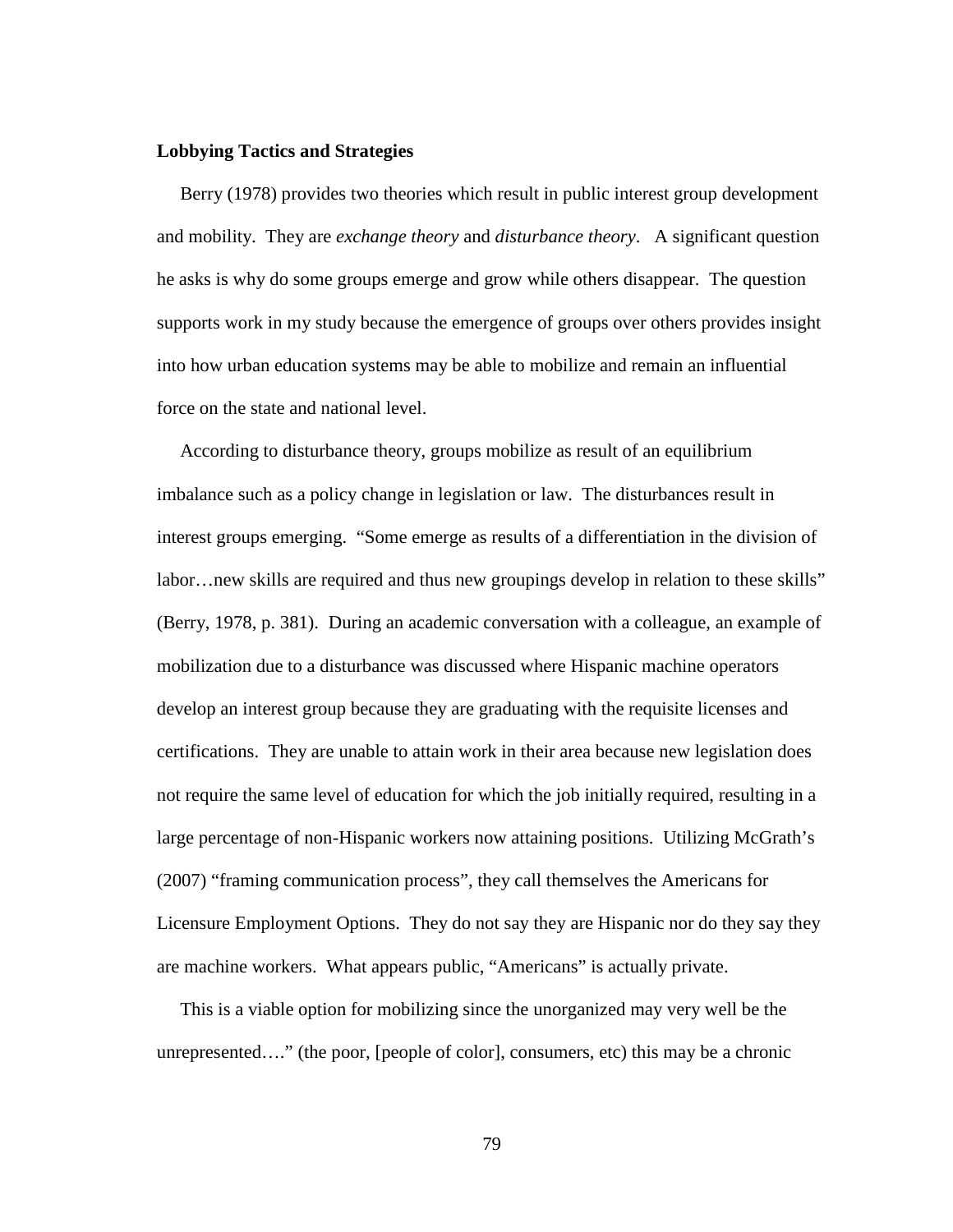problem" (Berry, 1978, p. 380). Under exchange theory, groups such as these utilize an entrepreneurial approach due to the necessity of low costs, which makes advocacy difficult. For groups for which African American educational lobbyist typically lobby, this is of interest.

 There are three incentives – mobilized interests - which cause others to work hard for your interest. They are *material incentives* – money and jobs (tangible), *solidary incentives* - influence and allies (access), and *purposive incentives* – ideological reasons. It is essential that the African American educational lobbyist know how the legislative member or coalition operates in their minds and their motivations so that they can rely on their niche to influence mobilization. Utilizing a an entrepreneurial approach, where articulation of problems and solutions – frame and define (McGrath, 2007) – along with ensuring receptivity among "like minded" individuals, the African American educational lobbyist will meet with success. In the event access is not available, lobbying other industry lobbyists to lobby their allies to gain access through indirect lobbying is often a cost efficient measure resulting in low cost and low resources with high gain and attainability.

Two studies were conducted on lobbyists that are significant to the current study regarding how and why lobbyists meet with certain groups versus others and who they align with regarding certain issues versus others. In the study, *Lobbying as a Legislative Subsidy,* Hall and Deardorff (2006. They conducted a quantitative study over behavior patterns of lobbyists. They discuss when lobbyists apply *persuasive lobbying*, *preference-centered lobbying*, and *subsidy lobbying*. In addition, like other literature for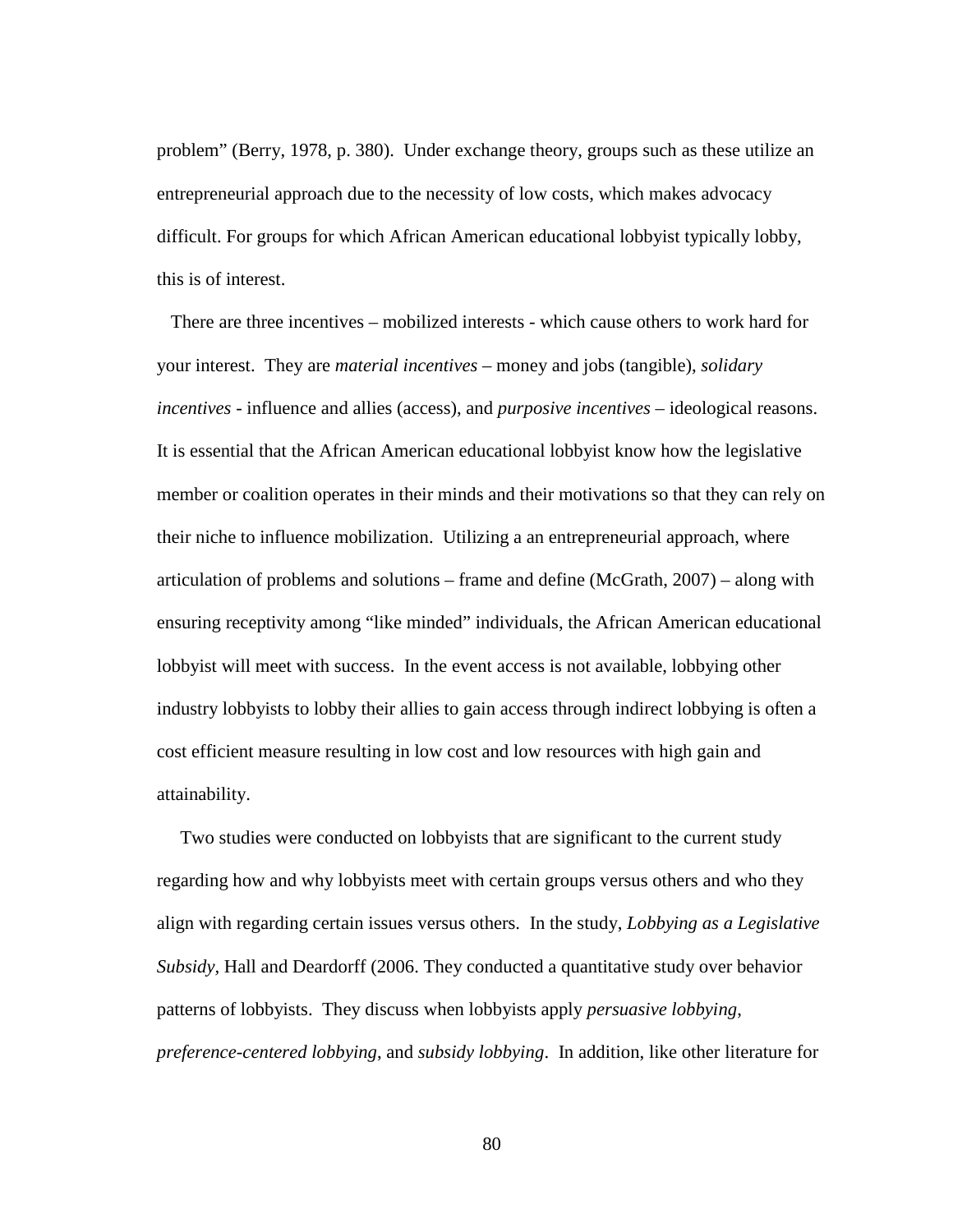the current study, Hall and Deardorff (2006) share about how lobbyists tend to lobby the same people over time and often lobby "like minded" people or people and organizations that have access to other like minded people.

 According to Hall and Deardorff (2006) there are two distinctly prominent approaches to lobbying: as a *form of exchange* and as a *form of persuasion* (p. 69). The significance for the current study is that in identifying characteristics for African American educational lobbyists, one will discover whether or not African American educational lobbyists utilize these same forms of lobbying or do they differ. This is essential in discovering how African American educational lobbyists are able and unable to gain access in certain areas of legislation such as economics and finance versus social policy. Furthermore, in the development of an African American educational lobbyist, these are forms of lobbying that may be essential to the success of the program, those who of been developed in the program, and to the success of those lobbying for education. Hall and Deardorff's simpler theory – as a *form of legislative subsidy -* may be the best alternative. A form of legislative lobbying as a subsidy is a matching grant of costly policy information, political intelligence, and labor to the enterprises of strategically selected legislators (p. 69).

 A comparison and contrast of the three forms of lobbying reveals a system of strategic planning and alliances in order to ensure interests are being met. With *exchange theory*, as the name implies, there is an exchange of mutually beneficial trades such as campaign contributions for votes (Hall and Deardorff, 2006, p. 70). The issue with these mutual trades is in the reneging of promised goods. Berry (1978) divides these exchanges into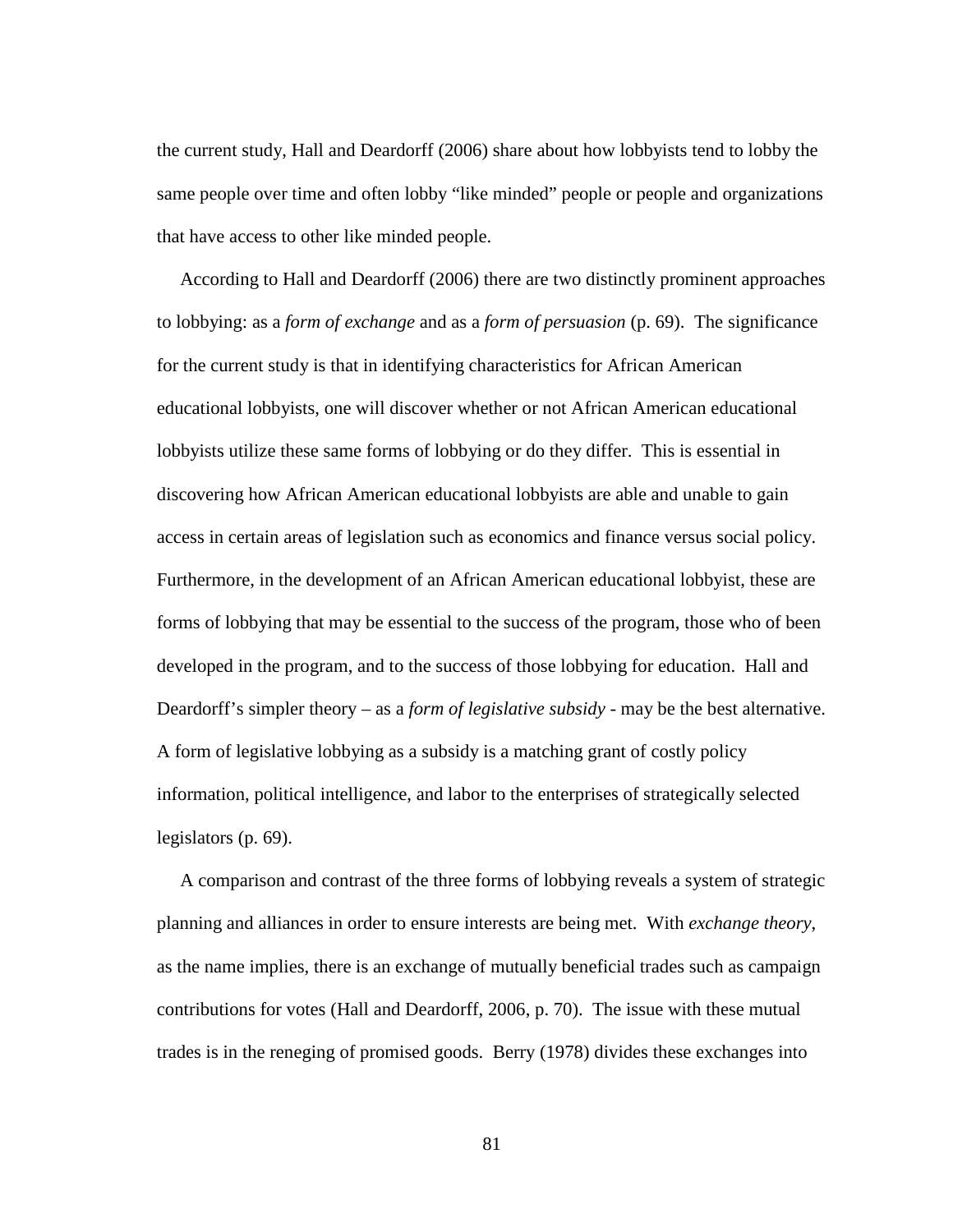*material incentives*, *solidary incentives* and *purposive incentives*. Material incentives are tangibles such as money and jobs. Solidary incentives are influences such as access to coalitions and like minded allies – found also under lobbying as a form of persuasion. Purposive incentives are those centered on the greater good, ideological with out the necessary material and solidary gains. When once reneges, two of the ideal characteristics described by McGrath (2007), trust and credibility, are lost, resulting in a loss of access. According to lobbyists in McGrath's study, trust, honesty, and credibility were most important. Once a legislator discovers any false or misleading information, all access is lost, resulting in a lobbyist being of no more use to the lobbying firm in that area of interest or any other.

 Lobbying as persuasion is the result of lobbyists tending to lobbying like minded interests including other lobbyists (Wolman and Thomas, 1970; Hall and Deardorff, 2006). The question that remains in this study is if and how often African American educational lobbyists lobbied those on the fence. Hall and Deardorff (2006) indicate that they would not; however, they would lobby another who had access to the fence dwellers to set up a meeting or to bring the fence dwellers into the "fold" – an example of "brokering" (Carpenter et. al, 2004)). On the contrary, lobbying as a subsidy is more like a "service bureau" (Hall and Deardorff, 1960, p. 72).

 There are assumptions about legislators and how a lobbyist addresses those assumptions as a subsidy. The goal in form of subsidy is mobilizing with low cost because the legislator is already on board. The goal is to get them to work hard at achieving the interest through subsidation, providing services in forms of labor and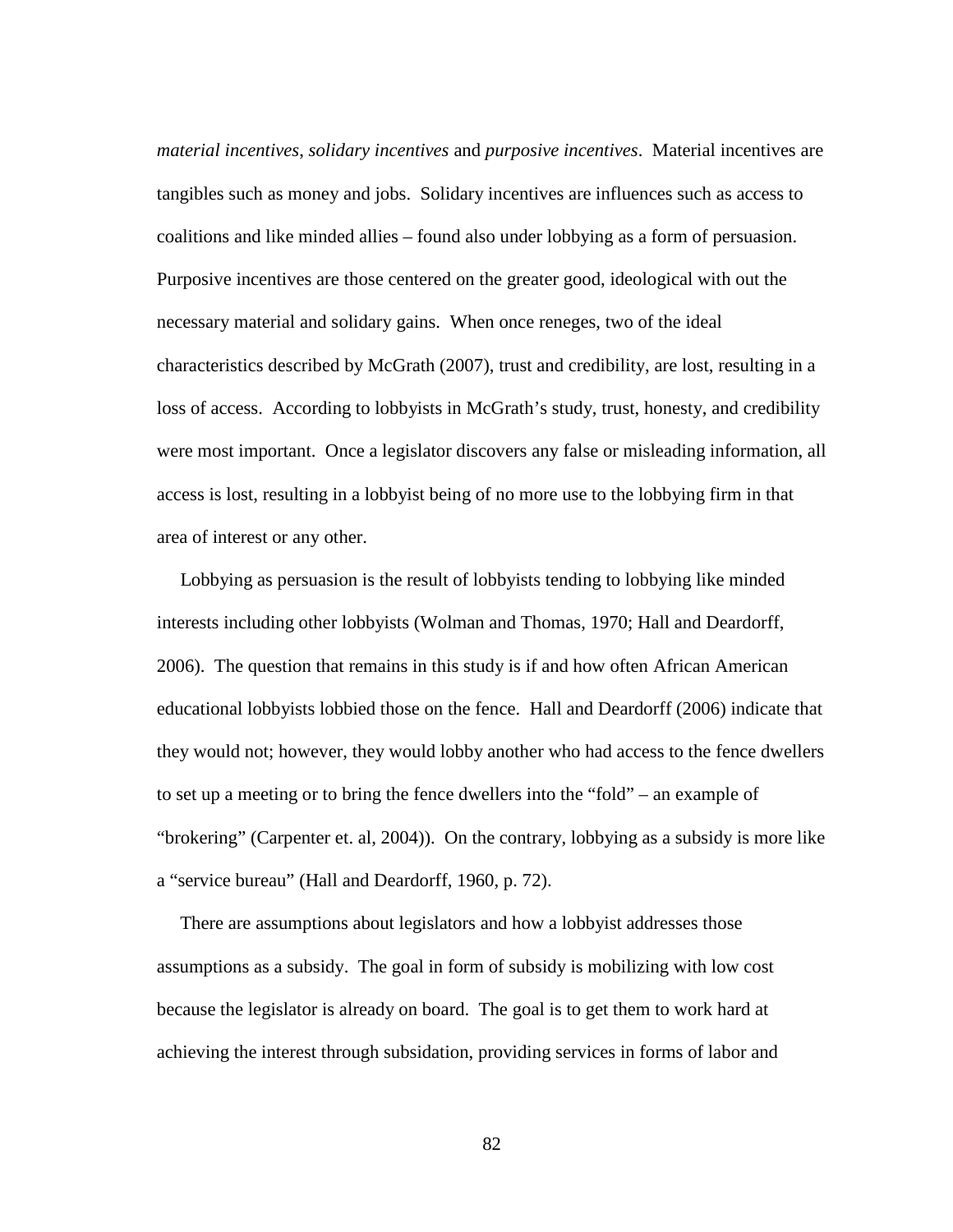information. When a lobbyist conducts an effective "info drop" and the legislature likes what they hear, they may tell the assistant to drop what she's doing and work with the lobbyist in developing details, writing a speech, and building support among colleagues (p. 75). The result is the legislator's allocation shift from one interest to another. In sum, lobbyists freely but selectively provide labor, policy information, and political intelligence to likeminded but resource-constrained legislators.

 Similar *to Lobbying as a Legislative Subsidy* (Hall and Deardorff, 2006) is *Buying Time: Moneyed Interests and the Mobilization of Bias in Congressional Committees* (Hall and Wayman, 1990). What makes the two studies similar is they both are addressing issues of access to legislative arguing; however, Hall and Wayman admit that money buys access. Like the Hall and Deardorff (2006) study, the significance to the current study is in identifying the behaviors which permit access to occur and identify how and or why (not) African American educational lobbyists gain access through these measures. One early critique in the study is the idea of *mobilization bias* where national policy is made in favor of private and upper class interest groups and against unorganized and lower class interest groups, hence against the interests of U.S. democracy (Hall and Wayman, 1990, p. 797).

 So, what does money buy access to? It was discovered that PACs (Political Action Committees) will contribute to their strongest supporters and their strongest opponents. The reason for this is that interest group resources are intended to accomplish something different from, and more than, influencing elections or buying votes (p. 800). What we are seeing here is the ideal of effecting policy at the committee stage, where resource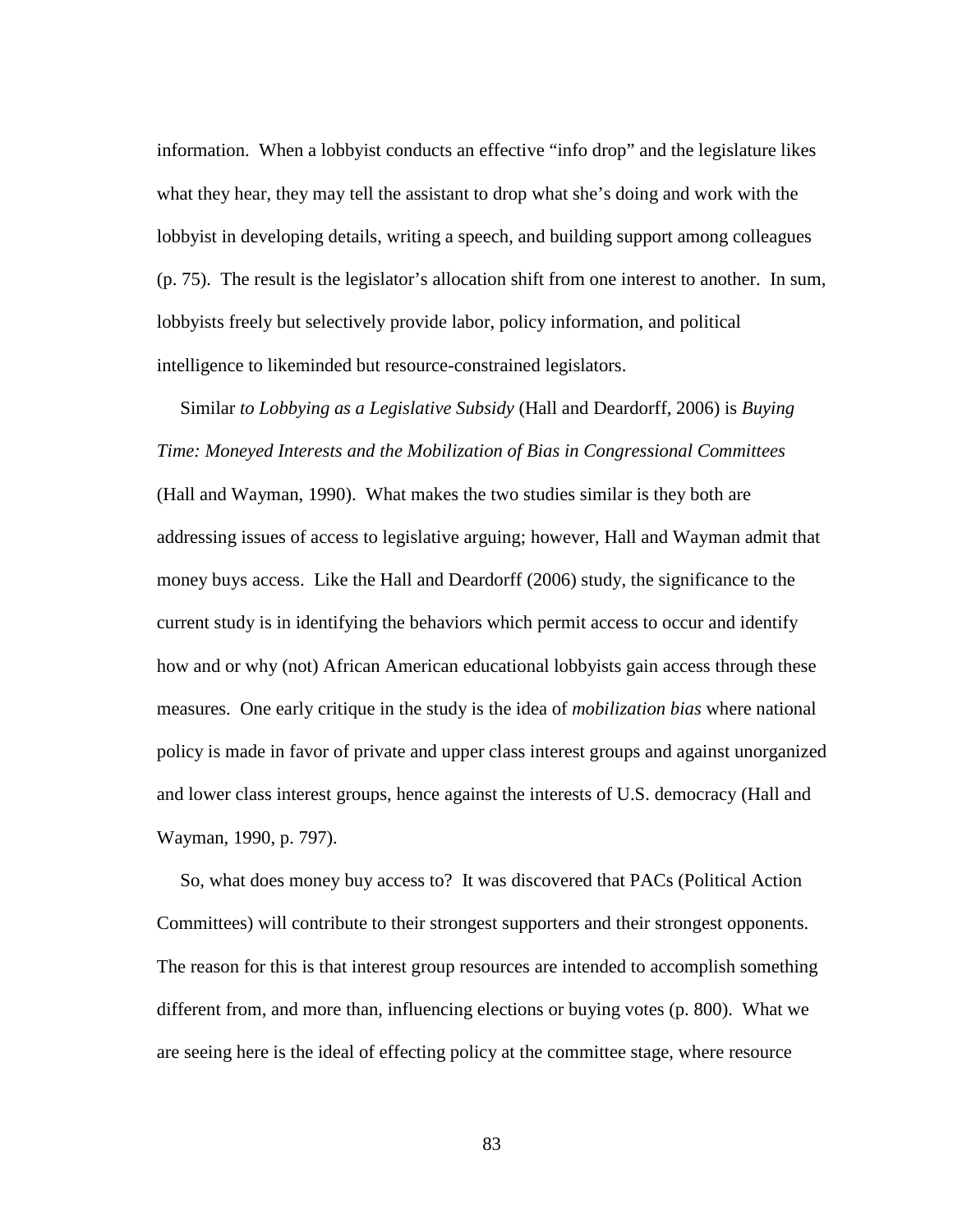allocation is more efficient - something noted that African American interest groups such as NAACP seem to not do. They are always at the implementation stage (Wolman and Thomas, 1970), which is often too late in the legislative process.

 Furthermore, groups will strategically allocate their resources with the knowledge that investments in the politics of the appropriate committee or subcommittee are likely to pay higher dividends than investments made elsewhere (Walman and Thomas, 1970). This is an example of a solidary incentive to contribute (Berry, 1978). The strategy employed moves allocations from other areas of interest to the chosen one and causes the legislature to work order on the current initiative. When others do not have the resources for this access, there is a mobilization bias which occurs impacting the lower class interests in favor of the upper class interests, something African American educational lobbyists and others who lobby for education must be able to identify in order to use effective communications processes to deflect mobilization efforts that are largely the result of disturbances in the equilibrium of access.

 Lester W. Milbrath is frequently cited by lobbying studies. In fact, he is sighted in every study mentioned as significant to the current study. The significance of *Lobbying as a Communication Process,* Milbrath (1960) and *The Political Party Activity of Washington Lobbyists,* Milbrath (1958) to the current study is it further confirms how lobbyists and legislators prefer to communicate through face to face contacts. However, Milbrath points out that communication can be accomplished through intermediaries and open communication. The question these two studies attempt to address is how do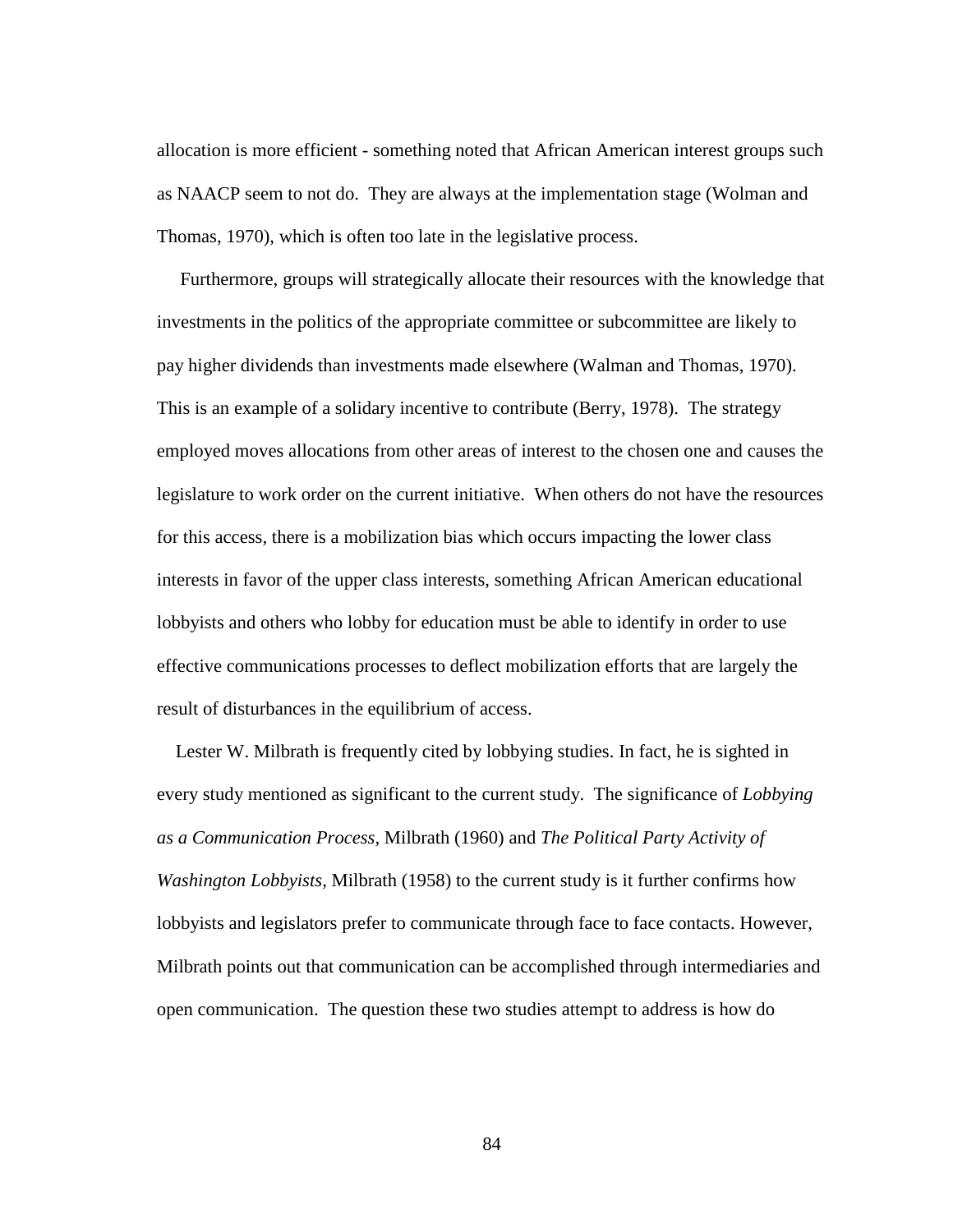legislatures and lobbyist prefer to communicate with one another and do lobbyists tend to provide partisan contributions to political parties (Carpenter, Esterling, and Lazer, 2004).

 In narrative terms, communication is enhanced among all parties when the government becomes indirectly or directly involved. In Washington…the decision to communicate is not dependent entirely on strategic considerations driven by the attributes of two actors. The decision of one actor to inform another depends heavily upon the presence of others (Milbrath, 1963). It is for this reason, the authors of the study determined that lobbyists most often confer with one another and lobby one another when policy decisions are being made.

 One thing lobbyists must recognize is that they cannot change the personality of the legislator nor can they change theirs. They must find a way to be receptive to the legislative member by being passionate about their argument and product facts, including those who are of another party. McGrath (2007) cites Milbrath's work when describing lobbyist communication tactics akin to marketing strategies: frame the problem and define the problem [solution] – cut to the chase. Noted in Milbrath's (1958) study *The Political Party Activity of Washington Lobbyists*, lobbyists do not actively participate in political activity, for partisanship is considered dangerous.

 Being receptive to a legislative member is akin to converging similar interests either through subsidy, exchange, or persuasion. Any inability to gain access moves the lobbyist to seek access through contributions of the party to which he affiliates. However, active partisanship campaigning will surely erase access to the opposite party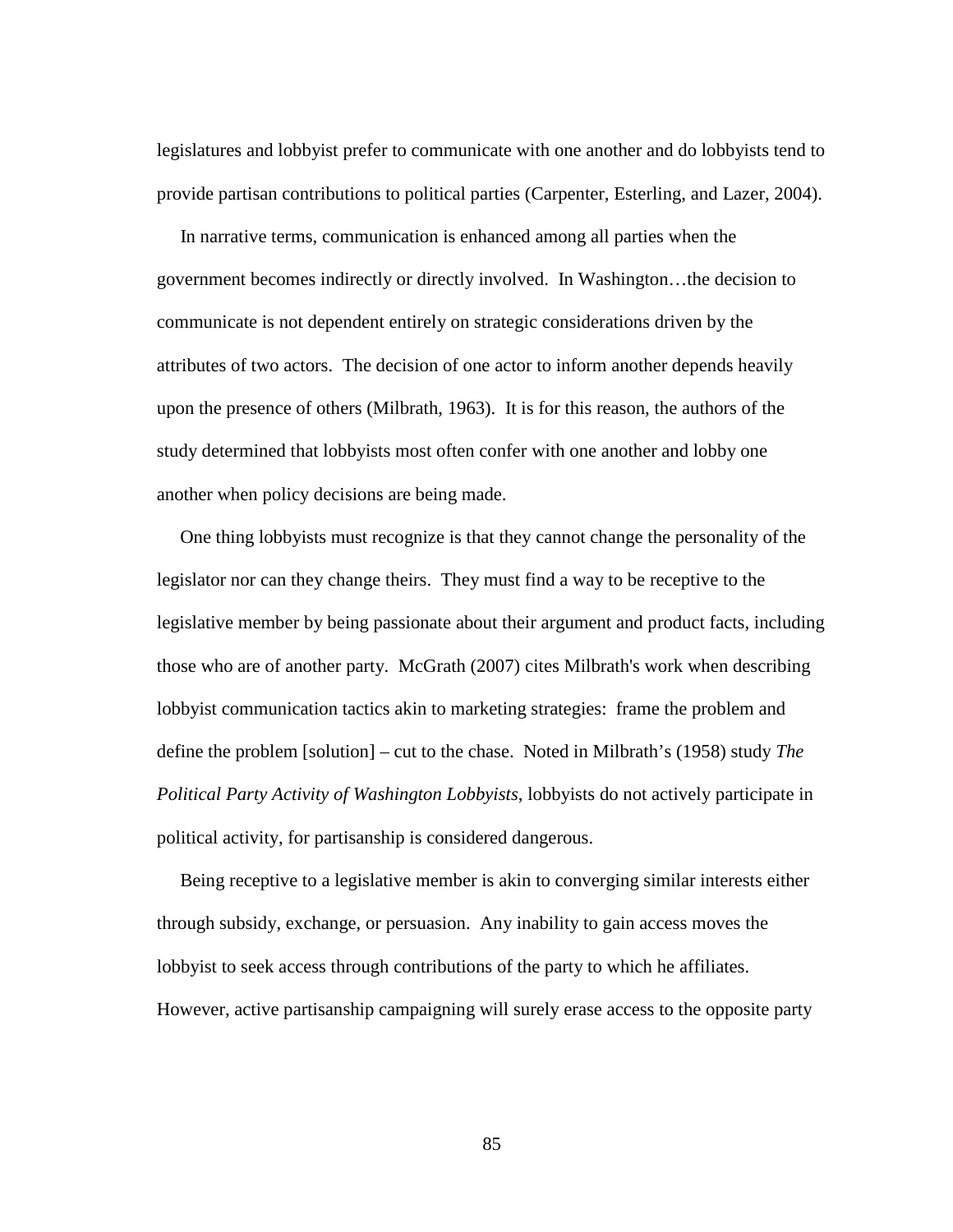due to mistrust. Legislatures have no issue with lobbying other parties but will resent active political activity on the part of African American educational lobbyists.

 To know this, is significant when lobbying for small groups vs. large groups. Large groups can afford to help with campaign contributions while small ones usually cannot. Simply put, access is granted to those who can mobilize through contributions to their party for a particular interest or through effective communication tactics. Due to the time constraints of the legislative members as mentioned through multiple studies for this work, it is imperative to lobby "like minded" individuals and allies who may be able to gain access to the opposing party member.

## **Lobbyists' Ability to Impact and Influence**

 Gaining access and influence becomes increasingly difficult if the "equilibrium of access" is off balance due to clandestine approaches to ensure biases. As in the case of the "K" street project, lobbying firms were being asked, forced and required, to hire GOP minded lobbyists when the GOP controlled the House and Senate beginning in 1994. Usually, when equilibrium of balance is off, it causes a disturbance which results in a proliferated mobilization of interest groups in order to provide opposition and regain balance (Berry, 1978). However, this may prove difficult depending upon the level of disturbance, in the case being an entire party cornering the market on like minded interests. It is for this reason, possibly, that the numbers of African American educational and African American lobbyists in general remain low because lobbying firms usually hire those with previous political experience such as being a staffer or a former legislator. During the "K" street project, former GOP legislators were rumored to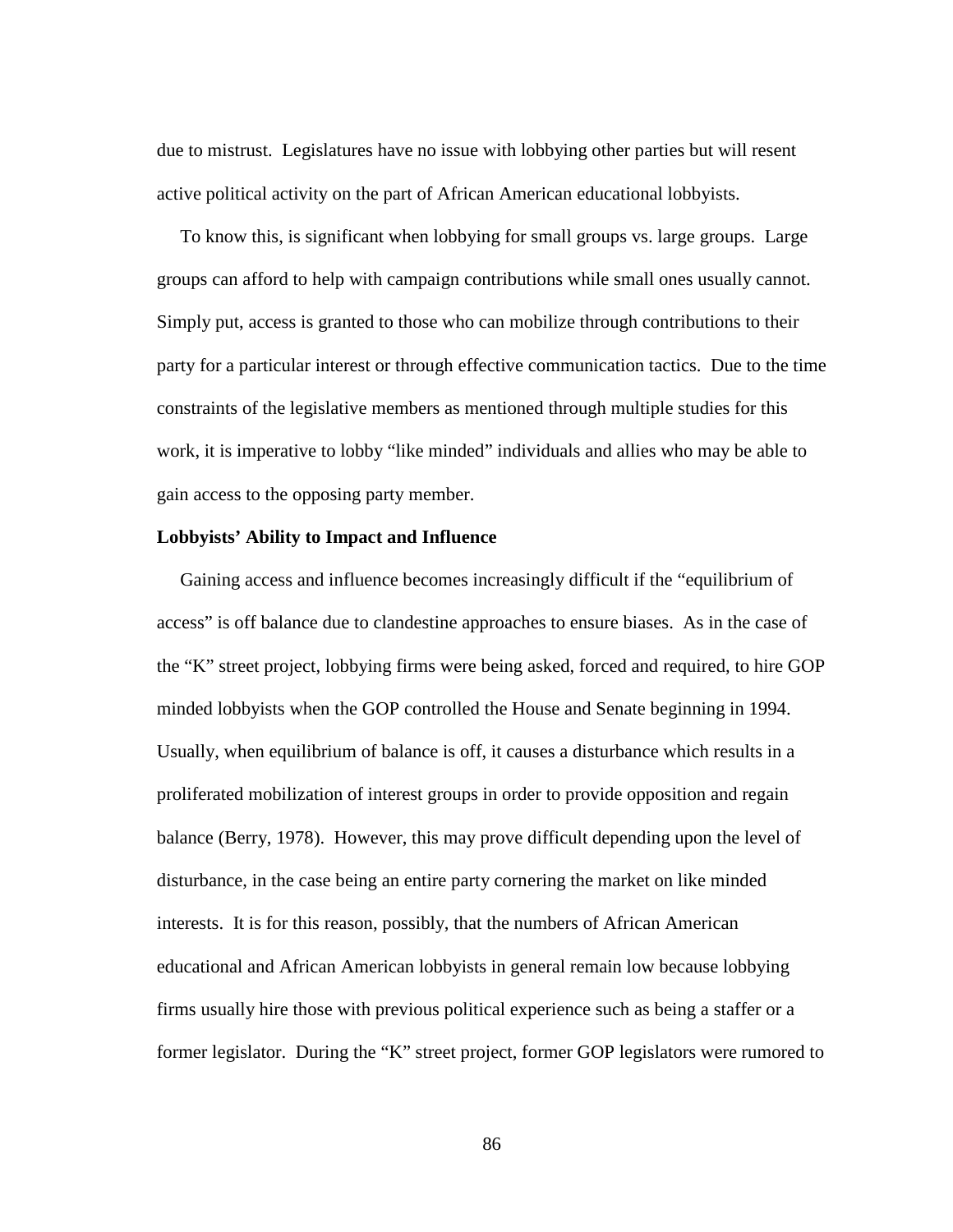have been hired as lobbyists in lue of Democratic Party individuals. This presented a unique challenge to all African American lobbyists who by happenstance mostly identify with the Democratic Party.

 The two studies provide significant research on how lobbyist become polarized agents as a result of campaign contributions and how lobbyists and legislatures build relationships based on bonds and familiarity. The studies support the current study because they provide evidence of unique challenges to African American educational lobbyists in addition to being pigeonholed into social issues, lacking credibility, and deficit and hegemonic practices in addition to perceptions. The result is a lack of access. With the relationships and familiarity in addition to the resources needed to contribute to the campaign, there will be no access.

 Other scholars, which support the current study, detail how to gain access though communication process (McGrath, 2007; Hall and Deardorff, 2006; and Milbrath, 1960), through campaign contributions (Milbrath, 1958 and Hall and Wayman, 1990), and through the lobbying of like minded individuals, encompassing all effective traits and strategies of Washington lobbyists, including Brussels and London (McGrath, 2006). Through their study, Koger and Victor (2009a) details how "pragmatic" claiming lobbyists are actually loyal partisans. An example provided is how a team of Republican leaders (including Tom Delay) and lobbyists formed the "K Street Project" to track the party loyalty of individual lobbyists and promote the hiring of Republican lobbyists (p. 486). A tactic like this ensures that certain groups remain excluded from policy decisions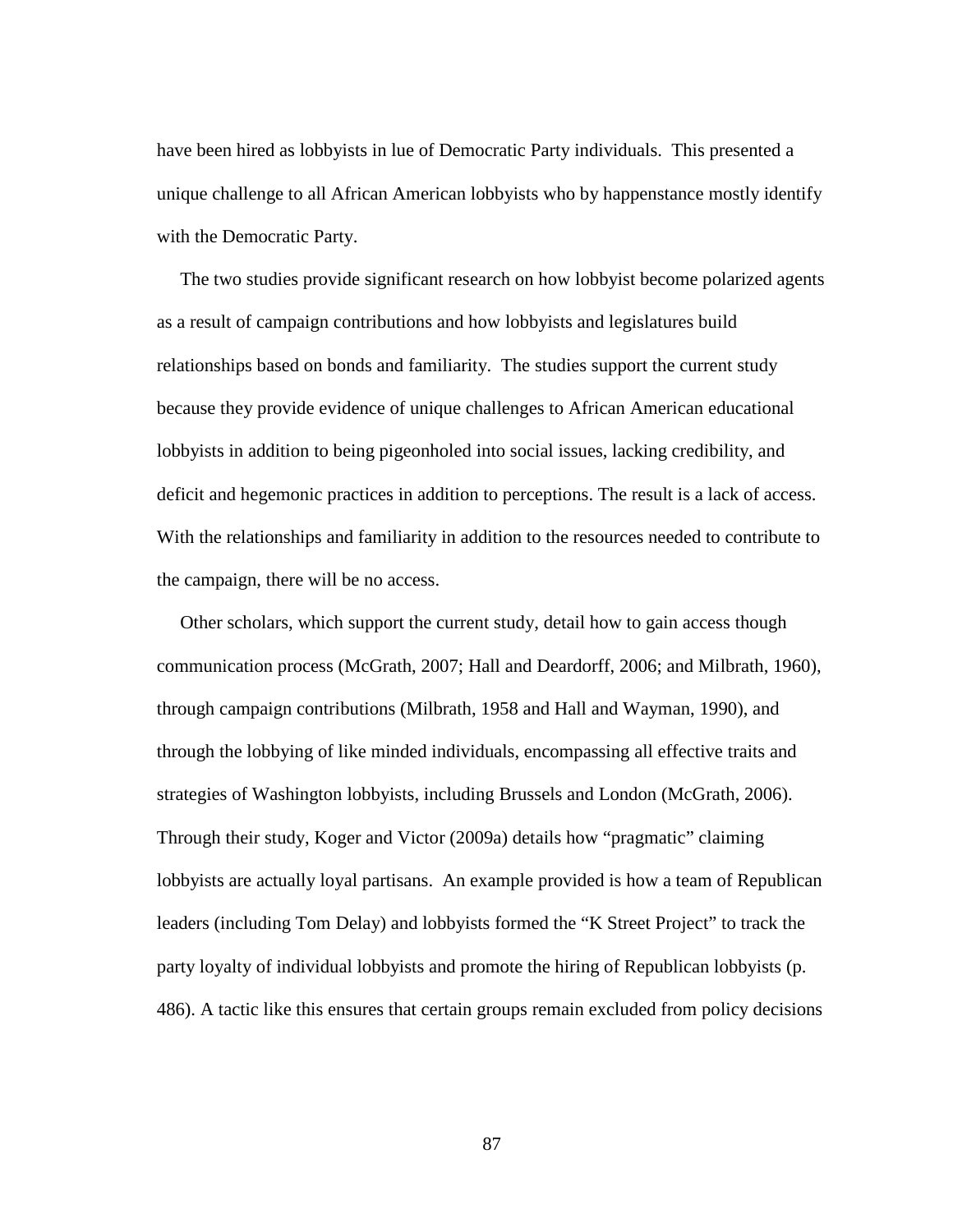which may impact particular interests. It is through this approach that those who usually are voiceless – low socioeconomic and groups of color – remain voiceless.

 Thoughtfully, some lobbying firms hire both Republican and Democrat identified lobbyists. What this does is provide access for the firm's clients to both parties and keeps the firm bipartisan (Koger and Victor, 2009a). Through the bipartisanship of the firm, lobbyists can remain trusted by the legislators who still may see the familiar lobbyist as trustworthy. In addition, the fact that a lobbyist who identifies with an opposite party is a part of the same firm allows for some bi-partisanship alliances through intermediaries (Berry, 1963). The A,B, C dyad hypothesis (H1, H2, and H3) by Carpenter, Esterling, and Lazer (2004) support this ascertain, showing that lobbyist A will meet with lobbyist C, who is also an ally to lobbyist B and in doing so will gain access to A for B and to B for A.

 Koger and Victor (2009b) support the dyad relationship and the current study by positing that mutual interests result in beneficial bonds between lobbyists and legislators (p. 1). One of the current study's goals is to identify how African American educational lobbyist can gain access and influence which will result in access and influence over policy and funding decisions for education. Koger and Victor (2009b) found that legislators are more likely to receive donations from the same lobbyists if they are from the same party (in the Senate), state, or committee; if they are both vulnerable in the next election; and if the number of common donors increases, the more agreement there is in the voting record of a pair of legislators (p. 1).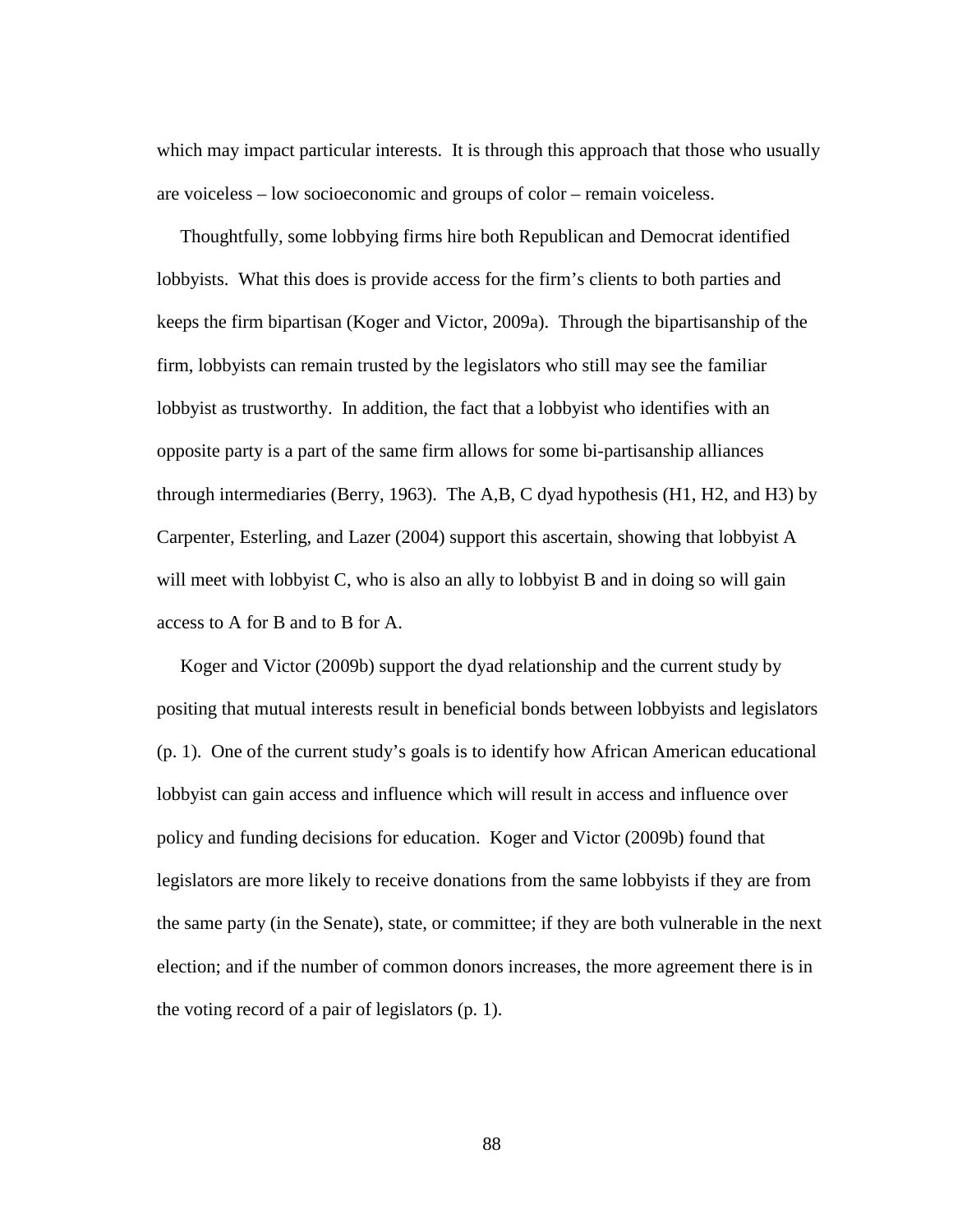It is imperative that in training and developing African American educational lobbyists, this information be known. This way, as African American lobbyists grow academically, develop socially and internalize new alternative experiences, they can not only utilize tactics and strategies that have been identified as effective, but they can know when to use certain tactics and in which situation – due to the "dual conscious" of the African American (Dubose, 1903). Furthermore, through this knowledge of effective practices, the African American educational lobbyist can identify which unique traits, talents, skills and expertise they have for particular areas of interest and specialization. This knowledge proves to be "an incentive to specialize by finding a market niche that matches their backgrounds and talents, and developing relationships [and bonds] with members of congress to fit that niche" (Koger and Victor, 2009b, p. 6).

 Within these findings, *Tasks and Strategies of In-House Lobbyists in American Universities and Colleges* (Ferrin, 2004) was a comparative analysis of how in-house lobbyists, public interest lobbyists, and private interest lobbyists view the importance of their ability to gain access and influence on the legislative floor. Number one among all were communication with legislators. However they differed as to how. For in-house lobbyists, they viewed *denunciating* an opponent as a very low tactic in addition to private interest lobbyists. Public interest lobbyists viewed this very high. Public interest lobbyists regularly employ this tactic against legislatures unsympathetic to their cause and even against their "friends" from time to time (Ferrin, 2004). In-house lobbyists at colleges and universities benefit from long term relationships and associations with politicians and policy makers (p. 182).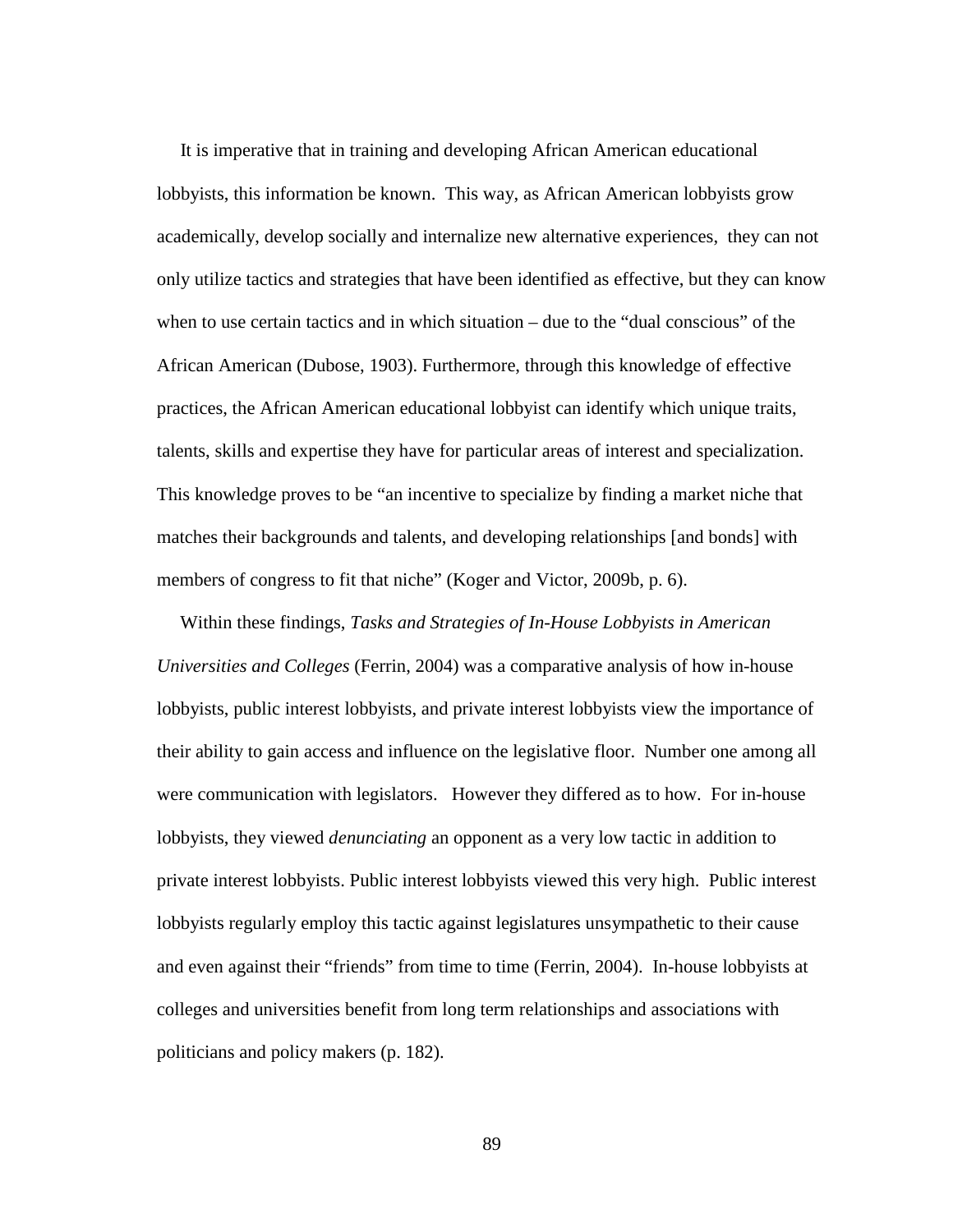Of note in the comparison and what is significant to the work the current study is who the in-house lobbyist represents. The in-house lobbyist represents the college and/or university. As a result they have some input into some goals and visions of the university. This individual represents the college or university when addressing a legislative body or in a committee meeting; therefore, this individual is provided a *charter* – the lobbyist speaks on behalf of the university president (Ferrin, 2003, p. 92). This is a powerful position because this person has the ear of the president. For the work in the current study, this opens another venue for developing an African American educational lobbyist.

 In order to gain this type of trust, not only must integrity and credibility be established, but a working knowledge of the university and the legislative process must be sought after and learned. Knowledge of the university and the legislative process as a learned characteristic of African American educational lobbyists will be accomplished through a mentoring project similar to the Minority Mentor Project (Larke, Wiseman and Bradley, 1987). A framework provided by Nastas and Swanson (1984) is another model which could be used to develop a program for African American lobbyists. Together such models can ensure that those in the program will gain working legislative knowledge of both the state and federal government in addition to a working knowledge of colleges and universities. The impacts of this program and those involved will be discussed in the planning and implementation section of this study.

 Wolman and Thomas (1970) discussed the direct relation to access or the lack of access to Black interests, Black groups, and Black influence in federal policy. The study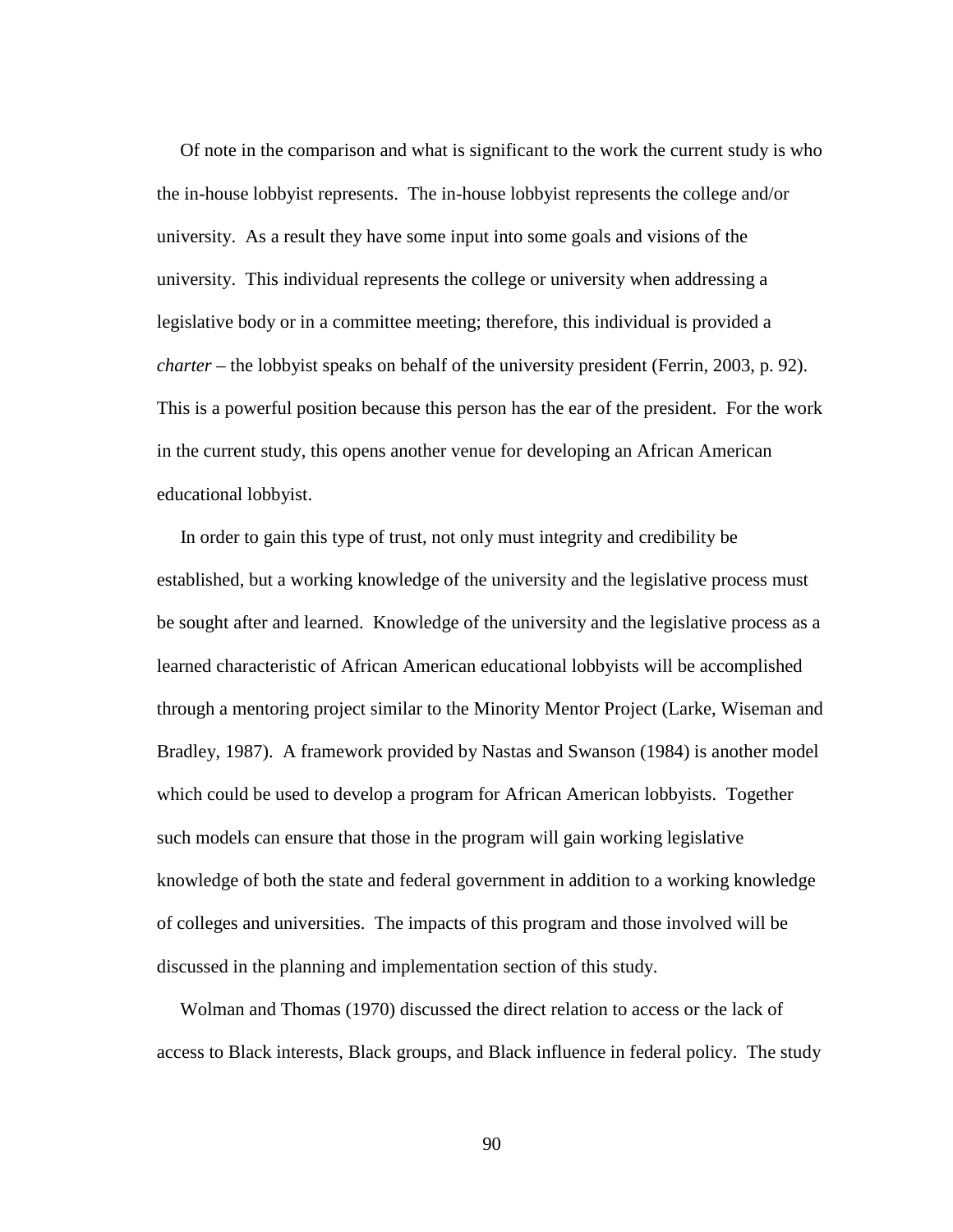was to identify problems with and possible prohibitions to Black access to policy decision making. The authors found an absence of [B]lack access and effective [B]lack participation at crucial stages in the process (p. 877). The crucial stages in the policy process are innovation and formulation, legislation consideration, appropriation, and implementation (p. 32).

 Gaining access at the right point in the policy making process is critical in this situation for if you are not attempting to influence policy at the right stage, often a lobbyist's efforts will not result in making any significant impacts. An example of this is that for Black groups and interests are often driven by Civil Rights at the federal level. "The principle thrust of groups like the NAACP has been towards achieving integration particularly in the area of education." (Wolman and Thomas, 1970, p. 879) But the NAACP had not made organized efforts to influence policy at the innovative and formative stages where the initial design development and drafting of decisions are made. Their involvement in the policy process does not occur soon enough to influence substantially the shape of the final product (p. 881).

 Since race was the topic of discussion in the Wolman and Thomas study, the findings of the study lent itself to a look through CRT – Critical Race Theory. One aspect of CRT was evident immediately in the study, "interest convergence" which is where the interests of Whites and people of color intersect (as cited in Ladson-Billings, 1998, p. 12). According to Wolman and Thomas (1970) when housing decision makers were questioned about their agreement with policy positions of the four major black organizations, 34 of the 42 who responded generally agreed or agreed very strongly with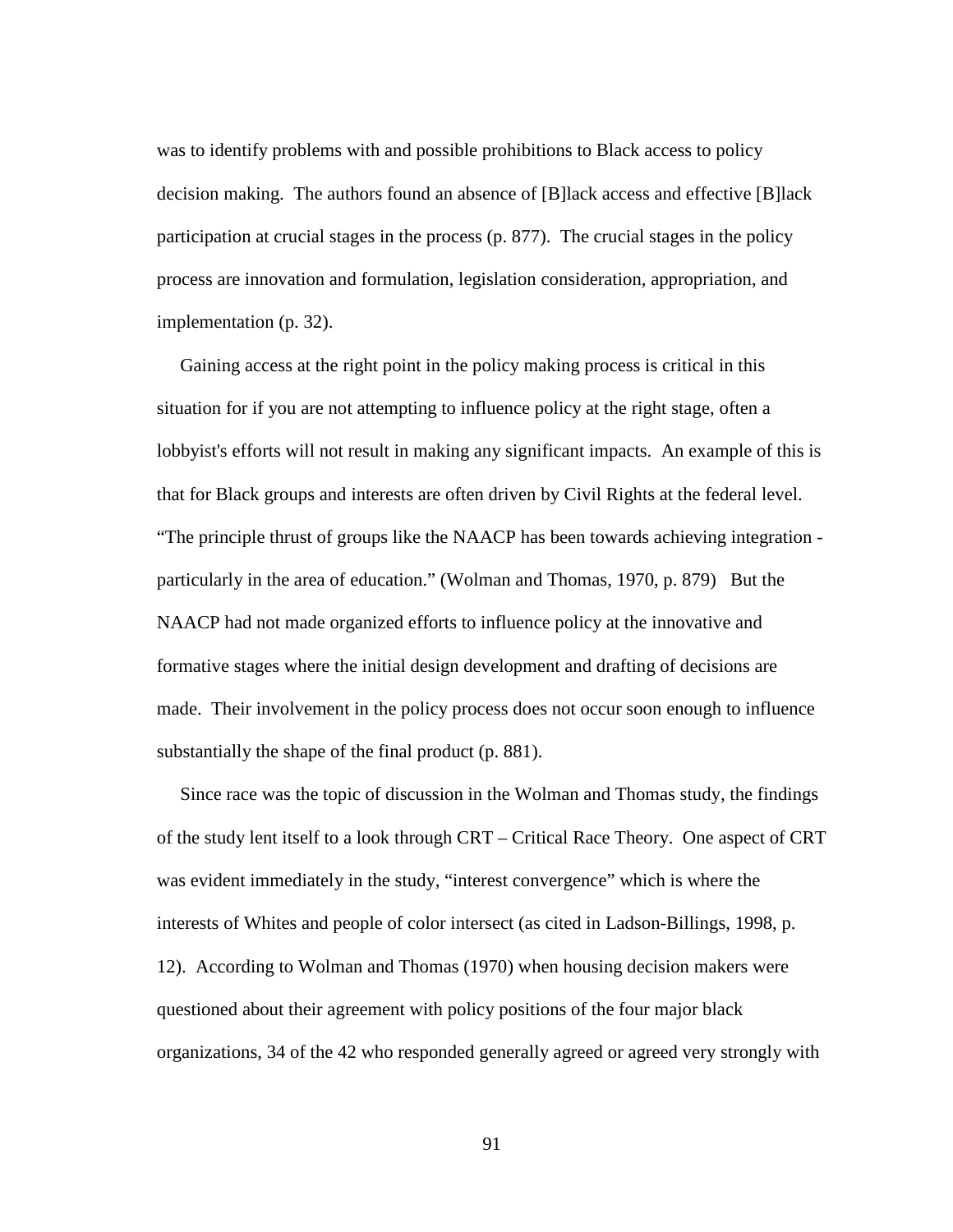the NAACP or Urban League (p. 887). These responses were provided after the authors found that [B]lack groups as a whole do not possess effective access to the major centers of decision in the domestic policy making process (p. 886).

 *"Friends, brokers, and transitivity: Who informs whom in Washington politics,*  Carpenter et al. (2004) and "They *must be discontented': racial threat, black mobilization and the passage of school closing policies,* Brown(2009) both identify and develop corollary relationships which drive policy decisions. Significantly, the purpose of the current study is to determine and discover how African American educational lobbyist impact education and economic policy decisions and provide Urban schools with access to those lobbyists who impact policy decisions that drive curriculum reform and funding for education, it is imperative according to both studies that one not only knows who is talking to whom, but also why who is talking to whom. That is my personal synopsis of the synthesis for both studies. For example, Carpenter, Esterling, and Lazer develop a framework which shows two different relationships among lobbyists, legislative decisions makers and policy makers.

 Interest groups success in establishing good contacts affects, among other things, its stature and influence in policy making (Carpenter at al., 2004, p. 224). They discuss signaling theory and mobilization of bias theory of communication. Through their discussion they determine relationships between groups and individuals. They demonstrate that social network drive communication choices in politics over and above preference similarity and other individual-level determinants (Carpenter et al., 2004). Similarly, Brown (2009) discusses a corollary pattern between policy and Black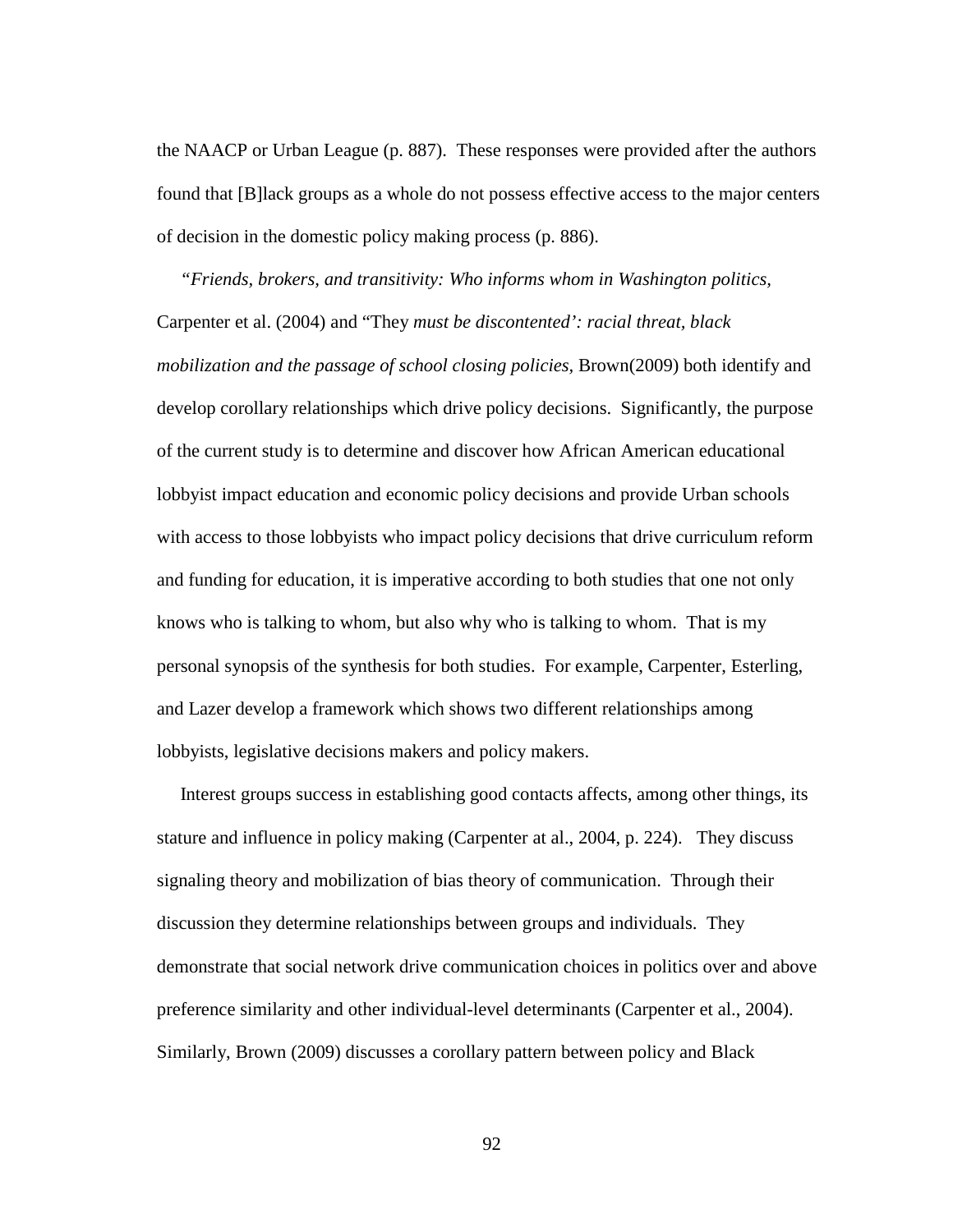mobilization. She utilizes Blumer's (1958) theory that race prejudice is a group-based rather than individual phenomenon (p. 1392). Together, both studies prove that national policy is a group effort rather than an individual effort as there is less loss. "Mobilization theory" argues that providing information subsidizes the receiver's activities, enabling her to become active in an issue at lower cost; groups strategically provide information to those with similar interests" (as cited in Carpenter et al., 2004, p. 226).

 The significance of both the studies is the establishment of mobilization correlations will policy decision and design. The back drop for Brown is the Brown vs. Board of education decision. Through the use of comparative analysis (using both quantitative data and qualitative methods) she was able to determine that the development of "[W]hite flight" academies and the closing of schools were not necessarily the result of racial growth in areas but of racial mobility. Threat theories assume that exclusionary policies and practices arise when dominant groups experience a sense of threat or a challenge to their positions (as cited in Brown, 2006, p. 1393).

 This is significant to the current study in determining being able to identify policies enacted to prohibit racial mobility. The importance of gaining access to those who impact policy regarding urban schools is proven in this study. In four counties in Virginia where the Black population was low and the income level was low, school closings did not occur. However in counties where Black population was relatively the same as the other four counties but the income level among Blacks was high, school closings were enacted.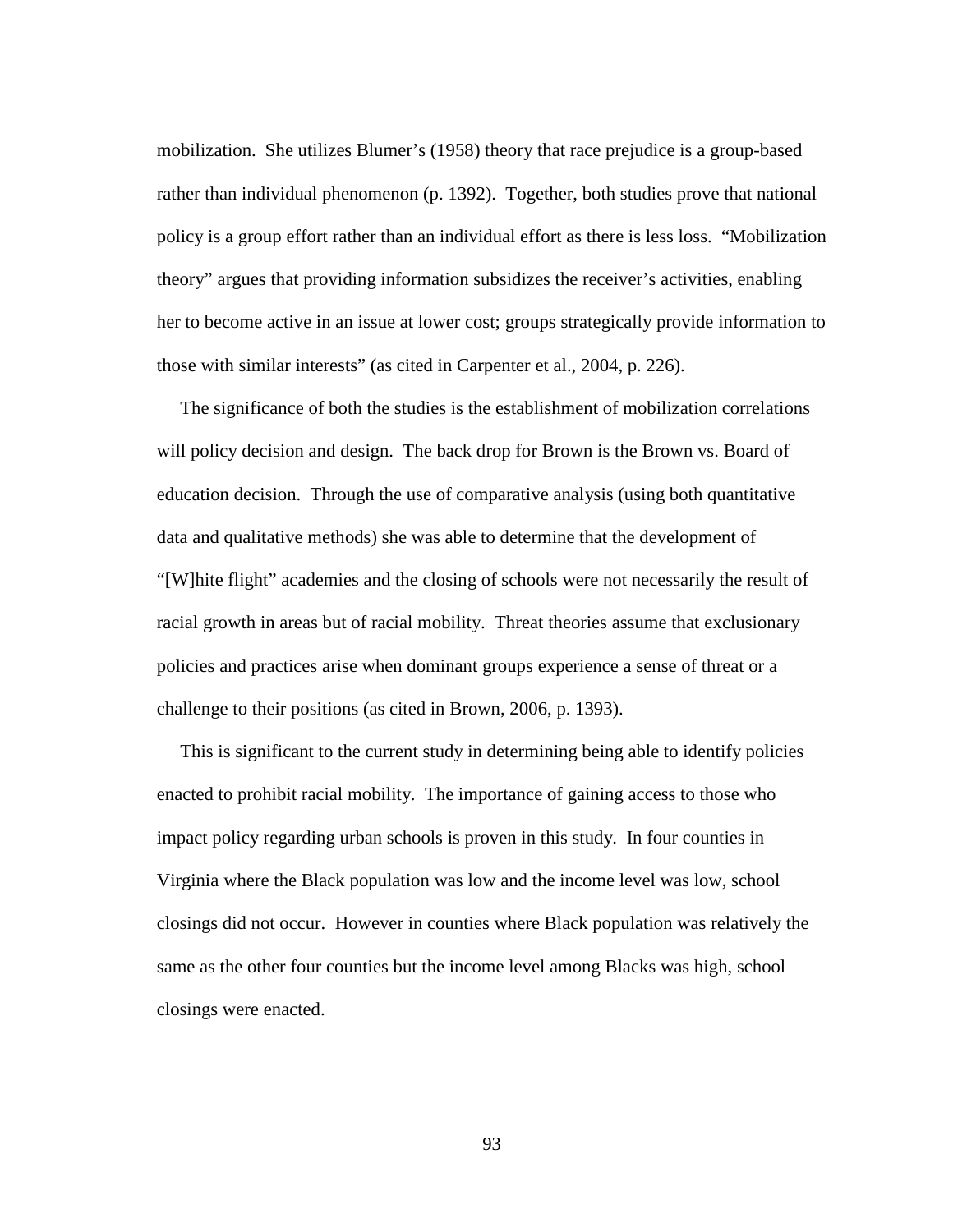To show the correlation of group relationships, Carpenter et al (2004) used Dyads –

A, B, and C. Three hypotheses were developed (H1, H2, and H3):

H1: (Facilitator Model) The probability of A to B transmission is positively related to the number of third parties they both receive information from (triads 6, 8, 14, and 16 predict A to B tie).

H2: (Transitivity Model) The probability of A to B transmission is positively related to the number of third parties to whom A sends information and from whom B receives information (triads 7, 8, 15, and 16).

H3: (Informational Efficiency) The probability of A to B transmission is negatively related to the number of third parties to whom A sends information and form whom B receives information (triads 7, 8, 15, and 16) as well as to the number of third parties both receive information from (triads 6, 8, 14, and 16).

The meanings derived from these hypothesis is that C is in position to build an alliance between A and B by providing a common frame of reference – A and B are likely to talk only because of C's coalition efforts (p. 228). In addition, A communicates to B, which is satisfied with the information it gets from A, and reports it to C, which subsequently seeks information from A (p. 230). Finally, B will not seek information from A because it is already getting information from A indirectly though the group (p. 230). In narrative terms, communication is enhanced among all parties when the government becomes indirectly or directly involved. In Washington…the decision to communicate is not dependent entirely on strategic considerations driven by the attributes of two actors. The decision of one actor to inform another depends heavily upon the presence of others (p.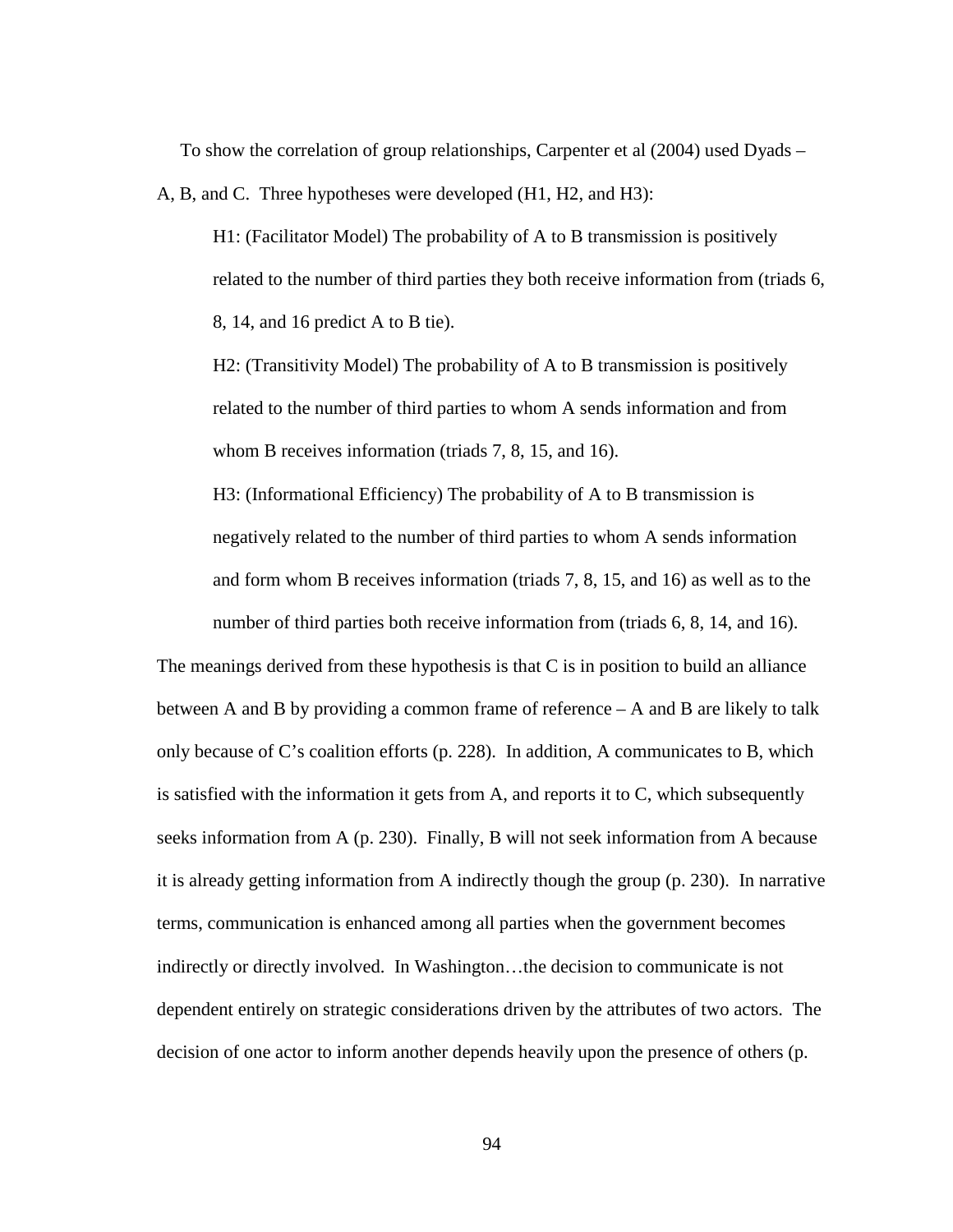242). It is for this reason, the authors of the study determined that lobbyists most often confer with one another and lobby one another when policy decisions are being made.

### **Primary Source**

 In his seminal work, *The Washington Lobbyist,* Milbrath (1963) introduced readers to the world or worlds of the lobbyist. Through this work, we are provided the first insight of the lobbying process and how one is effective in the act of lobbying. Milbrath (1963) pointed out that there is no one road to becoming a lobbyist even though the majority had some form of training or background in law, government relations and/or politics. Nevertheless, the impetus he places on the definition of a lobby showcases that the right to petition is a constitutional guarantee, meaning that everyone essentially lobbies when one is attempting the influence a decision for a special interest.

 Coupled with providing insights into the lobbying process and the backgrounds of lobbyists, Milbrath brings forward distinct traits, characteristics and tactics lobbyist employ to be effective. 38 individuals were interviewed and surveyed. The results shared specific practices and personal dynamics perceived to make one an effective lobbyist. The significance of this primary source to the current study is that it was sighted most often by Conner McGrath. It was McGrath's work (2007) on *The Ideal Lobbyist,* which led me to Milbrath (1963). As one will as the result of this study, the participants allude to most of these traits and they share how they are successful as African American education lobbyists.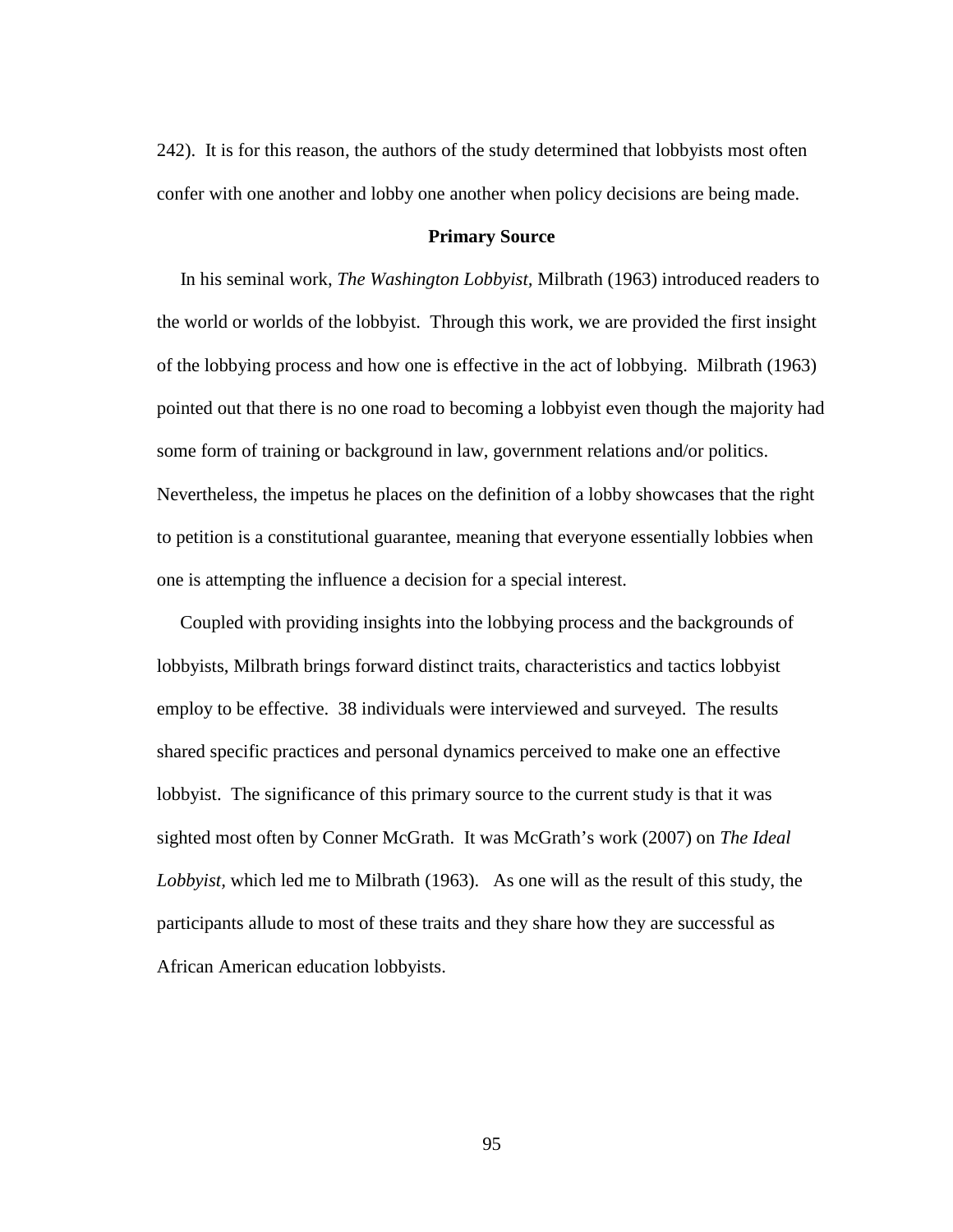#### **Summary**

 In closing, the studies discussed made significant contributions to the current study on African American educational lobbyists and how to gain access to them. Urban educators and school systems will be able to utilize the research provided to better understand the policy decision process and recognize correlations between federal and state policy and mobility. It is imperative that the effective traits of lobbyists and the process of policy decisions be studied as correlates as well as a determinant for which stage to best attempt to impact policy change for particular issues. It is evident, that policies such as funding policy for urban schools may be the result of "mobilization threat" coupled with a lack of access by Blacks in the initial stages of policy development. This according to Carpenter et al (2004) may in part be due to the belief that "groups often seek out others whose opinion they trust on complex issues in order to develop a coherent interpretation of a policy" (p. 225). A coherent interpretation of policy which excludes others due to race or because they do not posses the ideal character traits, perceptionally, ensures that the pluralistic ideology in the United States is false, as evidenced by the remarks of a White participant in the work of a education advisory committee illustrates in regards to consulting Blacks on education:

We have not actively consulted with civil rights groups or with people from the Negro community. We have not had to do so. Our own members are intimately aware of the problems connected with ghetto education and with the needs of Negro children. One of them is a Negro. So, we feel that we know what Negro parents want for their children (as cited in Wolman and Thomas, 1970, p. 890).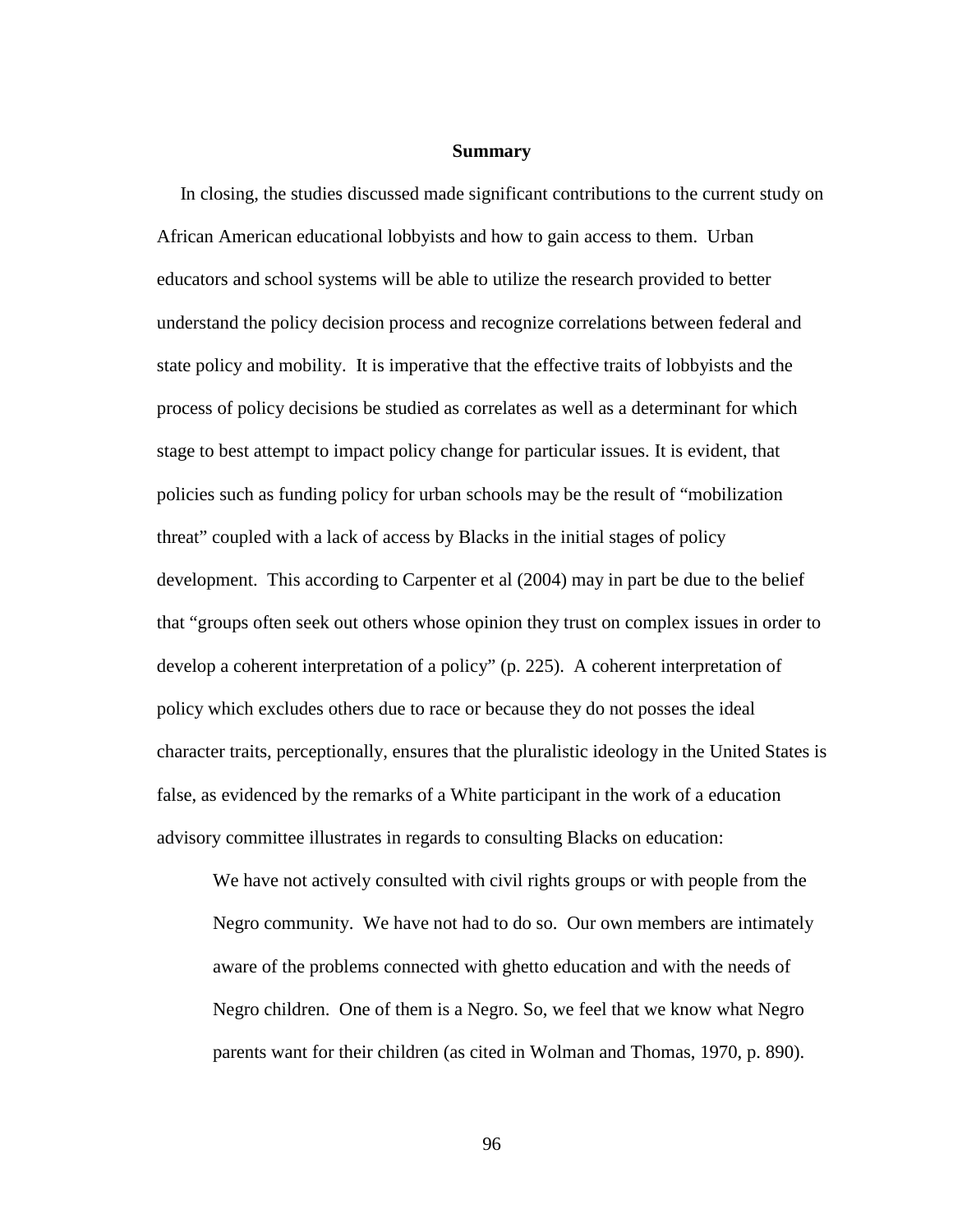The statement shows a continuation of exclusivity for the voices of those policy decisions are impacting by have one person be the minute voice of an entire population of interests.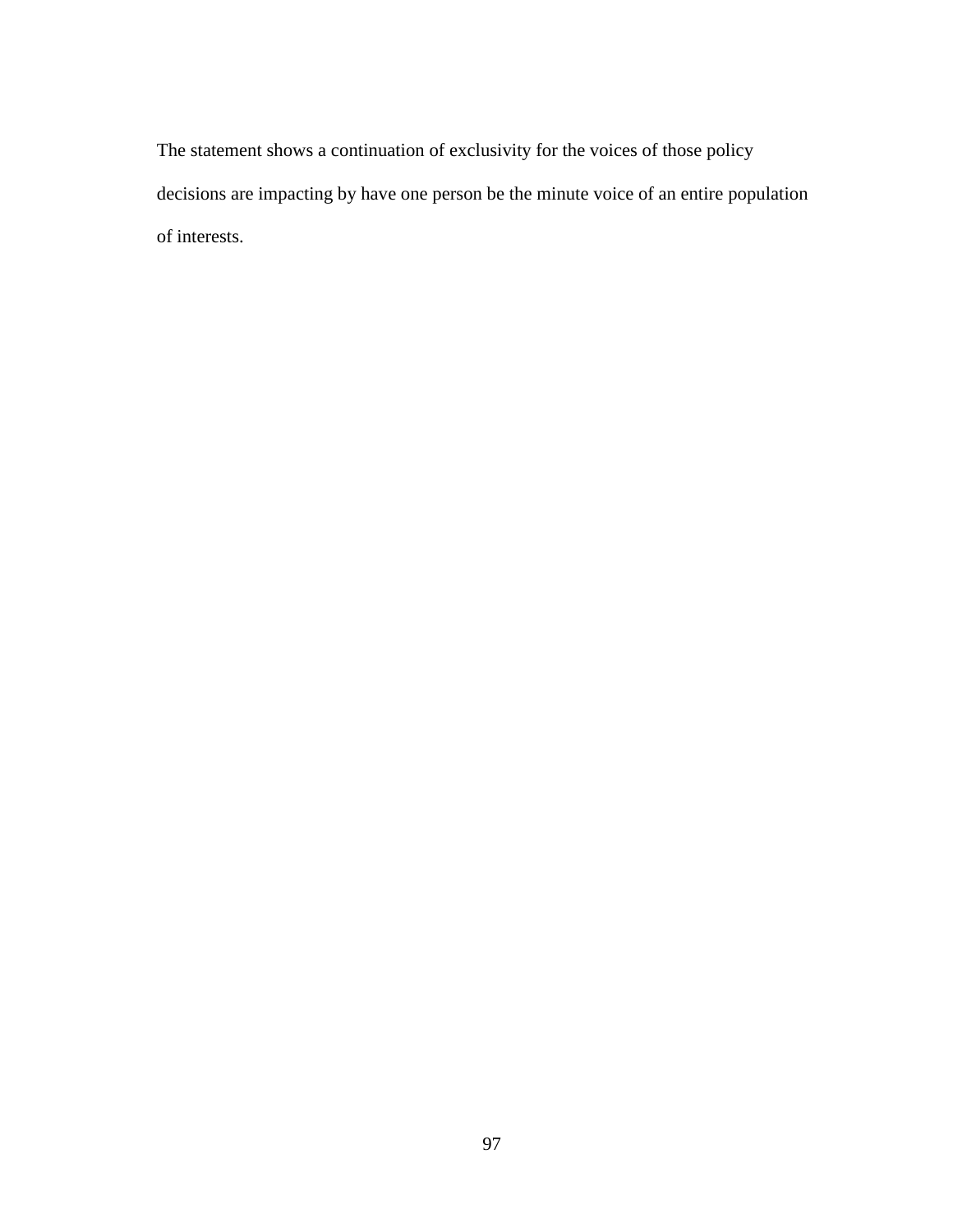### **CHAPTER III**

### **METHODOLOGY**

## **Introduction**

 John Creswell (1994) suggests that one should choose a single paradigm – either qualitative or quantitative for a research study. This is a qualitative study (grounded in constructivism – narrative inquiry) using an emerging design where I will report the experiences of African American educational lobbyist.

"The process for qualitative researchers is emergent. This means that the initial plan for research cannot be tightly prescribed and all the phases of the process may change or shift after the researcher enters the field and begins to collect data The key idea behind qualitative research is to learn about the problem or issue from participants and to address the research to obtain that information"

(Cresswell, 2009, p. 175).

 Through reporting the experiences of African American educational lobbyists we are able to hear their voices as they relate to their impact on education. Qualitative research is a situated activity that locates the observer in the world (Mertens, 2010). It consists of a set of interpretive, material practices that makes the world visible to others, providing visibility to the otherwise invisible. Qualitative research informs the invisible that they are invisible and thus provides them a voice, a new sense of reasoning – it allows them to become alive. "I myself…did not become alive until I discovered my invisibility" (Ellison, 1980, p. 7).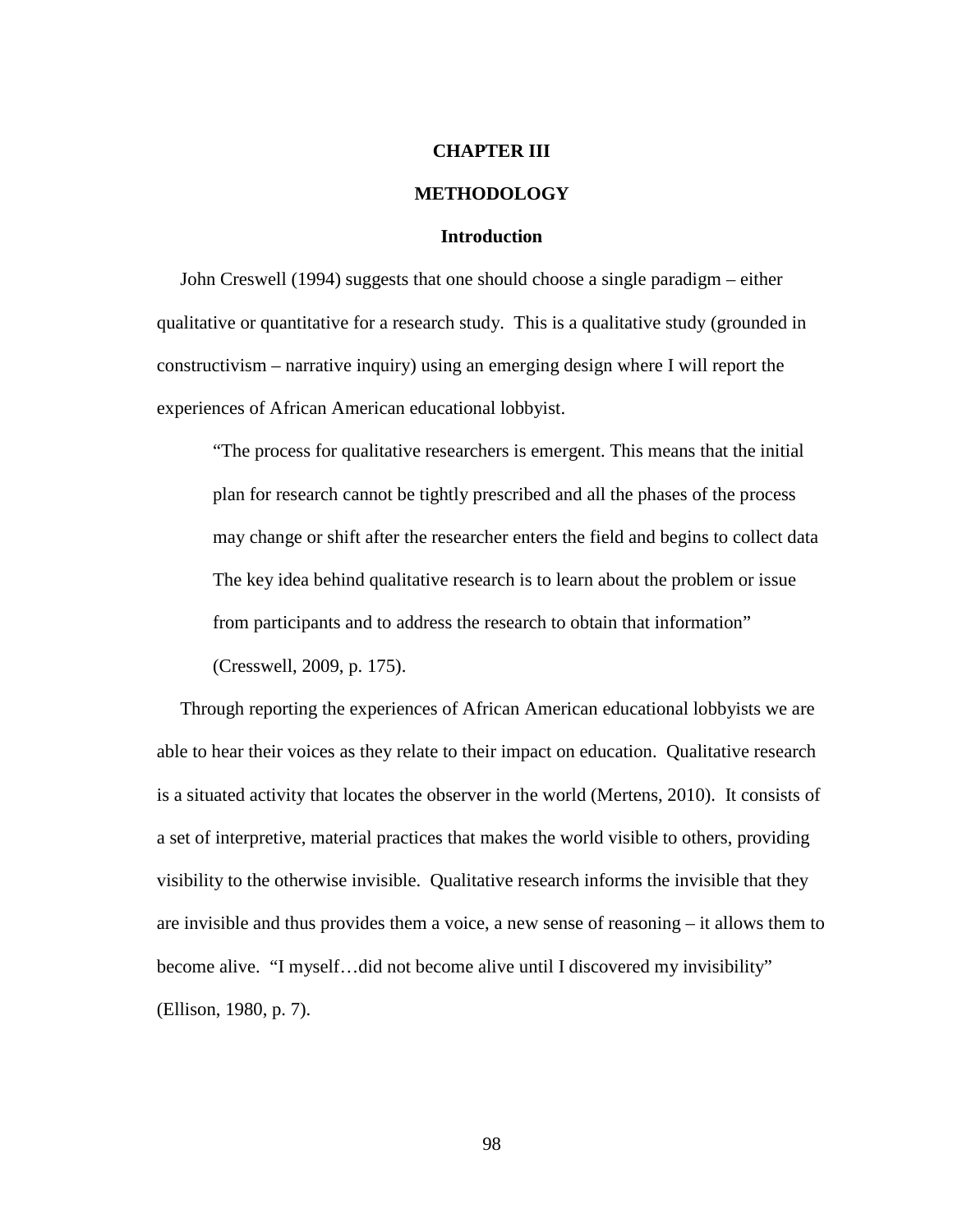My intent was to explore the complex set of factors surrounding the world of the African American educational lobbyists by presenting their varied perspectives and meanings of how they interpret their ability to impact education, what characteristics they identify as being an effective lobbyist, and how their interpret their role in education. "Qualitative research is conducted not to confirm or disconfirm earlier findings, but rather to contribute to a process of continuous revision and enrichment of understanding of the experience or form of action under study" (Lincoln, 1995, p. 278). Like Lincoln and Guba (2005), I accept the ontological assumption that reality is not absolute, but is socially constructed and that multiple realities exist that are time and context dependent.

 No one steps into the same river twice for the river is different with each passing moment in time and context, introducing other elements to the reality changes the reality and new assumptions must then be considered about the ever changing reality (Gaarnder, 1994). Therefore it is not my intent to contradict or disconfirm what the research literature states about African American education lobbyists or African American educational lobbyists in general. Rather, my intent is to provide for potential revision and for the probability of understanding about their experiences.

# **Background**

As shared in the research literature of Chapter II for this study, the African American is an individual comprised of a "dual conscience" (Dubois, 1903) one in which the African American sees himself through his own eyes and, dually, sees himself through the eyes of others. As a result, the African American is in a perpetually persistent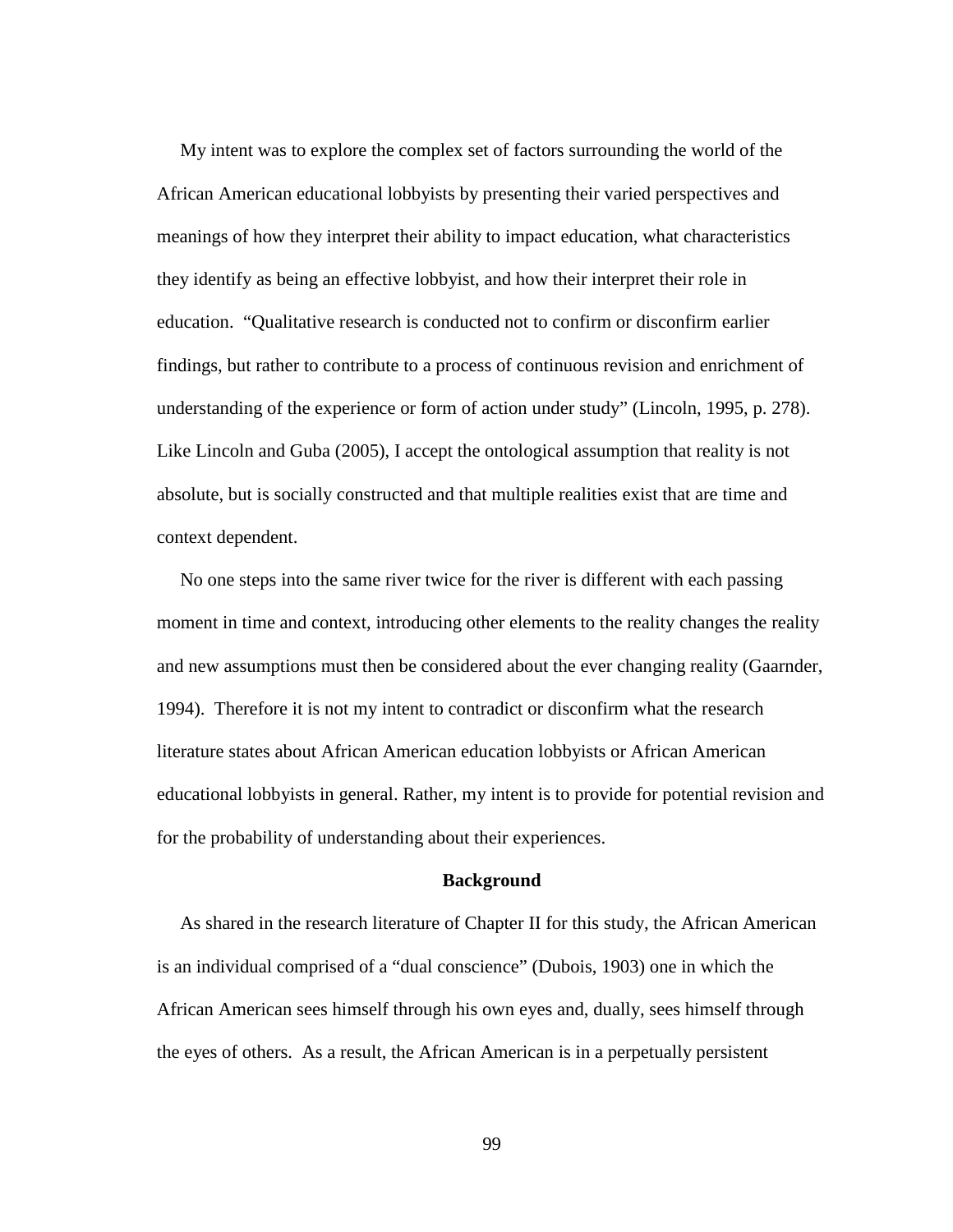predicated battle with himself and conformity. Which ever one wins is dependent upon the circumstance, the situation, the experiences, and the desires of multiple moments in time, space, and reason. Conformity is not the nature of the African American, yet conformity is the expectation of those who have relegated the African American and other "minority population" groups to a status of marginalization. To ignore race when discussing African Americans or any other racial group would render the group invisible conceptually for it is through four types of conceptual feelings of race that "White", "Black", "African American", "Native American", and "Negro" became a way to substantiate and divide groups into positions of superiority and inferiority:

1) a feeling of superiority; 2) a feeling that the subordinate race is intrinsically different and alien; 3) a feeling of propriety claim to certain areas of privilege and advantage, and 4) a fear of suspicion that the subordinate race harbors designs on the prerogatives of the dominant race (Blumer, 1958, p. 4).

 Recalling, Blumer's theory of group positioning (1958) from the review of literature, the self assured feeling on the part of the dominant group of being naturally superior; the feelings that the subordinate race is…lazy, dishonest, unreliable, and stupid…the feeling on part of the dominant group of being entitled to either exclusive or prior rights in many important areas of life…and the feeling of fear or apprehension that the subordinate racial group is threatening, or will threaten the position of the dominant group has produced three unique challenges to African American educational lobbyist. These challenges are unique to African American educational lobbyists because these challenges are systemically enacted and ensured from the first time this group enters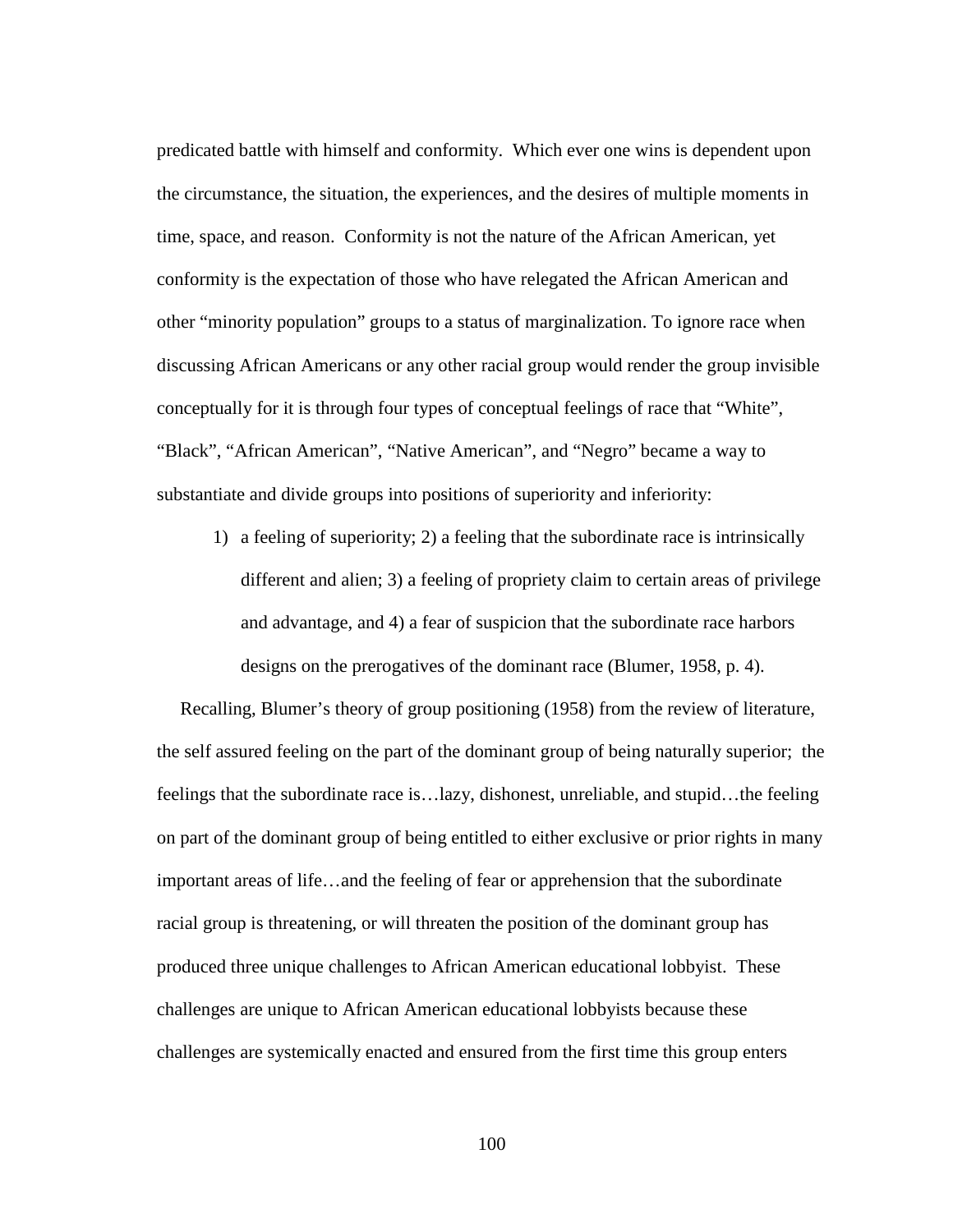public schools – urban and suburban – and have continued on at the federal and state level of government: Pigeonholing, Lack of Credibility, and the Deficit Model Thinking as Hegemonic Practices. These practices result in a form of "stereotype threat".

 According to Source Watch.org (2012) K Street in Washington, DC is where the big lobbying firms have their headquarters and is sometimes referred to as the fourth branch of government. This fourth branch of government exists in all state capitals as well as lobbying firms and consulting groups have stationed themselves around state capital buildings, often within walking distance. The environment in which African American educational lobbyists thrive is one where survival is dependent upon ones ability to move from being heard to one being agreed with (Vance, 2012). The environment is in itself a community but this community is not stationary.

 I am not implying the community moves, however, it changes with each act of legislation, each policy, and in particular with each election. As elected federal and state officials come and go so does the lobbyists ability to impact and influence decision making. The formation of "a circle of contacts" is critical in that regard so that an educational lobbyist is able to keep in the loop, receive "insider information" and be able to provide information and a service to clients, legislators and senators. The African American educational lobbyist is at a distinct disadvantage in this environment because of the limited mobilized interests behind education and the limits of African American representation in the legislative process either through lobbying or as elected officials.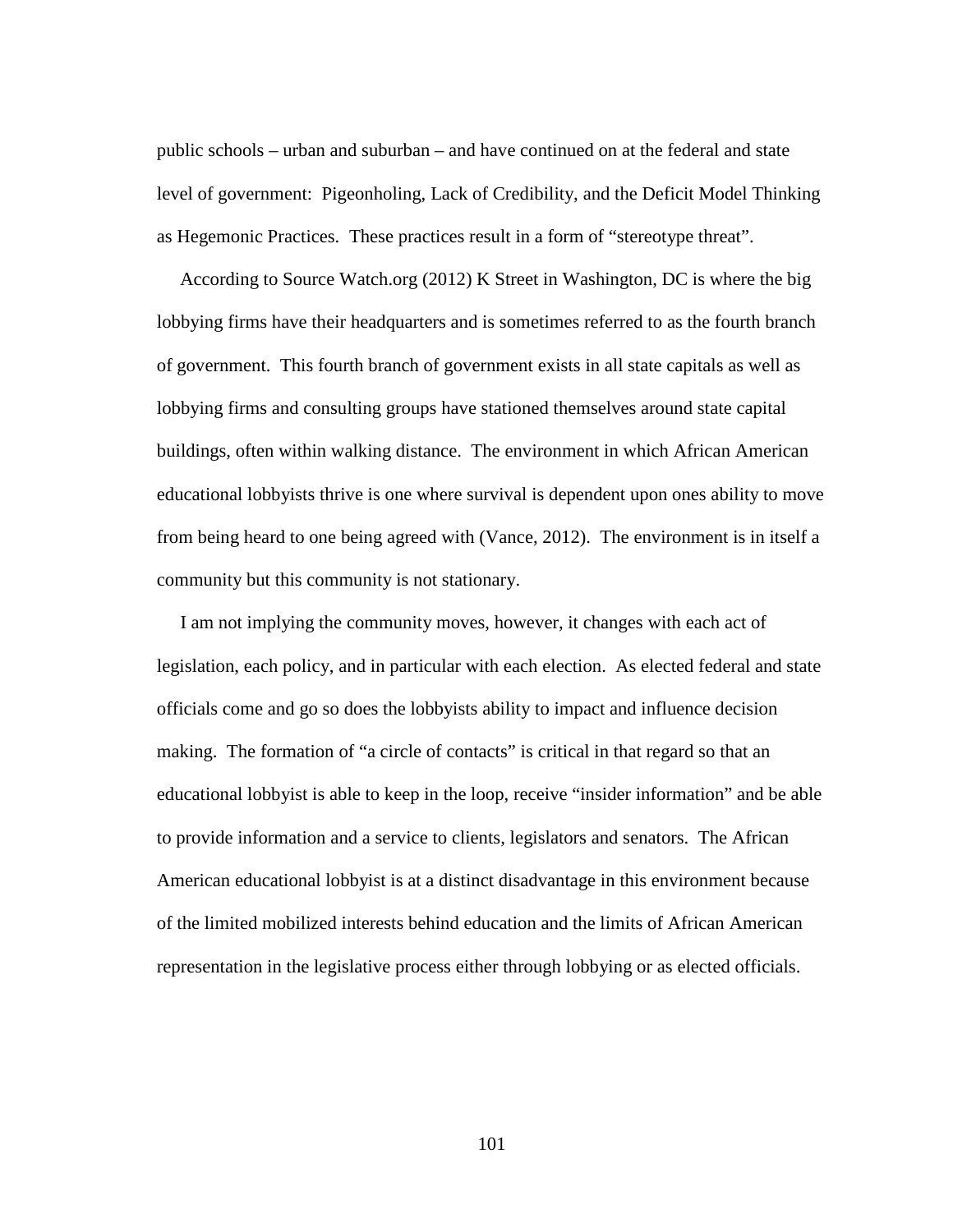#### **Systems and Communities**

 The African American educational lobbyists work within systems. They however do serve their various communities in which they conduct their act of lobbying in various capacities that will be discussed in Chapter IV. There are three total systems in which the participants work due to two working in the same system.

 **System 1** has an overall population of 26,966,958 with a land area of 261,237.71 square miles. The ethnic breakdown is White  $-70.4\%$ ; Hispanic  $-37.6\%$ ; African American  $-11.8\%$ ; and Asian  $-3.8\%$ . The percentage of African American owned businesses is 7.1%. Located near the center of System 1 is Community A. **Community A** has an overall population of 912,791 with a land area of 297.90 square miles. The demographic breakdown is White – 68.3%; Hispanic – 35.1%; African American – 8.1%; and Asian 6.8%. The percentage of African American owned businesses is 3.9.

 **System 2** has an overall population of 10,097,343 with a land area of 57,513.49 square miles. The demographic break down is White  $-59.7\%$ ; Hispanic  $-8.8\%$ ; African American – 30.5%; and Asian – 3.2%. The number of African American owned businesses is 20.4%. Located near the north central area of System 2 is Community B. **Community B** has an overall population of 456,000 with a land area of 133.15 square miles. The demographic breakdown is White  $-38.4\%$ ; Hispanic  $-5.2\%$ ; African American – 54.0%; and Asian – 3.1%. The percentage of African American owned businesses is 30.9%.

 **System 3** has an overall population of 318,857,056 with a land area of 3,531,905.43 square miles. The demographic breakdown is White  $-77\%$ ; Hispanic  $-17.1\%$ ; African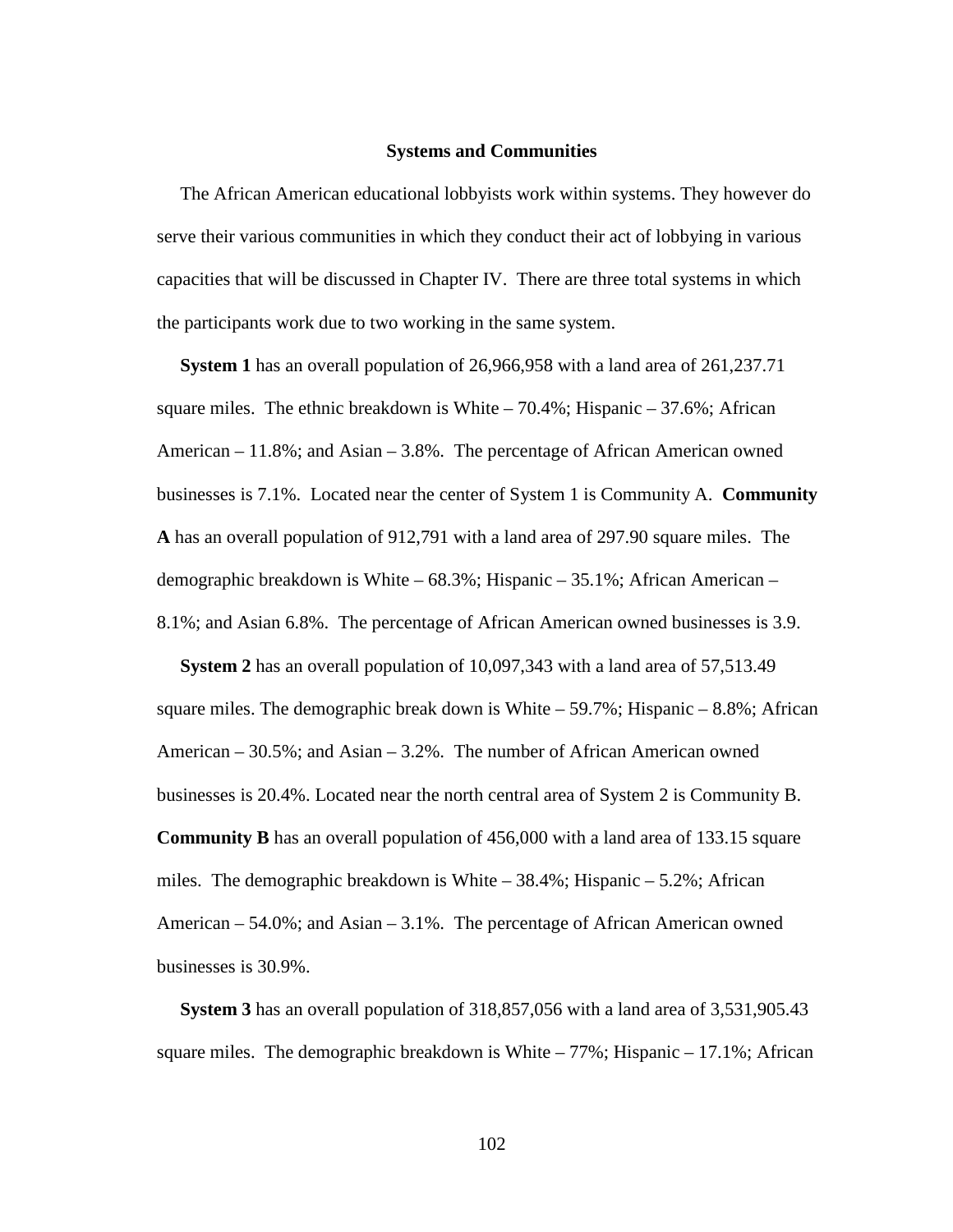American – 13.1%; and Asian – 1.2%. The percentage of African American owned businesses is 7.1%. Community 3 is nestled in between Maryland and Virginia. **Community C** has an overall population of 658,813 with a land area of 61.05 square miles. The demographic breakdown is White  $-43.3\%$ ; Hispanic  $-10.1\%$ ; African American – 49.5%; and Asian – 3.9%. The percentage of African American owned businesses is 28.2%.

### **Purposeful Sampling**

 Purposeful sampling and emergent design are impossible to achieve without interaction. The participants for this study were four African American educational lobbyists in the United States that lobby for education with a minimum of 5 years lobbying experience. Part of the initial criteria was that these lobbyists be at the federal level. Initially, the rationale for seeking African American educational lobbyists at the federal level was because of an identified network of African American federal lobbyists at the federal level called the Washington Government Relations Group (WGRG). The WGRG was contacted via email in order to identify potential research participants. Although there was some correspondence, ultimately none of the four lobbyists in this study belong to that group. The group had no role in this study.

# **Participants**

 For the purpose of identifying African American educational lobbyists, I initially intended to seek education bills that were passed in order to identify African American lobbyists who had lobbying interests attached to an educational bill. I eventually began a Google search typing in "African American lobbyist", "African American lobbying",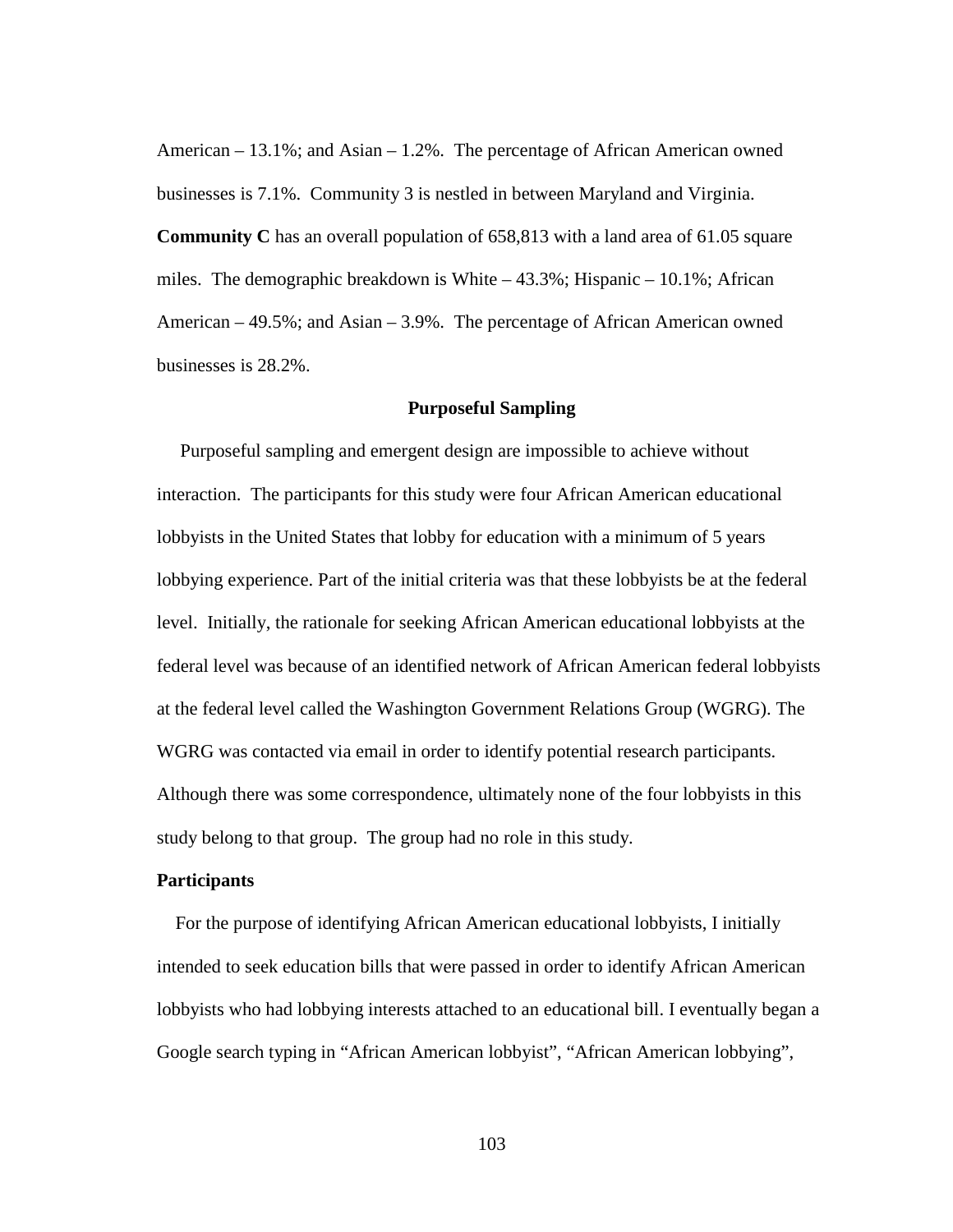"African American and lobbying", "African American educational lobbyists", and "African American and education lobbying". I utilized names of African American lobbyists identified in news articles that were retrieved in my Google searchers in hopes of establishing a connection with African American educational lobbyists.

 I utilized social media, Facebook and LinkedIn, to find potential participants. I typed in the same labels used for Google. LinkedIn proved to be a most viable search tool. As names began to emerge, I applied the criteria: African American, minimum of 5 years experience, federal level. I discovered that most lobbyists do not go by the name of lobbyist. They go by such names as "Partner", "Director, Government Relations", "Director, Government Affairs", "Director, Policy", "Director", "Policy Analyst", "Principal", and "Principal Consultant". Once I discovered the name differences, I began to view the LinkedIn pages of potential participants. Combined with Google, Facebook, and LinkedIn, I identified 26 potential participants (13 male and 13 female). I expanded my criteria to include state lobbyists because of the immediate receptivity about being a participant in the study. One state educational lobbyist contacted me and agreed to participate within 10 minutes of sending the LinkedIn message.

# **Criteria**

 Participants who met the criteria of African American educational lobbyist with a minimum of 5 years of lobbying experience were contacted via email, letter, and Linked In message. For those whose contact information I could not find, I utilized the access of gatekeepers, those who provide access to the site or to the individuals. For the lobbyists, these were secretaries on two occasions and supervisors on three occasions. On four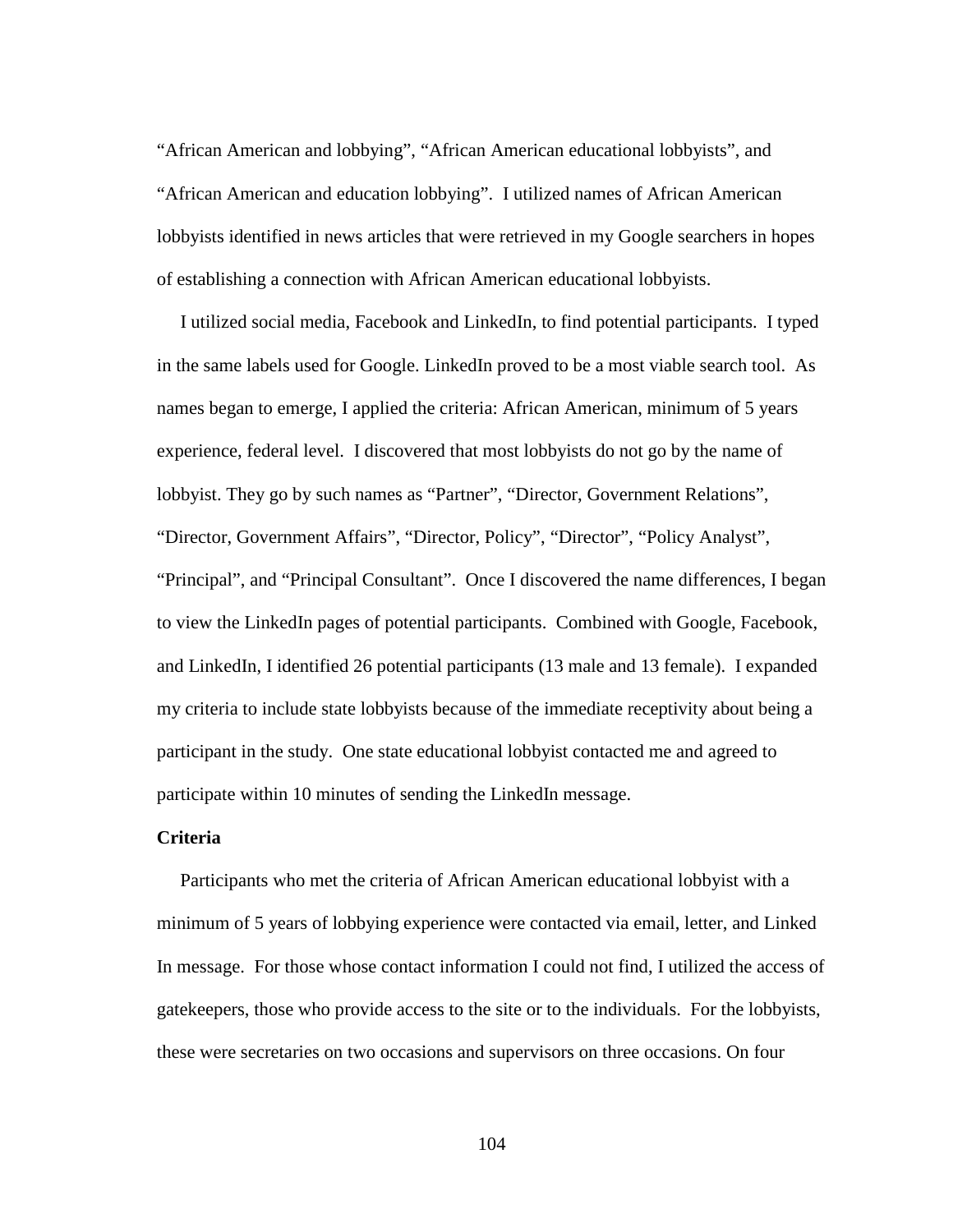separate occasions, contacts were initiated through website "contact us" emails. I received two correspondences from those, none resulting in a confirmation of participation or an initial contact.

 In total, I received 14 responses to my requests for participation and 7 confirmations for participation. One of the participants was discovered through "snowballing" – where one research participant identifies another potential research participant of the study. Of the seven confirmations, five signed consent forms to participate and four were actually interviewed. One signed the consent form to participate but did not agree to be audio taped or recorded and therefore could not participate in the study. During correspondence, a sample of the questions that would be asked were provided at the request of this individual.

 Another initial participant did not feel comfortable signing the consent form due mainly to the time parameters needed for the study  $-60$  to 90 minutes. The participant asked that the interview be conducted in 30 minutes. This would have meant that I would have had to change or shift my process after entering the field to collect the data, emergent design. Finally, one of my initial confirmations could not participate due to time constraints and indicated that I forward a questionnaire. Since I did not use a questionnaire in this study, he was not able to participate but indicated that he and his group would participate in future studies.

 Of the four who participated, two were female and two were male. Three of the four are currently state educational lobbyists and the fourth is a federal educational lobbyist. Their educational interests include, but are not limited to Common Core, NCLB, P16 and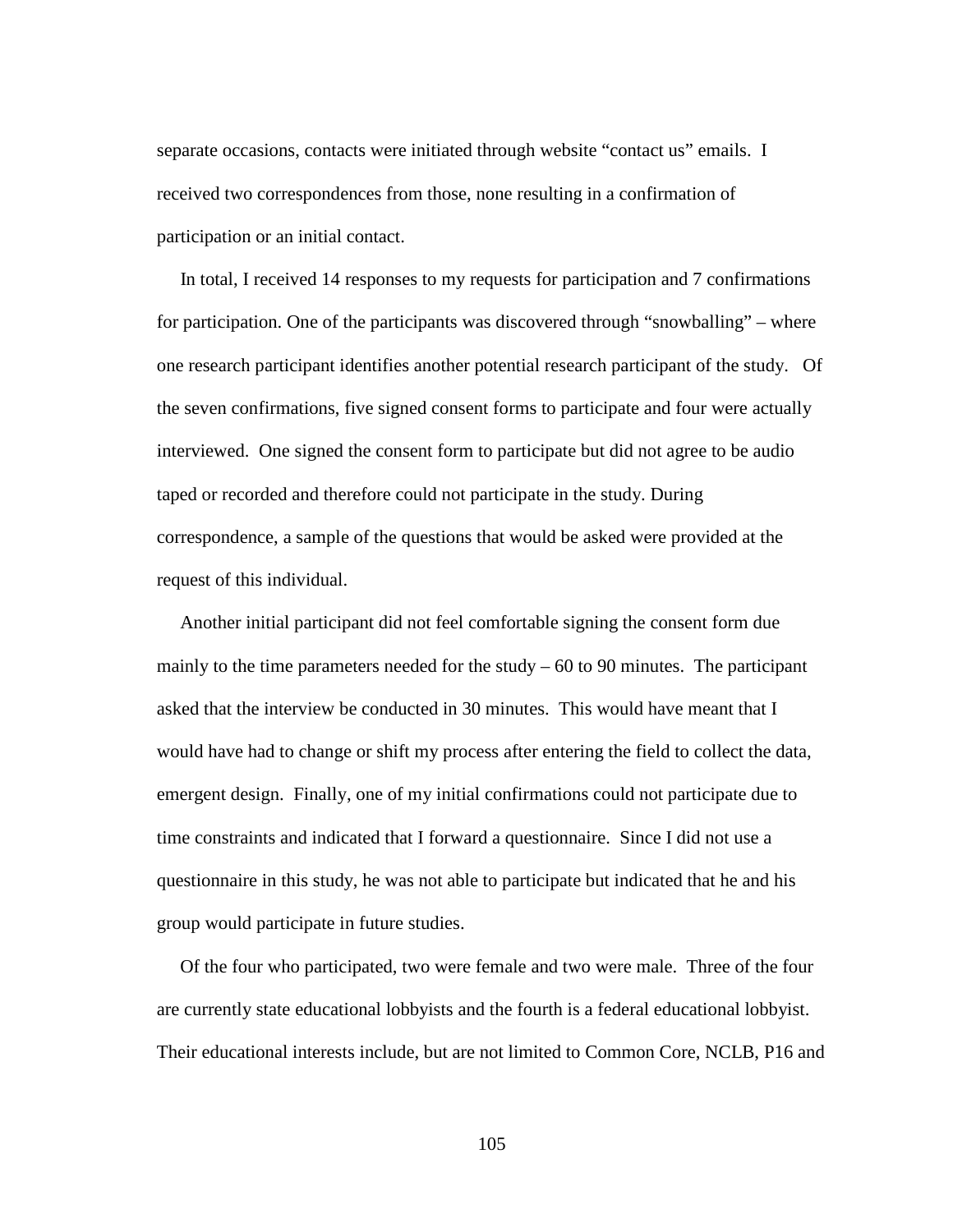P20 initiatives, HB5 – Texas, HB 875 – Georgia, Historically Black Colleges and Universities, Race to the Top, and Title I.

# **Procedures**

 An informed consent form was provided to each participant. The form included the purpose of the study, their rights as research participants, asked for their willingness to be recorded, and ensured their confidentiality. The potential risks for this study were in keeping the confidentiality of the research participants due to their position in government relations – although two of the four participants were not concerned stating "what I am saying is common knowledge". Pseudonyms are utilized in place of names: "Joy" the Bantering Prophetess, "Irony" the Hidden Prophetess, "Truth" the Absolute Prophet, and "Justice" the Dimensional Prophet.

 In addition, to be sure to take care of the participants identities and maintain confidentially, I have chosen to provide pseudonyms for the States and Cities where the participants reside. Therefore, I have substituted the System and Community monikers for situations when the participants mention where they lobby. Also, I have provided pseudonyms for names of colleges and universities they attended or for which they lobby. The purpose is to maintain the highest possible confidentiality for this study. The data, the coding, and study results are kept in a locked safe and in a password protected file at my residence in addition to being kept by Dr. Norvella Carter, Texas A&M University. They will not be released for a minimum of three years.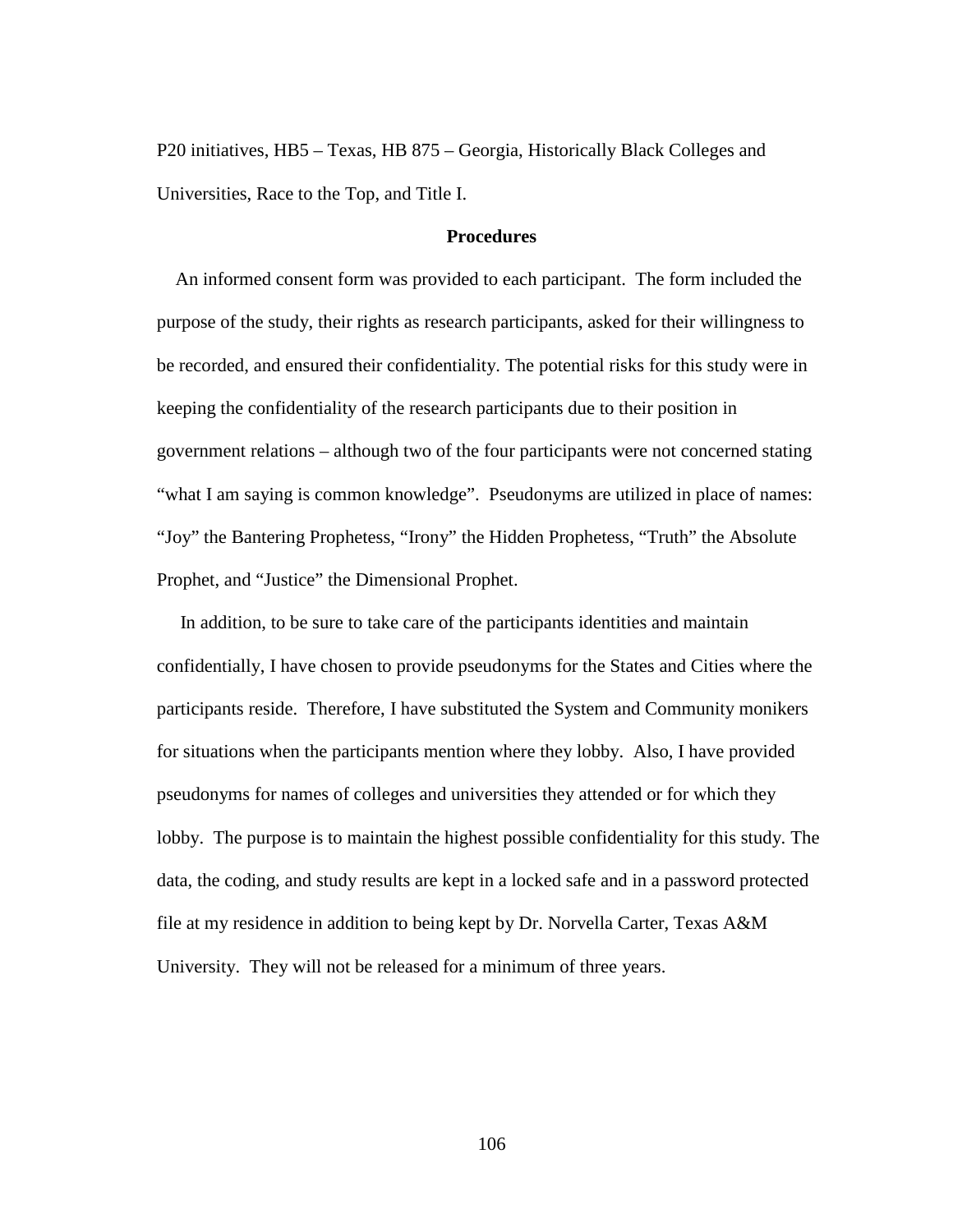### **Data Collection**

 This study used a semi-structured interview format that was informal. Participants were permitted to choose a date, time and place for their interviews to take place. The questions were mostly open-ended questions with follow up questions asked based upon participant responses. I, being the instrument for the study, conducted face to face interviews along with follow up interviews by telephone. Although there was correspondence through email and text messaging prior to the actual study, there was no data collection from those correspondences.

 Participants were interviewed using a Sony IC digital recorder. The recorder has a rechargeable battery and retractable USB drive for easy charge and safe confidential storage of recorded data. Interviews are one of three main methods qualitative researchers use for collecting data – the others include participant observation and document and records review. According to Bogdan and Bilken (2003) interviews may be used in two ways:

"They may be the dominant strategy for data collection, or they may be employed in conjunction with participant observation, document analysis, or other techniques" (p. 95).

 Observation notes were made of the environment in which the interviews took place and about the surroundings. I did not observe the participants engaged in the act of lobbying, however. During the interview, I documented facial expressions, smiles, body language, clothing, environment, and dialogue prior to and after the interview, including foods and small talk conversation. Lincoln, Y. S. and Guba, E. G. (1985) assert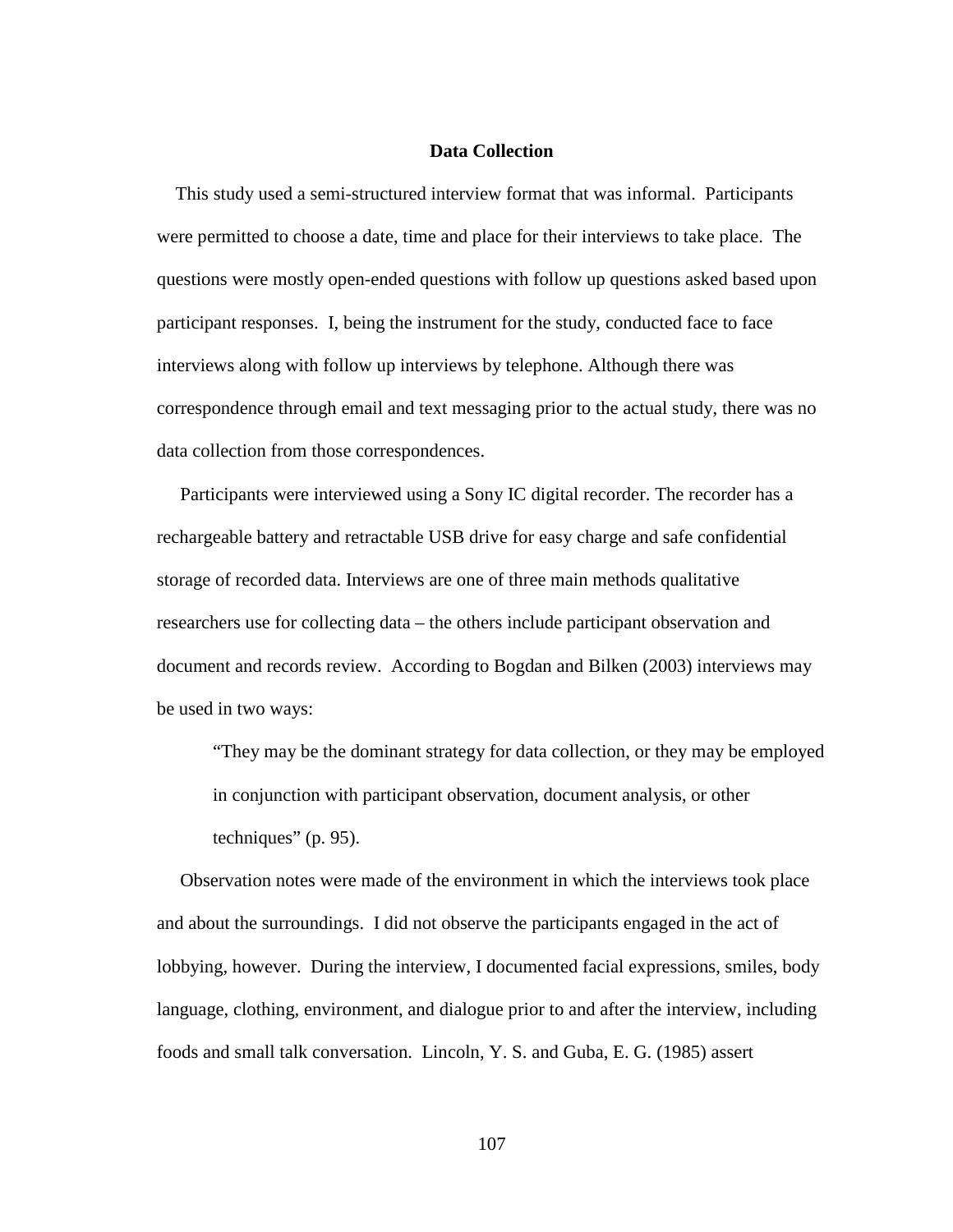"Meaningful human research is impossible without the full understanding and cooperation of the respondents.

In the weak sense of this assertion, we mean simply that unless respondents willingly cooperate with an investigator in uncovering truths about themselves, the inquirer has no hope of coming to a full understanding of the situation" (p. 105).

The goal was to gain an understanding of the mood of the participant prior to beginning the interview and after the interview. Without seeking out cooperative and interacting relationships, the inquirer literally cannot hope to do human research at all…human relationships are distinguished from the kinds of relationships one observes in natural events by their reciprocity (p. 105). I recognized that the mood could skew or sway the responses to the questions. Therefore, it was imperative that I knew the background, the community and the environment of the participants in order to establish a foundation.

# **Coding and Emerging Themes**

 As I collected the data, I immediately began identifying potential codes and themes. "Qualitative inquiry demands meticulous attention to language and deep reflection on the emergent patterns and meanings of the human experience." (Saldana, 2013, p. 10) During the transcription process, I listened to the interviews again attempting to catch any nuances that potentially would not show up on the transcription. A human transcriber did the transcriptions. I was provided a total of four transcripts (1 from each participant) totaling 210 pages of collected interview data. I left all transcriptions as is without making any edits or revisions to the manuscript so as to not taint the meaning of the data.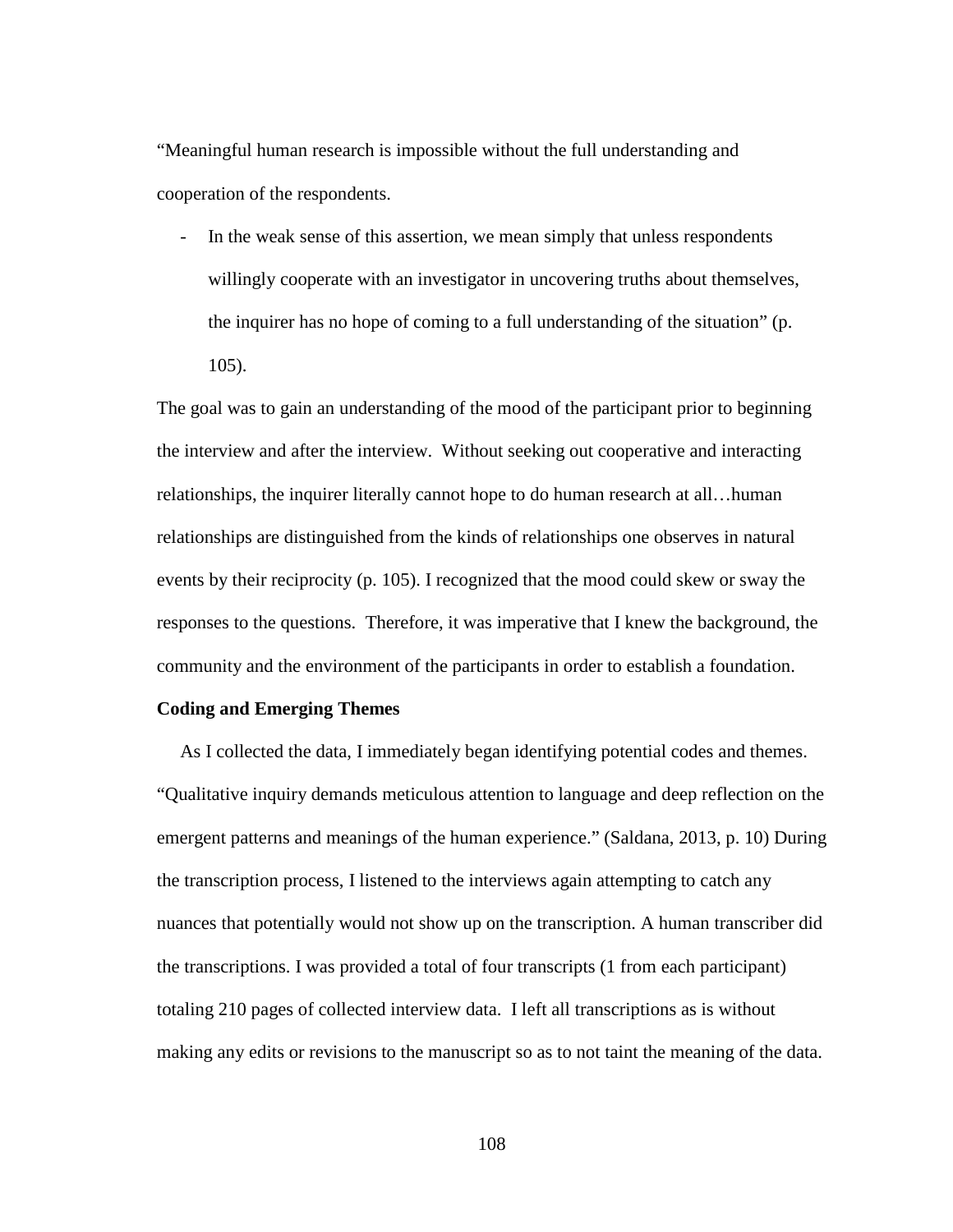"Some historians and linguists regret the practice of editing our speaker's hesitations, repetitions, and unfinished thoughts, and encourage transcribing practices that will "convey the cadences of speech as well as its content." (Ritchie, 2003, p. 68)

 While reading each transcript, I began coding responses and comparing codes to each other within each transcript. I then began comparing codes across transcripts until categories began to emerge. Once I highlighted specific areas of the transcripts that fit the research questions, I then began to develop the themes. I then categorized the themes and data into a matrix where I then highlighted the concise data again to match against the research questions. Lastly, I studied the highlighted sections and began to identify components of Critical Race Theory (CRT). Symbolic Convergence was not found overly present and is therefore negated in the outcomes of this study.

#### **Research Design**

 This is a qualitative research study using an emergent design where I report the experiences of African American educational lobbyists while utilizing Critical Race Theory (CRT) – counter narratives and interest convergence and Symbolic Convergence Theory (SCT). "The process for qualitative research is emergent…the key idea…is to learn about the problem or issue from the participants" (Creswell, 2009, p. 175). In addition as Bogdan and Biklen (2003) suggest, "designs of all qualitative studies involve the combination of data collection with analysis", I used the Constant Comparative Method (CCM), Narrative Analysis, and Interpretive Analysis. The goal was to identify counter narratives through the interviewing process and to identify interest convergences between groups and educational policy and practice fiscally. This study reviewed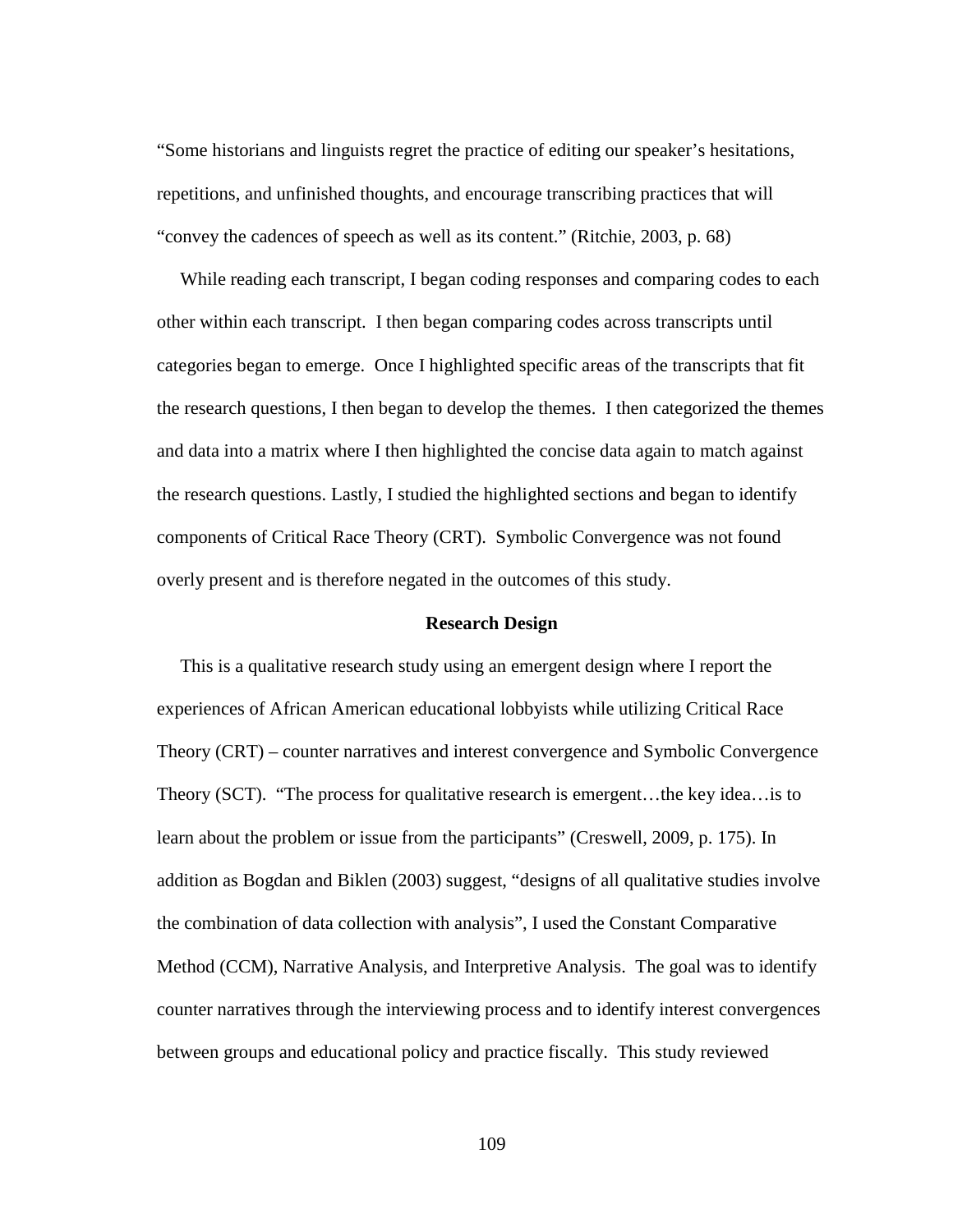positions of power in relation to meritocracy, desegregation and integration noting that although the U.S. is a diverse nation of immigrants those in power to encourage legislatures to fund difference making policies are of the mainstream group. There is minimal representation of the diverse interests of the U.S. diverse population.

### **Interviewing Elites**

 There is a perceived and potential power dynamic on display when interviewing elites, particularly when interviewing elites who are positioned to influence state and national policy both through direct and indirect communication tactics. It is common to find expressed in the literature the idea that interviewing elites is different from interviewing ordinary people (McGrath, 2009). Interviewing elites who are deemed elite based upon self and social inoculation develops a power infused culture where the powerful gain access and those less powerful and therefore ordinary must mitigate the arena from the sidelines.

# **Interviewing African American Elites**

 "Power is configured across society so that particular individuals and organizations 'posses' power, which they can use to achieve certain outcomes, whiltst others are 'powerless' or, at least, far less –powerful" (Smith, 2006, p. 645). For the purpose of this study, the four African American educational lobbyists interviewed are considered elites but not necessarily powerful. To be powerful means to have voice; to have voice means to be seen. They have no voice and are therefore, unseen.

The African American educational lobbyists' voices have yet to be heard in the 21<sup>st</sup> century; therefore they have been rendered invisible, caught in a world where only their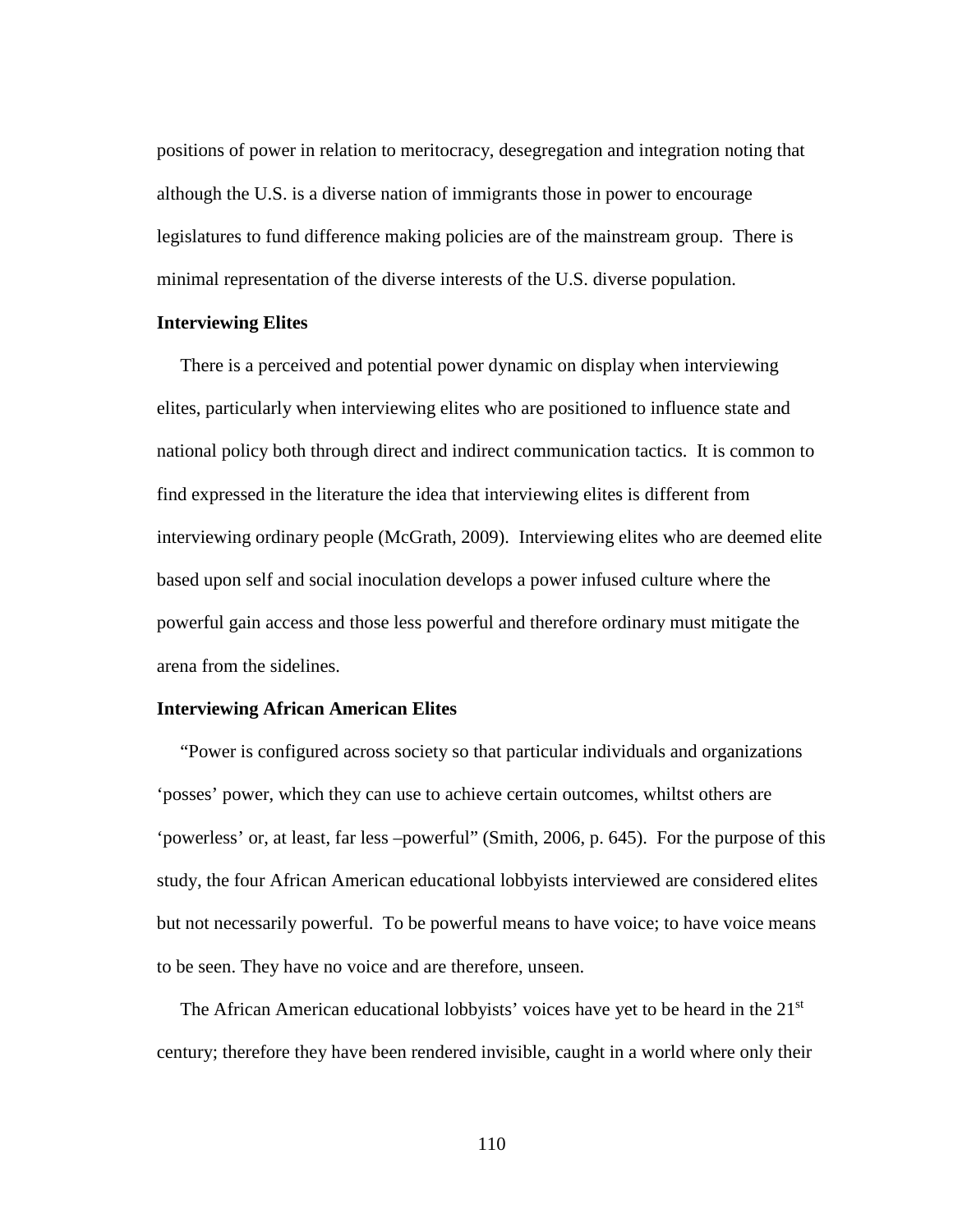surroundings are seen according to the figments of others imagination (Ellison, 1980). They thrive and in an environment where everyday is a survival game and their livelihood hinges upon their ability to sell ideas. "It's all sales, but the difference is that the benefits and downsides of ideas are much more difficult to predict and explain" (Vance, 2012, p. ix).

 The African American educational lobbyists are elite, however, not because of status, influence, or positioning per se but rather the fact that they were interviewed because of their position, how they interpret their effectiveness in their position, and how they interpret the acts and influence of their position. Because of their position, how they interpret their effectiveness in their position and how they interpret the acts of their position, they are distinguished as those 'possessing power' (not powerful) as opposed to those who we view as 'disempowered' – powerless (Smith, 2006, p. 643).

 The importance of their consideration as elites during the interviewing process is due to the "potential for serious methodological issues in elite interviewing that involve both validity – how appropriate is the measuring instrument to the task at hand – and reliability – how consistent are the results of repeated tests with the chosen measuring instrument". (Berry, 2002, p. 679) McGrath (2009) writes that "researchers do need to have thought prior to the interview about the manner in which questions ought to be formulated even if (as in any case) the exact wording of the questions was not determined beforehand (p. 51). The goal will be to elicit responses rather than solicit answers – to keep the questions open-ended rather than close-ended (p. 51). By eliciting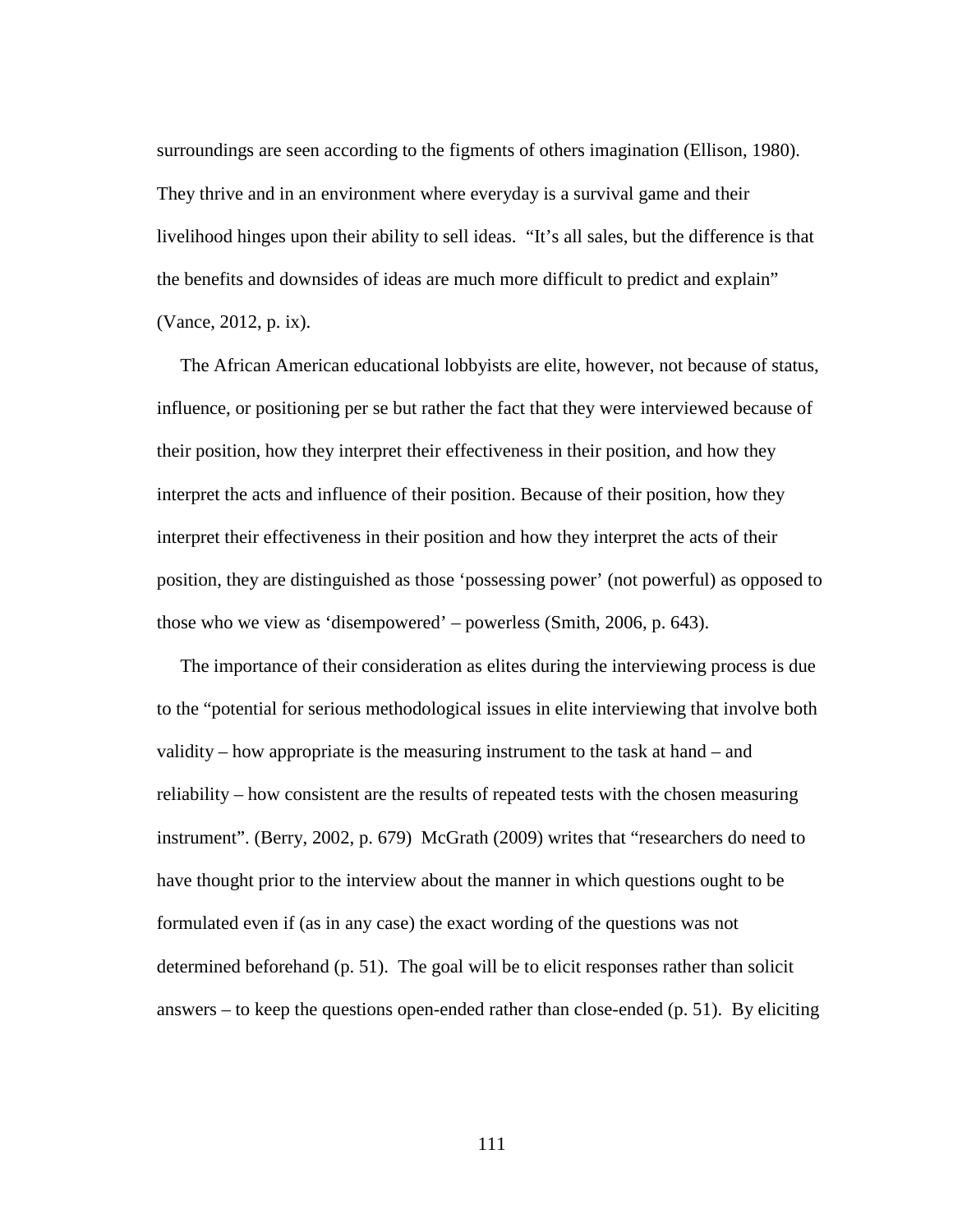responses enough data will be gathered in order to conduct an analysis of the produced narrative.

 Moser (2008) shares encounters with researchers who were emotionally unable to connect with the research subjects in appropriate ways...they were engaging in fieldwork that was incompatible with their personalities (p. 386). They had not considered how one's personality may influence one's positionality (p. 388). How I generated my questions and how I asked the questions in the interview were as critical as how I navigated any social interactions with the African American educational lobbyists. I kept in mind that it is not the obligation of my subjects to be objective and to tell me the truth. I had a purpose in requesting an interview…in reality the subjects [had] a purpose in the interview too: they had something to say (Berry, 2002).

### **Validity and Reliability Issues with Interviewing Elites**

 Berry (2002) provided a framework, which supports the work for the current study, for elite interviewing. The issues, to which he shared, provide ways to ensure *validity* and *reliability* when interviewing African American educational lobbyist, who are considered elites by definition. There are five approaches to elite interviewing: 1) ask open-ended questions; 2) interview multiple people; 3) check your sources to ensure you are not being misled; 4) know your information before you sit down to ask questions; 5) transcribe your interviews for later research and reliability. In essence, Berry shares similar practices as (McGrath, 2009), particularly in the importance of asking open ended questions so as to ensure a semi-structured interview. According to (McGrath, 2009) elite interviewees prefer these because they feel like they have something to say.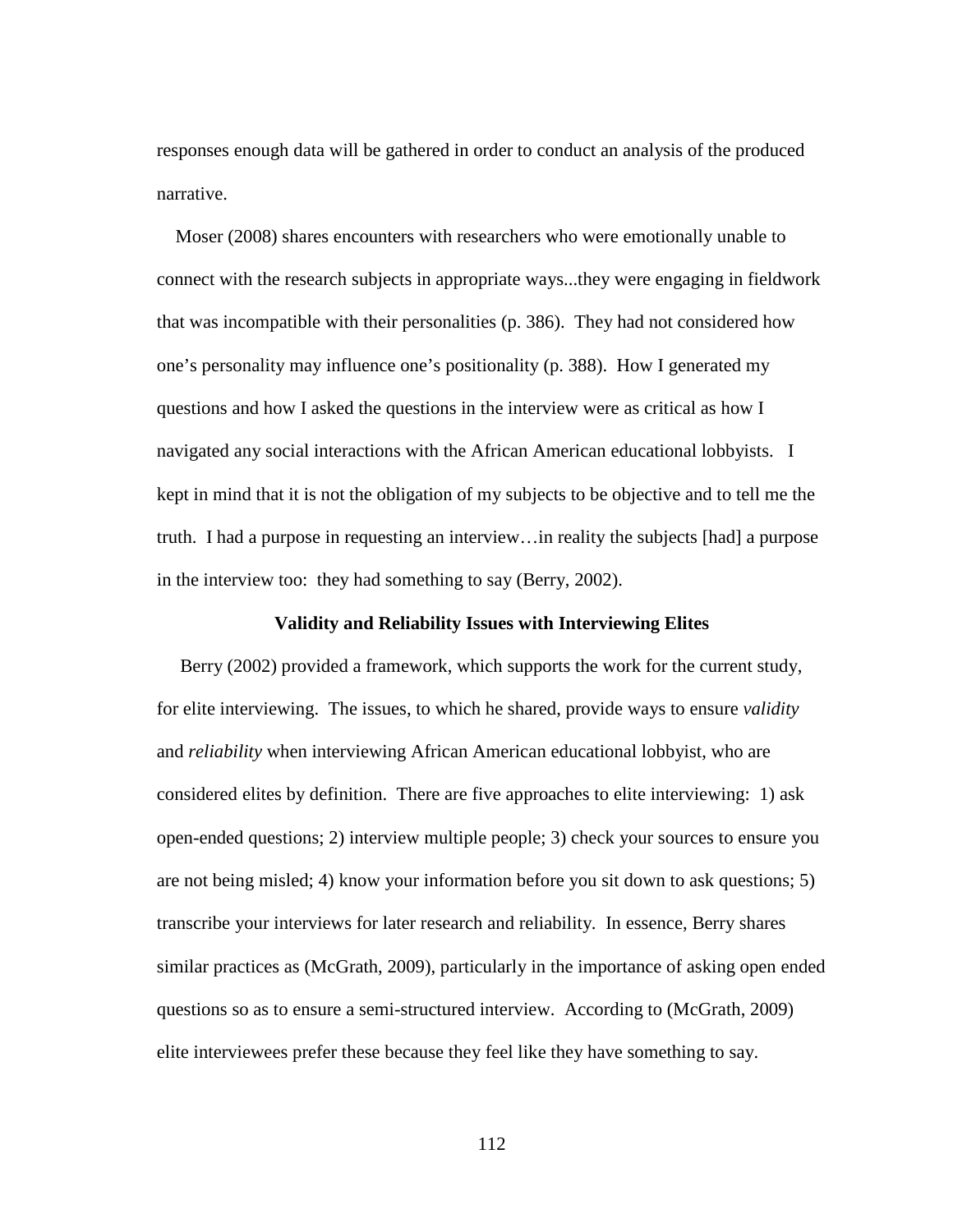Through the interviewing of multiple people, one is able to check the information provided against multiple sources to ensure the validity of the informational claims and to establish patterns for coding purposes.

 This approach may result in *Symbolic Convergence* of African American lobbyists in the "K" street pluralistic market place. The goal of Oral History interviewing is to fill in gaps. Although this study may not necessarily lead to an oral history study, it is imperative that essential research has been done regarding the experiences and some of the enterprises that take place for instance on "K" street, among lobbyists, and among African American lobbyists. Through conducting essential research, the counter narratives – *CRT* – provided, may in fact provide hidden information otherwise not mentioned. Alan Nevins, the father of oral history and William Labov, the father of sociolinguistics, were the first in their relative fields to interview non-elites, offering opposing testimonial accounts to previously recorded histories and socially constructed beliefs and acceptances.

 As a result, transcription will be essential in addition to finding a location to store the transcripts for future reference and research. Emerging scholars want their work to be cited and validated. Transcription is the key along with storing the documents in a place for public access. Both McGrath and Berry indicate the necessity to remember to correspond with the interviewees, "shared authority", to ensure that their accounts were captured correctly and that they are comfortable with what they have said. Editing for punctuation, withstanding, all efforts should be made to keep the transcribed interview as closely matched to the recorded words as possible. Editing, by some oral historians, is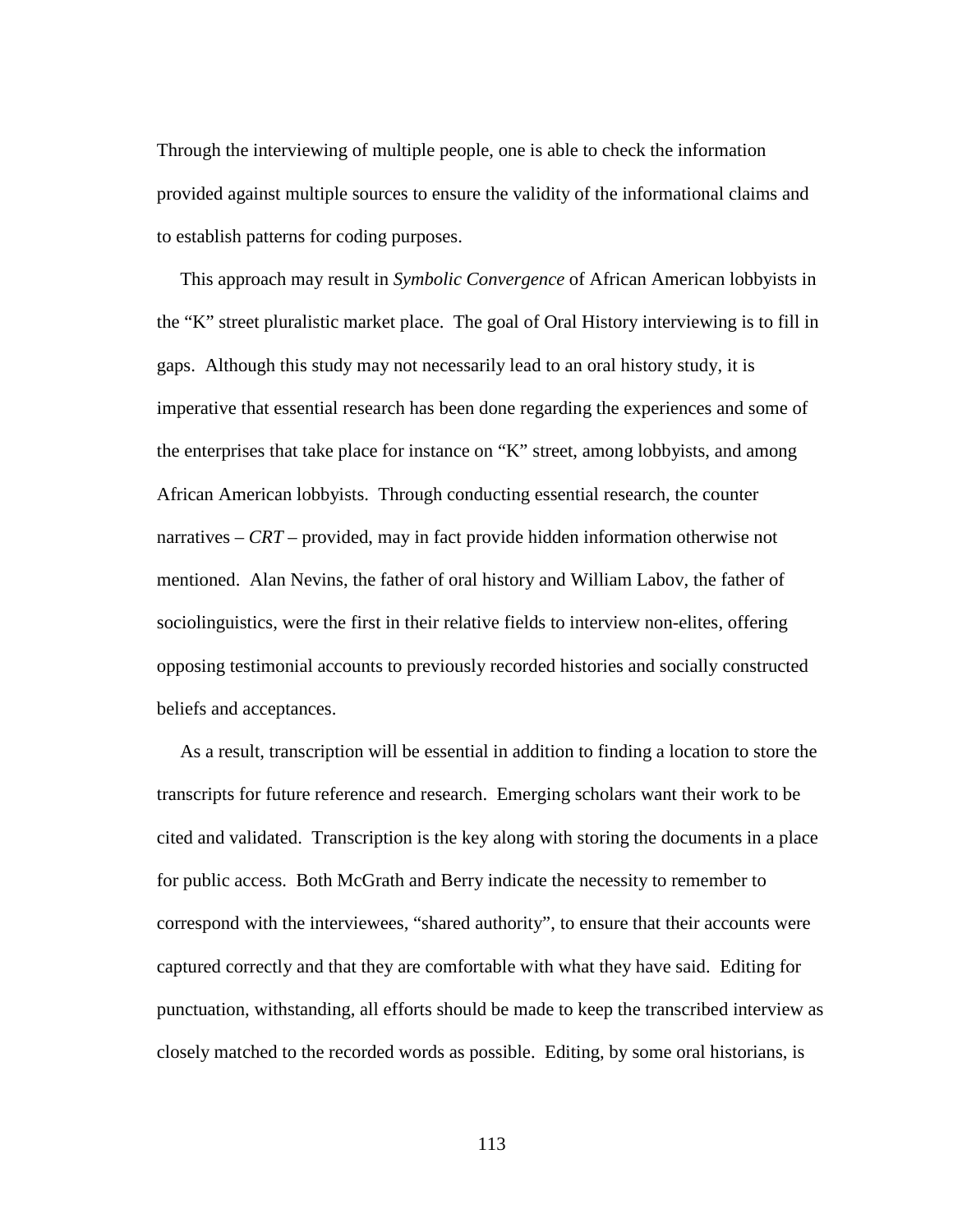considered as altering the primary document and therefore creating a new text. (Maze, 2007)

 Both studies (Berry, 2002 and McGrath, 2009) were the result of the interviews with the 60 lobbyists. As with any research project, one must be weary and aware of any identifiable validity and reliability issues in addition to any biases. There will be moments when these issues will not appear until the findings and discussion portions of one's study; however, caution must always be in place as identified in *Oral History and Political Elites": Interviewing [and transcribing lobbyists]* (McGrath, 2009). The methodological findings for his study are significant to the current study because I will be interviewing four African American educational lobbyists. There are three ethical dilemmas I must consider according to McGrath (2009):

1) a sense of some issues which do need to be considered and resolved before interviewing people professionally involved in politics, 2) the questions associated with producing and interview transcript, and 3) the importance of finding some means by which to create an accessible record of those transcripts in order that they can be followed by future researchers (p. 48)

 When reading the title of this methodological study, and that of Berry (2002), I could not help but think, "Why am I considering African American lobbyists elite?" Was I exhibiting bias because I myself am African American? The literature regarding perceptions of African American legislators and African American interest group access (Haynie, 2002) including studies regarding pigeonholing and credibility perceptions (Wolman and Thomas, 1970; Smith, 1981; Blumer, 1958) would indicate that when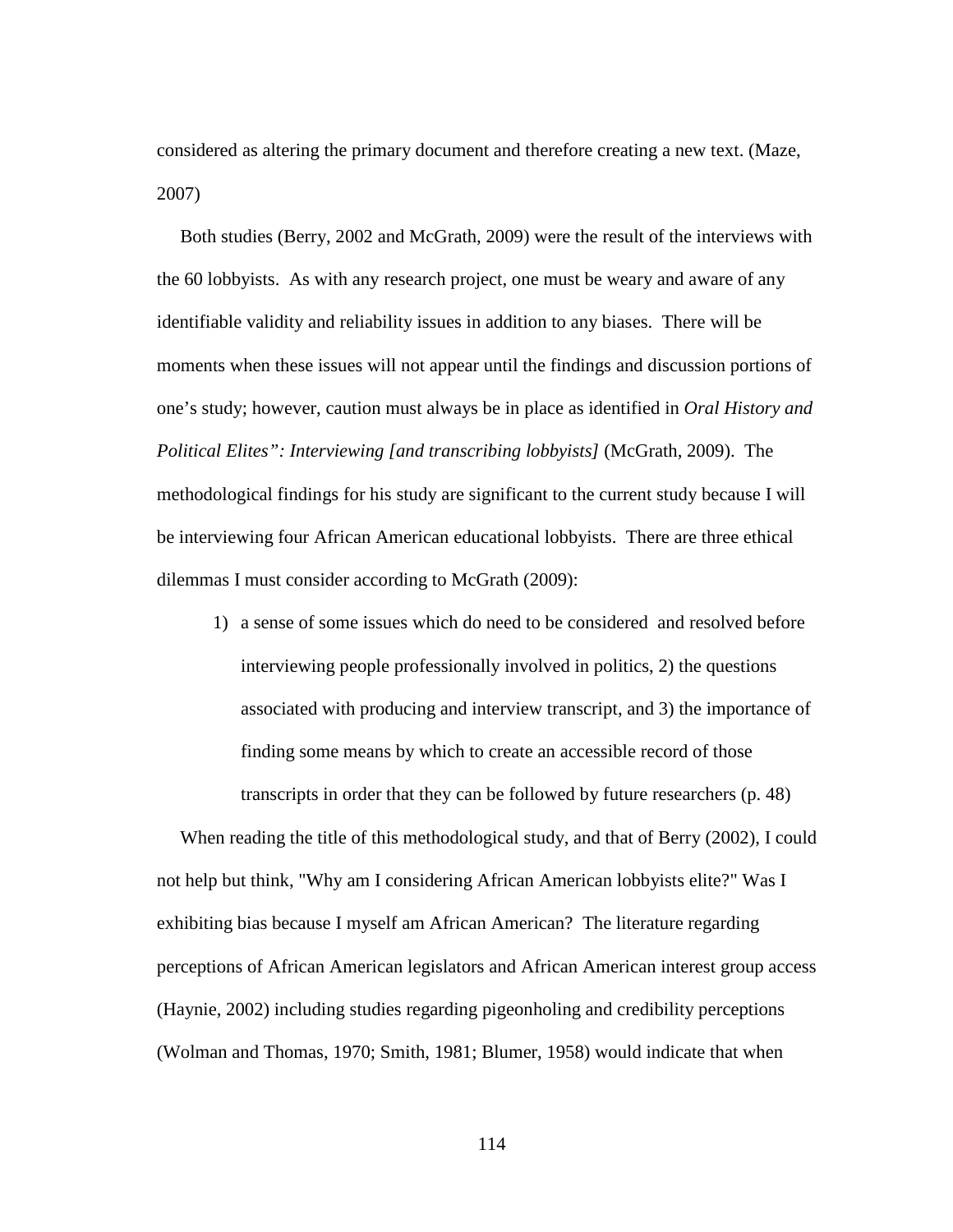scholars mention elite interviewing, they are not thinking about or considering African American lobbyists. However, McGrath (2009) asks "So, what constitutes an 'elite' interviewee?" (p. 49).

 According to Seldon, elite interviews are "those conducted with individuals selected because of who they are or what they did" (as cited in McGrath, 2009, p. 49). Dexter regards any interview as elite if the interviewee was accorded what he termed "special, non-standard treatment" (as cited in McGrath, 2009, p. 49). This means that everyone is not being asked the same questions necessarily as in a questionnaire, but the interview is "semi-structured". In a semi-structured interview, there may be predetermined questions, but only as a guide. They will be divided into categories according to what the interviewer is attempting to discover during the interview.

Wilmsen (2001) states, "... interviews are substantially more than an exchange of information in a conversation…They are carefully staged communicative events, which follow specific protocols for the purpose of eventually communicating...to a wider, undetermined audience" (p. 67). The interviewee will ultimately guide the interview based on their responses. The interviewer will deviate from the questions to ask follow up questions, allowing the interviewee to guide the interview so long as the information one is seeking is being provided. This way of questioning is open-ended and often provides additional information that otherwise would have been missed.

 In addition to asking open-ended questions, McGrath talks about the ethical responsibility and methodological importance of transcribing and sharing the transcription with the interviewees (correspondence) – otherwise known as "member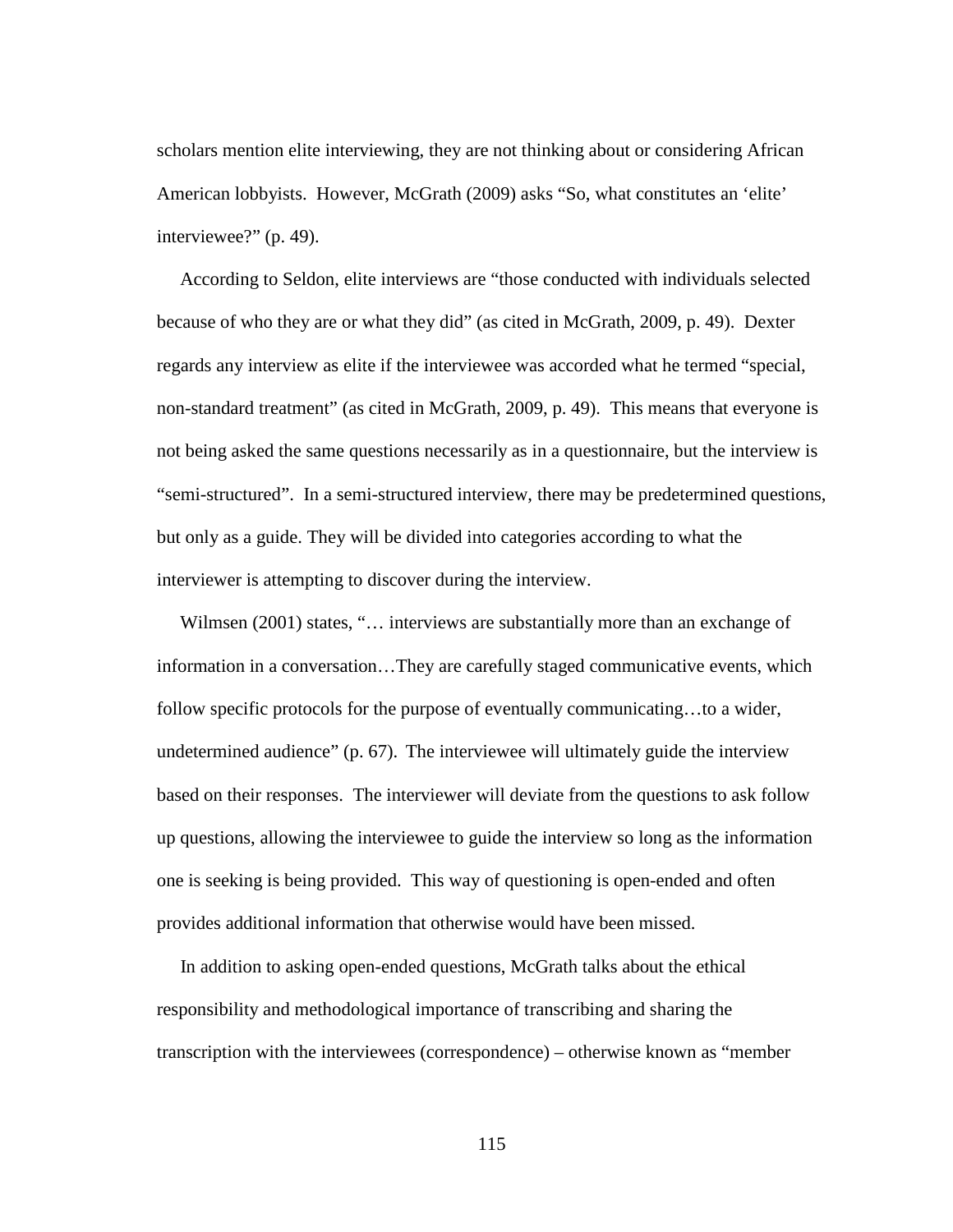checks" in qualitative research. Although this is time consuming and sometimes an individual may not want to have their interview used after reading what they said, this approach nevertheless must be followed. The interview is a primary source which belongs to the interviewee. They have rights to editing and ultimately denying or providing access to the transcriptions and recordings. Once correspondence has been complete, in order for replication, reliability and validity, McGrath (2009) suggests storing the research in a repository or in a library so that other researchers may have access. Identifying a repository and/or library will be of great interest, for my study will need to be accessed by those participants in the training program for developing an African American educational lobbyist. The interviews and transcripts will be used for training purposes and to conduct additional studies in narrative analysis, linguistic analysis, and to apply critical race theoretical frameworks.

### **Trustworthiness and Credibility**

In order to establish trustworthiness and credibility for my study, I established positionality, ensured transferability, encouraged member checks among participants, and triangulated the emerging information and themes from the collected data. I first established my positionality as the interviewer and researcher in relation to the research environment and participants. I then ensured reliability of collected data by checking transcripts to make sure they did not contain obvious mistakes during transcription (Cresswell, 2009). After the interviews were transcribed, I began my analysis and conducted follow up interviews, including having participants respond to data or concepts mentioned in the other participant interviews.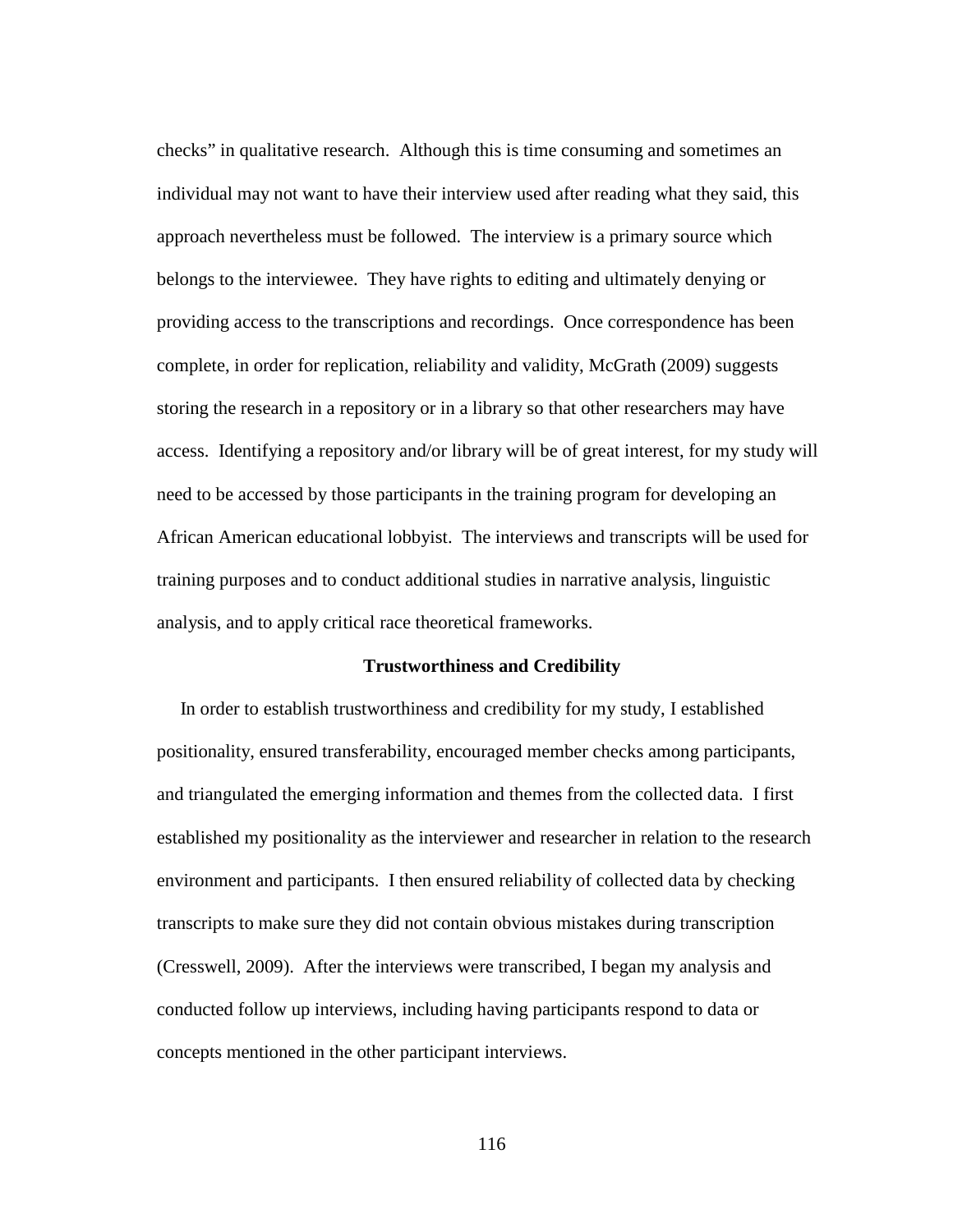### **Postitionality**

 Positionality must be studied and identified from multiple vantage points: the researcher, the African American educational lobbyists individually, the African American educational lobbyists in comparison to one another, and the African American educational lobbyists in comparison to the researcher. Milner (2007) calls for a framework of positionality where the researcher is first knowledgeable about himself, secondly, knowledgeable about himself in relations to others, and thirdly, knowledgeable about himself in relation to the system. Therefore, I must be culturally competent.

 The purpose of this framework is to ensure that the researcher recognizes potential seen, unseen and unforeseen dangers in research. "In the process of conducting research, dangers can emerge when and if the researchers do not engage in processes that can circumvent misinterpretations, misinformation, and misrepresentations of individuals, communities, institutions, and systems" (p. 388).One of these dangers I have found is the lack of acknowledging how personality can drive or stall a study.

 Discussions about researchers' positionality tend to lack insight about personality and how it may help or hinder the research, and particular challenges that certain positionality traits might pose in particular research methodologies and fieldwork contexts (Moser, 2008). The purpose of this constant comparative method in the study will be to identify reflective and retrospective factors as well as personality traits which may impact the study, the participants in the study, the findings in the study, and the outcomes. All time and space factors will be documented and considered as the new theories and conceptual frameworks potentially emerge.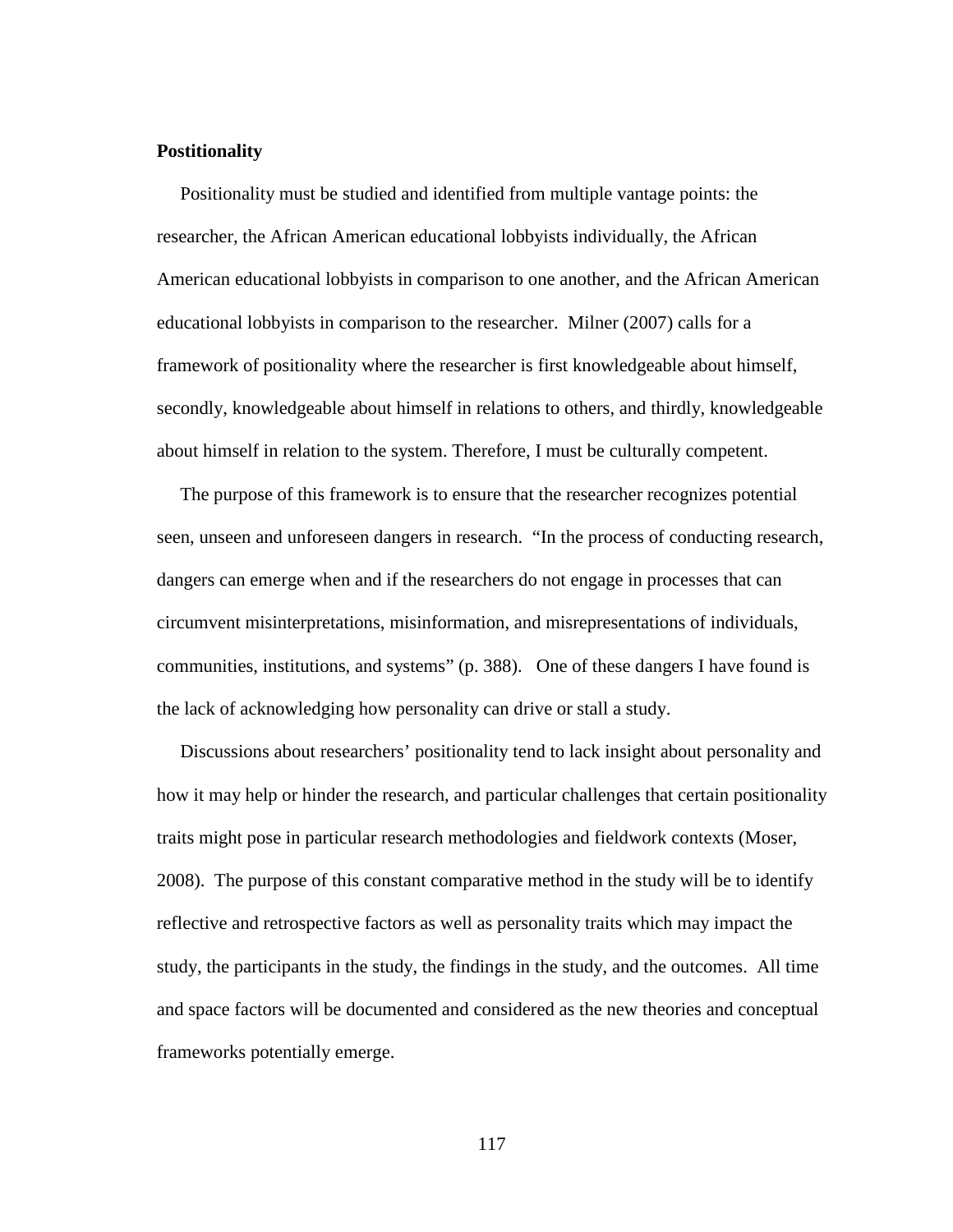Currently, I am an African American high school principal. At the time of the study, I was an African American assistant principal in a suburban school district which functions similar to or like an urban district  $-$  a "financially distressed suburb" (Anyon, 2005, p. 24). My role as a an assistant principal during the study provided me no insider status nor did the fact that I am African American like the participants in this study provide me any insider status. Insider scholars have been characterized as total insiders, where researchers share multiple identities (e.g. race, ethnicity, and class) or profound experiences (wars, family membership; and partial insiders, who share a single identity (or a few identities) with a degree of distance or detachment form the community (Chavez, 2008, p. 475.)

 I would be considered a partial insider due to my sharing of a single identity with group I studied. Although we share race we do not necessarily share class or culture. An assumption I make is that those I interview most likely were born to African American middle class families while I was born to a Low SES family. One African American lobbyist commented about his interviewing experiences where the assumption was that he would be the 'Black face' who would speak with such Democrats as Maxine Waters and the Black people who had problems. There was just one hitch according to Palmer and Murray (2009), "That's just not my background. I went to school in Iowa. My experiences are asymmetrical".

 My position as an African American in the United States positions me in contrast to a multitude of assumptions and dynamics. Depending upon the context, I am an African American male who at the same time is a male who is African American. In addition, I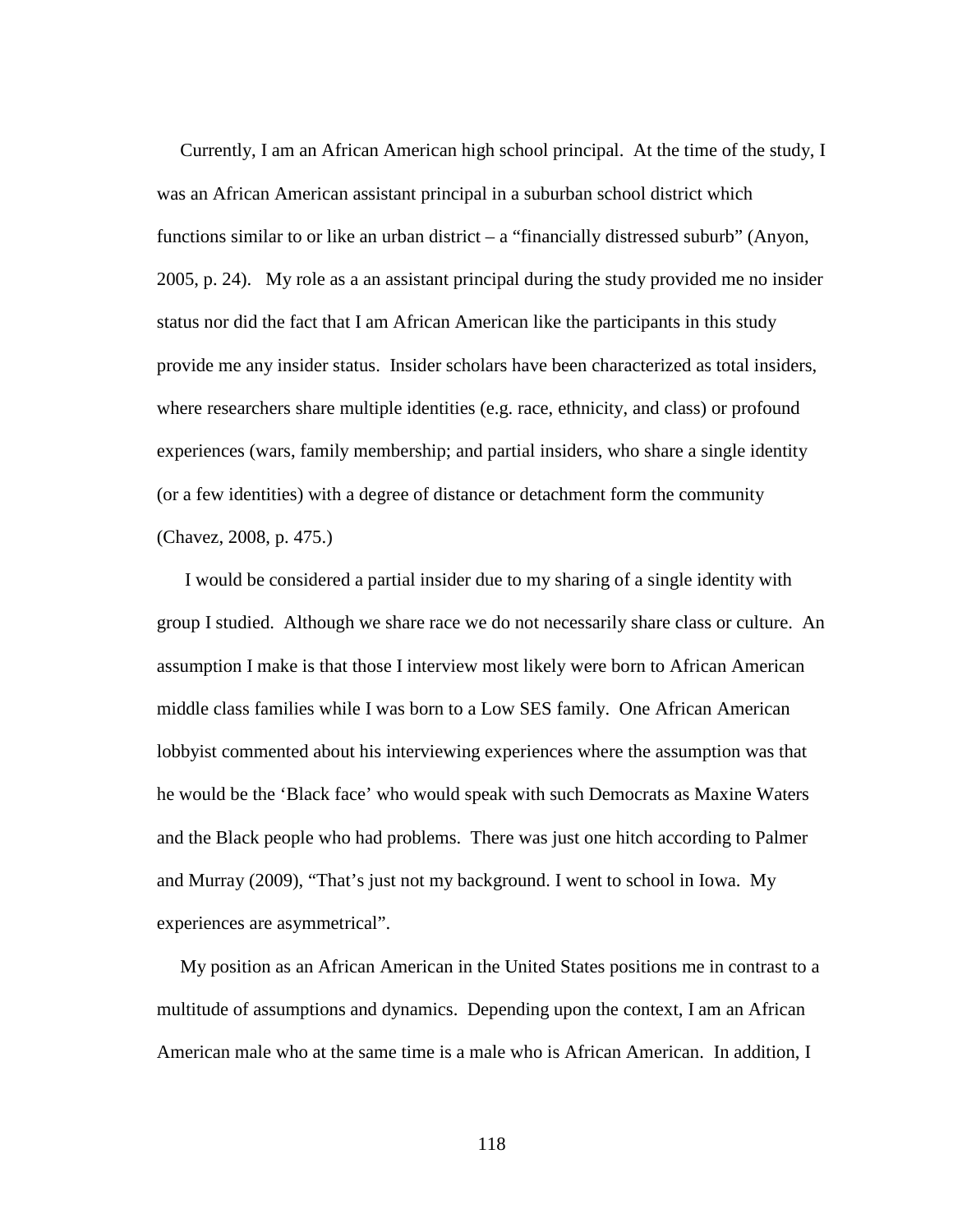am an African American principal who is at the same time a principal who is African American. Ironically, this duality ceases once I identify and recognize that I am an African American who is not an American who is African. This is where my distinct positionality in the context of this study along with the participants in this study ceases to lose its duality.

 We are all African Americans, but definitely not Americans who are Africans or Africans who are Americans. This positionality utilizing nonlinear framework introduced by Milner (2007) will provide an unbiased objectivity to this study: researching the self, researching the self in relation to others, engaged reflection and representation, and shifting from the self to system. According to Cousin (2010) "The self is not some kind of virus which contaminates the research….the self is a research tool, and thus intimately connected to the methods we deploy (p. 10).

 Scientific knowledge consists of facts that could be subsumed under general laws…we gain scientific knowledge through sensory or observational experience combined with logic…this [positivist] world is the notion of a single, objective reality – the world out there – that we can observe, know and measure (Merriam, 2002, p. 44). Therefore, this study's objectivity will be found in the positivist reality and single truth that I and my study participants are African Americans, which makes my interpretations and analysis as an African American valid and trustworthy. My position as a partial insider provides a degree of distance or detachment from the community (Chavez, 2008) which in this study is African American education lobbyists at the federal and state levels. We being African Americans is an objectified conceptualized single truth. My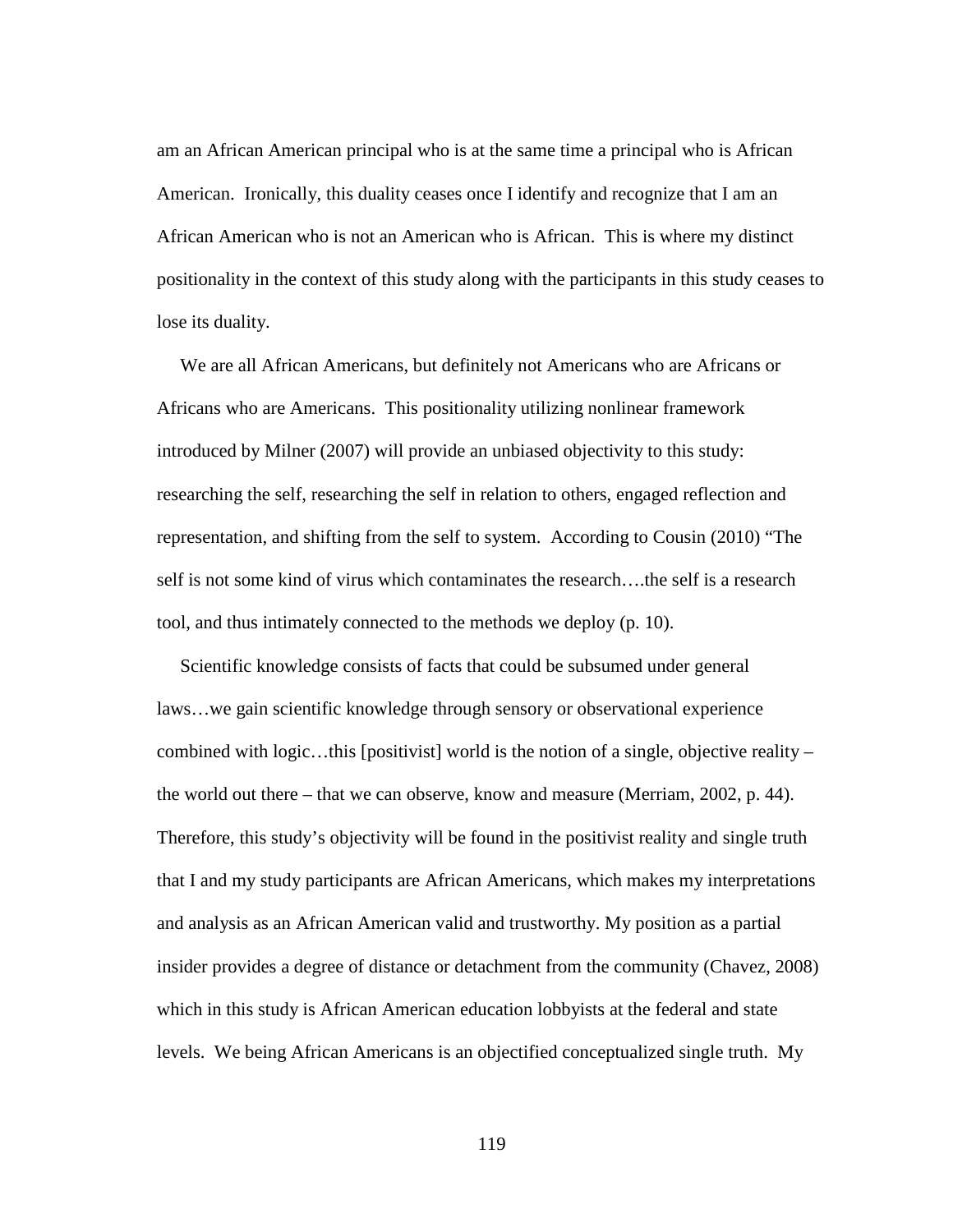objectivity is defined by the positivist tradition that the outsider perspective [is] considered optimal for its "objective" and "accurate" account of the field, while insiders, who possessed deeper insights about the people, place, and events, [are] believed to hold a biases position that complicates their ability to observe and interpret (Chavez, 2008, p. 474). My being an assistant principal at the time of the study and currently a high school principal with no political affiliations or any connections to the lobbying field or politics makes me an outsider in this study.

#### **Transferability**

 According to Lincoln and Guba (1995) "all that is necessary to ensure transferability is to know something with high internal validity about Sample A, and to know that A is representative of the population to which the generalization is to apply. In this case the population is a purposeful sampling of African American educational lobbyists with a minimal of 5 years lobbying at the state and/or federal level. I have included detailed descriptions of the participants' background, environment and method of collection in order to provide the opportunity for transferability.

# **Dependability and Confirmability**

 Dependability is demonstrated by taking into account both factors of instability and factors of phenomenal or design induced change (Lincoln and Guba, 1985). To establish dependability, it is necessary to examine records for accuracy and to authenticate documents. Dependability is the naturalists substitute for reliability and confirmability is achieved as one collects data to verify and construct findings (Smothers, 2012). As I collected and analyzed data I began to find information that was not otherwise known. I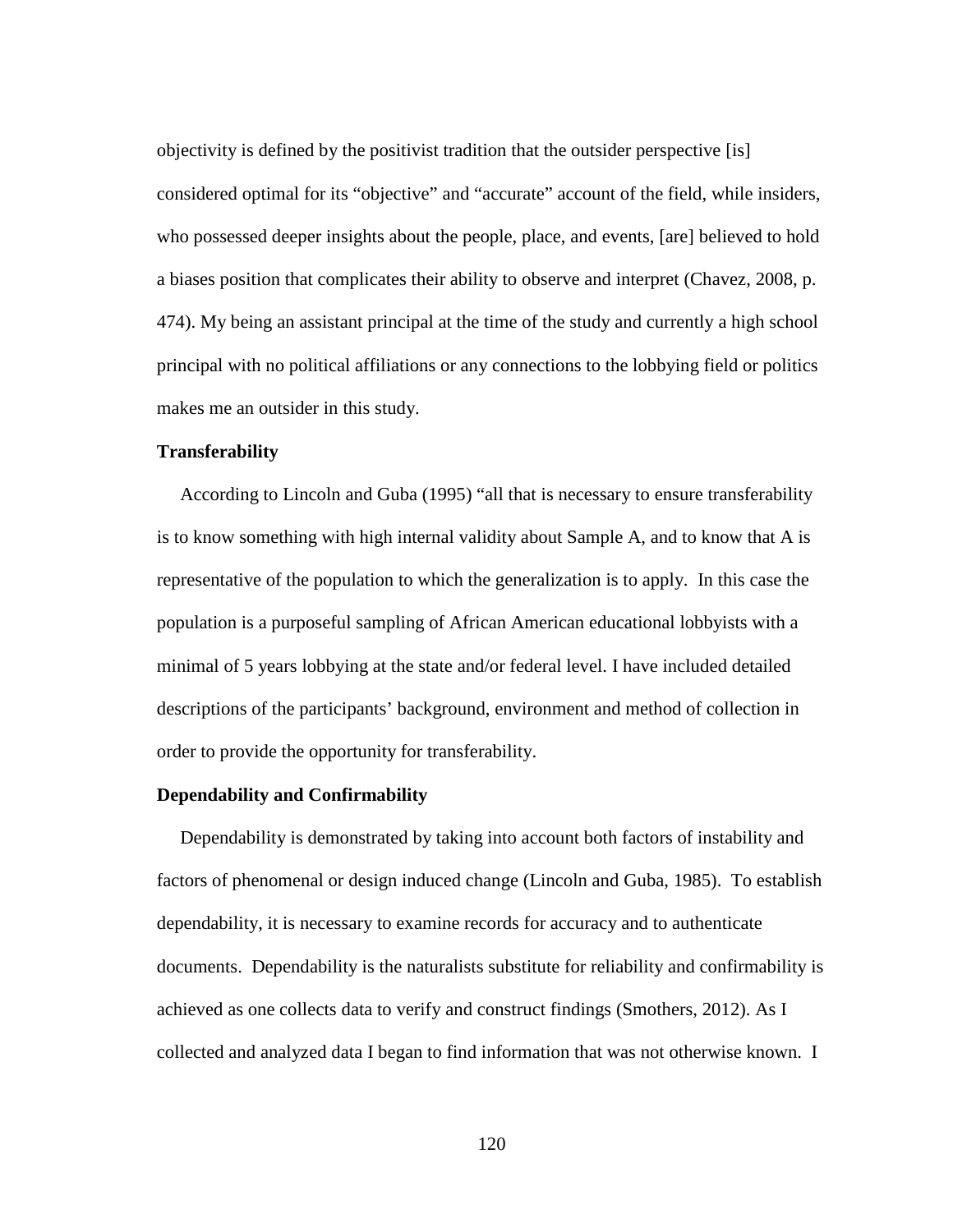kept both hard and electronic copies of the transcriptions, the audio recordings, the procedural process, the field notes, and notes, highlights and coding from the interviews.

# **Member Checks**

 "The member check, whereby data, analytic categories, interpretations, and conclusion are tested with members of those stake holding groups form whom the data were originally collected, is the most crucial technique for establishing credibility" (Lincoln and Guba, 1995, p. 314). After the interviews were completed, the recordings were transcribed. The data was analyzed. As themes began to emerge along with categories, information that appeared contradictory or not mentioned by all participants was collected. The analyzed data and information was then shared with the participants for reaction, response and clarification.

# **Triangulation**

 Multiple or many sources are better in a study than a single source because it leads to greater understanding of the phenomena we are studying (Bogdan and Biklen, 2003, p. 107). I established triangulation by collecting data from multiple sources – four African American educational lobbyists – on the same topics. Furthermore, I conducted multiple analysis on the transcribed interviews including the constant comparative method, resulting in a comparison of themes with one interview and then a comparison of themes with two interviews and then with three and the fourth interview. In a study conducted by Putten and Nolen (2010), triangulation was accomplished through sequential data analysis, comparing findings and validating emerging themes, making corrections, and identifying areas of further analysis.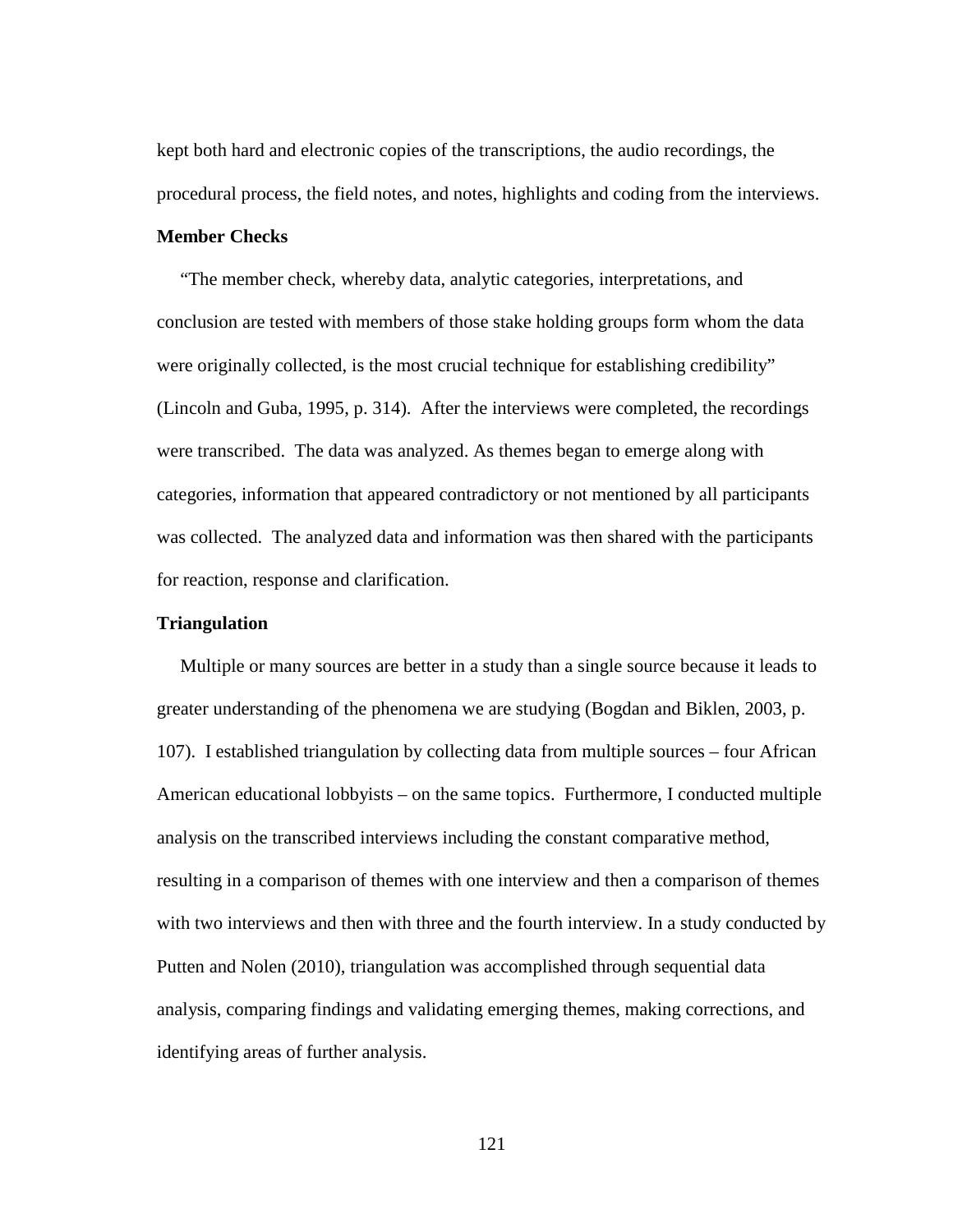### **Plan for Analysis**

 Since this is a narrative qualitative study, data analysis for this study included multiple analyses: constant comparative method, narrative analysis and interpretive analysis. Through the interviews, specific themes emerged. I identified counter narrative and interest convergences between group and educational policy and practice used in Critical Race Theory. Furthermore, a "reverse" interest convergence emerged through the self interpreted acts of lobbying by the African American educational lobbyists.

 The structure of the narrative was studied through the constant comparative method. "The process of constant comparison stimulates thought that leads to both descriptive and explanatory categories." (Lincoln and Guba, 1985, p. 340) During the reading and re-reading of the four manuscripts and then comparing the manuscripts to themselves then with one another, the constant comparison method provides opportunity to identify emerging themes and then compare them to another. "By comparing, the researcher is able to do what is necessary to develop a theory more or less inductively, namely categorizing, coding, delineating categories and connecting them" (Boeije, 2002, p. 393).

 The goal is not to write a theory however, despite CCM being utilized by Glasser and Strouse as a process in grounded theory (Lincoln and Guba, 1995). While coding, the themes were compared to previous themes in the same manuscript and in the other manuscripts to define categories. Additionally, in doing so, a comparison of themes across analysis allows for multi-data sources, resulting in recurrent events.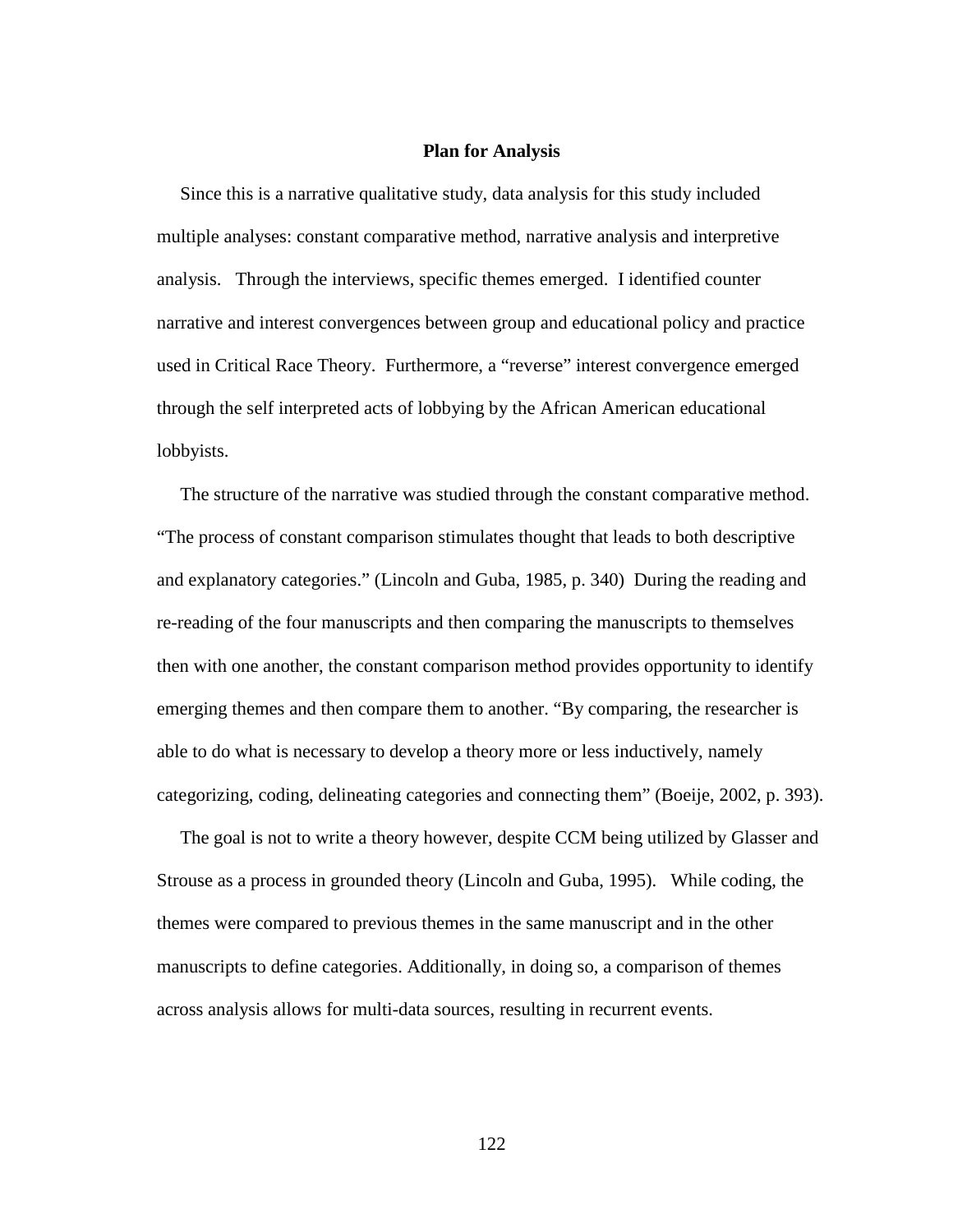As a result of the narrative analysis and interpretive analysis, I identified the "Dialogic Performance" among all four participants. Dialogic Performance interrogates how talk among speakers in interactively (dialogically) produced and performed as narrative (Reissman, 2008). "Stories are social artifacts, telling us as much about society and culture as they do about a person or group" (Reissman, 2008, p. 101) The Dialogic Performance features in this study are Direct Speech and Repetition. Together they create a performance that is unique to African American educational lobbyists post in their position and status as the story teller in relation to their position as informers regarding their act of lobbying.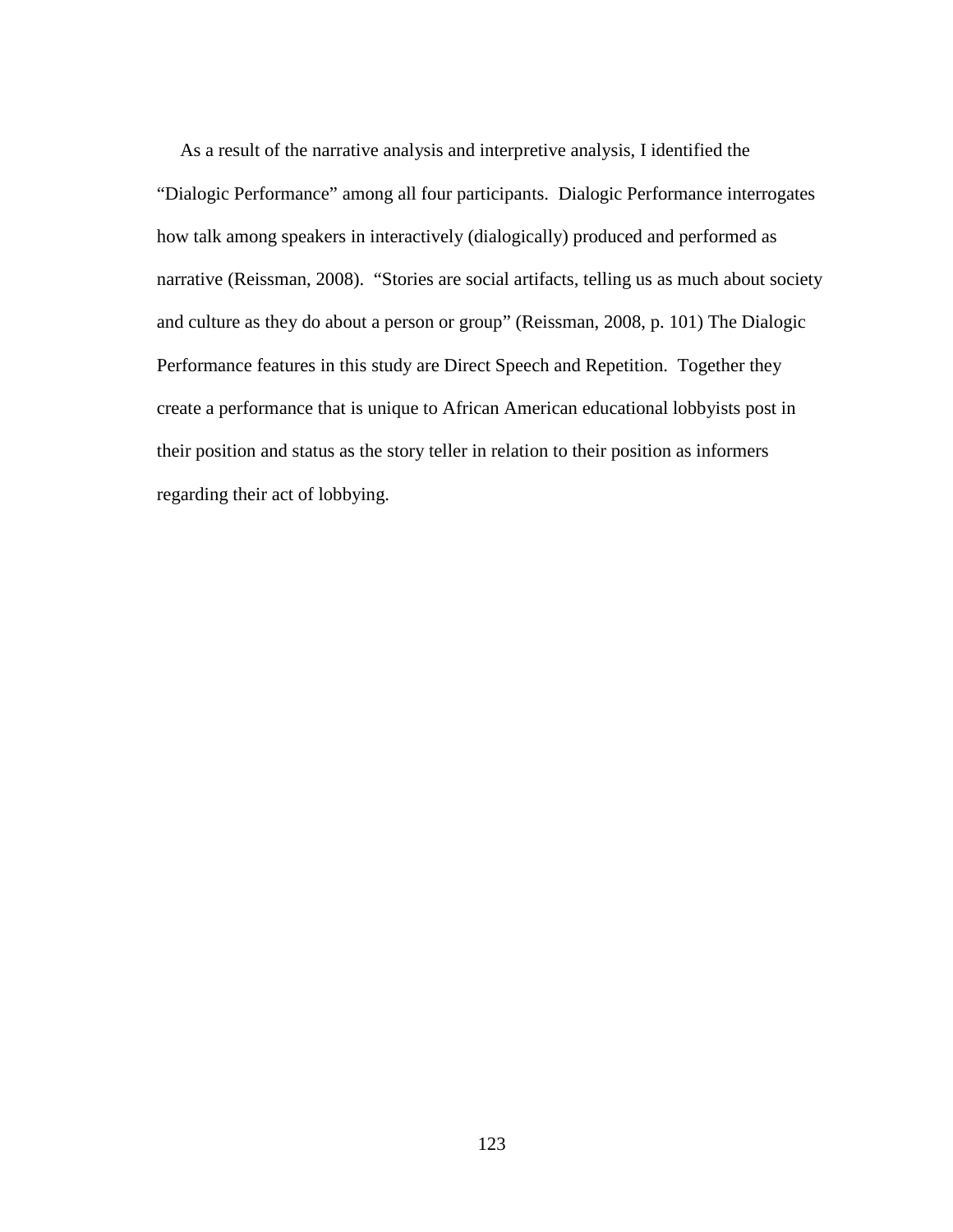#### **CHAPTER IV**

### **FINDINGS**

# **Introduction**

 This data analysis represents the voices of four African American educational lobbyists and their role in lobbying for education. The analysis begins with a description of each participant – their story. Each was provided a pseudonym to protect their identity. The pseudonyms they are given represent their personality traits, their voices, and their background as shared with me during the interviews and discovered in the search of their roles prior to the start of the study. The interviews consisted of 95 total questions *Appendix A* delineated into five specific categories derived from Chapter II – Literature Review: Personal Characteristics Success and Effectiveness, Interpreting the Act of Lobbying, Ability to Impact and Influence Education, Perceptions of African American Lobbyists, and Training and Development of African American Education Lobbyists.

### **Semi-Structured Interviews**

 The interviews were semi-structured in order to allow the participants the opportunity to be heard. There were 95 semi-structured interview questions. The goal of such a semi-structured interview was to elicit responses that would promote a story rather than solicit responses that would support notion and potential biases. Therefore, in each interview, it was not necessary to ask every question. As the stories were told, other questions were answered. During the interview process, I documented body language, the tone and mood of the participant before, during and after the interview, the location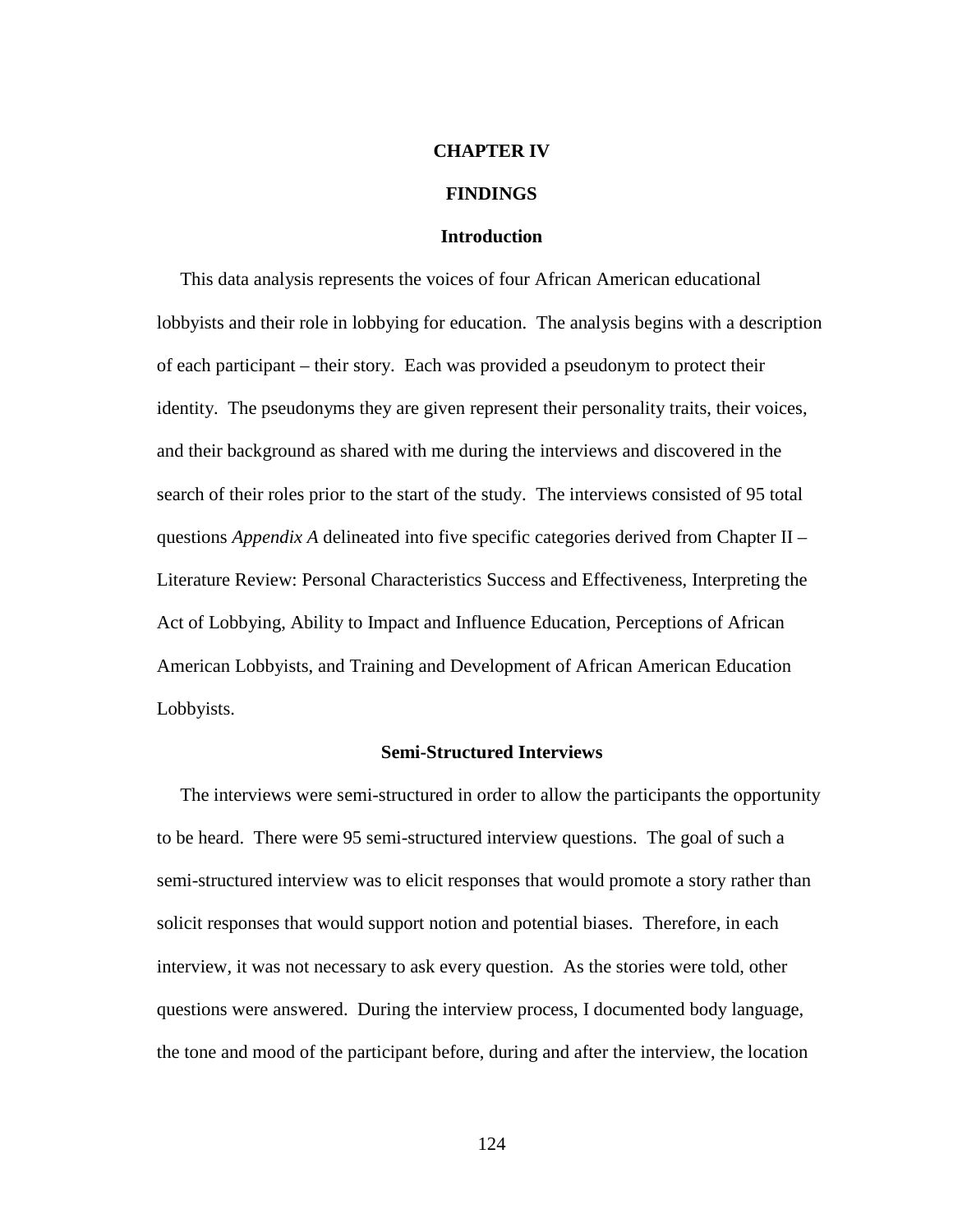the participant chose and the facial expressions. Although the interview was informal in nature, there was an instinctive formalness to the interview process due to the level of scrutiny both the participant and the researcher were under to maintain confidentiality and to accurately record and share their voices.

 A review of responses is discussed regarding each participant with categories and themes disseminated among the three research questions that are driving this study:

1) How do African American education lobbyists describe their personal characteristics related to success in their position?

2) How do African American education lobbyists exercise and interpret their acts of lobbying?

3) How do these African American education lobbyists describe their influence of impact on education?

 As a result of utilizing the Constant Comparative Method in conjunction with Narrative and Interpretive Analysis, several themes began to emerge immediately as I read the first manuscript and began to compare each response. Once the first interview was read, I read each interview individually, following the same method of comparing responses within each interview and simultaneously comparing responses to each previous interview. In essence I read interview 1 and compared each response to another. I then read interview 2 and compared each response to another while comparing those responses to interview 1 responses. While reading interview 3, I compared each response within the interview and then compared those responses to Interviews 1 and 2 responses. The same method was applied with interview 4 where it was compared to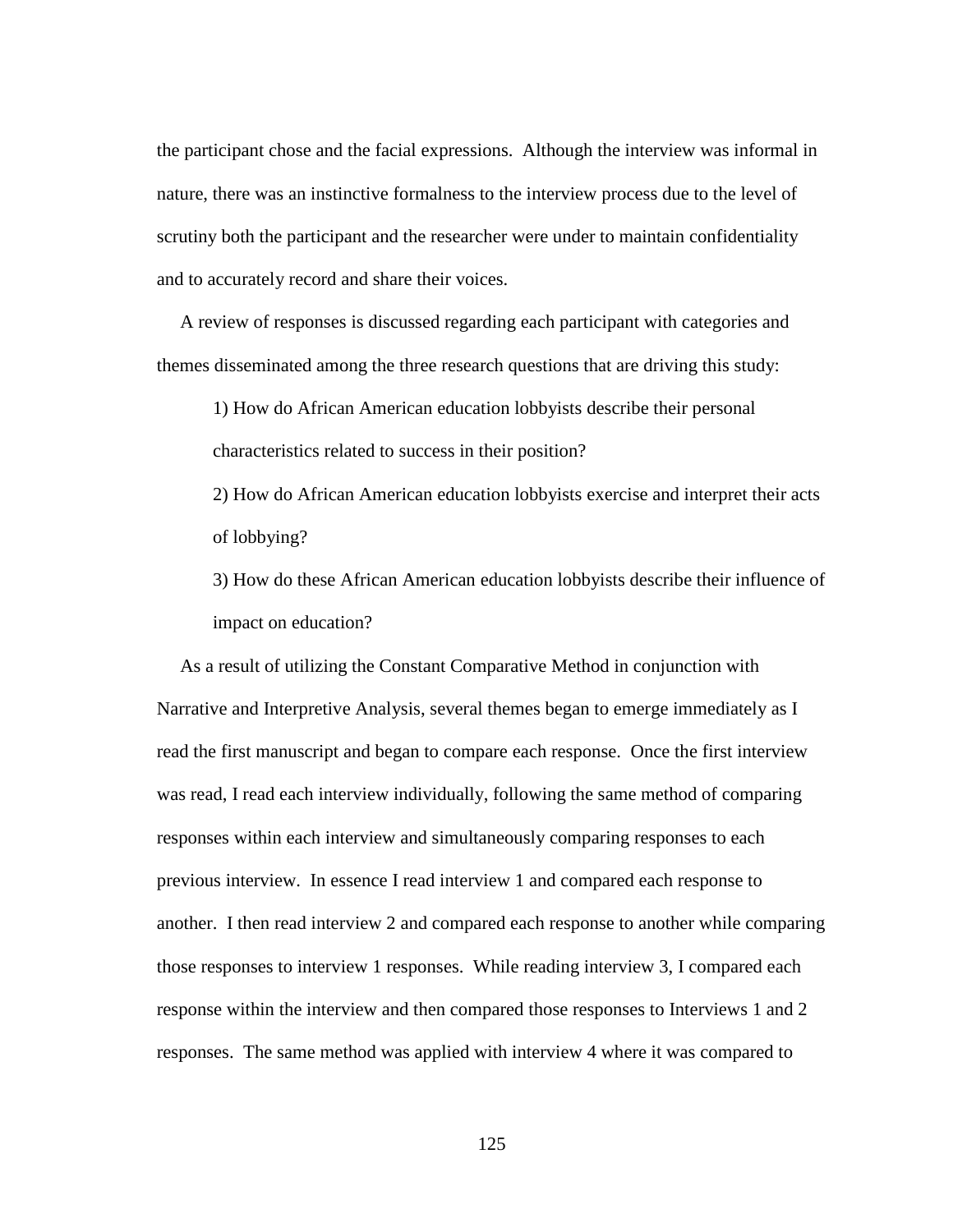itself while be compared to Interviews 1, 2, and 3. This resulted in multiple notations in the margins and in a journal where like codes were documented and questions generated if one participant did not respond to a question or responded differently. Also, questions were generated about responses each individual participant provided that the others did not such as the terms "sausage making", "half truths", "hidden equity", and "grass tops".

# **Some Themes That Emerged**

 Themes that emerged during the interviews, during the re-listening of the recordings, and the rereading of the manuscripts were access, process, policy, skills and tactics, strategies, communication, community, education, learning, occupations, influences, brokering, bi-partisanship, relationships, funding, credibility and trust, information, power, data. These sub-themes are divided into 3 major themes: Being Effective, Having the Ability to Influence and Impact and Focusing on African American Achievement.

 Rather than develop a category for the background themes that emerged, I chose to share their background in each individual story for the delineating of specific training, skill, and influences that went into their becoming an educational lobbyist. Doing so allows each participant's personal story to unfold as they gain their voice.

# **Major Themes**

 The overarching framework for the analysis was the emergence of *Navigating the System*, which is found within each major theme. Under each major theme, the subthemes were categorized as follows:

*Being Effective* – skills and tactics, strategies, communication, relationships, credibility and trust, information, occupation;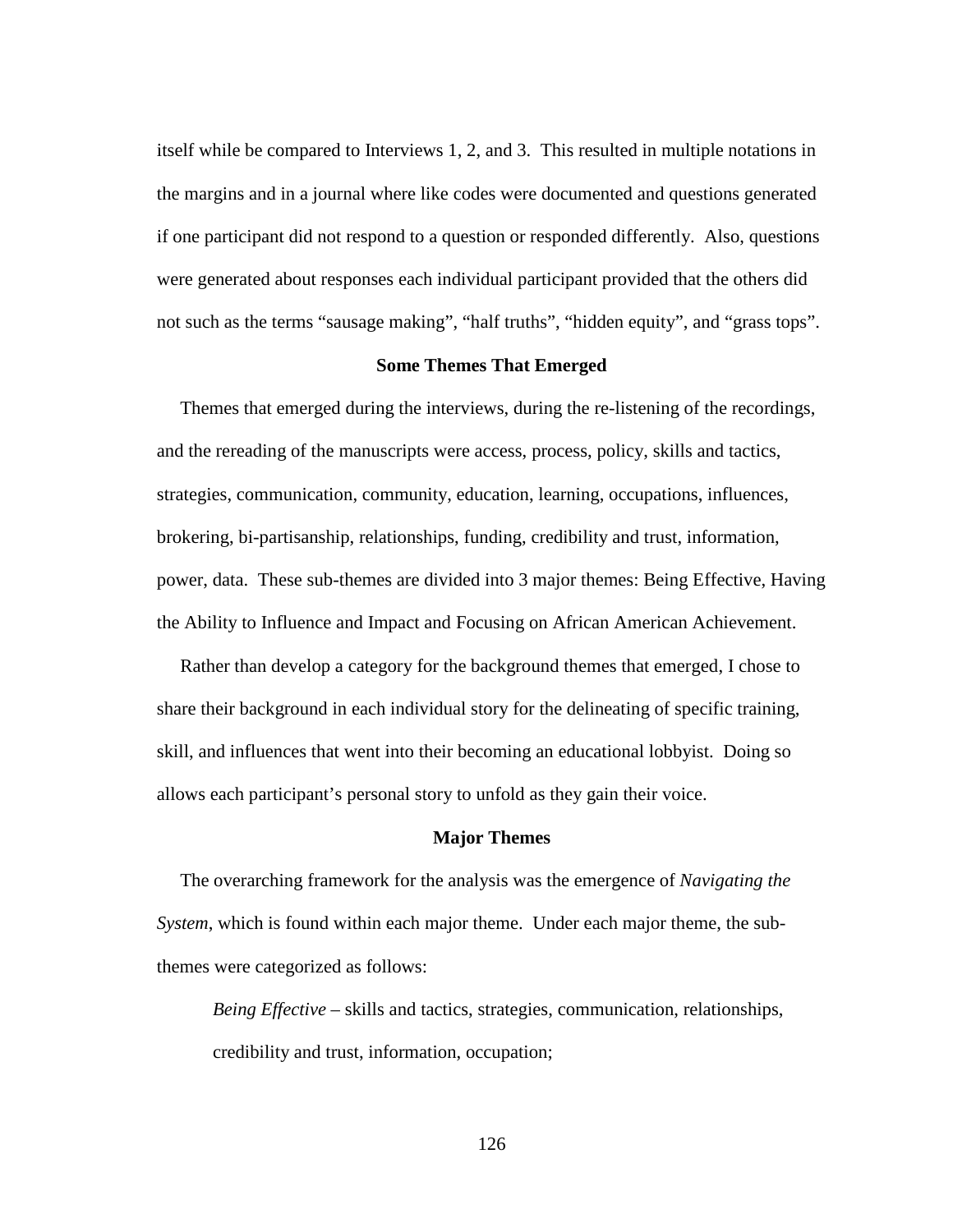*Having the Ability to Influence and Impact* –access, process and policy, brokering, bi-partisanship, information, and data;

*Focusing on African American Achievement* – access, community, education, learning, funding, and power.

Additionally, *Navigating the System* surfaced across each research question. This resulted in the emergence of what appeared to be Symbolic Convergence. Therefore, *Navigating the System* and *The System* is used interchangeably and metaphorically from this point forward in this study to represent the legislative process, politics, the legal system, the educational system, the state structure, the federal structure, and how American society functions in relation to and in contrast of African American educational lobbyists.

 It is during the mentioning of *The System* or in *Navigating the System* that the participants from this point forward are known as Prophets and Prophetesses engaged in Prophecy. There was repetition of events mentioned and direct speech, in which the Prophets and Prophetesses would engage in a dialogue with someone from the past, with themselves, with a significant other, or with me as if I was present when the events occurred.

 The performance occurred in each interview and resulted in a question of insider or outsider status. In Chapter III, I mentioned that I had no insider status because the only commonality we shared was being an African American. However, as you will discover, the conscious or subconscious desire to develop a common bond with the interviewer resulted in multiple instances of "code switching" among the participants, using an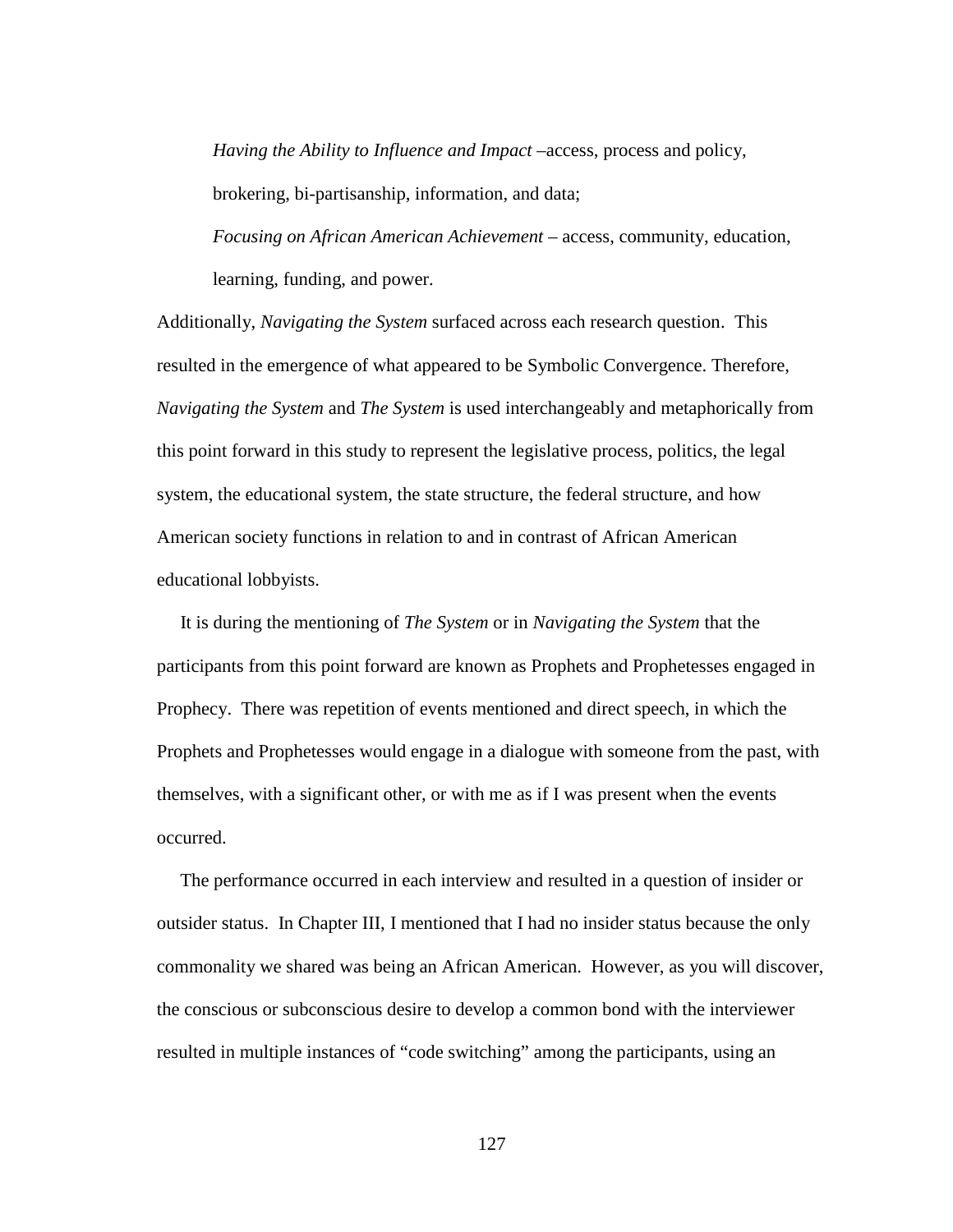"Urban" dialogue. The term "you know" appears to be used at times to solicit a response of agreement, understanding, sympathy, acknowledgment or approval to the point they were making and is seen as a "dialogic shift". The Prophets and Prophetesses responses to the interview questions will be discussed and summarized.

#### **The Book of Prophecy**

 Here begins the Book of Prophecy - 2015 AD. It was during the early stages of reading transcribed voices that I began to lay witness to visions of grander desires for an educational system of equity and social reconstruction. From the outset, the prophetic voices screamed from the pages like banshees bantering hidden absolutions of dimensional foretelling of a present predicated upon a predated future. Change is coming. It is in the changes that the Prophets and Prophetesses enact their ebb and flow within a system designed to keep the status quo. It has been written that to fail in the current system is to actually succeed for the system is designed for some to fail and in failing they have therefore done what the system designed for them to do.

 Confusion is the charge of the system; however, it is the Prophet and Prophetesses who bring to light the resolutions, enlightening the darkness and demystifying the fog which has blinded us for too long. I journeyed to see them. I journeyed to meet them. I needed to hear from them. I wanted to know them – to know their stories. Their stories tell of a journey. Their journeys tell of a story. Hearing their voice is the optimal goal. The Prophets and Prophetesses no longer need to remain quiet. I am their platform. I am their microphone. I now know them well. Read carefully and hear their voices. Below are their stories I tell.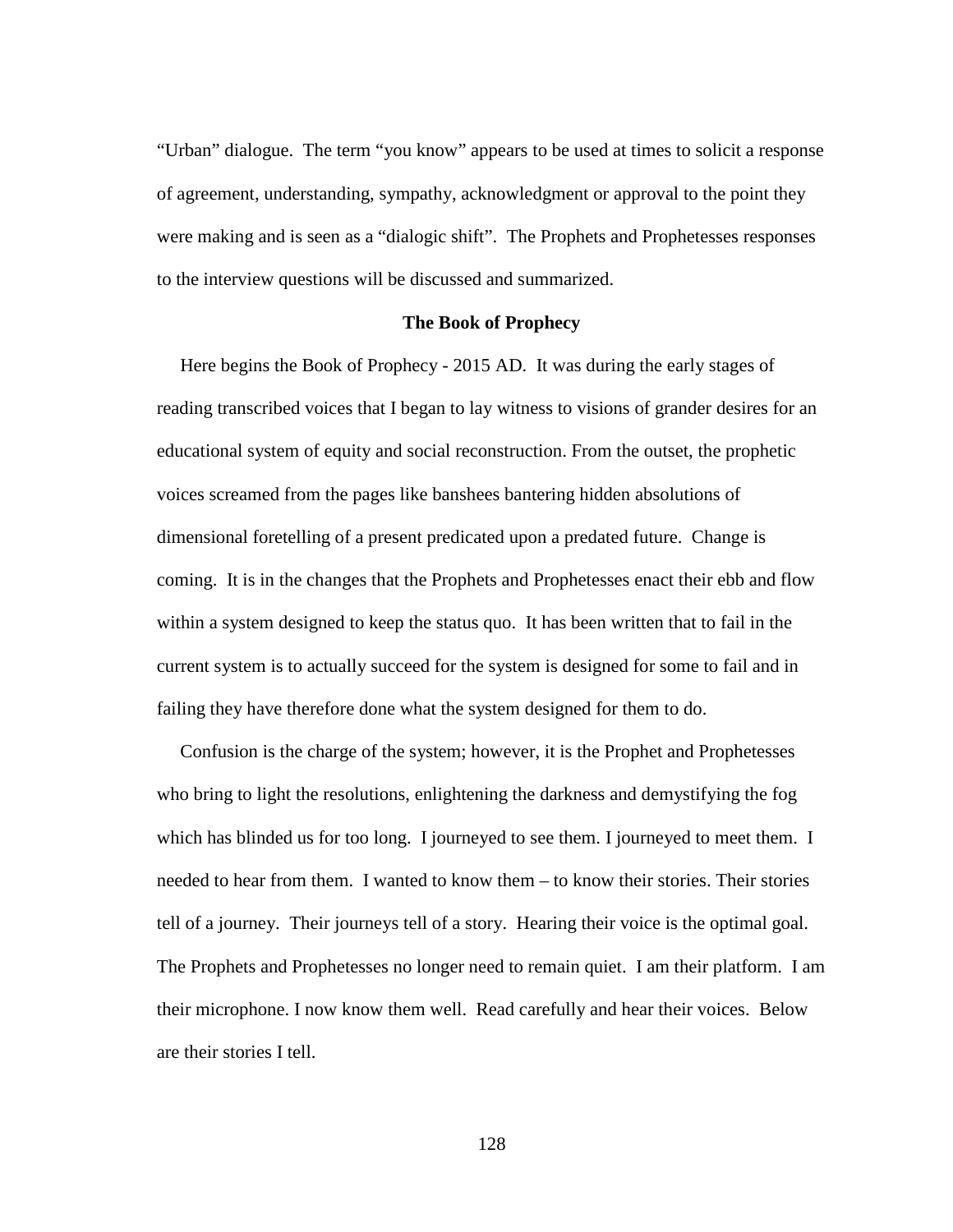# **The Office of the Prophet and Prophetess**

 Ever been to "chuuch"? Better yet, have you ever read or heard the story about the "struggling prophet". It is written and it has been retold that a prophet is not a prophet in his own home. The same holds true for the prophetess. Nevertheless, to be called to the Office of the Prophet and Prophetess provides some strict guidelines and parameters one must partake. First it calls for the acknowledgement of the Gift of the Prophet/Prophetess upon an individual. Secondly, it calls for the individual to sacrifice position and often times be ridiculed and relegated to a tertiary status because for the most part people will not, cannot, and ultimately choose not to understand the message the Prophet and Prophetess provides.

 It is under these circumstances which makes the two Prophets and two Prophetesses in this story significant. The stories are divided into four books from here forward known as the Books of Prophecy: The Book of "Joy" the Bantering Prophetess; The Book of "Irony" the Hidden Prophetess; "The Book of "Truth" the Absolute Prophet; and The Book of "Justice" the Dimensional Prophet. Each has its own story to tell and its own voice to be heard. The role of the Prophet and Prophetess is not for the weak minded or the faint hearted. To be called is a gift in itself. To maintain and articulate the Gift of the Prophet and Prophetess is a price few can pay. The Office of the Prophet and Prophetess is now in session.

 **The Book of "Joy" the Bantering Prophetess.** Here begins the book of "Joy" the Bantering Prophetess, 2014 AD. I set out on my destination to meet "Joy" the Bantering Prophetess at 6:00 a.m. in eager anticipation for what was going to unfold. As I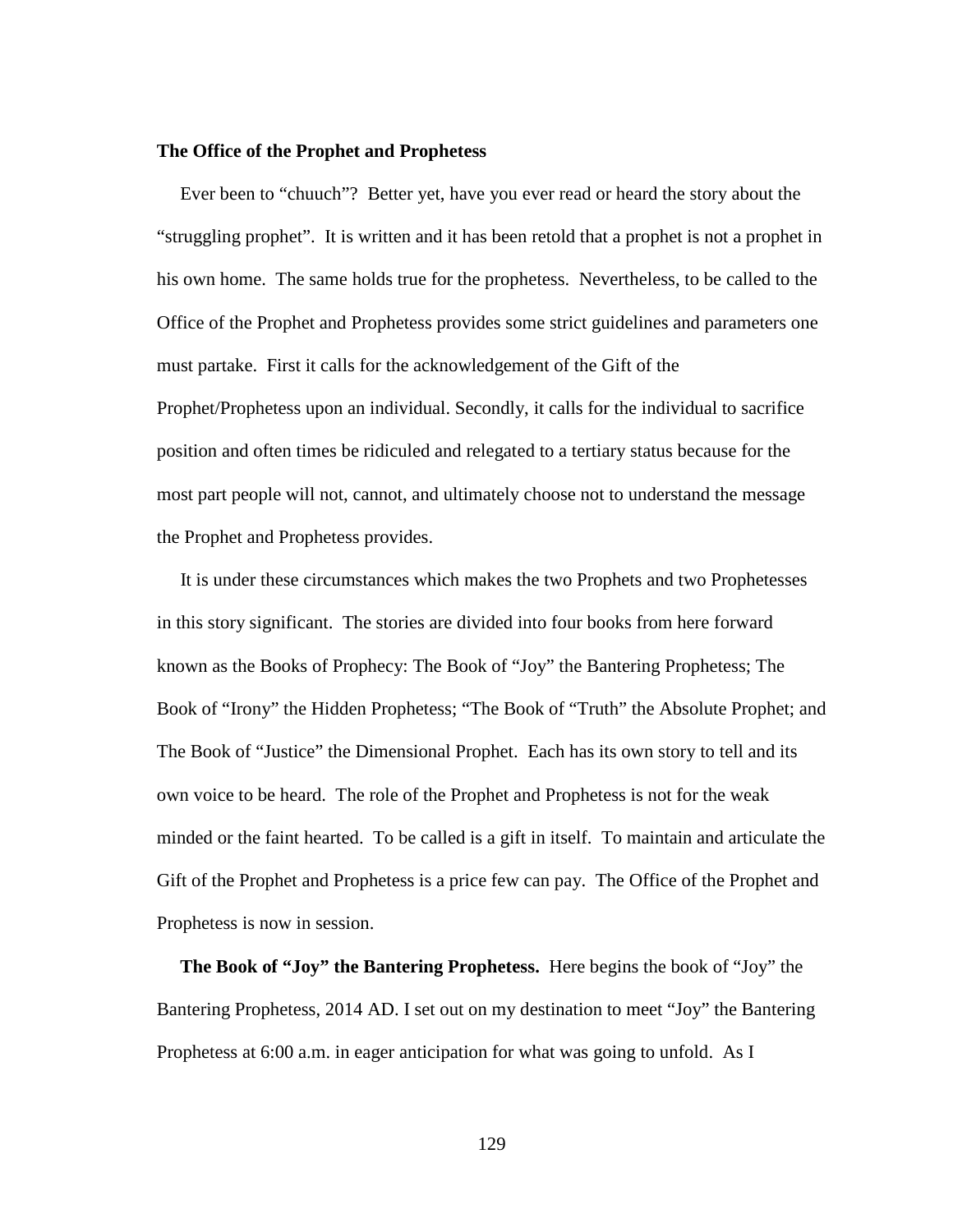navigated the highways and frontage roads heading to Community A where the Prophetess has made her home, I could not help but feel an equally eager strangeness in the air. The drive was quiet, and I drove in banter-filled silence visualizing the interview and anticipating the nervousness I would feel while interviewing elites about their roles which are often taboo. As I alluded to in Chapter III, there are those who chose not to partake due to being recorded and others for the sake of their valuable time. However, I was fortunate enough to have gained four interviews that I anticipate will change the landscape of how schools and school districts find and provide access to their customers, the community they serve.

I enter, Community  $A -$  located near the center of System 1, the first destination of my research focus and begin to see the quickened paces of individuals on a mission. I park and cross a not too busy street for 8:45 a.m. in the System 1 capital. I missed my turn – "Thank God for GPS". I spoke to the few faces and they all spoke back, for I did not look out of place with my dress. I was dressed in black slacks, black shoes, a blue shirt, red tie, and a black sweater. There was no specific dress code revealed in the research literature accept to be professional. I wore a silver watch and bracelet to accentuate, with a splash of cologne. The dress of those with whom I wanted to mix was a diverse affair of sport coats, two piece suits, and simple everyday attire. I entered the building; the doorman could tell I was someone new. He called everyone else by name as he stated, "Good morning" to each before he smiled gingerly towards me and stated "What floor?"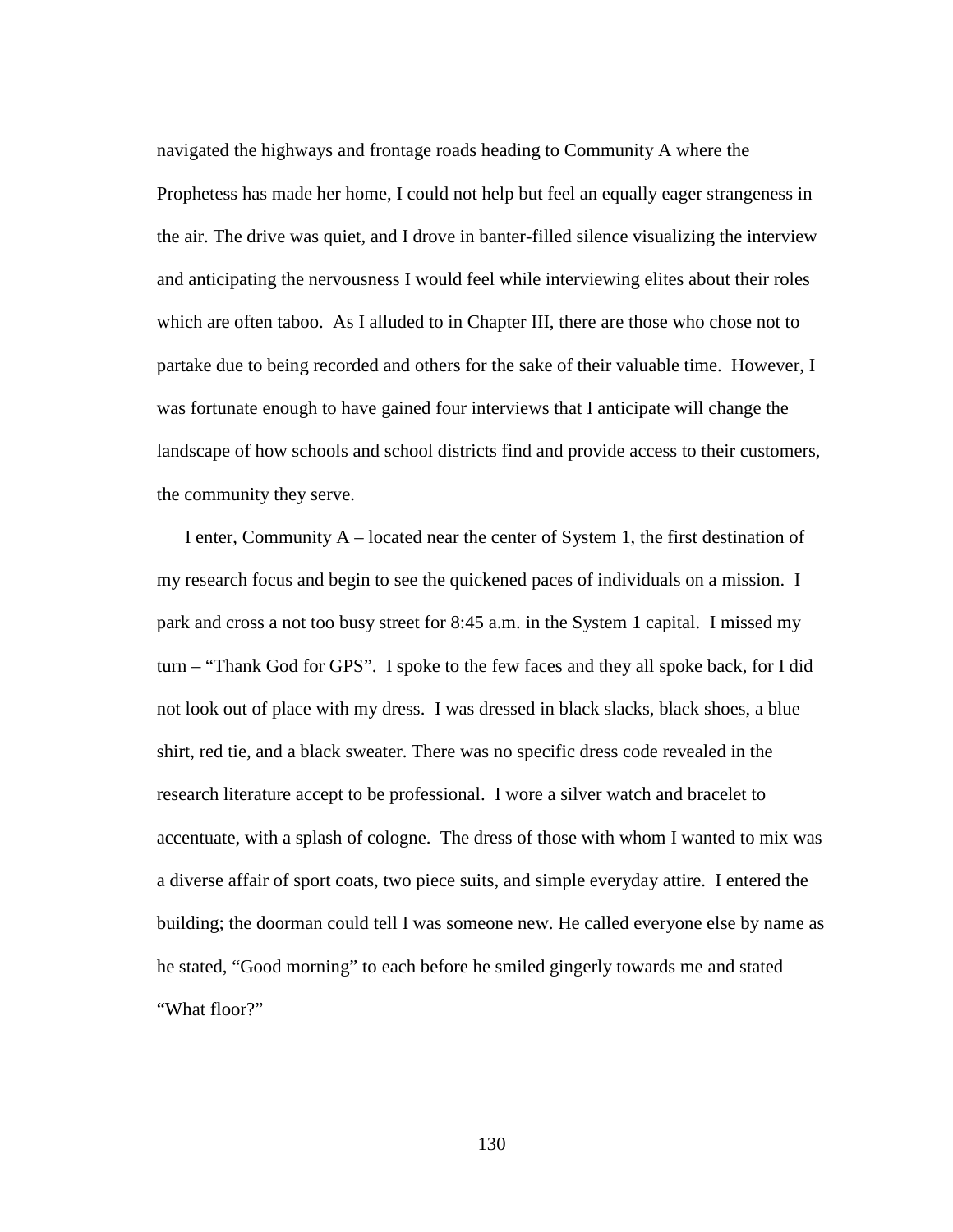The eager strangeness I felt during my drive has returned and taken over the momentary excitement I had. I enter the building and discover the source of the eerie feelings and the quietness of the streets. "There are some happy people today and sad people today…from the election" stated the doorman to the facility where I am to conduct my first interview. There had been an election last night and based on the thickened quietness of the air in the elevator I rode, some did not achieve the result they anticipated. "A thick skin and a never give up attitude" is one of the most important qualities, values and behaviors for being a lobbyist according to "Joy" the Bantering Prophetess:

It does require you to have thick skin, because you are going to get told no a lot…last session we were working on some issues….I had been tallying up my votes and doing my calls…I'm mad because I didn't have a hundred percent…there is no reason for the other twenty-five people not to have voted! That is just completely politics!

 I called "Joy" the Bantering Prophetess to indicate my arrival, sitting in the reception area of the office. The rug on the floor was a stark representation indicative of the state's fading frontier days while the furniture held dear to the past by holding claim to the state etched in every table and chair. If I was blind folded and brought to this office I would know I was among many Lone Star's immediately. However, I did not feel out of place as I lamented privately "Why in the world am I doing this interview?" Suddenly, doors open. Out steps "Joy" the Bantering Prophetess.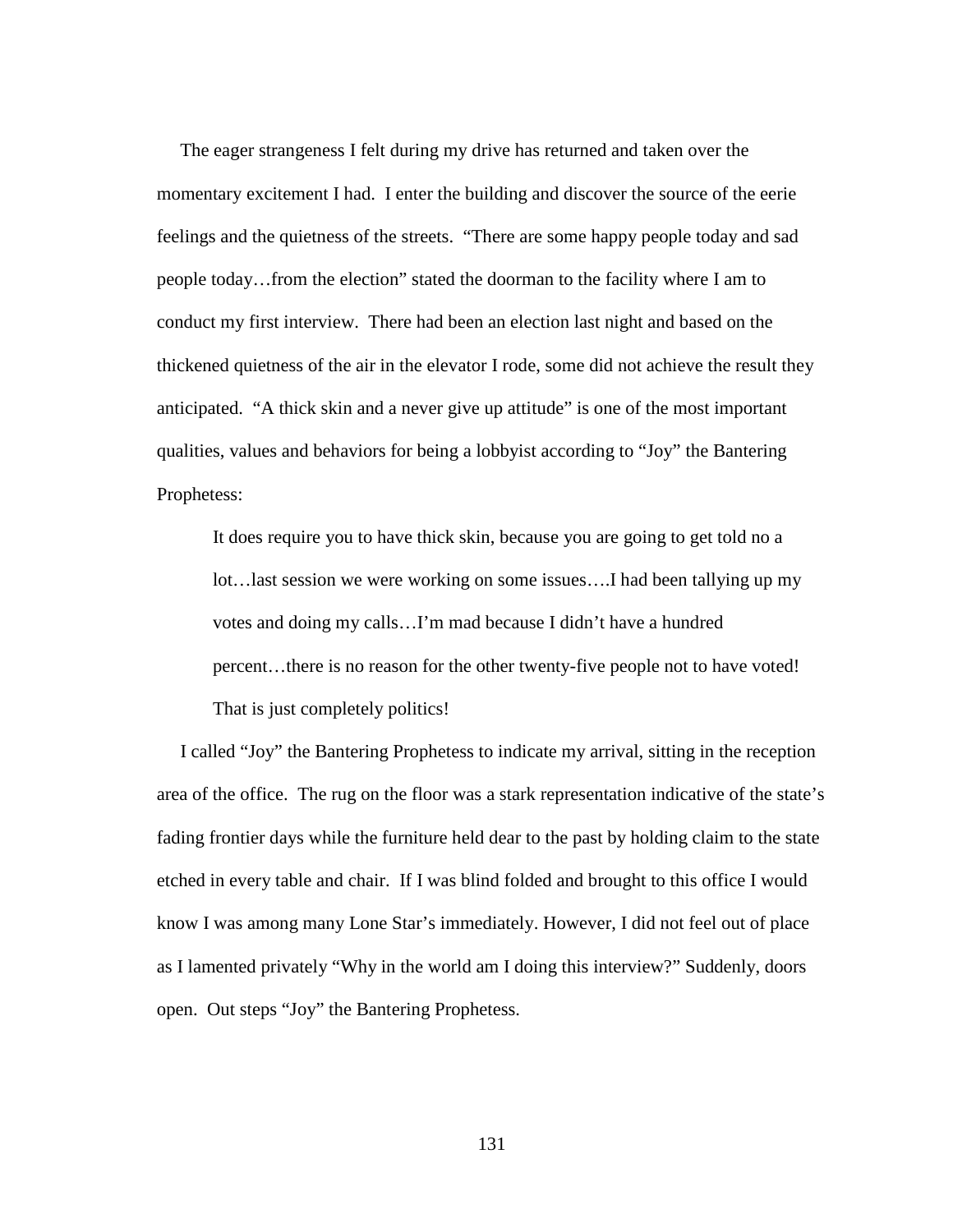We exchanged our pleasantries as I am greeted with a smile. I am introduced to a team of individuals in an adjacent office and am ushered into a quietly quaintified office with a sprawling view of the downtown. The immediacy of noises outside the office resulted in the interview having to be placed on hold as emergency sirens race by. "Joy" the Bantering Prophetess drinks a cup of coffee and apologizes for the casualness of her demeanor. This causes the thickness in the air to thin. We engage in conversation about my trip from Houston and how long I have been in education. These five minutes allows a comfort level to emerge. She is very witty and expresses an exuberant joy about being at work, being interviewed and about life in general, talking about her work during the week, what she has been doing as a result of last night's election and about the time she has to go pick up her kids. Nothing but joy flows effortlessly with each distinction she shares– hence, her pseudonym, "Joy" the Bantering Prophetess. My first question, "Tell me about yourself" is met with banterful joy:

Oh, gosh. The nice big broad question. Um, so, basically, um, I was the kid who always knew wanted to, uh, practice law, then la- later learned that I wanted to do it in education. Had no idea what that meant at the time. Um, but I grew up around a lot of educators. Even though, at the time my own parents had not, you know, earned their um, uh, bachelor's degree or, you know, their advanced degree at all.

Adhering to the practices of narrative interviewing, I remain silent.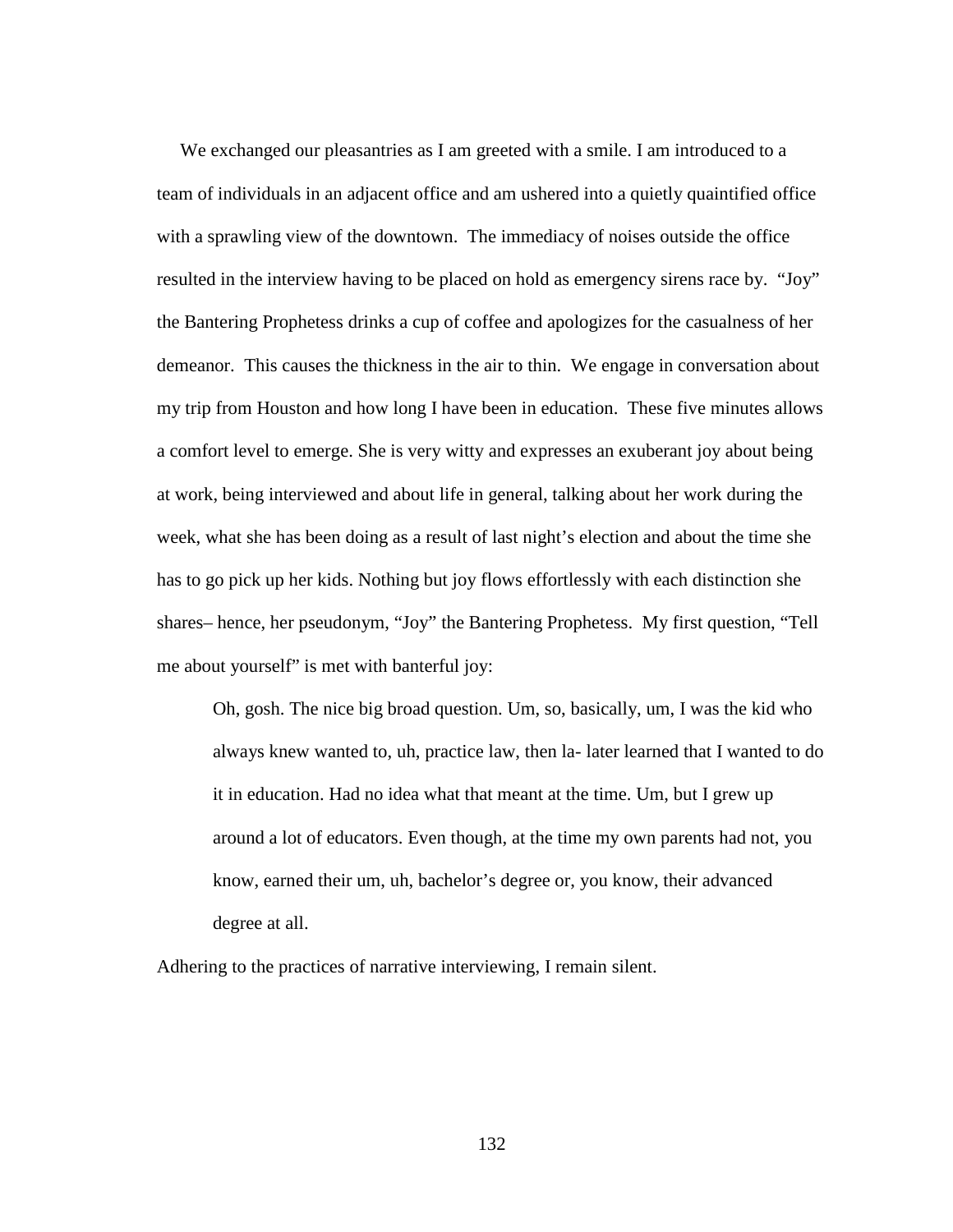So, um, where to start? Um, professionally, um, I have been a practicing, um, lawyer, um, and in the -- specifically, in the area of education and legislative policy for twenty something years now. Oh my gosh, I'm a veteran.

We both laugh. "Joy" the Bantering Prophetess continues,

Um, and -- um, and it's been pretty diverse. Um, starting off cut my teeth. Um, actually one before that, my experience in law school help me to set up an externship so that I could return, um, to Texas and, um, and work with, um, a speaker's office, um, for my last semester of law school and get credit, uh, for it. Um, so yeah, I -- I paid to have that experience, but it was great um, because, um, they were rewriting the education code at the time.

 Law is one of the main areas one goes into prior to becoming a lobbyist. As indicated by "Joy" the Bantering Prophetess's response, prior to becoming an educational lobbyist, she was a lawyer and also had experiences working in the speaker's office. She is referring to the Speaker of the House of Representatives. "Joy" the Bantering Prophetess attended a PWI – Predominantly White Institution, where she attained her law degree. "Joy" the Bantering Prophetess was very strategic about where she went to law school – strategic or strategy being words she will used throughout the interview as an emerging them. She chose a PWI in [West Coast State] where they had a high rate of students who passed the bar the first time. "Joy" the Bantering Prophetess indicated that it would serve not purpose to go to a law school where they had a marginal success rate of students passing the bar. It was in her last year of her undergraduate studies; however, where she gained the experience she would need to become an educational lobbyist: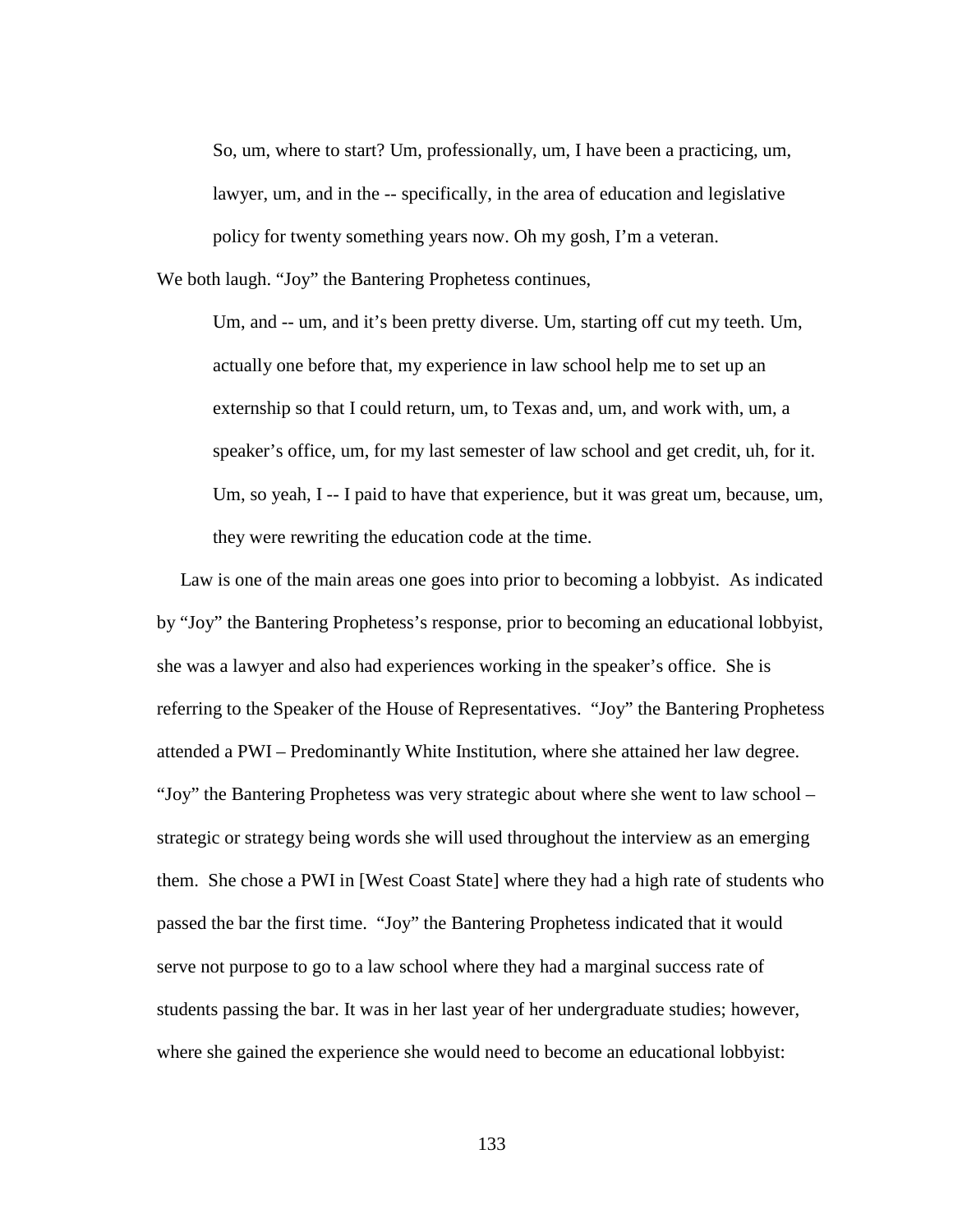Oh, gosh! So, um, there's a funny story here. So, when I was an undergrad, one of my, um, professors, who I had a lot of respect for. African American professor at the University, and, um, he knew my interest in government and politics and stuff like that. Um, but, my class that I was taking from him had nothing to do with that. I mean, it was like a, uh, African American focused class. Um, this one wasn't on entrepreneurship, it was something else, I can't remember. But, anyway, one day, in class, he called me out! You don't like to get called out in class by professors!

"Joy" the Bantering Prophetess began to share how the tone her professor took startled her as if there was an issue that needed to be addressed:

So, you know, um, so he, um, so he called me out and he says, hey, um, I have a friend who works for the governor and she's looking to take on some interns. And, I'm sitting there blank faced, because, number one, I'm still getting over the shock of being called out and then number two, I'm going like, is he really sayin' what he's sayin'? And, he took it as disinterest on my part, because I wasn't responding fast enough. And, he goes, but if you're not interested. I go like, no, no, no, no! I'm interested, I'm interested!

 This was first of many opportunities at the beginning and throughout "Joy" the Bantering Prophetess's career which for this study I coded as "Opportunity Meets Preparation" when using the constant comparison method. To be called to the Office of the Prophetess provides some strict guidelines and parameters one must partake…it calls for the acknowledgement of the Gift of the Prophet upon an individual: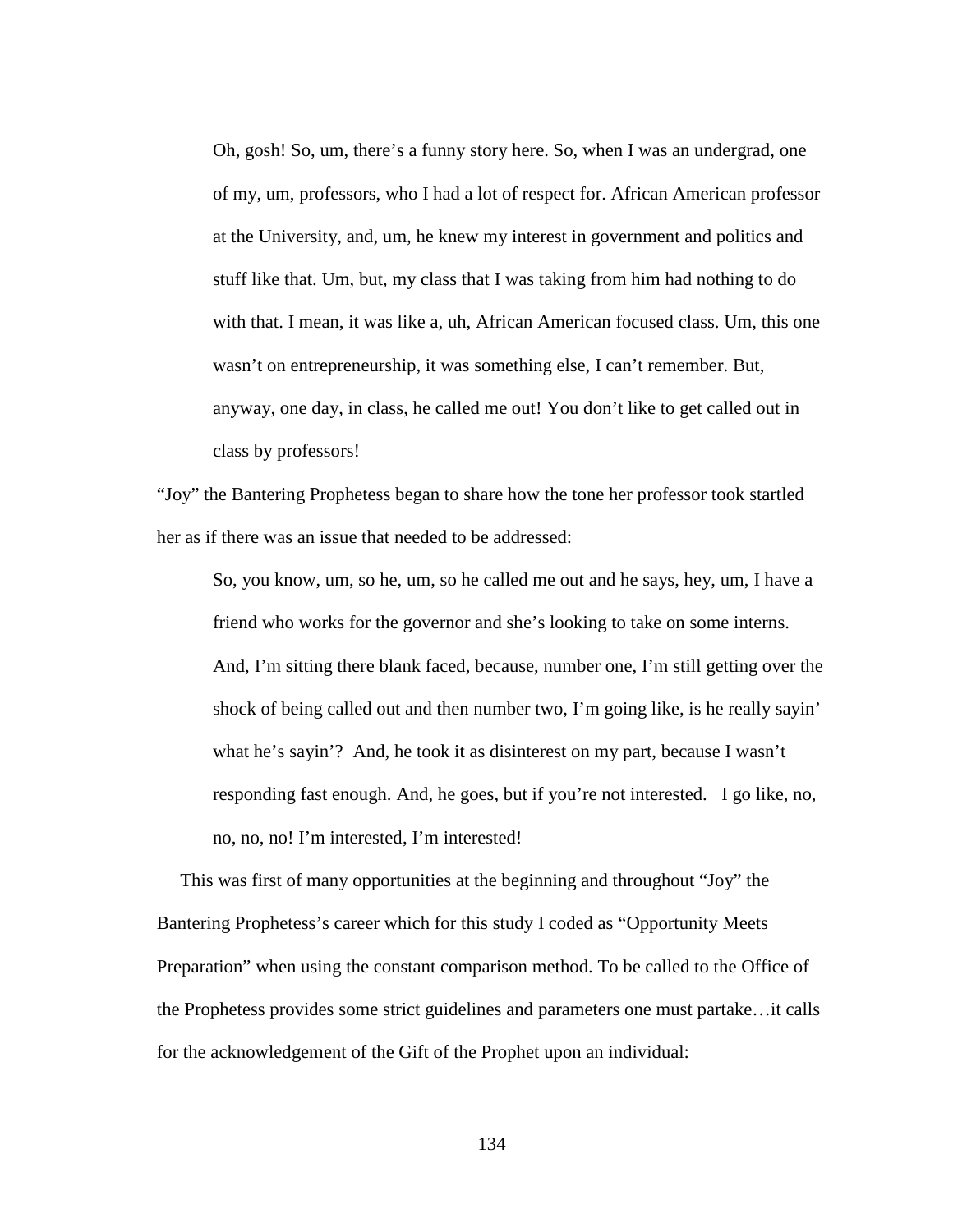My professor -- I had a professor who recognized and remembered what my interests were. He had a friend who was serving, at the time, as the senate liaison for the governor. And, she had just told him to keep an eye out for, you know, young African American students who might interested in the -- in learning about this process.

"Joy" the Bantering Prophetess responded further,

And, that is how I got started. Um, I went, when I first started, I went over there, I don't know, eight, ten hours a week, while I was an undergrad, uh, during session and just shadowed her --just shadowed her. And, uh, to this day, I still count her as my first -- well, I guess I have to count her as my second. My -- My first mentor was my second mom!

 Her experiences would carry her through law school and into a role she had no intention or desire to fulfill. No one in Joy the Bantering Prophetess's family was a lawyer, mentioning earlier that at the time her parents had not completed Bachelor's degrees. Furthermore, "Joy" the Bantering Prophetess had also become a mother and was working through trying to be a "working mom". Some of her additional roles include serving on the PTO and volunteering. "Joy" the Bantering Prophetess is very involved in the local community and as one of few educational lobbyists who is African American, a female, and a lawyer has to maintain balance – she is a "Triple Asset". Often as a Prophetess her struggle is a battle of the flesh and the spirit. "The spirit is willing but the flesh is week" – Matthew 26:14: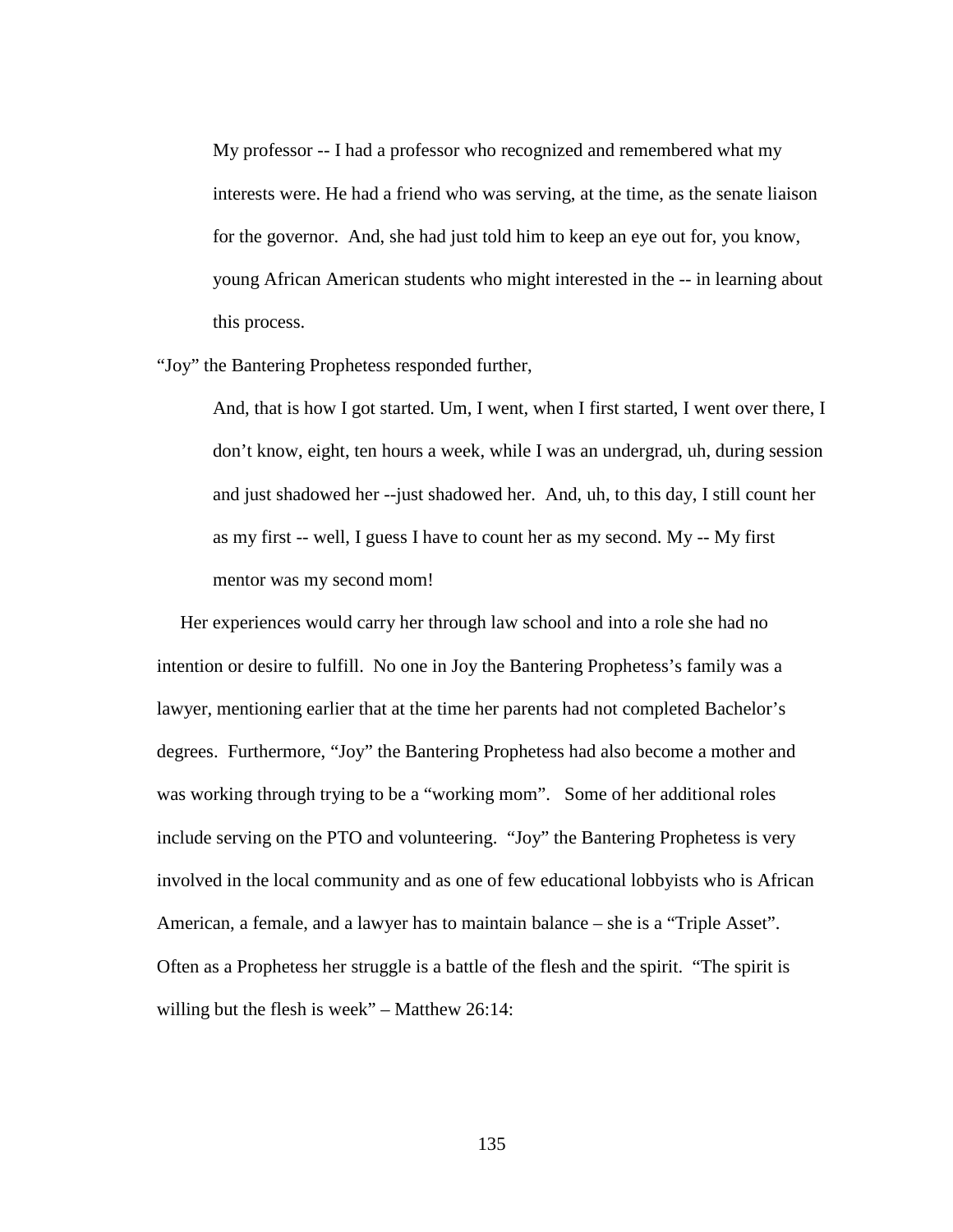You know, in this world of, you know, K sixteen and beyond and all of that. But, um, I -- it really wasn't about that, it was about my love for the education, proeducational process, and affecting it from a policy perspective and combining it with legislative issues and, um, and just, you know, really just following that and being blessed with some opportunities that were just timely.

"Joy" the Bantering Prophetess remembers,

…there were a few times when I get presented with an opportunity that I had, I wouldn't even tell my husband that I'd been presented with it, because I would've, of course the previous year, just told him that I was gonna stay put for a minute. And, then, boom! This opportunity would come! So, there was one or two opportunities that I did not mention to him until after (Laughing) it was pretty solidified that, okay, no this was the real deal and then I had to tell him.

I then asked, "Would you share about one of those opportunities?"

Yeah, so, uh, one of the really funny ones was when I was at the agency and, um, it's really hilarious because I was like, you know, seven months pregnant, um, pretty -- dealing with some really heavy issues and things like that. So, I mean, the things I was dealing with have been going on that were pretty intense and, um, as I described it, when I was approached, I was quite comfortable in my current chaos. And, um, and -- and then, also, I was like, and by the way too, I'm seven months pregnant.

 As "Joy" the Bantering Prophetess shares these opportunities and the conflicts they carry, she laughs and takes them in stride. Filled with joy that feels the room during the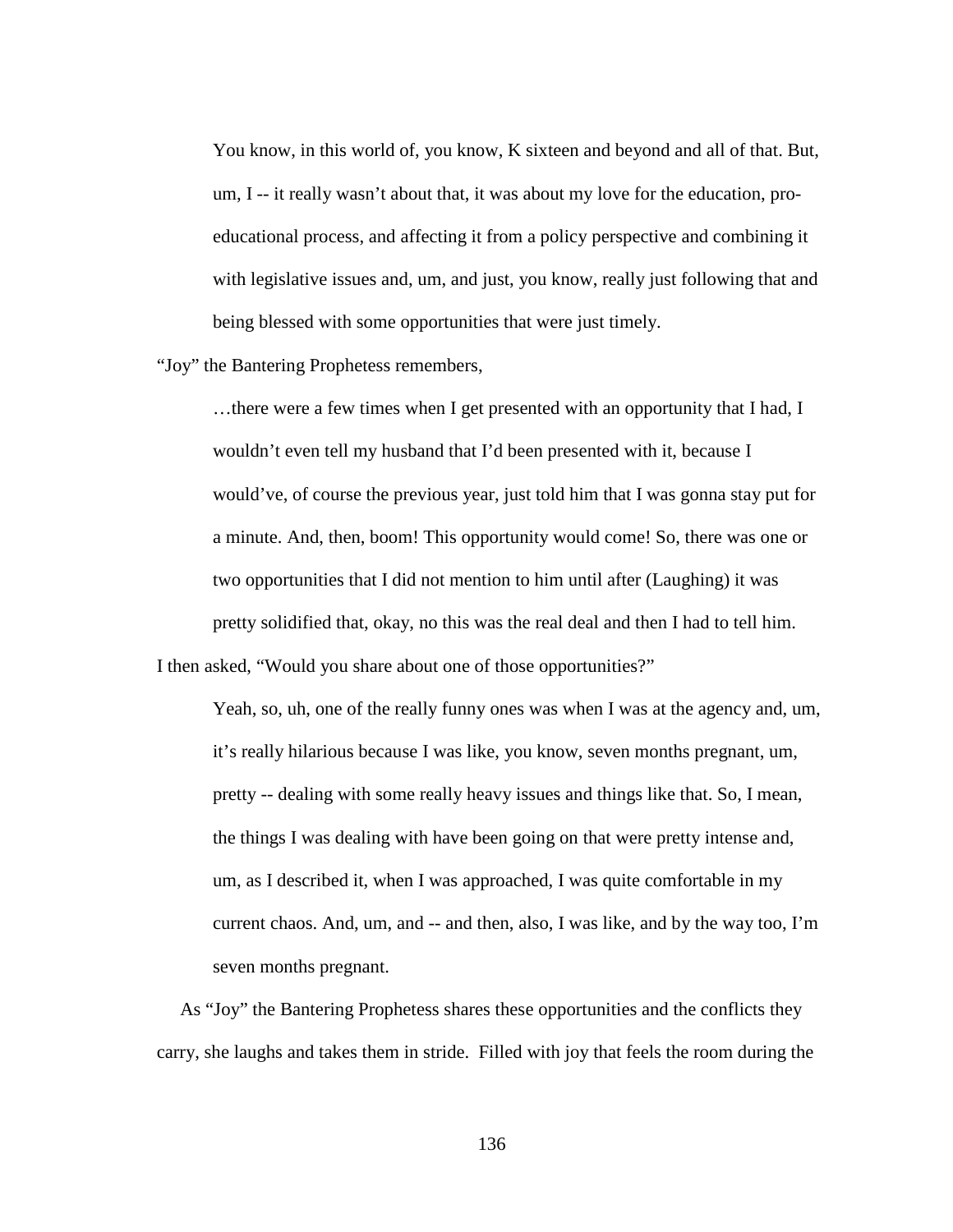interview, she clearly has accepted that the Office of the Prophetess calls for individuals to sacrifice position – sometimes personal and other times professional - as is the case when opportunity meets preparation:

And, uh, they were like, no, no, no! You've got the background we need and want. So -- so that was one of the ones I was, like, well, you don't tell a sitting chancellor of a university system, no so I -- that was one I did not tell my husband about, because I just went to lunch to be polite, to go meet and chit chat and then I got sucked in.

"Joy" the Bantering Prophetess laments,

And, I like what I heard, the opportunity that was gonna be -- that was gonna be there. And, then that's when I had to go over and tell my husband, um, I got approached about something that I think I might need to pursue. Um, and so it was not -- it was one of those, you know, not timed. I wasn't actively looking to go anywhere, um, and -- and then after that, it really happened really quickly.

Um, and, you know, I was kinda sad to leave where I was at the time

 Currently, Joy" the Bantering Prophetess serves not only as a private lobbyist and lawyer but also as a part of a firm. This is where the mention of *The System* first appears in "Joy" the Bantering Prophetess's interview. When asked, "What went into your decision to start your own firm", she responded:

…a changing of the times and changing of the guard. So, um, my last formal gig, uh, there was -- there was truly, there was a changing of the guard. Um, the boss who hired me retired, so, um, you know it's -- then it comes time to move on.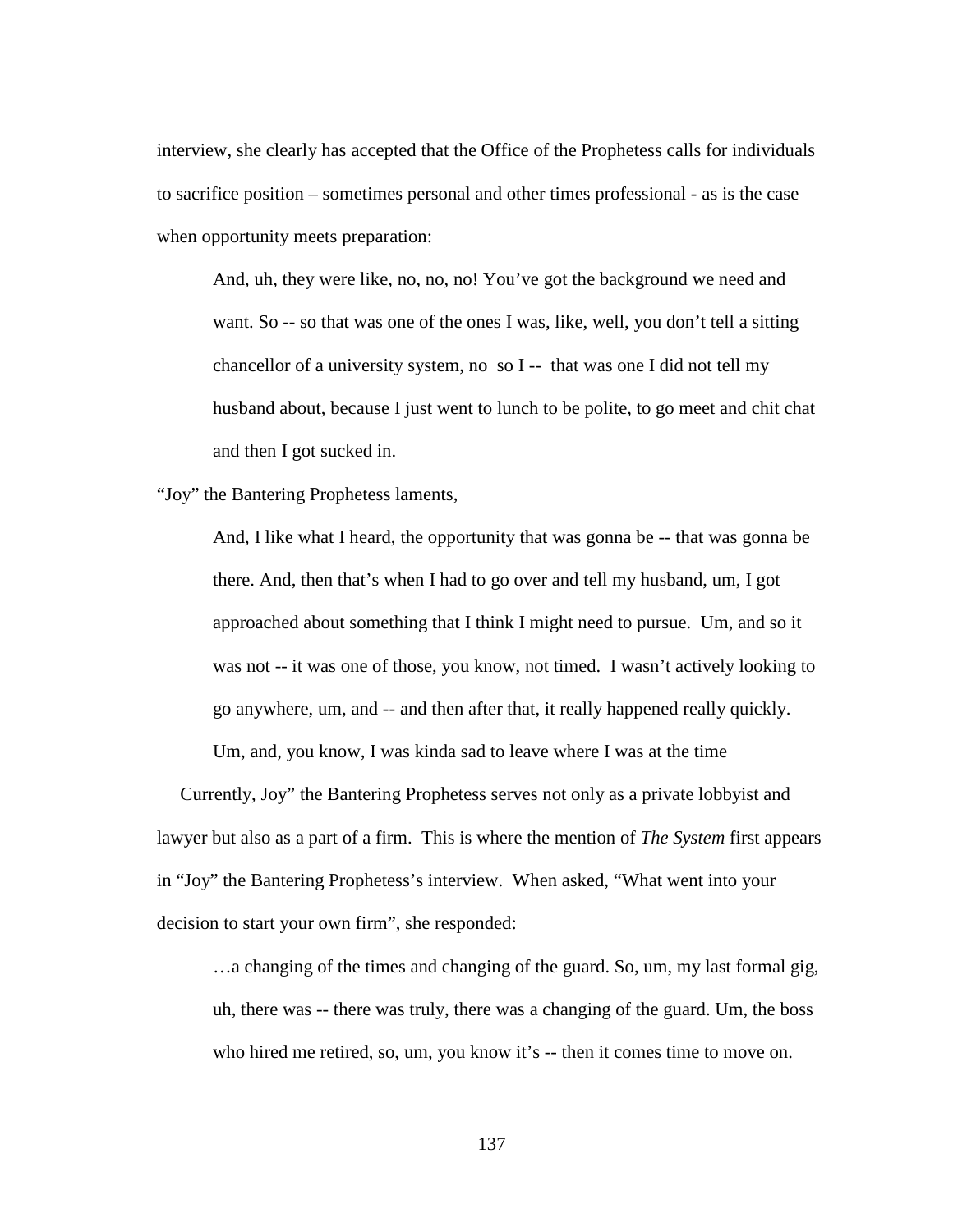…when you get to that point -- and, so, my point was, I've just had, I mean, I had a -- I had a job that, quite frankly -- and that was one of the things, I think played into it, is my contemporaries in the same job in other **systems**, they were easily ten to fifteen years my senior, if not more. Twenty years my senior, easily. And, had been in those positions, some of them, a very long time. Um, so, that was - that was new for me, personally, of getting to this point and like, oh my God, now what'll I do next?

 *The System* in "Joy" the Bantering Prophetess's shared experiences permeate throughout her interpretation of lobbying and how she influences or impacts education. She recognizes that she is a part of *The System*, both voluntarily and involuntarily, often serving the interests of others as what I termed her to be – "A triple threat". Joy" the Bantering Prophetess has no interest in having another occupation, except for legislative consulting. As she laughingly states when asked, "Is there anything or anyone that could prompt you to change careers": "I don't have to change careers! I have a law degree! I can do whatever I want!" As mentioned previously, she is African American, a female, and a lawyer. As a result, she is called upon for her expertise, for her gender and/or for her ethnicity, depending on the issue or interest at hand. "Joy" the Bantering Prophetess expresses joy in being able to be the person behind the scenes who makes things happen both at her firm and for her clients. She sees herself becoming the head of some nonprofit for children.

 **The Book of "Irony" the Hidden Prophetess.** Here begins the book of "Irony", 2014 AD. I called "Irony" the Hidden Prophetess around 1:00 p.m., the same day I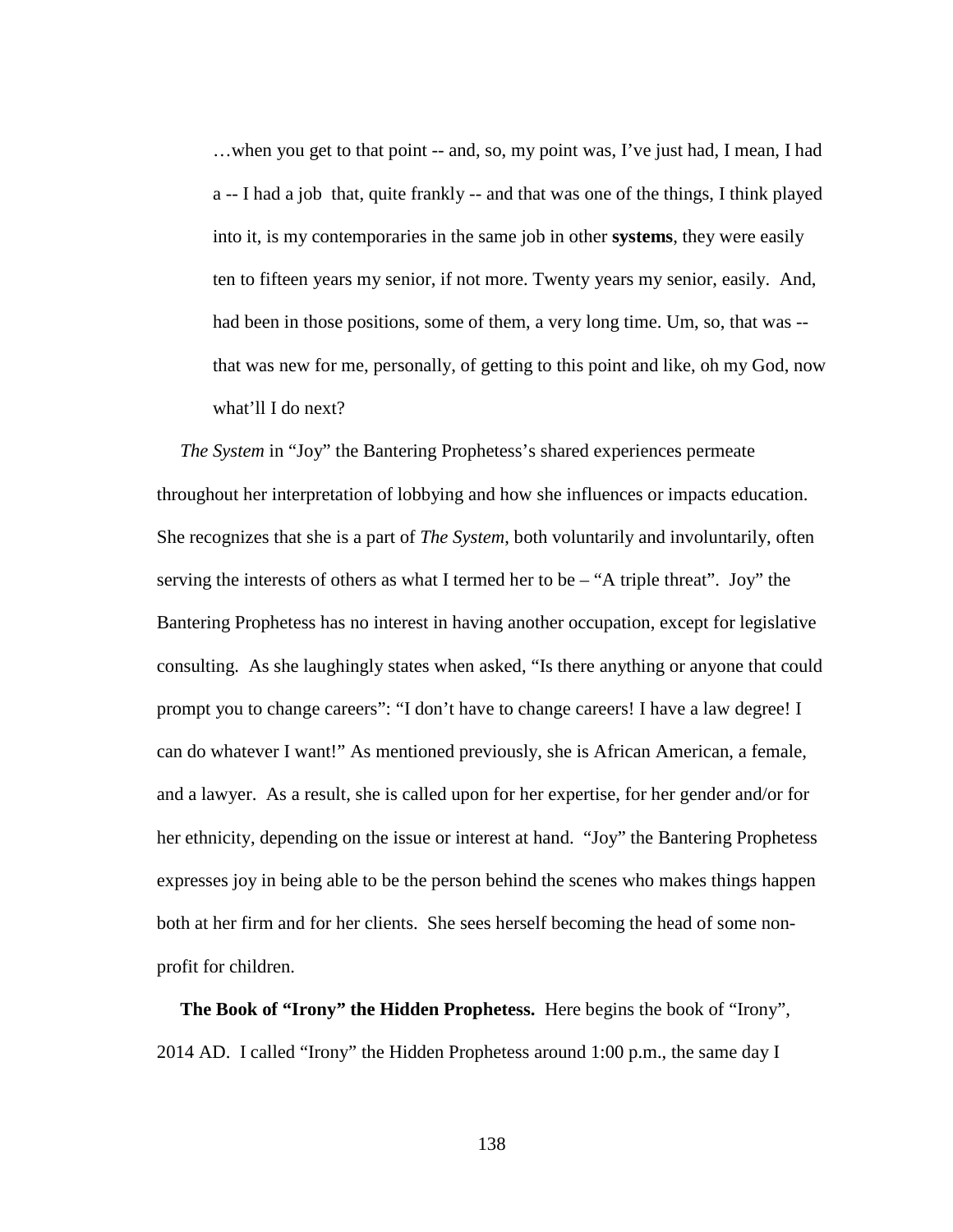concluded my interview with "Joy" the Bantering Prophetess. Like "Joy" the Bantering Prophetess, "Irony" advocates in System 1 – Community 1. I called to ensure that we had our interview time correct. "Irony" informed me that we could meet somewhere near the highway as she was headed that way to drop of papers to a client. I searched nervously for a private and quiet place, to no avail. I assumed I would meet "Irony" at her home or office, however, an election occurred the night before and *The System* was in motion. I finally settled on a location that I thought would suffice, in the lobby of a hotel I had stayed in before during my visit for and educational conference. Being hungry; however, we agreed to meet at a restaurant across from the hotel.

 Upon first glance, she entered the restaurant discretely with minimum as possible flair or fuss. She entered, looked around, we saw one another and she came to the table. We settled in a corner near an entrance where we would be as far away from the chatter of the other patrons. We reviewed the menu as we engaged in a dialogue about my studies, what I hoped to accomplish and the purpose of the study. We both ordered small appetizers and continued our dialogue. "Irony" the Hidden Prophetess offered a snowballing opportunity for me upon discovering that I was a graduate of an HBCU a little over 2 hours away. "Irony" knows the educational lobbyist for the university. He is an African American male with more the 20 years of experience. She calls him and inquires if he would be interested in being a part of the study. The gentleman indicates he would, we exchange numbers and close our conversation.

 After we have eaten, "Irony" the Hidden Prophetess and I began to survey the restaurant. More patrons have come; any attempt to conduct an interview would be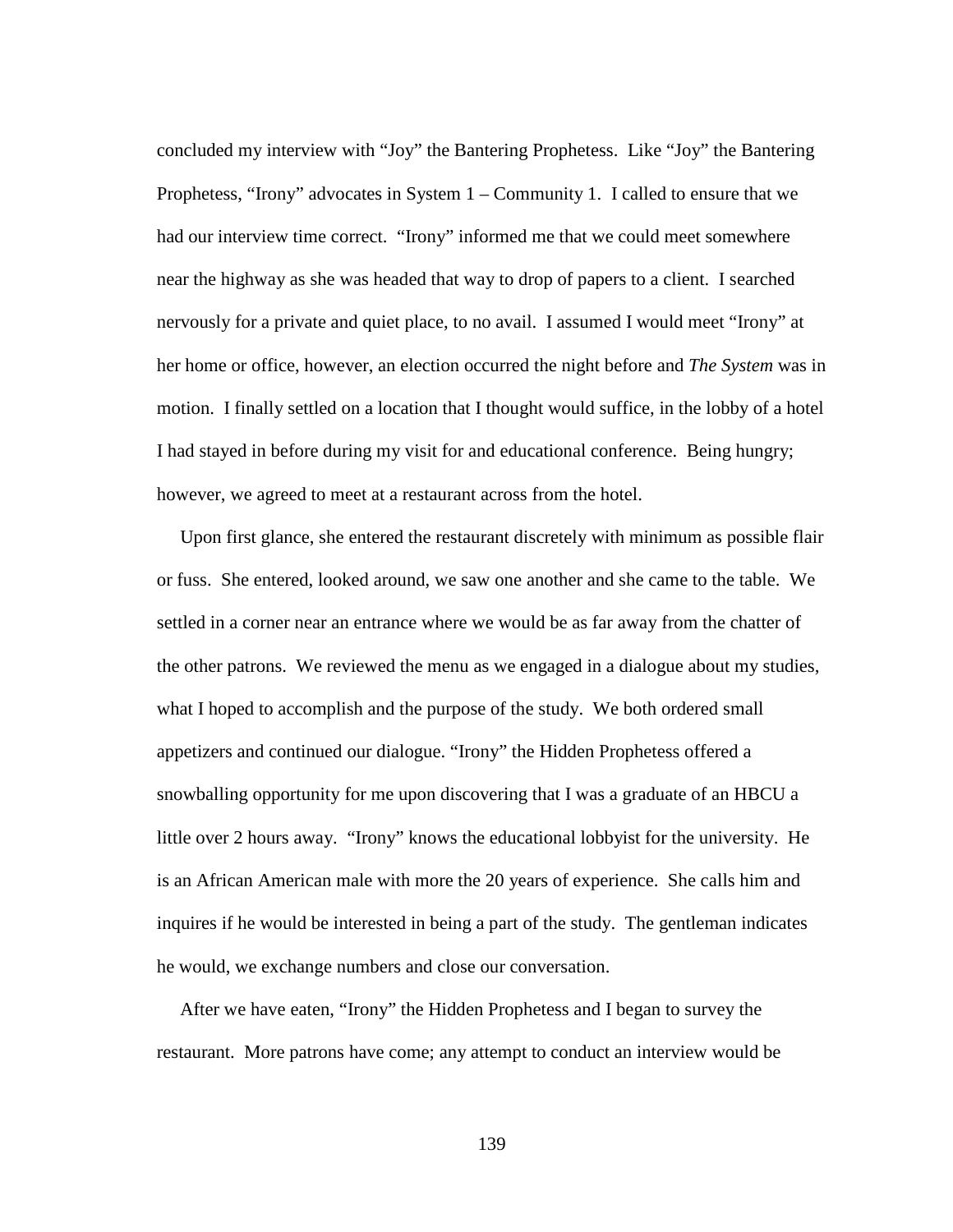pointless. Therefore, we walk across the street to the hotel and secure a quiet spot in the lobby area nearest the courtyard and sports bar. Unfortunately, it is cleaning time. Each time I begin the interview either a vacuum cleaner moves by or there are maintenance men literally moving tables and chairs. After 10 minutes, we begin our interview with the first question, "Tell me about yourself":

I've worked in uh, higher education for the state for the last seven years. And, uh, I'm a small business owner and I describe myself as an education advocate. Um, lobbyist to us means something that may or may not have a legal interpretations or ramifications, but in essence what I do and others like me is lobbying. Uh, but, we often refer to ourselves as government relations if you work for the state or for a university. And, in my case as a small business owner, the title that I use to reflect my work is education -- minority education advocate.

 Immediately, I am taking aback by the statement "I describe myself has an education advocate". "Irony" the Hidden Prophetess stated it plainly, directly, and squarely as she peered through my eyes into my thoughts. Her posture was slightly leaning on the couch, while one leg crossed the other. She stated it confidently and waited for me to challenge. I knew not to, remembering that this was her voice being heard in the interview. It is not my place as the observer and interviewer or my position to disagree with any statements or claims because I am an objective observer who is collecting data. As the instrument in the study, I have no biases or claims to the study accept to the materials before, during and after. The information provided is to be kept in its naturalistic form as stated, un-tampered.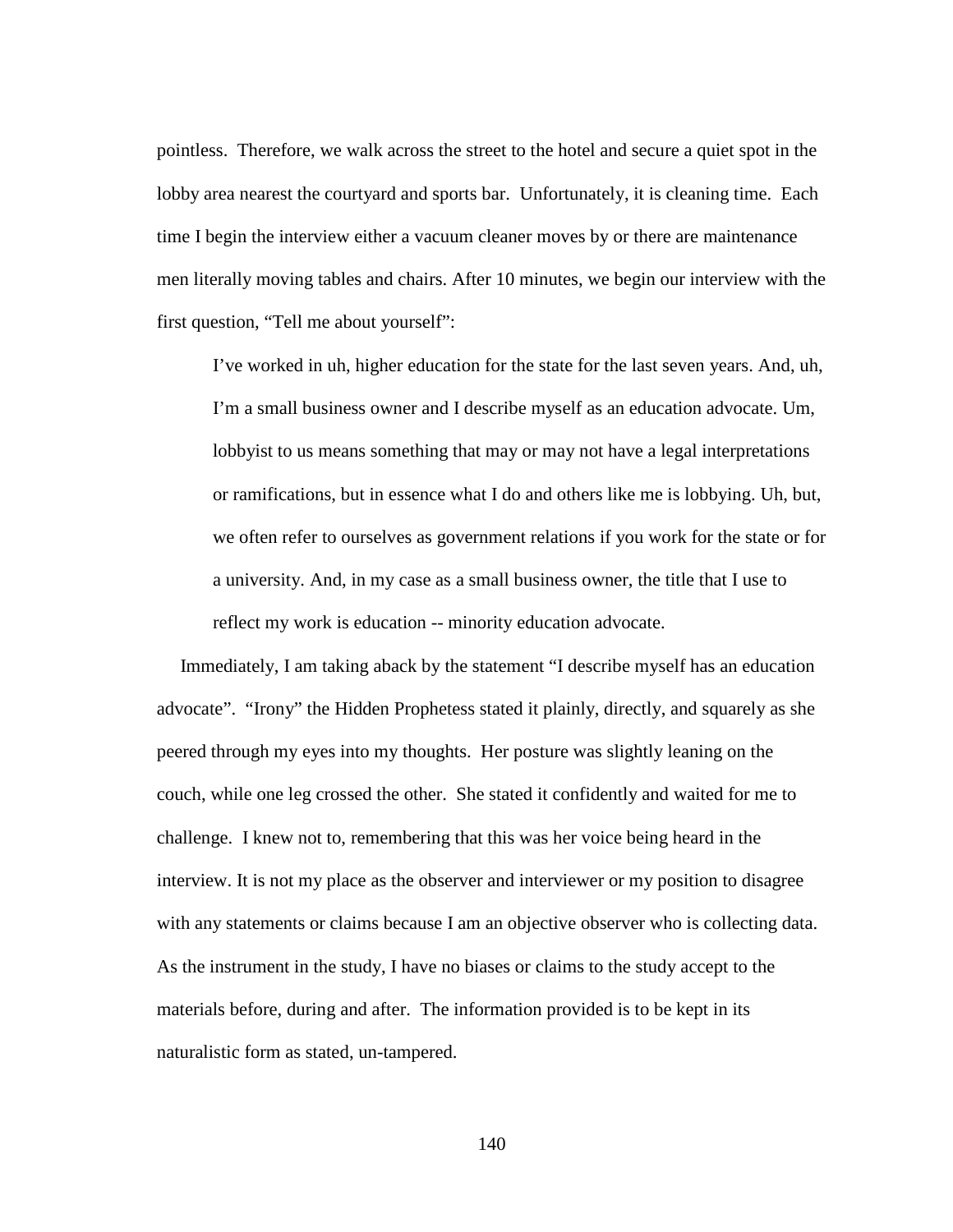Needless to say, "Irony" the Hidden Prophetess earned her pseudonym immediately due to the fact that it was ironic that she preferred not to categorized as a lobbyist and stated that her work was advocacy, all while being interviewed about her role as an educational lobbyist at a place where the term "lobby" was first generated - in a hotel lobby – hence the irony. I moved on in the interview being careful to modify the questions. For instance, instead of asking "How many years have you been an education lobbyist", I asked "How many years have you been an advocate".

 "Irony" the Hidden Prophetess answered that she had been an advocate for twenty seven years. Her education background includes attending PWIs (Predominantly White Institutions) for undergraduate and graduate schools. However, "Irony" has strong ties to HBCUs:

I'm from a state where we felt like we have an HBCU on every corner.

And, then coming to [System 1] where there's five in the state as large as this. Um, when I worked for the state, one of my roles was, I was the grand administrator for the educator prep programs for the five HBCU's and so I -- I got immersed in that work there. Uh, but my particular background… uh, educated undergrad PWI and also my master's at a PWI. Uh, had the advantage of living in Europe for ten years and actually received my master's overseas.

She is very passionate about the state of education for children of color, having two children of color of her own. "Irony" the Hidden Prophetess states that it is because of her children and the lack of quality education they were receiving that resulted in her becoming an advocate. Prior to becoming an advocate, she was trained in the following: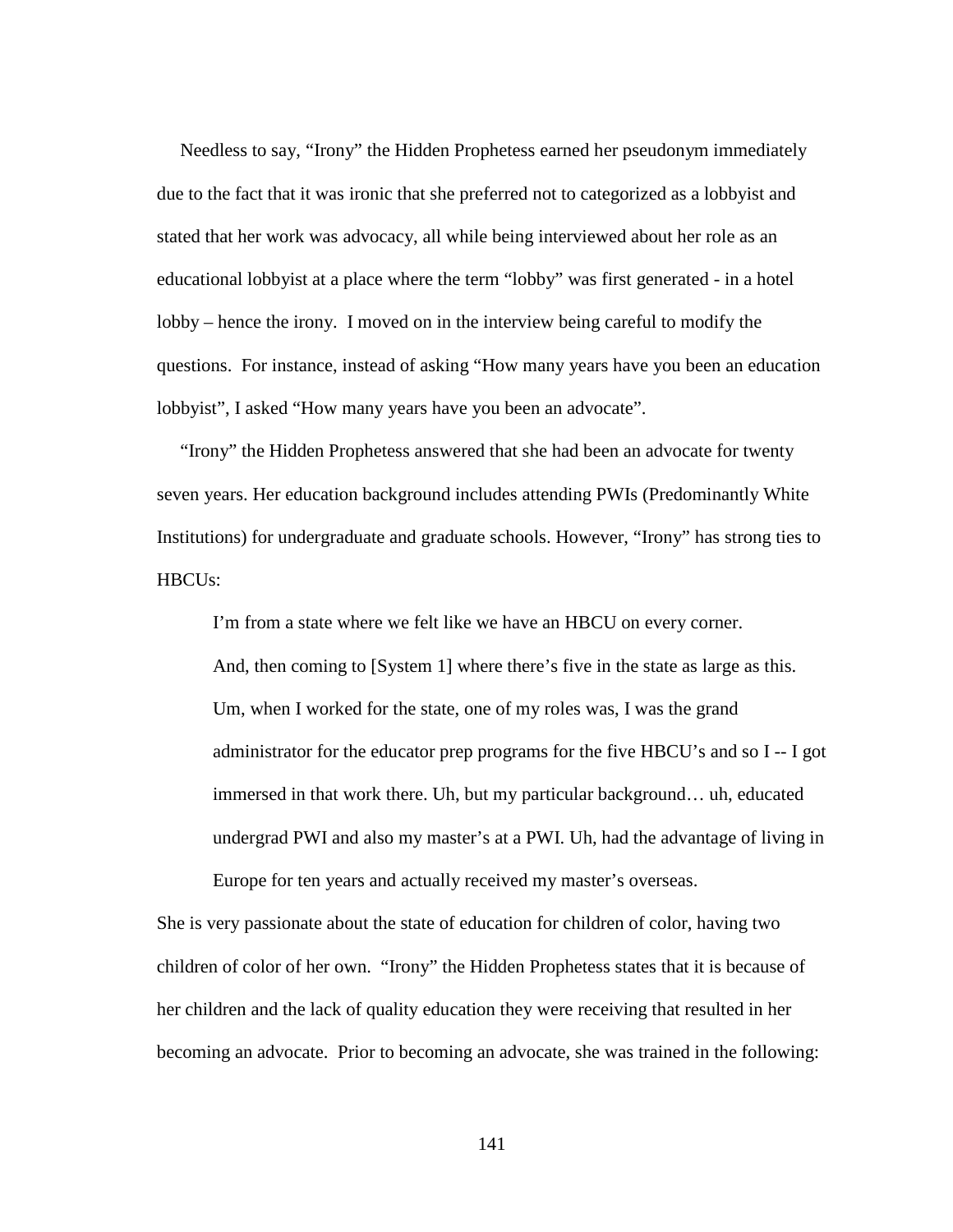Well, my training is communications. So, but the beauty about communications is it's really process driven. And so if you understand **systems**, if you have the ability to understand process and how process works within **systems**, then you really can work in any field and that's what happened to me. I was not trained in education, uh, but because I became immersed in the **system** of education and started to realize that there were some -- some gaps that needed to be filled within that system as it related to minority education, in particular. I found a niche and I fell into that niche and have worked in that niche ever since.

Like "Joy" the Bantering Prophetess, "Irony" the Hidden Prophetess professes a keen awareness of *The System* at play of which she is apart. It is the system and its multiple functions that result in "Irony's" drive. In her case, being called to the Office of the Prophetess provides an actual foundation for what she does. "Irony" the Hidden Prophetess is called to sacrifice position that has resulted in her ridicule and relegation to a tertiary status because for the most part people will not, cannot, and ultimately choose not to understand the message she provides when referring to the passion she has for the advocacy of children of color. The focus of her work is children of color for it is something she says "I can't ignore". "Irony" the Hidden Prophetess refers to children of color as "minority population children":

You -- you -- you cannot -- you know, if your desire is to make money, this is the wrong work for you. I believe. Now, I'm sure there's somebody out there that will easily prove me wrong. Uh, who's making money hand over fist and being effective, but, I'll say it like this, if you're in the camp of doing it on behalf of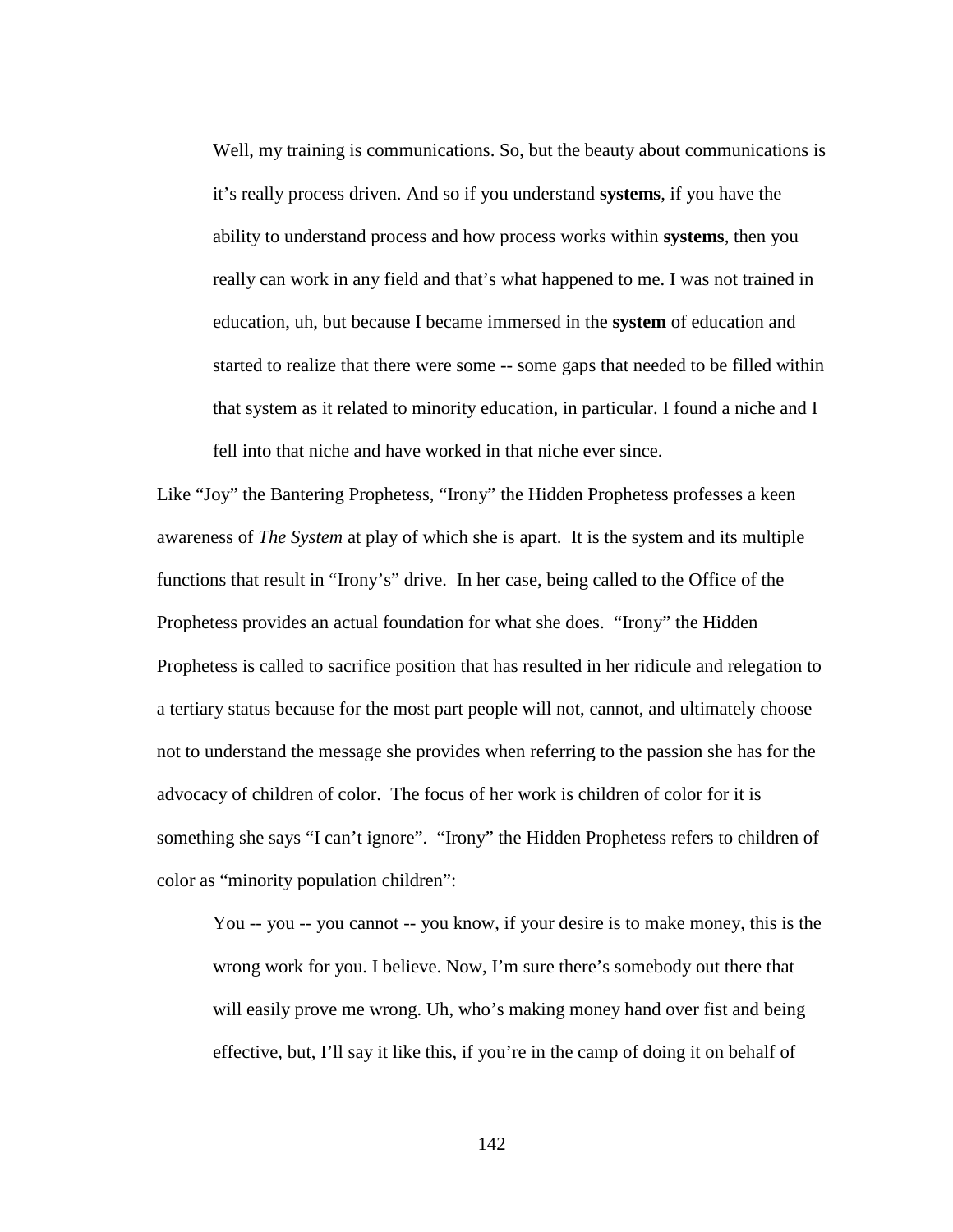students, you think that you're really serving -- especially, minority students, uh, there are -- there are lobbyists out there who happen to be Black. I'm very proud of being a Black lobbyist. Not the same thing in my book. Uh, I am community focused and student driven. And so for that reason, when you see me coming you know I'm crying foul if there's something that a policy being advocated or a rule being debated, uh, that I see having an adverse impact, intentionally or not intentionally on students of color. I call them minority population students. I don't call them minority students. You put that -- you put that adjective where it belongs. Not on people, on numbers.

 "Joy" the Bantering Prophetess has no family that was in lobbying; however, she comes from a line of advocates, having family members in social work. When I asked if she had any other advocacy interests before becoming an educational advocate, she begin to talk about the importance of equity and equality, specifically for under represented marginalized groups. As a Prophetess, "Irony" the Hidden Prophetess has accepted her Gift of Prophecy and recognizes her role within the *system:*

Yeah, I think actually my -- my passions lie in quality of life issues. Um, I'm very much focused on underrepresented groups. I'm really big in equity. Um, which I feel is -- is different from equality. Uh, and I have an innate distrust for s**ystems**. Um, you know, so I operate from the premise that **systems** are not created to elevate, they're created to maintain the status quo.

I'm always looking for creative ways to help underrepresented groups to navigate a **system** that's not designed to support them.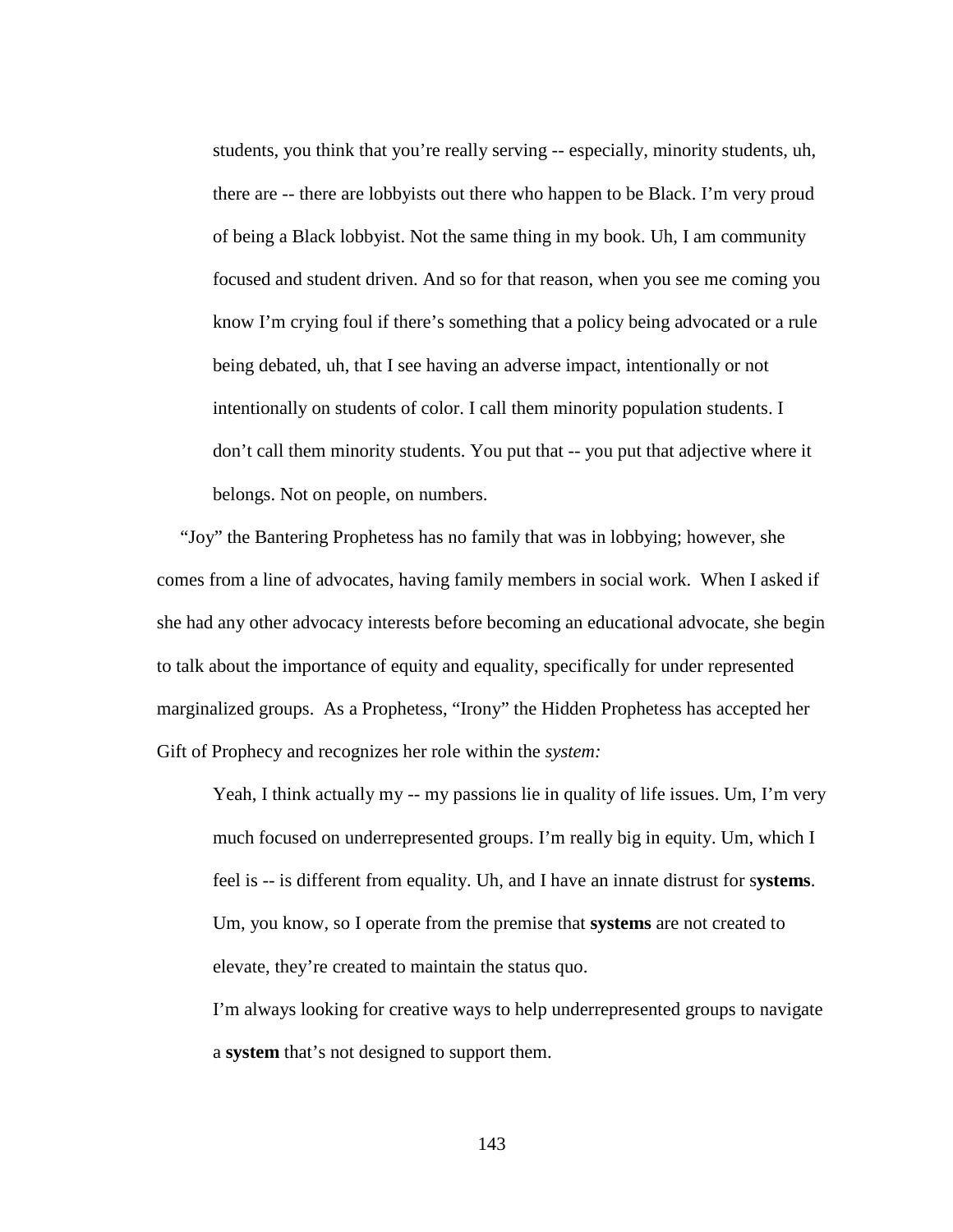"Irony" the Hidden Prophetess like "Joy" Bantering Prophetess and the other two Prophets has her own firm. However, she is completely privatized, working independent of partners. She makes her connections through the building of relationships and networks; however, her advocacy efforts are purposely independent of any firms. When I asked "Irony" the Hidden Prophetess what went into her decision to start her own firm, she responded with the following:

I basically privatized my work. Uh, when I worked for the state, I started off as the communications director and then over time migrated into creating a position for myself. Um, the diversity inclusion and community engagement director, and, uh, at some point decided that I could be more effective outside of the state **system** than inside and so I resigned and privatized my work. So that's all I do. The work I used to do on behalf of the state, which I felt happened through a political filter, I was able to eliminate the filter.

 The Diversity Inclusion and Community Engagement Director acknowledged "Irony" the Hidden Prophetess's Gift of the Prophetess and recommended she make a change. "Irony" the Hidden Prophetess did, finding more positive aspects to independent advocacy. This allowed her to provide a voice without the filters, pushing her into a realm of Prophetess readily acknowledged by both peers and supporters:

For me the most appealing aspect is that, uh, people who have traditionally not have much of a voice, I'm able to give them a voice, uh, through my work and uh, you know, that keeps me -- they call me -- my supporters, my friends, the people I turn to when I need to be filled up, uh -- they call me J\_\_\_\_\_\_, the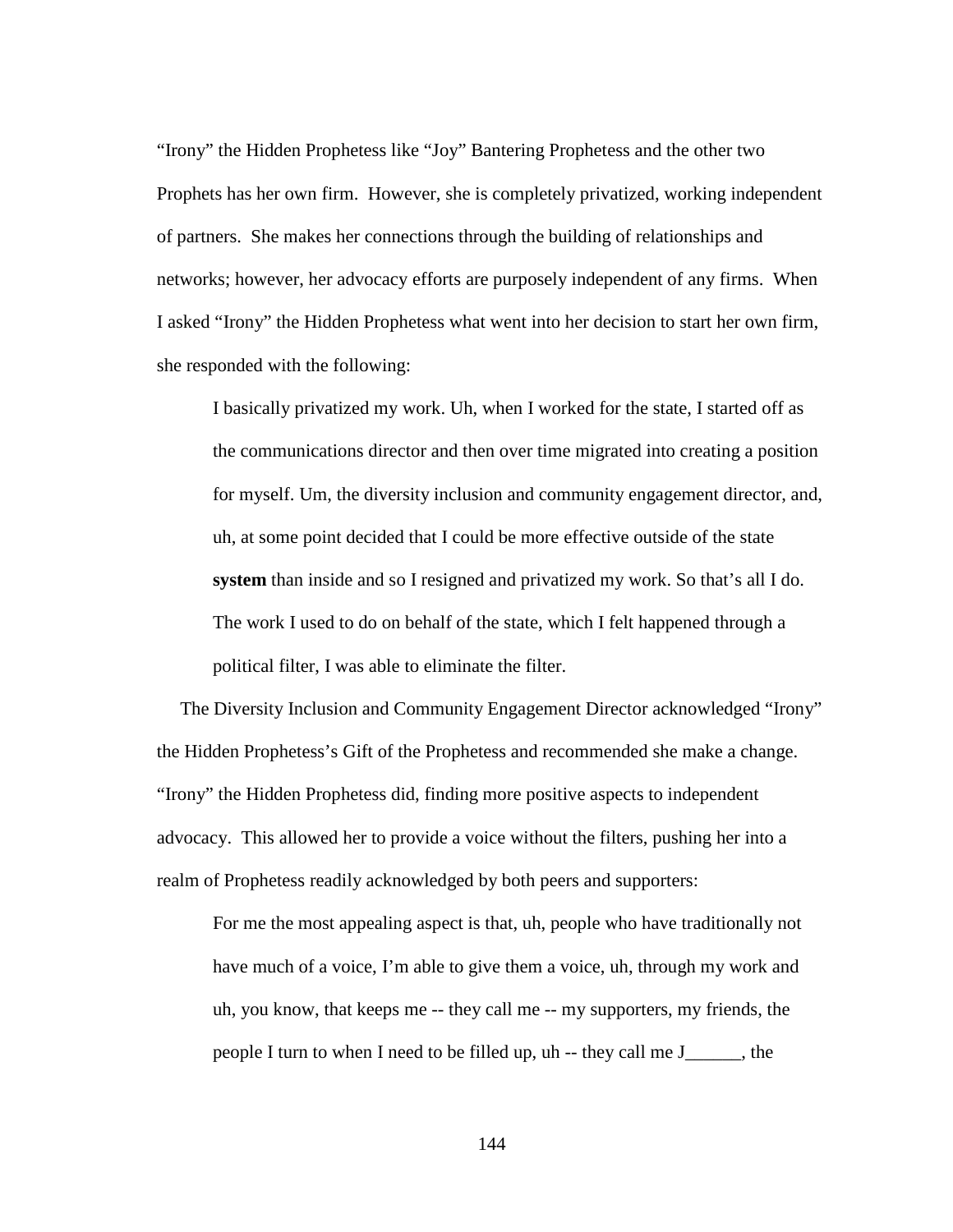prophet... I go in and I fight for those things that I think are important or critical to leveling the playing field for students who are marginalized or otherwise underrepresented in the pipeline.

Therefore, "Irony" has positioned herself to advocacy work for the long term, seeing no end to what she was called to do. She purposefully remains hidden – hence the second part of her pseudonym, referring to herself as a Ninja who waits silently and attacks quietly before moving out of sight again before you knew she was there. "Irony" the Hidden Prophetess is patient and meticulous about her "Office". She points out, "When they see me coming, they now I am here because a Black or Brown child is being mistreated". It is her niche she has carved out. It is often a solitary niche that only she can navigate, silently in stealth as the Hidden Prophetess.

 **The Book of "Truth" the Absolute Prophet.** Here begins the Book of "Truth" the Absolute Prophet, 2014 AD. I awoke at 4:30 a.m. to catch a 6:00 a.m. flight – bad mistake, for Hobby Airport is more than 45 minutes from where I live. I still "booked it". Defying all speed limit laws in addition to turning signal ordinances and stopping expectations at stop signs and red lights, I made it to the terminal with 30 minutes left to get on the pla – "WHY ARE THERE SO MANY PEOPLE CATCHING SOUTHWEST AT 5:30 a.m.", my thoughts screamed as the terminal voice began to ring out "Southwest Flight \_\_\_\_\_\_" for *System 2* is now boarding for departure". I was still at the ticket counter waiting to check in. I learned that morning, at that moment to check in online and carry the least amount of baggage as possible. Yet, I had hope. I scurried to the line for belongings to be checked only to see the line even more crowded than the check in line.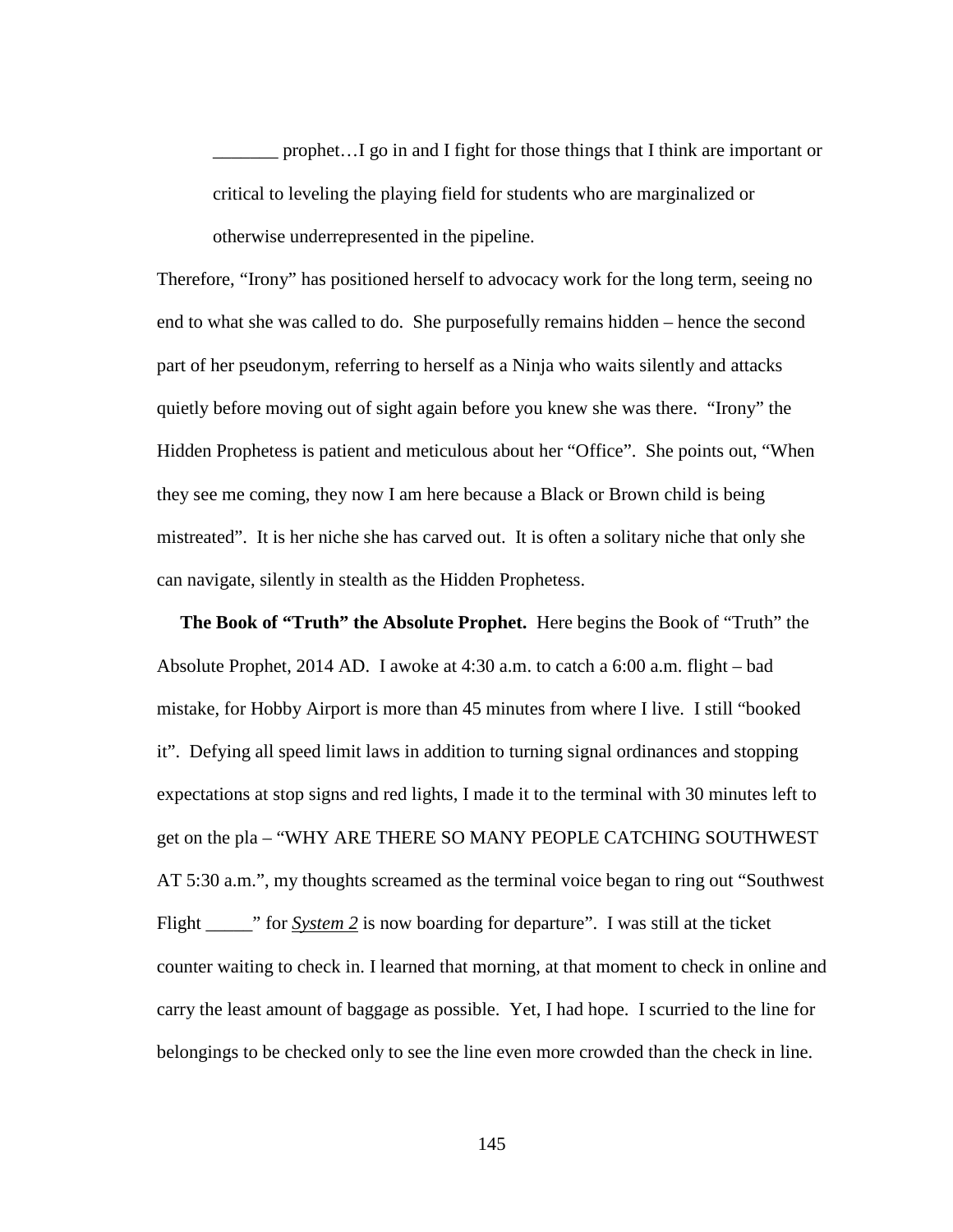The immense worry spoke episodes of frustration, remorse and utter disgust with the moment. "I was going to miss this flight". Still, I had hope. The line moved at a tootsie pop pace, teasingly remarking, "How many whimpers does it take to get to the front of the line?" Someone heard the whimpers and asked "Is that your flight they keep calling". "Yes", I replied. "Here cut in front of us". To the front I went; ready to go through the metal detectors. "Southwest Flight \_\_\_\_\_\_\_\_\_\_ for System 2 has boarded. The doors will close in 5 minutes". My nerves crashed, my eyes went white, my heart pounded, my lips stiffened, my tongue could not muster the energy to express the expression I expressed in exponential bewilderment. I lost hope. More than that, I lost my flight. I lost my plan. I lost time. Apparently, I never had it to begin with.

 The ticket agent on the phone confirms that I can catch the next flight later that morning. "What is the charge?" More dollars spent, more time spent, more hope spent, I am completely spent. I have lost hope. I call, "Truth", the Absolute Prophet to apologize that I will not make our appointment. Time is money and money is his time. He needed to reschedule due to a double booked meeting. Hope awakens. We reschedule. My bags are checked. A pocket knife I left in my book bag is taken. Thank you Homeland Security! I head to the terminal. I review my notes, lamenting about the multiple mishaps and mistakes I painstakingly displayed. I board the plane. I turn on my music "I'm the man I'm the man I'm the Maaan". I am on my way.

 Arriving at my destination and embarking to the hotel, I cannot help by recognize the apparent difference between Houston and Community 2. Although both in the South, the demographics are in direct contrast - ethnicity for ethnicity. Like a scene from the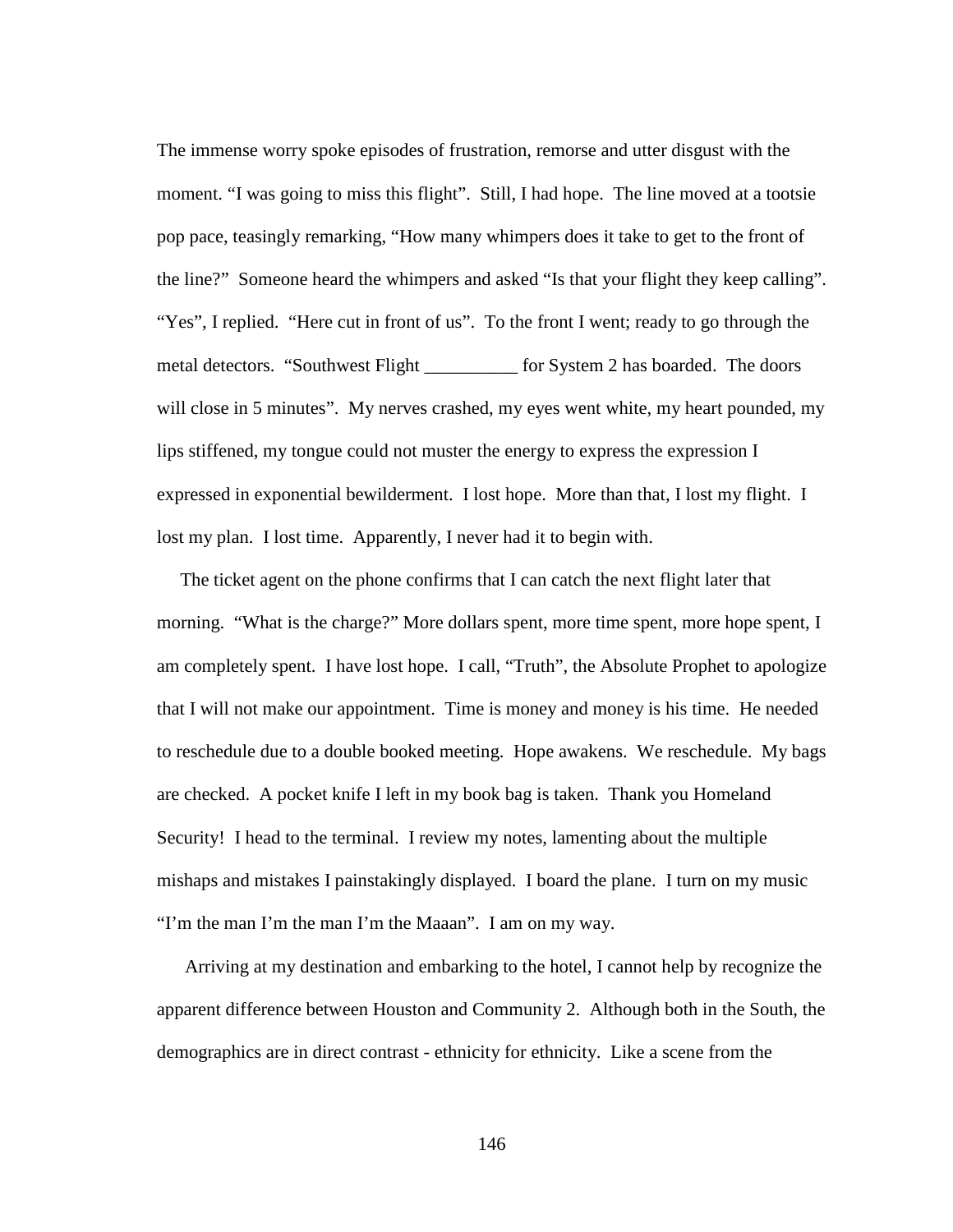"Twilight Zone", I am in a city where African Americans are in the majority and are the majority of business owners. Whereas I might see one or two of me in a crowd where I live, I am seeing one or two White men and women on the whole block. Every location I visit and every encounter is an African American face. Clearly, they can tell, I am experiencing a culture shock. "This your first time here, huh…where you from". I explain that I am from Houston – Laughter…."You ain't nevuh scene so many Black folks in charge…no suh…not in Texas…he he he".

 I have about an hour to "kill" due to "Truth" the Absolute Prophet being held up in a meeting. I make my way to a local restaurant around the corner from "Truth" the Absolute Prophet's office. I sit, have a bite and wait. Peering nervously at the waitresses as they pass by, I make every attempt to keep my eyes forward or facing away from the "scenery". Amazingly, the conversations are professional, their focuses are all business "Can I help you sir" instead of "Can I help you honey, darling or babe". Back in Houston, same restaurant, different atmosphere and vibe. No flirting, no teasing, no sitting on laps. Just "place your order", "what else can I get for you", and "thank you for coming in". Most were in college and only working part time. "Truth" the Absolute Prophet explained later that the atmosphere in here is all professional and business despite the tight white shirts and the short red shorts with an owl positioned purposefully on the shirt to attract undisciplined eyes.

 My cell phone rang. "Truth" the Absolute Prophet is on the way. I peer out the window to see a clean shaven African American man strutting on the pavement towards the front entrance of the restaurant with a striding flare crossed between "George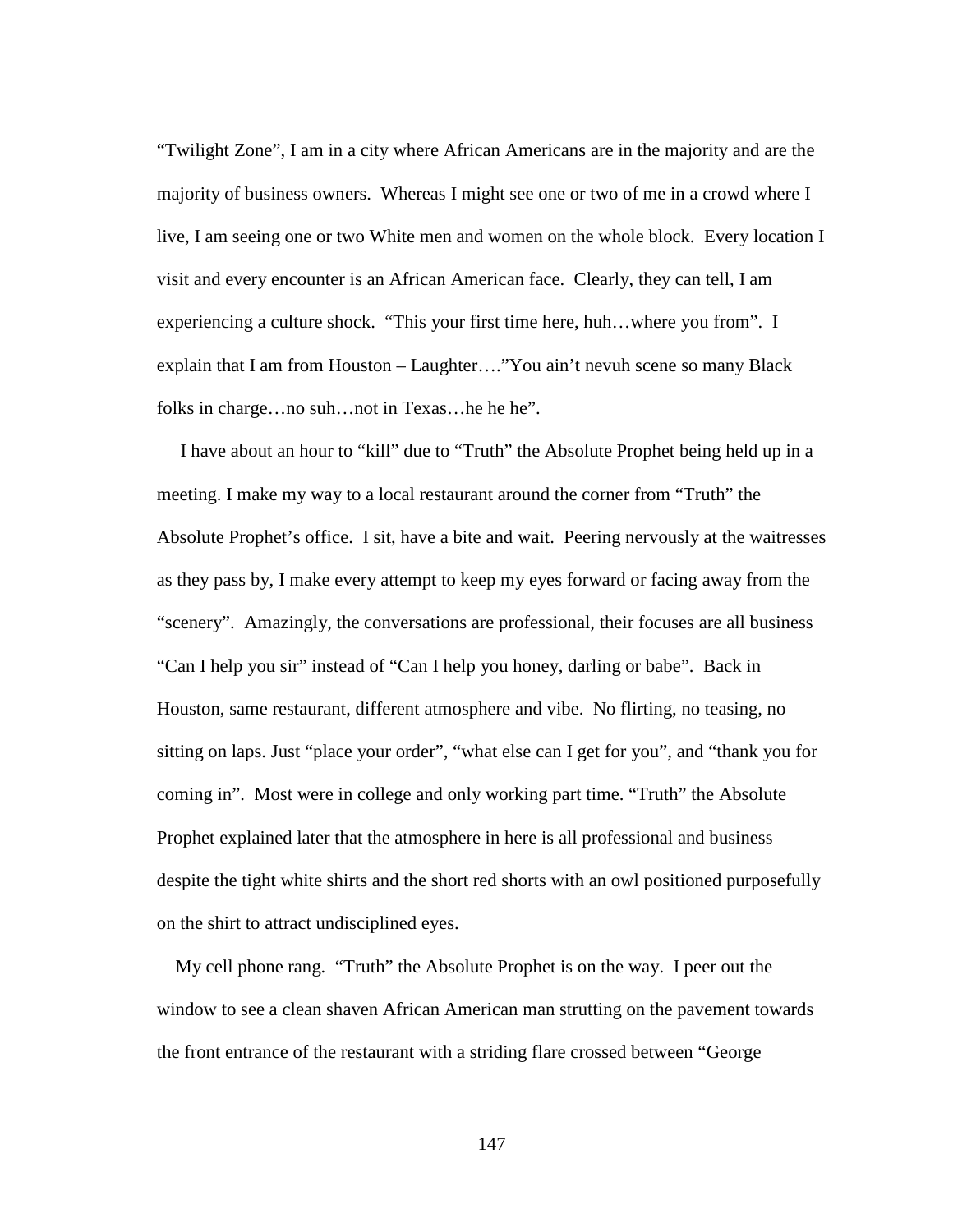Jefferson" and "Huggy Bear". Everyone on the street knew him. "Truth" the Absolute Prophet gave handshakes, high fives, dabs, and big smiles. He pulled open the door as if the door owed him a favor and attempted to renege. "Truth" the Absolute Prophet waves at me while pulling over a waitress. "What bravado must one have to walk into a place an immediately command the attention of the wait staff?" We choose a corner with a high table to sit. "Truth" the Absolute Prophet asks, "What we drinking?"

 An hour has passed, our drinks are consumed, our food has been eaten and interview time is here. We move to the courtyard in an adjacent building where I pose the first question of the interview. "Tell me about yourself":

You want my name? You want my name -- You don't want my name. Well, I started out -- I started out as a football player. And, tried to make it in Canada, couldn't make it. Started a business in [Southwest State]. And, had a business there years very successful. Started with, uh, two hundred fifty thousand dollars became a quarter million dollar company. Built it up and I sold it. And, one of the city manager asked me won't you be a lobby for the city of [Southern, Southwest]. I said, I don't -- I never did it before. So I start doing that and that was one of the things that helped me get where I'm at and one of things that helped me get where I'm at. Hey \_\_\_! Good! Good seeing you \_\_\_. And, that's how I got started. I start doing that and then after doing that it just starts building and building from me.  $I - I - I$  spend six  $-$  five years  $-$  four years, five years in [System 2] and in [Southwest State] a predominantly Republican state. And, I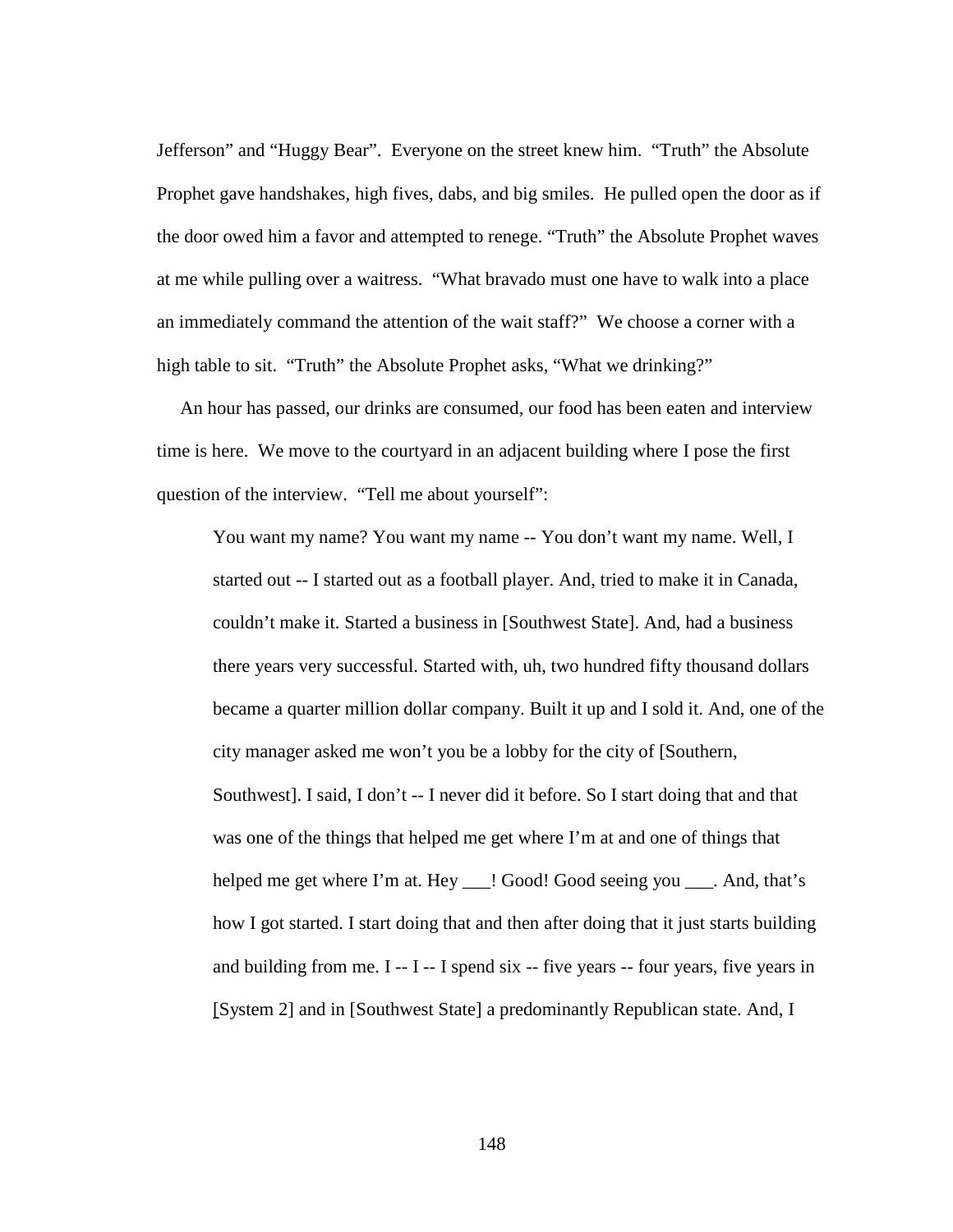came here, been here fourteen years. So I been doing this approximately about twenty something years.

"Truth" the Absolute Prophet earned his pseudonym because he preferred that everyone know about what we were attempting to do as a result of the interview. He explained that what we were talking about is common knowledge; therefore, he had not fears about his name being used or anyone knowing about his interview. In fact, as a person passed by prior to the start of the interview, "Truth" the Absolute Prophet excitedly announced to a passer by colleague, "Hey, I am getting interviewed over here". In keeping with the Office of the Prophet's proclamation that to be called to the Office of the Prophet means one will "…often times be ridiculed …because for the most part people will not, cannot, and ultimately choose not to understand the message the Prophet provides". He earned the last part of his description "the Absolute Prophet" because he made a point to exclaim over and over about his willingness to be candid regardless of the situation or with whomever he comes in contact, especially when asked about how he builds relationships and develops points of contact:

Oh, I think it's very important. Even some of the, uh, Mr. Griffen, let me share with you, everybody don't like *"Truth".* Okay?

"Truth" the Absolute Prophet continues,

I mean, everybody don't like *"Truth" the Absolute Prophet*. But, the most important thing a real lobbyist will tell you, they know everybody don't like them…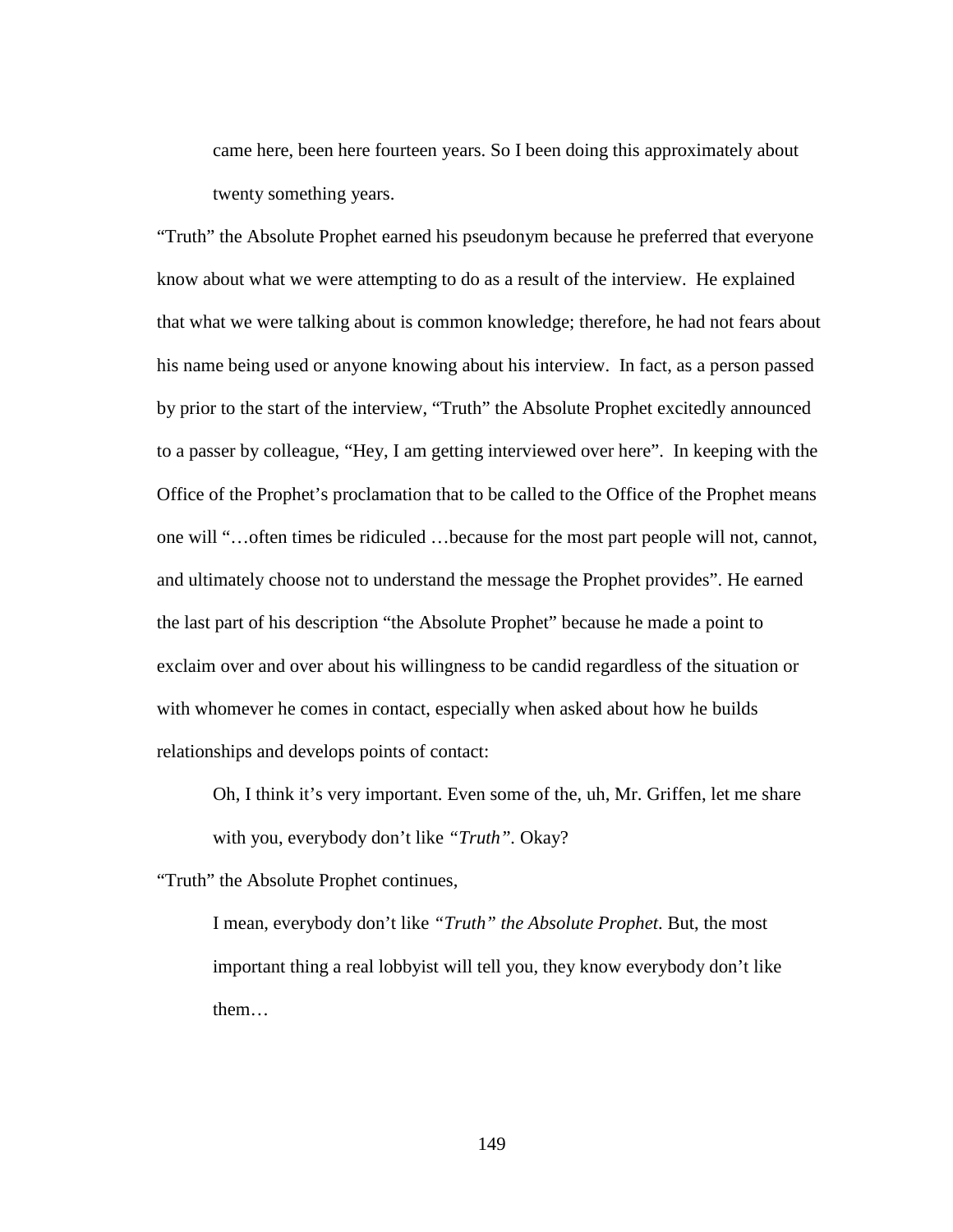Coming from a background has filled as his, "Truth" the Absolute Prophet has learned that the secret to being successful is the ability to navigate and make oneself flexible. Having began his business in [Southwest State] after a short stint as a professional football player, "Truth" the Absolute Prophet experiences have provided him with promising opportunities and successes during his 27 years in lobbying, which includes "between 10 and 13 years" as an education lobbyist at the state level, with public colleges and higher education in general - most specifically for HBCUs (Historically Black Colleges and Universities):

I used to represent [South Eastern HBCU #1]. Helped find funding for example. Some of the historical African American schools. Helped try to find -- find funding for [Southeastern HBCU #2]. Uh, helped [Southeastern HBCU # 3] on a matter. Uh, that part of education. Mostly, was dealing with funding. I don't know -- we have a system here, those were private institutions. And, [the System 2] legislative bodies are different. We have something call ways and means. And, ways and means can make a way. And, most states have it, a thing used to call executive orders -- get funding for colleges and certain things. Put some money into the budget and make it pass. And, I was very successful at [Southeastern HBCU #1] doing that for them.

"Truth" the Absolute Prophet began his undergraduate degree in Speech Communications from [Southwestern University] but ended up graduating from [Southeastern HBCU #3] with a Bachelor of Science in Organizational Management. He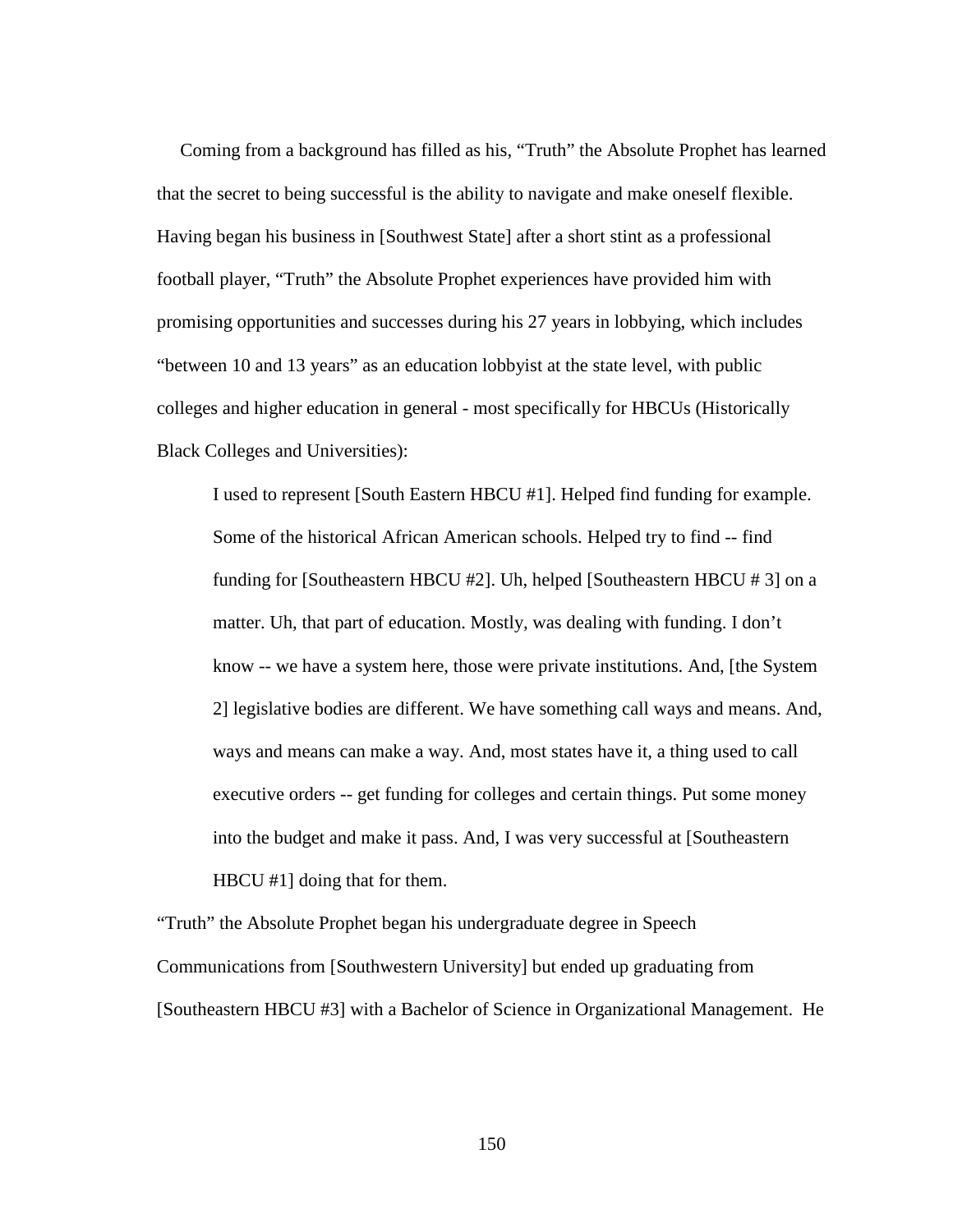his currently a first year law student at a [President Law School] in [West Coast State], restarting class in April of 2014.

 Prior to becoming a lobbyist, "Truth" the Absolute Prophet had other interests, which included a small business he started and sold. He fell in love with the lobbying process – also metaphorically referred to as *The System* for this study in all four Books of Prophecy. When asked about any other prior interests and occupations prior to becoming a lobbyist, "Truth" the Absolute Prophet remarked

I -- I -- I love the process. You know, I love the three branches of government. For example, the executive, judicial and legislative. I kinda like the executive and legislative process. And, it's a great process. I, uh -- some of the things that helped me be successful -- things I did -- and I always share with other young lobbyists…

Note, "Truth" the Absolute Prophet is the first Prophet in the Books of Prophecy to proclaim a "love" for *The System*. Both "Joy" the Bantering Prophetess and "Irony" the Hidden Prophetess both proclaimed distrust and some dislike for the system. "Truth" the Absolute Prophet is enamored with attempting to help young lobbyists who are trying to navigate the system, serving as a mentor and a confidant. He feels that his time is short in his current setting, recognizing that one day he will be working else where for a larger corporation, so long as "the dollars are right". He became a lobbyist to make a difference. Any lobbyist worth their salt wants to make a difference. Education lobbying in particular is of interest because of the political view of education, where some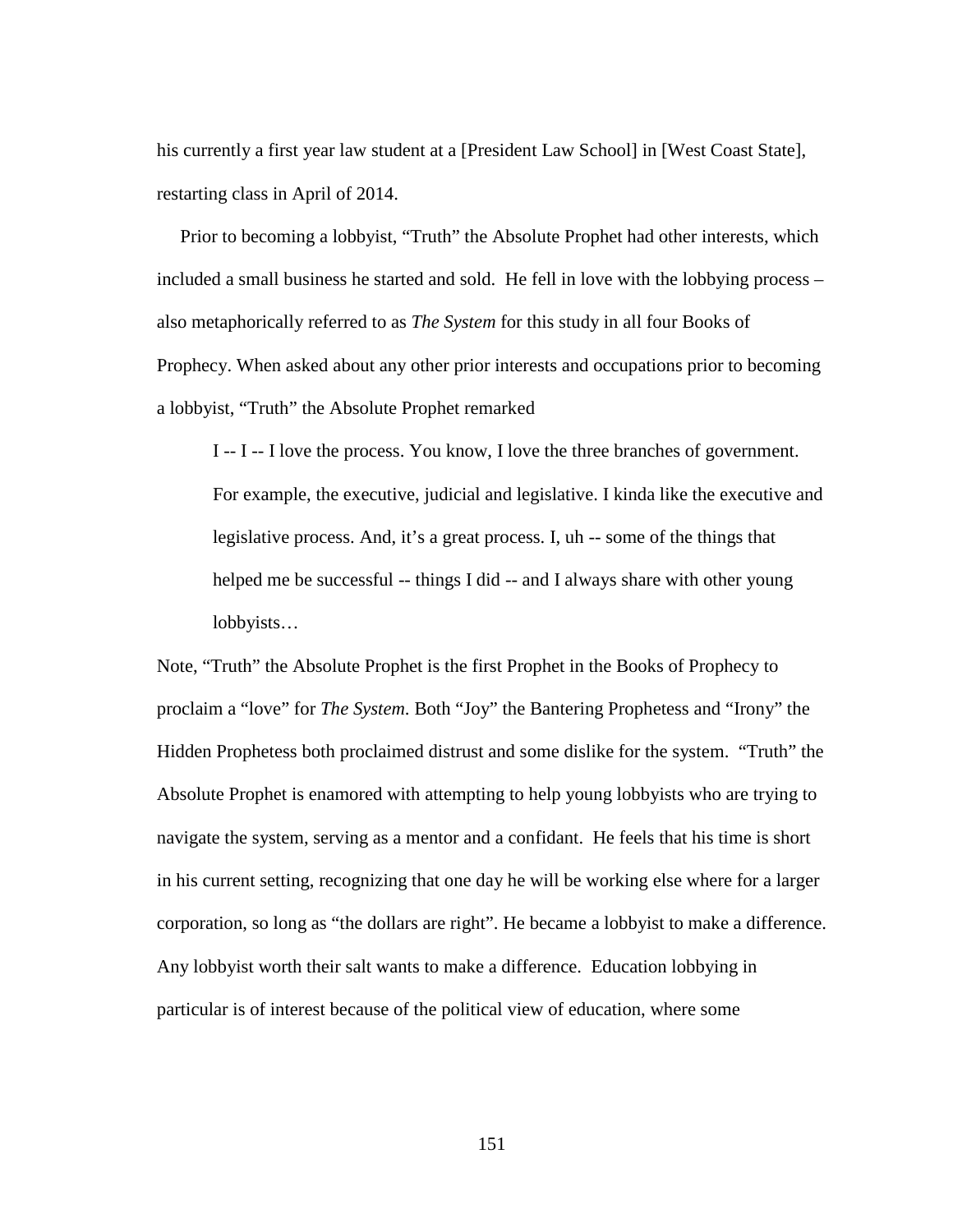communities get funding while others do not based upon the [pizza] they receive. That is how the system is set up in [System 2].

 "Truth" has been in talks with some entities. Currently, his other interests include producing in the entertainment industry, working in other areas to remain solid and flexible. "Truth" the Absolute Prophet is honest about his work and how his focus is to move legislation and secure the necessary funding for HBCUs and schools in communities of color as a result of his upbringing in [Deep South State] where his father and mother both had only elementary educations. He has been a campaigner in the presidential process supporting President Obama during his first election. "Truth" "Truth" the Absolute Prophet promises to leave a legacy where he knows he made a difference and that people he has mentored are able to navigate that system.

 **The Book of "Justice" the Dimensional Prophet.** Here begins the Book of Justice the Dimensional Prophet – 2014 A.D. Unlike with what happened in The Book of "Truth" the Absolute Prophet, I did not miss this plane. My journey began at 3:30 a.m. in Houston, a full three hours before my flight. My flight however had a stop over in the mid-West – tickets were starting to get pricey. I arrived in Community 3 to a similar feel of System 2; however, the land area is distinctly different by a wholesome amount. To get to the place to rest my head, I had to take the Metro or catch a cab. The Metro required less money and would take less time. I therefore, crossed the bridge and stood on the ramp. Panic!!! Metro meant train. In Houston, Metro means bus. "Note to self, dialect and vocabulary words change meaning in different parts of the country".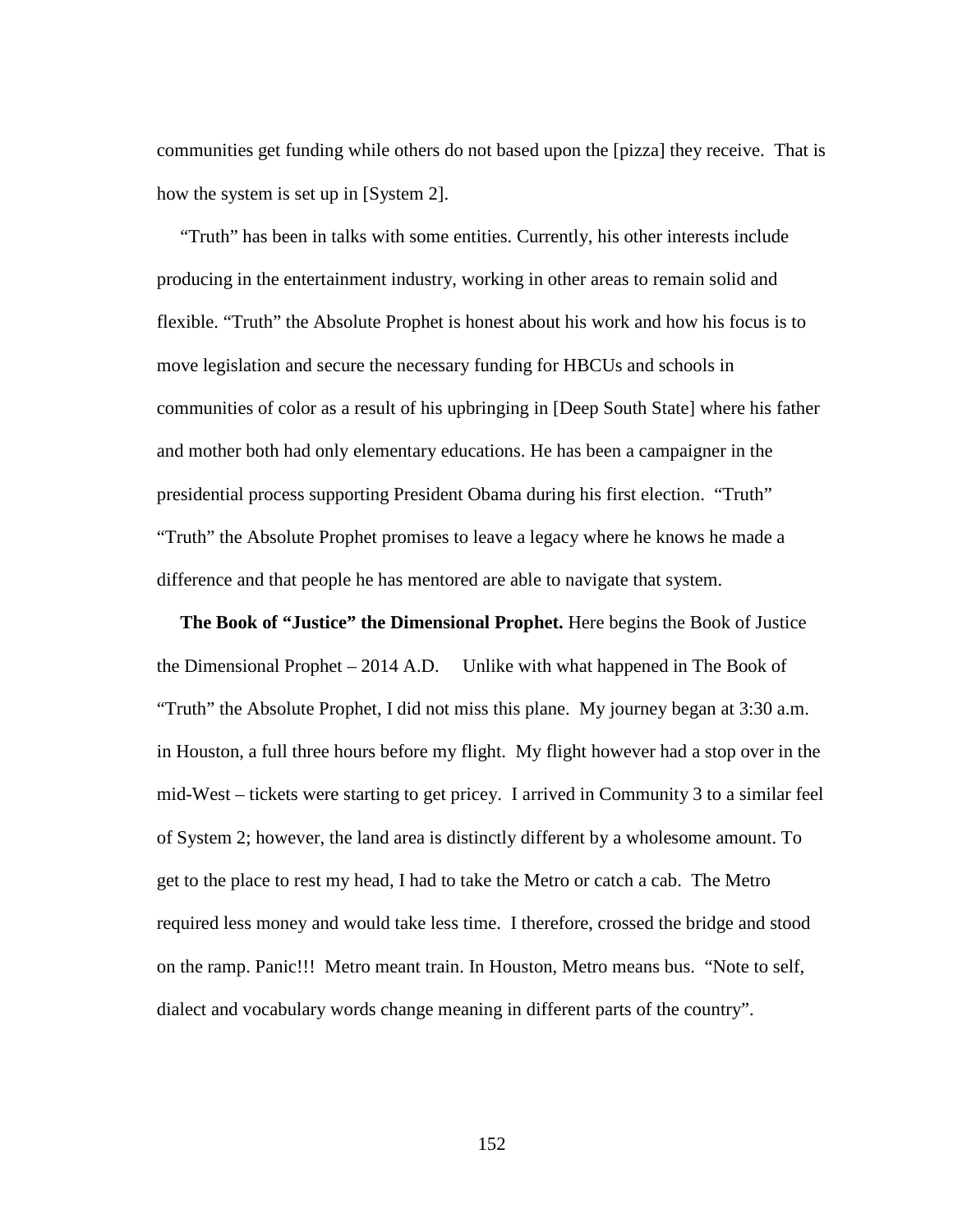I remembered the last time I took a train in a city to which I had never been. We got lost!!! We missed stop after stop. Determined not to have this happen, for I could not miss this interview, I studied the maps of the area. I found where I was to go and positioned myself on the platform ready for departure. Upon entering the train, I took an inventory of the passengers, noticing that some were on their way to lunch, while others appeared to be heading home for the evening – when the train stopped in residential areas, passengers un-boarded. I could not help but recognize the majesty of the moment, riding along a historic river and seeing historic monuments. What assisted my travel to the hotel was the African American architect of the city had set up the roads in blocks in such as way that getting lost was near impossible. All one had to do was walk in a direction and know the outlay of streets. The block pattern was like a grid where somehow someway the streets were all interconnected and numbered or alphabetized. No wonder an Honors school bears his name at an HBCU in Texas.

 Embarking on my journey to the office of "Justice" the Dimensional Prophet, I opted to upgrade my attire. I felt a keen sense that it was essential I wear a tie in this occasion along with slacks, dress shoes and a sport coat. Upon exiting the hotel and walking two blocks to Alphabet Street, I could see that my intuition was precise. The pedestrians walked with a sense of urgency and focus unlike in my previous two destinations. The people downtown all wore two piece suits. The clatter clatter of hard heeled shoes stamping their souls of approval as they negotiated the human traffic of the hour reminded me of the rhythmic tic toc of clocks synchronized to tic and tock in unison creating one harmonious sound.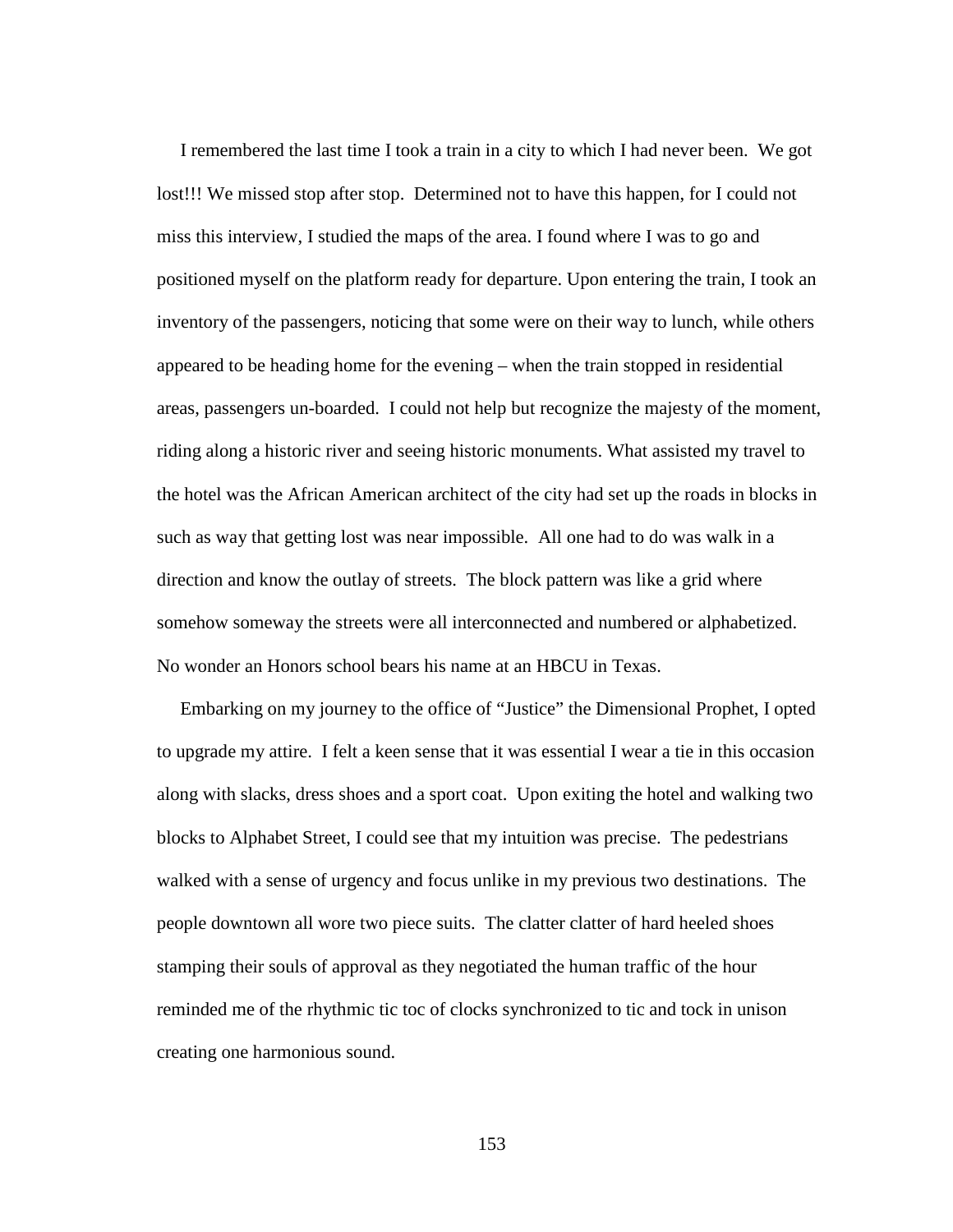I kept beat as best I could, having to lean forward about 20 degrees to not give the notice that I was in fact an outsider. I too had to walk with purpose, stamping the concrete with my soul of approval before I entered the tower of "Justice" the Dimensional Prophet. As I entered the tower, my posture remained leaning forward although my pace had lessened. The hollow halls of "Justice" the Dimensional Prophet produced a symphony of sound as each clacking wave bounded from one wall to another and then from surface to surface and back to wall as if with each step, the sounds retraced the steps to ensure they were heard. The sounds wasted no moments to be heard. I approached the office door to find a "strategy session" in progress in an adjacent office – there were a number of people around a table all speaking into a phone using terminology and candor I would rather not attempt to repeat because I was too far away to make out the dialogue. To focus too intently would alert them to my presence. Finally, someone stands and shuts the door peering towards me as I pretended not to notice.

 The strategy session is becoming heated as their voices pound against the door eager to get through so I can hear. There is a strange bond those voices and I share, for as I compose this Book of "Justice" the Dimensional Prophet, I am figuratively trying to recall the words I could not hear. An assistant comes through the door and calls me toward her. I follow her eagerly as my ears awaken to the quietness in the corridor. The quiet is so still I can hear the air conditioning turn on and off. The quiet is deafening as my ear drums pound to hear something besides the burning built up wax in the canal.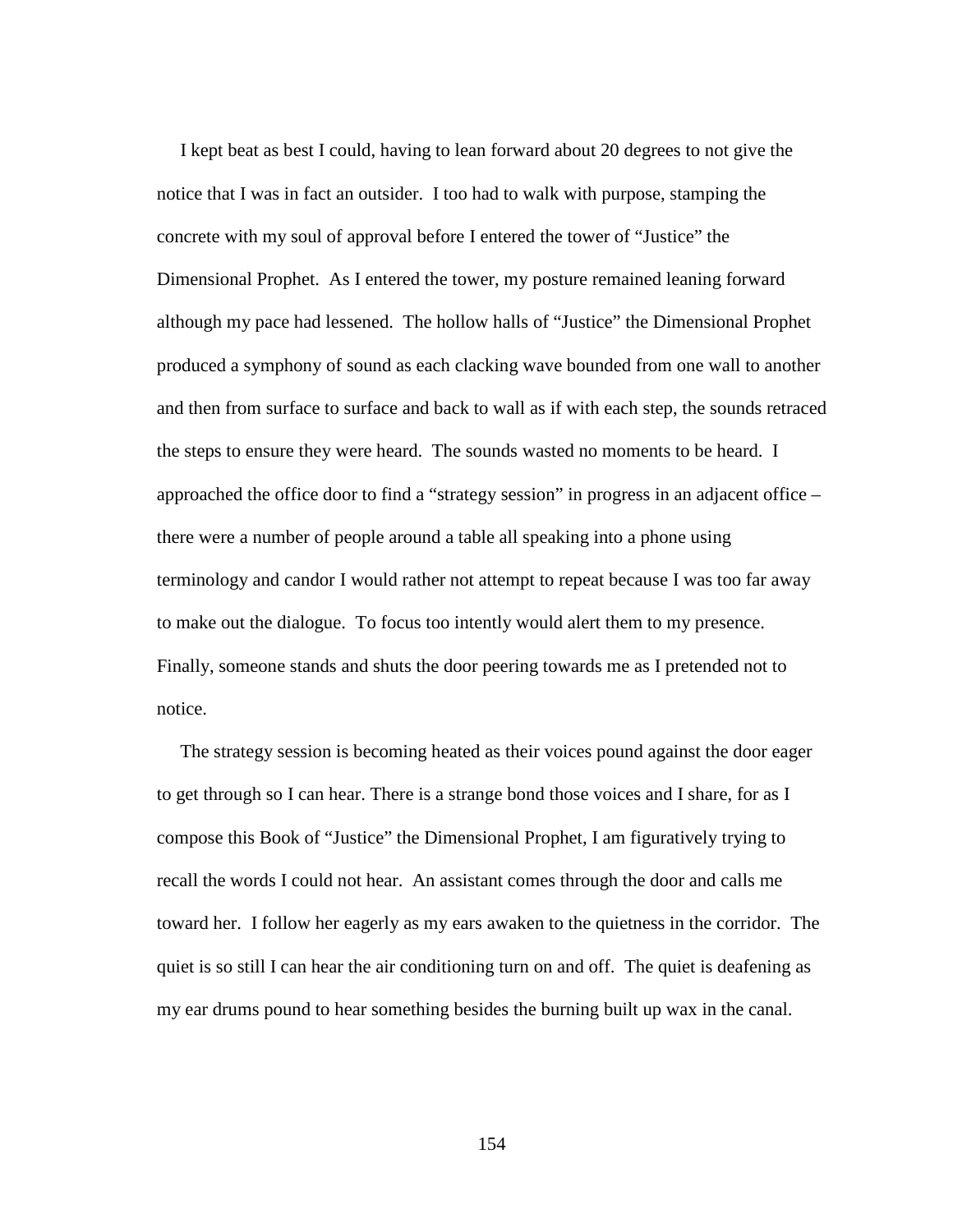There it is the noise for which I was waiting, "Welcome, Aaron" says, "Justice" the Dimensional Prophet.

 "Are we the same age", I wonder, "Kinda young to be a lobbyist. However, I immediately sense an awareness of comfort between us. He smiles and thanks me for reaching out to him for nothing like this as been done before. "Justice" the Dimensional Prophet expresses an interest to read the final product and asks how he can support further. He further begins recommending sources I can use to further the study.

 "Justice" the Dimensional Prophet is just that – Dimensional. Yes, "Justice" the Dimensional Prophet is an African American educational lobbyist; however, he also serves other industries. When seeking out participants, I had to find those who my lobby for education as a result of other interests. In most cases, "Justice" the Dimensional Prophet fits that description having lobbied for Health and Energy, specifically Mental Health Care, and HMOs. However, somehow, he seems to find a connection to education and has a discrete passionate position for powerless poverty stricken youth of color. To his dismay, he recants that Common Core and Race to the Top were put in place to provide additional expectations and support. At the outset people agreed and now people have shifted sides. Policy makers, he feel, are not doing a good job when asked "What groups he feel are opponents to mobilized educational interests":

Uh, you know, uh, in the -- in the [Community 3] area, um, Aaron, you could imagine that each group has a vested interest to protect their -- their members' interest and advocate for their own policies. Um, both teachers unions, have been o- opposed to uh, you know, they agree with the premise of having high standards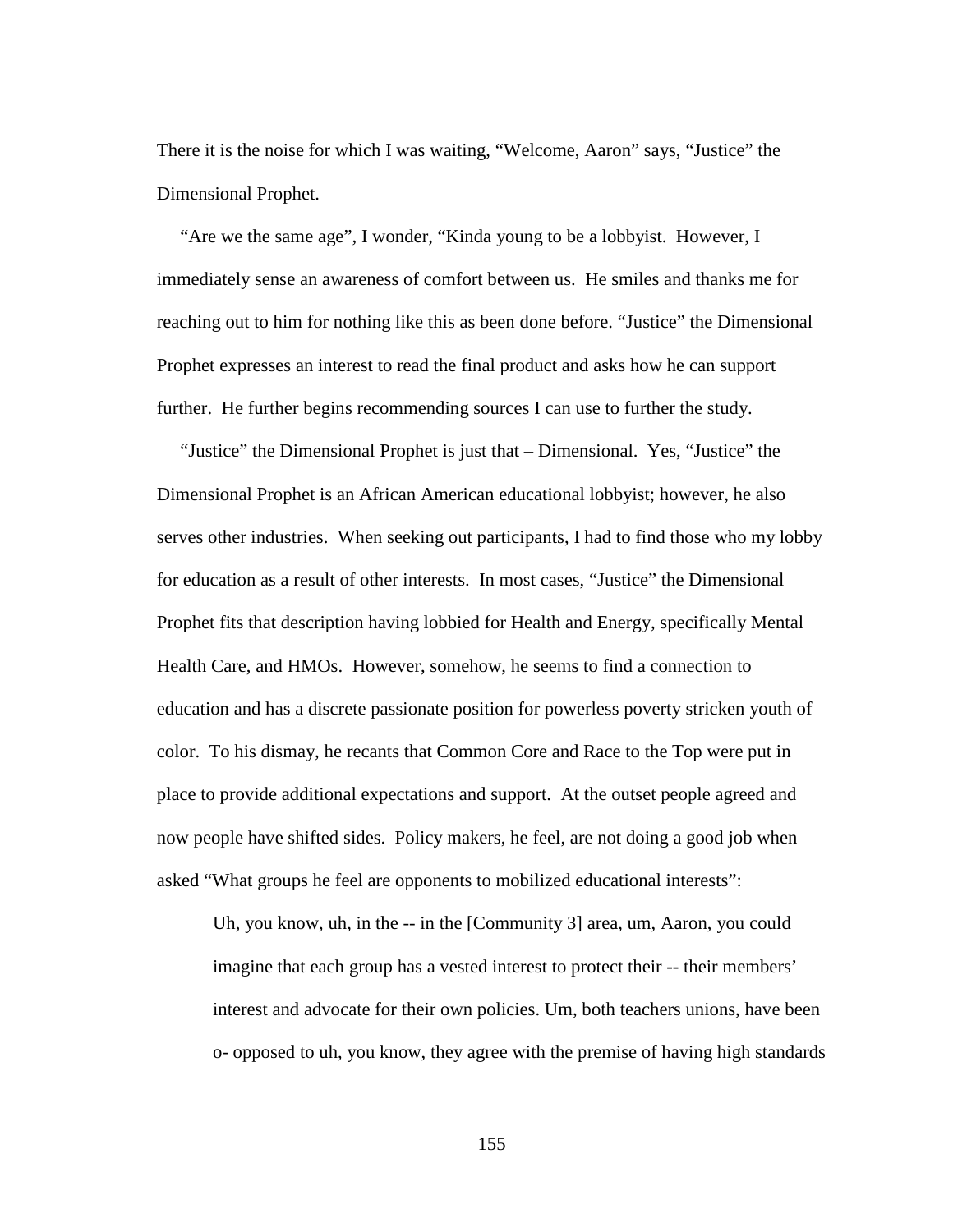for students, but to the extent that it actually affects how teachers are being evaluated on, how their being -- how these standards are being implemented in the classroom, that's where they kinda draw the line and -- and voice their opposition.

"Justice" the Dimensional Prophet further expresses the following:

They are impeding the progress, they're impeding the process of what -- of policymakers are trying to improve the education system, um, at the state level. However, at the same time, as I mentioned before, um, or mentioned earlier, the policymakers are not really doing a good job of -- of keeping the uh, or -- or -- or bringing in and getting the teacher profession, the unions involved in the **policy making process.** 

Note the mention of process, which *The System* is metaphorically labeled. "Justice" the Dimensional Prophet feels that not having teacher involved has long term ramifications that are difficult to overcome due to a lack of educator engagement. "Who better to testify before Congress about the impact of a bill on education than the folks who are on the front lines and can provide anecdotal evidence?" This point is a personal spot for "Justice" the Dimensional Prophet having a close family member being in education and coming from a family of educators.

 "Justice" the Dimensional Prophet was raised in Northern State and attended a Northern State University. However, his family is from Northeast State. It was during his sophomore year of college that he was provided an opportunity to intern in the Mayor's office. This according to "Justice" the Dimensional Prophet provided an insight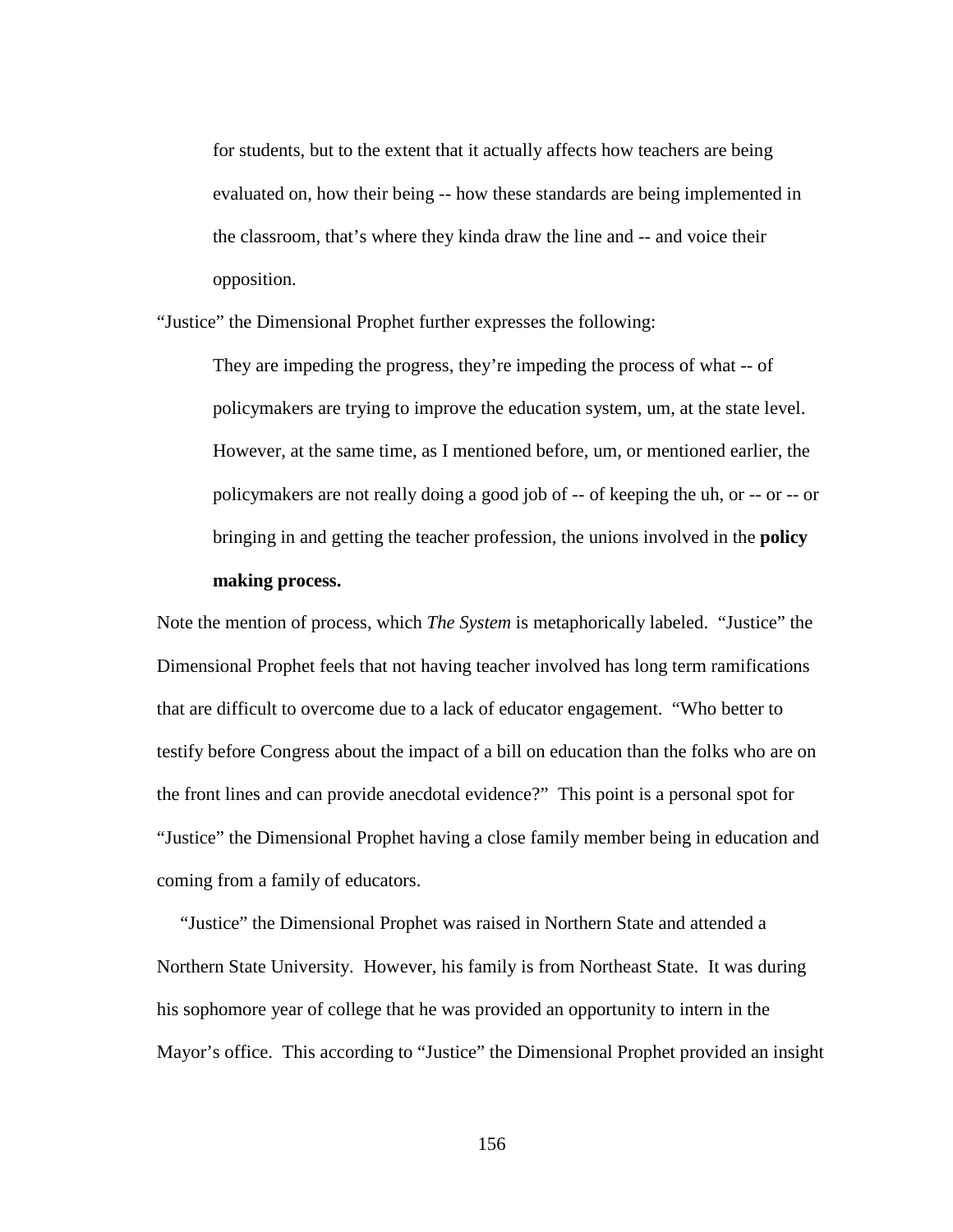into politics and the lobbying world one could not have received otherwise. He describes his mentor while he describes how he developed his passion for lobbying:

He was active in the African American community. He, uh, did a lotta things, so, you know, from that basis kind of got my -- my interest peaked in political science and working in government, working with community work, doing community things. Uh, and then -- and then from there, uh, you know, my studies and my work has been geared towards, uh, you know political science getting into government affairs work, lobbying on issues that I'm passionate about.

"Justice" the Dimensional Prophet unlike his Prophet and Prophetess counterparts had no other occupation prior to becoming a lobbyist, which exemplifies his Dimensional status. He was called early to the Office of the Prophet took up his "Passion" and has carried it for 19 years – 10 years as an educational lobbyist. However, one does not simply wake up and become a lobbyist. There are influences, signs and promptings. "Besides the Mayor", I asked, "What were some other major influences to you becoming a lobbyist":

Uh, couple of my professors in college. Uh, but it wasn't until actually -- I actually landed here in -- in D.C. after my -- after finishing my undergrad that I really got immersed in, uh, lobbying, per say, as a profession, and then getting into education.

Um, at -- the other major influence was a senator from [the Northern State] that I worked for. He was actually on the senate education policy committee at the time. Um, he had great -- a great relationship actually with Dr. -- Dr. Martin Luther King. Uh, he did a lotta things in the freedom movement. Um, and uh, you know,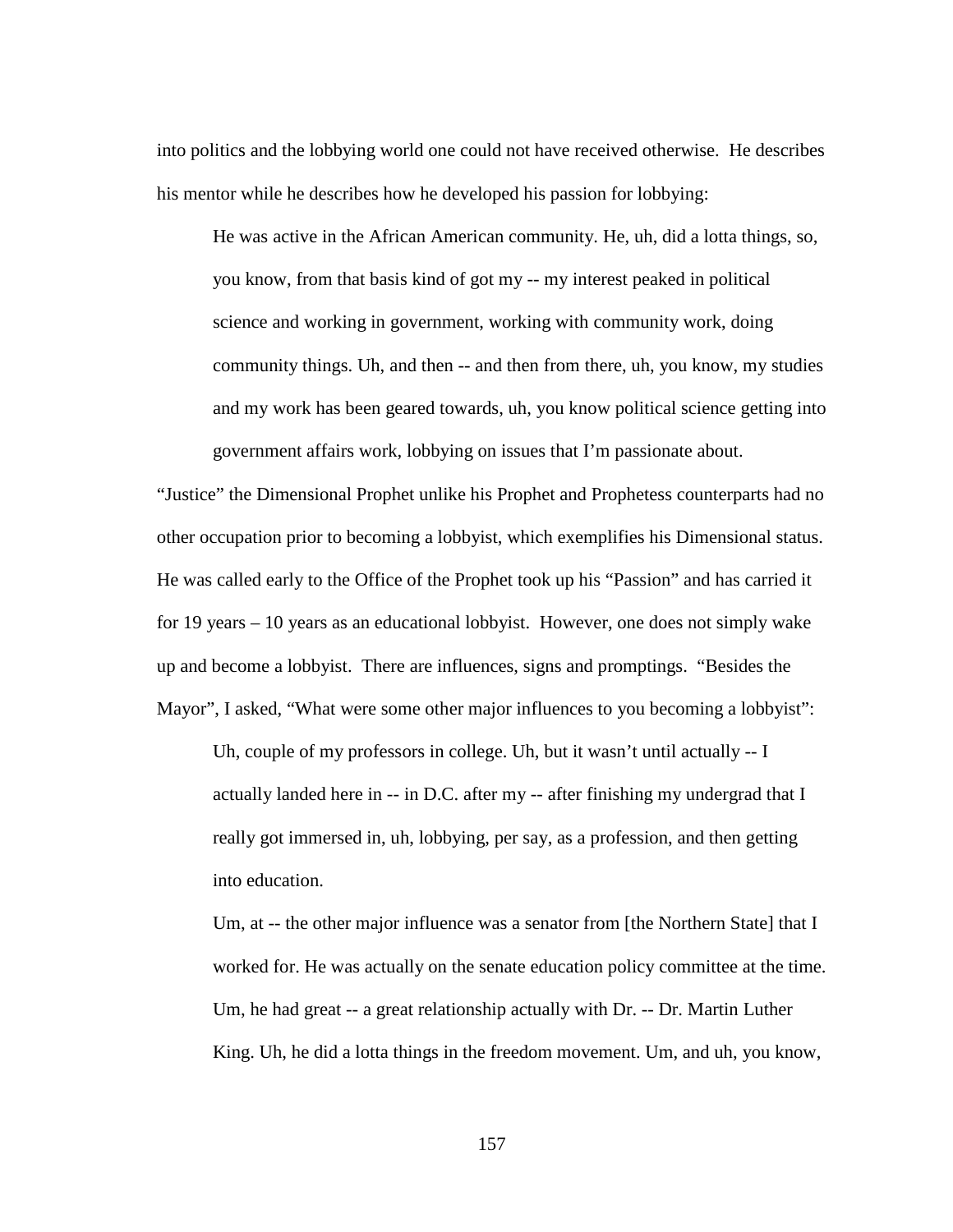from there, uh, you know, I really just kinda honed in my interest on really what I wanted to do and where I think my -- my interest and my skills could , you know, better lend to my -- to my passions in -- in -- in lobbying.

Personal impacts of lobbying on his life include having children and having family in education:

It actually has made it really real for the kids that I have right now and understanding, you know, especially the things that they are learning in school. Uh, how to pick a school. Uh, what are the things uh, to look for uh, in a school that make them of high quality. Uh, the things that teachers go through in their - in their professional development, as well as, how they are teaching the kids. Uh, it really made a -- uh, a huge impact. It actually helped me learn about how the policy actually translates into the practice and into the -- the pedagogy um, of teaching. Um, and so, it -- it -- it's actually helpful and particularly with my wife and the -- a lot of the college and friends that I have in the education community, mostly which are teachers, you know, really in talking to 'em about the policy side.

 Unfortunately, there are not enough teachers being involved in the process per "Justice" the Dimensional Prophet resulting in missed opportunities to truly impact decisions that are begin made. "Justice" the Dimensional Prophet lamented on numerous occasions during the interview how often he testifies at a hearing and does not seed any educators – teachers, principals, parents, or superintendents. This includes African Americans. He takes issue with this because decisions are being made in the community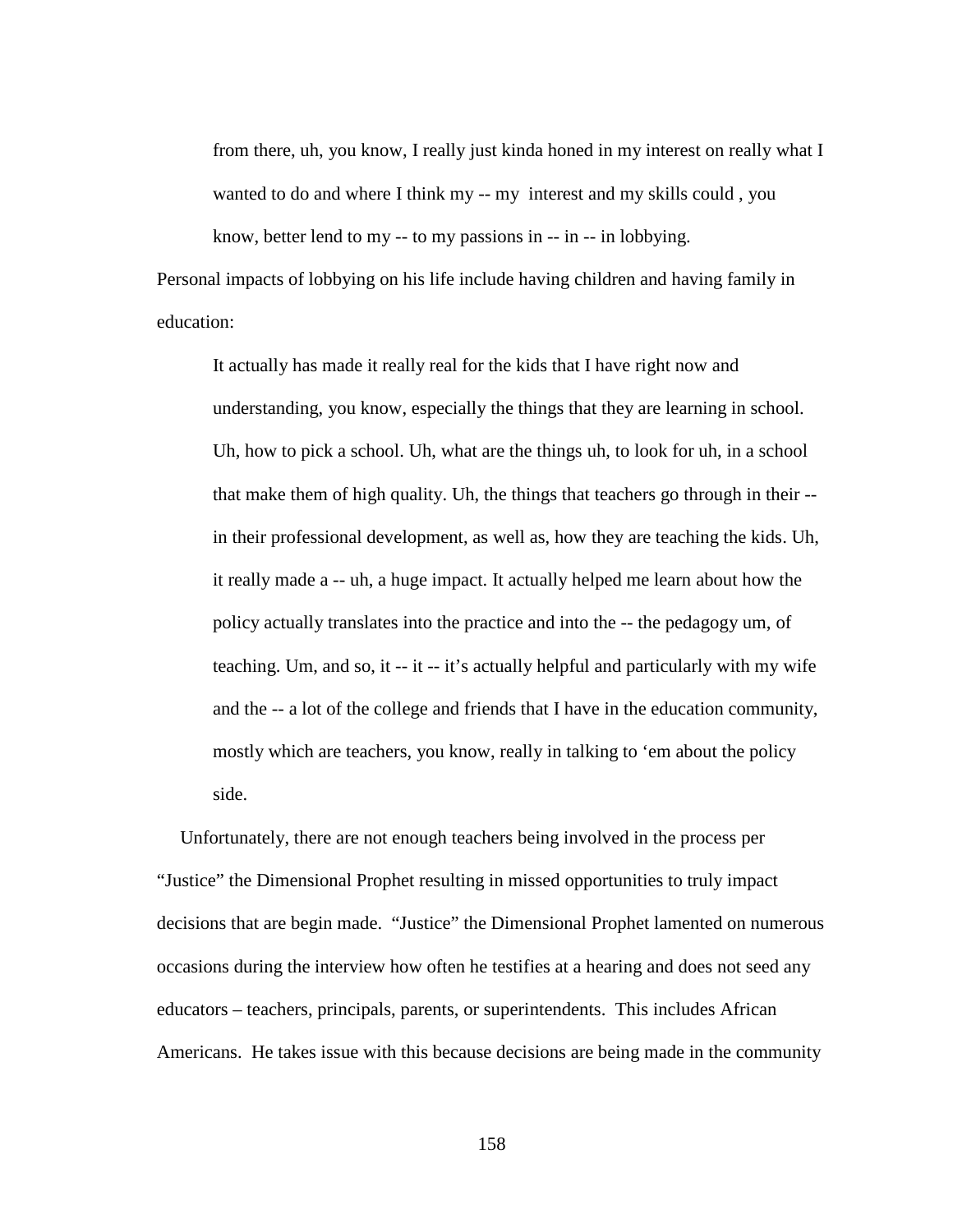and in the profession without any stakeholders being present. As a result, he finds it difficult to hold policy makers accountable because they are making uninformed decisions. His lasting legacy as an African American education lobbyist is to provide access to high quality education:

To be to - to drive policy that would be able to positively affect the African American student community. Again, making sure that our -- our students are - not only have access to a high quality education which means, you know, effective teachers, funding support, student supports, but being able to know that they are going to learn what they need to know to be successful, uh, when they leave high school, academically as well as professionally.

## **The Revelation of the Book of Prophecy**

 Here ends the Book of Prophecy, 2015 A.D.The Book of Prophecy closes with a painted picture of Prophets and Prophetesses describing their backgrounds which led to them becoming educational lobbyists. One may note the distinct differences in traits and characteristics of each Prophet and Prophetess; however, one cannot miss the stark similarities super imposed through the crafting of these stories. Each story beckons to be heard for it is in the story that our reality informs others' realities. It is through others' uniformed realities that the United States became "A Nation at Risk" targeting school teachers for perceived but unproven societal failures. Those unproven failures through perpetuated policies have now become societal norms. The way to fight against something is to provide for the needs of the other against which the something stands. To continually fight directly against the item or issue gives credence to the issue thus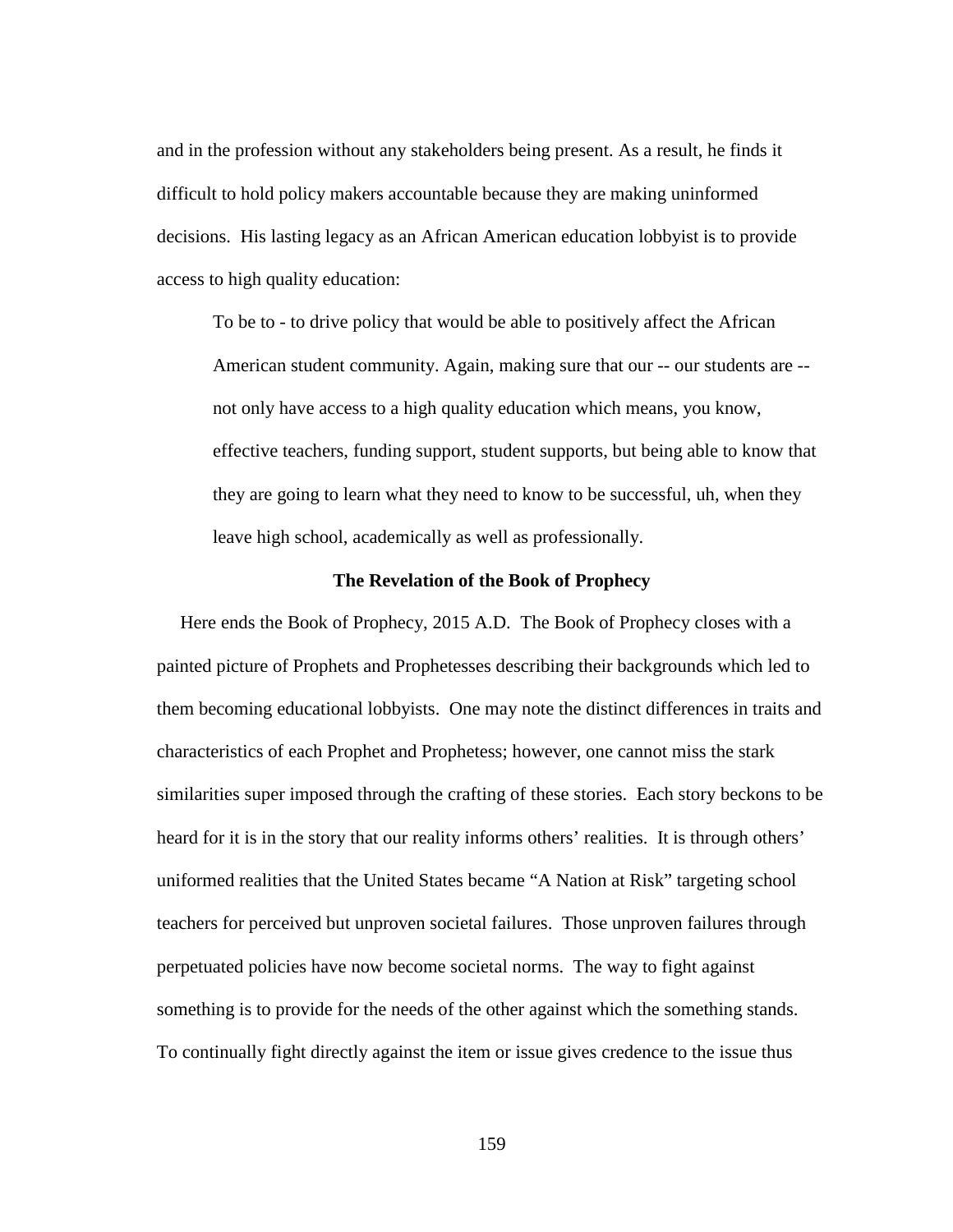making it important, an entity and thusly and crafted norm - the law of attraction. The very thing we try to get rid of becomes stronger.

 We find a typological premise associated with the changing times that force Prophets and Prophetesses to become rather than simply exist for the sole purpose of Prophecy. Unfortunately, these Prophets and Prophetesses are often misunderstood and mistaken as fanatical circumventors of *The System*. They are struggling prophets and prophetesses. As the analysis of their voices reveals, the African American educational lobbyist cannot exist within a system, for it is the system that seeks to maintain the status quo. They exist in contrast to the system while at the same time navigating the system, which is set up to ensure the failure of marginalized groups, which include children of color – "minority population students".

## **Analysis of Findings**

 Throughout each reading and rereading, the voices of the African-American educational lobbyists became louder. Multiple themes would began to emerge become deleted and then re-emerge. By following the constant comparison method, some themes became categories as the comparisons between stories began to produce a voice, although similar, different in message. As earlier indicated, *the System* came up across all four interviews as something they were each trying to navigate and/or influence. All four have found a way out of the system but are still immersed in its ebbs and flows. It is through those ebbs and flows that three major themes emerged from 25 sub themes, with *Navigating the System* being the overarching category serving as a frame in which the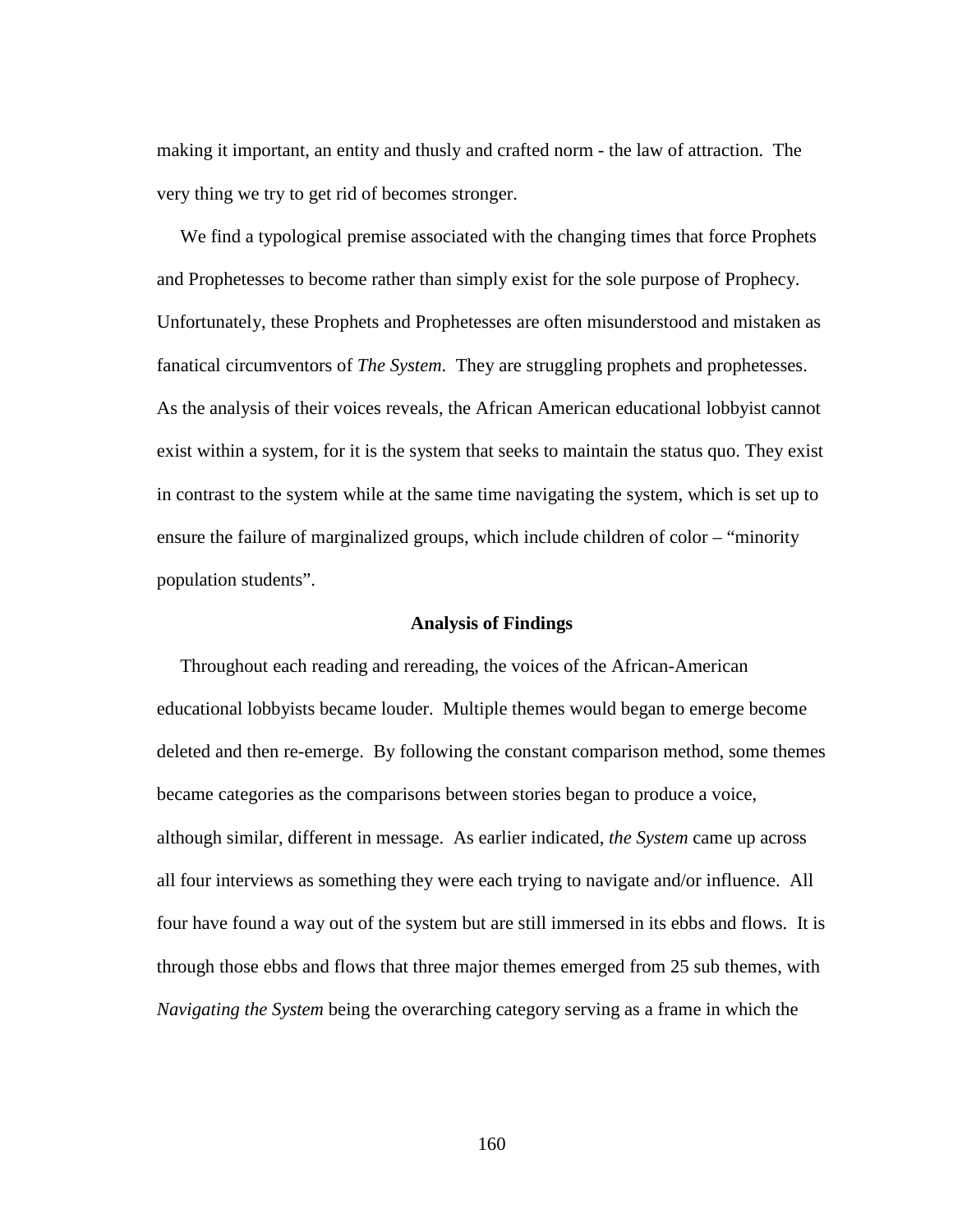African American educational lobbyists function. The three major categories and their themes are divided into the research questions that they answered during this study:

- 1) How do African American educational lobbyists describe their personal characteristics related to success in their position?
- 2) How do African American educational lobbyists exercise and interpret their acts of lobbying?
- 3) How do these African American educational lobbyists describe their influence or impact on education?

The three major categories that emerged in this study are 1) Being Effective 2) Having the Ability to Influence or Impact 3) Focusing on African American Academic Achievement.

## **Navigating the System**

 There is a system at play in which we are all engulfed. However, within the system are sub systems that each has a role in the motors and cogs of the larger system. When referring to the system, depending on the circle, one could be referring to jail, foster care, the stock exchange, blue collar jobs, or even a hospital or schooling system. However, in the case of the four African American educational lobbyists, their system is entirely comprised of the legislative process and policy development.

 The overarching theme of *Navigating the System* appeared in every research question. When describing their personal characteristics, the African American educational lobbyists in this study learned to navigate the system. While exercising and interpreting their acts of lobbying, the African American educational lobbyists in this study used the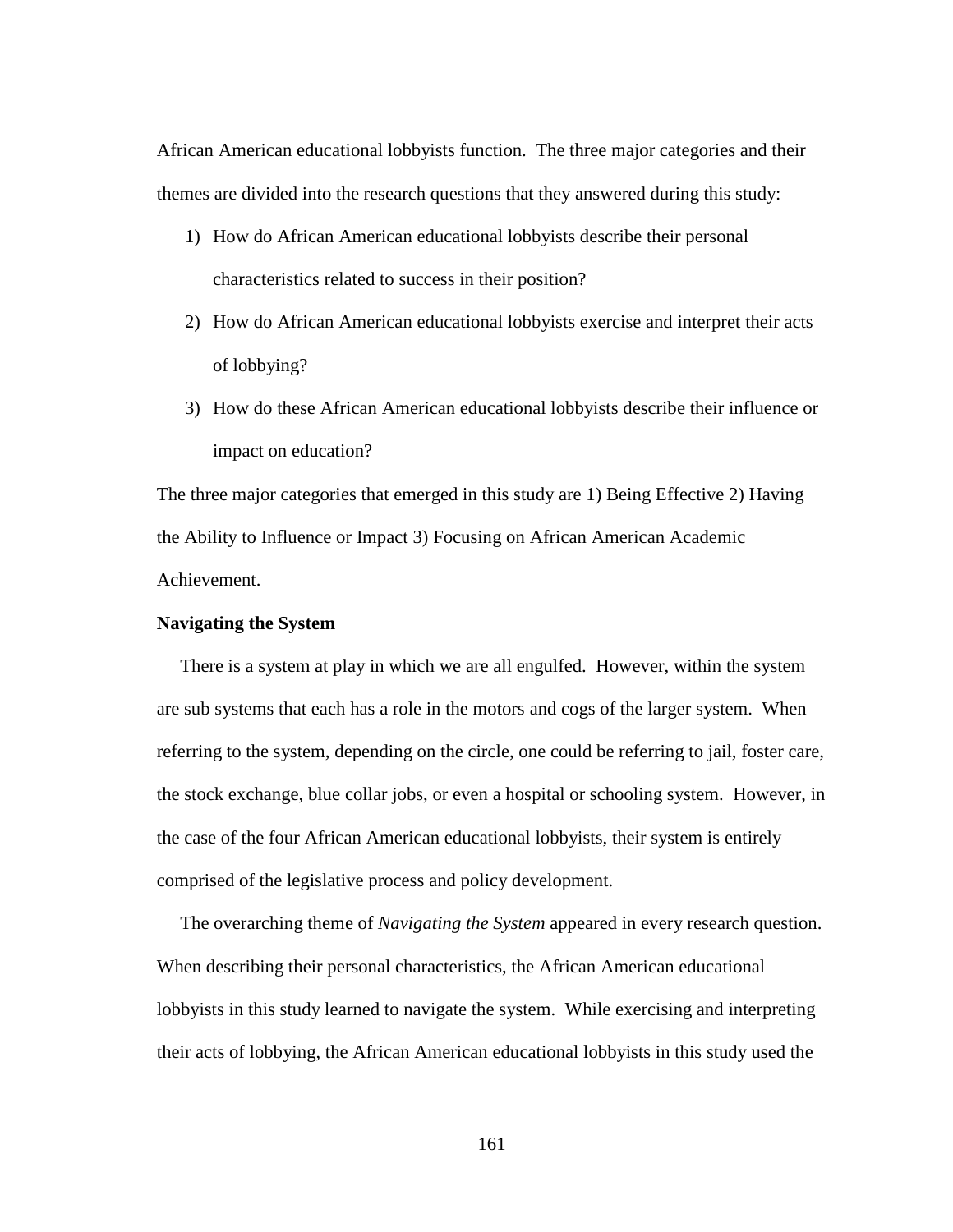system they learned in order to exercise those acts of lobbying. Lastly, Navigating the System became a factor in how they influenced policy as they described their ability to impact or influence education.

 "Truth" the Absolute Prophet makes mention of the legislative process early during his interview when asked about his background, "What were your lobbying interests prior to becoming an education lobbyist". He proclaimed, "I love the process, You know, I love the three branches of government…I kinda like the executive and legislative process. And, it's a great process. In stark contrast, "Irony" the Hidden Prophetess, stated,

I have an innate distrust for systems…so, I operate from the premise that systems are not created to elevate, they're created to maintain the status quo. And, I am always looking for creative ways to help underrepresented groups to navigate a system that's not designed to support them.

The system is designed to be a due process for bills to be passed into law. A piece of legislation is drafted and sent to the house floor for consideration. The wheels begin to turn and speed up as the process begins to unfold. It is the role of the African American lobbyist to influence the process positively for their clients and special interests. How the African American educational lobbyist goes about navigating this system somewhat determines the level of effectiveness the lobbyist is perceived to have for navigating the system. "Joy" the Bantering Prophetess remarked,

What it boils down to is, you understand the process. You understand the legislative process. And, that's what people pay you for. Because -- and in order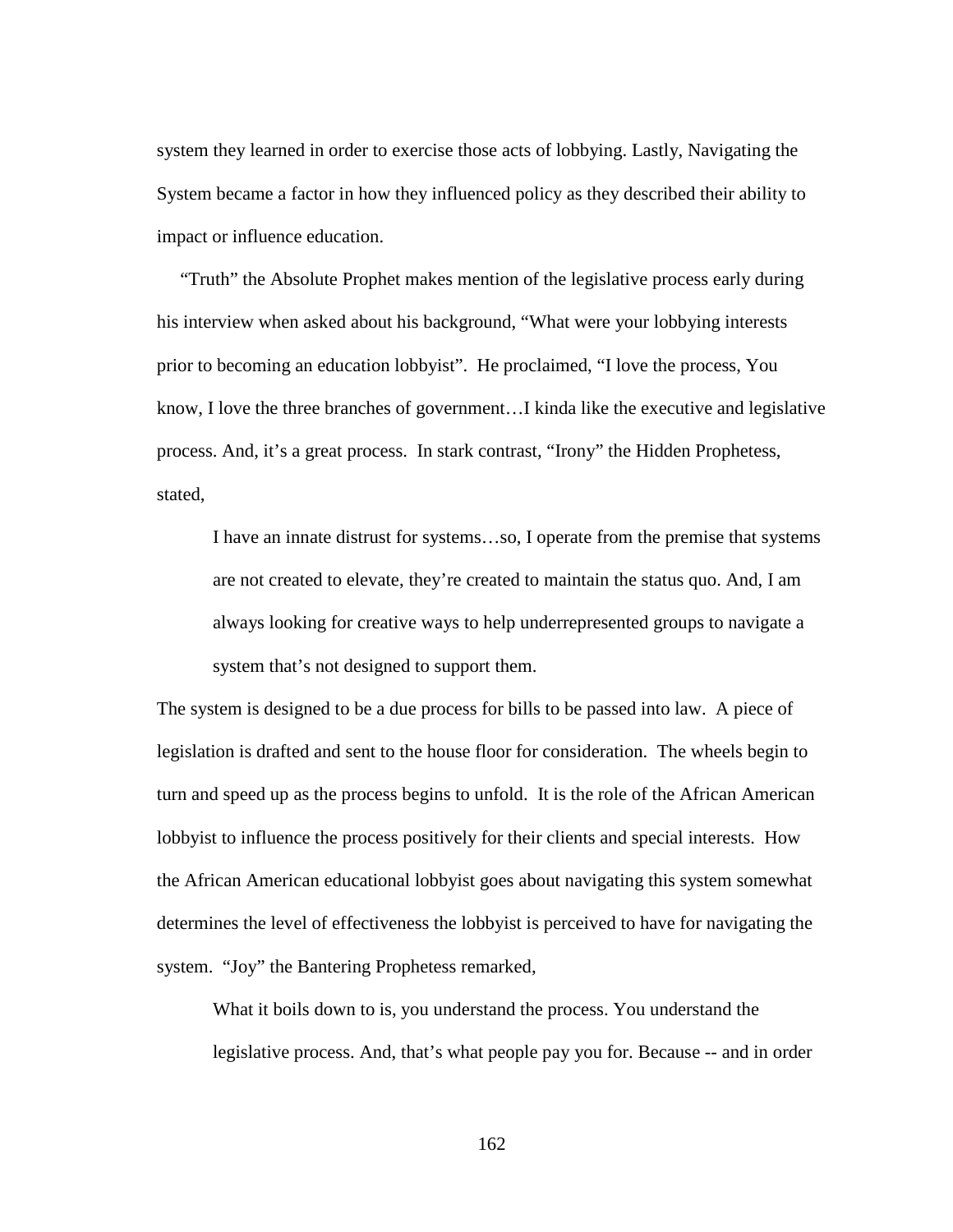to understand the process, it's not just the process, but it's who you know in that process; how they relate to each other, or, how they work together. Knowing that you cannot bring these two people into the room at the same time, because those egos are not gonna add- match up.

Similarly, "Justice" the Dimensional Prophet stated,

My specific roles is to ensure that our grass tops advocates are um, are fully staffed, are prepped, uh, have the knowledge that they know -- that they know - that going into these meetings, be able to uh, be conversing on these issues, and be able to actually advance uh, policy that's our ultimate goal is to actually advance policy.

 When referring to grass tops advocates, "Justice" the Dimensional Prophet is talking about his network that is working in the business sector. Grass tops advocacy focuses on the business community whereas grass roots advocacy focuses on the community, parents and students. This difference is unique only to "Justice" the Dimensional Prophet. "Joy", "Truth" and "Irony" only mentioned grass roots advocacy during their interviews.

## **Research Question #1 – How do African American Educational Lobbyists Describe Their Personal Characteristics Related to Success in Their Position?**

All four lobbyists for this study consider themselves to be very effective at their craft, lobbying. All four discussed traits for success including most prominently the ability to strategize. Each talked about having a strategy prior to going into their act of lobbying, however, considered strategy as a part of lobbying. In addition, they each shared about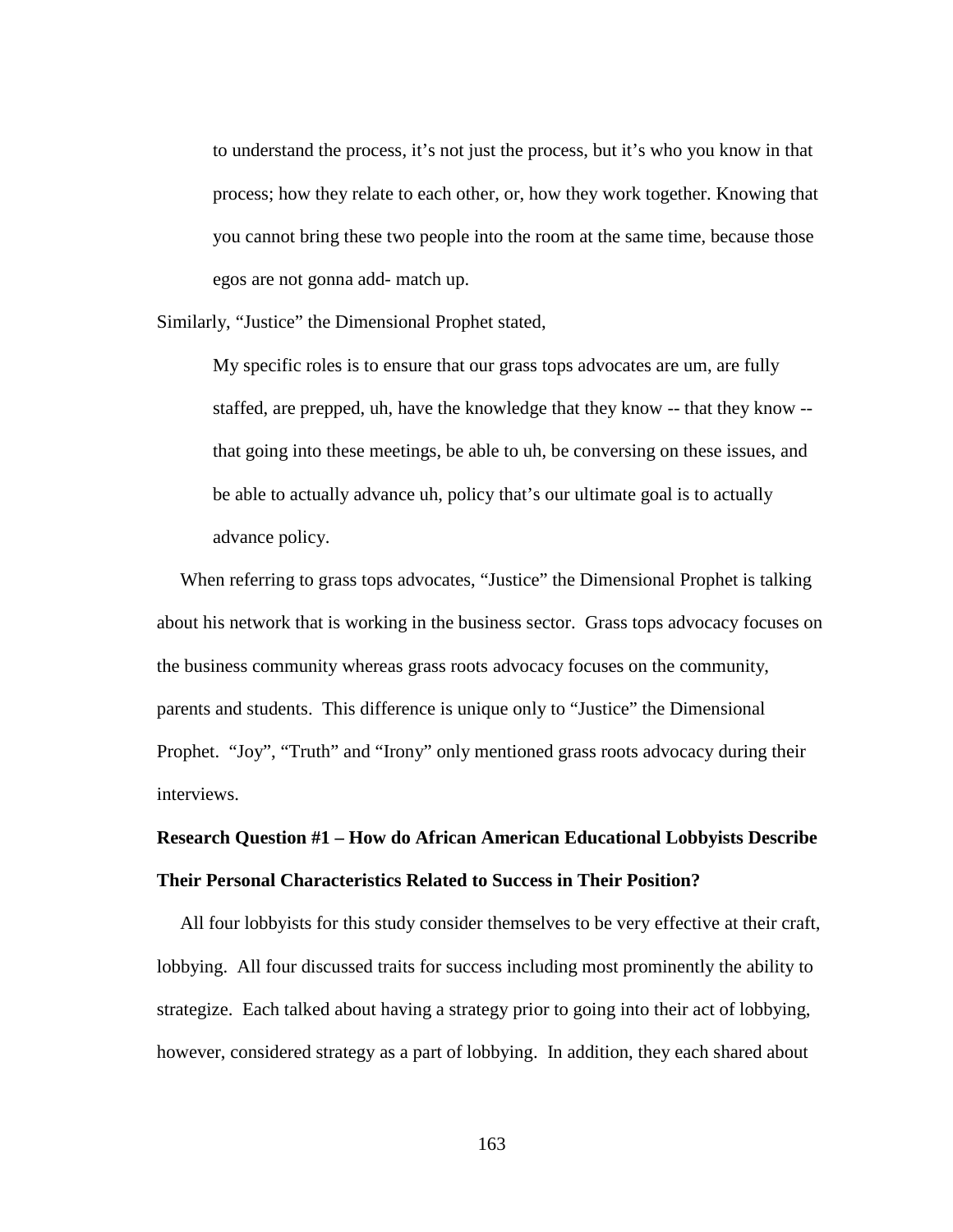the ability to listen and observe, develop a circle of contacts, and communicate via direct and indirect communication. Direct and Indirect Communication is hand written letters, emails, phone calls, or conversation. The tactics they used varied and brought laughter during the interviews as each shared insider secrets to communicating by any effective lobbying means necessary.

 **Being Effective.** Critical to the role of the African American educational lobbyist is the ability to be effective in practice, habit and in perception. It is incumbent upon the African American educational lobbyist to know the legislative process and know the main characters in the process, navigating the *System.* The means being able to communicate effectively depending on the necessity of the moment, being able to utilize the correct or most effective tactic, and the ability to strategize. How the African American educational lobbyists describe effective lobbying is dependent upon what they are trying to get accomplished, for some tactics or strategies do not work in every situation, nor do they necessarily agree upon the tactics or strategy being used.

 The personal characteristics each describe relating to the success in their position is further incumbent upon the ability to be flexible and strategic in their plans. However, there are times where the tactics and/or strategies they want to employ are not supported by their group, which would appear to "sideline" the African American educational lobbyist. Nevertheless, none admitted to ever being sidelined for each has the freedom to show their effectiveness due to gaining the credibility and trust of both their partners and with those they are attempting to influence. They describe their success in achieving these ends in various ways. When asked, "What do you feel are some of the important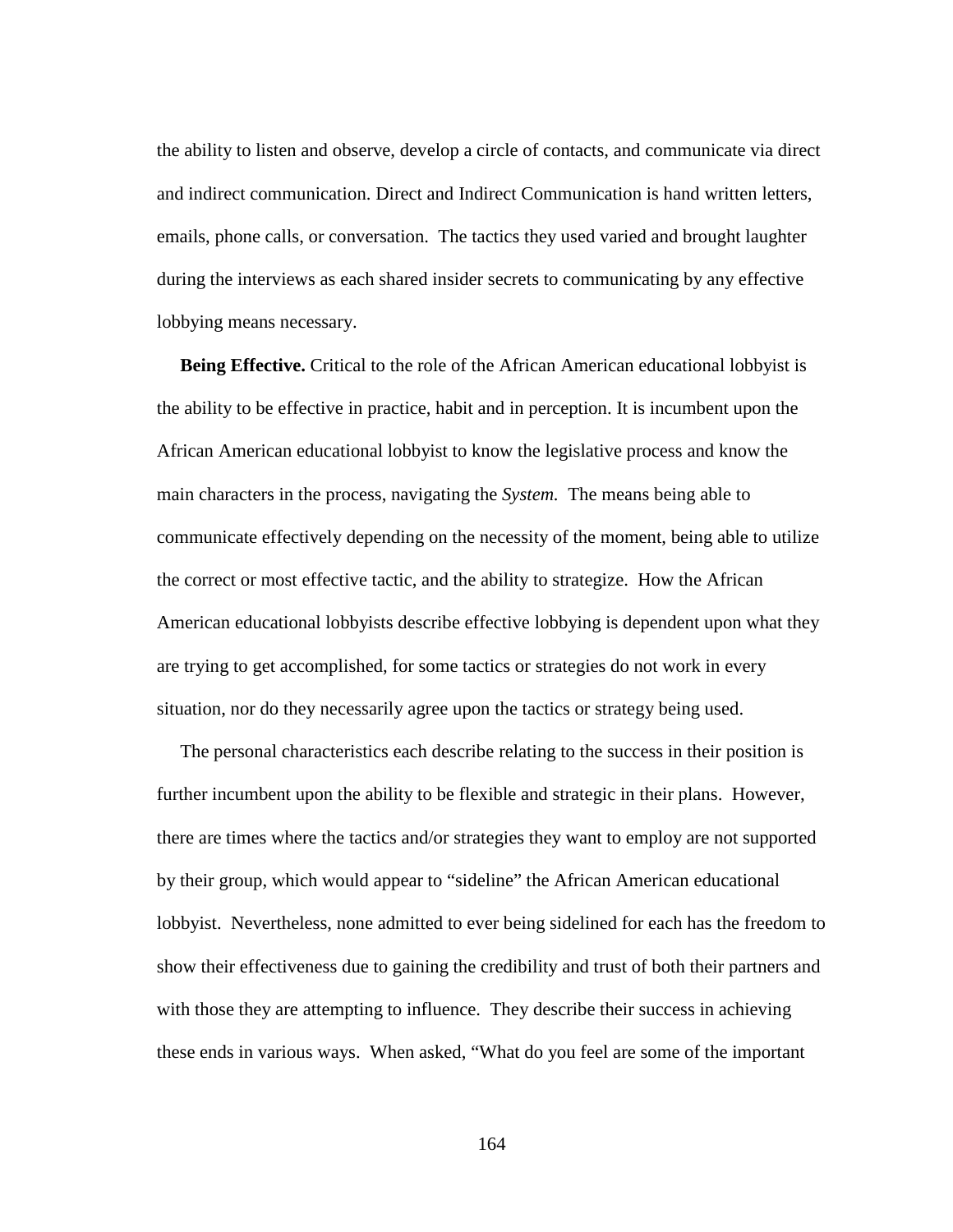personal qualities, values, and behaviors necessary for being a lobbyist", "Joy" the Bantering Prophetess answered,

I'm not a southern girl by nature, but I know how to say, thank you at the right times; and, say thank you with a -- with niceties -- a good nice -- it's amazing what a nice thank you note and a um, bouquet of flowers will do for someone. And, um, she handed me her Rolodex.

As a form of communication, this is an example direct communication. Direct communication is where one writes a letter or verbally speaks to a person. "Joy" indicated that this was the best way to not only be effective but to gain access and influence as indicated by her remarks. She further proclaims,

The flowers and the thank you notes, do you still use that today?

"I am the queen of thank yous" Hand written! Forget email-

Hand written notes, because they're so rare. People don't do it anymore.

Similarly "Irony" the Hidden Prophetess comments following:

Uh, I get my best information outside of a -- a meeting room. Might be over drinks. Over dinner. It might be at a party, might be on the golf course. It could be on a sidewalk, you know. An encounter. Little things slip and you gotta be - you gotta be smart enough to catch those little tidbits of information when you get 'emand then capitalize on them. It's very strategic work. It's chess.

According to "Truth" the Absolute Prophet, the best way to be effective is in the ability to be timely when approaching the decision maker: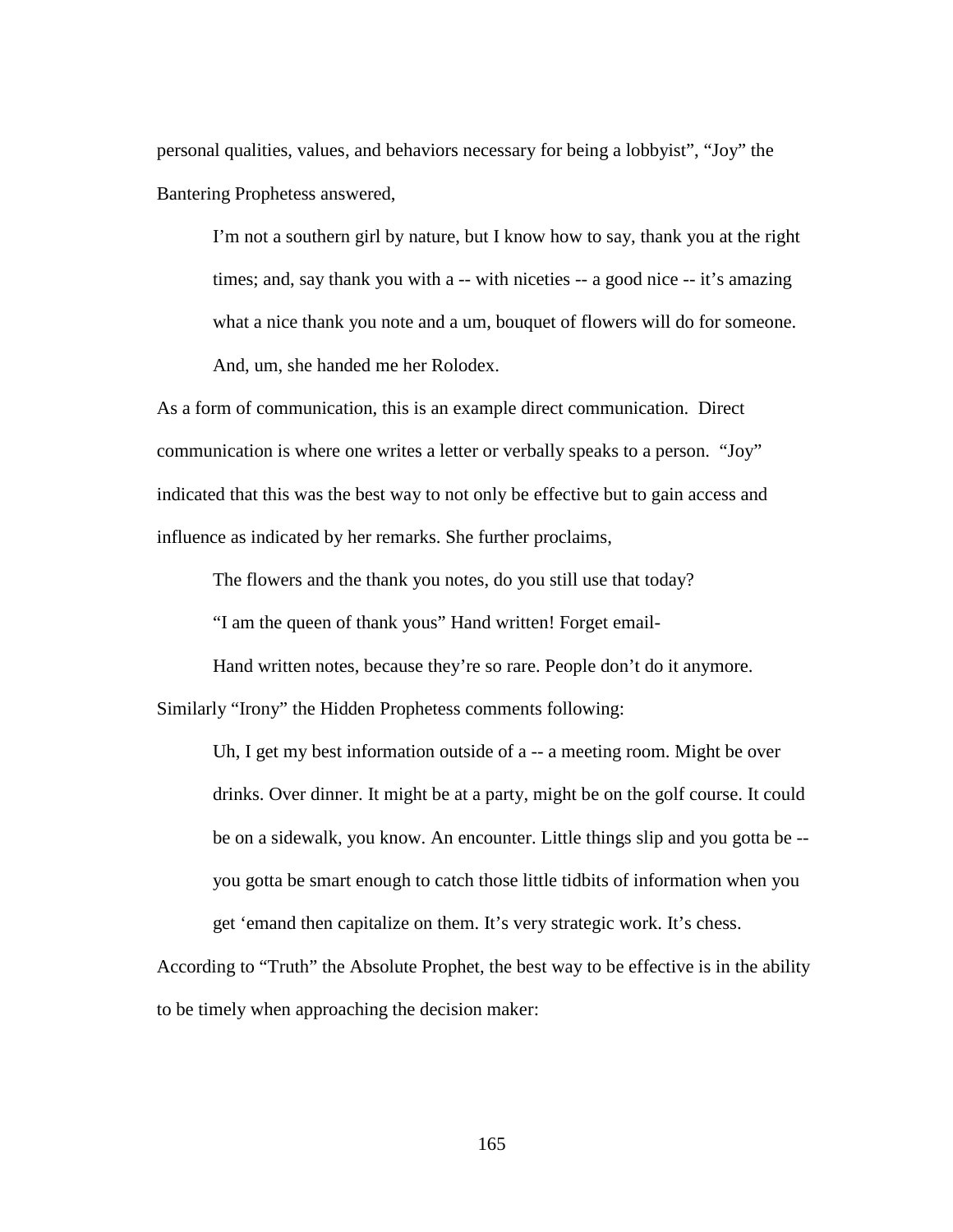I would just go and talk to 'em, if I knew 'em. I'd just go speak to 'em about it. What's your recommendation on this? How do you feel about this

Representative? How you feel about -- you know, what -- what's your take on it? Becoming available at all times is another way to show effectiveness according to "Justice" the Dimensional Prophet:

Um, I avail myself to my network, so then my network knows for example, if they need anything, as far as, education issues, any data, any political intelligence or anything, they know they can come to me and I will give them that information.

*The Benefits of a Reaper.* A reaper is one who clears a path. Only a veteran of the process can teach the process. Like Ruth, the favored heroin in the *Book of Ruth* (Bible Gateway, 2015), each African American educational lobbyist in this study mentioned someone who made a way and cleared the path for them. Having a reaper is a critical component for being effective because this is how they learn to navigate *the System*, how they learned to use the system in the acts of lobbying and how navigating the system became an impact factor in their ability to influence policy. They found favor.

 When asked about early occupations and early influences to becoming an educational lobbyist, "Joy" the Bantering Prophetess indicated,

I had a professor who recognized and remembered what my interests were. He had a friend who was serving, at the time, as the senate liaison for the governor. And, she had just told him to keep an eye out for, you know, young African American students who might interested in the -- in learning about this process.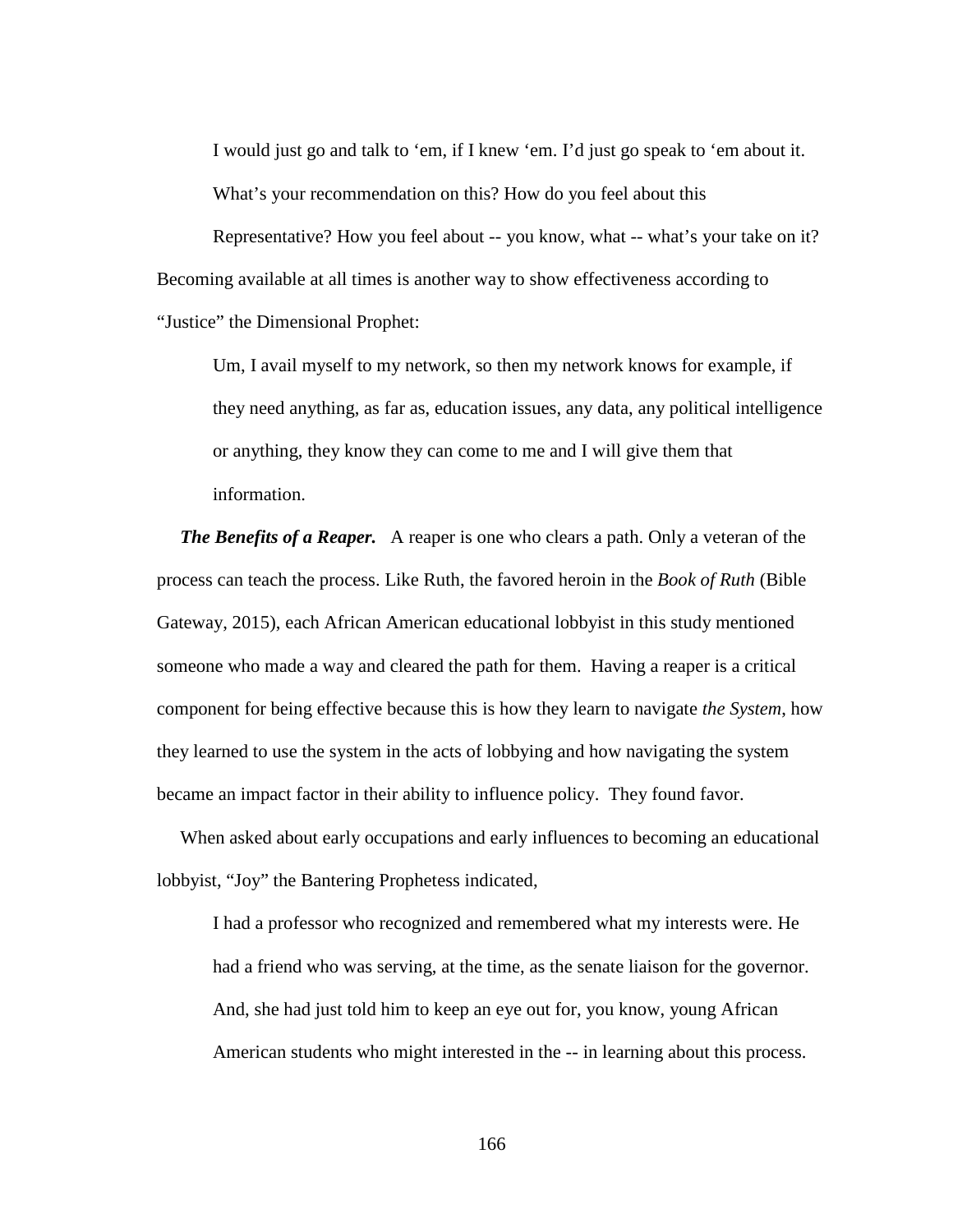And, that is how I got started.

She shares her experiences once she accepted the opportunity:

Um, I went, when I first started, I went over there, I don't know, eight, ten hours a week, while I was an undergrad, uh, during session and just shadowed her --just shadowed her. And, uh, to this day, I still count her as my first -- well, I guess I have to count her as my second. My -- My first mentor was my second mom! "Joy" the Bantering Prophetess shared how her first mentor, who was an educational lobbyist, helped to find her first job out of law school. Due to the circle of contacts and network her mentor had, she was able to find employment. Upon becoming a lobbyists, "Joy" the Bantering Prophetess was able to utilize her mentor's contacts to her benefit.

 "Truth" the Absolute Prophet found his favor via a city manager in the city and state where he started his first business:

…one of the city manager asked me won't you be a lobby for the city of [Southwestern]. I said, I don't -- I never did it before. So I start doing that and that was one of the things that helped me get where I'm at and one of things that helped me get where I'm at... And, that's how I got started. I start doing that and then after doing that it just start building and building from me. I -- I -- I spend six -- five years -- four years, five years in [Southern State] and in [Southwest State], predominantly Republican state.

When asked about his decision to start his own firm, "Truth" the Absolute Prophet discussed how he found immediate success despite not knowing much about owning his own firm: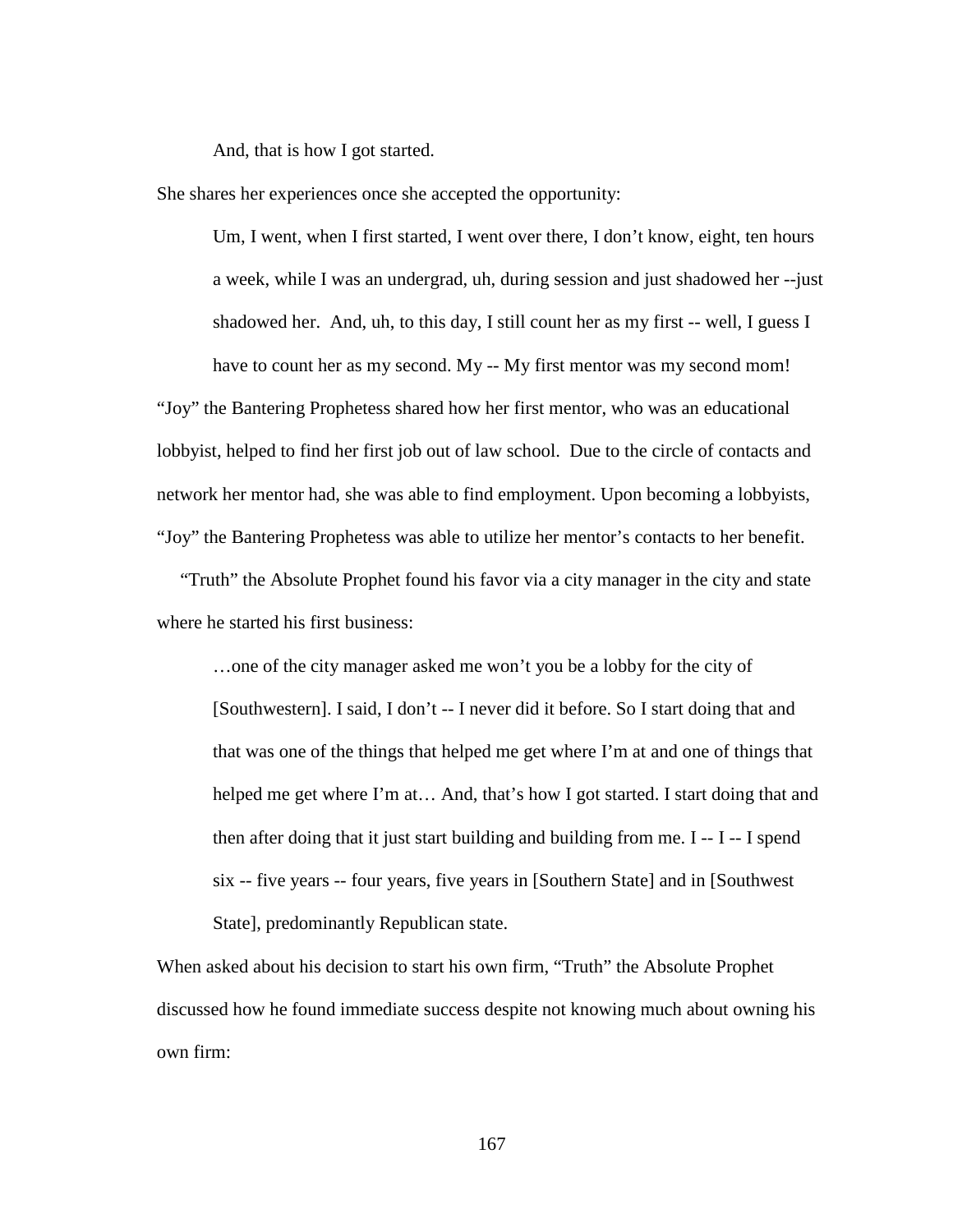A gentleman by the name of [Deputy] … said, uh, man you had a lobbying business in [Southwest State]. Do you know how many Black lobbyists we have in [Southern State]? I think we had two or three. Maybe two or three. He said, if you go start one today, I'll help you get clients.

"Truth" the Absolute Prophet was able to start his own private firm and have access to the circle of contacts and network of [Deputy], making him find immediate success.

 "Justice" the Dimensional Prophet as I stated earlier began his career in lobbying from the outset of his professional career. There was no other occupation prior to becoming a lobbyist. However, there was still a reaper:

I got into politics, uh, early on in my undergraduate career. Went to uh,

[Northeast University]. Um, I -- my sophomore year I interned with the mayor of the town that the college is -- is located in. Uh, doing a lot of community work, working with him … you know working with him -- how he was so well received, uh, in the community -- working on a variety of issues -- he was active in the African American community. He, uh, did a lotta things, so, you know, from that basis kind of got my -- my interest peaked in political science and working in government, working with community work, doing community things.

"Justice" the Dimensional Prophet further shares how important connecting with the mayor was in addition to an opportunity he received upon moving to System 3:

…the mayor was key, um, uh, you know,just being able to work with an important uh, person like that, and a -- a-- a well received person like that...Uh,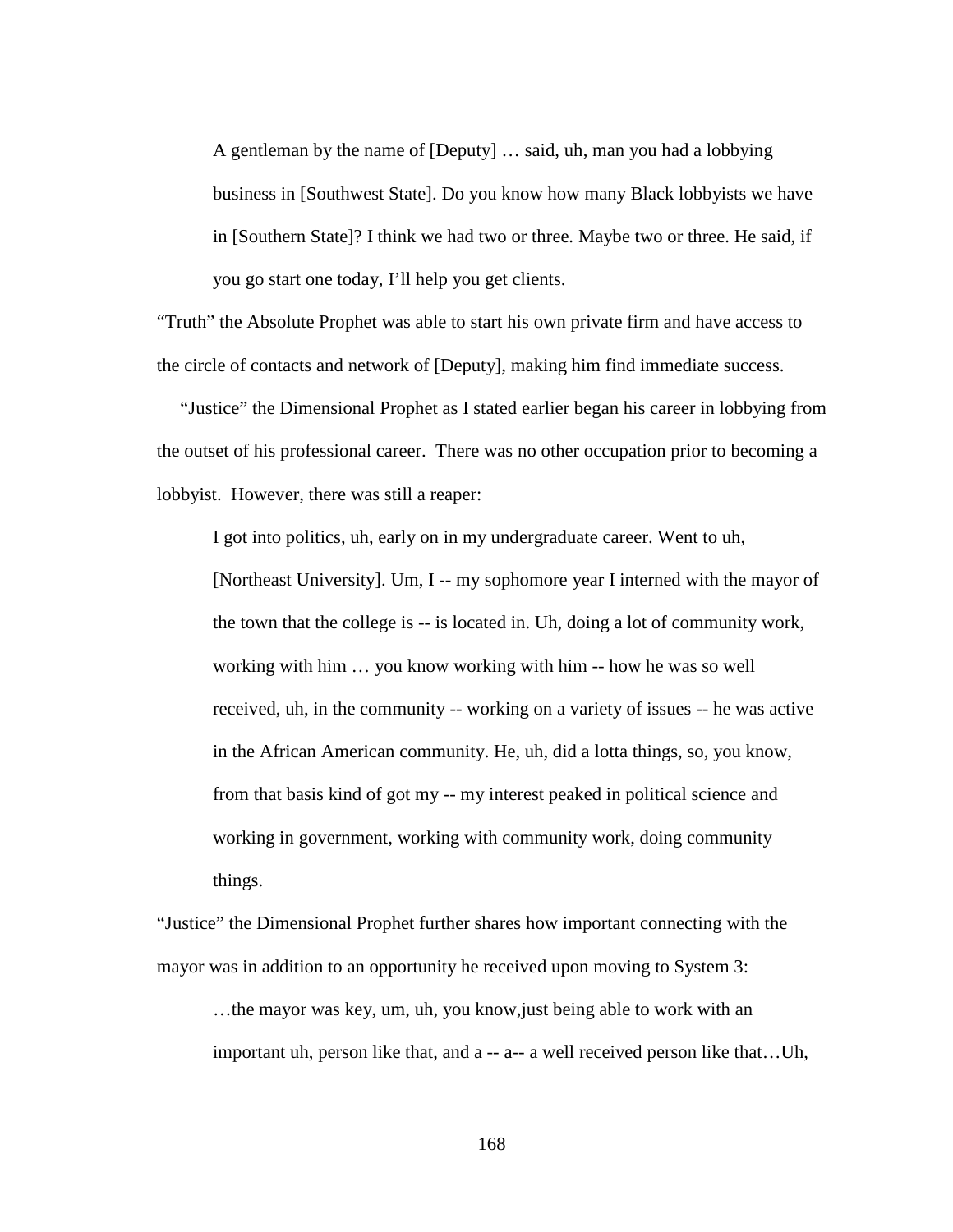but it wasn't until actually -- I actually landed here in -- in [System 3]. After my - - after finishing my undergrad that I really got immersed in, uh, lobbying, per say, as a profession, and then getting into education. Um, at -- the other major influence was a senator from [Northeast State] that I worked for. He was actually on the senate education policy committee at the time.

Having the early political influence of the mayor in addition to a Senator on the education policy committee geared "Justice" the Dimensional Prophet specifically to his areas of expertise early in his career.

 Along with "Joy" the Bantering Prophet and "Truth" the Absolute Prophet, "Justice" the Dimensional Prophet enjoyed moments of when "opportunity meets preparation". Some may call it luck, while others will call it favor. Either way, the benefit of a reaper to guide, provide access to networks and clear the path is a critical component of being effective as an educational lobbyist.

*Being Effective Offsite.* The act of lobbying contrary to belief occurs mostly off site. The picture we have of lobbyists is them waiting around the halls of Congress or waiting on the steps of the state capitals, meeting in dark places. On the contrary, these African American educational lobbyists are very upfront about the awareness they want to bring to clients as they display their effectiveness when describing success in their position. This awareness includes providing timely information and/or stepping in to provide support on a piece of legislation. Their effectiveness in their position is measured not only by what they do, but how they do it. Being a good writer is greatly underemphasized in the literature. "Joy" the Bantering Prophetess states,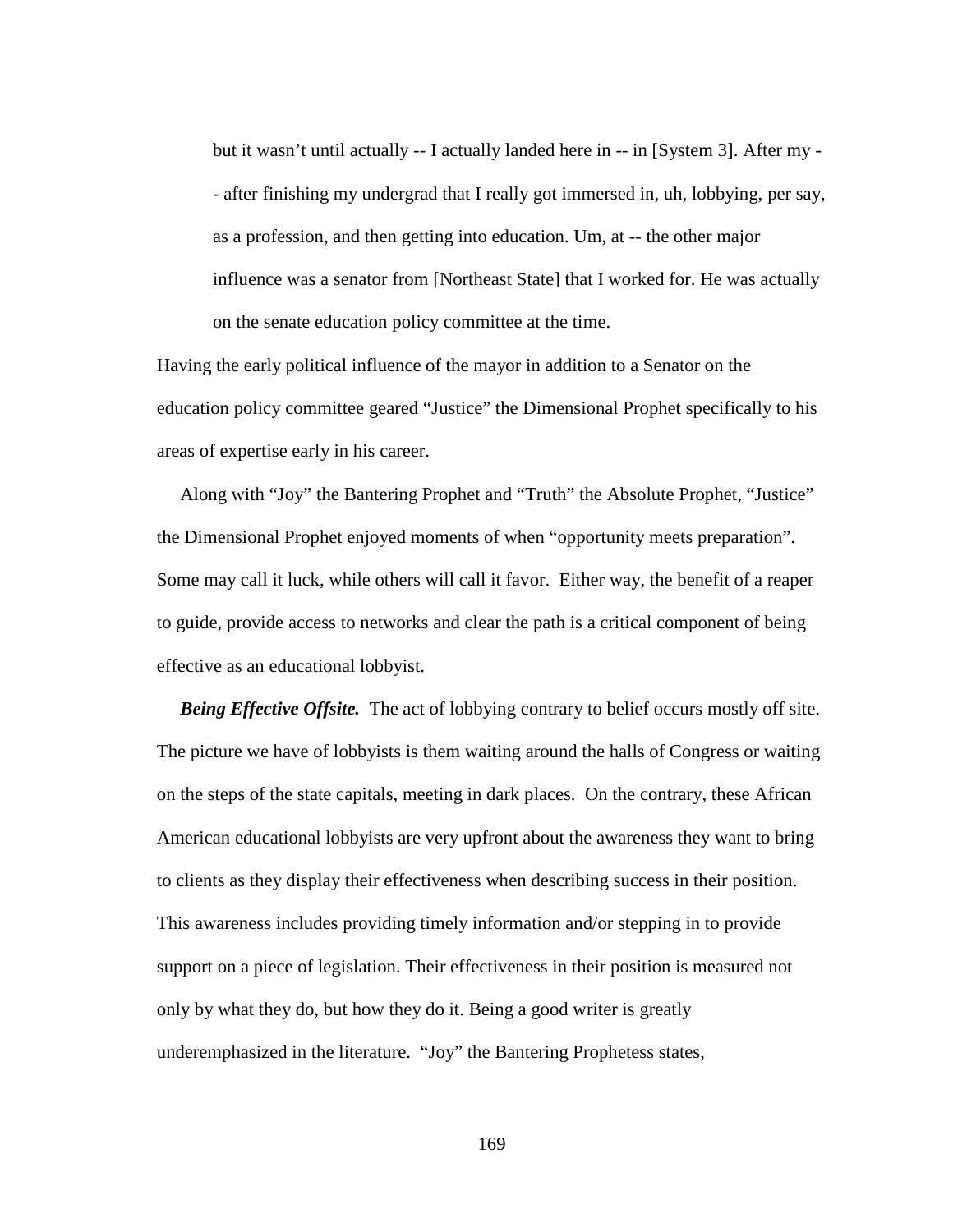Um, um, so, I've been called the translator, because I am good at taking someone's technical language or mumbo jumbo and making it plain English, um, for someone to understand, but without simplifying it to the point of being, you know, insulting.

"Joy" further shared,

I am still the translator. I'm still the -- my -- my bud down the hall right now will come in and will be like, hey, can you write this up for me? Or, we need this and um, yeah, it's still a translator after all these years.

 "Irony" the Hidden Prophetess responded that *breadth over death* was the key citing the important of information being direct and to the point to consider both the staffer's time and the information one wants the staffer to convey on their behalf:

Tidy little packages. Package things well, so that's it's easy to digest. Um, you don't write a policy paper that's seven pages and expect for that staffer to actually read it. I don't do more than a page. If I -- if it's a really complex issue two pages but then I break it up into blocks. Nice little chunks. Which would you - if you're a staffer and you have twenty visitors a day and they're each bringing you, you know, information in, do you wanna see twenty people with seven pages? Who you gonna read first? The person that comes in with a seven pager or the person that comes in with one pager?

In addition to the educational lobbyist's ability to write as a personal characteristic related to success in their position, "Truth" the Absolute Prophet indicates, to show effectiveness, he encourages his clients to write - an example of *grassroots advocacy*: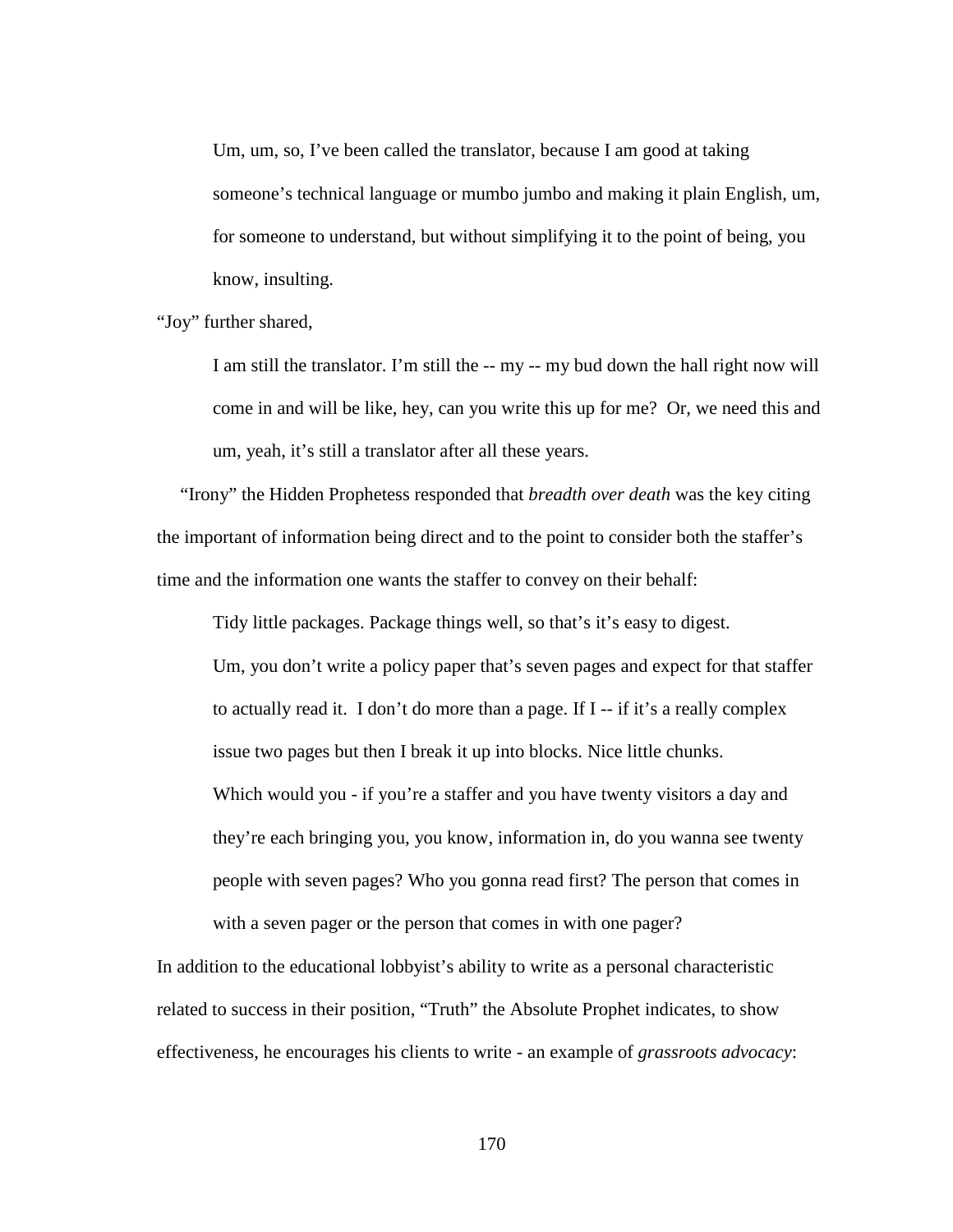I think a good lobbyist would encourage them to do the letters and not for me to speak on their behalf. A good lobbyist would tell them, you need to do letters. You need to do a phone campaign. You know, you gotta do a campaign. I never try to -- representing someone as a lobbyist, I don't try to say, my way or the highway. I want some input from you. I want you to write a letter. Let's write a letter. Let's sit down, I'll help you with the letter.

A similar approach would be tried with the business community in what was referred to earlier as *grass tops advocacy*. "Justice" the Dimensional prophet argues for the business community to be more involved in process because students are the product schools produce for the customer. The customer is business. Therefore, "Justice" the Dimensional Lobbyist expresses the following about effective lobbying in the business community:

…one of the other things that we have been effective in is actually um, having our business leaders publish or submit and publish earned media, whether it's op eds or letters to the editor. Uh, we draft a whole host of them here, we give it to our business leaders for them to review and submit.

He shares further,

I draft a variety of testimony, talking points, um, uh, you know, I actually also accompany our -- our business leaders to their policymaker meetings to answer any technical questions, which usually is the case. Uh, and to make sure those are answered. But, just really making sure that they -- that our business leaders have a great experience in engaging with their uh, policymakers, but ultimately that uh,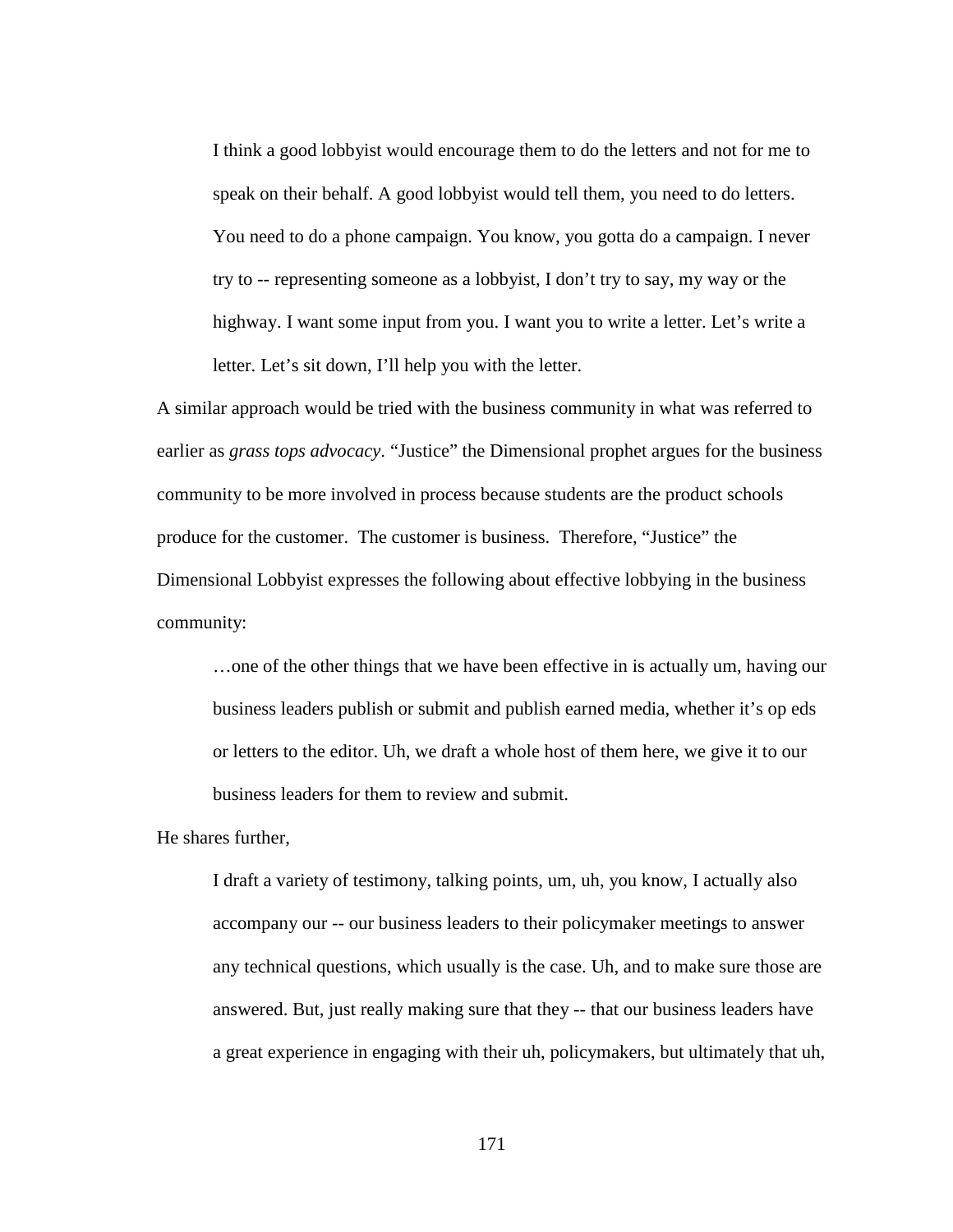you know, the -- the bottom line is met which is advancing policy and making sure that the business leader, uh, you know, convinces the policymaker that this is important, this what needs to be done.

Therefore to be effective, there are tactics and strategies African American education lobbyists employ in addition to some personal qualities such as the ability to write and communicate in a timely manner. Some personality traits were provided such as "having a thick skin", "not being afraid to fail", "having knowledge of your area – being the expert", and "strong communication skills". Being flexible and understanding the process, *the System,* were mentioned as well as the African American educational lobbyists began to share what was ineffective.

### **Avoidance Factors in Lobbying #1 – Pigeonholing.**

 There are challenges unique to being an African American educational lobbyist. One of which is "pigeonholing". Pigeonholing are tactics being used to keep the marginalized in a marginalized position. In order to be effective, the African American educational lobbyists must take care and ensure that they avoid three factors of pigeonholing: Being underutilized, being perceived as partisan and working with dishonest individuals. "Joy" the Bantering Prophetess expressed a concern about getting too good at her position and being underutilized:

"there are some things you just don't want to know everything to know about because you will get **pigeon holed...**I wanna be able to explore and have a, uh, wider breadth...but my skill set is about the process...my talents become underutilized"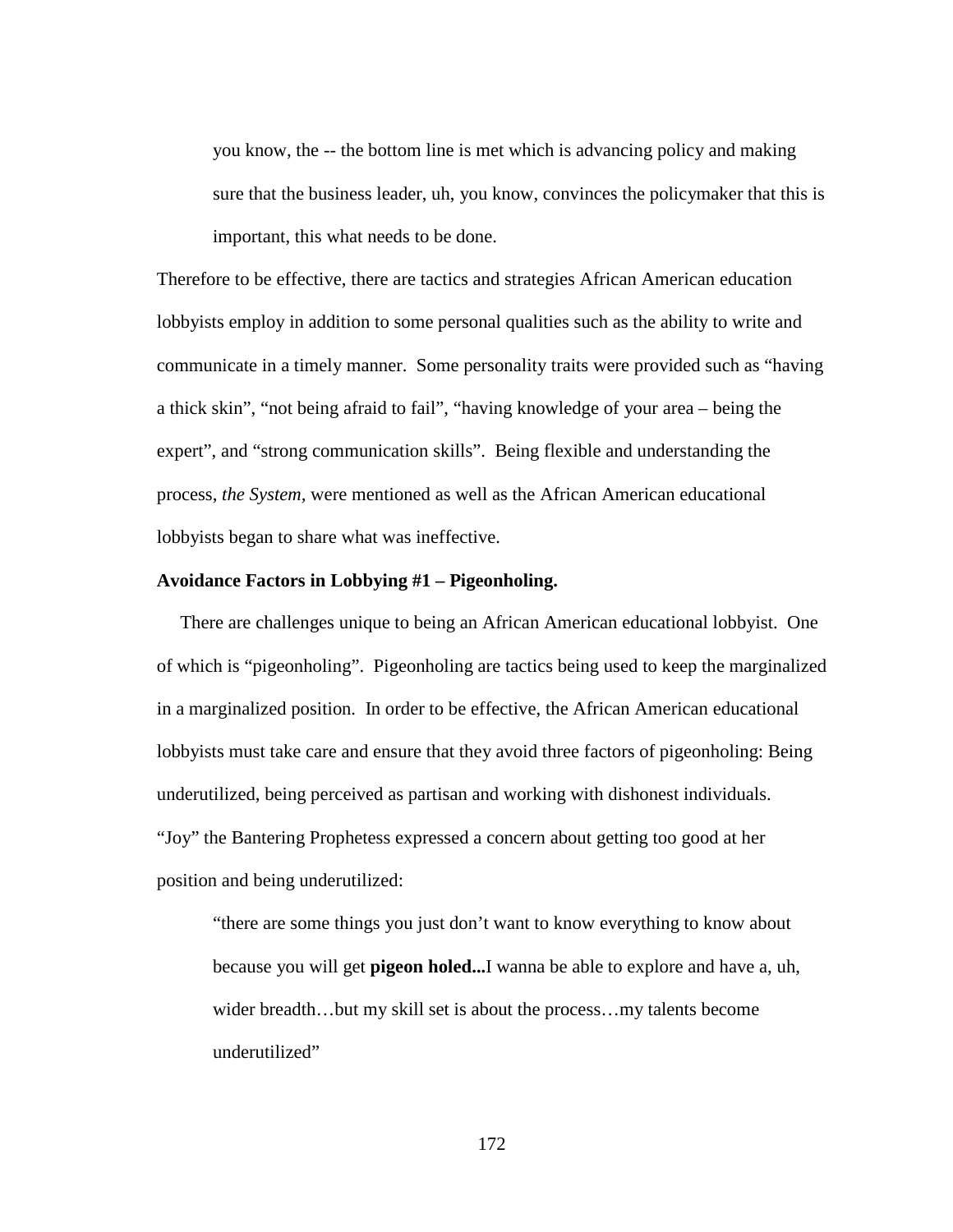She explains that often she has to remind people of her capabilities, "I tell people…you are underutilizing my skill set. And they are like I did not know you could do that". She claims that it is not necessarily a bad thing that you become known for something; however, "they put you in this little pigeonhole".

 "Justice" the Dimensional Prophet shared that by being an African American educational lobbyist it is assumed that he is Democrat and can only work with Democrats. This results in being perceived as partisan:

I can see it being a problem if, you know wanting to advance in my career or looking for another position, um, and the perceptions are there, as far as, you know, me being a African American education lobbyist assuming that I'm a democrat, assuming that I am gonna be some sort of a ravel rouser, or -- or, uh, you know, not being able to be effective, quite frankly be effective in influencing republican party…

In fact, "Justice" the Dimensional Prophet posits himself as an Independent with the capacity to work with Republicans and Democrats. He lamented, "I can see that being a hindrance there". "Justice" the Dimensional Prophet further explains how perceptions and assumptions about him are the result of his body of work being ignored or not taken seriously. He however believes that once is passes this avoidance factor, he can meet success:

but that's a question of not knowing my body of work or not know who I am in those situations where you know, I would be uh, you know, be an applicant for a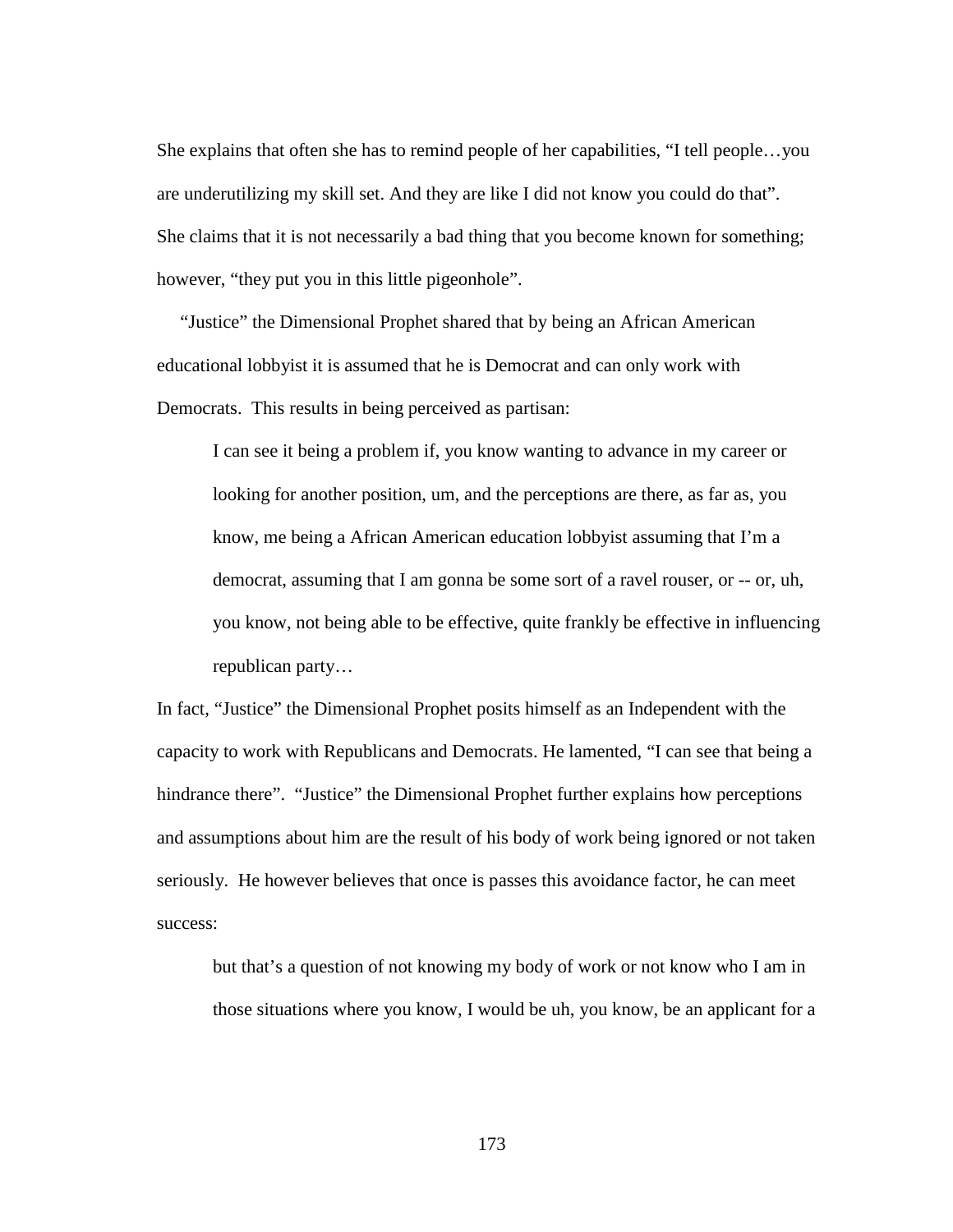position like any other person, so I can see that being an initial hindrance there, but you know, if I'm able to get into the door, and be able to explain my work- "Irony" the Hidden Prophetess indicates that partisanship is definitely a perception an African American educational lobbyists does not want to have. "It makes it harder to work across the aisle. It makes it harder to be received". She delves deeper into this avoidance factor by pointing out the impacts or aligning with one side versus all sides:

But then at the same time, um, it has been my experience that when you are too closely aligned with anything or anyone and it's partisan then you become very effective on one side potentially, but you don't -- you're neutralized on the other side. I don't think that's what it's about. I think that education is should be one of those industries that is non-partisan.

"Irony" the Hidden Prophetess offers a solution:

You have to help coddle together solutions that allows people from different spectrums -- ends of the spectrum to feel like they've gained something. And, um, when you can do that you're the most effective.

"Truth" the Absolute Prophet shares a similar lament as he finds that his being African American often surprises others in his ability to communicate with non-African Americans, thus having to work to avoid being limited to civil rights and social services. Civil Rights and social services are areas perceived as being primary areas of interest for African American educational lobbyists:

And, some of the Whites. … He's democrat, how is he able to do it? ... And, uh, you know, they look at you and they -- and sometimes they don't wanna speak to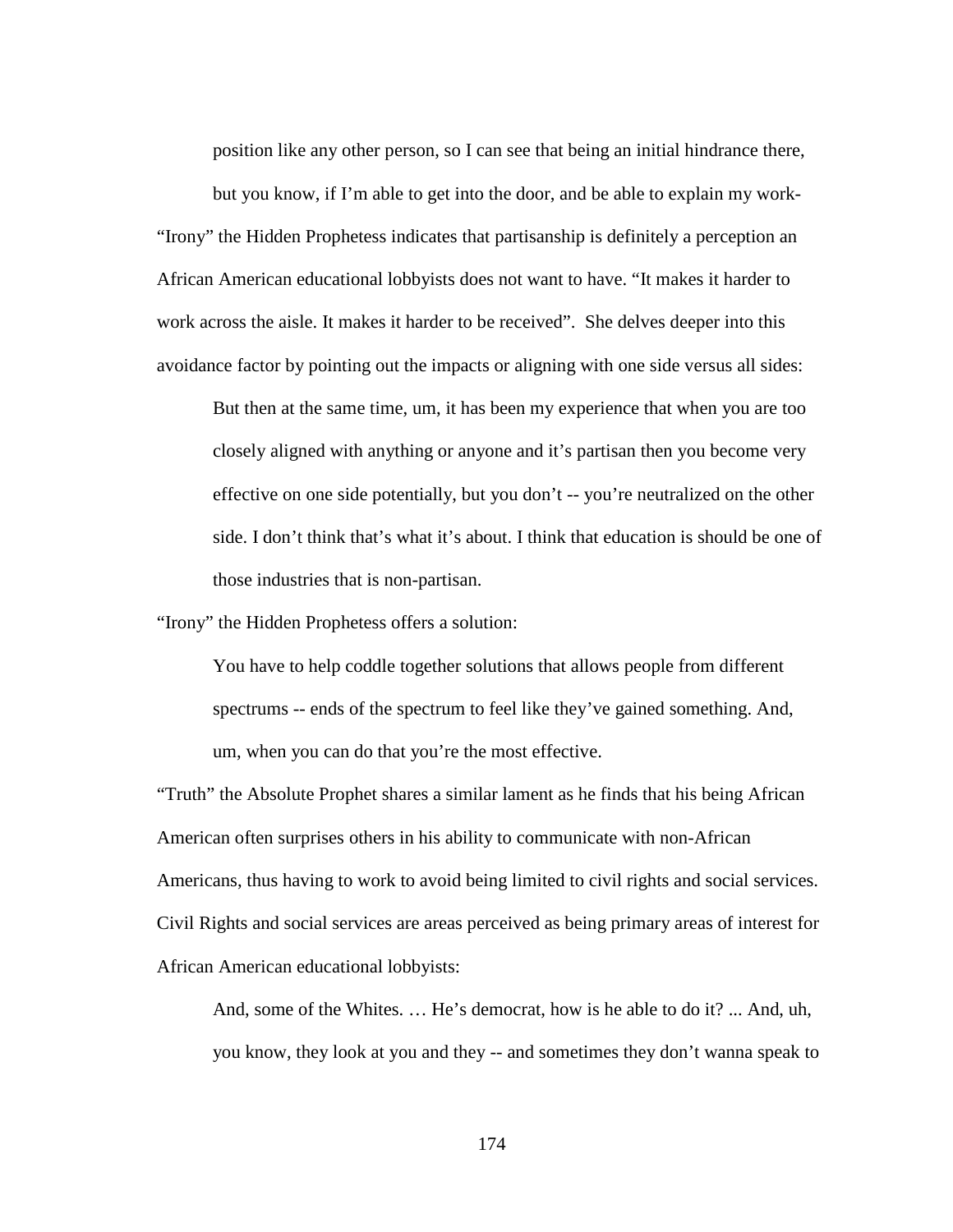you… Okay, or I don't see color. Uh -- uh -- some will say they don't see color. And, some of the Whites. The Whites get jealous they know you got the experience, you got the power, and they get jealous too. How -- how is he able to do this? He's democrat, how is he able to do it?

As "Truth" explained his point, he shared how he is working towards lobbying in industry and has offers on the table which are not related to Civil Rights or social services. He is essentially competing for the same interests as his non-African American peers by choice not by pigeonholed circumstances.

 The significance of this finding in how African Americans describe their personal characteristics related to success in their position is that they are subject to receive the same marginalization as African American school children. Simply being African American is enough to pigeonhole African Americans into roles inferred to be areas of Black interest such as social services, child care and civil rights. On the contrary, as indicated by the participants in the study, none advocate for Civil Rights.

 Of the four, on "Justice" the Dimensional Prophet lobbies for Heath Care for which he specifically targets mental health care. "Truth" the Absolute Prophet lobbied for Health Care but only as a part of a larger concern with African American females with an HBCU for whom he was lobbying and the community he serves. Both "Irony" the Hidden Prophetess and "Joy" the Bantering Prophetess are quick to point out that their interest is entirely education both having had experience with the education code and legislative bills in *the System* they both serve.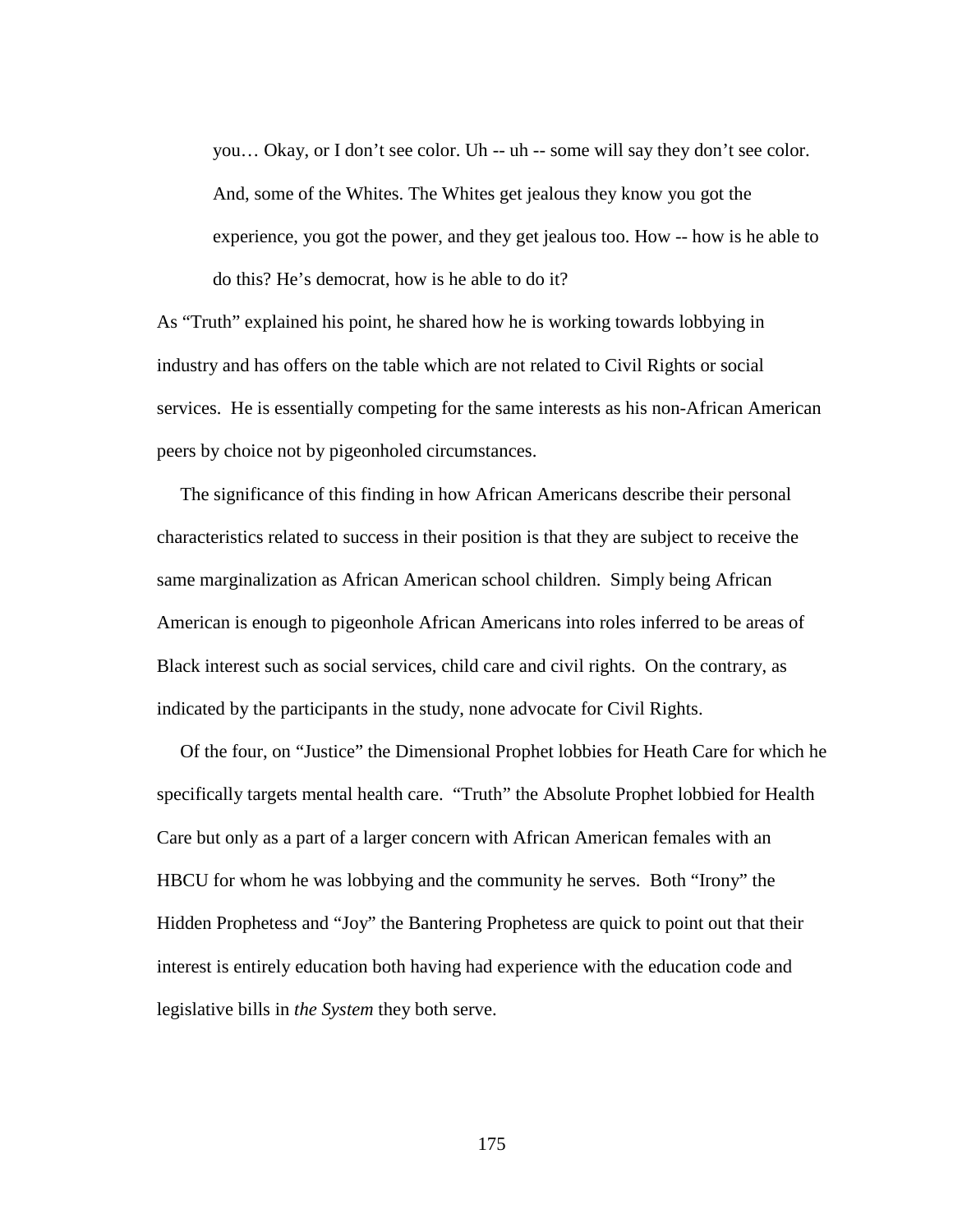This study puts a spotlight on practices being used to limit access to the decision making process. Recognizing that the marginalization actually exits is the first step. The next step is putting measures in place to either halt the practices or disrupt them. Measure to be put in place are educating African American lobbyists on the tactics described in this study such as inferring partisanship and using ones skill set as an overarching generalization to one's ability to be effective.

# **Research Question #2 - How do African American Educational Lobbyists Exercise and Interpret Their Acts of lobbying?**

 When exercising and interpreting their acts of lobbying, African American educational lobbyists in this study mention multiple factors: working behind the scenes – brokering, testifying before Congress, building a network, seeking like -minded individuals and pooling resources with other lobbyists, access, policy, and the process – the system. From those emerging themes came the major theme, "Having the Ability to Influence or Impact".

 This is significant to this study because in the literature regarding African American interests, African Americans in general are limited in their access and influence. There are multiple reasons including being involved in the process too late or failing to mobilize the interests needed to counteract the oppositional interests. As a result of the underrepresentation or the failure to mobilize interests, finding like- minded individuals and securing champions for bills is essential in exercising their act of lobbying. How they exercise their act is quite often left open to their interpretation.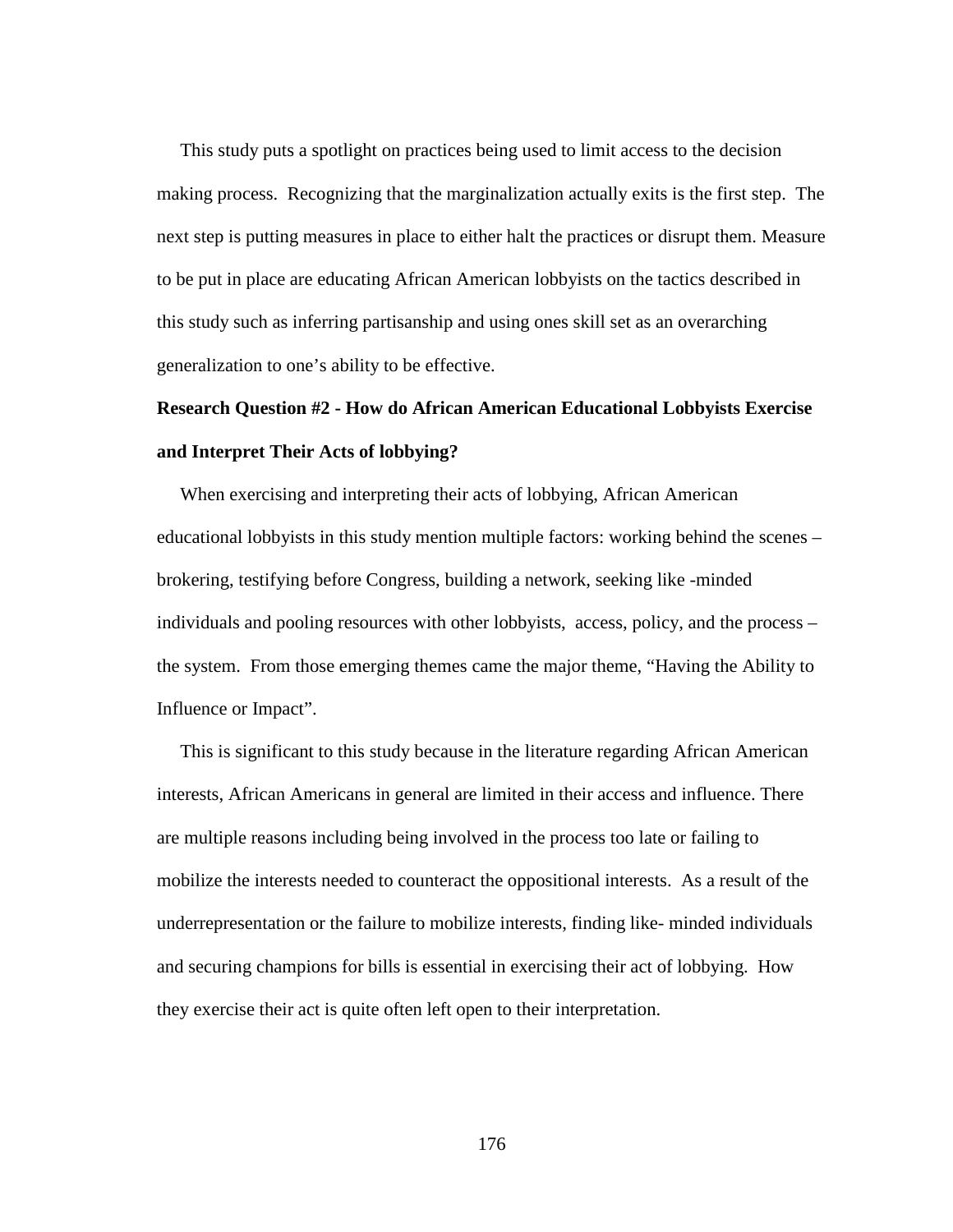**Having the Ability to Influence or Impact.** With credibility and trust intact through self-described effective lobbying characteristics, tactics and strategies that exemplify success, comes the willingness to do what it takes to advance policy. After all, that is the African American educational lobbyist's primary role – to advance education policy. Prior to the advancement of education policy comes the drafting of legislation. The problem educators face is the lack of access to the process and the lack of know how. One finds that as bills are passed that effect educators, they are seldom called to testify or present any data. Furthermore, those who are making the policy decisions are not reaching out to educators for information.

 The African American educational lobbyists in this study recognize this as an issue and seeks to remedy it through series of accurately involved steps in an attempt to influence and impact policy. "Irony" the Hidden Prophet fashions herself as a Ninja during the legislative process working "behind the scenes" moving things forward, hidden from site until it is time to strike:

I have an analogy, you can be ninja or you can be samurai. Samurai you come in the front door swinging your sword and you take out as many people as you possibly can. They know you're coming and they have a chance to form their attack. And, you take out as many of them before they get to you. Ninjas when you drop in through the ceiling and you slice and you dice and nobody knows they're bleeding until you're gone. I work better as a ninja. So the only way that I know that I can do that work is kinda quietly, kinda behind the scenes.

She further explains when asked about her experience testifying before congress: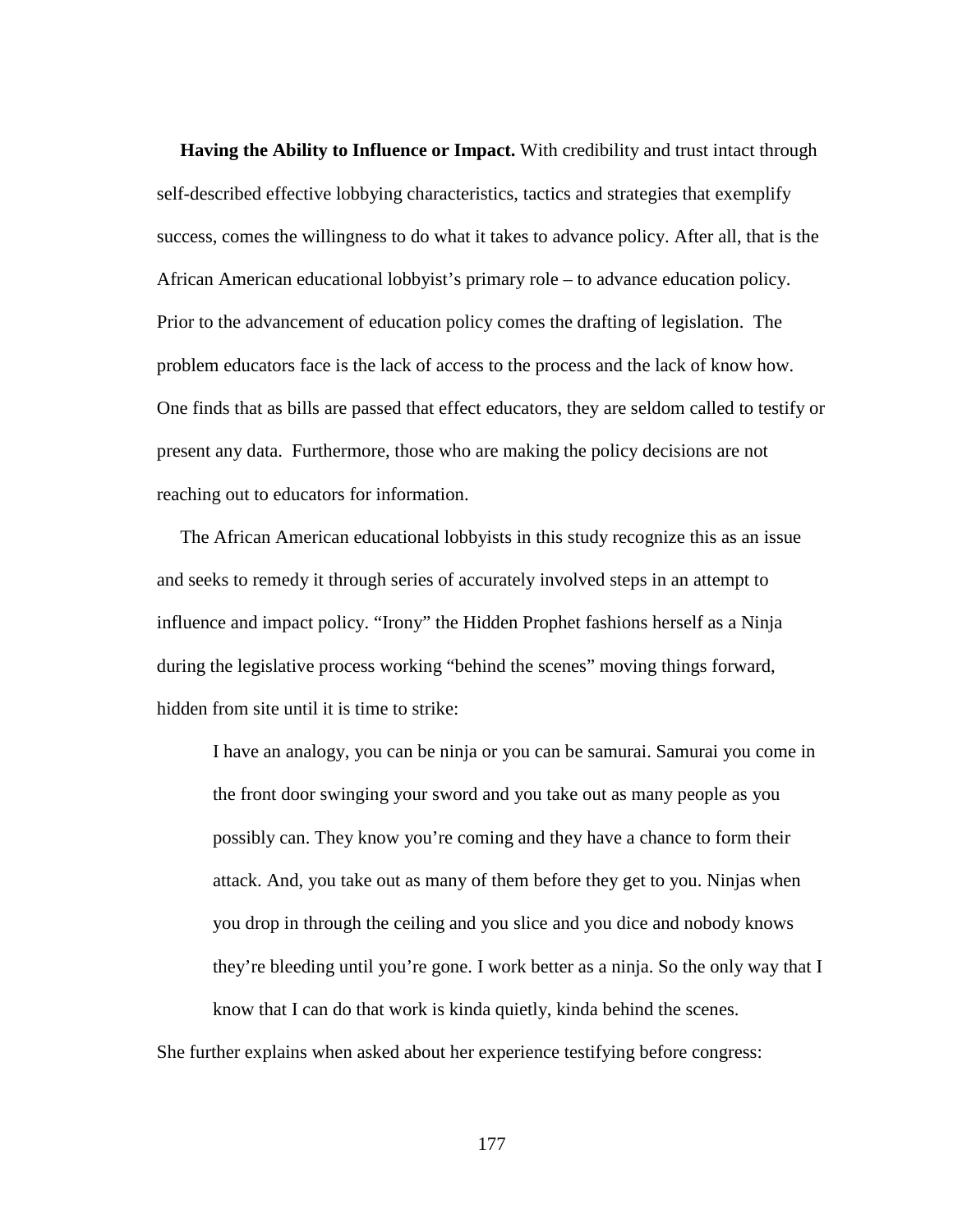Most of my work is behind the scenes. So, a lotta times what I do is I prepare legislators to ask certain questions-the state policymakers. I'll, prep them. Or, I'll coach those who are testifying – the subject matter experts  $-1$ 'll get called in to prep them. Or, you know, so that's really how my work goes.

 Staying behind the scenes has its advantages and disadvantages. Credit for work done may remain with those who are out front. This notion has no impact on "Irony" the Hidden Prophet, preferring that others receive credit. The advantages to remaining behind the scenes to influence policy are evident in what is called "brokering". Brokering is between two or more parties, one needing access to another through an intermediary, such as the African American educational lobbyist. "Joy" the Bantering Prophet shares her thoughts on brokering as she interprets her act of lobbying:

Let's say you have two parties not necessarily from a  $D \& R$ , but you can have two R's you can have two D's. It doesn't matter. But, they can just have personality conflicts or they just don't agree about how they approach something. So, you recognize that and you're like, look, the end goal is X. You both want to get to X. You wanna do it Y way, he wants to do it Z way. But, if the end goal is X, what can we do to make sure you both get to X? And, recognizing that somebody may have to give up something to get there. That's what a lot of lobbyist – I mean you're doing that all the time.

As with any plan of action, there is a strategy. The brokering takes place behind the scenes; however, sound strategy is employed where there is often a meeting of the minds to develop a plan prior to the brokering activity.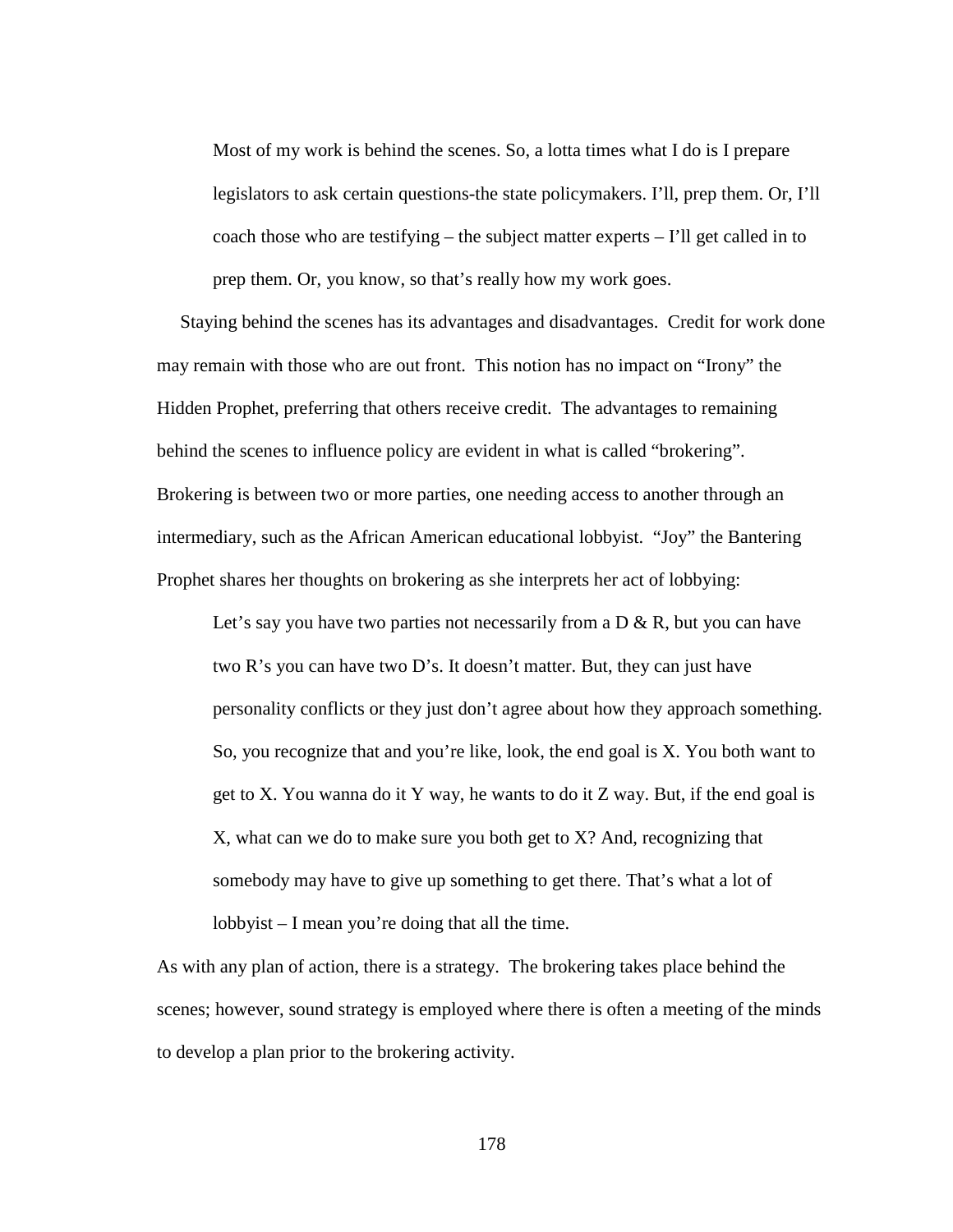In order to gain access and influence championing bills for education, African American educational lobbyist according to "Joy" the Bantering Prophet, "identify who is interested in the issue" when exercising her act of lobbying. Unfortunately, when it comes to African American interests there is minimal representation. This is because of two easily identifiable situations, there are not many African American legislators and there are not very many African American educational lobbyists – see Chapter II. Therefore identifying champions for bills may prove insurmountable.

 Another strategy for influencing and impacting policy is building a circle of contacts – a network, a key ingredient according to three of the four participants when exercising their act of lobbying. "Irony" the Hidden Prophetess exclaims that she does not attach herself to groups. We can recall that she does not like systems and being attached to a group in her perception creates the feeling of being a part of a system in her interpretation of lobbying. However, she does share that "it's appropriate to pool your resources in order to address a common issue". This usually occurs when there is an opportunity to band together even if we have been in opposition in the past for the greater good, called *purposive lobbying.*

 According to "Justice" the Dimensional Prophet, however, developing a circle of contacts even with like minded individuals who share a common interest takes time after being asked "How do you develop a circle of contacts and how can they be both a benefit and a detriment to your success":

-- it's a – it's a slow process. Um, and it's, you know, about meeting people and then – and then trying – and then again I mentioned before about connecting the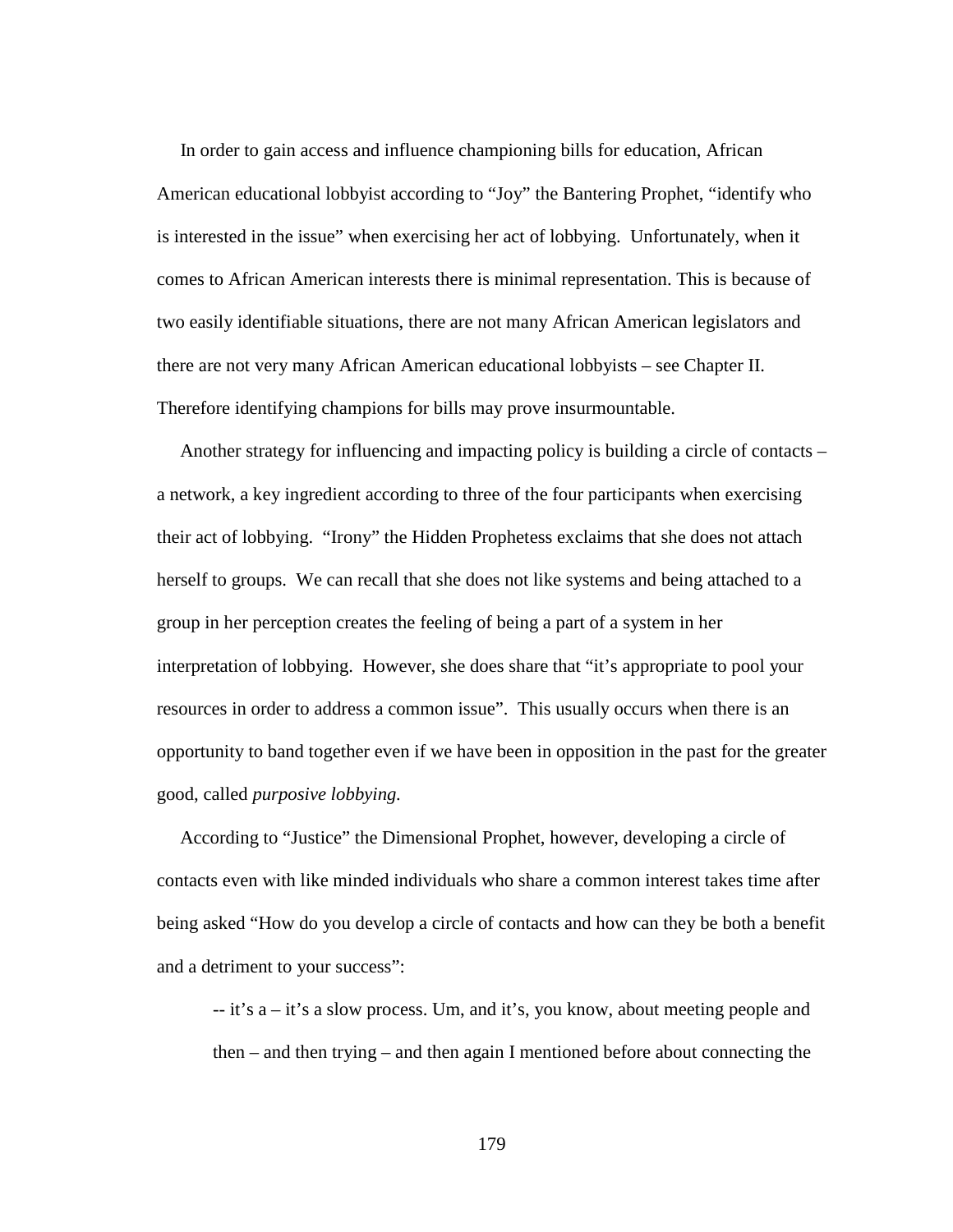dots. So, you know, if I meet someone, a specific individual, we have a common interest, I would ask him or her are there other associates or colleagues that you know that have the similar interests that I can connect to, that I can avail myself to that um, and – and you just never know who you're gonna meet, who has a relationship with person X, uh, you know, it's just weird how life works. Right? So, um, so what I try to do you know, when meeting someone is I make that connection early…

When asked "How would you advise them [young education lobbyists] on establishing a strong circle of contacts, "Truth" the Absolute Prophet stated

I would say, come down to the capitol – here in [Southern State], for example – in the – in the [VOLC] building, the third floor is for the senate. Go by every one of those offices, make sure they got – you got one of their cards, they got one of your cards. The house four, five and six. Go by, walk through, make sure you know everyone of their secretaries. Uh, make sure they know you. Get the email address, send emails to 'em. Introduce yourself, do a little bio on yourself, send it out to 'em. That's how I built my relationships.

Being a staunch believer in the legislative process "Truth" the Absolute Prophet explains the importance of attaining the seven signatures from the [multiple] step process they have in his state. When asked, "What if an education lobbyist does not have a relationship with any of the [key members]", "Truth" the Absolute Prophet added the following: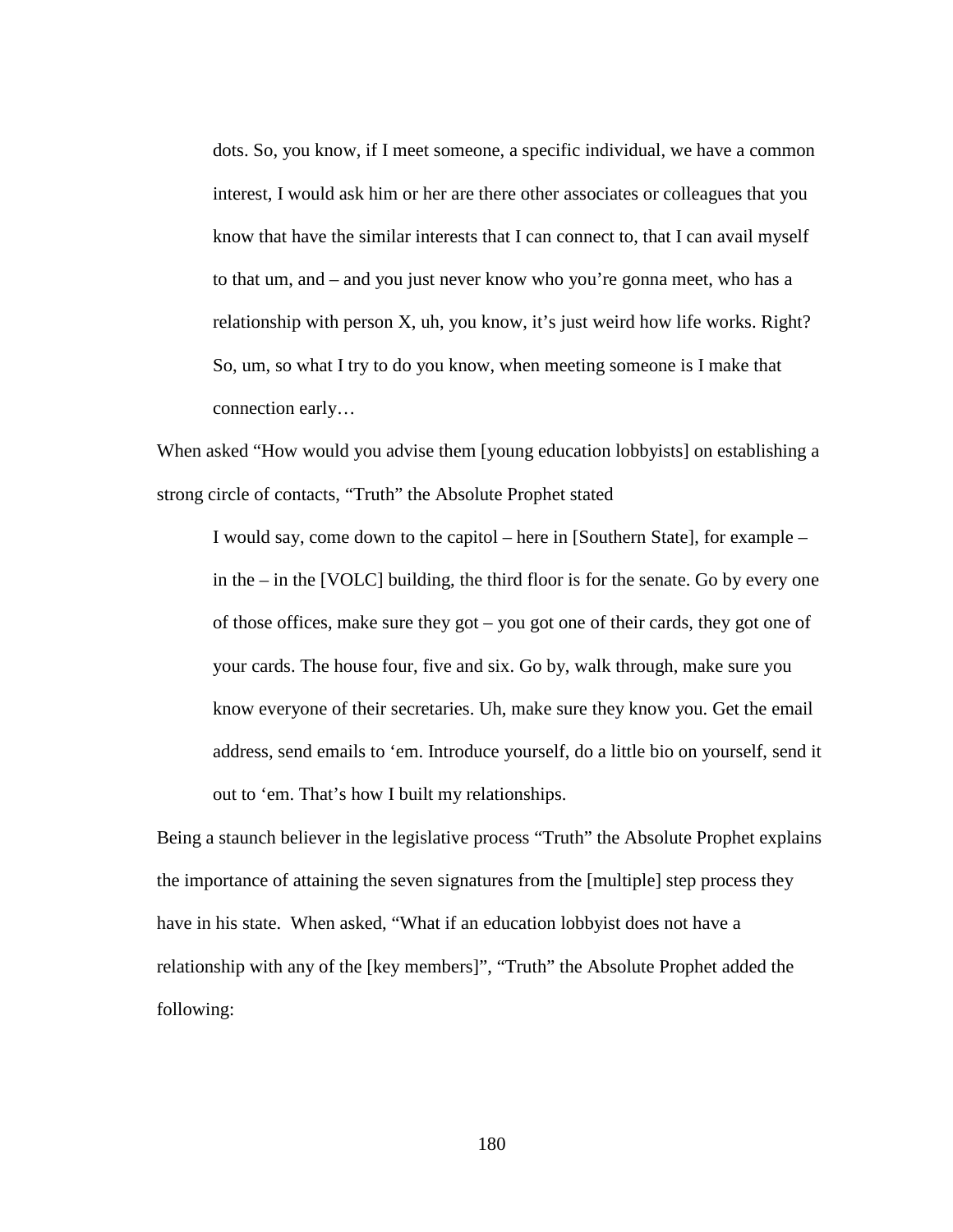I would say come down to the capitol – here in [Southeast State], for example – in the – in the [ABCD] building, the [main] floor is for the senate. Go by every one of those offices, make sure they got – you got one of their cards, they got one of your cards. The house four, five and six. Go by, walk through, make sure you know everyone of their secretaries. Uh, make sure they know you. Get the email address, send emails to 'em. Introduce yourself, do a little bio on yourself, send it out to 'em. That's how I built my relationships.

 Returning to how one would gain access to someone who would champion an education bill, "Joy" the Bantering Prophetess responded with "Identify who's responsible in an issue". She began to share that if you have someone who is interested in your cause but they are not on the committee, it is a lost cause. You need someone on the committee with whom you have built a relationship. Her solution is as follows:

I can work well with  $X$  on the committee or even if they – not even that they can work well, you – me, the lobbyist, saying, Let me broker this for you. Let me get this person to carry this bill for you or to bring it up for you and you – and facilitate. That's why the relationships are so important.

However, your relationship with the person may not bode well with the other person. That is where brokering returns. As indicated earlier by "Justice" the Dimensional Prophet, brokering does not just happen, it must be planned and strategic so that like minded or non-like minded individuals can come to the table willing to put a plan in place for education: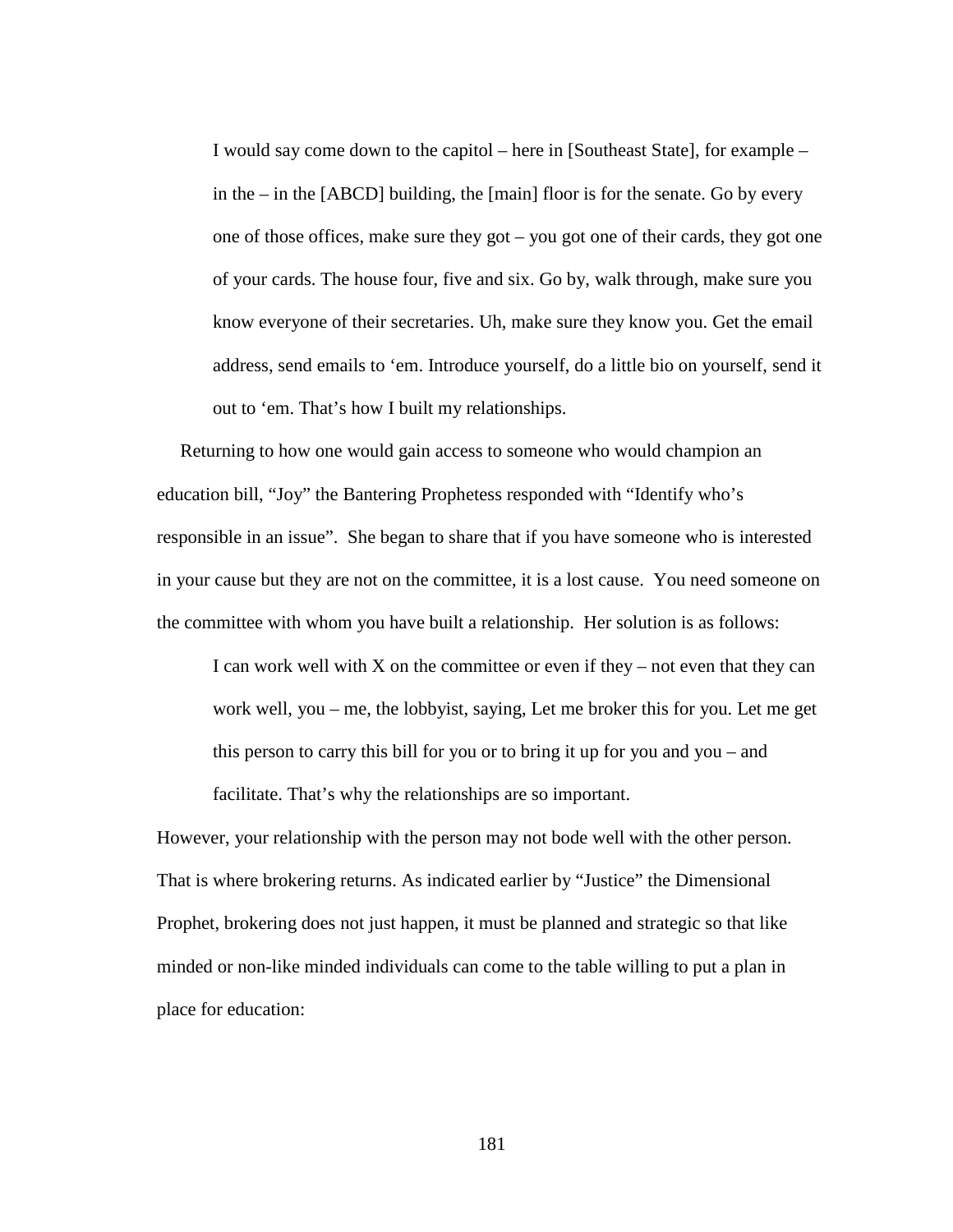I mean, and sometimes you'd have some issue with two people that you're like, someone – if you looked at, they're like, that is the oddest couple. How in the world did that happen? Well, either there's something about the issue that they actually agree on, this narrow little piece, someone figured it out and was like, make the connection, let's make this happen. Boom! And, then it's done! And, then they go back to fighting

 Lastly, the ability to communicate in a timely manner and provide timely communication can stifle the African American educational lobbyist's ability to influence and impact legislation and policy just as it will result in being described as an ineffective lobbyist. There is already limited access due to a multitude of mitigating factors of which will be discussed in Chapter V. Factors that can be discussed in the current chapter are the African American education lobbyist's ability to provide the correct communication type – direct or indirect. In this case the purpose on the direct or indirect communication is to influence as a result of effective education lobbying:

So, if you want to influence what's going on, into what's now a truly closed door room or meeting, you may have to go through a couple of other people to say, hey, you guys wanna make sure you bring this up when y'all talk and meet in appropriations sub group meetings that's only gonna be the members you know, and the staff. Staff is important. Um, having been a staffer I can say staff is imsometimes good or bad, they can – they can – they can do damage to you too. Because sometimes they serve as the, they're – they're the broker to their member. They – they – they are the little gatekeeper uh, sometimes. Um, now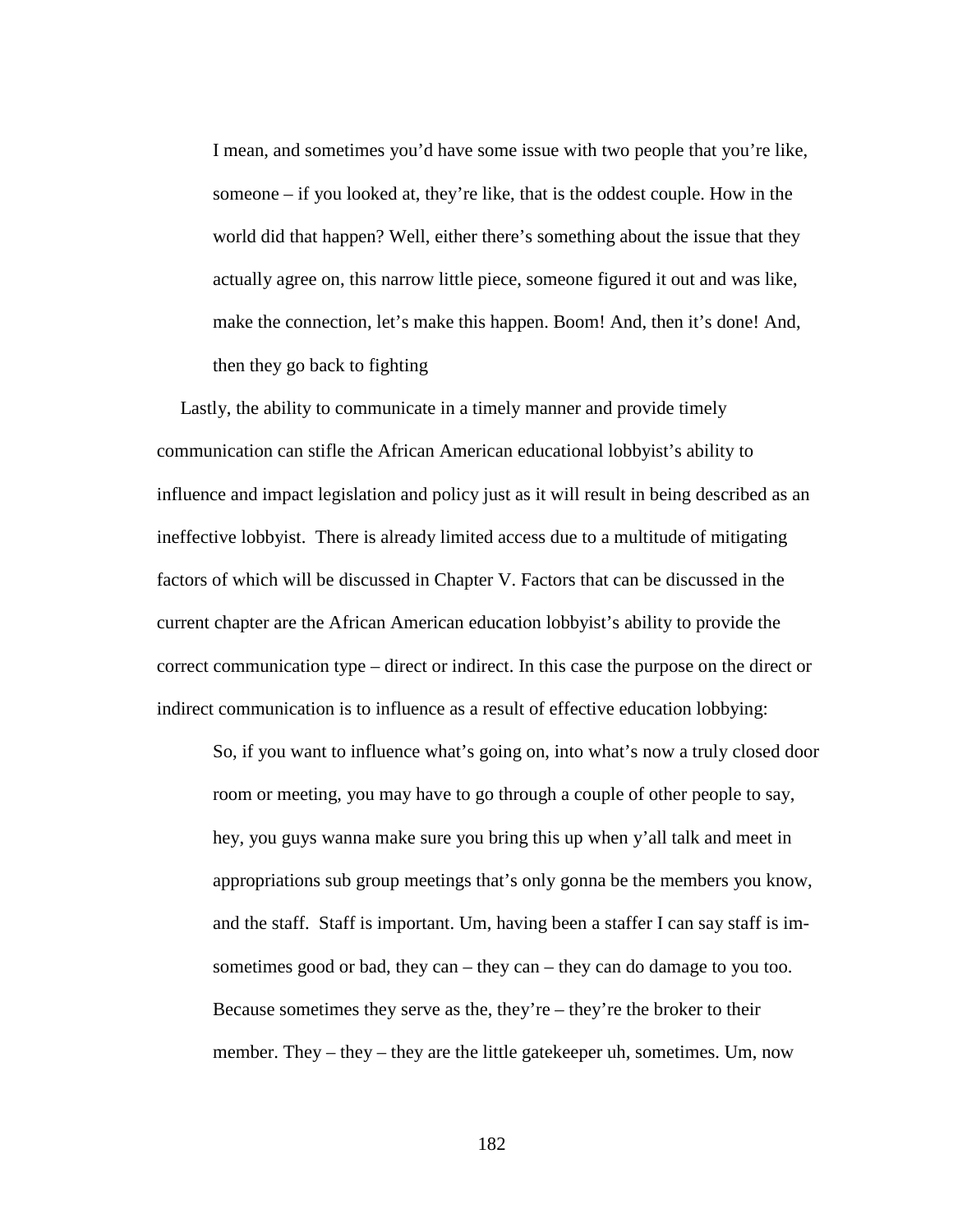there are some offices, because of my relationships that I developed while I was there – and, I haven't been a staffer in years. I wasn't a staffer for a very long time. But, I did good work, and I maintained strong relationships with people.

 The staffers are essential to the African American educational lobbyist's ability to influence or impact the legislative process which was not indicated in the literature for African American interests. What was found in the literature, however, is that staffers often serve as the gatekeepers for lobbyists in general. Gatekeeper is a term used to describe or define the role filled by the assistants to the legislators. They are the buffer between the lobbyist and the policy decision maker. This is a significant finding among the African American educational lobbyists. Their voices share the importance of building solid relationships early and often prior to, throughout and after the process to secure asses to gatekeepers.

 Therefore, as agreed upon by the four African American educational lobbyists in this study, it is essential to build a relationship with the staffer to gain access to the decision maker. African American educational lobbyists should also refer to "Irony" the Hidden Prophet and "Truth" the Absolute Prophet for their method. They both find ways to go directly to the decision maker, hence the providing rides and hosting golf games. "Irony" the Hidden Prophet joked about a time when she actually drove a legislator to a meeting with another lobbyist. Influence and impact by any "advancement means" necessary to drive educational policy.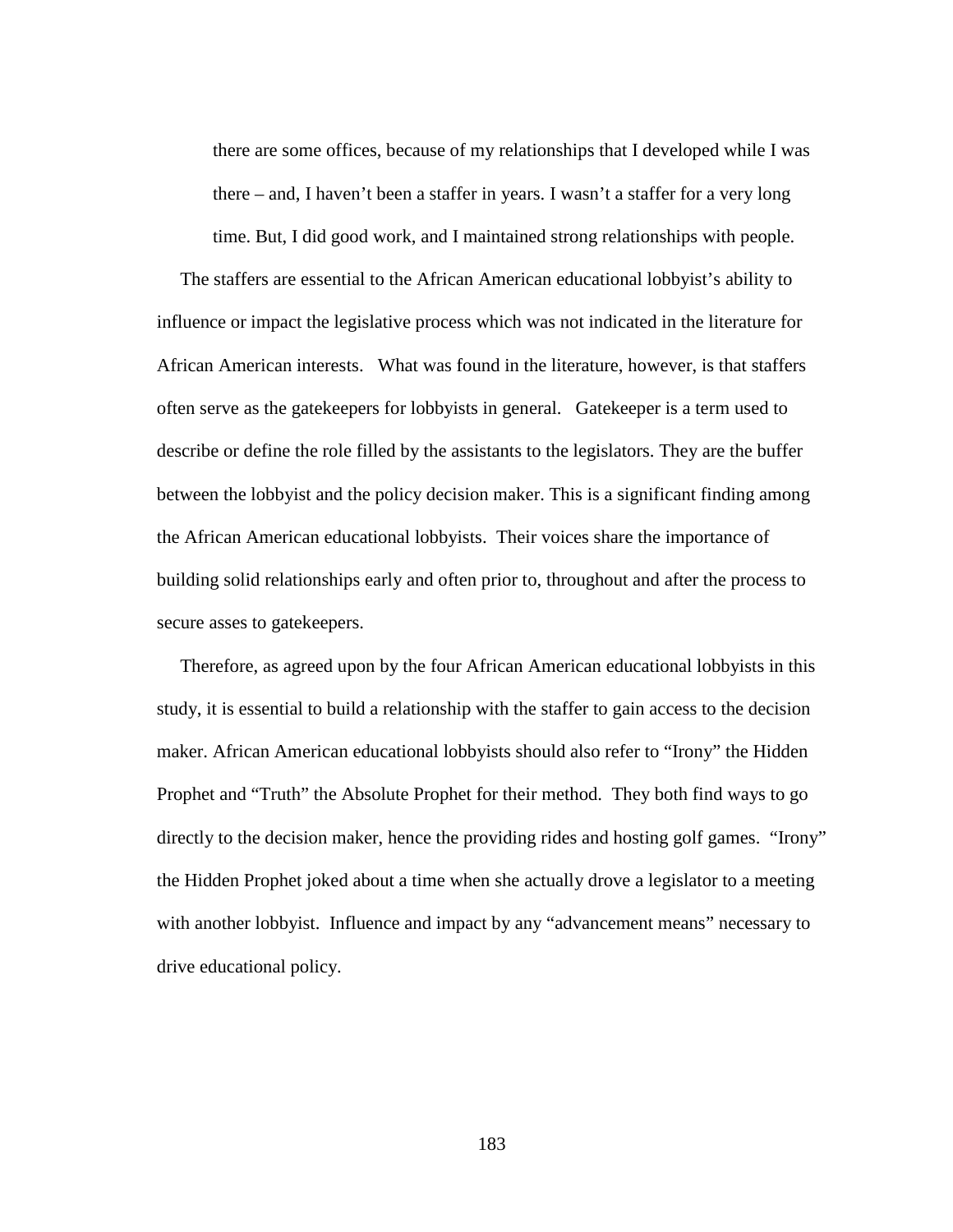#### **Avoidance Factors in Lobbying #2 – Lacking Credibility**

 According to "Justice" the Dimensional Prophet, "If you're perceived as not being credible, not being trusting -- word spreads, and in the Community 3 area within the education community, you know, it can  $-$  it can just  $-$  it can kill your livelihood" So, what should African American educational lobbyists avoid in order to be able to exercise their act of lobbying? Rather than focus on the past transgressions of lobbyists we see on television and read about "accepting suitcases of money and shaking hands with money in their palm", lamented "Justice" the Dimensional Prophet. "Irony" the Hidden Prophet describes what she believes hinders one's ability to exercise their act of lobbying:

My opinion, you should be committed to your work. Uh, nothing rubs me the wrong more than someone who's lobbying for education and "they don't care about what they're lobbying for". It's just a paycheck for them…I don't respect that. I don't need to respect it from their perspective, I mean but, I will fight you harder than, uh, you could ever imagine if I understand that you -- you're not even concerned about -- I mean, I think if you're not truly interested in improving outcomes for students, you have no place in education lobbying.

 The African American educational lobbyists interviewed all made mention of wrong interests that result in credibility and trust issues that can also hamper an educational lobbyist. It is my feeling that due to the limited amount of African American lobbyists, wrong interests can create a negative stigma for African American educational lobbyists. "Irony" the Hidden Prophet further states, "You -- you -- you cannot -- you know, if your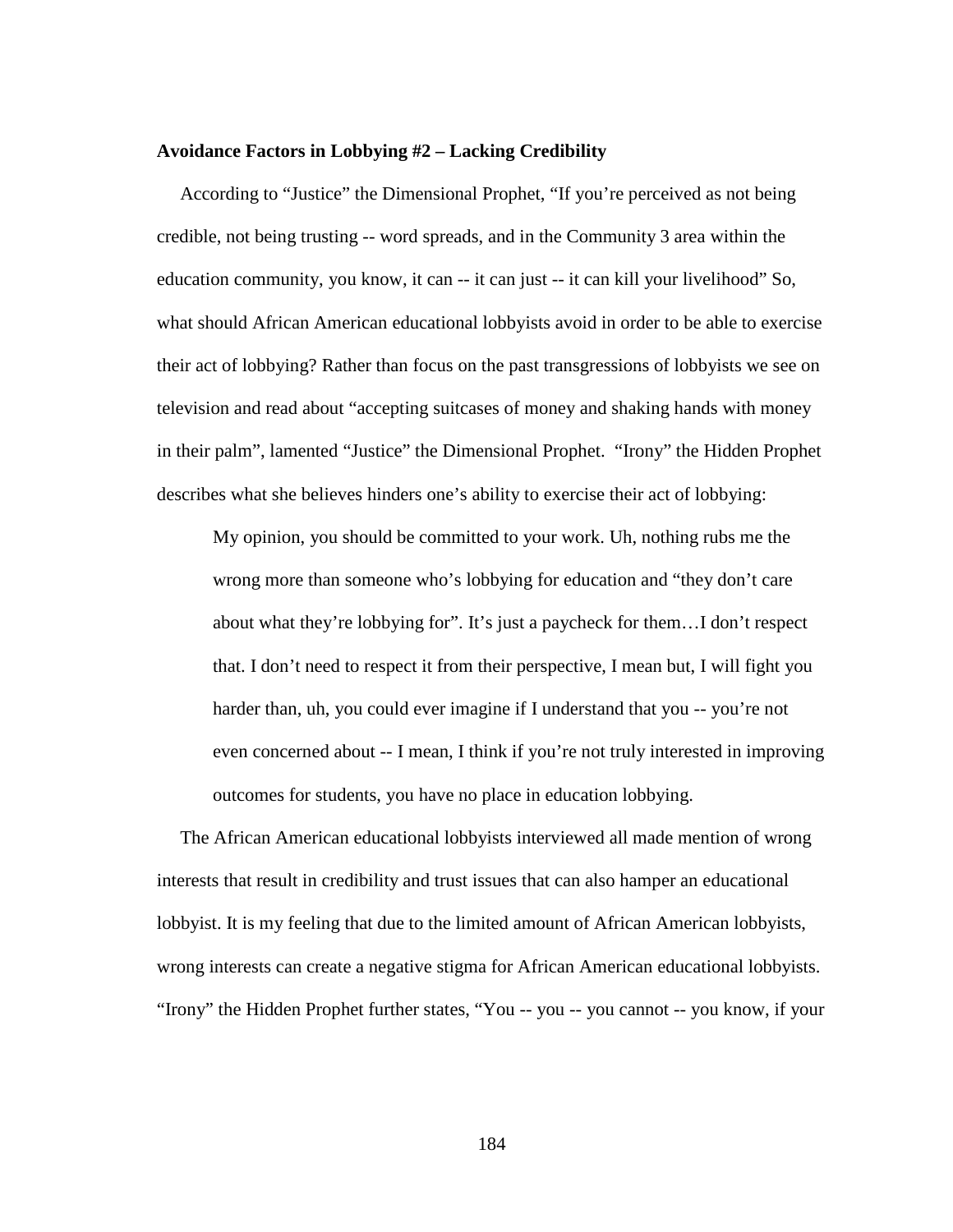desire is to make money, this is the wrong work for you." "Justice" the Dimensional Prophet shared a mentoring message he has for young education lobbyists:

I give a lot of presentations to um, uh, college classes, to young professionals, to interns, to college students on how to be an effective lobbyist, how to be effective, uh, advocate. One of the surest signs is you can lose your credibility and your trust is, uh, is to lie or to um, assume or um, you know, provide a uh, a opinion on an issue or a question and you happen to be wrong on that. Um, and so, you know, if that scenario occurs that policymaker or that staff person is not gonna come to you again, because they gonna know that you were wrong in the first place, so why would they go back to you again.

"Justice" the Dimensional Prophet further informs potential educational lobbyists:

The other thing is that, you know, I uh, you know, I tell folks that you can't - you can't threaten your policymaker to -- to do what you want him or her to do. Uh, you know, whether that is you know, taking away a vote or not giving money, you just can't do that, you can't put that policymaker or that staff person in an un- compromising position, uh, because it's just, I mean they're just not gonna be willing to engage you anymore in any other issues, so, I mean, that's another sure fire way to lose your influence and credibility.

"Joy" the Bantering Prophetess claims the following about providing incorrect information when asked "What would happen if instead giving all the information, you only give bits and pieces of the information to create a picture":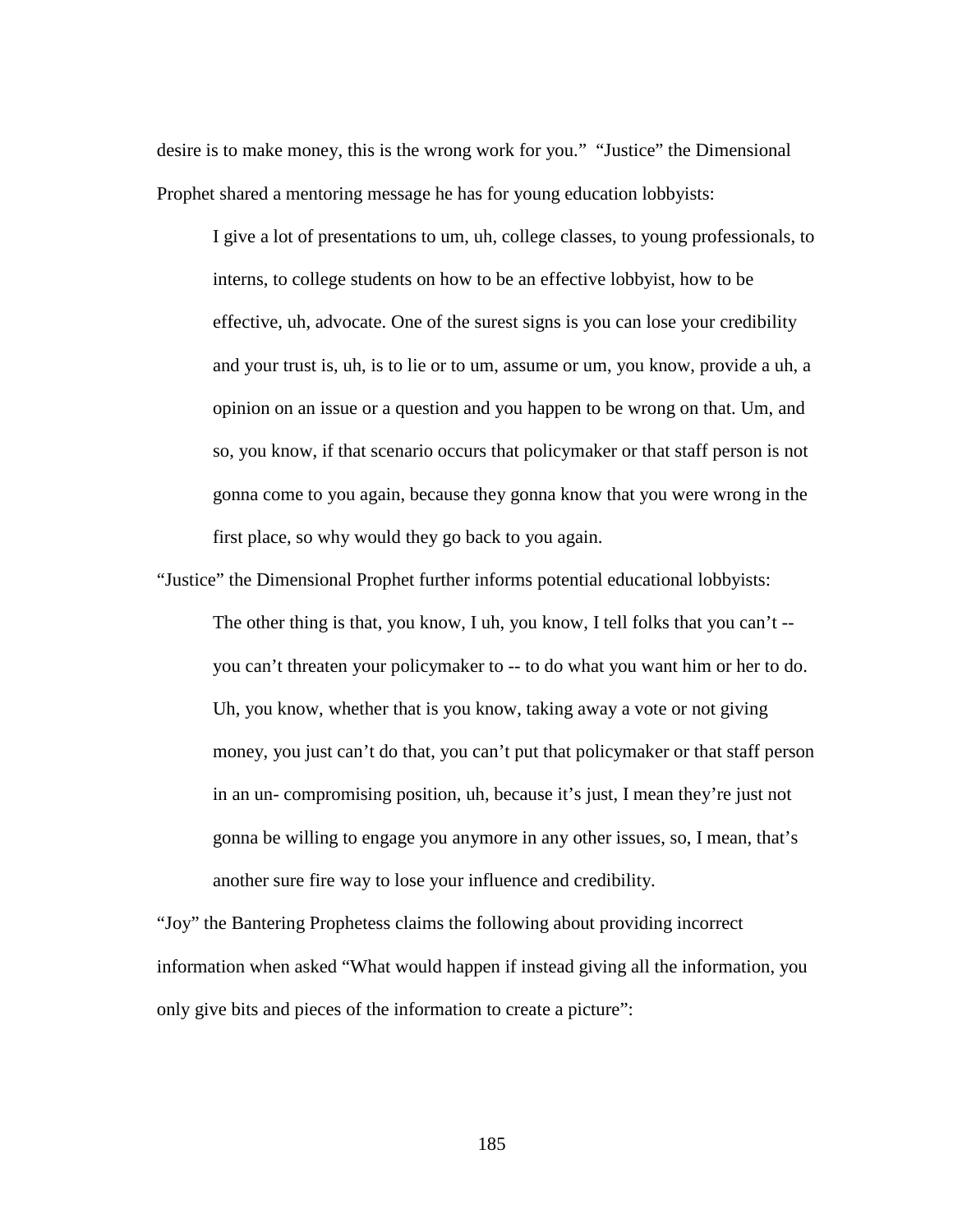You do that -- if you do that enough times and you ma- and it results in a legislature, in the course of making a decision, making a bad decision or making him look bad in -- in, uh, within, that'll come back to haunt you. It'll burn you. It will -- it will burn your credibility. Your career might not be done. I mean, there are people -- there are bad people just like there are in any profession. And, who don't deal honestly. Um, and so they may get away with it for a time or two, but at some point in time, you'll get shut out of the process. Because you -- you'll burn the wrong person.

 Lastly, three of the four educational lobbyists indicated *partisanship* as a negative characteristic, strategy or tactic for exercising their act of lobbying in addition to being effective. The result is a loss of credibility and trust also mentioned in the literature. All four educational lobbyists admit that bi-partisanship is the way to go in order to prove you are credible. Only one of the four claimed an affiliation to a party. "Truth" the Absolute Prophet indicates that his affiliation with one party has not dampened his credibility because he purposefully gets to know all the lobbyists, even those outside of education to continue to build the relationship. "One can lose credibility once it is perceived that you are positioning with one side over the other". According to "Justice" the Dimensional Prophet,

"…if stakeholder groups or policy makers think that you are aligned, with uh, one side or the other that can just damage who your being able to even [get] into the door".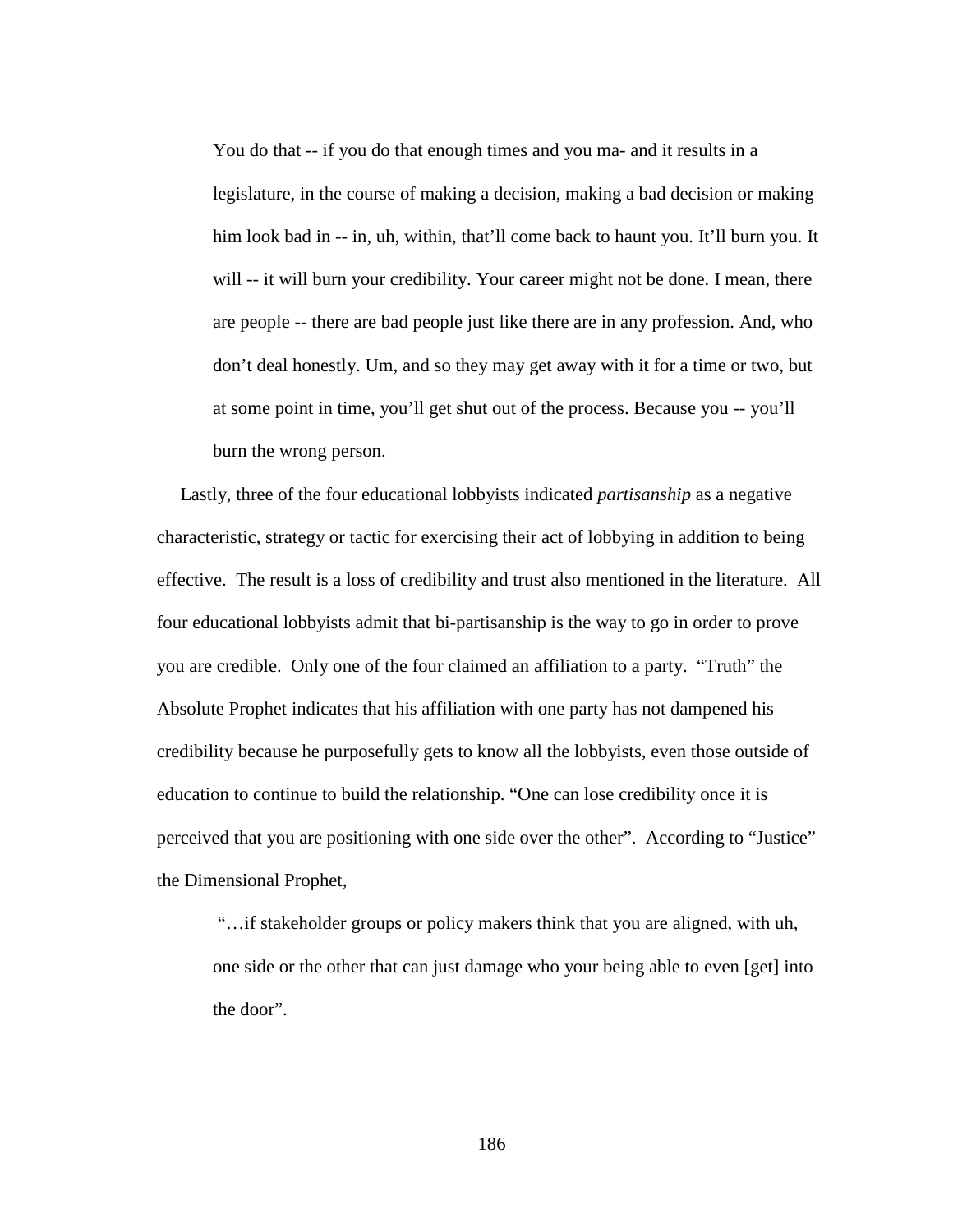The significance of this finding is that the literature mentions that African American educational lobbyists in general are assumed to be Democrats and only lobbying on behalf of African American interests. This creates an issue in their ability to influence and impact as they exercise and interpret their acts of lobbying.

## **Research Question #3 - How do These African American Educational Lobbyists Describe Their Influence or Impact on Education?**

Some may infer that African American educational lobbying interests are entirely that of African American interests. This is often the case with any person of color who is in the position to impact or affect change. Societal structures tend to influence this assumption seeming that whenever there is an issue impacting African Americans negatively, there is a Black face present to speak against thus perpetuating a sense of militancy and opposition to American values. Whenever there is a solution, the Black face is not present, and if so, only a silenced background figure. This once again proves the purposive tactic that is essential to advance African American interests.

 However, the findings show that three of the four participants in this study are clear that their interests are more than African American educational interests despite an apparent passion each voiced during their responses to educational questions. Only "Irony" the Hidden Prophetess expressed that her entire lobbying interest is Black and Brown children, "minority population children". From their responses in describing their influence or impact on education came eight sub themes: Community, Education, Learning, Occupation, Influences, Funding, Power, and Access. The continual reemergence of these themes all appeared to the tied to African American achievement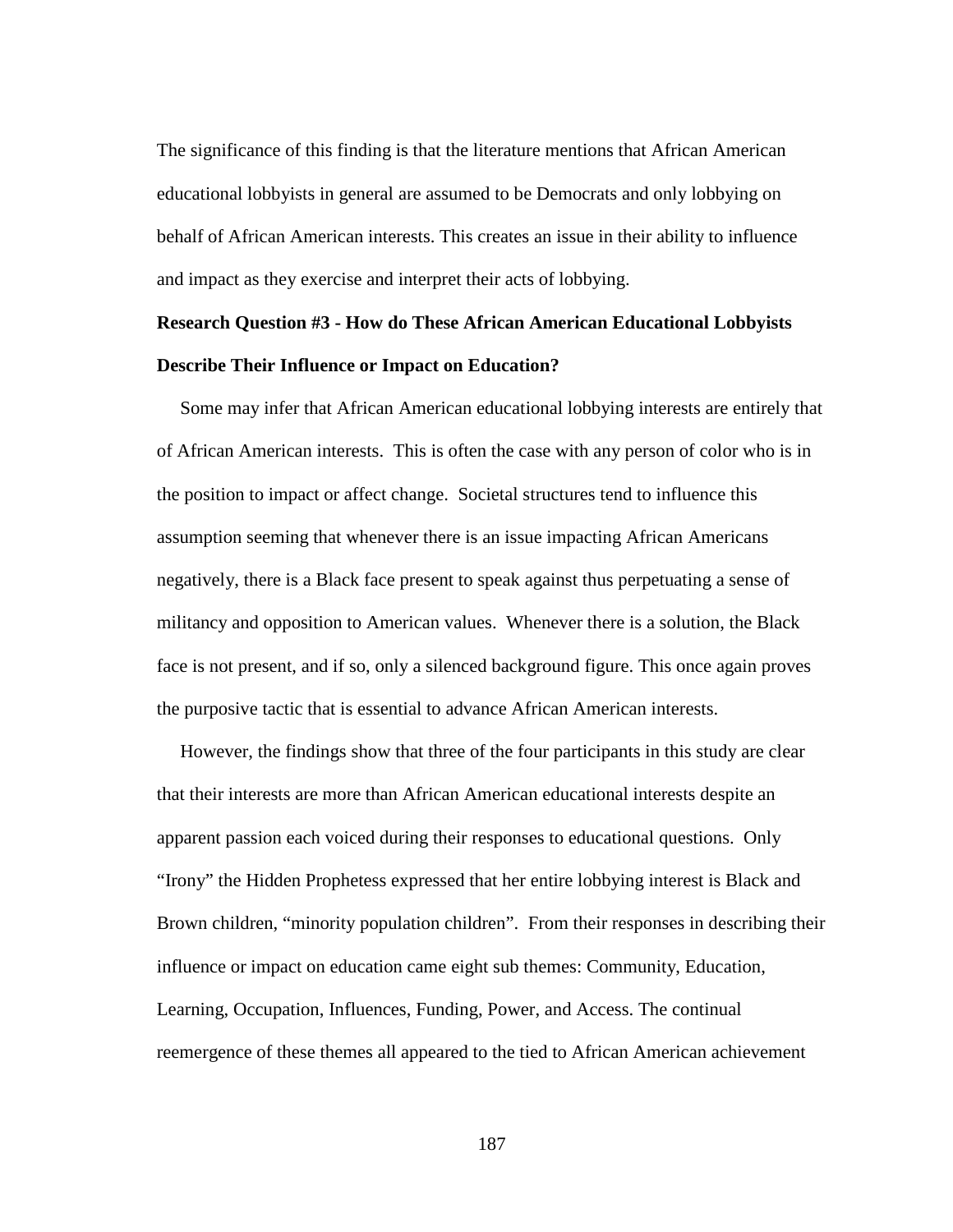through advocacy, lumping achievement, navigating biases, packaging deals, and mobilizing interests.

 **Focusing on African American Achievement.** Beginning with the launch of Sputnik, the Russian satellite in 1957, the typological landscape of the United States education system has become an ever revolving chasm of claimed necessity. There are distinct precedents that took place after Sputnik: A Nation at Risk, No Child Left Behind, Race to the Top, and now Common Core. With each new initiative and reform measure African American achievement suffers. The ineffectually labeled 'achievement gap' according to some reports is widening while others claim it is stagnant.

 Proponents of equity in education argue that there can be no equity so long as schools continue to funded equally instead equitably. Still, Urban students are not provided the same free and appropriate public education as their non-Urban community peers. As a result, children of color who are represented mostly in Urban centers are considerably regulated to communities and schools that sometimes lack the basic essentials of a neighborhood library, replaced instead by a multitude of liquor stores and check cashing centers. The communities are bleeding and the scab has grown to such a proportion that no air is able to enter while the disease has now flowed into the life line of the schools – the students. No one has the remedy. Maybe we have been looking in the wrong medicine cabinet or at the wrong pharmacy.

 Being the only federal African American educational lobbyist in the group of four, "Justice" the Dimensional Prophet made mention of the necessity for advocacy among the African American community when describing his influence or impact on education.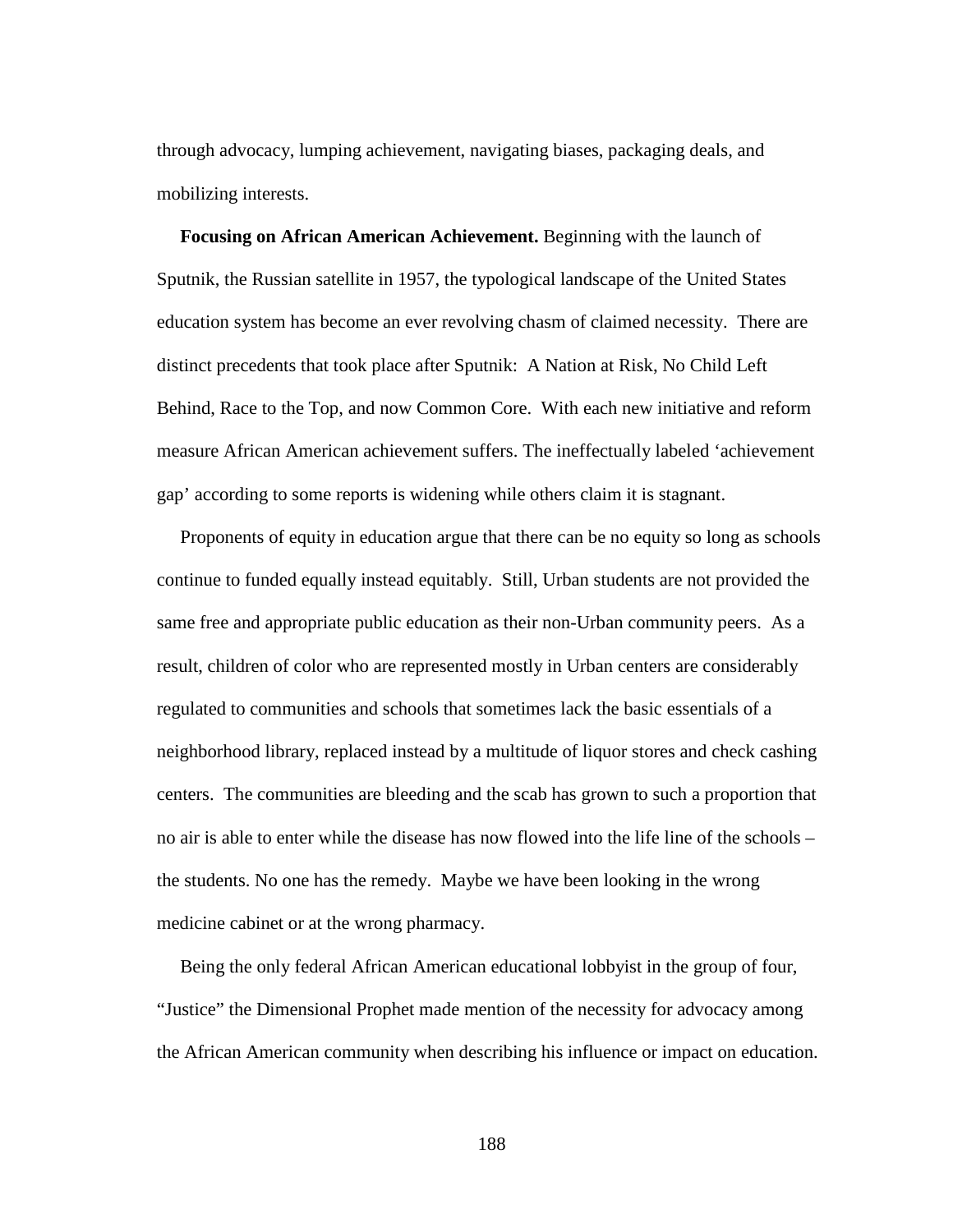He lamented the following when asked "How he felt being an African American impacted whether or not his view was solicited on policy matters, specifically education":

…the other thing that's con- that's uh, concerning to me Aaron that you need to know is that um, and that's -- you're well aware of -- that there is not a whole lot of African American lobbyists out there. I mean, I can count them on my hand. And, to consistently, consistently be -- be one of the very few African American lobbyists in a room and even more so, African American male in a room very \*disconcerning. And, it -- it doesn't matter where I'm at -- whether it's a committee hearing, whether it's um, a uh, uh, a education group that's sponsoring a briefing, I can look out in the audience and only can see a small handful of us. Very \*disconcerning. And, they're talking about policies like closing the achievement gap, like -- like providing effective teachers, like, you know, working in the inner city areas, and making sure that effective teachers are in high needs schools that uh, directly affect us and that there is only but White people talking about these things. And, that there are not Black people on these panels that are not testifying, that are not um, you know, getting the coverage in the media on policies that directly affect our communities.

He goes on to discuss the disproportionate amount of African Americans running for office, stating again "We are just not there". The significance in this admission, rather than finding, is that the literature refers to the underrepresentation of African American interests. When Milbrath (1963) wrote his seminal work, *The Washington Lobbyists*, he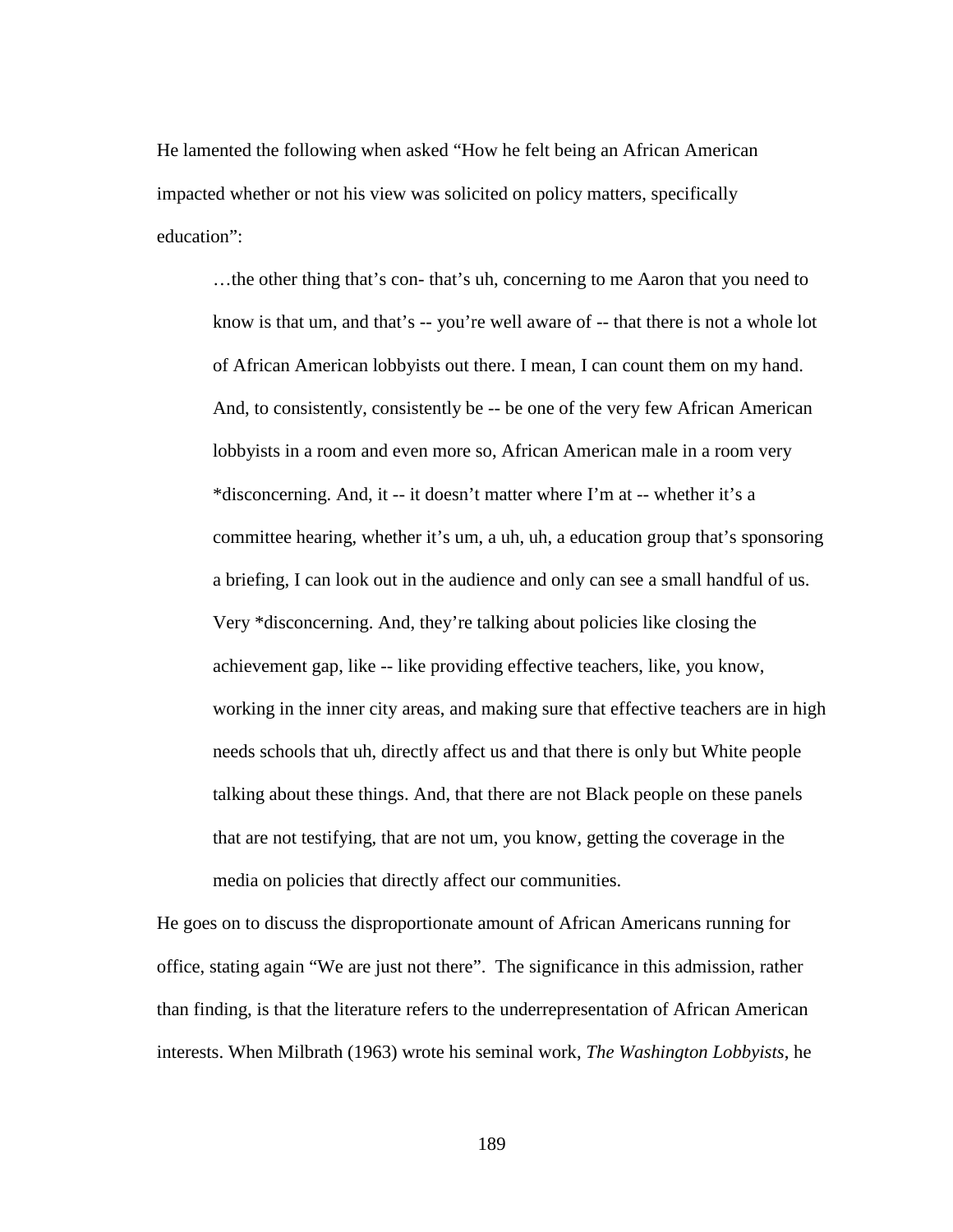admitted that a limitation to his study was that there was person of color interviewed nor than any person of color participate. His study included interviews and a survey. There were none available to add to the study. Hence, the significance of these findings in sharing how the African American lobbyists describe their influence or ability to impact education.

 The African American educational lobbyist's ability to influence and impact education hinges on the ability to impact the entire process, *the System*. One recognizes that the sole purpose of the African American educational lobbyist should not be to advocate for the needs of African American students alone. However, if everyone is advocating for everyone; how can we achieve equity? "Irony" the Hidden Prophet claims the following:

Uh, most lobbyists I know, who are in education, do not lobby for African American students. Just money. And, the resistance is perceived to be stronger when lobbying for African American, Black serving institutions than for anybody -- for somebody else.

"Truth" the Absolute Prophet shares this testimony:

There's some African Americans, like okay, yeah, I don't want to be known for Black lobbyist, I'm a lobbyist. Okay, or I don't see color. Uh -- uh -- some will say they don't see color.

 To claim not to see color is a denial of the existence of the uniqueness that the person of color has. Again, I pose the question, if everyone is advocating for everyone; how can we achieve equity? I pose the question again because advocacy should be based on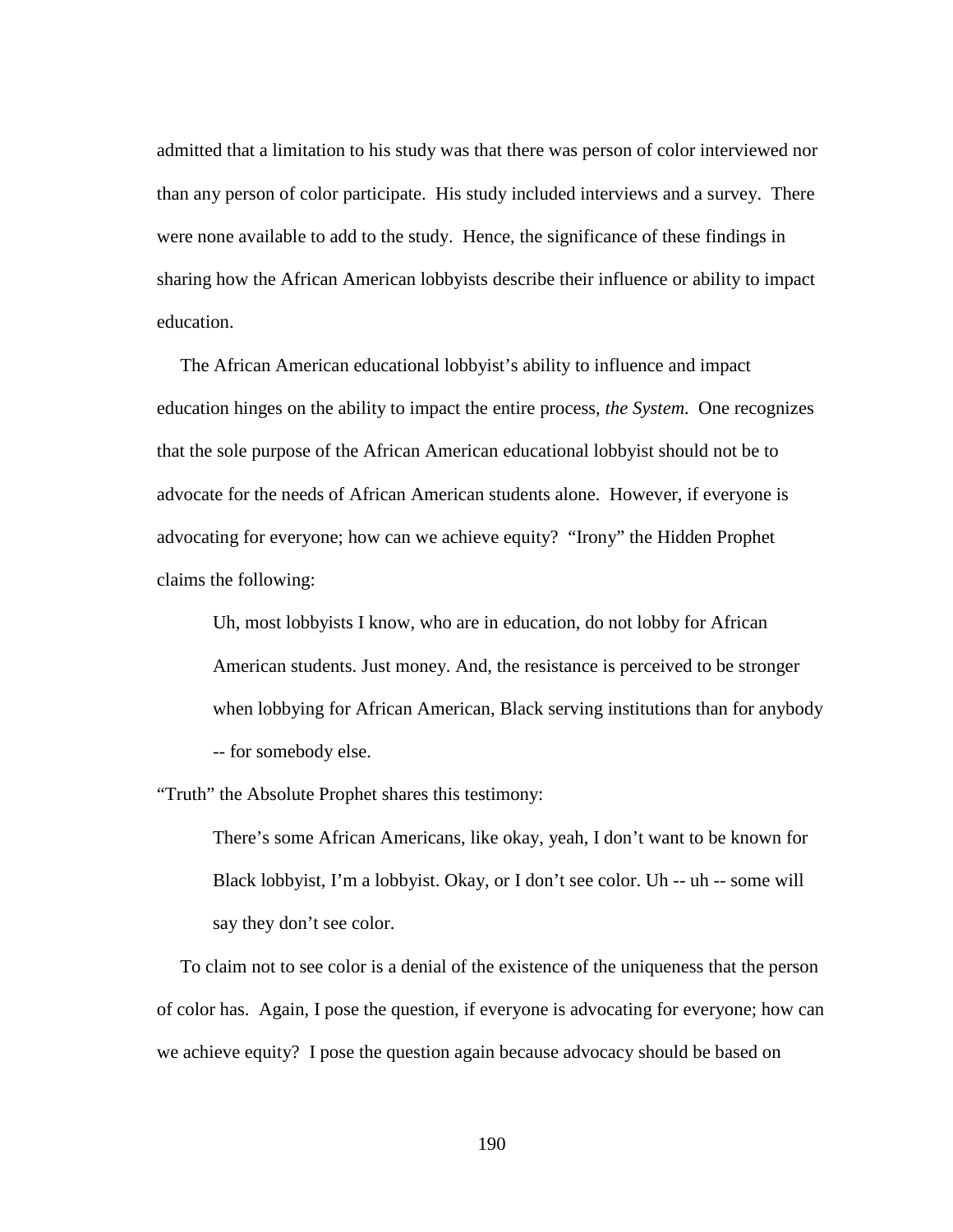needs. It has been revealed in this study and in the literature that one cannot approach a White decision maker with the need to ask for funds or allocations specifically for African America children, see Powell Amendment in Chapter II. According to "Justice" the Dimensional Prophet,

…in order to be effective, in order to get an audience, in order to get time before a legislator, you really got -- you really have to package your issue as an issue that will affect all kids.

"Justice" the Dimensional Prophet attempts to explain,

It's kinda difficult to explain, I -- I mean, a lot of it has to do with, I mean, racism is still there, you know, bias is -- racial bias is still there, I not -- you know, I'm not ignorant and I'm not uh, I know, you know, that it's still out there, but, it - policymakers -- most of the policy makers are White. Most of the policymakers that are White are in leadership positions, whether it's chamber leadership or commun- or committee leadership. You can't go to them with a issue that just affects the African American community, because it's -- they're just going to not consider it a priority, not gonna have it -- they're not gonna make it a priority. If you can package the issue that affects the African American community as an issue that affects all kids or at least kids that are disadvantaged, it will increase the chances that the policymaker will view this as a priority.

"Irony" the Hidden Prophetess adds that the superintendent, whom she deems is essentially the lobbyist for the school district has to package his proposal using the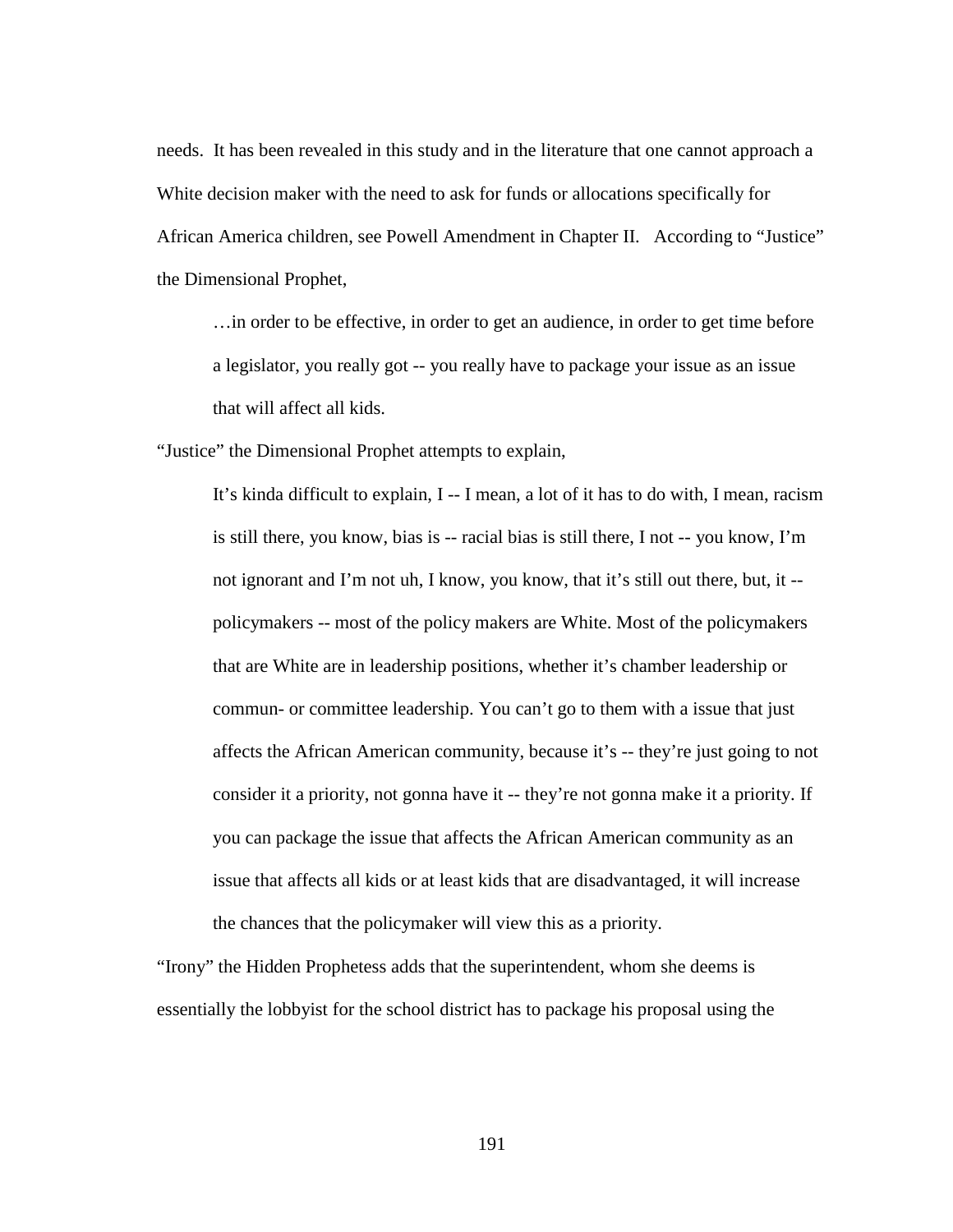purposive lobbying strategy to the legislature in order to secure funding to impact achievement:

A superintendent cannot go to a legislator and say I need more money for my Black student programs. Because we're hemorrhaging Black male students. And, I need more money targeted for them so that my board can approve programs for us and our schools to do specialized training for our African Americans. In the modern climate, political climate, that's a non starter.

Her solution:

…you can hire me to go have that conversation. And, then I can lump you in with several other schools. And -- and get a pot of money.

### *Using Reverse Interest Convergence to Mobilize Interests for Education.*Interest

Convergence is one of the three tenets of Critical Race Theory, the theoretical framework for this study. Interest Convergence is when the main stream group accepts a proposition supporting the efforts of the marginalized group which provides an economic benefit to the main stream group. An example of interest convergence is when the state of Arizona recognized Martin Luther King, Jr's birthday as a national holiday after threats that the Super Bowl would be removed by the NFL.

 In order to mobilize interests which focus on African American achievement, the opposite emerged, "*reverse interest convergence*". If interest convergence is when the mainstream group accepts the marginalized group proposition only to benefit the mainstream group, then reverse interest convergence is when the marginalized group accepts the mainstream group proposition to the greater benefit of the marginalized group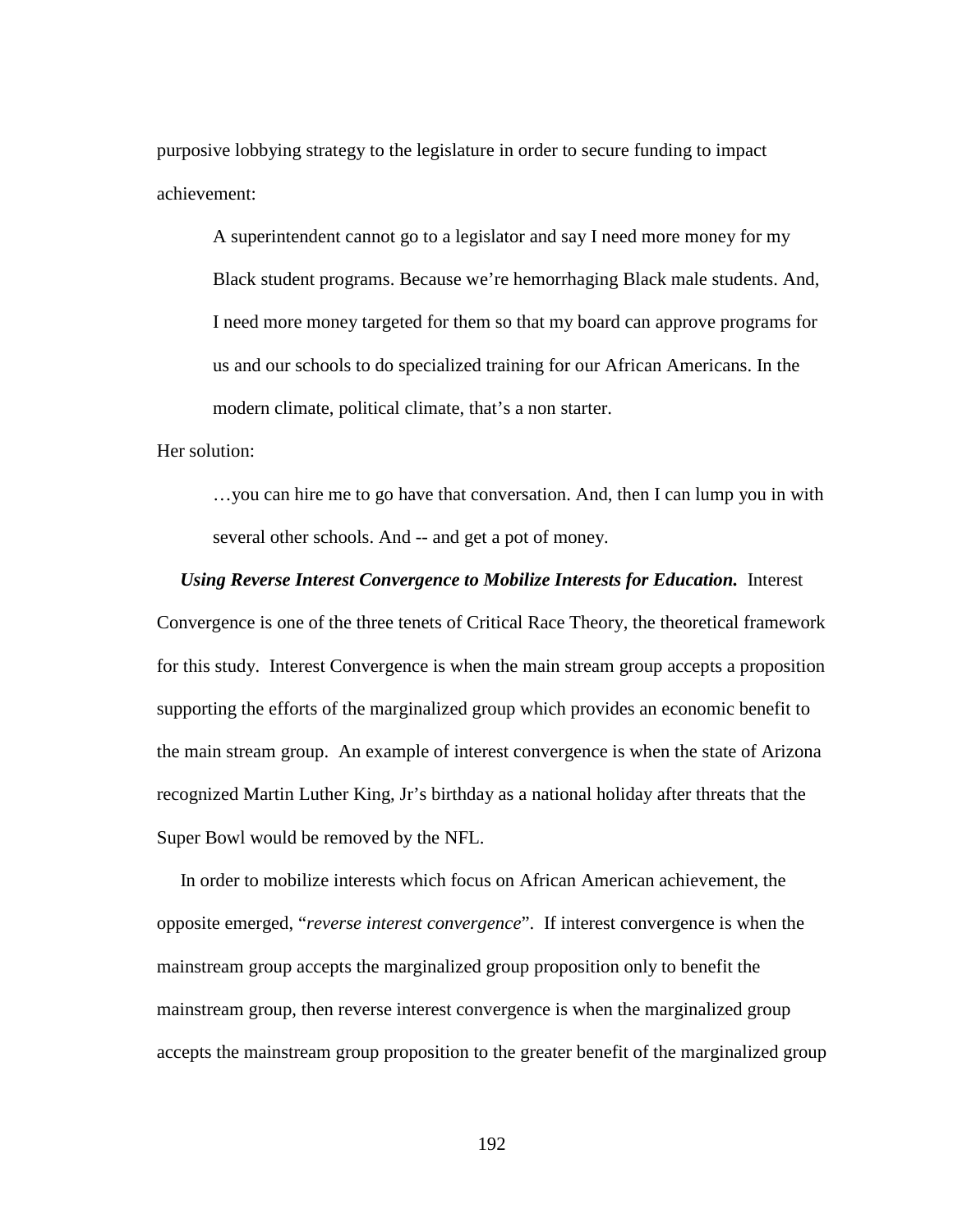versus doing so to assimilate or accommodate. Under reverse interest convergence is three tenets: 1) Purposely advocating only for African American and Latino school children; 2) Purposely negotiating pre-designed outcomes for the marginalized group; and 3) Knowingly accepting assumptions in order to gain an advantage.

 "Irony" the Hidden Prophet admits her primary purpose of advocacy is for the benefit of African American educational interests, purposely advocating only for African American or Latino school children:

I carved out a little niche…when you see me coming a Black or Brown child has been hurt… I'll say it like this, if you're in the camp of doing it on behalf of students, you think that you're really serving -- especially, minority students, uh, there are -- there are lobbyists out there who happen to be Black. I'm very proud of being a Black lobbyist. Not the same thing in my book. Uh, I am community focused and student driven. And so for that reason, when you see me coming you know I'm crying foul if there's something that a policy being advocated or a rule being debated, uh, that I see having an adverse impact, intentionally or not intentionally on students of color.

"Justice" the Absolute Prophet shares that strategically packaging deals as a deal to impact all student achievement is an effective way of ensuring African American achievement is impacted positively, purposefully negotiating pre-designed outcomes:

In order to be effective to get an audience, you really have to package your issue as an issue that will affect all kids…. If you can package the issue that affects the African American community as an issue that affects all kids or at least kids that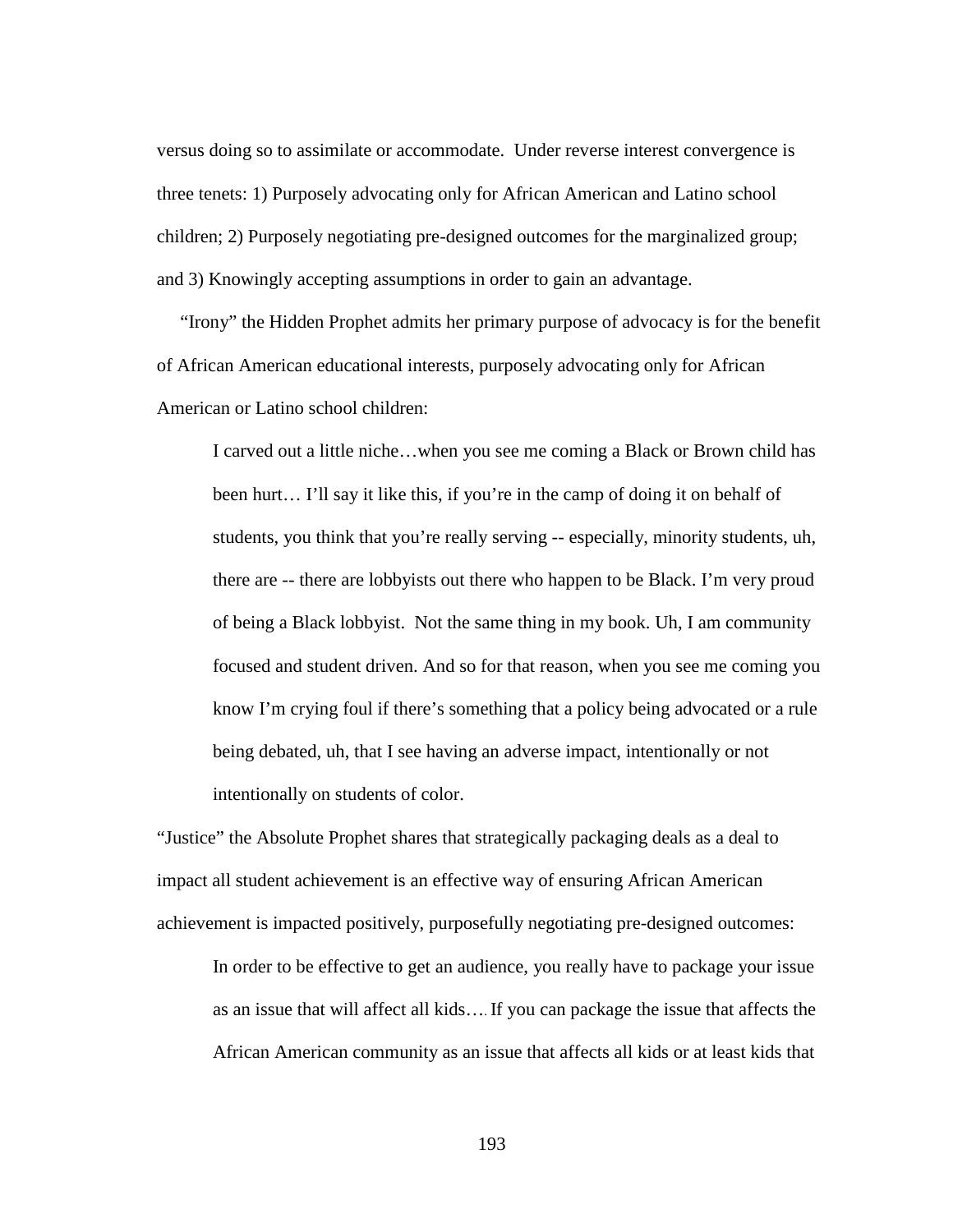are disadvantaged, it will increase the chances that the policymaker will view this as a priority.

"Joy" the Bantering Prophetess uses perceptions about her to her advantage. As earlier noted, "Joy" the Bantering Prophetess is a "Triple Asset". She is female, African American and a lawyer. However, similarly to "Justice" and "Truth", the assumption is that she will only lobby for certain interests. By knowingly accepting assumptions to gain an advantage, "Joy" is able to use this tenet of "reverse interest convergence" to the benefit of African American achievement:

"…if you want me for my expertise, I can talk to anybody. And, that's not related to, you know, what color they are, what race they are. Um, now sometimes that may be a benefit, and that's gonna be a little bit of extra because I may have some insight that you don't know"… you pick up the phone and the staff doesn't even ask questions, they just put the member on the phone. That is not -- you know, and I'm not talkin' bout with another, you know, African American legislator or something like that, I'm just talking about in general.

"Reverse interest convergence" in another context may be viewed as hegemonic, self fulfilling prophecy which allows for failure to occur, a fear of freedom pointed out by Freire (1993). However, when the tactics are purposeful, they cease to be hegemonic and become advantages.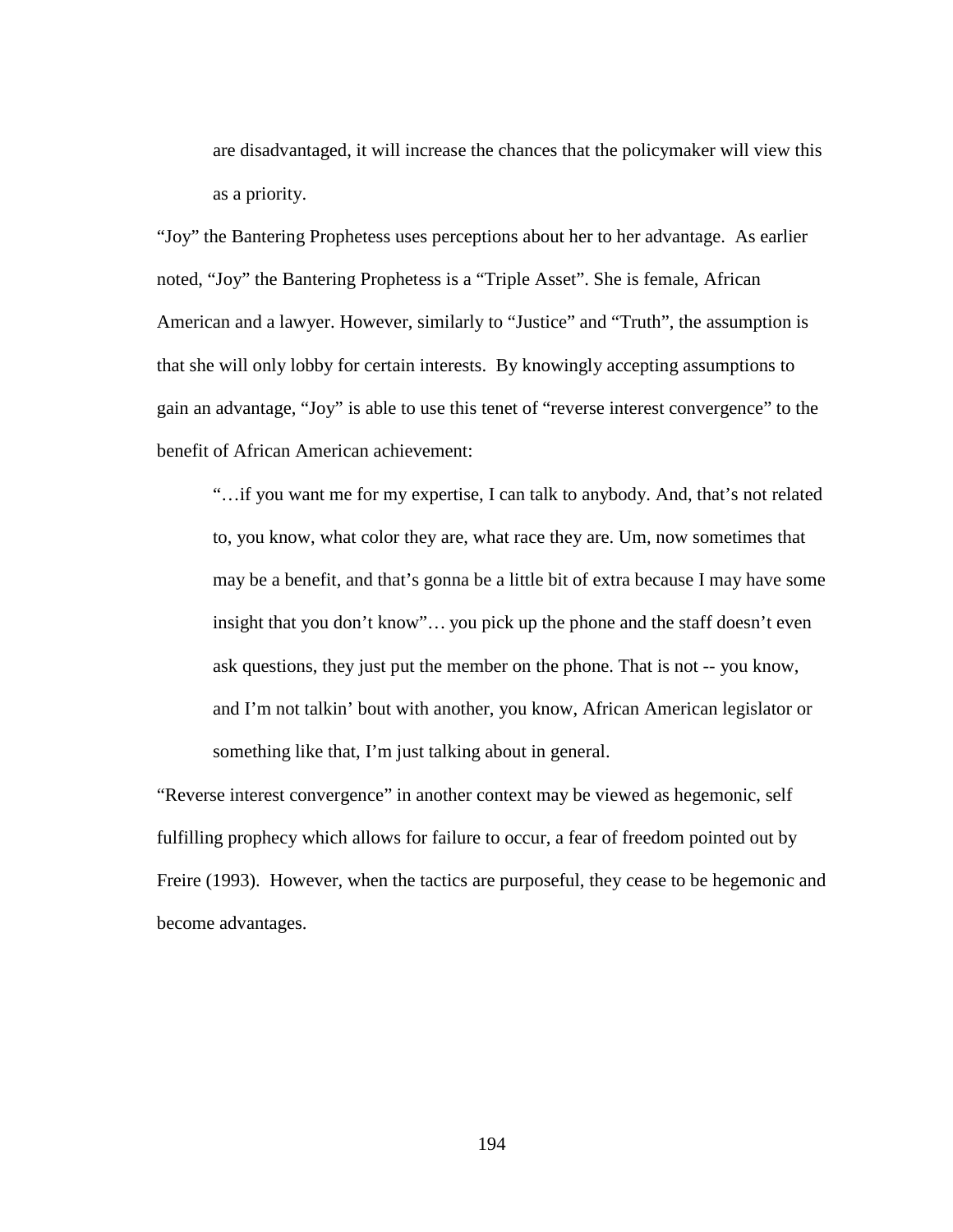# **Avoidance Factors in Lobbying #3 - Deficit Model Thinking as a Hegemonic Practice**

 Deficit Model Thinking is the belief that one is incapable of being successful in certain environments resulting is practices that relegate marginalized groups to a status quo marginalized position. This provides a false sense of safety, security and standing that is non-existent for the marginalized group to the benefit of the mainstream group. Hegemonic Practices are those that the marginalized perpetuate to the benefit of the main stream group, ensuring their marginalized status. The findings from this study indicate that deficit model thinking is perpetuated by both the mainstream group and by the marginalized group themselves, African American educational lobbyists.

 As a result, their deficit model thinking results in hegemonic practices. In order to avoid these factors, African American educational lobbyists must avoid separating from other Black lobbyists, avoid discounting one's Black identify as a lobbyist, avoid misrepresenting their true interests, and avoid exclusively advocating for non-Black interests as a lobbyist.

When asked about the least exciting aspects of being an educational lobbyists, "Truth" the Absolute Prophet shared how to avoid separating from other Black lobbyists:

"you need to get to know all the Black females in the legislative body, you need to get all the Black males and you need to …all the African Americans know who I am, all the African American females know who I am"

"Truth" the Absolute Prophet proclaimed his ability to know all White and Black lobbyists in System 2, ensuring that he is capable of building an enormous network: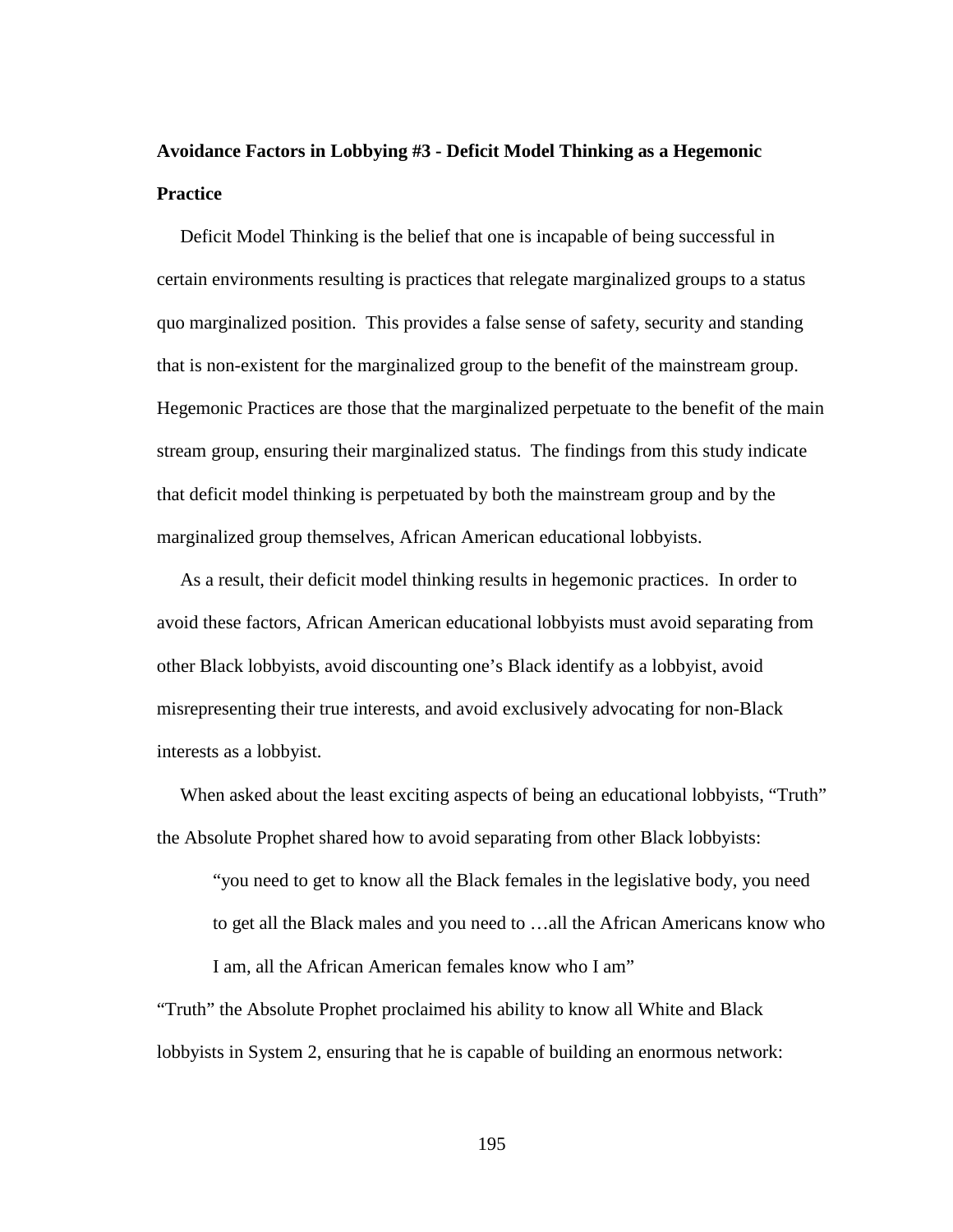…you need to go out and get the White female vote and you need to try to get all the White males you can get. You know, that's how you need to target. You need to target -- all the White females know who I am and most of the White males know who I am…

Having this approach allows "Truth" the ability to remain neutral while navigating the System in order to mobilize interests for African American academic achievement.

 When asked about how perceptions hinder or limit her ability to influence or impact educational policy, "Joy" the Bantering Prophetess claimed the importance of "getting out of one's own head" in order to advance policy. Accepting that perceptions and assumptions exist regardless of one's self identity is a solution for discounting one's Black identify as a lobbyist:

you gotta get outside of your head -- you gotta get out your head, because people are gonna still be- believe it or not, there are still labels and titles and assumptions about people of color and what they can or cannot do…in the lobbying world it's

mainly that, oh, they're good for communicating with other people of color".

In essence, discounting one's Black identity does nothing to improve one's credibility, and purposely misrepresenting their true interests results in a distrust among lobbyists as well. When asked about values and interests influence the way she conducts herself "Irony" the Hidden Prophetess discussed the following:

Do things for the right reason. Uh, constantly checking myself, making sure that it's personal, without being personal… you should be committed to your work. "Irony" the Hidden Prophetess further shares behaviors that are detrimental: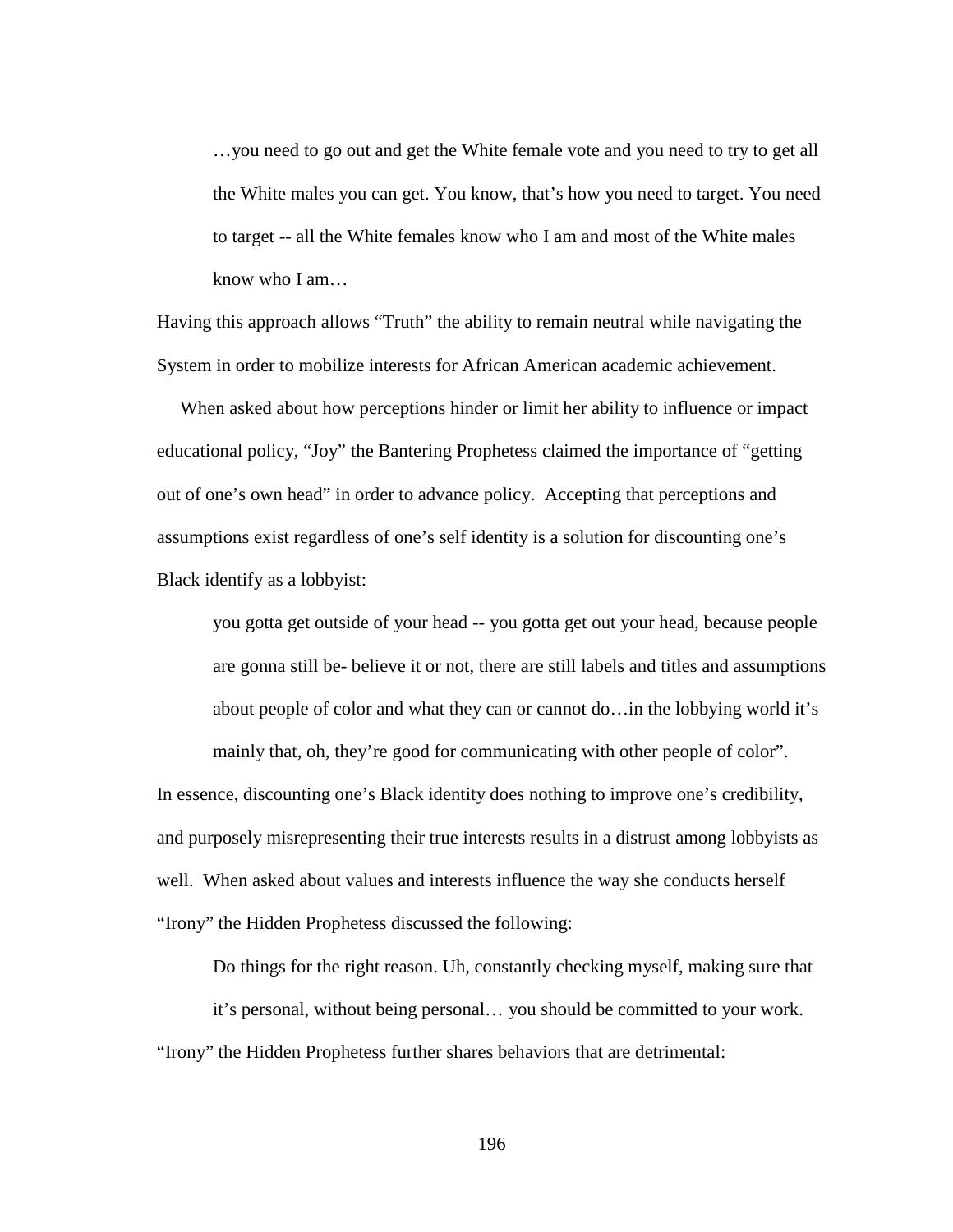… "they don't care about what they're lobbying for". It's just a paycheck for them. I don't respect that. I don't need to respect it from their perspective, I mean but, I will fight you harder than, uh, you could ever imagine if I understand that you -- you're not even concerned about -- I mean, I think if you're not truly interested in improving outcomes for students, you have no place in education lobbying.

While discussing how African American educational lobbyists exclusively advocate for non-Black interests harms African American academic achievement interests, "Irony" the Hidden Prophetess exclaims, "

"I work to change the culture surrounding African American achievement. And, that's inside of the African American community and external too… And, so I go in and I fight for those things that I think are important or critical to leveling the playing field for students who are marginalized or otherwise underrepresented in the pipeline".

The educational pipeline, another form of *the System*, is to what "Irony" the Bantering Prophetess refers. "Justice" the Dimensional Prophet shares a similar solution by purposely advocating for African American community interests which he mobilizes to impact African American achievement.

#### **Summary**

This study examined and interpreted the life experiences and lobbying practices of four African American educational lobbyists in the United States. The following four questions guided this study: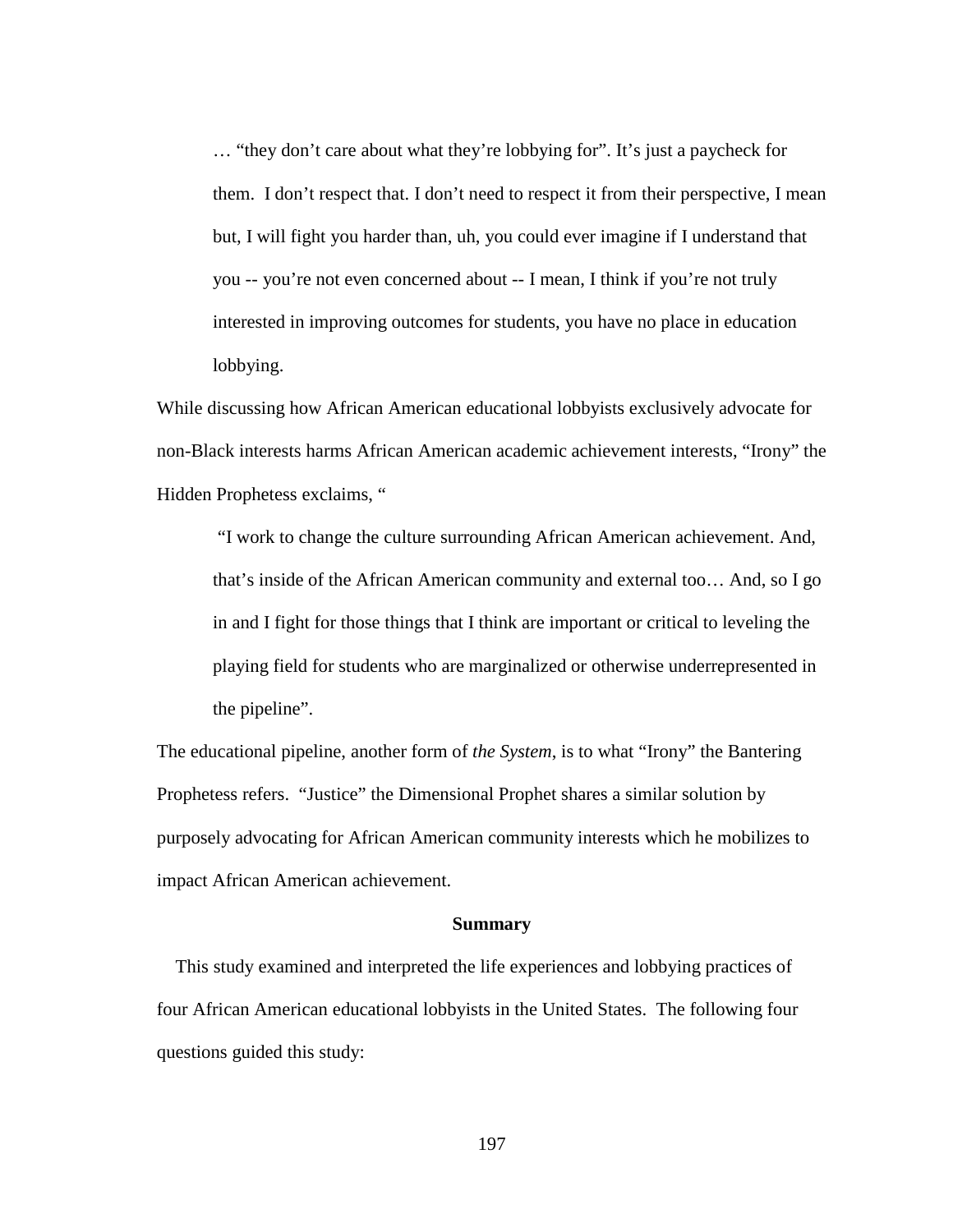- 1) How to African American educational lobbyists describe their personal characteristic related to success in their positioning?
- 2) How do African American educational lobbysists exercise and interpret their acts of lobbying?
- 3) How do the African American education lobbyists describe their influence or impact on education?

The four African American educational lobbyists for this study all have the general belief that they are making an influential impact in education. They do see barriers to impacting the African American achievement; however, through their passion for affecting change, they recognize the importance of solidifying a network of like minded decision makers who are willing to make the changes.

 Education is the key to impacting any change. Providing the education to decision makers and the business community is an essential trait each lobbyist possesses in addition to the ability to draft legislation through writing and developing an intricate circle of contacts. Race is an issue for all four participants although they readily share it has had no impact. However, they are quick to recognize that racism is still present, be it covertly or overtly. They are assured it has had an impact in some form during the fulfillment of their role as educational lobbyists. This assurance and partly assumed due to the daily thought that some of their counterparts – not a part of this study – are simply in "the game" for the wrong reasons. That is why they are struggling Prophets and Prophetesses. They see what others choose not to see or are unable to see. Through the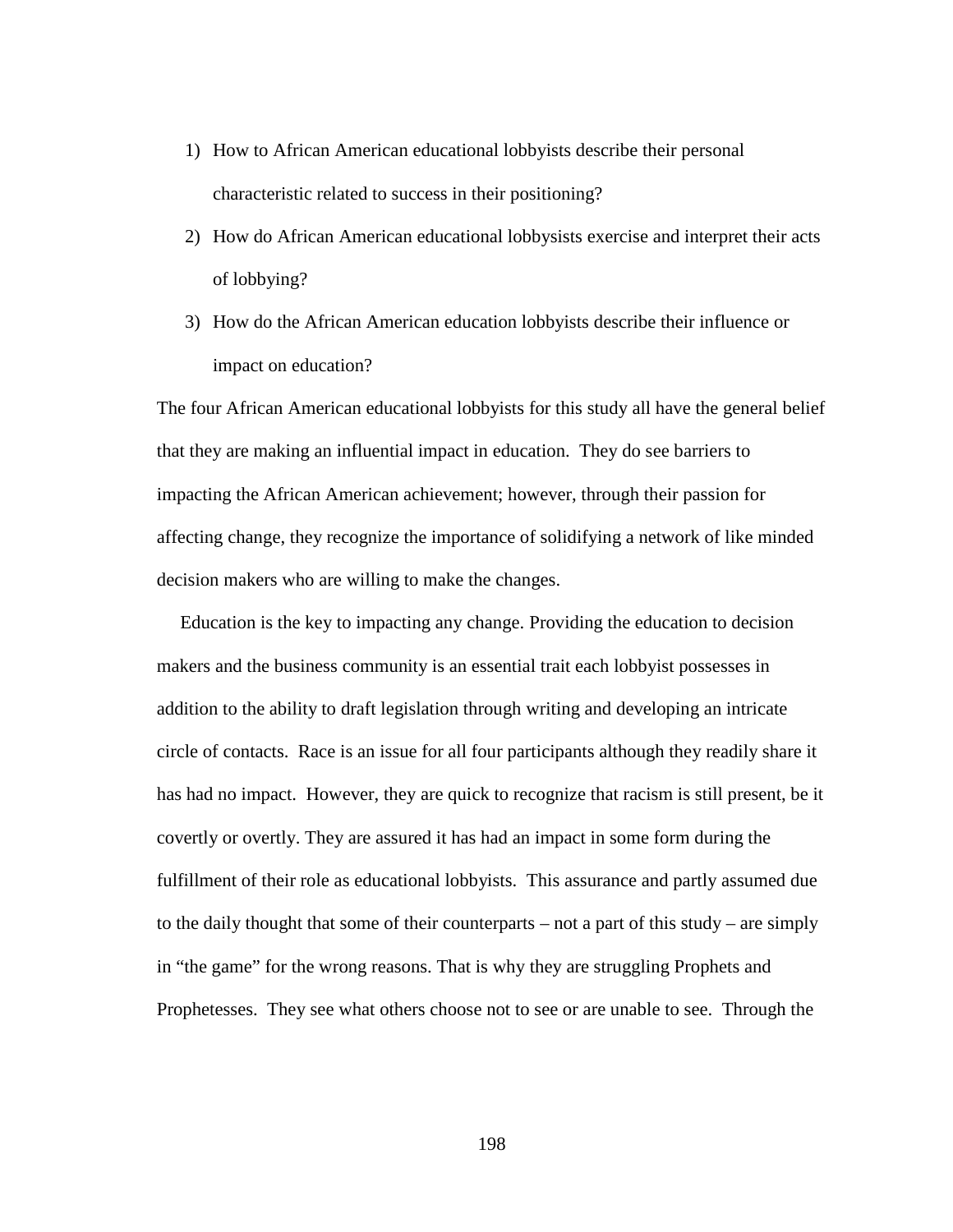experiences shared in this study they are voicing what others chose not to voice or are incapable of voicing.

 Their backgrounds differ as to how they became a professional educational lobbyist; however, they each represent one of the top four industries from which lobbyists come: "Joy" the Bantering Prophetess - Law, "Justice" the Dimensional Prophet - Government Relation, "Irony" the Hidden Prophetess - Public Relations and "Truth" the Absolute Prophet - Communications. It is not that one is required to come from one these fields to be an effective lobbyist. The skills that are provided as a result of training in these fields make the role of the education lobbyist easier to transfer into. The ability to speak and write, the ability to network, and the ability draft legislation and have a working expertise of the legislative process are the key essentials to becoming an African American education lobbyist. Having a passion for change, believing in what you are doing, and carving out a niche for African American achievement will keep you there.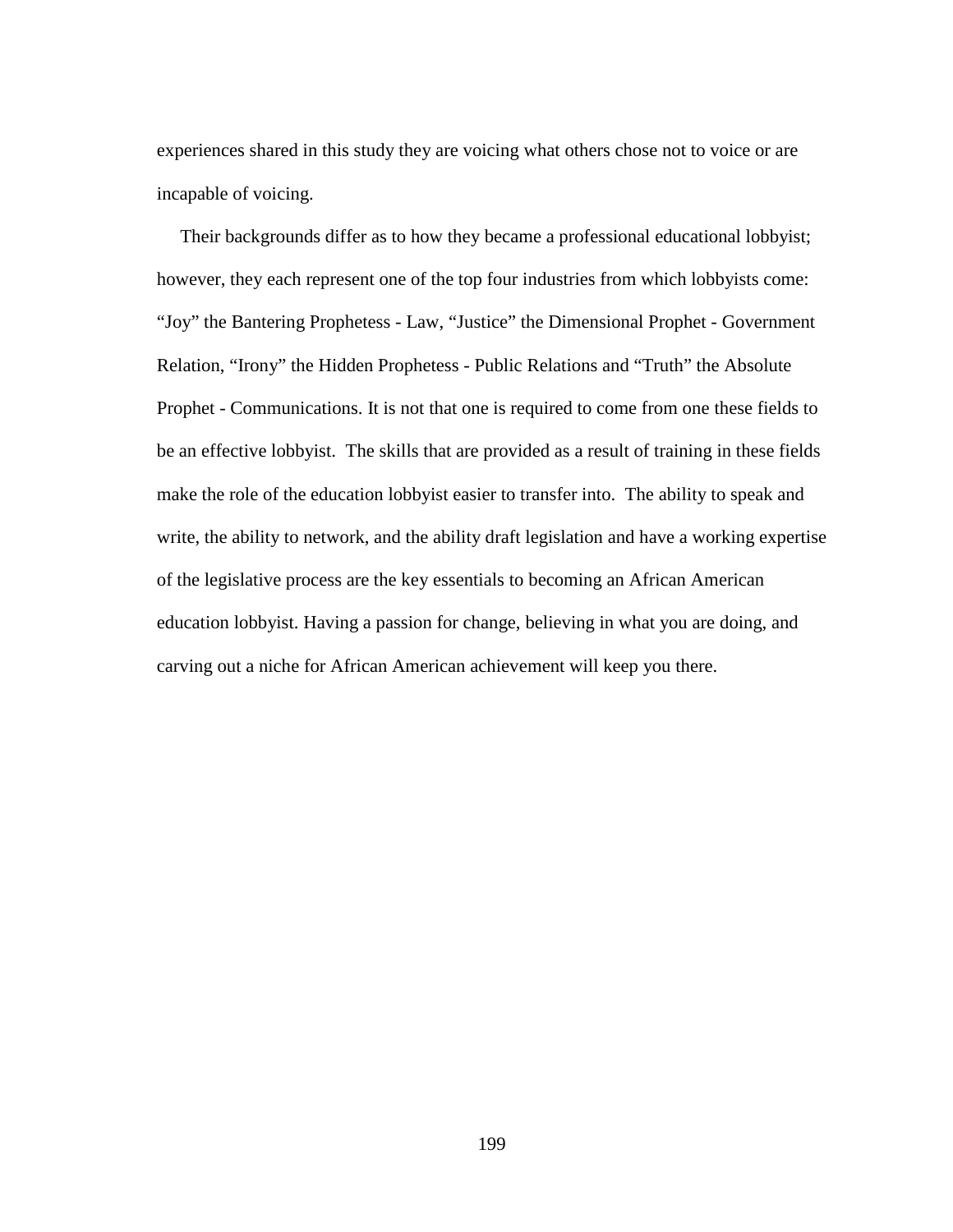#### **CHAPTER V**

## **SUMMARY, CONCLUSIONS AND RECOMMENDATIONS Summary**

 This was a qualitative study using Narrative Analysis, the Constant Comparison Method (CCM) and Interpretive Analysis. The purpose of this study was to hear the voices, life experiences and lobbying practices of four African American education lobbyists and their role in lobbying for education. I used narrative analysis and constant comparative analysis to determine the constructed meanings of their personal and professional acts of lobbying as it related to their role in education. The significance of this study is its ability to provide insights about African American educational lobbyists, how they view their influence and impact for mobilizing interests for education, providing equity and access to education, and how they view the importance of educational interests.

 This study also provides knowledge of lobbying experiences at the federal and state levels. One will identify effective lobbying practices, characteristics effective lobbyists possess and how they influence educational policy and fiscal allocation. Finally, this study of African American educational lobbyist experiences and perspectives provide a National snapshot of how legislators view the importance of education for marginalized groups.

 At the outset of this study, it was thought that African American educational lobbyists lacked the access or ability to impact education as a result of being Pigeonholed, a Lack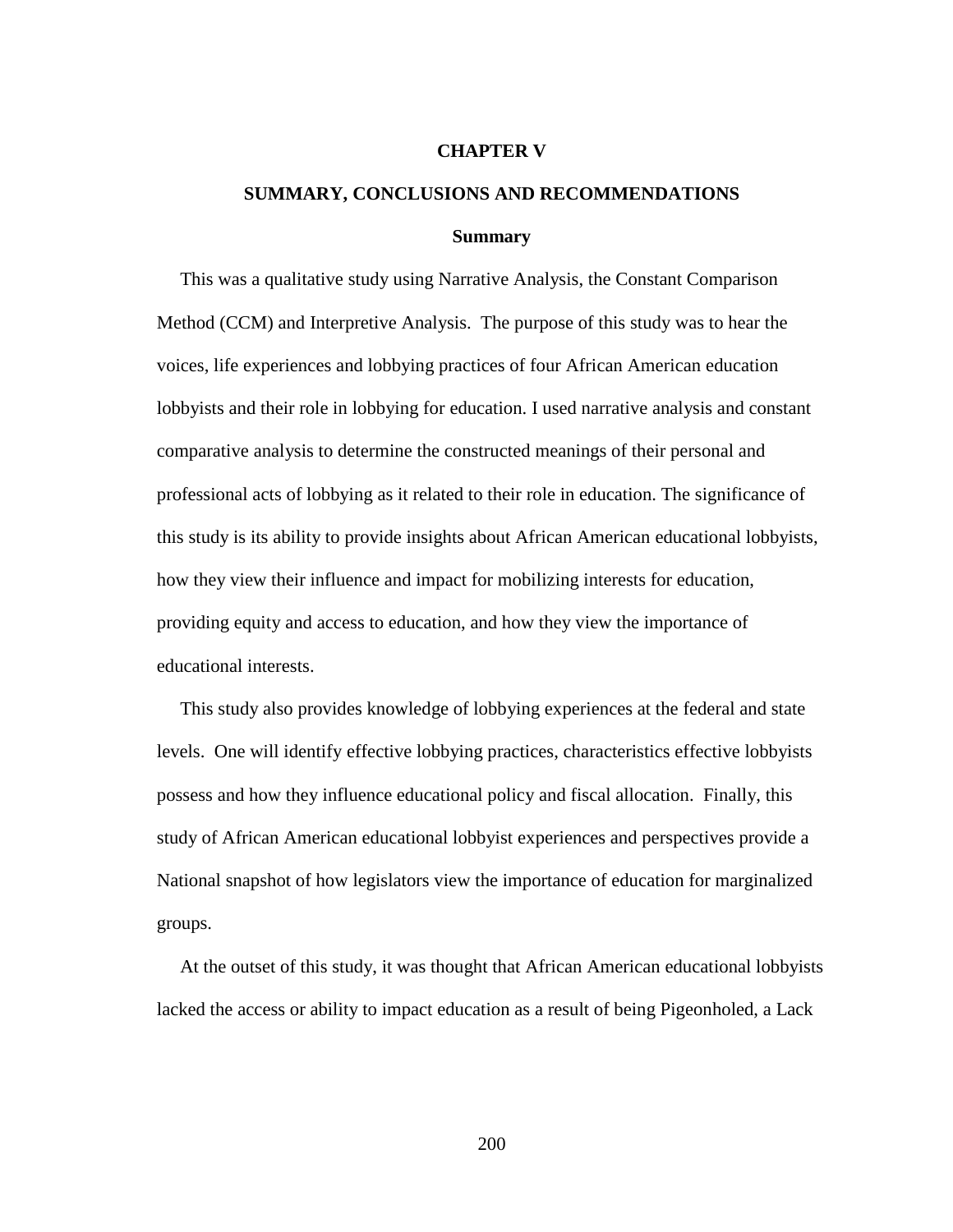of Credibility and Deficit Model Thinking as Hegemonic Practice. The questions this study addressed were as follows:

- 1) How do African American education lobbyists describe their personal characteristics related to success in their position?
- 2) How do African American education lobbyists exercise and interpret their actions of lobbying?
- 3) How do these African American education lobbyists describe their influence or impact on education?

 The results of the study reveal that African American educational lobbyists perceive they are able to impact and influence education. A new discovery was made regarding how African American educational lobbyists respond during interviews using an "Urban Dialect". However, there are some beliefs about Symbolic Convergence were negated. The voices of the African American educational lobbyists have now been heard. Recommendations and Implications for future study follow.

### **Discussion**

 An examination of literature on African American special interests revealed some similarities to the marginalization of African American students in schools – hegemonic practices and deficit model thinking. The studies I found on African American influence and lobbying indicated that the number of African American lobbyists were minimum and their ability to make an impact or influence was virtually nil because of a lack of access.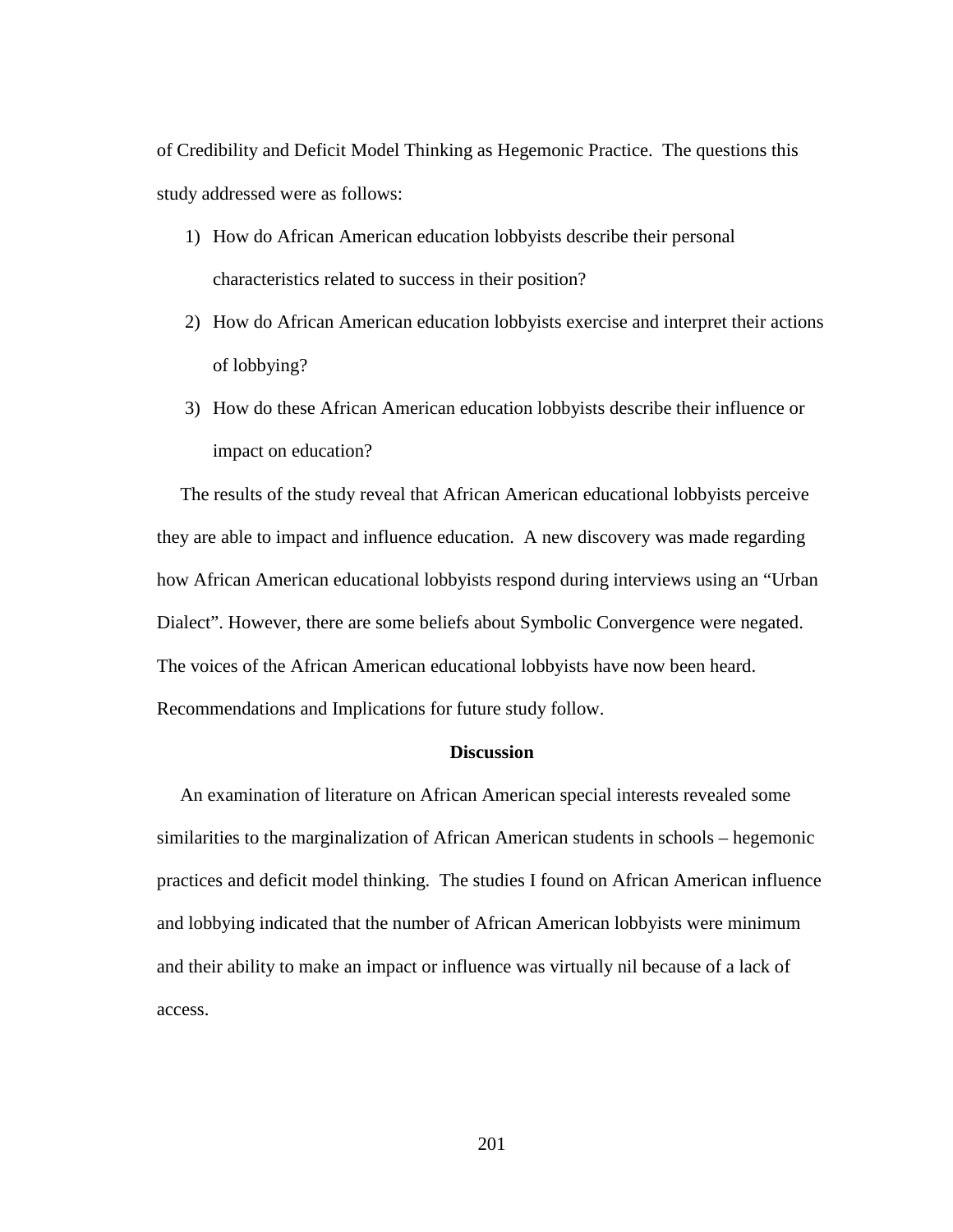This lack of access is largely due to the lack of political mobility of the African American constituency. At the innovative and formative stages of policy process, relatively few [B]lack leaders have sufficient personal prestige or professional status to guarantee their inclusion, formally or informally (Wolman and Thomas, 1970, p. 893). Further research literature revealed that African American lobbyists in general also lacked credibility, which intern would hinder their ability to engage in the process in a timely manner.

### **Research Question #1 - How do African American Educational Lobbyists Describe Their Personal Characteristics Related to Success in Their Position?**

 Lobbyist characteristics and traits are essential for being an effective lobbyist. The significance of the findings in this study is that they confirm what the literature had defined and described as characteristics of effective lobbyists. "These traits include listening, observation, relationship-building, gender/sexuality, courtesy, honesty, integrity, and credibility." (McGrath, 2006, p. 67)

 **Being Effective and Being Effective Offsite.** How African American educational lobbyists describe their personal characteristics related to success in their position is having keen observation skills in addition to the ability to build relationships. They develop those relations through developing a circle of contacts (Valencia, 2010), the ability to communicate both directly and in-directly, and the ability to draft legislation through writing or having the clients write for themselves (Koger and Victory, 2009; Hall and Deardorff, 2006; Ferrin, 2003; McGrath, 1970; and Milbrath, 1970). They accomplish the writing through grassroots or grass tops advocacy.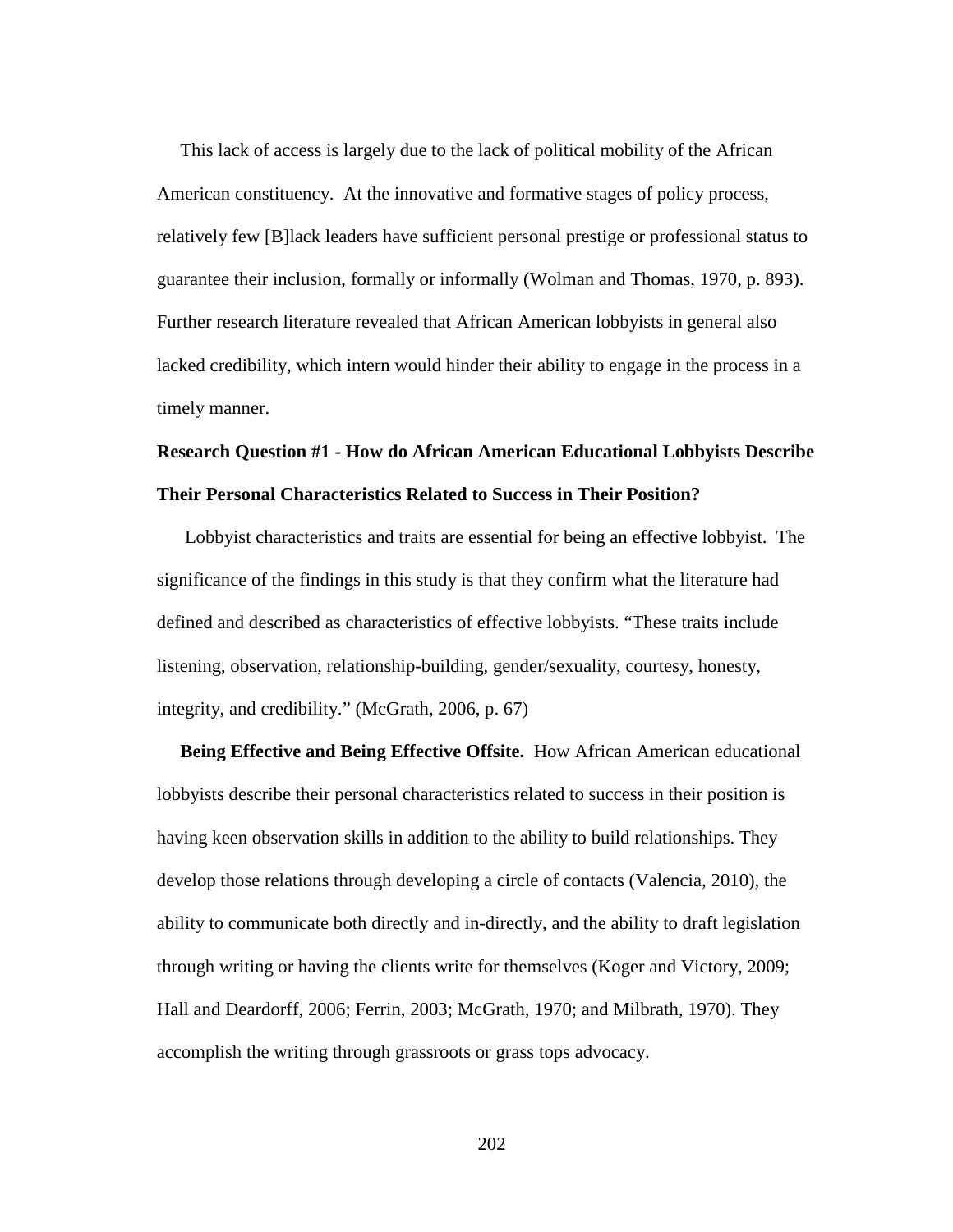"Irony" the Hidden Prophetess believes that lobbying is personality driven. I found this to be quite true in that it is important for the African American educational lobbyists to find like-minded people with whom to connect. Sometimes this means putting likeminded people together in order to broker an exchange.

 Through the specific characteristics of "ideal lobbyists", one who wants to gain access must recognize that individual lobbyists' personal skills will contribute to their effectiveness (McGrath, p. 69). They includes the ability to network and the ability to choose a strategy which best suits the networking opportunity, including driving a legislator to meet up with another lobbyist or treating staffers to dinner when out of session. The legislative process is a long process and there are special interests vying to be the "one" special interest. Critical to success as an educational lobbyist is recognition of characteristics and traits that successful lobbyists have in common.

*New Finding: The Benefits of a Reaper.*Each participant benefited from someone who came before them. They had a *Reaper*. A reaper is someone who has cleared the path for others to glean (pick up the edible and tangible resources needed for survival). The reaper provides favor to the gleaners, sometimes leaving more behind for those that follow. In the case of Ruth, *The Book of Ruth*, she was a gleaner who was able to pick up grains after the reapers have come through and cut away the bad grass and weeds (Bible Gateway, 2015). Ruth found favor with Boaz who would leave extra grains behind intentionally. For the 3 of the 4 participants in the study, they found favor. "Joy" the Bantering Prophetess found favor with her college professor and a Senator; "Truth" the Absolute Prophet found favor with a city manager who recommended that he go into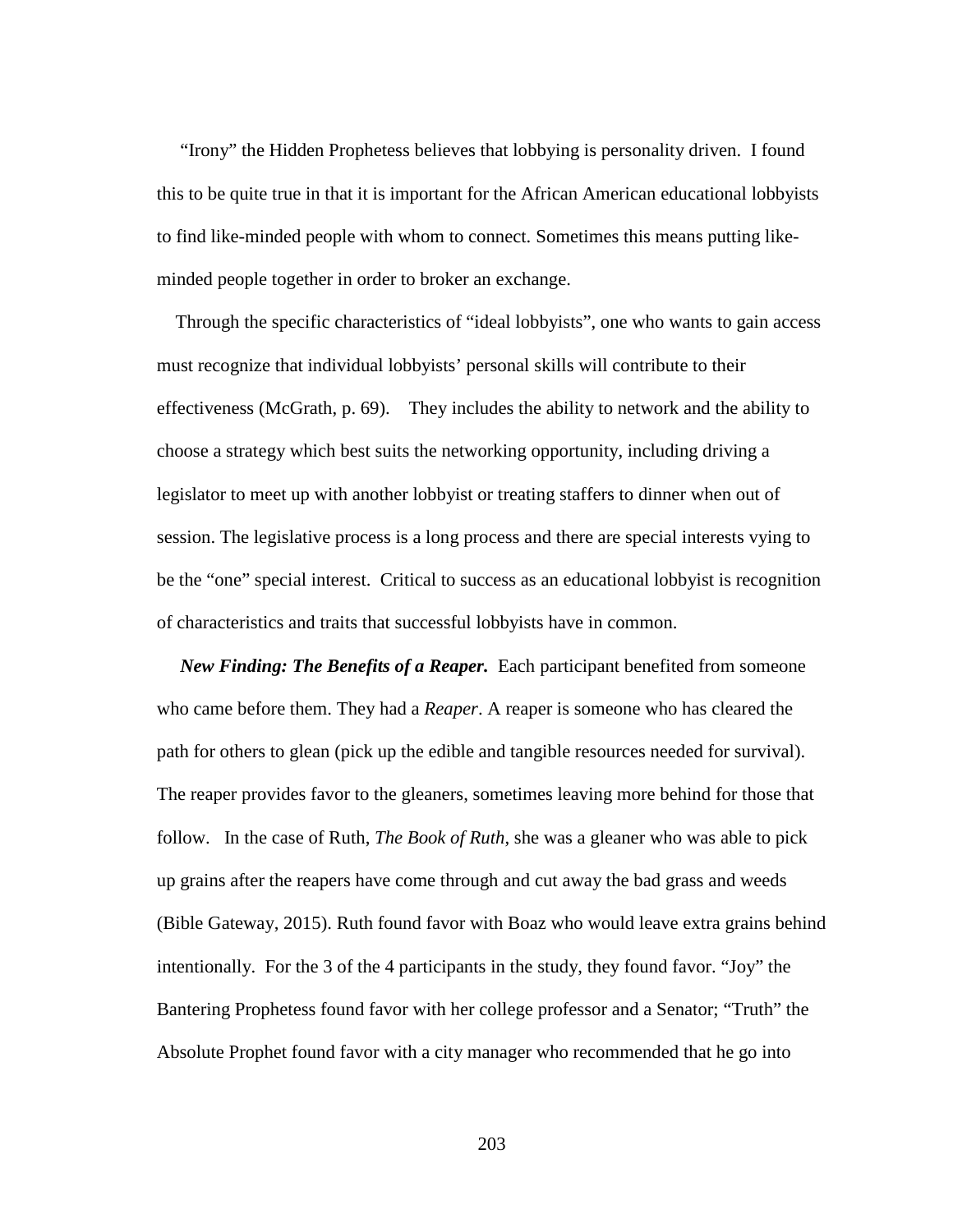lobbying; and "Justice" the Dimensional Prophet found favor from his college professors, a town mayor, and a Senator serving on an educational policy committee. These "Boaz" cleared the path providing African American educational lobbyists access to their networks and circle of contacts (Valencia, 2012). Thusly, the participants who found favor knew who to get behind and discovered who the key players are in the system. Knowing who to get behind and knowing who the key players are in the system are both factors young African American lobbyists need in order to be effective both onsite and offsite.

 *The Benefits of a Reaper* is a new finding that was not found in the literature. I find this significant in that each participant in the study laments the issue with young African American lobbyists coming in and not knowing the process. The process is to be experienced not learned. Only a veteran of the process can teach the process. Young African American educational lobbyists must get behind the reapers and learn from those who have been through the process. The reapers have reaped a strong circle of contacts who are critical in their ability to impact and influence.

 Studies, which support this study, detail how to gain access though communication process (McGrath, 2007; Hall and Deardorff, 2006; and Milbrath, 1960), through campaign contributions (Milbrath, 1958 and Hall and Wayman, 1990), and through the lobbying of like-minded individuals, encompassing all effective traits and strategies of Washington lobbyists, including Brussels and London (McGrath, 2006). Therein lies the significance of the findings from the study. Those interviewed have mastered each of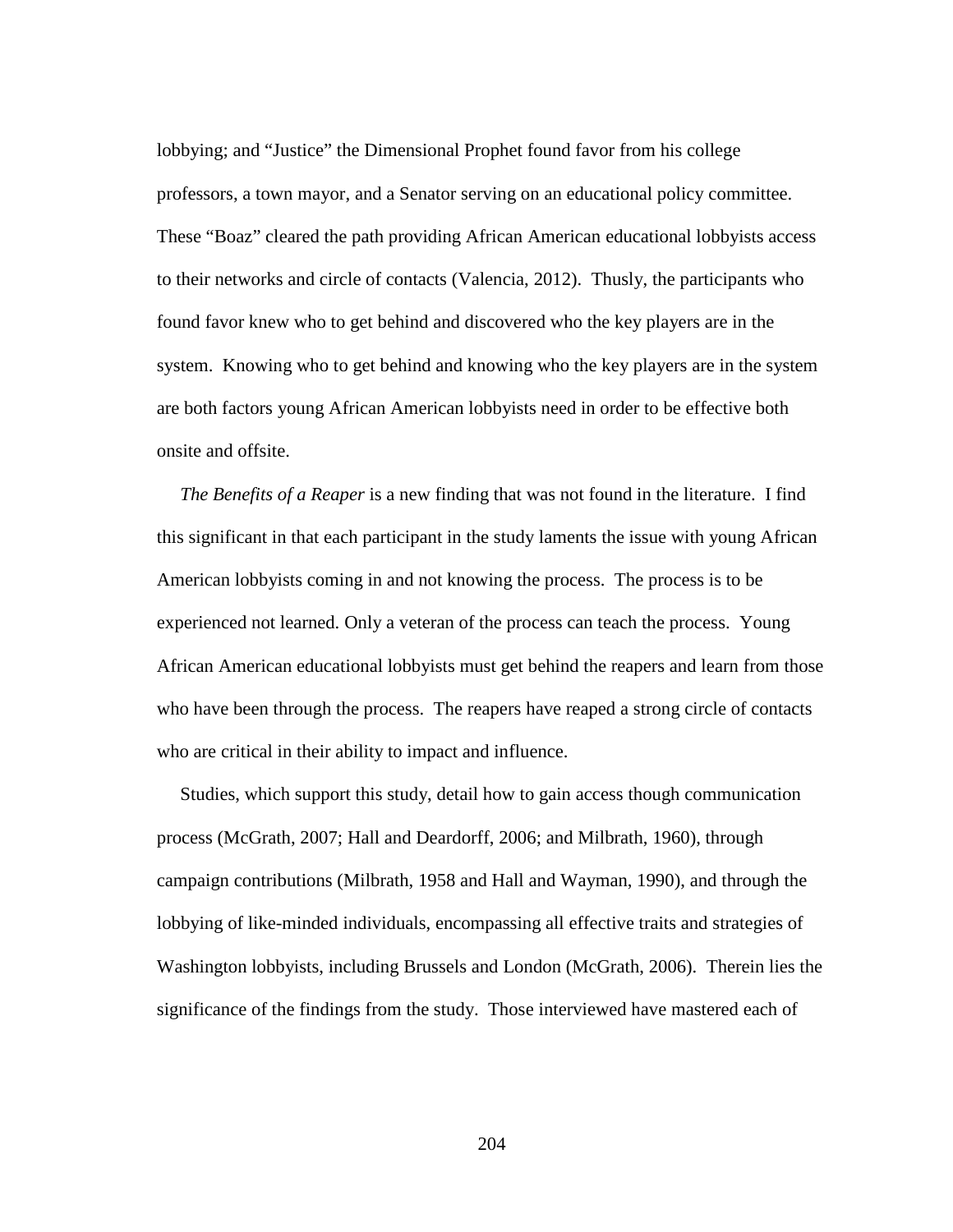these traits and characteristics; however, they caution against the campaign contributions due to bi-partisanship, of which all four recommend.

#### **Avoidance Factors in Lobbying #1 - Pigeonholing.**

 In the research literature, African American lobbyists revealed tactics being used to relegate and keep them in a marginalized position through pigeonholing:

"The fact is that people do not accept the changing roles and fortunes of [B]lack people because they want to pigeonhole us. There's a need on part of [W]hite people to have one [B]lack spokesman. They do not accept for us the same diversity they accept for themselves. It's a divisive tactic". (Jaffe, 1992, p. 2) "Justice" the Dimensional Prophet shared that by being an African American educational

lobbyist it is assumed that he is Democrat and can only work with Democrats. In fact, "Justice" the Dimensional Prophet posits himself as an Independent with the capacity to work with Republicans and Democrats. He lamented, "I can see that being a hindrance there". "Joy" the Bantering Prophetess expressed a concern about getting too good at her position, "I tell people…you are underutilizing my skill set. And they are like I did not know you could do that". She claims that it is not necessarily a bad thing that you become known for something; however, "they put you in this little pigeonhole".

 The significance of this finding in how African Americans describe their personal characteristics related to success in their position is that they are subject to receive the same marginalization as African American school children. Simply being African American is enough to pigeonhole African Americans into roles inferred to be areas of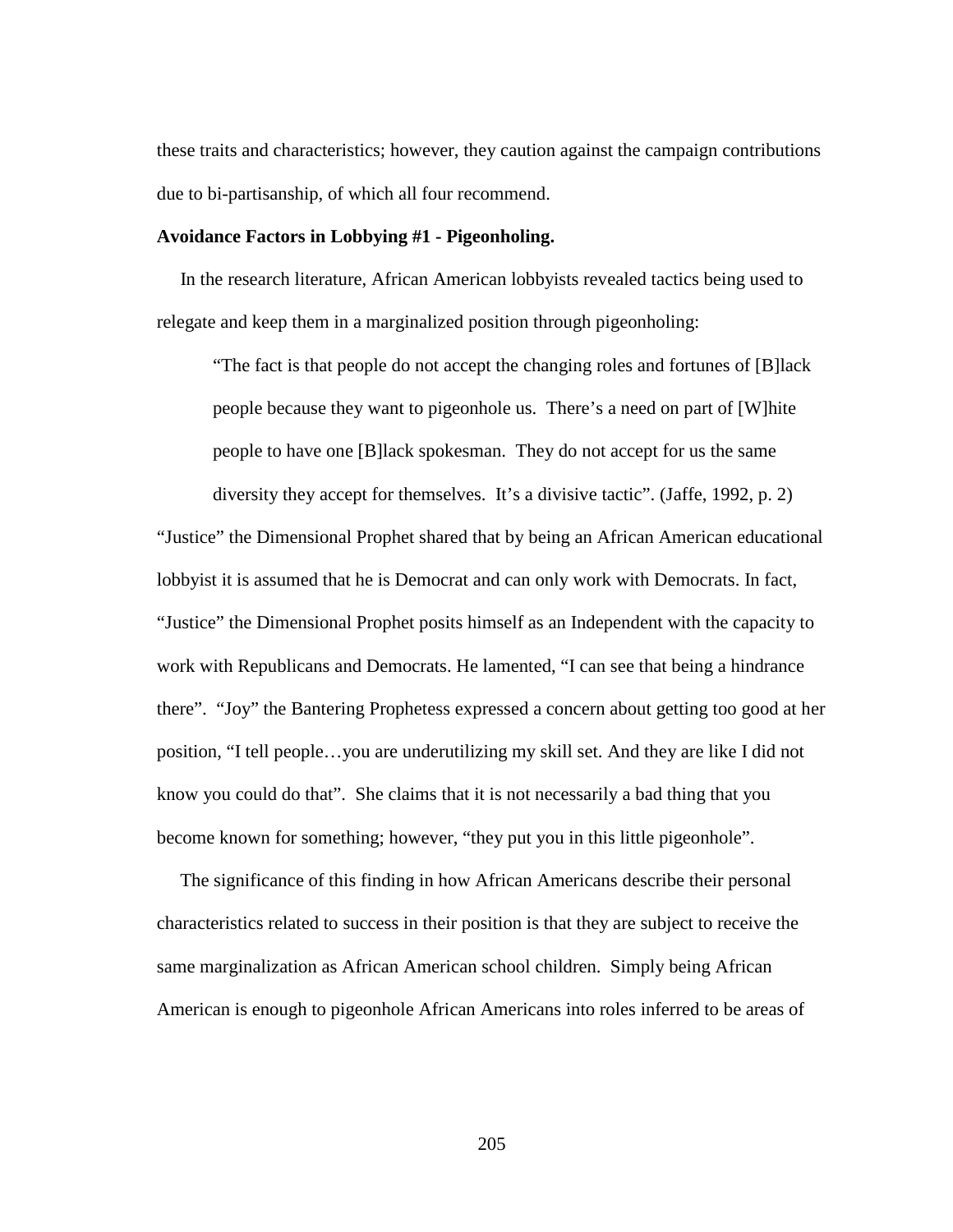Black interest such as social services, child care and Civil Rights. On the contrary, as indicated by the participants in the study, none advocate for Civil Rights.

 Of the four, on "Justice" the Dimensional Prophet lobbies for Heath Care for which he specifically targets mental health care. "Truth" the Absolute Prophet lobbied for Health Care but only as a part of a larger concern with African American females with an HBCU for whom he was lobbying and located in the community he serves. Both "Irony" the Hidden Prophetess and "Joy" the Bantering Prophetess are quick to point out that their interest is entirely education both having had experience with the education code and legislative bills in the system they both serve.

 This study puts a spotlight on practices being used to limit access to the decision making process. Recognizing that the marginalization actually exits is the first step. The next step is putting measures in place to either halt the practices or disrupt them. Measures to put in place are educating African American educational lobbyists on the tactics described in this study such as inferring partisanship and using ones skill set as an overarching generalization to one's ability to be effective.

# **Research Question #2 - How do African American Educational Lobbyists Exercise and Interpret Their Acts of Lobbying?**

All participants in the study acknowledge the importance of "Having the Ability to Influence or Impact" through a strong network as found in the research literature. Richard Hall (2006) discusses how lobbyists tend to lobby the same people over time and often lobby "like minded" people or people and organizations that have access to other like-minded people. This practice is called "brokering" where an individual will seek to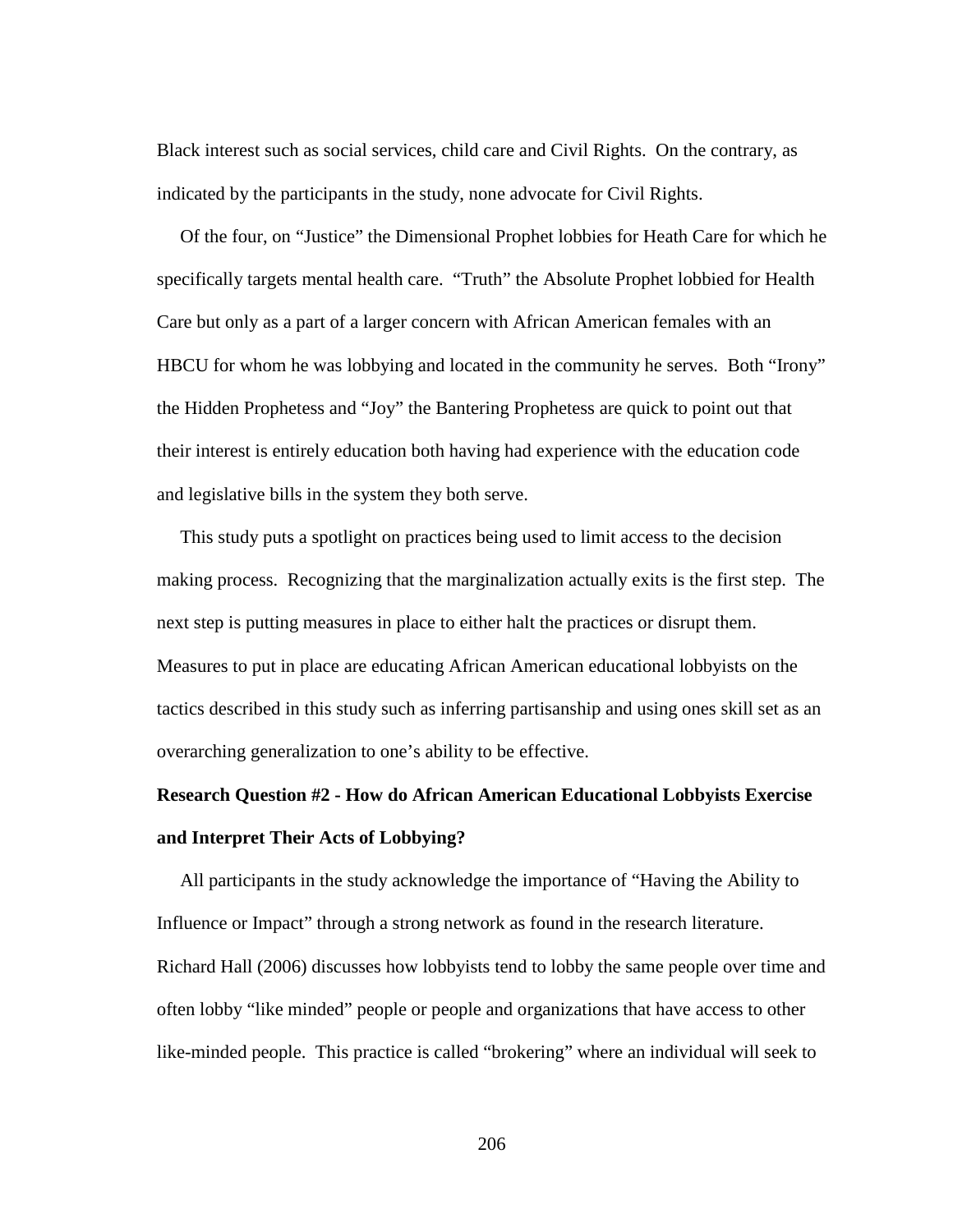connect two people together who share the same interest but not necessarily share the same role in the legislative process.

 **Having the Ability to Influence or Impact.** During the study, the African American educational lobbyists were asked about attaining champions for bills, gaining access, and about building a circle of contacts. All acknowledged the importance of a strong network and the ability to identify the champions of the bills. The way an African American lobbyist would do this is by learning the personality traits and interests of the people they want to influence. This would include discovering that a decision maker or another lobbyist is an avid painter. Attending galleries or showing an interest outside of the process for that person's interests will gain access.

 A comparison and contrast of the three forms of lobbying reveals a system of strategic planning and alliances in order to ensure interests are being met. The three forms of lobbying are solidary, purposive and materialistic. As a part of interpreting their acts of lobbying, African American educational lobbyists would consider providing some sort of gain in order to gain an interest. Although not popular to discuss, gifts are a part of the lobbying process be it dinners as previously mentioned, providing rides to meet with other clients or sending complimentary treats. However, due to regulation on lobbyist, incentives cannot surpass a certain amount of dollars, such as \$25.00. It is through these approaches that the African American educational lobbyists have been successful. Training and experience in this area would be essential.

*New Finding: Dual Credibility Standard.*Although not unique in concept towards the African American educational lobbyist, the uniqueness to having to exercise and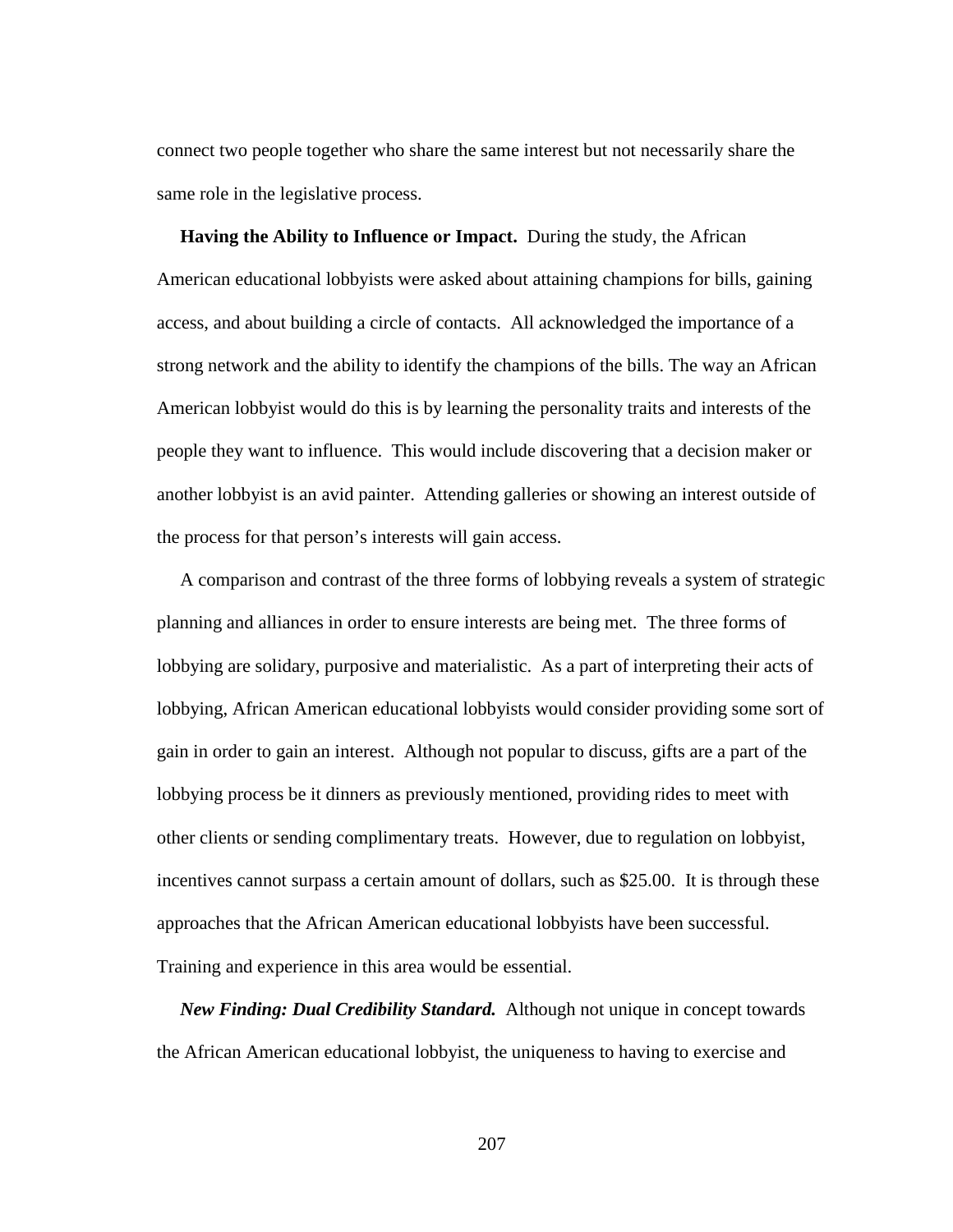interpret acts of lobbying while lacking credibility is significant. I find this significant in that the African American educational lobbyist has a *dual credibility standard* they must navigate throughout the system. This is a new finding for this study that was not mentioned in the literature. Not only do they have to be credible by displaying the common traits and characteristics of White lobbyists, being "conceptually White", they must also be sure not to associate too commonly with issues that are exclusively African American interest driven as shared throughout the study. This dual credibility standard is a political dual consciousness.

 Only by packaging a deal that is all inclusive instead of for African American interests alone can the African American educational lobbyist garner support, a purposive tactic that benefits the status quo versus providing an equitable solution for the marginalized. Failing to meet both of the *dual credibility standards* results in a lack of credibility. The lack of credibility hinders the African American educational lobbyist's ability to be a voice because they themselves continually lose theirs.

## **Avoidance Factors in Lobbying #2 - Lacking Credibility**

 Credibility requires that the lobbyist establish a reputation for being knowledgeable about relevant policy issues, for being reliable and honest in the provision of both information and opinion to policy makers, and for being consistent over time (McGrath, 2006). It is the perception of credibility that gains access to the legislative floor and to the proverbial decision making table. African American educational lobbyists already have limited access thus limiting their credibility. Therefore, the acts described by the participants in this study should serve as a platform to all aspiring and current African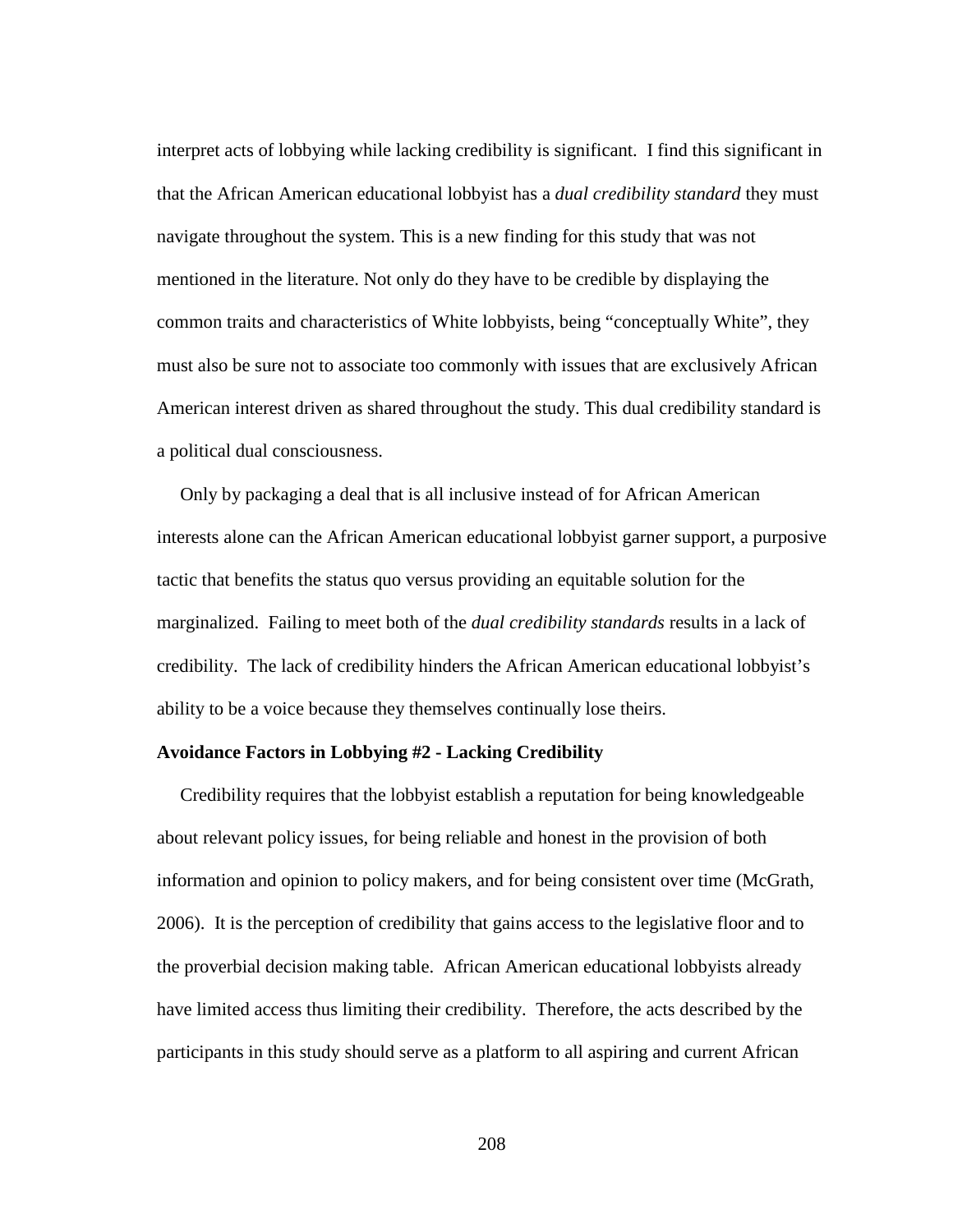American educational lobbyists. As noted by "Justice" the Dimensional Prophet, "Being perceived as partisan can be a hindrance". Similarly to being pigeonholed by inferred partisanship, activity exercising the act of bi-partisanship will definitely corrupt credibility. "Truth" the Absolute Prophet shares his feeling on how perception influences access:

I think the perception is -- I always say, I try to come clean cut. I try to dress in a nice suit, I try to wear nice shoes. Wear a nice clean shirt. I try to look them in the eyes and be up front. I try to -- those perception makes a difference. You know, I go, I play golf -- I learned how to play golf. I try to play a little poker with them if they got a poker game going on. I think the perception is there. My perception is there.

 This finding is significant and in that there are not many African American educational lobbyists. Further, the lack of mobilized interests by the African American community in general has halted the ability to be elected to office or be invited during the legislative process. Between 1887 and 1901, just five [B]lacks served in Congress (USHR, 2013). Further, not providing timely information or providing information that is incorrect will harm one's credibility. Providing information that results in a bad decision will ultimately result in that decision maker not utilizing the African American educational lobbyist's service. According to "Justice" the Dimensional Prophet,

One of the surest signs is you can lose your credibility and your trust is, uh, is to lie or to um, assume or um, you know, provide a uh, a opinion on a issue or a question and you happen to be wrong on that"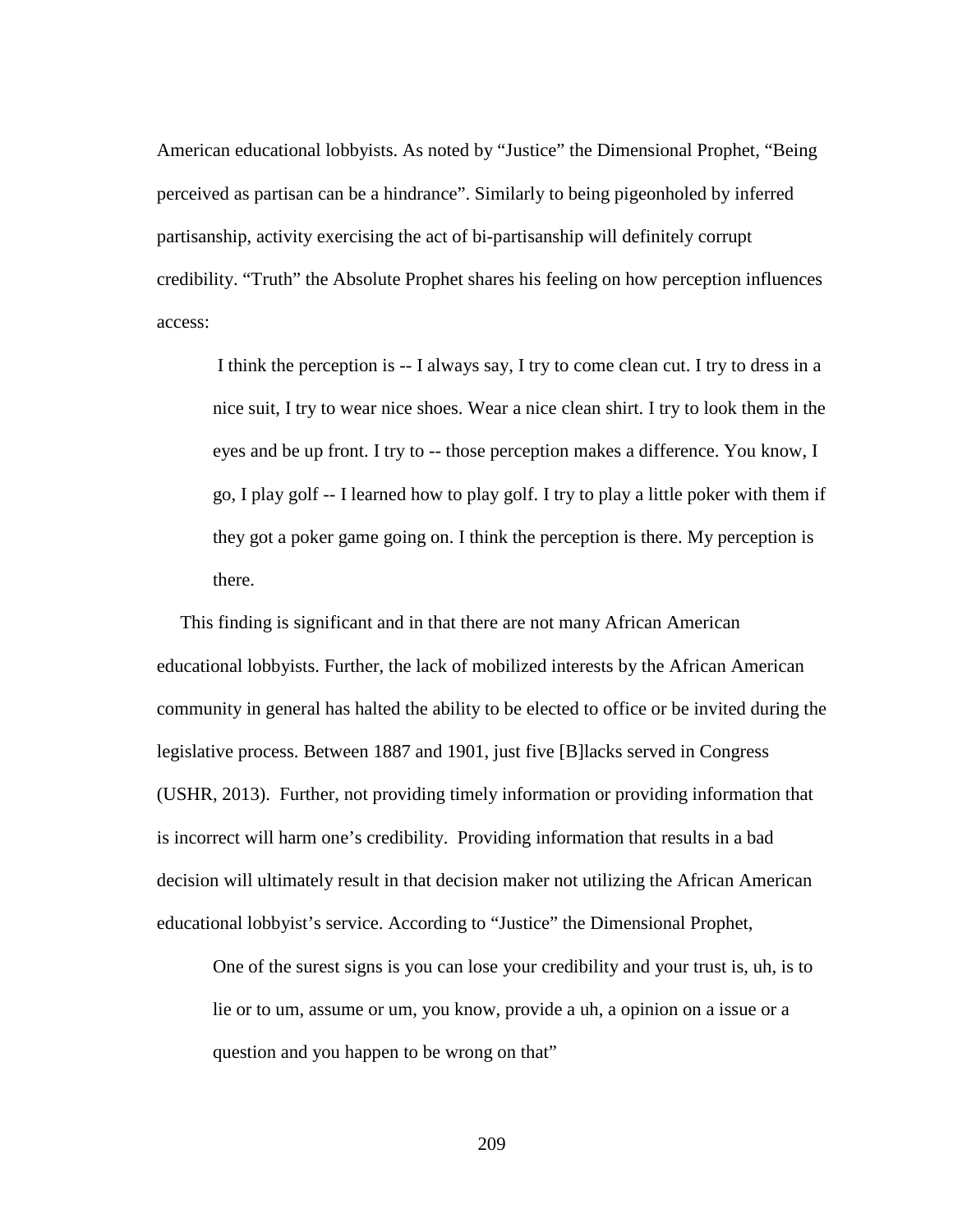Just as in any industry, once word gets out, the credibility is lost and the career of the African American educational lobbyist is thus in jeopardy.

## **Research Question #3 - How do These African American Educational Lobbyists Describe Their Impact and Influence on Education?**

 **Focusing on African American Education Achievement.** When focusing on African American Achievement, the ability to impact and influence is limited to mitigating factors similar to those that halt African American education achievement found in the literature despite describing their ability to influence, positively (Haynie, 2002; Milner, 2002; Jaffe, 1992; Wolman and Thomas, 1970). The African American educational lobbyists in the study all share the ability to lobby for African American interests successfully with the support of their firms. They have the ability to lobby successfully because they have built upon the credibility they all share.

 Their credibility took time to develop however. Each participant has over 15 years of lobbying experience. A new lobbyist would not have the same success. Because of the experience they had, the participants in the study are able to garner the access and the ability to influence and impact. Starting out that was not the case.

## **Avoidance Factors in Lobbying #3 - Deficit Model Thinking as a Hegemonic Practice.**

Deficit Thinking is the belief that people cannot and will not succeed based upon pathological, familial, economic, or race factors (Valencia, 2012). Interestingly, the African American educational lobbyists in this study mostly felt that being African American had minimum impact when describing their ability to influence or impact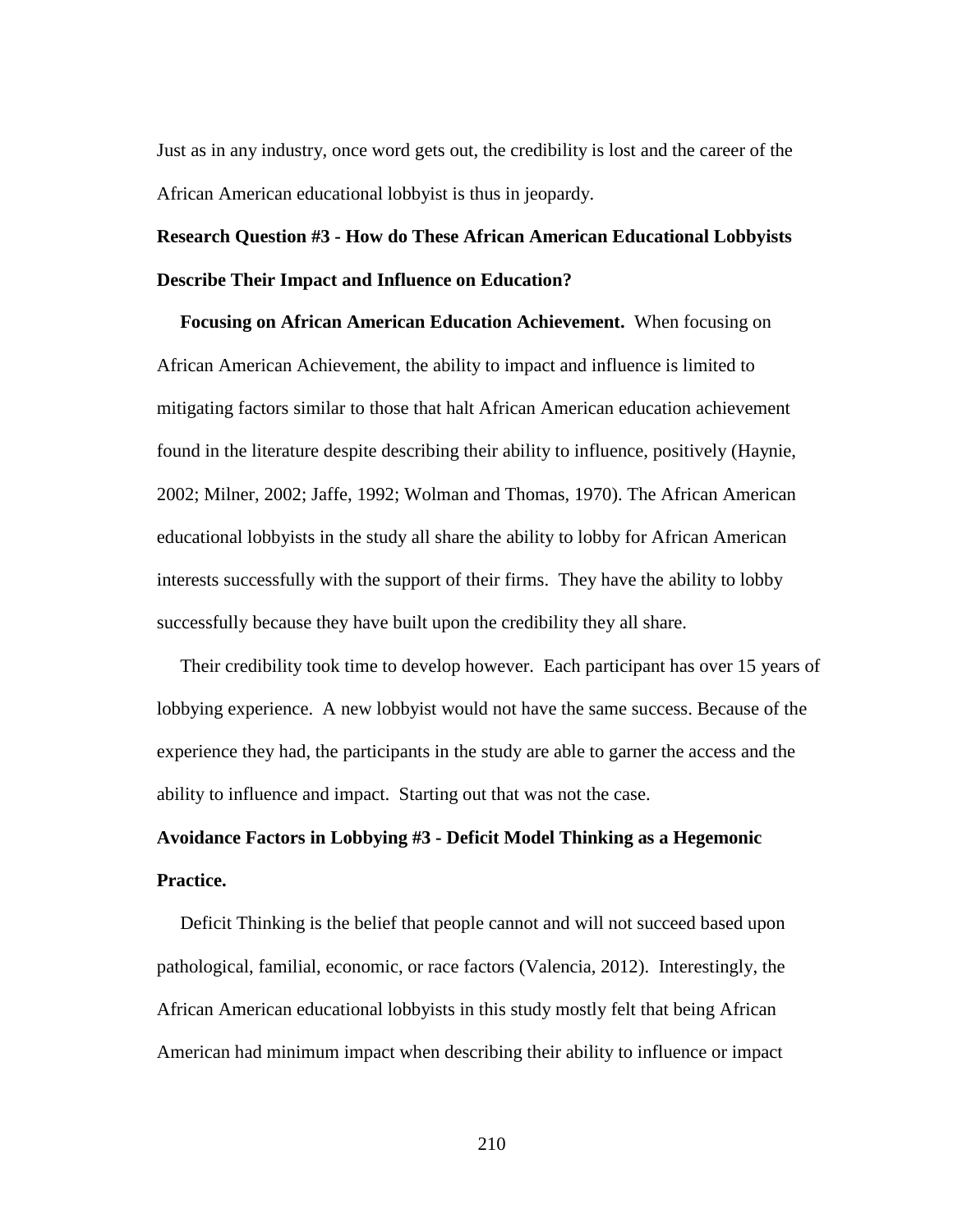education. I find this interesting because each identified situations that countered their descriptions. In multiple cases, they described practices of other Black lobbyists that were detrimental to the overall impact of African Americans lobbyists.

 They described instances where Black lobbyists separated themselves from other Black lobbyists by not wanting to be in the same room; they described instances where Black lobbyists will not identify with being a Black lobbyist; they describe instances where Black lobbyists misrepresent their true interests; and they described instances where Black lobbyists refused to advocate or lobby for Black interests, choosing to purposely only advocate or lobby for non-Black interests.

 Hegemonic behavior may be difficult to see…the [African American lobbyists] are led to believe that their perception is important when, in actuality, it is not valued (Carter and Larke, 2003). Hegemony as a practice is when the oppressed gives permission to the oppressor to oppress by actively participating in the oppressing of oneself. It is the point that Woodson (1933) makes in *The Mis-Education of the Negro*, "Once you control a man's mind, you know longer have to send him to the back door. If there isn't one, he will build one himself". This practice occurs when the person oppressed becomes comfortable being oppressed, assuming they will gain some form of credible outcome or appreciation for fitting the definition as described by the oppressor.

 In the educational setting African American students will purposely not raise their hands to questions knowing that the teacher will not call on them to answer the more difficult questions. Furthermore, they will not volunteer to lead in a classroom or take on any initiatives where the "ruling" group is the majority and is represented by the teacher.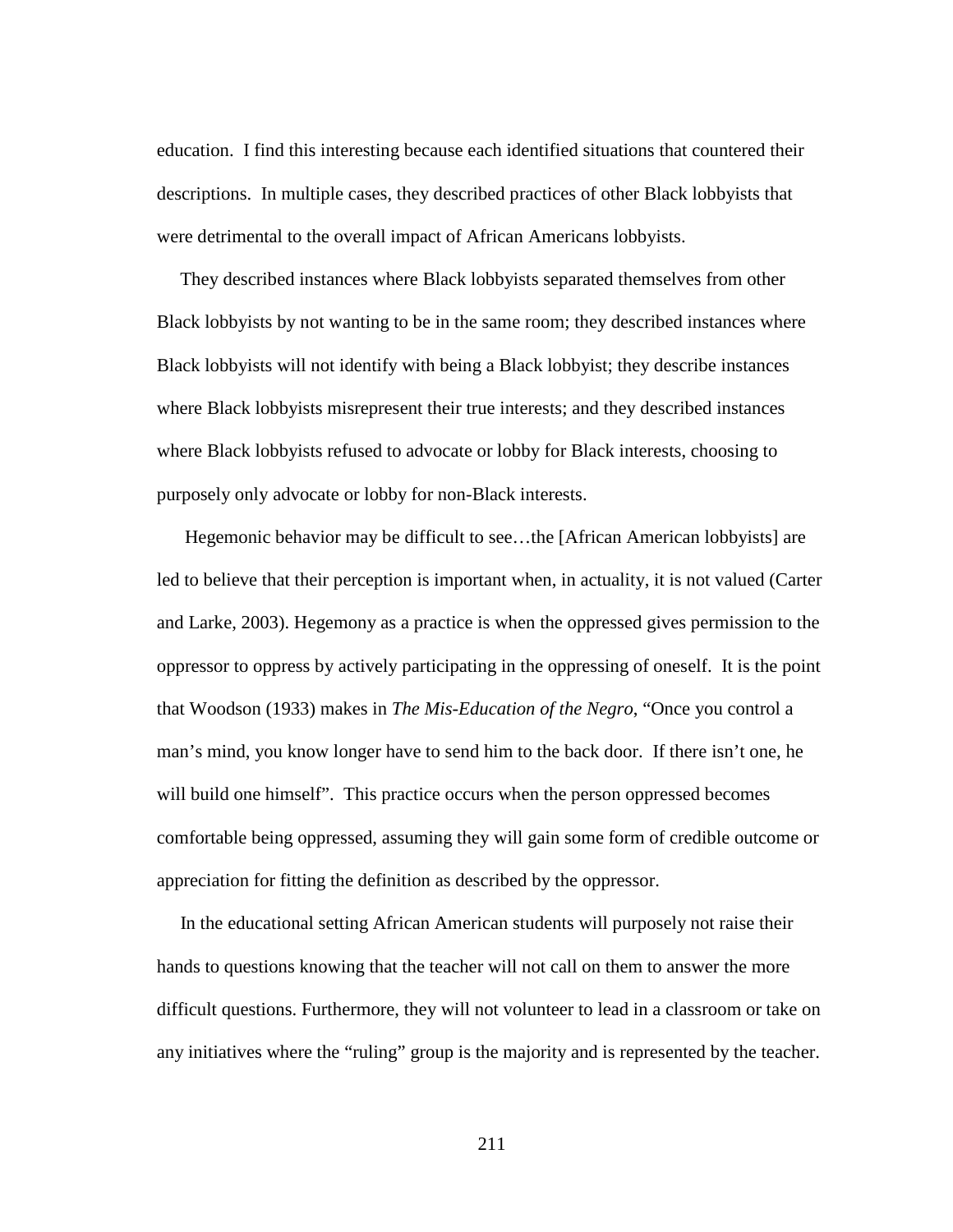However, these practices are often covert and unbeknown to both the oppressor and the oppressed. In lobbying, the practices are less covert. "Truth" the Absolute Prophet reveals one of the least appealing aspects of being an educational lobbyist:

"There are Black lobbyists who readily do not identify with being a Black

lobbyist. They say they are a lobbyist who happens to be Black". These Black lobbyists further reveal that they choose not to see color but sees everyone as the same, which is a key focus of Hegemony and practices that lead to Deficit Thinking.

 Failure to see color fails to acknowledge the cultural capital each ethnicity brings and thus relegates the person of color to an invisible status. Without any African American voice, the African American educational interests are therefore muted and silenced. In this case, the African American lobbyist has overtly displayed a hegemonic practice by seeking to not represent Black interests despite being Black. I am not insinuating that all African American educational lobbyists should lobby for African American interests. I am however saying that they should not purposefully ignore those interests because they are African American. A White lobbyist would not ignore White interests because they are White.

 Another example of *hegemony* as a practice is the finding that African American lobbyists do not like being in the same room together. Across all four participants' experiences, they mentioned being unwelcomed by other African American lobbyists during proceedings. In some cases other African American lobbyists became upset that the four participants in this study have chosen to address African American interests,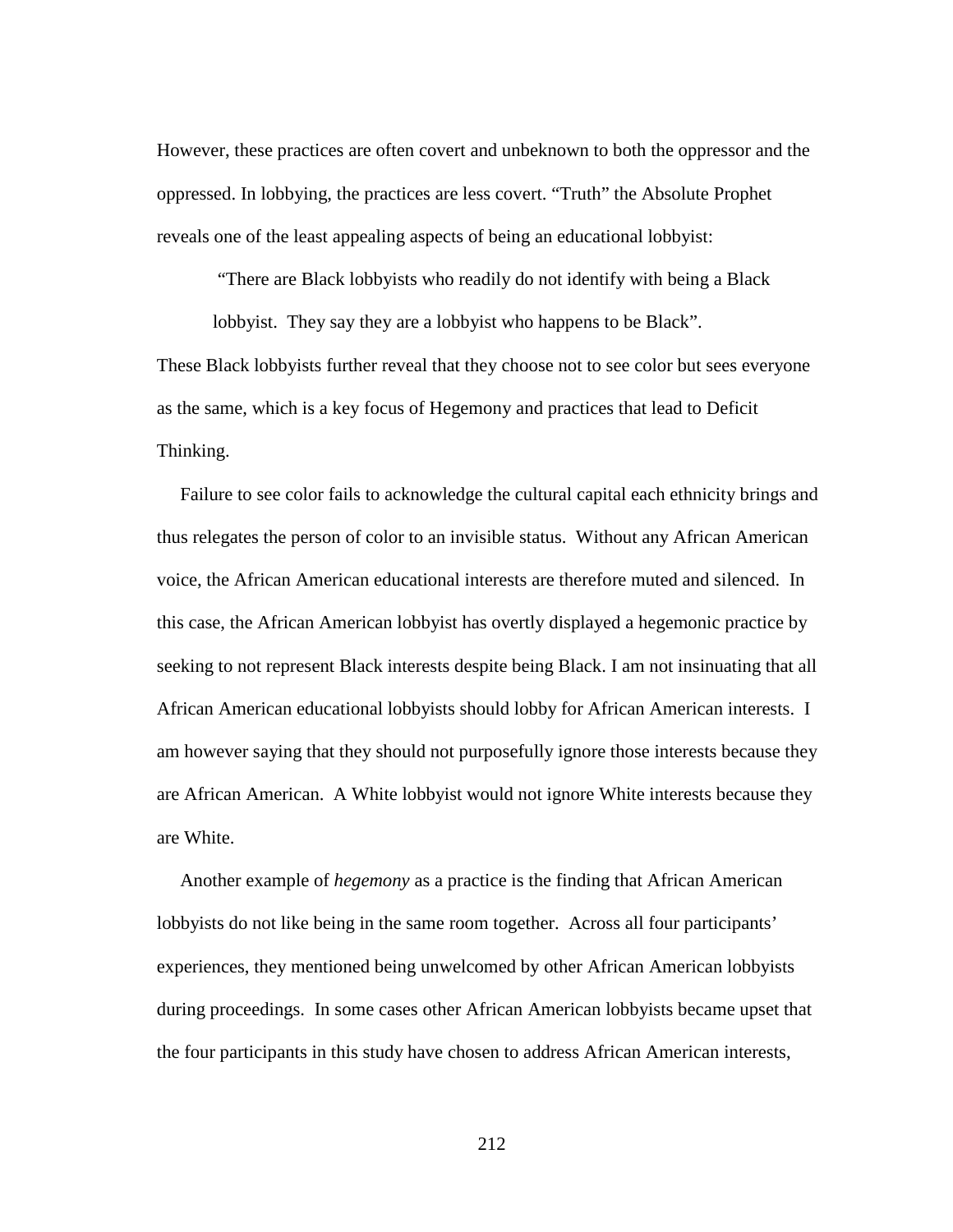specifically. To make the point about packaging deals and by not wanting to be the only one means that access is further delineated. To choose purposefully not to advocate for African American interests results in less access to influence and impact. Truthfully, these lobbyists do not know of what they do, especially when they misrepresent their interests for the "all mighty dollar", according to "Irony" the Hidden Prophetess.

 The significance of this finding again shows how the African American educational lobbyists limited access and ability to influence and impact is further exasperated by their own self-fulfilling prophecy, fearing the presence of one another resulting in an attitude of inferiority and ceasing to be unique. There are not enough at the table to fight to be the only one. That further silences the African American educational lobbyist's voice.

## **Critical Race Theory (CRT) and Symbolic Convergence Theory**

 Throughout the study, the issue of race continued to come up which is why Critical Race Theory was a choice for the Theoretical Framework. CRT has a number of premises: "Racism is an integral, permanent, and indestructible component of this society" (Bell, 1992, p. ix); the use of storytelling to challenge racial (and other) oppression; and interest convergence. From an educational perspective of Critical Race Theory, Gloria Ladson-Billings provided a conceptual framework where she highlighted "conceptual whiteness" and the "education debt". "Conceptual Whiteness" emerged in the study findings as a precursor to the *dual credibility standard,* where they must be weary of appearing partisan and advocating for African American interests exclusively. Each participant expressed examples of both success and struggles utilizing both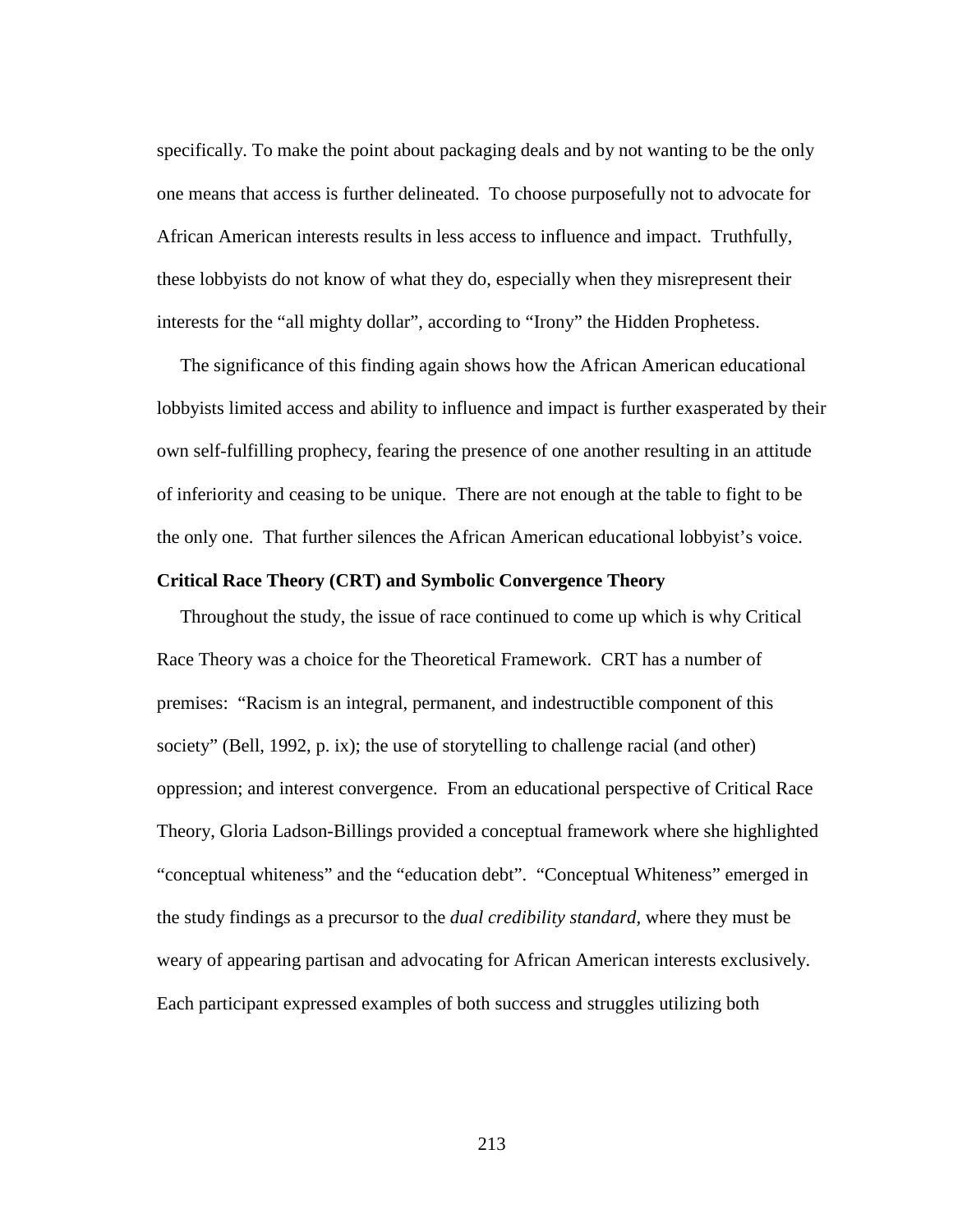partisanship and advocating for African American interests as an advantage when navigating the system.

 All four participants expressed that race did play a part in some observations made during the time in their roles, some covert and others overt. In the issue of race, it was shared that despite their successes, they do not gain the same recognition as their White peers. The participants express this concern despite indicating that their success record is as impressive. "Truth" the Absolute Prophet spoke about legislation that is coming out in his state where there is only one African American is a part of the process but not as a lobbyist. "Irony" the Hidden Prophetess shares that "You have forces that are working to maintain the current power structure because it benefits them". "It is an issue that impacts the African American community", according to "Truth" the Absolute Prophet, and "there are three White lobbyists being paid a substantial amount of money to lobby for a community of which they have no vested interest."

 One finds in the study that African American educational lobbyists fall victim to interest convergence which is when a mainstream group accepts a marginalized groups position only as a benefit to the marginalized group such as Arizona acknowledging Martin Luther King's birthday as a holiday in order to gain the Super Bowl. "Irony" the Hidden Prophetess admits to gaining access sometimes because of a level of attractiveness and other times because "she is a person of color and they need to fill a quota". "Joy" the Bantering Prophetess shares a similar tale about people commenting that they need her brain and that she fits all three needs. She is a lawyer, a woman, and an African American – the Triple Asset.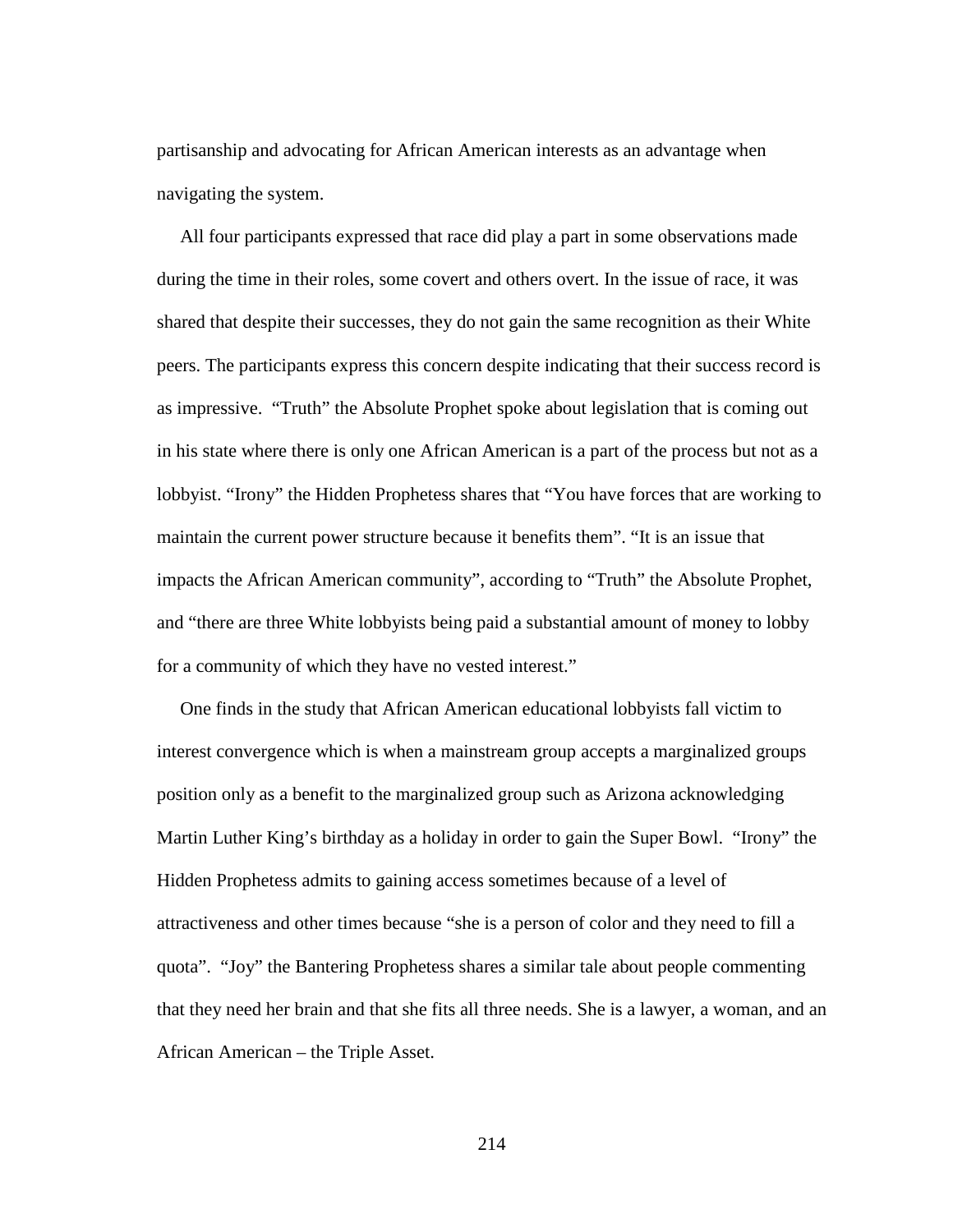**New Finding: Reverse Interest Convergence.** However, what was newly

discovered in the study was the exact opposite of interest convergence, "*reverse interest convergence*". Under three tenets, the marginalized group accepts the mainstream group proposition to the greater benefit of the marginalized group versus doing so to assimilate or accommodate:

Tenet 1 - Purposely advocating only for African American and Latino children

Tenet 2 – Purposely negotiating pre-designed outcomes

Tenet 3 - Knowingly accepting assumptions in order to gain advantage.

Interest convergence is when a mainstream group accepts the marginalized group proposition only to the economic benefit of the marginalized group. Reverse interest convergence is the opposite; those marginalized accept the mainstream proposition to the greater economic and resource benefit of the marginalized group. The African American educational lobbyists in this study accomplished this through purposeful strategy versus doing so to assimilate or accommodate.

 Although viewed as a purposive tactic that I deemed detrimental earlier in the study, packaging an issue holistically in order to benefit African American children mostly would be an example of *reverse interest convergence*. One may consider the above mentioned tenets as ways to maintain status quo or to the benefit of the African American educational lobbyists themselves; however, all four mention those tactics and strategies as ways they have learned to navigate the system, ways they utilize the system they learned when performing their acts of lobbying, and ways they recognize how the system becomes an impact factor in influencing policy.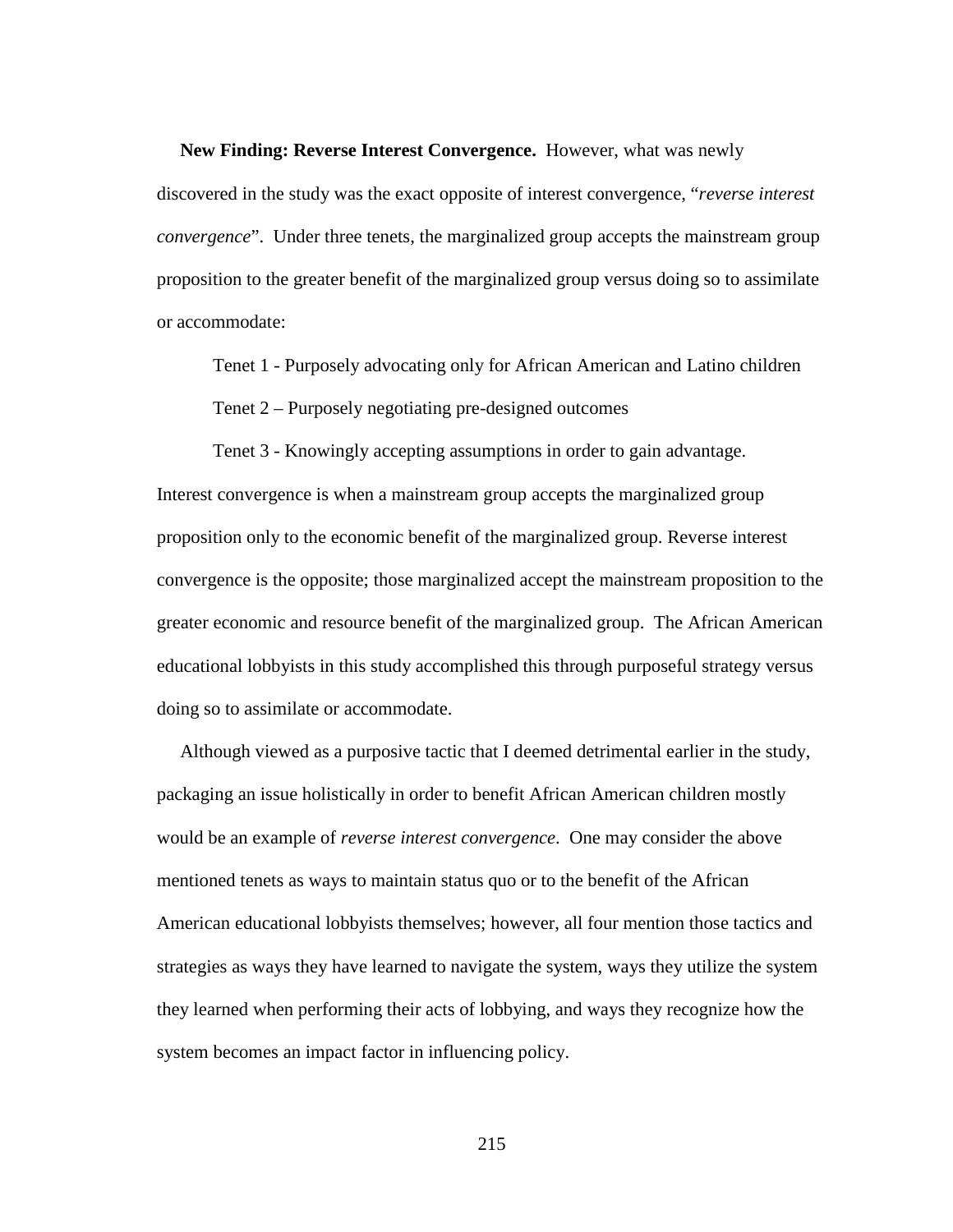Both "Justice" the Dimensional Prophet and "Irony" the Hidden Prophet admitted to using the packaging approach to benefit African American achievement interests. Recognizing that this tactic was seen as purposive lobbying and potentially *hegemonic* in nature, when the African American educational lobbyist's interests converge with others in order to benefit that of African American educational interests, we have reverse interest convergence. To ensure that is the case, where the convergence ultimately benefits African American educational interests in the form of equitable funding and additional resources such as technology or books for new libraries, care must be taken to ensure that the end is justifying the means. As in the case of "Irony" the Hidden Prophet who decided to use the pigeonholing or perception that she only can work with African American children as her niche. She has made it hers. She accepted that reality and decided that is exactly what she will do.

 Seeing both these statements as *"reverse interest convergence* would have one to consider the mind set and the purpose of the interest going in to the negotiations and consider the pre-expected outcomes they are hoping to achieve. In other words knowing this term should allow for a planned "reverse" convergence with the goal of benefitting the primary group versus doing so to accommodate other's disinterest.

## **Negated Findings**

 Symbolic Convergence Theory did not have any significance in the study and is therefore negated. I feel this is the case because of the purposeful sample size of four and the overall size of the population, 200 as of 2013. African American educational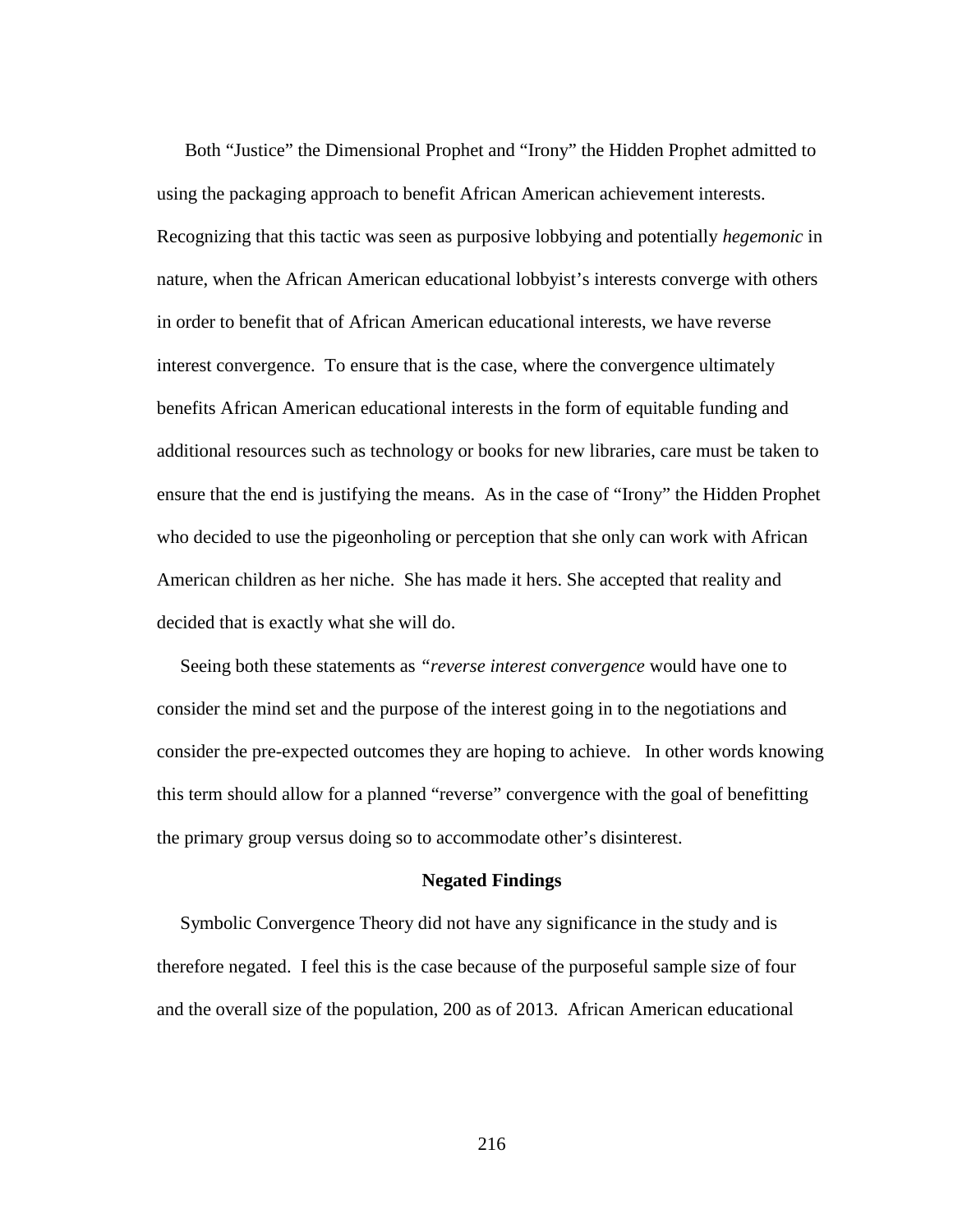lobbyists as a group are even smaller. For Symbolic Convergence to occur there has to be a group consciousness identified. There was not one identified during this study.

 Symbolic Convergence Theory explains the appearance of a group consciousness…not in terms of individual daydreams…but rather in terms of socially shared narrations or fantasies (Bormann, 1985). In the case of this study, this was not possible also because only two of the participants worked in the same state. Although there could be developed a shared narrative about *The System*, upon reviewing the audio recording and reading the transcripts there was none found. There would need to be an opposing view point and narrative about the African American educational lobbyists that they themselves develop a common narrative to oppose.

## **Recommendations**

 According to Birnbaum (2006) very few African Americans get the experience they need to become professional lobbyists. The number of African American lobbyists in general are low which makes the number of African American educational lobbyists even lower. There is a needs for the specific development of African American lobbyists. Three recommendations to fulfill this need are as follows:

- 1) Mentoring for African American Lobbyists
- 2) Providing Legislative Process and Advocacy Courses

However, African American lobbyists need to fill this need as mentors, providing internships and assisting with the course development in the legislative process and advocacy. Freire (1993) states, "The oppressed must be their own example in the struggle

3) Developing Internship Opportunities in Lobbying Fields of Choice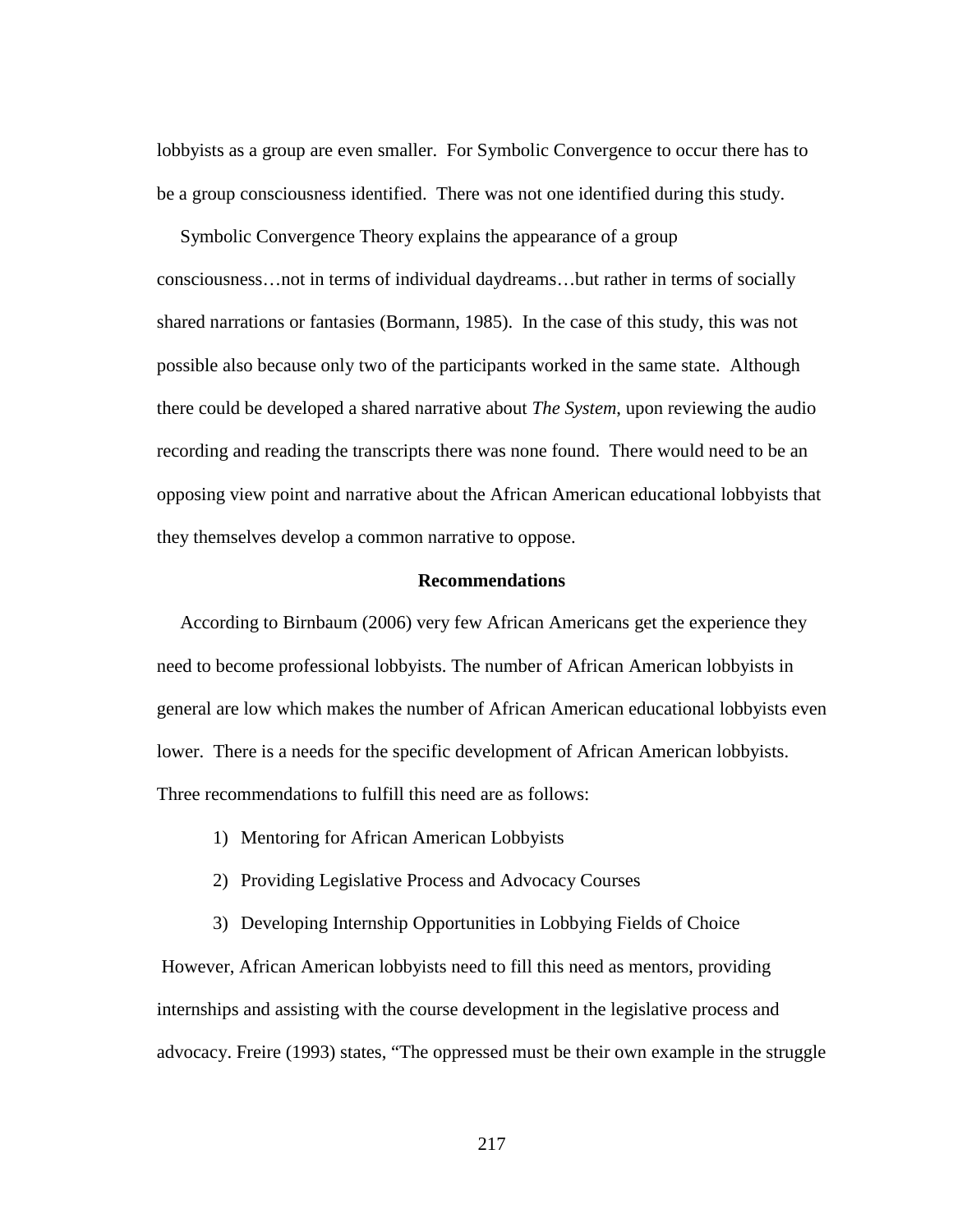for their redemption" (p. 36). The oppressed in this study are the African American educational lobbyists as indicated by lobbying factors they must avoid in order to be effective, gain credibility, and focus on African American educational achievement.

 If the oppressor is doing the mentoring, providing the internships and developing the courses, the oppressed remain oppressed because they will be developed according to the perception of the oppressor. Only when one knows that they are incomplete can they become complete (Freire, 1993). Thusly, this study provides a snapshot of the incompleteness of the African American educational lobbyist. It is through the snapshot of incompleteness that the recommendations for African American educational lobbyist's development can be enacted.

#### **The Book of Acts for the New Lobby**

Here begins the Book of Lobbying Acts – 2015 A.D. As we journeyed though the life experiences and lobbying practices of four African American educational lobbyists in the United States, we discovered that a prophecy was being discovered, being acted upon and is now recorded. Through the Gift of Prophecy, the Prophets and the Prophetess each voice a plan for the establishment of a *new Lobby.* This *new Lobby* however is unlike any other in the United States, for it does not come to bring peace or goodwill but rather to turn mentee against mentor, employee against firm, and staffer against decision maker. Peace can only be attained through the establishment of the new lobby. The newly established Lobby shall be erected in three phases: Mentoring, Establishment of a Course, and Developing Internship Opportunities. These phases will from here forth be known as Discipleship, Missionary Work, and Fellowship.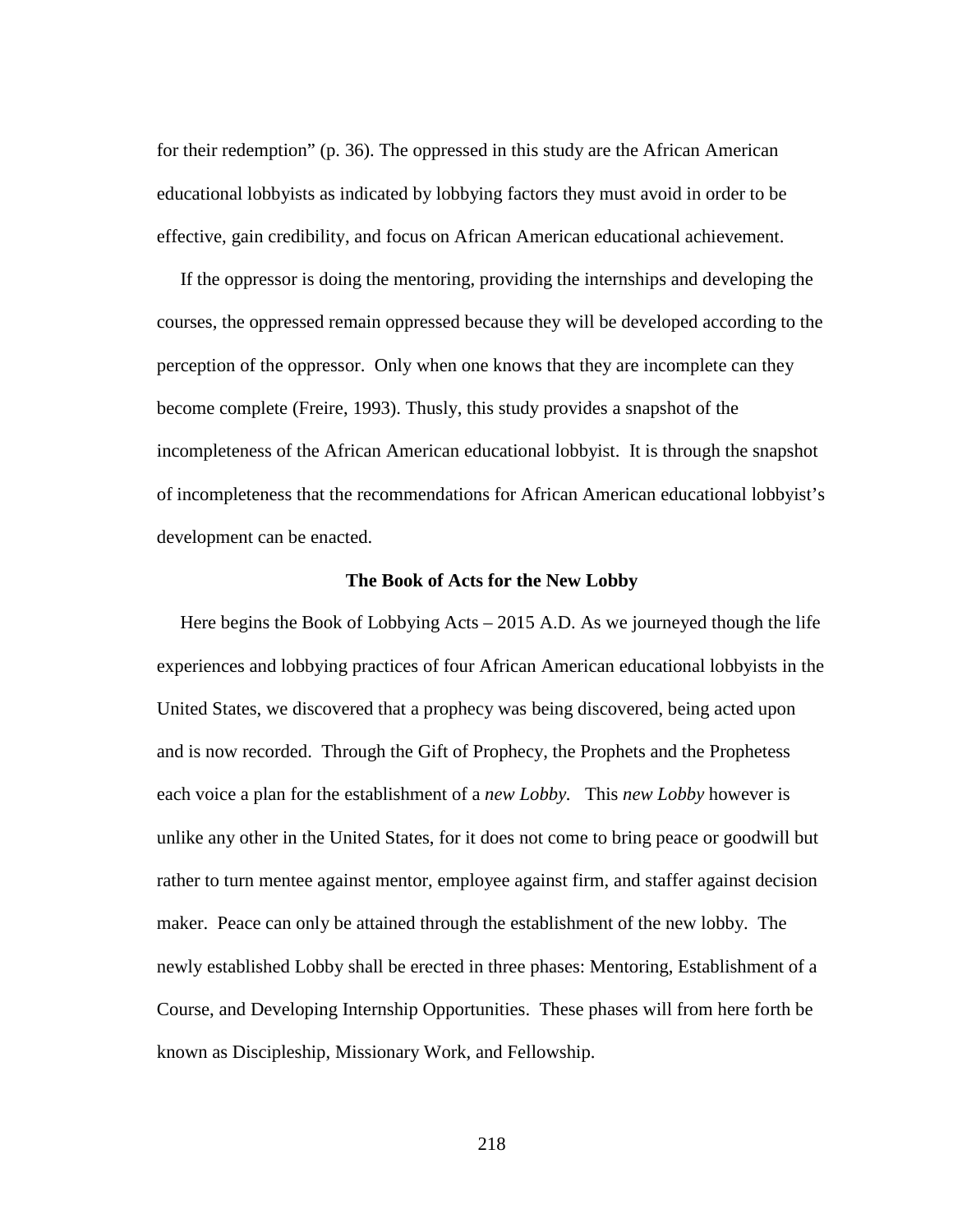The *new Lobby* brings good news that all who enter in this prophecy shall inherit the *new System*, as we hold to the Acts for the development of African American educational lobbyists who will lobby for education. The Acts for the development of an African American educational lobbyist is bound to be controversial by mere subject alone. The idea and the concept will elicit demands for explanation followed by epithets of disappointment and allusions to radicalism and racial pragmatism by the System Pharisees.

 I should expect to receive sneers and disillusionment in addition to questions of my wanting to invoke an "un-American" approach to an "all-American" practice that has been around since the late 18<sup>th</sup> century. The proprietary claim that is found in the statement that my mind has conjured is indicative of a pre-positioned discourse promulgated by a cultural system designed to ensure that all access and influence is provided and promised to a mainstream group and culture, which relegates others without the resources to mobilize influences that would permit equitable decision making abilities. Too much emphasis on the law of *the System* rather than the practice.

 The issue of *equity* vs. *adequacy* is what will drive my response to any and all critics of the *new Lobby*. To challenge its design, development, and implementation is to contradict the pluralistic free market ideology that permeates the persistent meritocratic discourse of those who argue that their school's right to have does not mean all should equally have, a hypocritical activity. Kozol (1991) quotes John Coons,

"the natural fear of the conservative is that the leveler are at work here sapping the foundations of free enterprise…there is no graver threat to the capitalist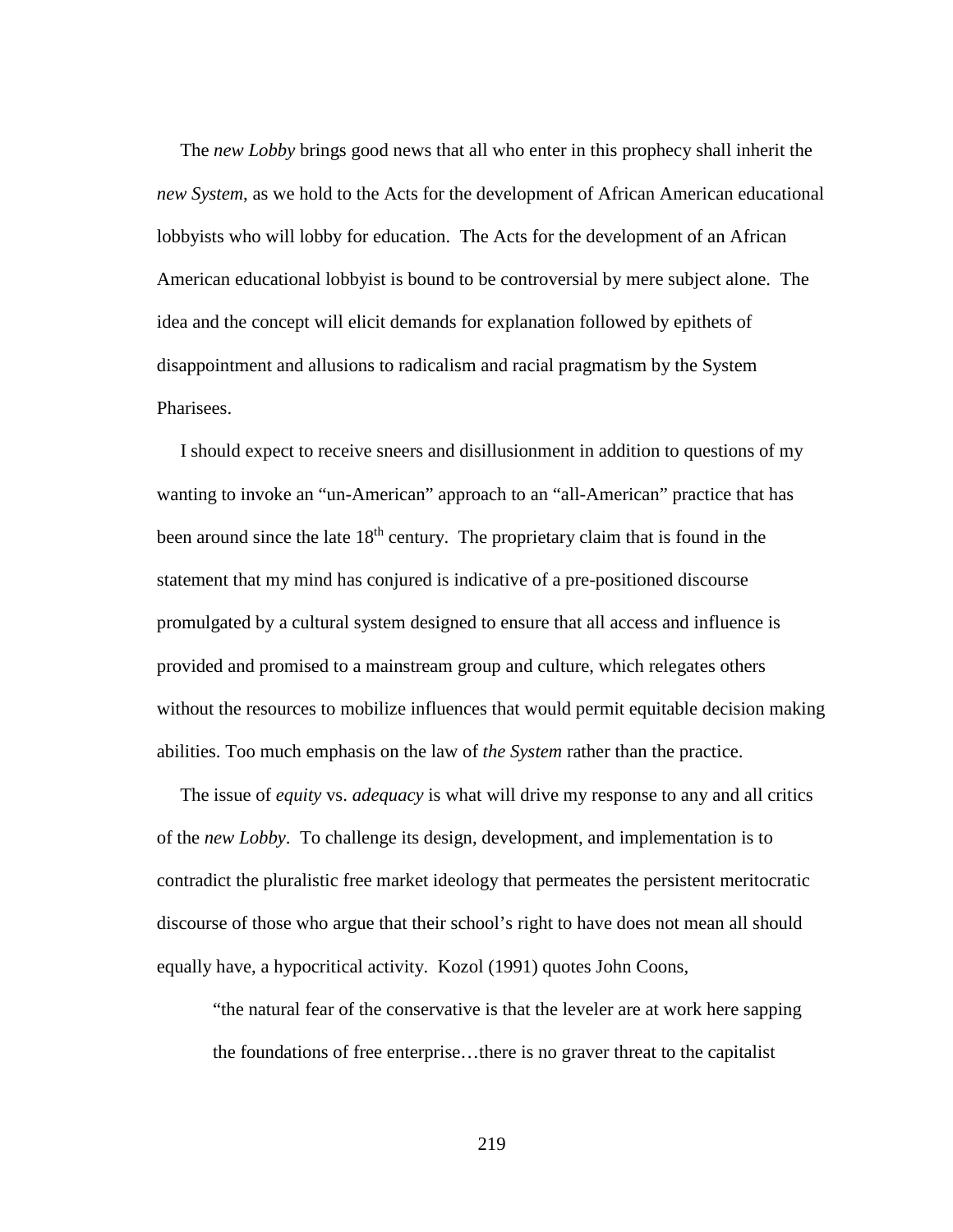system than the present cyclical replacement of the fittest of one generation by their artificially advantaged offspring…to defend the present public school finance system on a platform of economic or political freedom is no less absurd than to describe it a egalitarian…the existing system [is] a scandal (p. 206).

As a result of this understanding of what it means to have and have not and how one can have and have not, I have researched, studied, and am charged through the voices of the Prophets and Prophetesses to describe a *new Lobby* which provides accessibility and influence to urban education: communities, schools and organizations.

 The *new Lobby* will support the acceptance that the United States is a multicultural nation with a multicultural society living under a socially construed monocultural fantasy. The monoculturalism which sneers at equity of access will sneer at the sheer thought that a program has been designed, utilizing empirical research studies by known scholars in the field of lobbying research: Milbrath (1958,1960); McGrath (2009, 2006); Koger and Victor (2009); Esterling (1997, 2007); Hall and Deardorff (2006); Berry (1978); and Ferrin (2004, 2003). All Gentiles are now accepted in the body of the *new Lobby – the new System.*

 Through the prophetic voices in this study, the establishment of the *new Lobby* for the development of African American educational lobbyists will seek to educate and mentor prospective educational lobbyists through *discipleship* in the operational attributes, characteristics, and strategies one uses to become an effective lobbyist. Through this *new Lobby* African American educational lobbyists will be able to gain access to areas of legislative process thought *missionary works* where African Americans are usually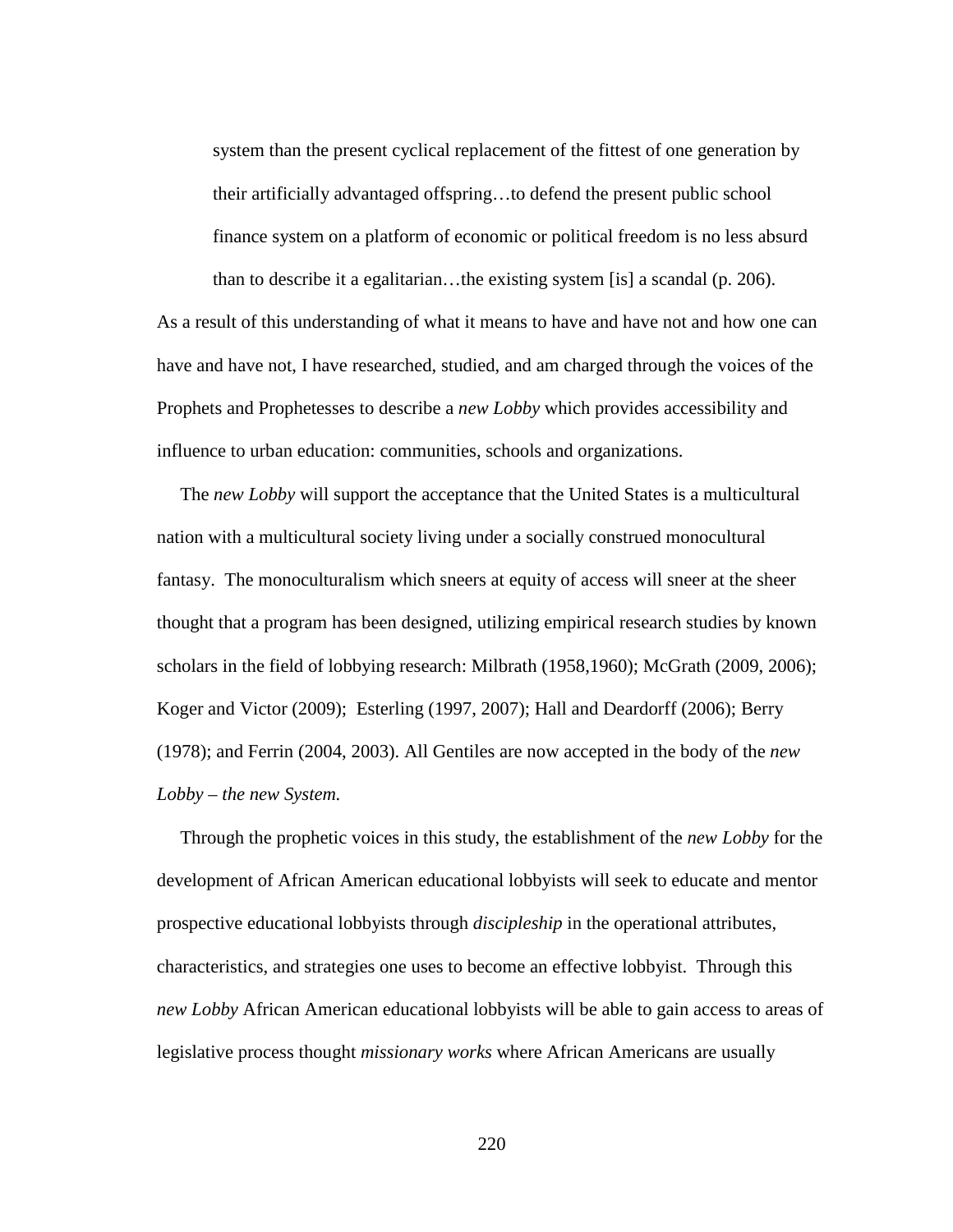excluded for lacking knowledge of the legislative process, lacking coalitions and allies, lacking resources, and lacking mobility to influence.

 Credibility will no longer be a deterrent to the successful engagement of the African American educational lobbyist in the legislative process, *the System*. Upon exiting the program via graduation, following an internship and/or mentorship with a firm, the African American educational lobbyist will be knowledgeable of experiences as a lobbyist, a new Prophet or Prophetess is beginning to emerge. The newly emerging Prophet or Prophetess will also have implicitly engrained in his logic, the habits, communicative styling, and mobilization tactics essential to a successful lobby for the interests of those they represent. They will go forth through *fellowship* and be fishers of men and women who seek to be a voice for the voiceless.

 These *Acts* will include public and private interests, big and small, for the development of the African American educational lobbyists will include multiple pedagogical approaches and theoretical frames of inquiry and thought to ensure a critical consciousness and responsiveness (Gay and Howard, 2000; Gay, 2002). This critical inquiry and thought will permit the African American educational lobbyist to see himself in the context of who he is in relation to society, how he is viewed in society, and how his experiences have shaped his reality and socially converged or divergent fantasies and myths of what it not only means to be an African American but what is means to be an African American residing in the United States – thus developing a Culturally Responsive Advocate and Lobbyist (CRAL) to mirror that of a CRIL (Culturally Responsible Instructional Leader). Multiple contexts of being will be explored,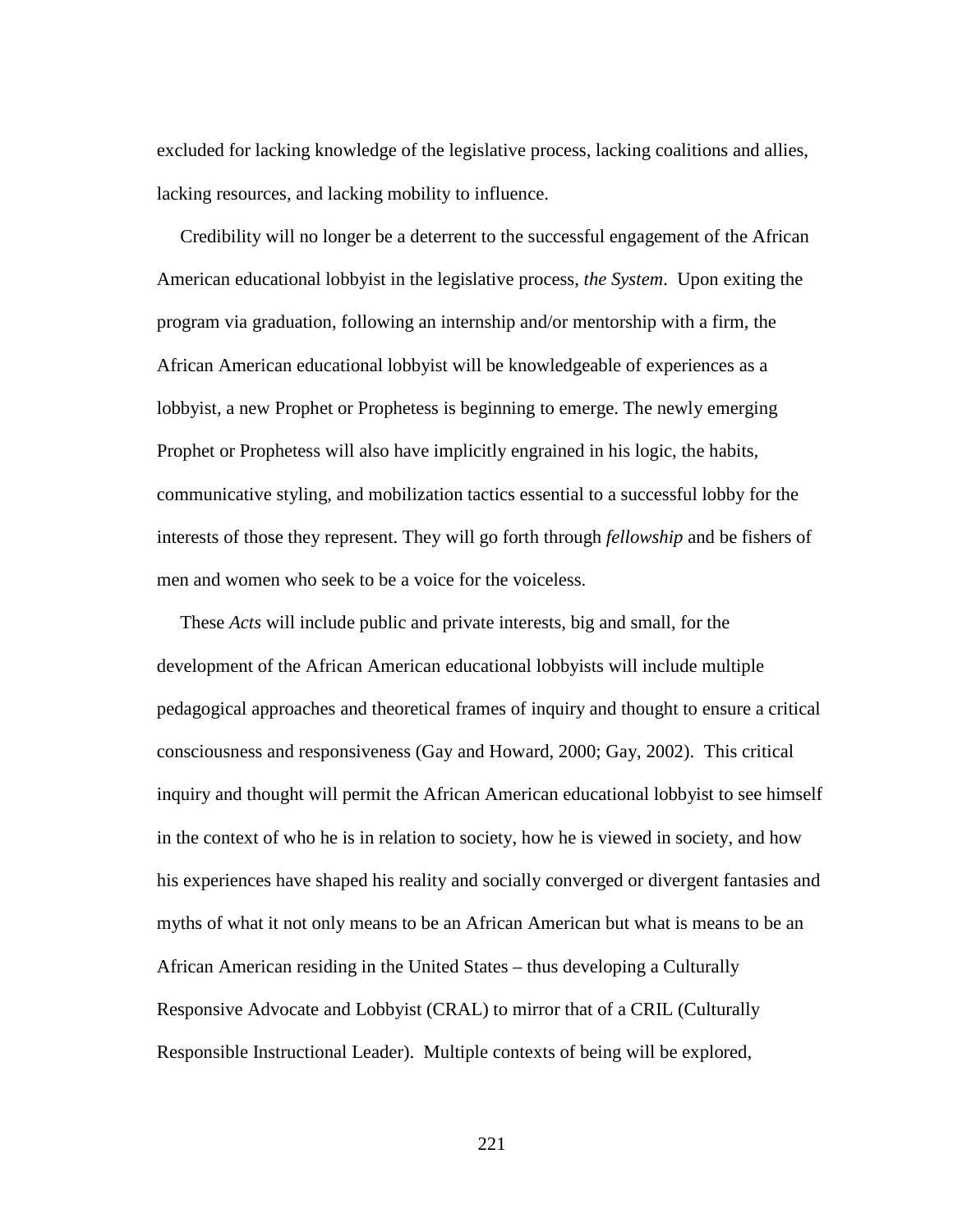identified, and acknowledged throughout the program, which would include training for school principals to become CRILs.

## **The Stakeholders**

 It should go without saying that the immediate stakeholder in the program is the student himself, the African American educational lobbyist. Followed by the student is the student's family and community, the urban community, urban schools, the university or college, the student's mentor(s), the student's mentee(s), and the lobbying firm with whom the student interns. The list of stakeholders is long and may include more since the successful development of African American educational lobbyists will begin to change the outcomes of some marginalized groups and systems – poor, people of color, disenfranchised, and "Apartheid" schools (Kozol, 2005) – the Gentiles.

 In biblical terms, Gentiles are those who are non-Jewish yet inherit the kingdom through grace. It is through grace that the newly emerging Prophets and Prophetesses will inherit the *new System*. As stakeholders, each individual has the responsibility to ensure that the developing African American educational lobbyist is nurtured and challenged throughout the establishment of the *new Lobby*. They each must be willing to leave all behind and bear up their individual interest, becoming a "struggling" Prophet or Prophetess.

 The developing African American educational lobbyist's learning should not be sequestered to the university or college or the middle school and high school campus. It must be done in the field as a *missionary*. For while they learn the ways of the *new*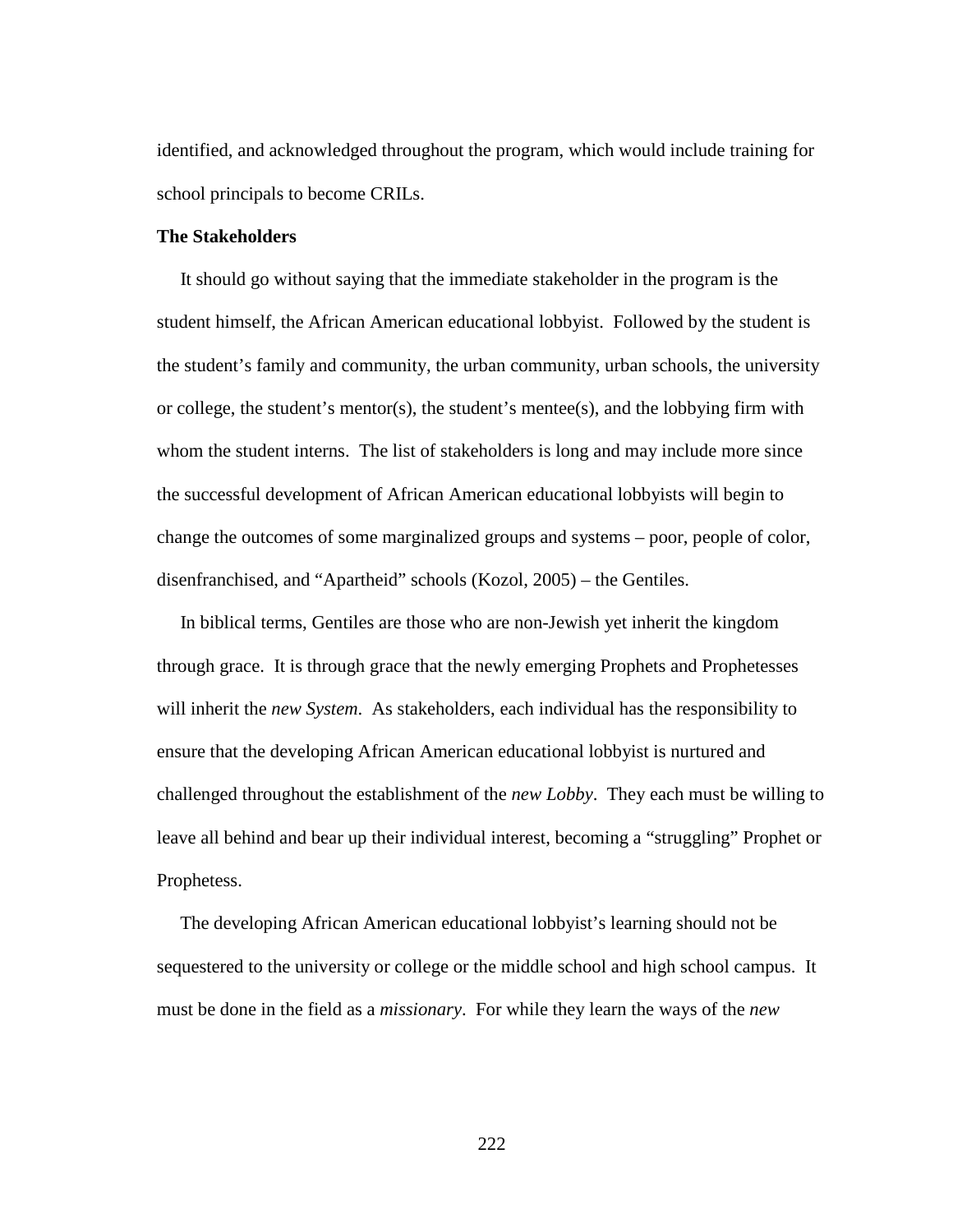*Lobby*, they are spreading the faith as well. "Justice" the Dimensional Prophet shares the following when asked about the development of African American educational lobbyists,

I think it would be um, effective. I think it would not only provide uh, some critical professional development for African American lobbyists, but I think it would bring uh, and create interest um, in the -- not only the profession, you know, getting our people, our African American students involved and interested uh, uh, in the profession.

"Truth" the Absolute Lobbyist shares "Justice" the Dimensional Prophet's enthusiasm about the program,

I just think it's a good opportunity for African Americans in education. I think we should put more funding. I hope you guys start a program. If I could help, I'd be willing to give everything I can towards it.

In all facets of the program, the developing African American educational lobbyists will be placed in real word applicable surroundings which will permeate and supplement the learning experiences. When mentors go to conferences [for instance] or professional meetings, [the developed African American educational lobbyist] could attend as well (Larke, Patitu, Webb-Johnson, & Young-Hawkins, 1999, p. 51).

 In addition, the university or college and urban middle or high schools must ensure (not just encourage or implement) a multicultural learning environment throughout the program. The assurance of a multicultural learning environment and experience is accomplished through the systematic integration of multicultural curriculum, instruction, practices and procedures. The community and family members will need to provide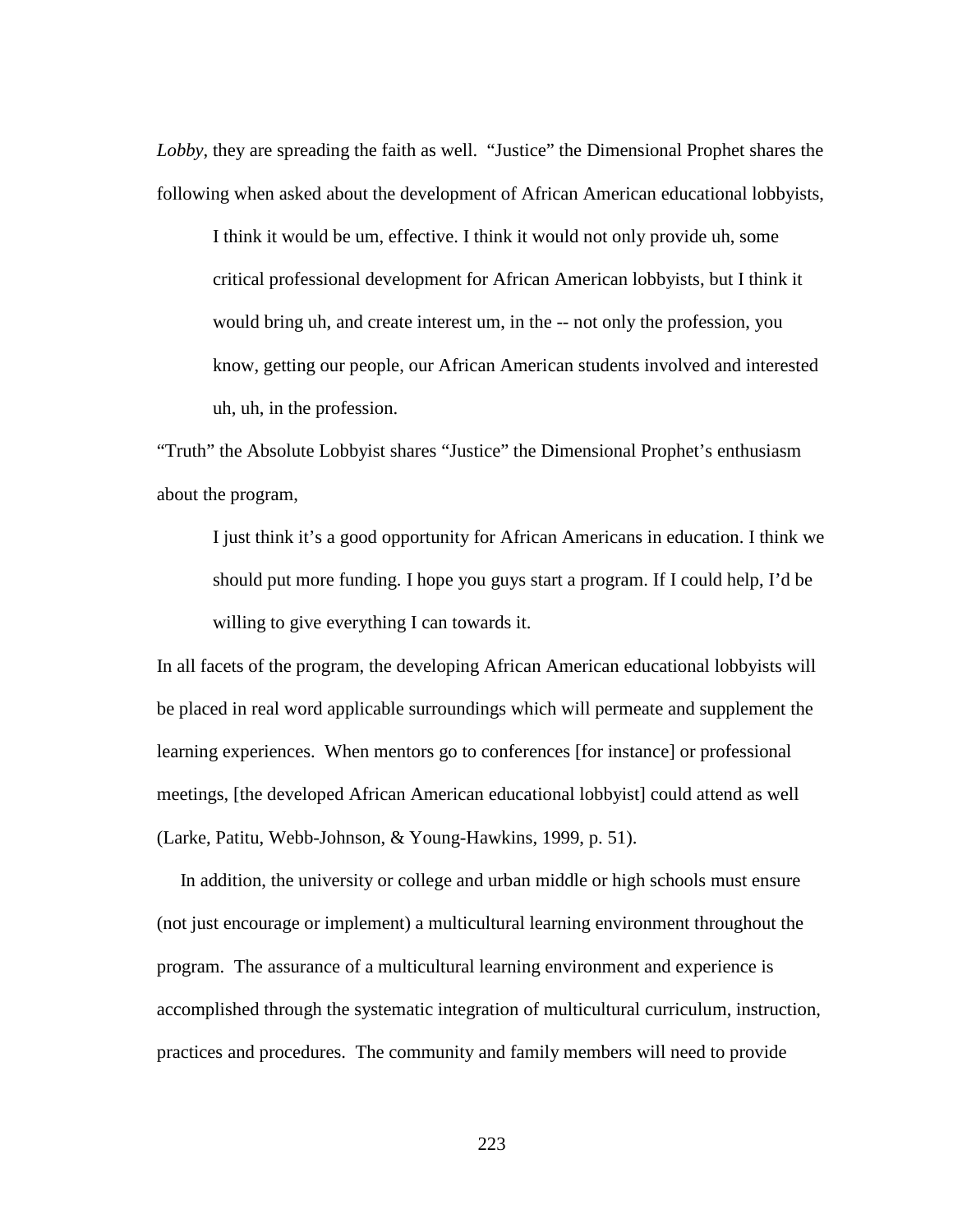support and understanding of the development of the African American educational lobbyist. "Joy" the Bantering Prophetess proclaims the early support she received from the church and her mother:

I had a church that I grew up in that had a lot of educators in it. Uh, and -- and focused a lot on educational things. So that was my exposure there. And, my mom, who at the time, did not have a degree, she went back -- she's since went back and earned her degree in her fifties -- but -- but supportive of it. I mean, so, we always had that.

"Justice" the Dimensional Prophet indicates a need specifically from the Black community as a whole:

We need to have a perspective from the Black community. If -- if -- and you know, what's being debated right now and has been debated for awhile is closing the achievement gap. I mean, we all know that it's -- it's -- it directly impacts the Black community, but if we have a developing policy that's being debated at uh, on the hill, being debated at the state legislatures, that's debated at the stakeholder groups that's having these briefings as it release a report and there's no one the panel or no one that's testifying that's Black, that's from the community or from the school um, that can give that insider perspective on how this is gonna effect the bottom line or how this is gonna relate or imp- or -- or -- or relate to actual practice um, it's - and it's just - it's just - just -- it's just not advantageous. Um, and you just really -- they're not gonna a clear -- a clear picture on -- on how this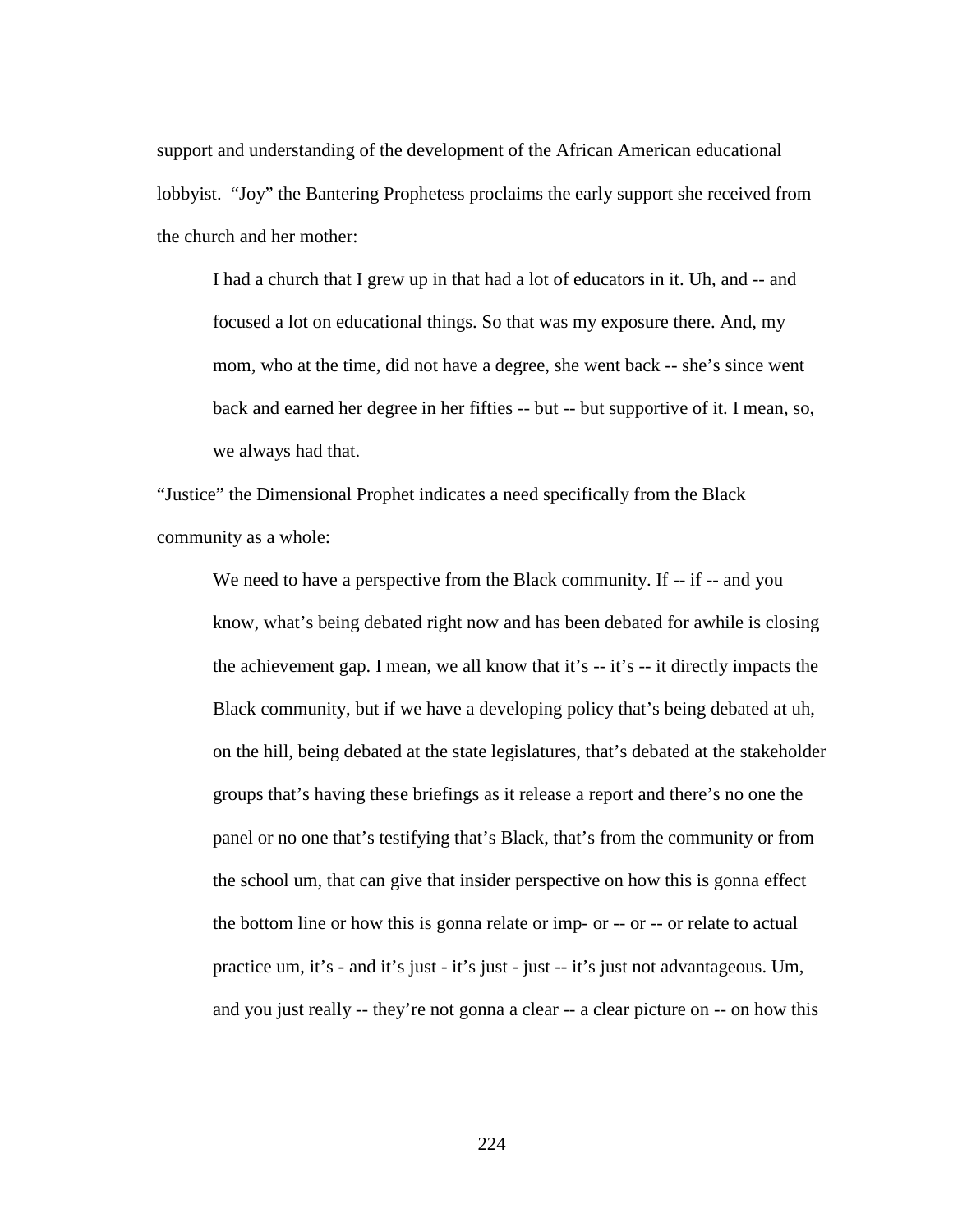is gonna impact the community. They may think -- they may have good intentions, there would also be unintended consequences though.

Through his development, traditions may be challenged, customs become unaccustomed, and dialogue and discourse begins to take on another form and shape:

… "at some point… [an individual] finds that…he has slipped into the new language without a decision having been made…he finds himself fully persuaded of the new view but nevertheless unable to internalize it and be at home in the world he helps to shape…He [will] use the new theory nonetheless, but he will do so as a foreigner in a foreign environment… (as cited in Bowman, 1985, p. 136).

 African American educational lobbyists essentially will not know of what they speak or of who he is becoming because the discursive language in his mind and the persistent social dialogue will not permit him to rest easy with the new found information and significance, a Prophet or Prophetess is reborn. As the African American educational lobbyist begins to internalize the lobbying characteristics coupled with thinking how he thinks and exists in relation to others and how he views himself as an "other", he will not only be unique in culture and race but he will be unique in action and being – an African American who is a lobbyist, in addition to being a lobbyist who is African American.

## **Program Design**

 **Acts 1 for the New Lobby.** There are two significant programs and studies for the design of this *new Lobby*. The first program is the *Minority Mentorship Project* – *MMP* (Larke, Wiseman, & Bradley, 1990). The MMP of Texas A&M University is a program that incorporates the educational strategies of multicultural education, human relations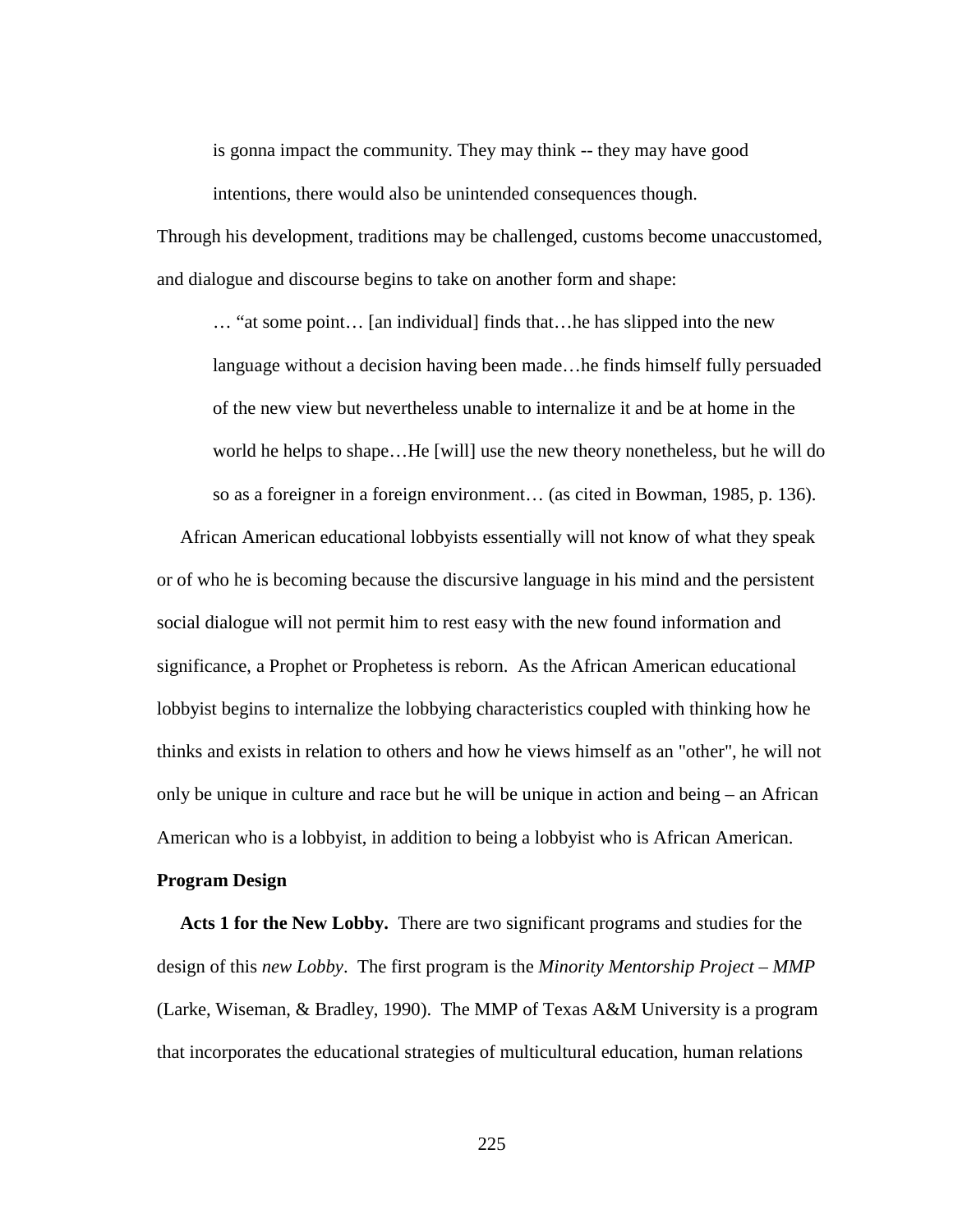training and cross cultural mentoring to educate pre-service teachers to reflect the concerns of the diverse student population (as cited in Larke, Wiseman, & Bradley, 1990). For the first phase of this program design, a similar framework would be used. For instance, this program like MMP will link a selected group of faculty (mentors) with African American graduate students – cohort - who is interested in becoming an educational lobbyist. Throughout the program, the student will have this mentor(s). The program will begin at the beginning of their graduate degree program in one of the following areas: education, political science, law, public administration, history, business administration, government, communication and journalism.

 "Joy" the Bantering Prophetess does not support a program designed specifically for the development of African American educational lobbyists, citing specifically, "I would not be supportive of that, because, I am real careful about limiting things too much". However, "Joy" the Bantering Prophetess elaborates further explaining the importance of gaining exposure in more than one area:

…if you're say -- here's how you, a young African American can gain exposure to this area that you may not expo- you haven't been exposed to or -- most of the time I come at from the perspective of people like, oh go to law being a lobbyist gives you more opportunity to be an advocate than maybe being a lawyer in whose -- if you wanna be in the courtroom, because you're having to interact, personally, and sell ideas or per- or projects to people all the time. Whereas, in the -- in the legal setting -- and, I can say this, because I have practiced law -- it builds up.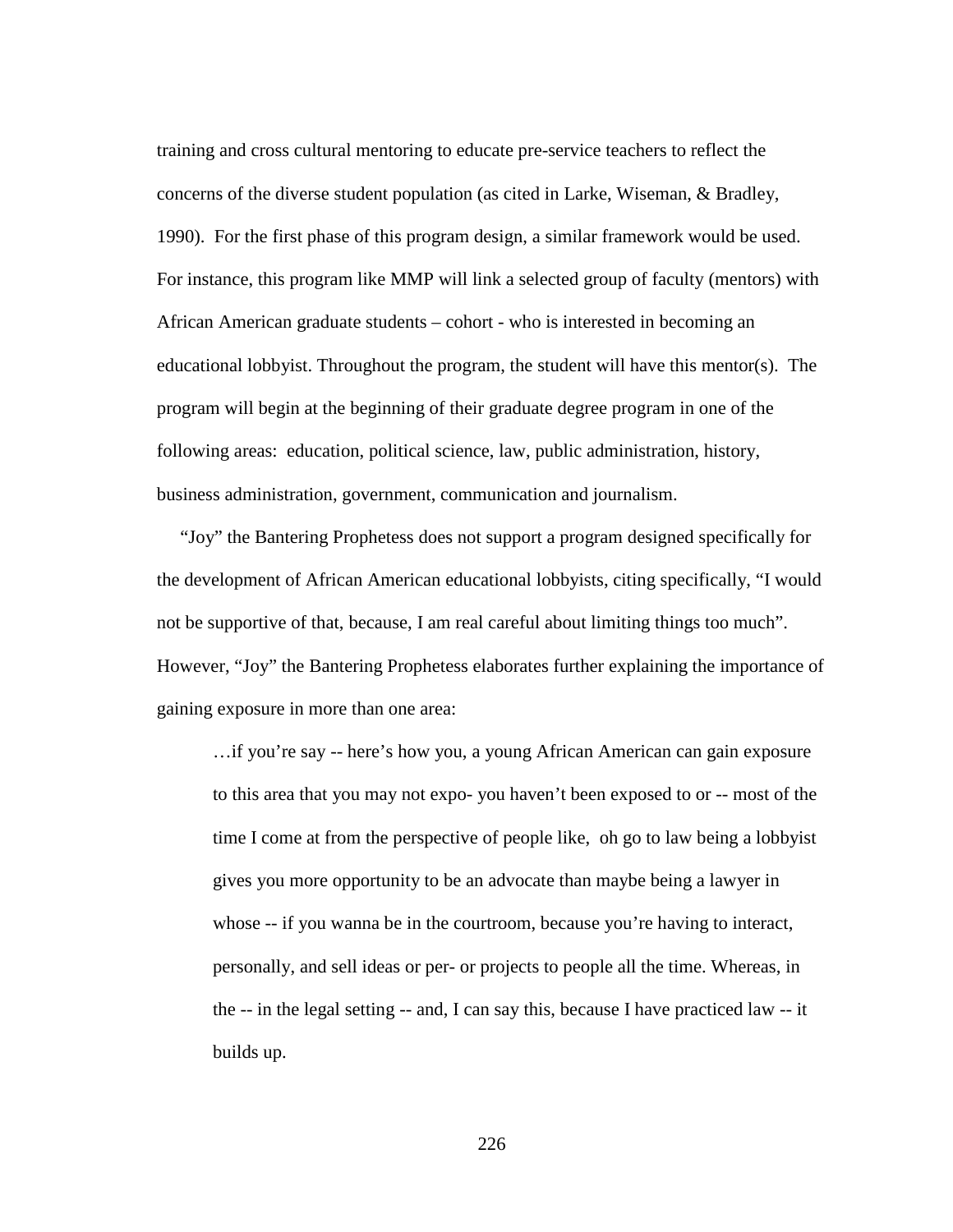Similarly, "Irony" the Hidden Prophetess feels that providing training without experience would not be beneficial:

Absolutely not. Absolutely not. Absolutely not. My personal philosophy is if you haven't lived it, you can't do it...We don't need -- the best -- the best teacher for doing this work is going through it. Finding out where you can make a difference. Before -- you know the theory of it is great. You'll be a great \*theorition, but to go in and be a tactical strategist requires doing- Like had I not been a public affairs officer I don't think I'd be an education advocate now.

Therefore, two of the four participants would want to see a program designed specifically for African American educational lobbyists, while two would not. It is clear that there is a distrust to moving individuals to one specific area versus providing options. A later phase in the *Acts* provides this opportunity.

 According to Ferrin (2003), there is no particular background or career path that prepares individuals to act as in-house lobbyists at colleges and universities (p. 16). Nevertheless, the same study reveals these as the top areas of back ground for in-house lobbyists – number one being political science. According to "Truth" the Absolute Prophet the best candidates for African American educational lobbyists are people who are in education:

A person educated. A person who been in the school system. Person who did the teaching. A person who knows about -- know about the schools… a person understand the schools. Uh, parent… people who got kids, school board members.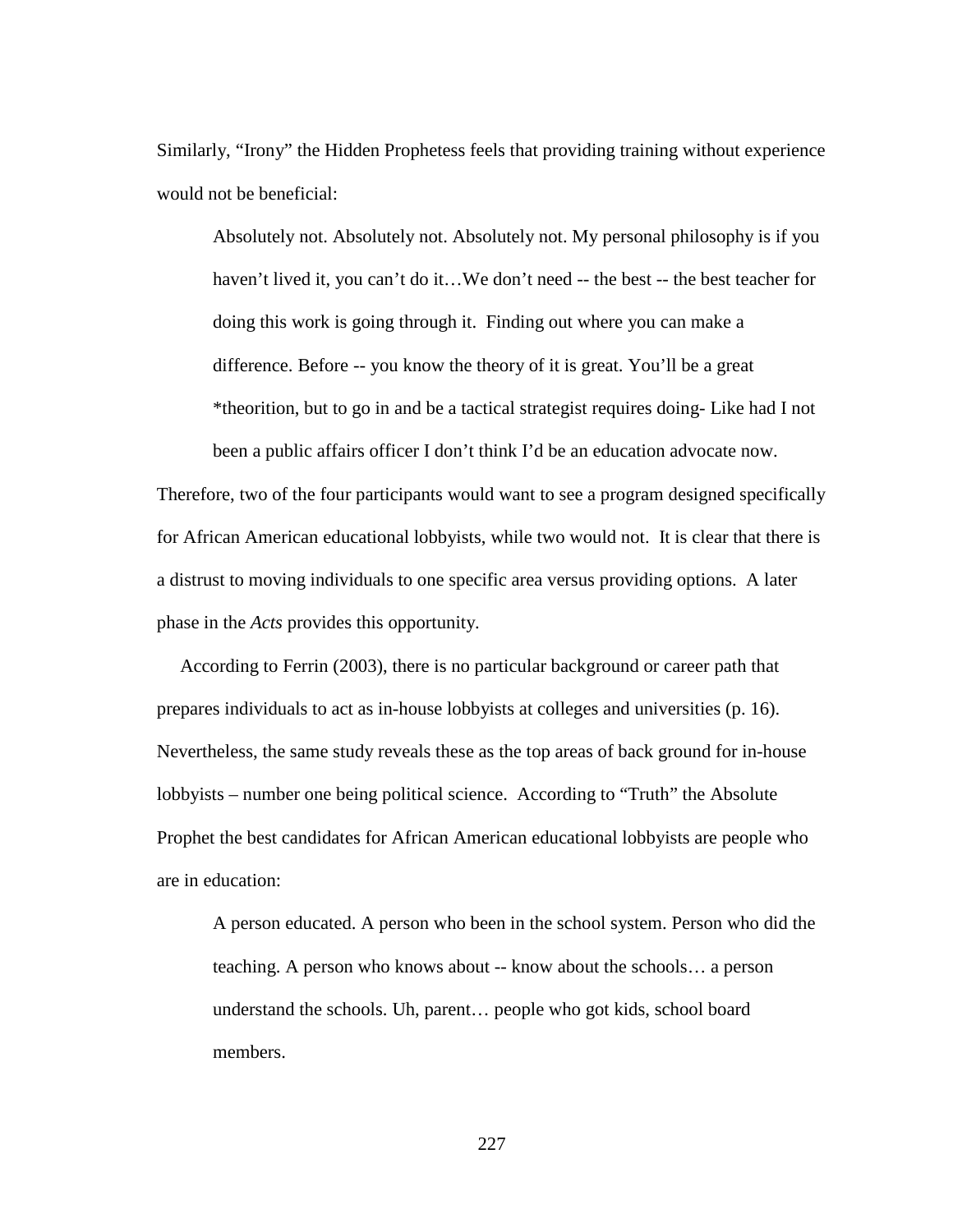As far educational background needed to be prepared, "Truth" the Absolute Prophet shares the importance of a willingness to communicate:

I think you should be great in communication or history or I think another thing would be speech communication and history, because you can't be afraid to get in public. You can't be afraid to get up and speak before people. You got to be very firm on that. So, I think that's -- that's one, I would say, definitely get a lot of speech courses

"Irony" the Hidden Prophetess cites "strategic planning…crisis management, media relations, and grass roots organizing when asked about recommended backgrounds while "Joy" the Bantering Prophetess does not specifically cite a background, mentioning that people from "all walks" find their way into lobbying:

… one where you're open to new ideas. When you're willing to explore. Um, I mean, I think that's how you can have the -- the people who become good lobbyist are involved in the legislative process. Regardless of where they came from, whether it's a legal back- a law background, or political -- or, you know, just a government relations -- a -- uh, government background, or PR, I mean, you got folks coming from technical fields, they end up in this.

In Nastas and Swanson (1984) the educational area mentioned most frequently…is that of government, followed by communication, politics, and business administration. Education was a surprise for Ferrin; however, part of this program's focus is on urban education. Thusly, there should be education graduate students in the program for the sake of public education interests that seem to fall on disinterested agendas. The issue is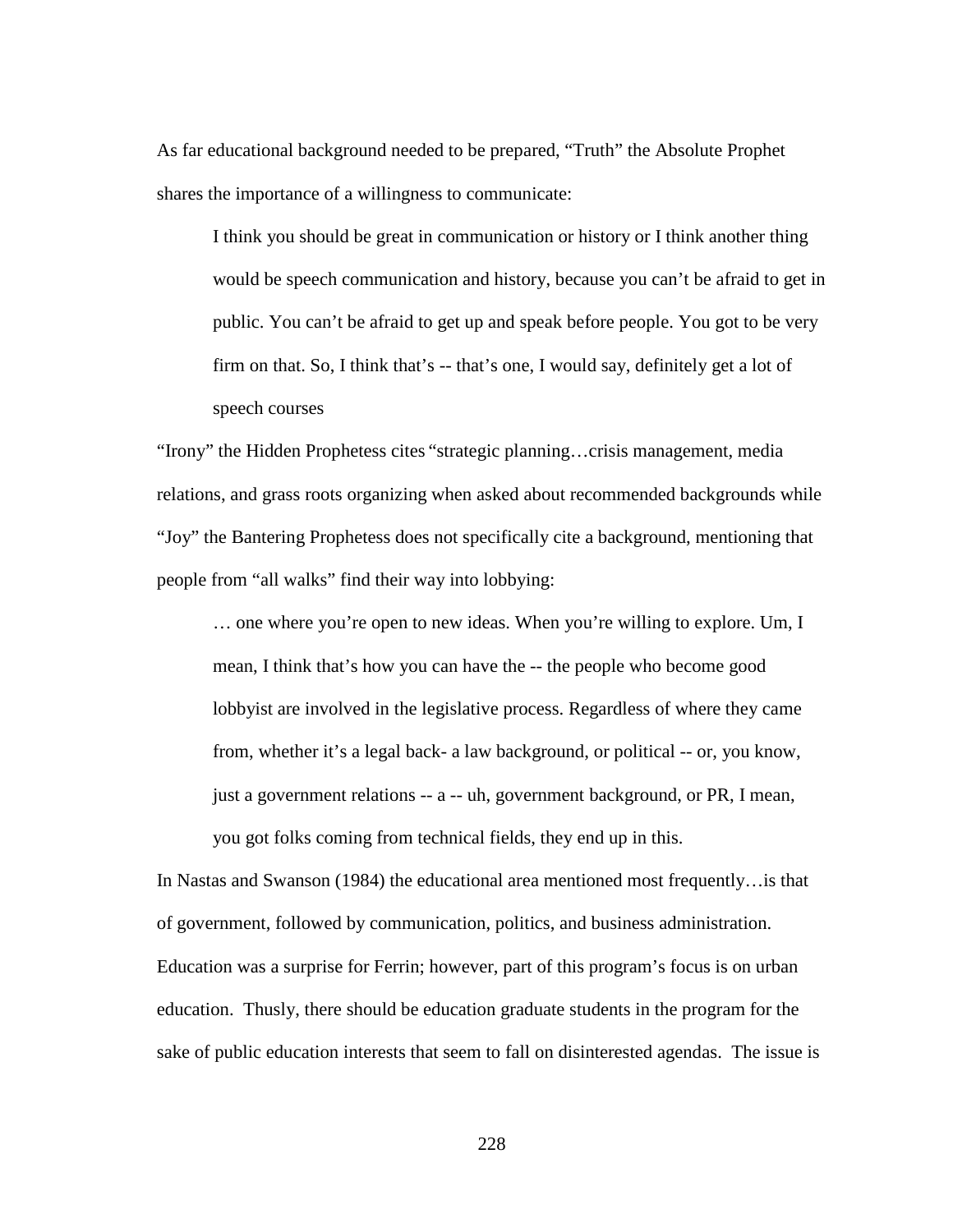mobilization of influence to which most if not all urban schools and communities are unable to access.

 **Acts 2 for the New Lobby.** The second phase of the *new Lobby* will utilize components of a Michigan framework suggested in a study by Nastras and Swanson (1984) where they found which educational and work experiences surveyed lobbyists in Michigan agreed would make the most effective lobbyist. Within this framework is the mentoring aspect. The study recommended that the role of the lobbyist be based upon the role of what the business lobbyist does (p. 283). For this program, the role of the African American educational lobbyist will be based on what specific areas of interest each individual cohort member wishes to lobby – no more than three – in order to ensure specialization in those areas. At least one must be a social interest – urban education and the others can be two of their choosing. Two other roles are based upon the nature of the organization which the lobbyist represents – private interest, public interest, or inhouse, and the issues on which the [African American educational lobbyist] must be knowledgeable (p. 283). The educational African American lobbyists will study how to represent all three interests – public, private, and in-house – for, there are unique ways to represent each: as an exchange or persuasion (Milbrath, 1958), as an entrepreneur (McGrath, 2007), as a legislative subsidy (Hall and Deardorff, 2006) or a polarized agent – bipartisanship (Koger, 2009).

 The business school according to Nastas and Swanson (1984) and the political science or government department of a college or university should develop a joint program with the political science or government department to provide business lobbyist training (p.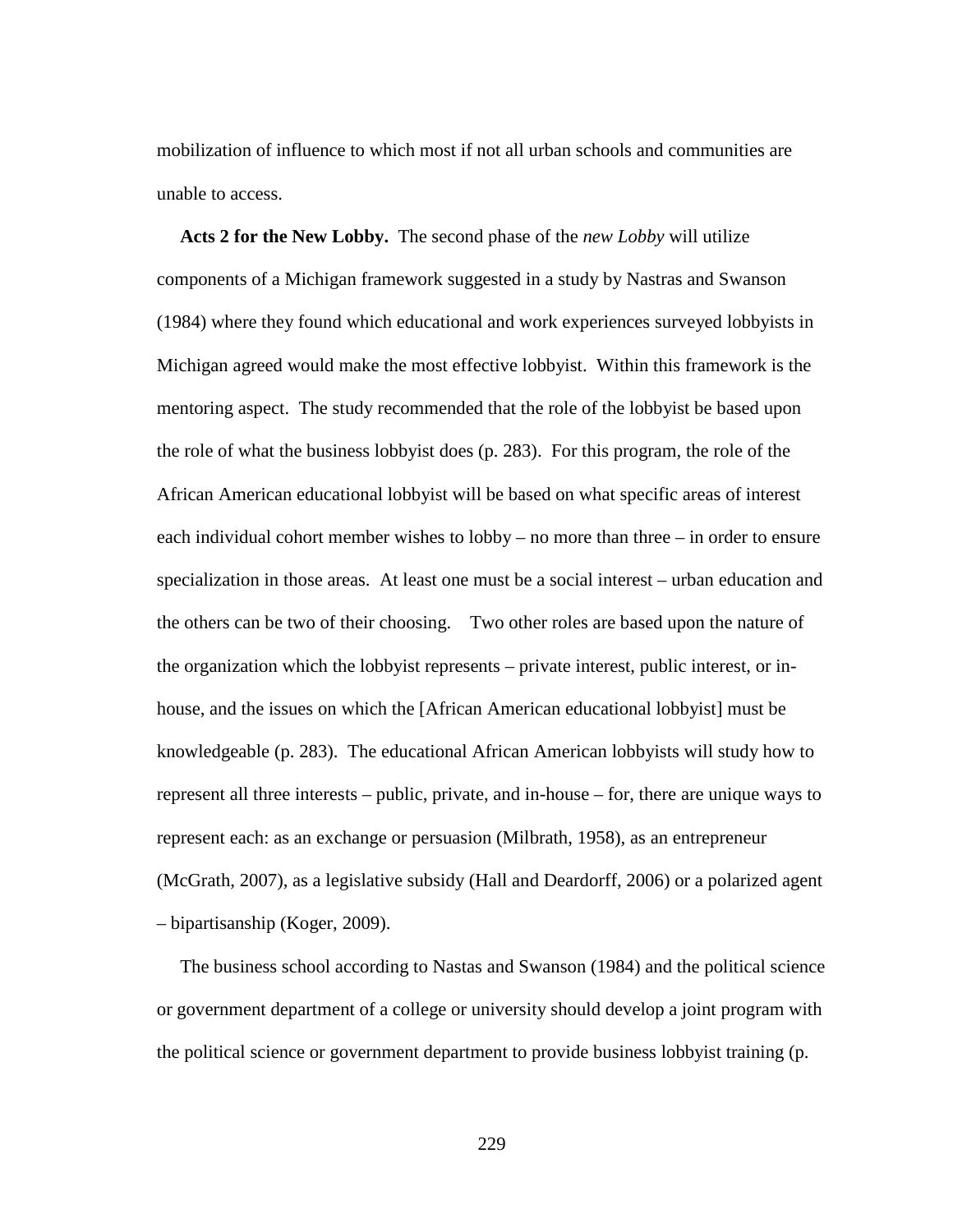284). The design of this new Lobby will require a joint effort by the eight graduate areas surveyed lobbyists feel are most effective to successful lobbyist. The education program in colleges and universities will develop this program. Other departments in which the students are attaining their masters degrees will join the effort by offering seminars to teach for example, but not limited to, governmental process, business ethics, and effective oral communication – face to face is the preferred method of communication by legislative members. "Truth" the Dimensional Prophet states

I think you gotta get some host families, bring them into the city. Put 'em up and I think you need to go out to the national Black lobbyists group get a hold to all those guys let them know. How many can intern with you? Not gone cost you anything, they can walk with you. I've had so many walk with me. I'll give 'em a tour of the capitol and walk with me and show them everything.

He shares further how he would recruit African Americans into lobbying via internships, All these institutions have those people. Allow those kids to do interns. And they can follow that lobbyist around during the session. That's one of the best role model in the world. Put a badge to him. Let him follow him around. They should do. I see a couple young lobbyists up here in policies. But, you see

"Joy" the Bantering Prophetess offers her services to young students interested in learning about the process as a start:

more White kids up here than you see African American.

Now, if you're interested in doing this or something else, here's my contact information, here's my email. You follow up with me and I promise I will follow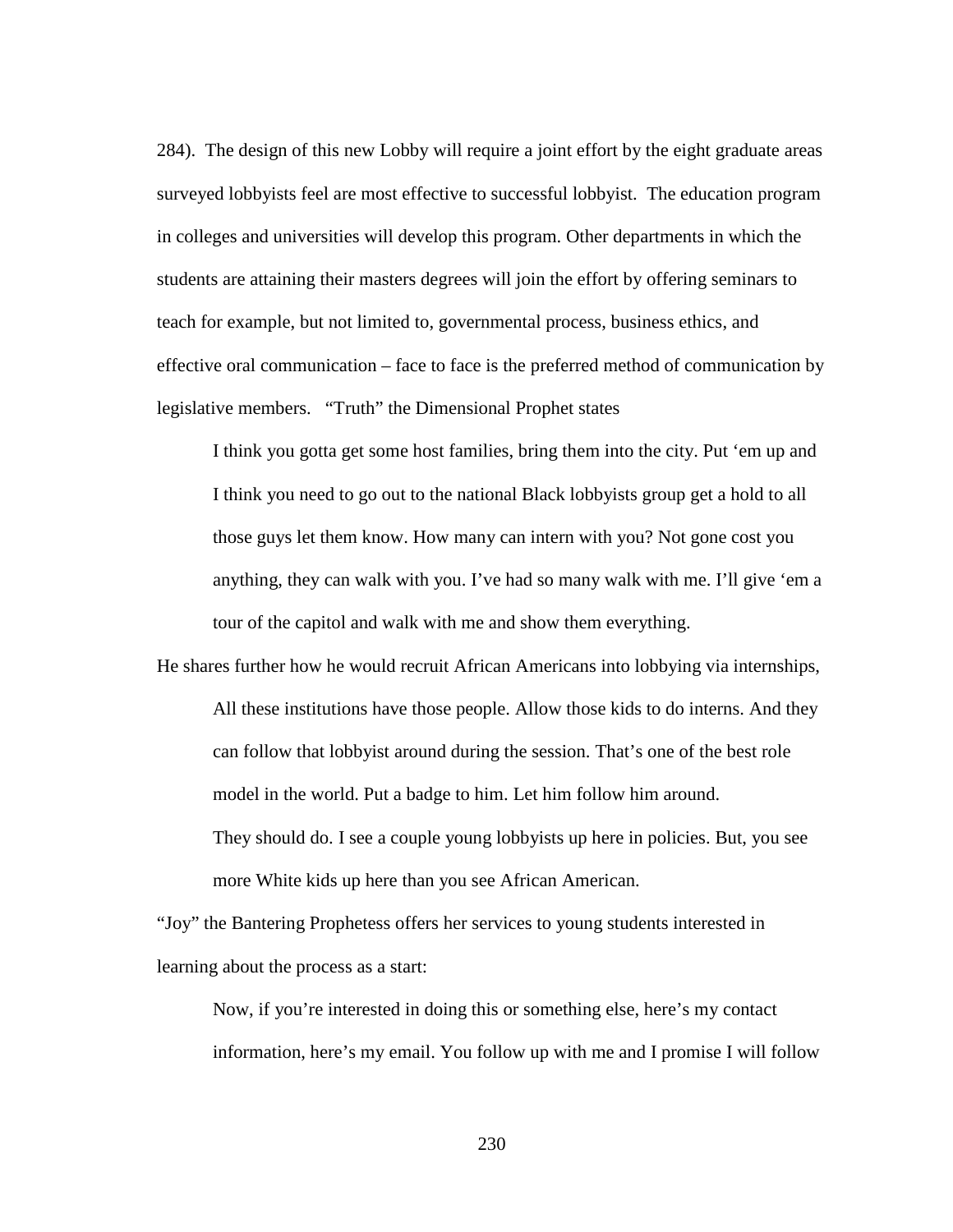through with you. Because I had a mentor who did that. Because it will pay off. Most of the people -- you'd be surprised, particularly African American folks, how many of them started as interns in college in the -- in the capitol.

"Justice" the Dimensional Prophet points out that while in college there is no training to be a lobbyist. One finds training through the development of contacts:

…you can't really major in lobbying, there's no really, uh, uh, field of study that you can learn at a school to become a lobbyist, but, you know a lot of it has to do be done you know, on the job. A lot of it has to be done with you know, creating a -- you know, professional development uh, with folks that are already in a policy position per say.

He indicates the importance of entering into training and finding an audience with key decision makers, know who the key decision makers are:

…that's another good way we can kinda get into the profession and show your - your -- your uh, value is to actually really show your expertise, you know, getting

your expertise before those that are in -- that are important decision makers. So, to be versed in the ability to develop receptiveness in "like minded" friends and individuals is one essential key to gaining access, influence, and mobilization (McGrath, 2007, Carpenter, Esterling, & Lazer, 2007, Esterling, 2007, and Hall and Wayman,

1990).

 **Acts 3 for the New Lobby.** In order to ensure multicultural program integration, components of multicultural education will be ingrained in all areas of study by the African American educational lobbyist cohort in phase three. Utilizing the multicultural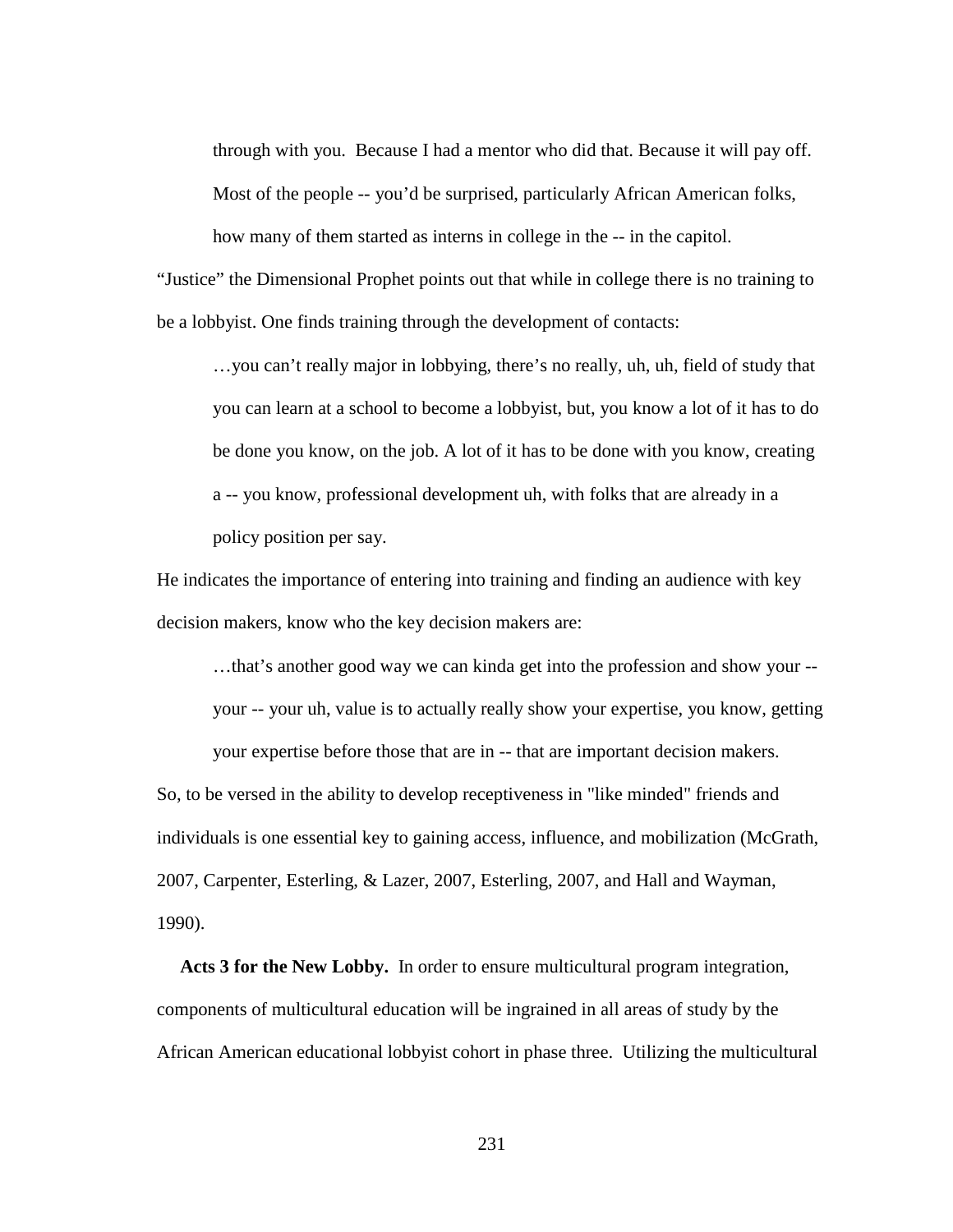frameworks of Banks (2004), Banks (1998), Milner (2007) and Gay and Thomas, (2000) the African American educational lobbyist cohort will develop a critical mind and view, receiving the *Gift of Prophecy*. This is an important characteristic that was not revealed in any study. The primary ideal traits that repeated throughout all the studies for this program were communication, relationship-building, honesty, integrity, and credibility (McGrath, 2006; Milbrath, 1958; Milbrath, 1960; Hall and Wayman, 1990; and Carpenter, Esterling, & Lazer, 2007). Only in McGrath (2006) was recognition and respect for gender/sexuality mentioned. Having a critical mental disposition will be of great emphasis in this program, not only drawing upon multicultural pedagogical skills for teaching the African American educational lobbyists but ensuring that they recognize and develop a view that racism is an enterprise in the United States (Ladson-Billings, 1994; Ladson-Billings, 1995).

 The theoretical frameworks and methodologies applied in phase three will be *Critical Race Theory (CRT)* education (Ladson-Billings, 1994), *Knowledge Construction* and *Transformative Knowledge* (Bank, 2004), *Critical Cultural Consciousness* (Gay and Howard, 2000) and Milner (2007). CRT has a number of premises: "Racism is normal, not aberrant in American society (as cited in Ladson-Billings, 2004, p. 58); the use of storytelling to challenge racial (and other) oppression; and interest convergence. What makes CRT significant to this program is its view on race. CRT sees race is a part of America and so should the developing African American educational lobbyists. Bank's (2004) knowledge construction process describes four steps to the knowledge construction process which will lead to curriculum reform: the *contributions approach* –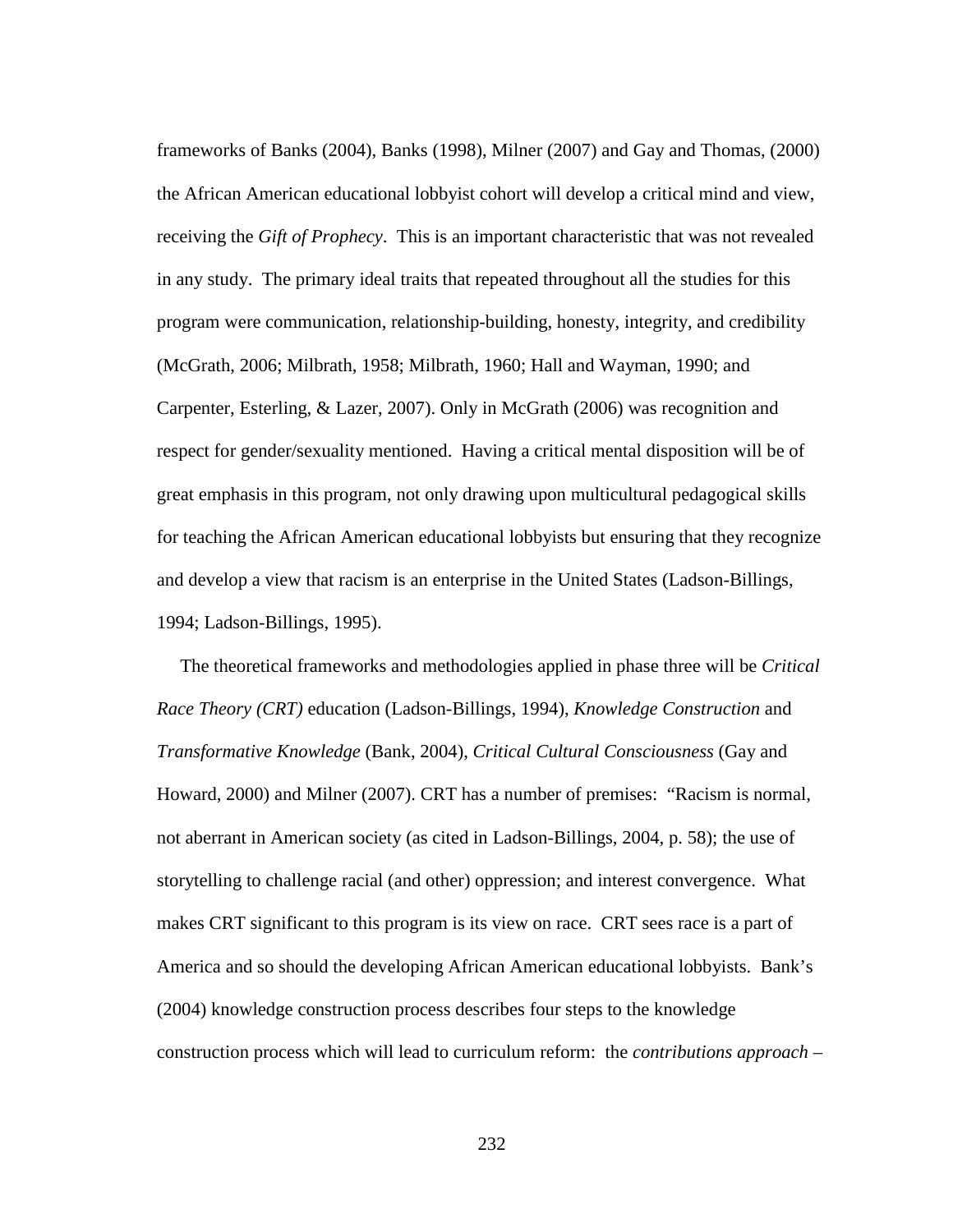focusing on heroes, holidays and discrete cultural elements; the *additive approach* – focusing on added content, concepts, themes, and perspectives; the *transformative approach* where the curriculum is changed to enable students to view concepts, issues, and events from the perspective of diverse ethnic and cultural groups; and the *social action approach* where students make decisions on important social issues and take action to help solve them (p. 15).

 Banks (2004) knowledge construction concept includes what he has termed *transformative knowledge* also called *operational knowledge* (p. 230). Because knowledge is in important ways related to power, transformative knowledge is constructed in order to challenge the existing and institutionalized meta-narrative (as cited in Banks, 2004, p. 230). This is an important significance to this program as educators, scholars, and institutions seek to impact the learning outcomes of students.

In order to engage in transformative knowledge, African American educational lobbyists will be taught five types of knowledge: *personal/cultural knowledge*; *popular knowledge*; *mainstream academic knowledge*; *transformative academic knowledge*; and *school knowledge* (Banks, 1998, p. 6). All these types of knowledge are interrelated as one can scaffold off the other dependent upon the experiences planned in the classroom and community environment – with mentors. Furthermore, transformative knowledge is a critical component to the knowledge construction process and is a critical additive to the transformative approach level of Banks (2004) approaches to curriculum reform. Utilized in conjunction with one another, transformative knowledge and the transformative approach are significant to this program for attaining the goal to "reform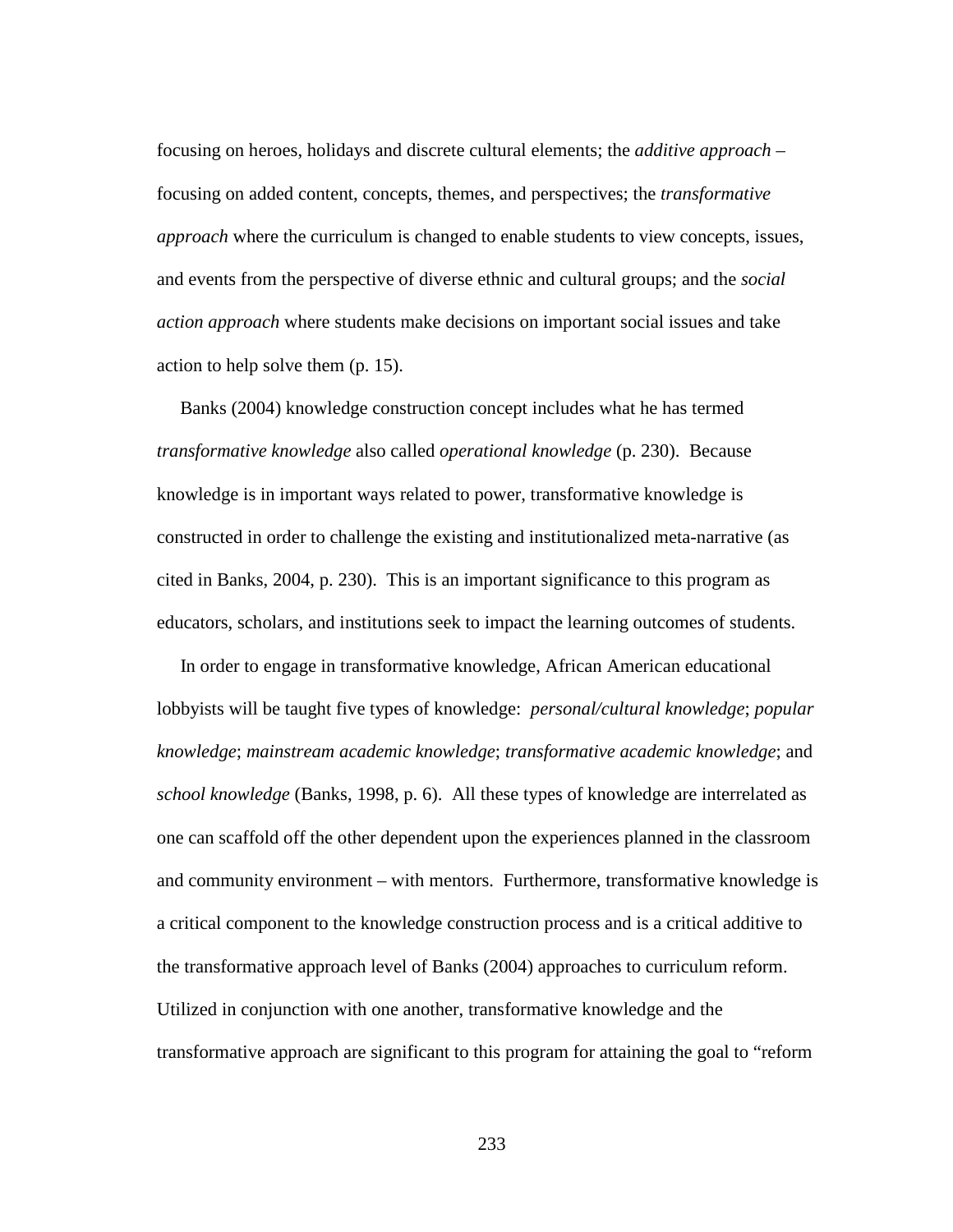schools and other educational institutions so that students from diverse racial, ethnic, and social class groups will experience educational equity (p. 3).

 *Critical Cultural Consciousness* as defined by Gay and Howard (2000) is the students ability to analyze their own ethnic heritages; analyze the assumptions and beliefs they hold about other ethnic groups and cultures; and compare assumptions about cultural diversity with other groups' version of knowledge, truth, and reality" (p. 7-8). The significance of this concept in the Multicultural Education discipline is that it applies to pre-service teachers. Geneva Gay argues that Multicultural pedagogy, processes and practices should be intertwined throughout pre-service teacher education and not situated in only one department and taught by one professor. Furthermore she argues that multicultural professors should be experts in the area.

 Lastly, the program will incorporate Milner's (2003) five promising principles on teaching that can empower Black male students in urban school contexts:

1) envision life beyond their present situations; 2) come to know themselves in relation to others; 3) speak possibility and not destruction 4) care and demonstrate that care, and 5) change their thinking to change their actions (p. 239).

These five principals are critical to the program in that along with the critical consciousness proposed by Gay and Howard (2000) this pedagogical practice allows the students to think critically. As an African American educational lobbyist seeking to affect access and influence, this must be a critical trait. Again, a critical mind is not a trait that was mentioned in any of the literature as being a characteristic of an effective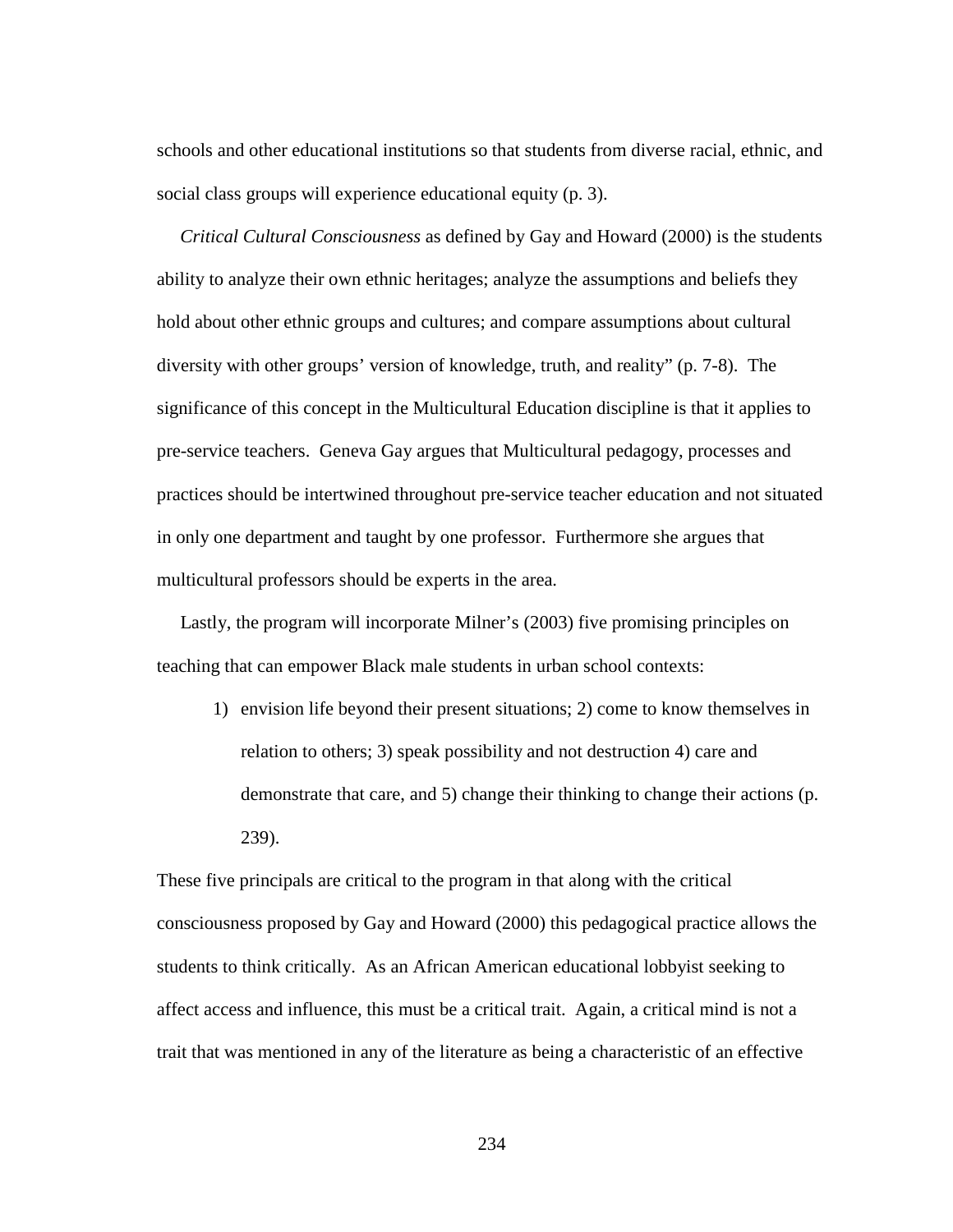lobbyist. However, I posit that having a critical mind and consciousness is a characteristic of an effective African American educational lobbyist who is a CRAL (Culturally Responsive Advocate and Lobbyist), for the decision to lobby for or against will often come down to a critical review of the mobilization efforts of friends, allies, fence riders, or opposing interests, the Office of the Prophet and Prophetess is once again in session.

 The ongoing phase is training and development of university or college staff, communities, mentors and mentees, and urban school staff and students. The training and development in each of the pedagogical frameworks will be of great necessity. University and college staff must be versed and practiced in utilizing Milner and Banks in addition to having a working knowledge and application of CRT and Critical Consciousness. This may be a tough sell. However, other stake holders not mentioned are the president of the university and the in-house lobbyist, the [person] of public affairs or government relations.

 These individuals will need to be uniquely involved. One of the educational lobbyists coming out the *new Lobby* may very well become either a working in-house lobbyist for the university or college. Additionally, they may become a state or federal lobbyist who is lobbying on behalf of a "like minded" interest (Carpenter, Esterling & Lazer, 2004), or they may be in opposition. Therefore, the mutually and jointed vested interests of all stakeholders will be evident to all, and the progress and process of a fully developed African American educational lobbyist will provide access and influence on a state and national level.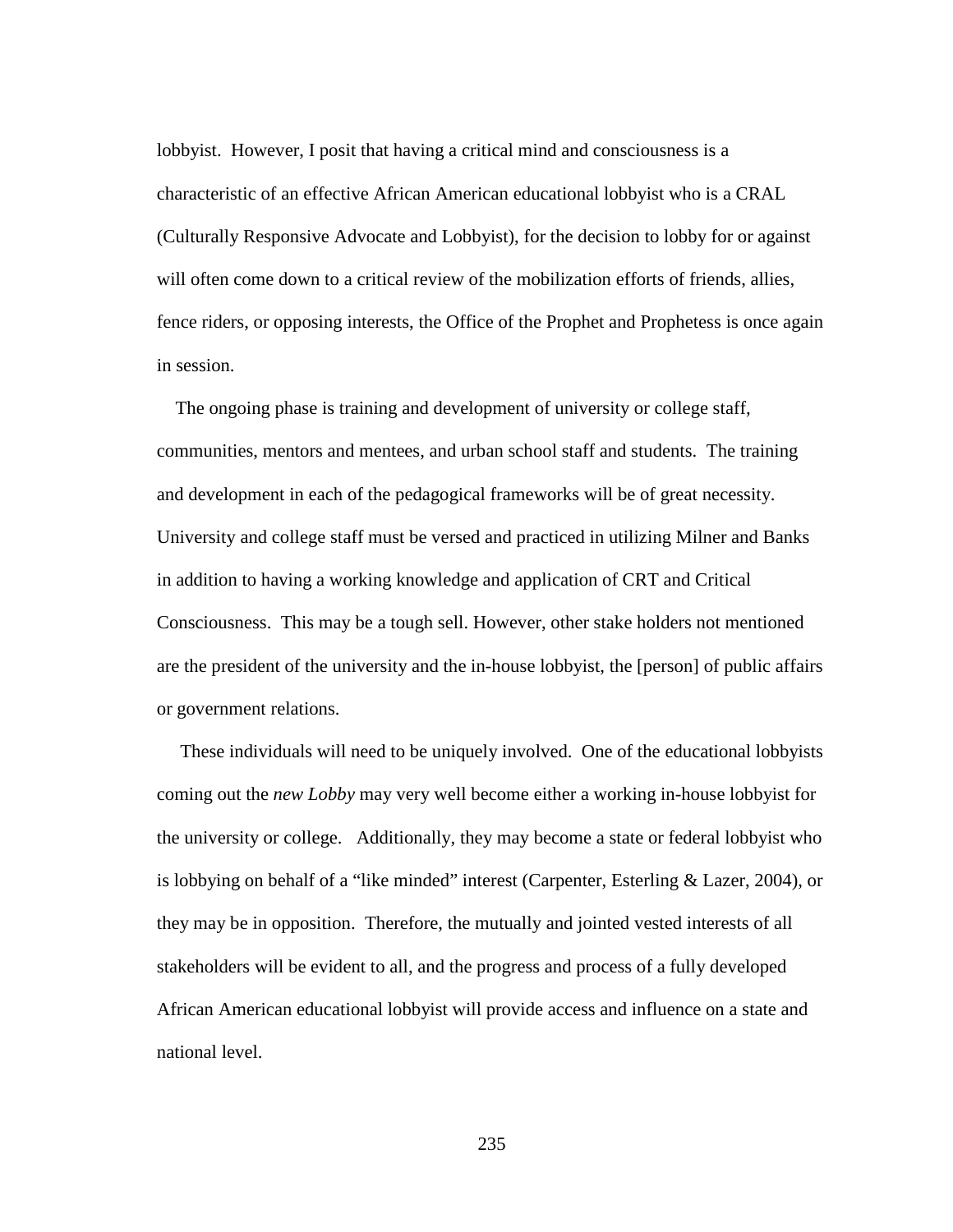**Acts 4 for the New Lobby.** Once established, the significance of the *new Lobby* is its potential to "spread the good news" not only in the urban education environment but in urban communities and on university and college campuses, where equity and access has been an issue for AHANA students (Larke, Wiseman, & Bradley, 1987) and where African Americans in education are vanishing (Larke and Larke, 1995). To develop an African American educational lobbyist outside the "traditional" way, which permeates and proselytizes a Western view of meritocracy, will be momentous and result in multiple mobilization efforts. The *new Lobby* will be established as a contrast to the teachings of the System Pharisees.

 Producing African American educational lobbyists, who have the internalized ability to invoke a critical consciousness and transformative knowledge when evaluating potential political and policy interests, will produce influence and access for voices which are legislatively silenced due to a lack of representation in the committee hearings and on the legislative floor. It is critical that the critical consciousness be keen so as to recognize miss information as in when Moses was misinformed about the Promised Land being inhabited by giants (Bible Gateway, 2015). "Joy" the Bantering Prophetess laments concerns over new lobbyists being misinformed about the process:

So, universities and colleges, you know, be substantive, not just surface level. Um, you -- you've got to help expose them to what's -- what the real situation is. Which means, more practical experience. And, not just, oh, okay. It's career day, let's bring in somebody to talk. Okay, how about developing that to maybe it's an ongoing conversation that you have with a series of people or something like that.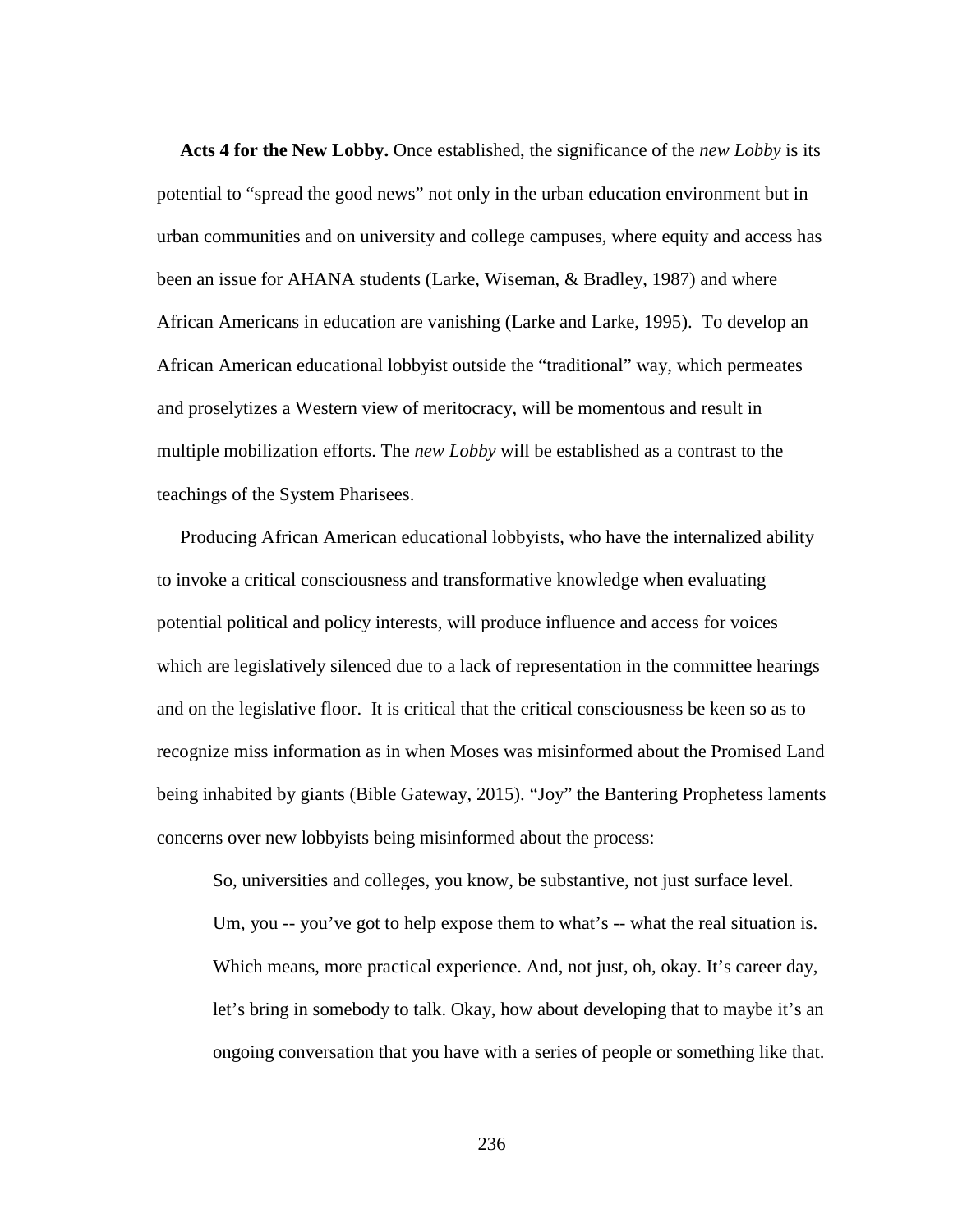Add some breadth, some depth to it. So, that people can really, you know, be able to sink their teeth into it and give them something to think about when they're trying to decide what to do or how to do it. You know, and -- and bringing in people who are not gonna sugar coat it.

She laments further,

There's nothing worse than not telling, you know I'm not saying give 'em all the, you know -- it's all the doom and gloom. But, there is nothing worse than getting out there and you were not told the truth about what really happens.

"Justice" joins the lamenting regarding when community representation is not present to provide an accurate accounting during the process:

I mean, it's --it's -- the problem is real, you know, you're -- you're in your rooms where you know, policies, that they're discussing, debating policies that will directly affect African American students or students of color um, if not of color, disadvantaged students, and that there is not any -- hardly any representation from the Black community. I -- I can't tell you how many times, I've -- I've seen that. The problem is real, I know that a l-you know, these -- these White stakeholder groups, they know it's real, I mean they're looking in the room. And, it's -- it's it's just -- it's just -- it's just concerning, um, and uh, it's a real -- it's a real problem.

However, Moses was not meant to enter the Promised Land. His role was to deliver the Israelites out of Egypt and get them to the Promised Land. It was Joshua, Moses's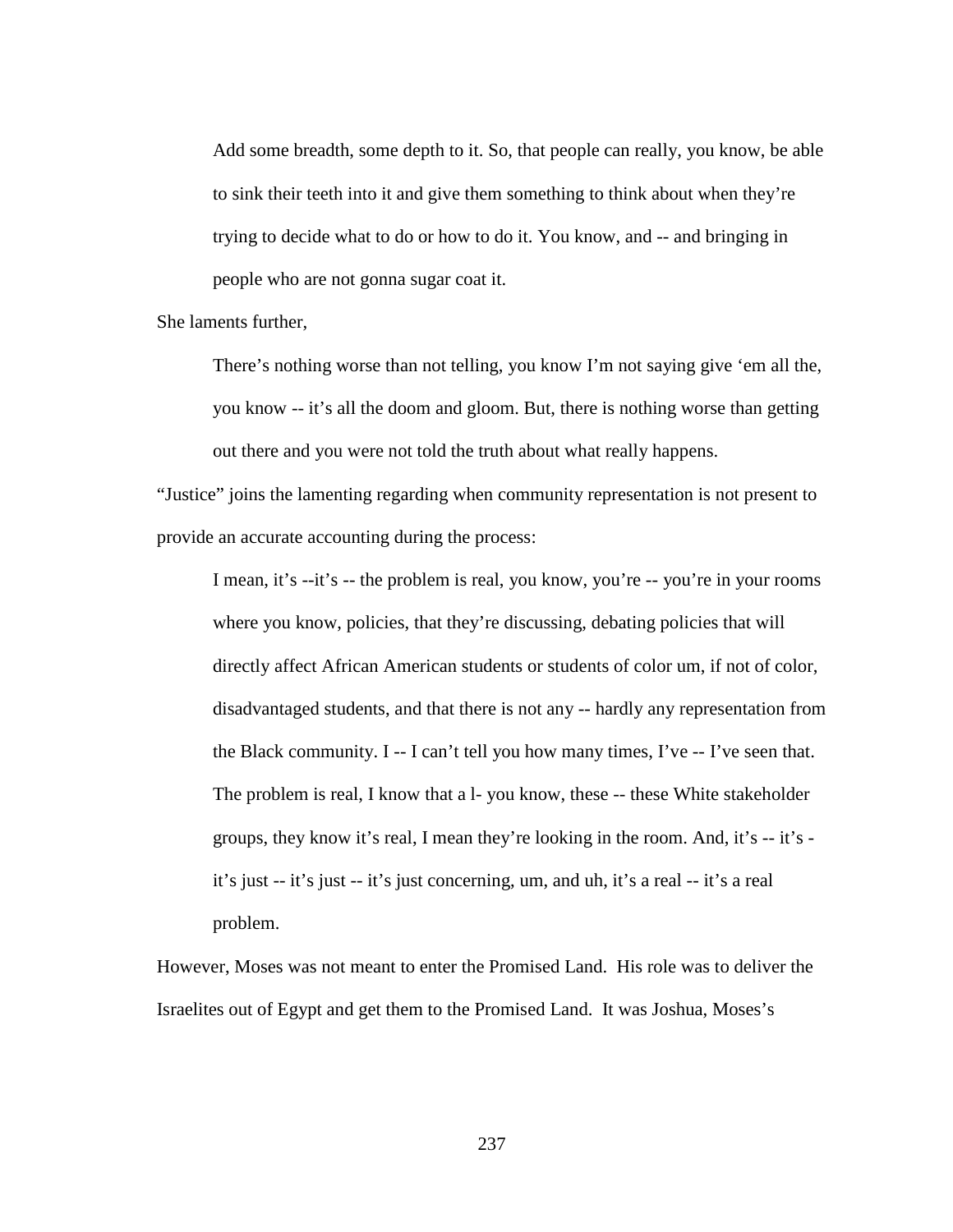successor, who was the leader to take them into the Promised Land (Bible Gateway, 2015).

 New Prophets and Prophetesses will emerge as the prophets of old will not be permitted to inherit the *new System*. Like Moses, the Prophets and Prophetess of the old *System* were warriors. Warriors will no longer be needed in the *new System*. Whereas Black interest groups such as the NAACP would become involved too late, during the implementation stage of policy, the African American educational lobbyists, accepting the call to the Office of the Prophet or Prophetess, with their unique knowledge set across academic disciplines and processes, will be able to provide access producing knowledge and information such as being involved in the informative and formulation stages where the arguments are being heard (Brown, 2009).

 Finally, a lasting impact of the *new Lobby* is the mentorship influences the African American educational lobbyists will have in the final semester of the program when they are linked as mentors with African American students in Urban high schools where an elective would be offered entitled "The Legislative Process and Advocacy". "Justice" the Dimensional Lobbyist posits,

I think, uh, you know, utilizing social media, I think that's key. I think uh, you know, providing educators and students, uh, information about uh, you know, conferences or um, uh, training programs or briefings uh, about how to advocate, you know, how to get into the profession, I think that would be great. I mean, again, Aaron, a lot of it has to do with being able to provide information. Folks need to know what they need to know.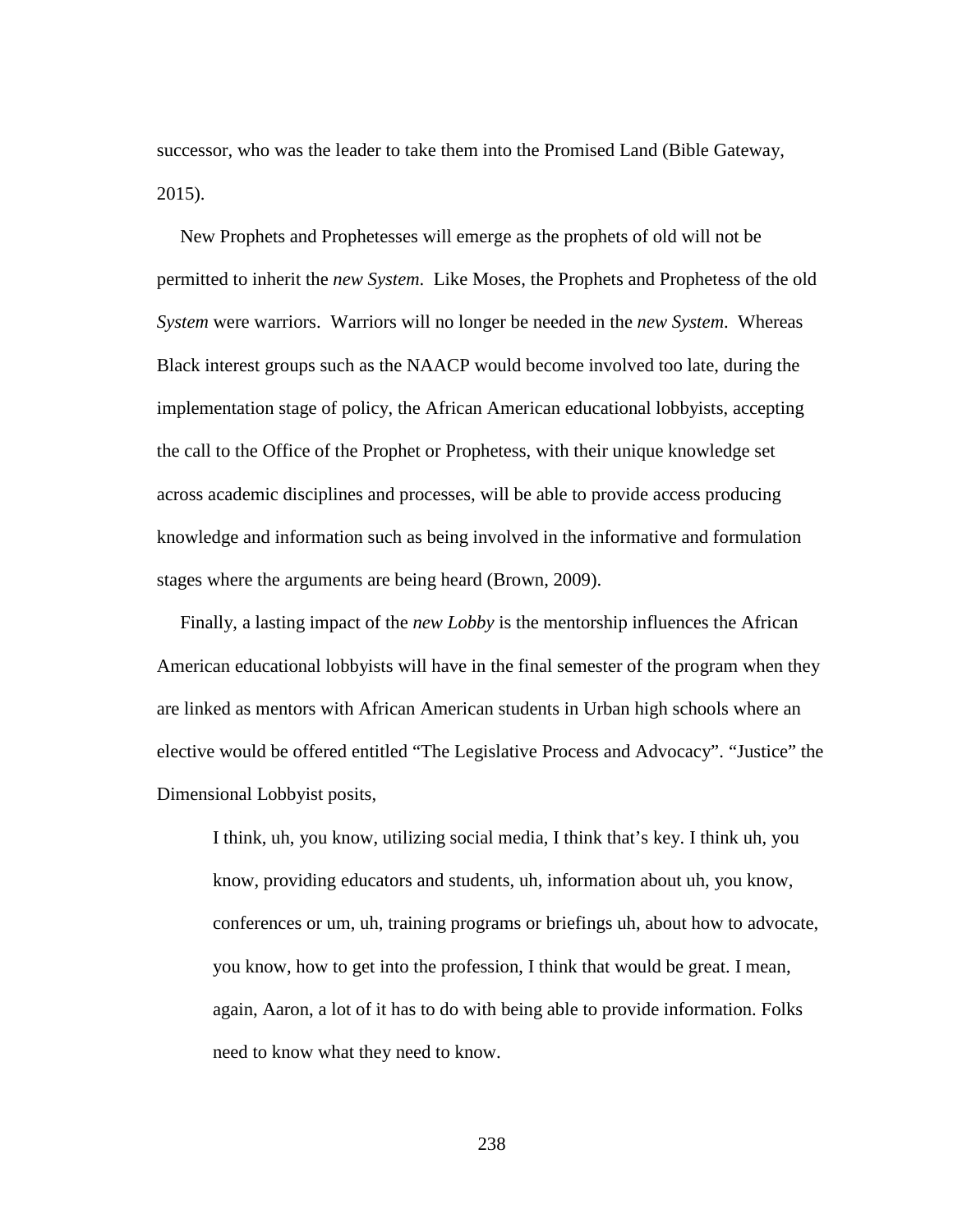A course in legislation and advocacy would provide the necessary information in addion to allowing students to get involved in the process as "Justice" the Dimensional Prophet suggests,

… in my work and in my travels, and my engaging with individual educators and then with students, college students and high school students, they just, they don't know how to get involved. Uh, and even if they know how to get involved, they don't know, you know where to go to look for information. I mean, information is there, it's just a matter of trying to make sure that they know about and -- and get involved there.

"Truth" the Absolute Prophet recommends the following that the course would provide: …try to improve their technology skills. Uh, do a little bit of statistics. For example, know the status of how many students in the school district. Uh, know the socio economic development of the community.

The course will begin at the high school level. Though guidance counseling, students will be identified who may show an interests in advocacy, legislations, community relation, law or other fields. As the course develops over time a joint university Urban school district partnerships for the recruitment and retention of African American students into the teaching profession is an expected outcome. The schools of education will be places where universities and colleges will seek to recruit African American educational lobbyists who exhibit the *Gift of Prophecy.*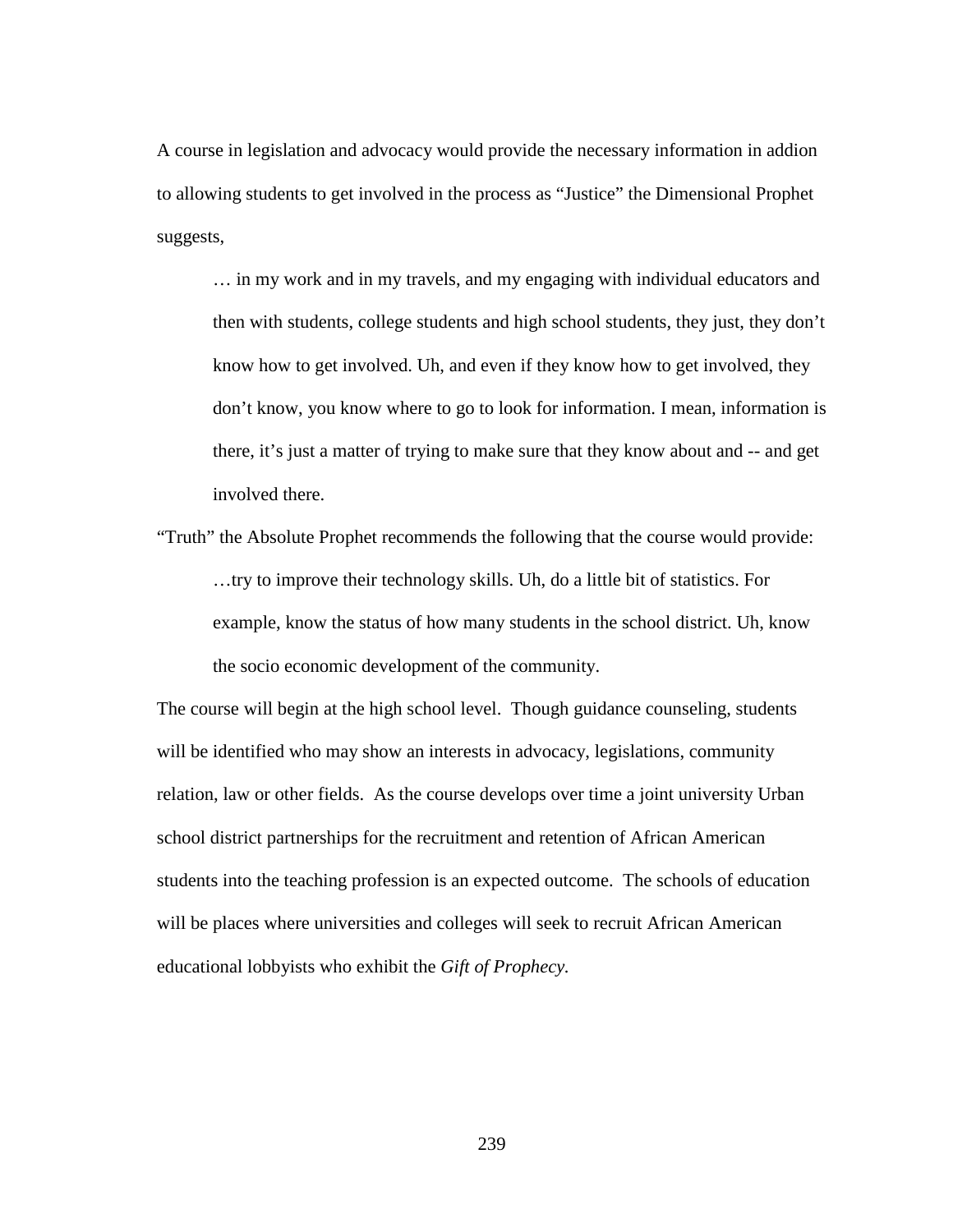#### **Implications for Future Studies**

 Throughout this study and during the literature review, I could not help but notice the possibilities that would come from this study, having not heard the voices of the African American educational lobbyists in the  $21<sup>st</sup>$  century. There are certainly stores of information located as archival data is AME churches and/or at the NCAAP headquarters that are worthy of study in order to elicit more voices. Future studies on African American lobbyists should include this archival data.

 It has been posited by multiple sources that the White majority will soon be the minority as people of color will be the majority. It was also stated that in 10 years the Latino population would be the majority. However, the number of Latino lobbyists is also shockingly low. Additionally, "Justice" the Dimensional Prophet lamented on multiple occasions that "educators are not a part of the process and are often left out of the decision making despite decisions impacting them the most when education policy is debated and enacted". Neither the Latino voices nor the educator voices are being heard. Therefore, the following are recommendations for future study:

- 1) Hearing the Voices of Hispanic Educational Lobbyists and Their Role in Lobbying for Education.
- 2) Hearing the Voices of K-12 Teachers and Their Role in Advocating for Education.
- 3) A Critical Discursive Analysis of African American Educational Lobbyists and How They Navigate Educational Strategy.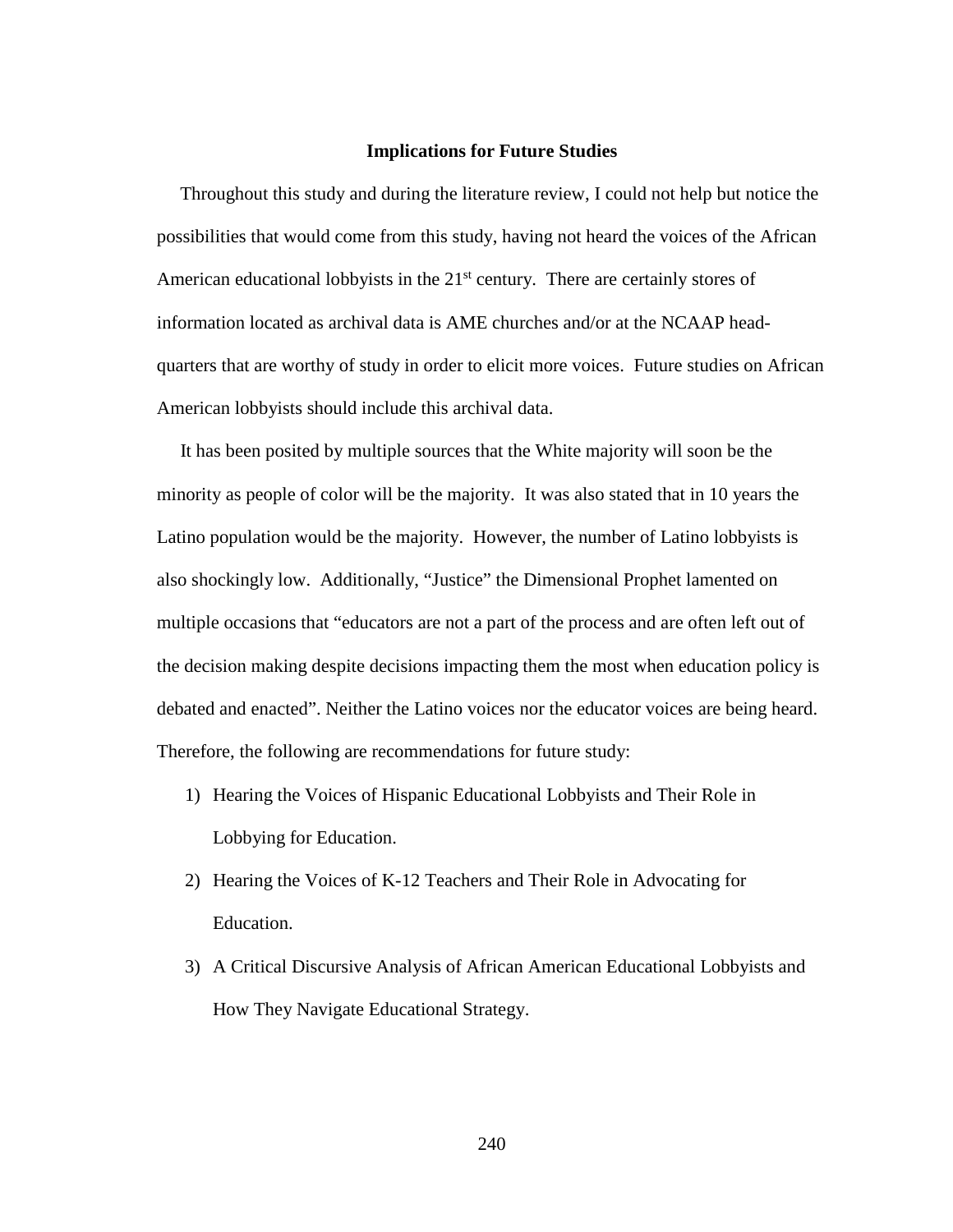- 4) Developing a Qualitative Framework for Interviewing African American Political Elites: The Oral History of the Congressional Black Caucus's Role in Educational Policy.
- 5) A Critical Race Inventory on the Perceptions of Real Estate Agents about Schools and Communities and the Impacts of Real Estate Practice on Minority Population Learners.

## **Conclusions**

 As indicated by the implications for future studies, there are others whose voices have not been heard. Conducting a similar study with other marginalized groups will give them their voice. One of the outcomes of this study is towards the development of African American educational lobbyists. This study provides a snapshot of how African American educational lobbyists describe their personal characteristics; how African American educational lobbyists exercise and interpret their acts of lobbying; and how these African American educational lobbyists describe their influence or impact on education. Hope for the future is that future studies will be conducted on this topic.

### **The Book of Prophetic Lamentations**

 Here Begins the Book of Prophetic Lamentations - 2015 A.D.In the beginning there was the people and from the people there was birthed a nation. From the nation there became interests and from those interests there came needs. Soon, instead of needs there came of wants and desires, and from those wants and desires there came the Lobby. This book is the lamentations of four African American educational lobbyists who having been called are "struggling" Prophets and Prophetesses.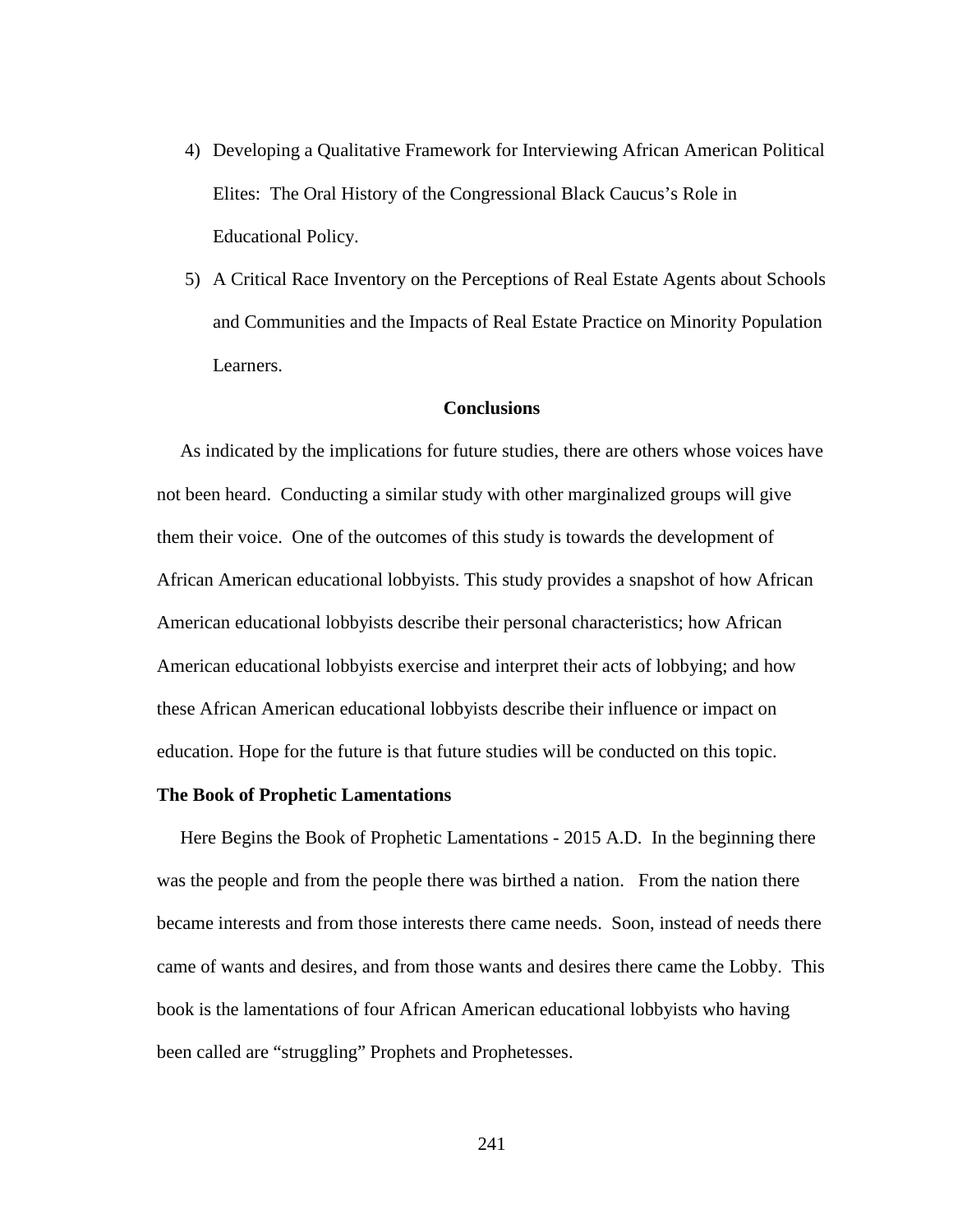As the analysis of their voices reveals, the African American educational lobbyist cannot exist within a system, for it is the system that seeks to maintain the status quo. They exist in contrast to the system while at the same time navigating the system, which is set up to ensure the failure of marginalized groups, which include children of color – "minority population students". There are national implications.

 The findings from this prophecy will be used for the development and training of African American educational lobbyists, *discipleship*. As a result, a *new Lobby* will be established, and through the establishment of the new Lobby the new prophets and prophetesses will inherit the *new System*. However, as it was in "Eden" and as it is in the New World, the *System* churns unchallenged lurking for aspiring young African American educational lobbyists for whom it can devour.

 **Putting on the Full Armor of the Prophecy.** Therefore, as the scribe of these books of prophetic inclination I am charged with undoubtedly citing the "Ten Declarations" of the *new Lobby* as spoken to me by "Joy" the Bantering Prophetess, "Irony" the Hidden Prophetess, "Truth" the Absolute Prophet, and "Justice" the Dimensional Prophet. All who are navigating the old system and all who will inherit the *new System* must do so with the *Full Armor of the Prophecy*. Verily, I declare unto you:

- 1) Thou shall not be underutilized.
- 2) Thou shall not be partisan.
- 3) Thou shall not be limited to social services and civil rights.
- 4) Thou shall not be dishonest.
- 5) Thou shall not provide incorrect information.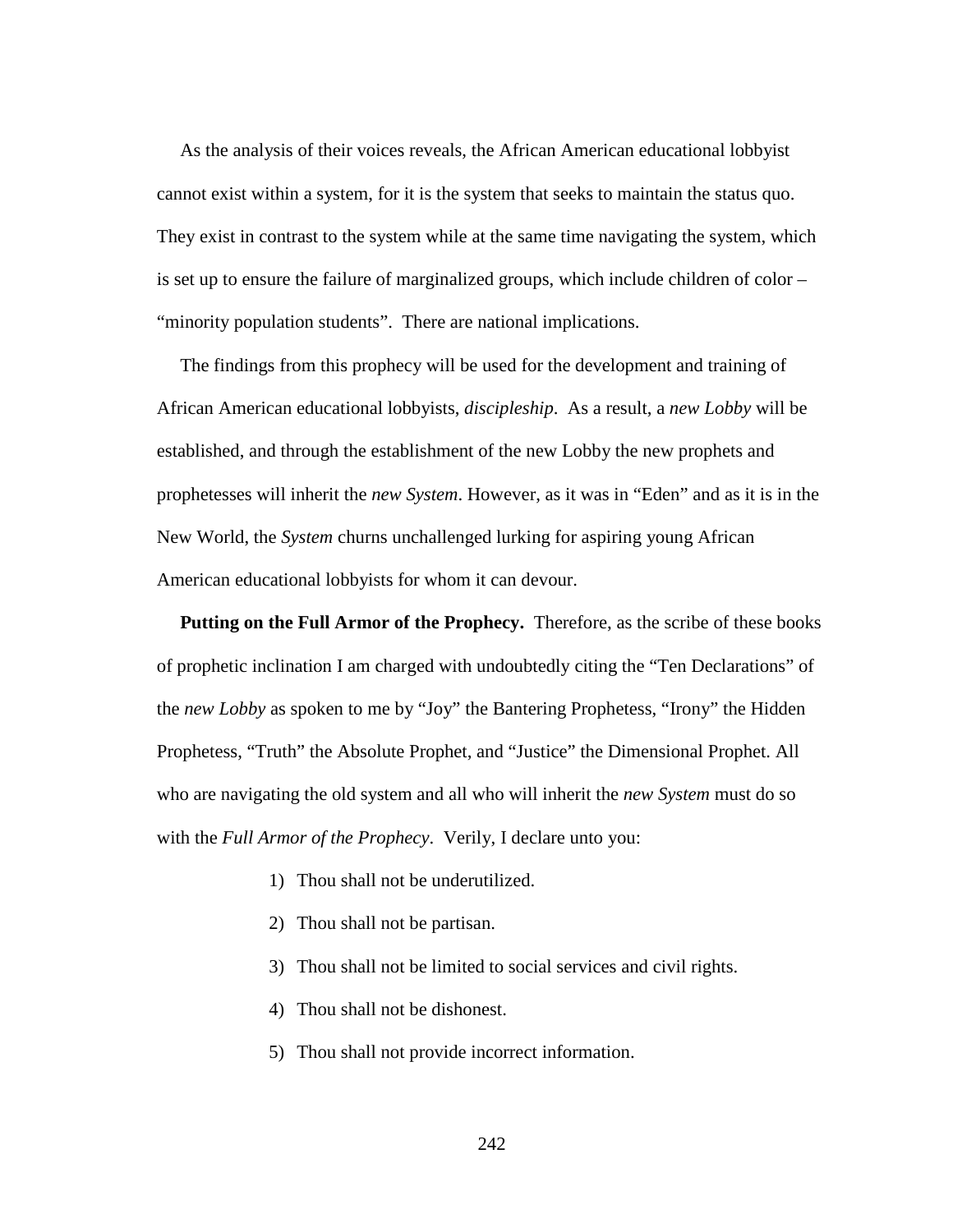- 6) Thou shall not work with dishonest individuals.
- 7) Thou shall not separate from other Black lobbyists.
- 8) Thou shall not discount one's Black identity as a lobbyist.
- 9) Thou shall not use thy term lobbyist in vain.
- 10) Thou shall not advocate only for non-Black interests as a lobbyist.

Failure to enter the old system with the *Full Armor of the Prophecy* will assuredly result in a placated standardization *the System* steadfastly supports through factors of lobbying meant to marginalize, stigmatize, and hypnotize. We remain invisible and blind. A maintenance of the status quo in the old system is always the goal of the oppressor for to challenge the oppressor's status forces the oppressor to see itself in the mirror for who the oppressor is and how the oppressor operates. Thus, the oppressor begins to feel oppressed when their power is challenged.

 To challenge, however, is the role of the Prophet and Prophetess as it is written in the Book of Prophecy. And, as the Book of Prophecy unfolds, mentoring, discipleship and the fellowship of new African American educational lobbyists will be the outcome. Through the *new Lobby* voices of African American educational lobbyists will continue to be heard and the Prophecy will be revealed.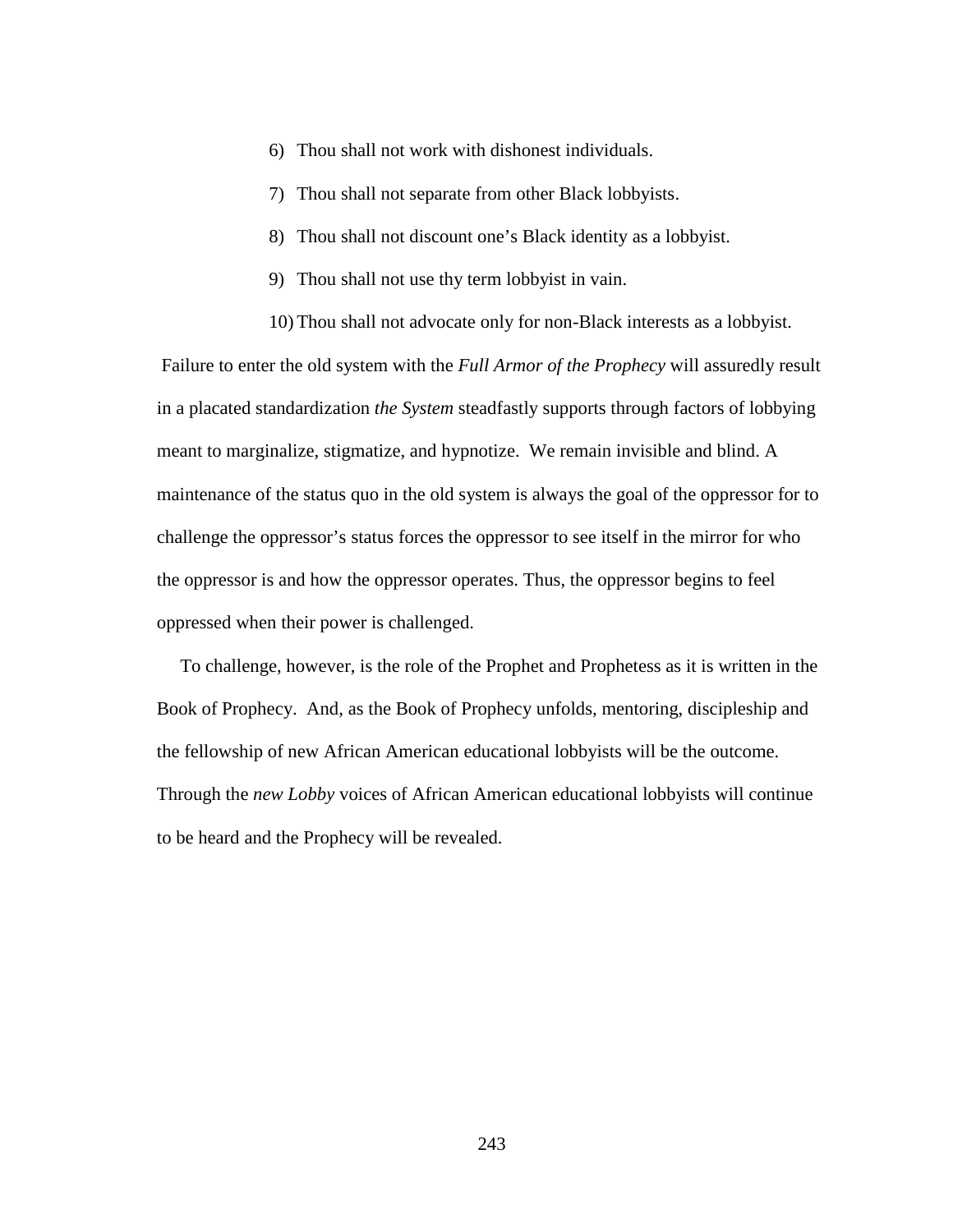#### **REFERENCES**

- Anderson, J.D. (2004). The historical context for understanding the test score gap. online manuscript. Retrieved March 9, 2007 from http://www.achievementseminars.com /Seminar\_Series\_2004\_2005/ download.htm.
- Anderson, M. (2014). As news business takes a hit, the number of Black journalists declines. Pew Research Center. Retrieved from: http://www.pewresearch.org/fact tank/2014/08/01/as-news-business-takes-a-hit-the-number-of-black-journalists declines.

Anyon, J. (2005). *Radical Possibilities*. New York, New York: Routledge.

- Auble, D. (2013). Lobbyists 2012: Out of the game or under the radar. *Center for Responsive Politics*. Retrieved from: http://www.opensecrets.org/news/2013/03/ lobbyists-2012-out-of-the-game-or-u/.
- Banks, J. A. (2004). Multicultural education: Historical development, dimensions, and practice. In J.A. Banks & C. A. McGee Banks (Eds.) *Handook of research on multicultural education,* (*pp. 3-2*9). San Francisco, CA: Jossey-Bass.
- Banks, J. A. (2004). Race, knowledge construction, and education in the United States. In J.A. Banks & C. A. McGee Banks (Eds.) *Handook of research on multicultural education*, (*pp.228-239)*). San Francisco, CA: Jossey-Bass.
- Banks, J. A. (1998). The canon debate, knowledge construction, and multicultural education. *Educational Researcher, 22(5), pp. 4-14.*
- Bawden, H. H. (1904). The social character of consciousness and its bearing on education. The Elementary School Teacher, 4(6), pp. 366-376. Retrieved from: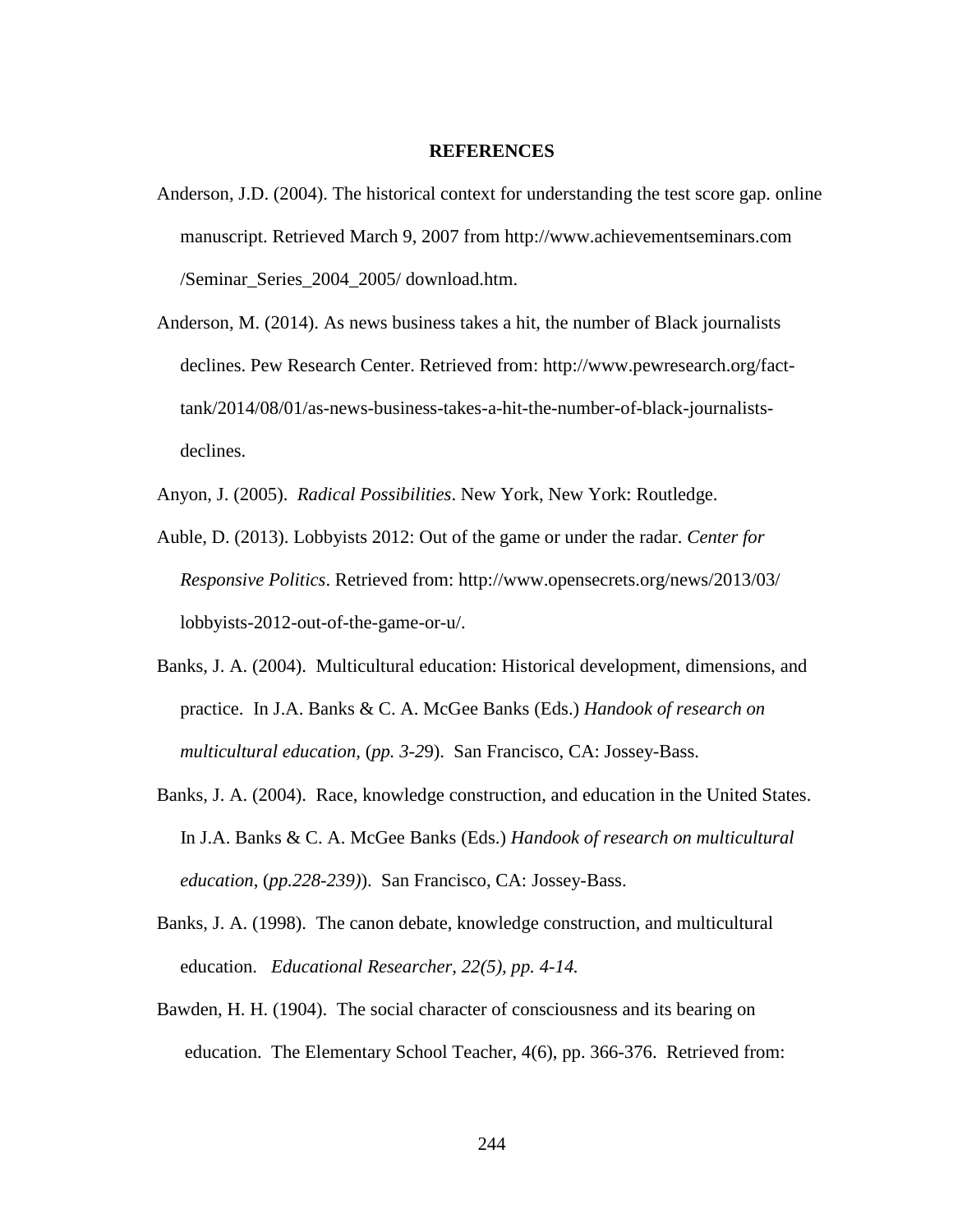http://www.jstor.org.lib- zproxy.tamu.edu:2048/stable/pdfplus/993018.pdf? acceptTC=true.

- Bell, D. (1992). Faces at the bottom of the well: The permanence of racism. New York, New York: Basic.
- Berry, J. M. (2002). Validity and reliability issues in elite interviewing. *Political Science and Politics, 35(4), pp. 679-682.*
- Berry, J. M. (1978). On the origins of public interest groups: A test of two theories. *Polity, 10 (3), pp. 379-397.*
- Bible Gateway (2015). The Book of Ruth. Retrieved from: https://www.biblegateway .com/ passage/?search=Ruth%202&version=NIV.
- Bierlein, L. A. (1993). *Controversial Issues in Education Policy*. California: SAGE Publications.
- Birnbaum, J. H. (2006). Number of Black lobbyists remains shockingly low. *The Washington Post.* Retrieved from: http://www.washingtonpost.com/wp dyn/content/article/2006/08/06/AR2006080600503.html
- Blumer, H. (1958). Race prejudice as a sense of group position. *The Pacific Sociological Review, 1(1), pp. 3-7.*
- Bormann, E. G. (1985). Symbolic convergence theory: A communication formulation. *Journal of Communication, 35(4), pp. 128-138.*
- Brenner, N., & Theodore, N. (2002). Cities and the geography of actual existing neoliberalism. *Antipode, pp. 349-379*.

Brown, H. (2009). 'They must be discontented': racial threat, black mobilization and the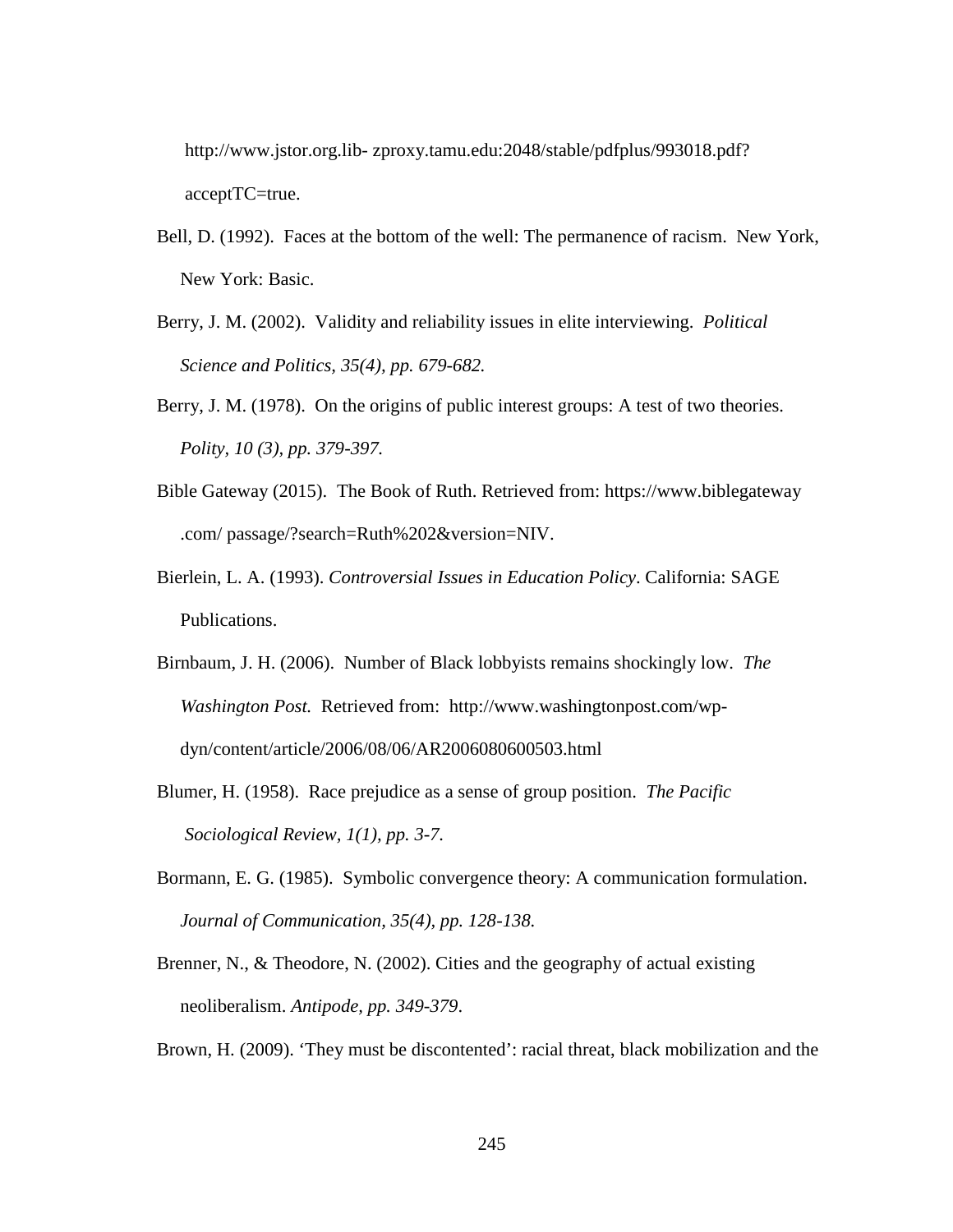passage of school closing policies, *Ethnic and Racial Studies, 33(8), pp. 1382-1411.*

- Carpenter, D.P., Esterling, K.M., Lazer, D, MJ. (2004). Friends, brokers, and transitivity: Who informs whom in Washington politics? *The Journal of Politics, 66(1), pp. 224- 246.*
- Carter, N. P. (2003). Diversity and standards: Defining the Issues. In N. Carter (Ed.), *Convergence or Divergence: Alignment of standards, assessment and issues of diversity (pp.9-20).* Washington*, D.C.: AACTE.*
- Carter, N. P. and Larke, P.J. (2003). Examining INTASC standards through the lens of multicultural education: Meeting the needs of underserved students. In N. Carter (Ed.), *Convergence or Divergence: Alignment of standards, assessment and issues of diversity (pp. 55-70).* Washington, D.C.: AACTE.
- Carter, N.P., Hawkins, T. N., and Natesan, P. (2008). The relationship between verve and the academic achievement of African American students in reading and mathematics in an urban middle school. *Educational Foundations, pp. 29 -46.*
- Chavez, C. (2008). Conceptualizing from the inside: Advantages, complications and demands on insider positionality. *The Qualitative Report, 13(3), pp. 474-494.*
- Clift, F. (2011). Behind the scenes: Lobbying for education. *Education and politics, 3(2), pp.16-17.*
- Committee of the Virginia Assembly (1779). "A bill for the more general diffusion of knowledge. Retrieved from: http://founders.archives.gov/documents/Jefferson/01-02- 02-0132-0004-0079.

Cousin, G. (2010). Positioning positionality: The reflexive turn. In M. Savin-Baden &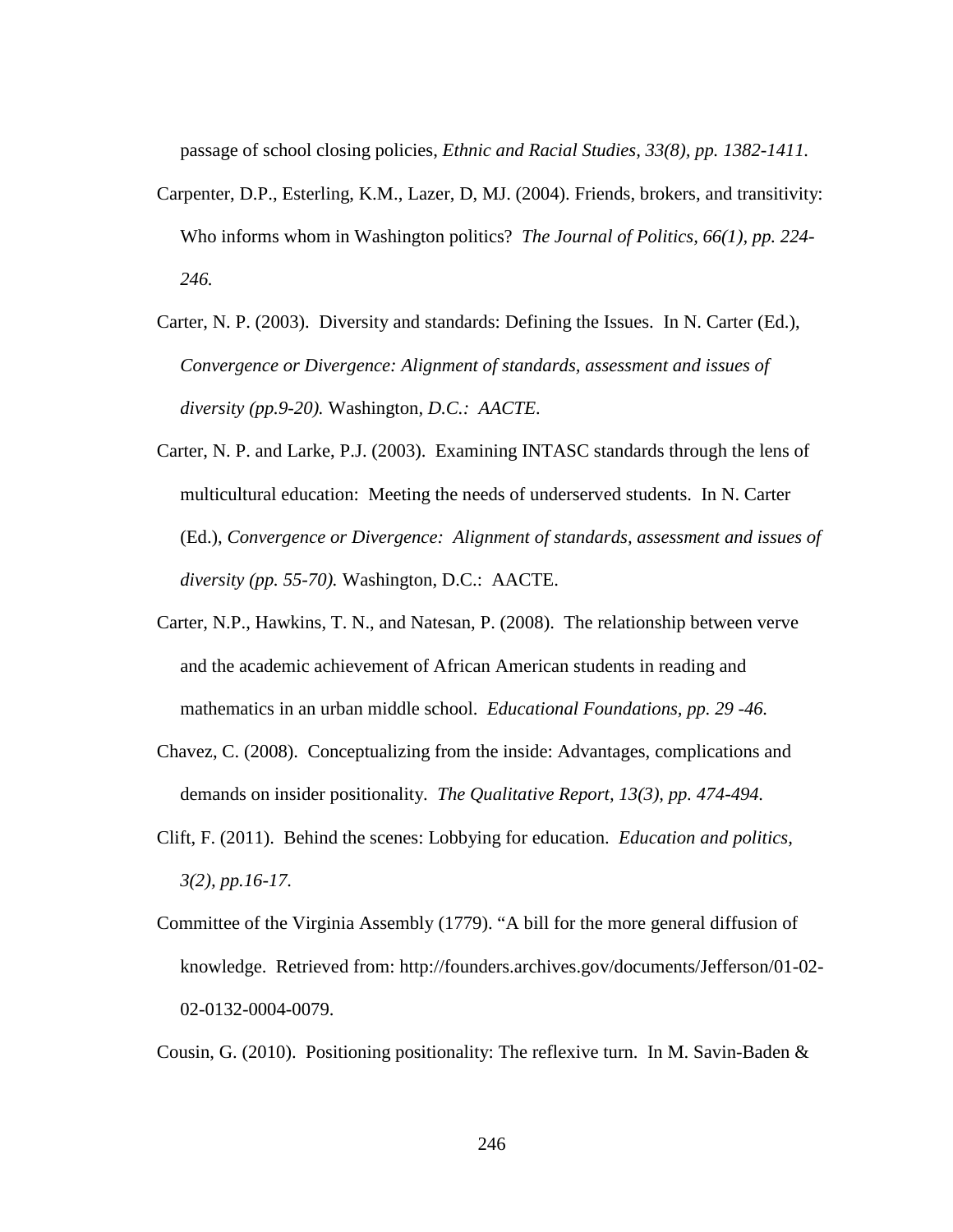C. Howell Major (Eds.), *New approaches to qualitative research: Wisdom and uncertainty, (pp. 9-18).* New York: Routledge.

- Delgado, R. & Stefancic, J. (2001). Critical race theory: An introduction. New York, New York: New York University.
- Dewey, J. (1938). Experience and education. New York, New York: Touchstone.
- Di Gioacchino, D. (2011). Lobbying for education in a two-sector model. *CES ifo Working Papers, 3446(2), pp. 1-35.*

Dubose, W.E.B. (1903). The souls of black folk. New York: Bantam.

- Ellison, R. (1980). The invisible man. New York: Random House.
- Esterling, K. M. (2007). Buying expertise: Campaign contributions and attention to policy analysis in congressional committees. *American Political Science Review, 101(1), pp. 93-109.* DOI: 10.1017.S0003055407070116.
- Esterling, K. M. (1997, May). Conflict, information and lobbying coalitions. Paper presented at Annual Meetings of the American Political Science Association. Washington, D.C.
- Fang, L. (2015). Where have all the lobbyists gone? *The Nation.* Retrieved from: www.thenation.com/article/shadow-lobby-complex.
- Ferrin, S. E. (2004). Tasks and strategies of in-house lobbyists in American colleges and universities. *International Journal of Educational Advancement, 5(2), pp. 180-191.*
- Ferrin, S. E. (2003). Characteristics of in-house lobbyists in American colleges and universities. *Higher Education Policy, 16, pp. 87-108.*
- Freire, P. (1993). Pedagogy of the oppressed. Austin, Texas: Continuum.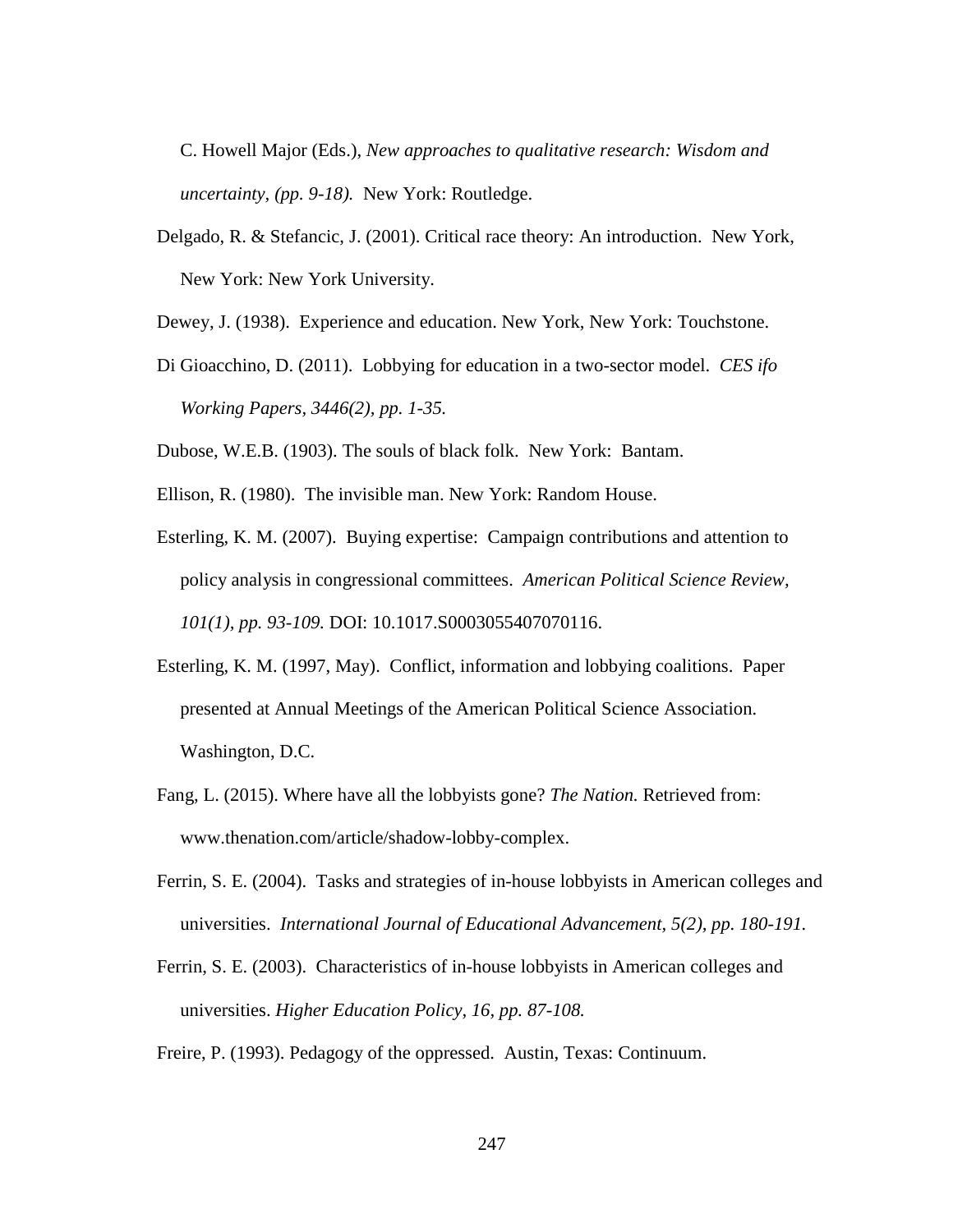- Gay, G. (2002). Preparing for culturally responsive teaching. Journal of teacher education, 53(106), DOI: 10.1177/0022487102053002003.
- Gay, G. and Howard, T.C. (2000). Multicultural teacher education for the 21<sup>st</sup> century, *The Teacher Education, 36 (1), pp. 1-16.*
- Hall, R. L. and Deardorff, A. V. (2006). Lobbying as legislative subsidy. *American Political Science Review, 100(1), pp. 69-84.*
- Hall, R. L. and Wayman, F. W. (1990). Buying time: Moneyed interests and the mobilization of bias in congressional committees. *The American Political Science Review, 84(3), pp. 797- 820.*
- Haynie, K. L. (2002). The color of their skin or the content of their behavior? Race and perceptions of African American legislatures. *Legislative Studies Quarterly, 27(2), pp. 295- 314.*
- Henderson, N., & Milstein, M, M. (2003). Resiliency in schools: Making it happen for students and educators. Thousand Oaks, California: Corwin Press.
- Henry-Beauchamp, L. & Sielder, T. (2010). Why is health an urban issue? Asthma: A case in point. In S.R. Steinberg (Ed), *19 Urban Questions: Teaching in the City* (pp. 251-261). NewYork: Peter Lang Publishing.
- Herrnstein, R. & Murray, C. (1994). The bell curve: Intelligence and class structure in American life. New York, New York: Free Press.
- Jackson, F. R. (1994). Seven strategies to support a culturally responsive pedagogy. *Journal of reading, 37(4), pp. 298-303.*

Jaffe, H. (1992). Mr. in-between; some Black's don't trust him because he seems to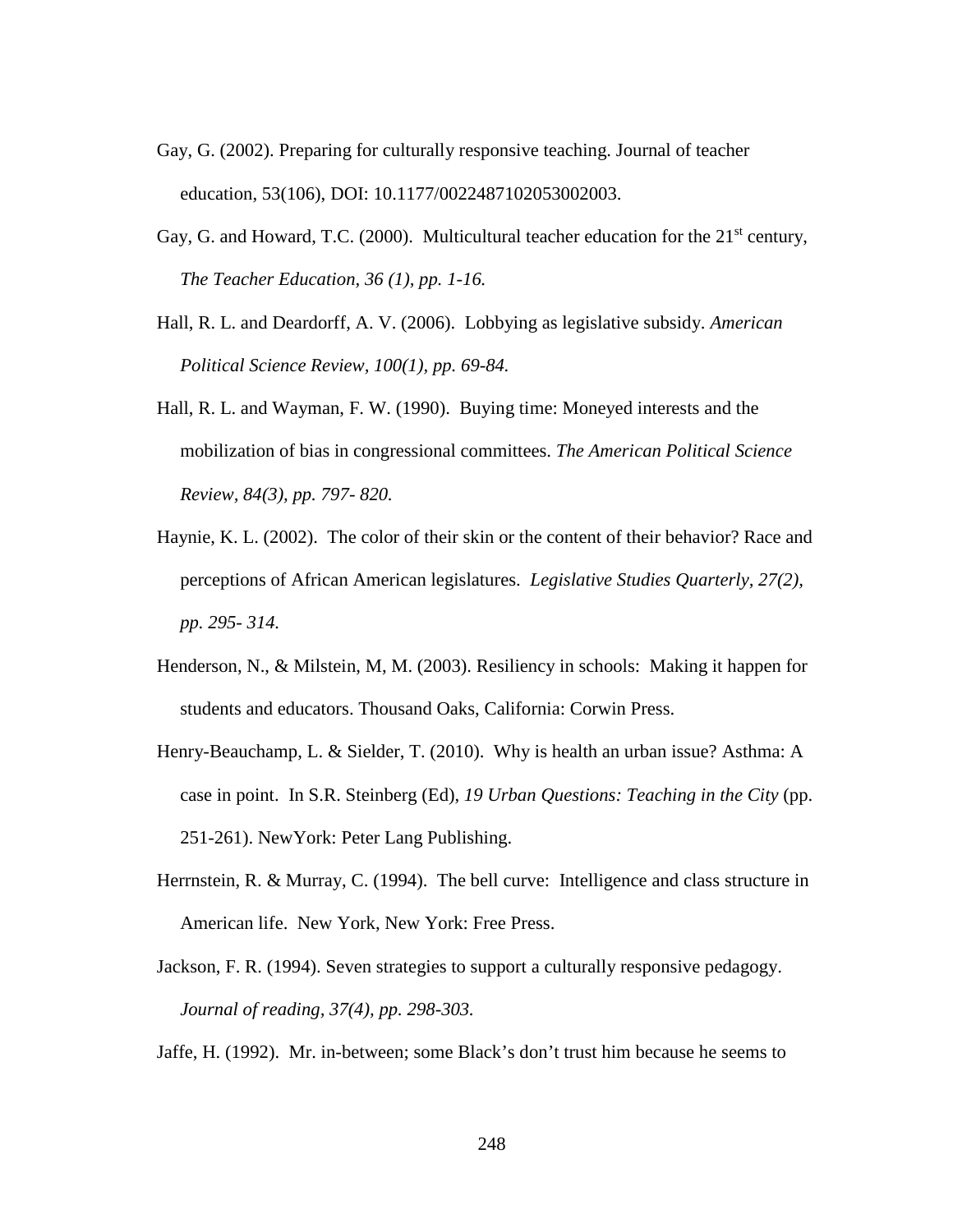white, but for the Democratic party this year, Ron Brown has been just right. *Washington Magazine, pp.1-9.*

Jessop, B. (2002). Globalization, marketization, and disciplinary neoliberalism. Antipode, pp. Kimble-Ellis, S. (2010). Their influence on Congress is growing. *Madame Noir*. Retrieved from: http://madamenoire.com/97950/their-influence-on congress-is- growing-tap/

Kincheloe, J. (2010). Why a book on urban education. In S.R. Steinberg (Ed), *19 Urban Questions: Teaching in the City* (pp. 1-25). New York: Peter Lang Publishing.

Koger, G. & Victor, J. N. (2009a). Polarized agents: Campaign contributions by lobbyists. *Political Science and Politics, pp. 485-488.* DOI: 10.1017/S1049096509090805.

- Koger, G. and Victor, J. N. (2009b). The beltway network: A network analysis of lobbyists' donations to members of congress. *Working Papers, 32, pp. 1-30.*
- Kozal, J. (2005). The shame of the nation: The restoration of apartheid schooling in America. New York: Three Rivers Press.
- Kozal, J. (1991). Savage inequalities. New York: HarperCollins Publishers, Inc.
- Ladson-Billings, G. (2006). From the achievement gap to the education debt: Understanding achievement in U.S. schools. *Educational Researcher, 35(3), pp. 3- 12, DOI: 10.3102/0013189X035007003.*
- Ladson-Billings, G. (2004). New directions in multicultural education: Complexities, boundaries and critical race theory. In J.A. Banks and C. A. McGee Banks (Eds.), *Handbook of research on multicultural education* (*pp. 50-68)*. San Francisco, CA: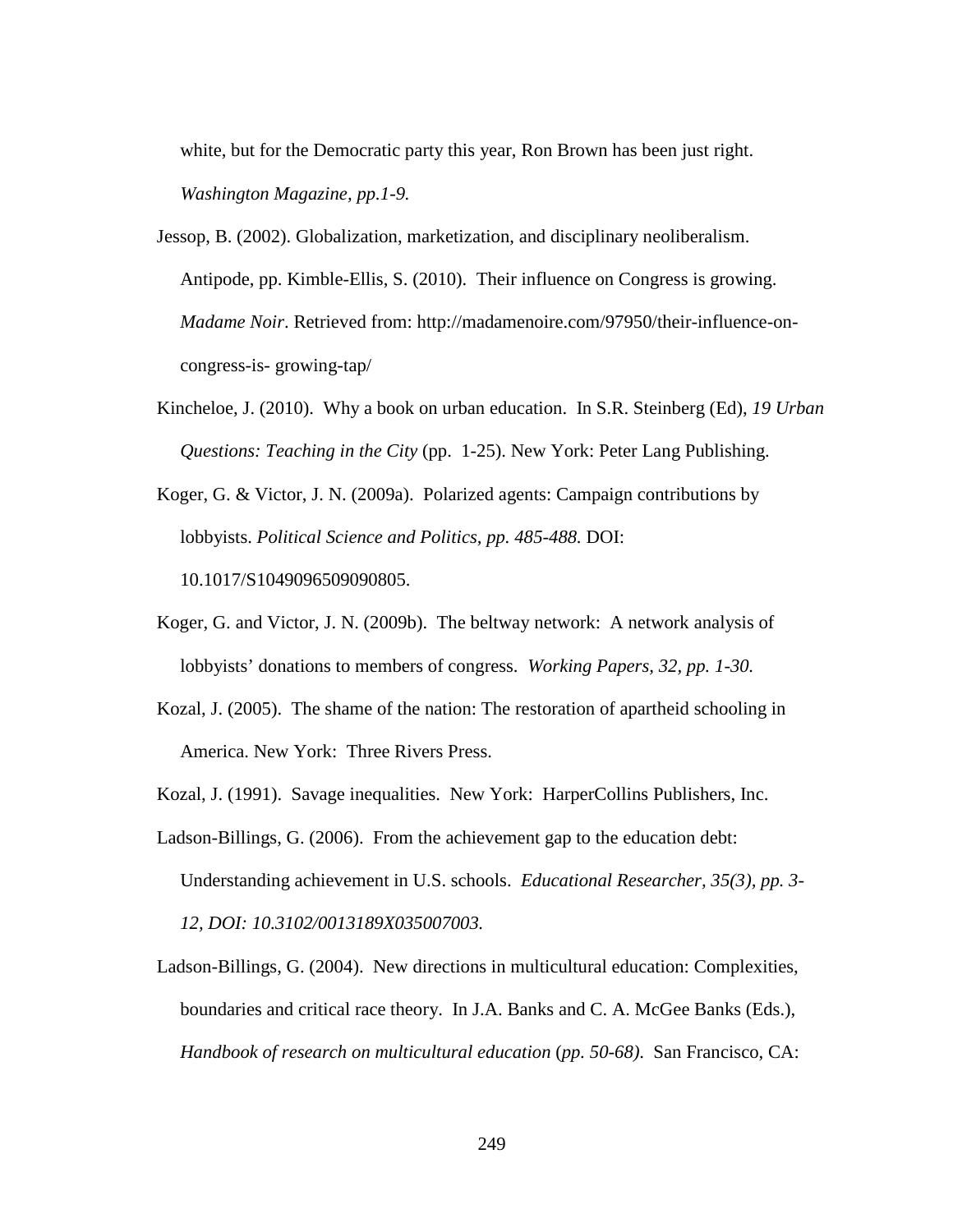Jossey-Bass.

- Ladson-Billings, G. & Tate, W. F. (1995). Toward a critical race theory. *Teachers College Record, 97(1), pp. 47-68.*
- Ladson-Billings, G. (1998). Just what is critical race theory and what's it doing in a nice field like education? *Qualitative Studies in Education, 11(1),* pp. 7-24.
- Larke, P.J., Patitu, C.L., Webb-Johnson, G., & Young-Hawkins, L., (1999). Embracing minority graduate students: A mentoring approach. *NASAP Journal, 2(1), pp. 47-55.*
- Larke, A. & Larke, P.J. (1995). The vanishing educator. *Vocational Education Journal, 70(5), pp. 1-7.*
- Larke, P.J., Wiseman, D. & Bradley, C. (1990). The minority mentorship project: Changing attitudes of preservice teachers for diverse classrooms. *Action in Teacher Education, 12(3), pp. 5-11.*
- Lincoln, Y. S. (1995). Emerging criteria for quality in qualitative and interpretive research. *Qualitative Inquiry, 1(3), pp. 275-289*, doi: 10.1177/107780049500100301
- Maze, E. A (2007). The uneasy page: Transcribing and editing oral history. In T. L.
- Charlton, L. E. Myers, & R. Sharpless, (Eds.) *History of oral history: Foundations and methodology, (pp. 227-263). Lanham, MD: AltaMira.*
- McGrath, C. (2009). The ideal lobbyist: Personal characteristics of effective lobbyist. In M. Kurkowska-Budzan & K. Zamorski (Eds.). *Oral history: The challenges of dialogue, (pp.47-59).* Philadelphia, PA: John Benjamins,
- McGrath, C. (2007). Framing lobbying messages: Defining and communicating political issues persuasively. *Journal of Public Affairs, 7, pp. 269-280.* DOI: 10.1002/pa.267.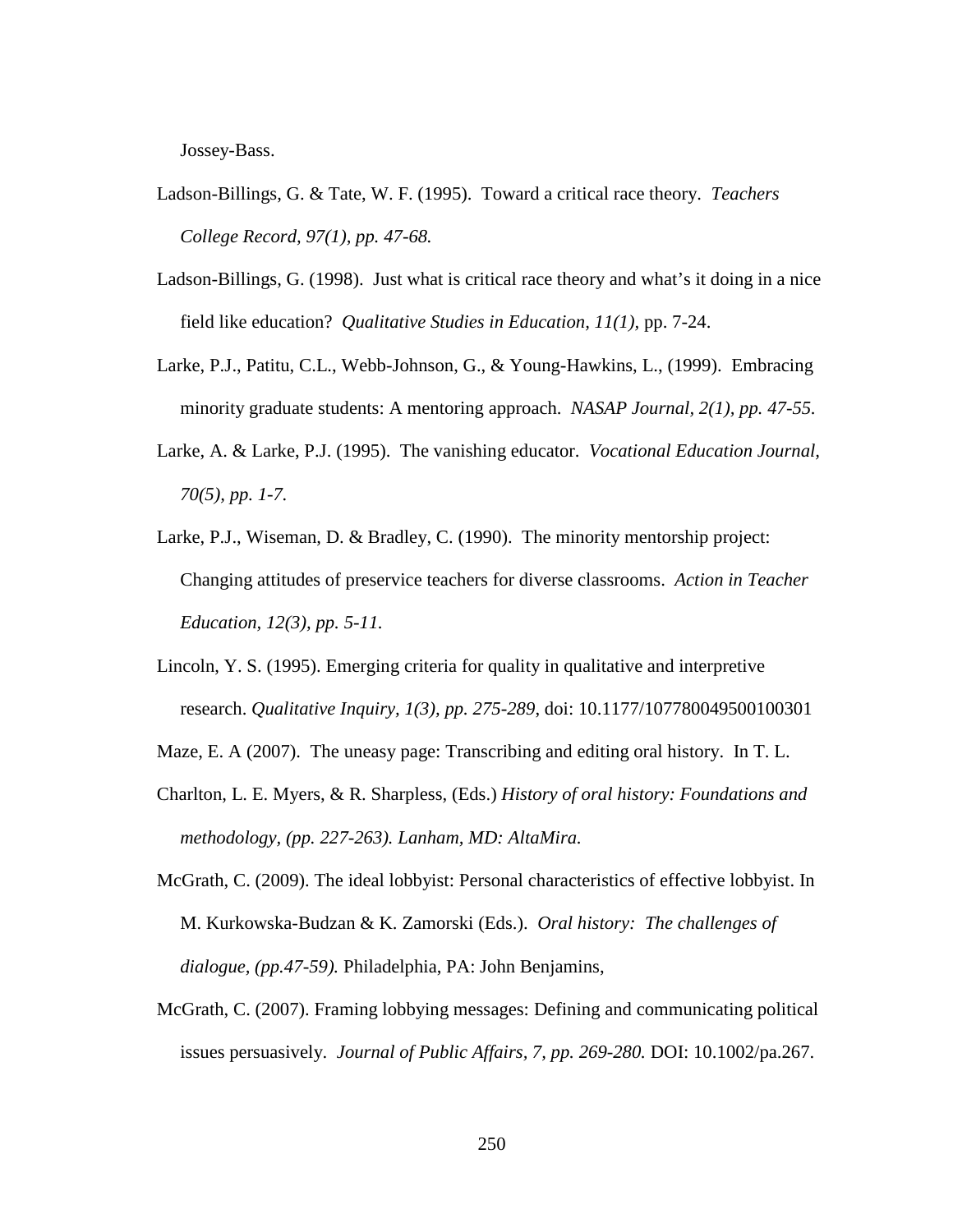- McGrath, C. (2006). The ideal lobbyist: Personal characteristics of effective lobbyist. *Journal of Communication Management, 10(1), pp. 67-79.*
- McIntosh, A. S. (2002). Categorization: Impact on African American learners with exceptionalities. In F.E. Obiakor and B. A. Ford (Eds.), *Creating successful learning environments for African American learners with exceptionalities (pp. 41-52).* Thousand Oaks, California: Corwin Press.
- Merriam, S. B. (1991). How research produces knowledge. In J.M. Peters & P. Jarvis (Eds.), *Adult Education, (pp. 42-65).* San Francisco: Jossey-Bass.
- Milbrath, L.W. (1963). The Washington lobbyists. Chicago, Illinois: Rand McNally.
- Milbrath, L. W. (1960). Lobbying as a communication process. *The Public Opinion Quarterly, 24(1), pp. 32-53.*
- Milbrath, L. W. (1958). The political party activity of Washington lobbyists. *The Journal of Politics, 20(2), pp. 339-352.*
- Milner, H. R. (2007). African American males in urban schools: No excuses-teach and empower. *Theory in Practice, 46(3), 239-246.*
- Milner, H. R. (2002). Affective and social issues among high achieving African American students: recommendations for teachers and teacher education. *Action in Teacher Education, 24(1), pp. 81-89.*
- Moser, S. (2008). Personality: a new positionality? *Area, 40(3), pp. 383-392.*
- Nastas, G. & Swanson, S. (1984). The business school's role in state business lobbyist training: A Michigan view. *Journal of Business Education, pp. 281-284.*
- Naureckas, J. (1995). Racism Resurgent. *FAIR*. Retrieved from: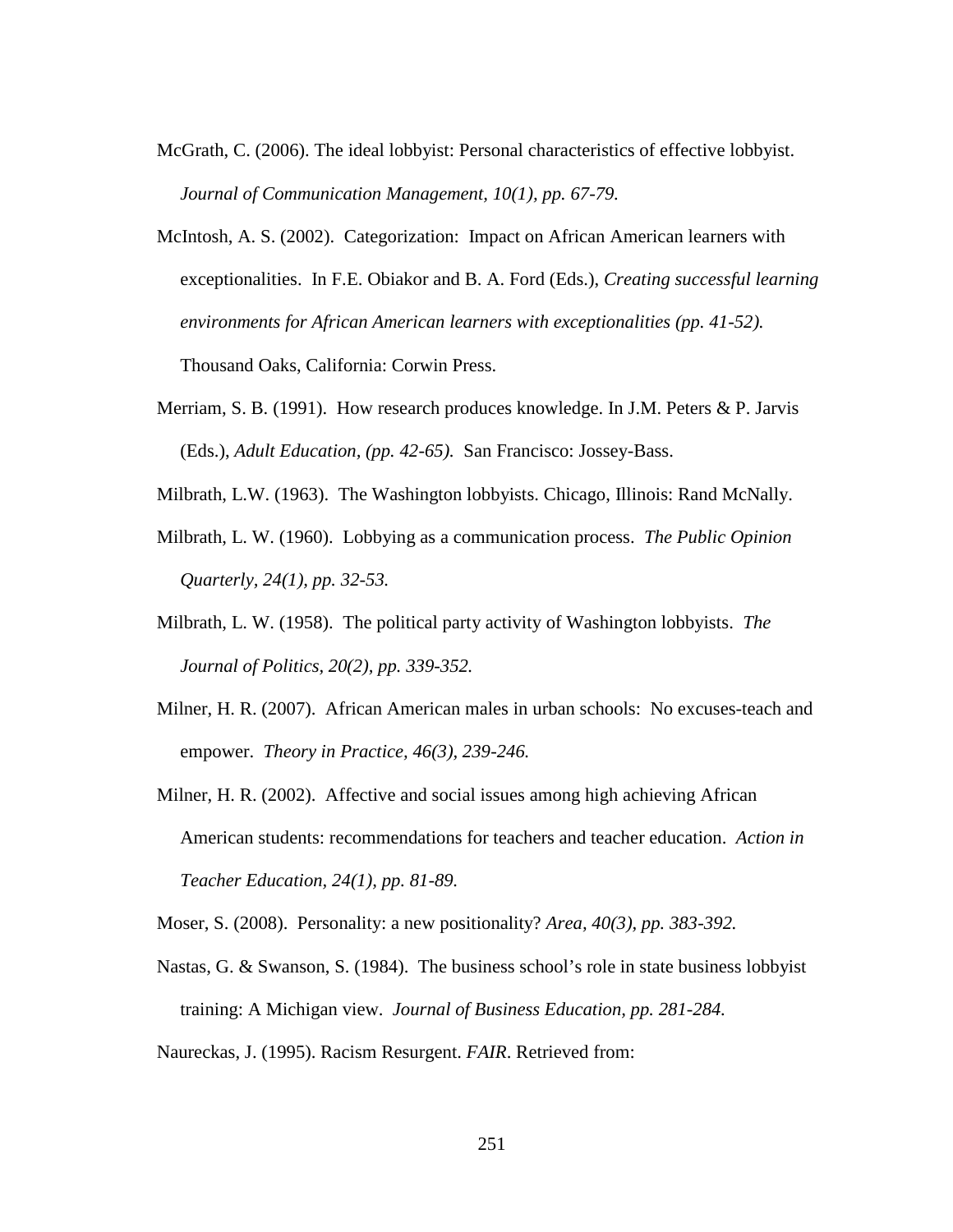http://www.fair.org/ index.php? page=1271

- NCES (2015). Digest of education statistics. *Institute of Education Sciences.* Retrieved from: https://nces.ed.gov/programs/digest/d13/tables/dt13\_209.10.asp
- Newton-Small, J. (2013). Don't cry for K street: Federal lobbying is down, but profits are up. *Time.* Retrieved from: http://swampland.time.com/2013/08/08/dont-cry-for k-street-federal-lobbying-is-down-but-profits-are-up/
- OpenSecrets.Org (2013). Influence and lobbying. Retrieved from: http://www.opensecrets.org/ lobby/top.php? showYear= 2013&indexType=i
- Palmer, A and Murray, M. (2009). For Black lobbyists, progress is real but big challenges remain. *Roll Call*. Retrieved from: http://www.rollcall.com/issues/54\_ 142/-35651-1.html
- Pragmatic denial of the finality of desire of conduct: Does democracy make room for the exceptional man. (1919). *The Biblical World (1893-1920), 53*(5), 524-524.
- PoliticalMoneyLine.com (2014). Number of registered lobbyists. Retrieved from: http://www.politicalmoneyline.com/tr/tr\_dyn\_LobbyDirectory.aspx?&td=5\_0
- Public Affairs (2007). A brief history of lobbying. *Retrieved from: www.publicaffairslink.co.uk.*
- Reissman, C. K. (1993). *Narrative analysis: qualitative research methods*. Newberry Park, California: Sage.
- Ritchie, D. A. (2003). Doing oral history: A practical guide. New York: Oxford.
- Sangillo, G. (2006). Race relations. *National Journal, 38(24), pp. 35-36.*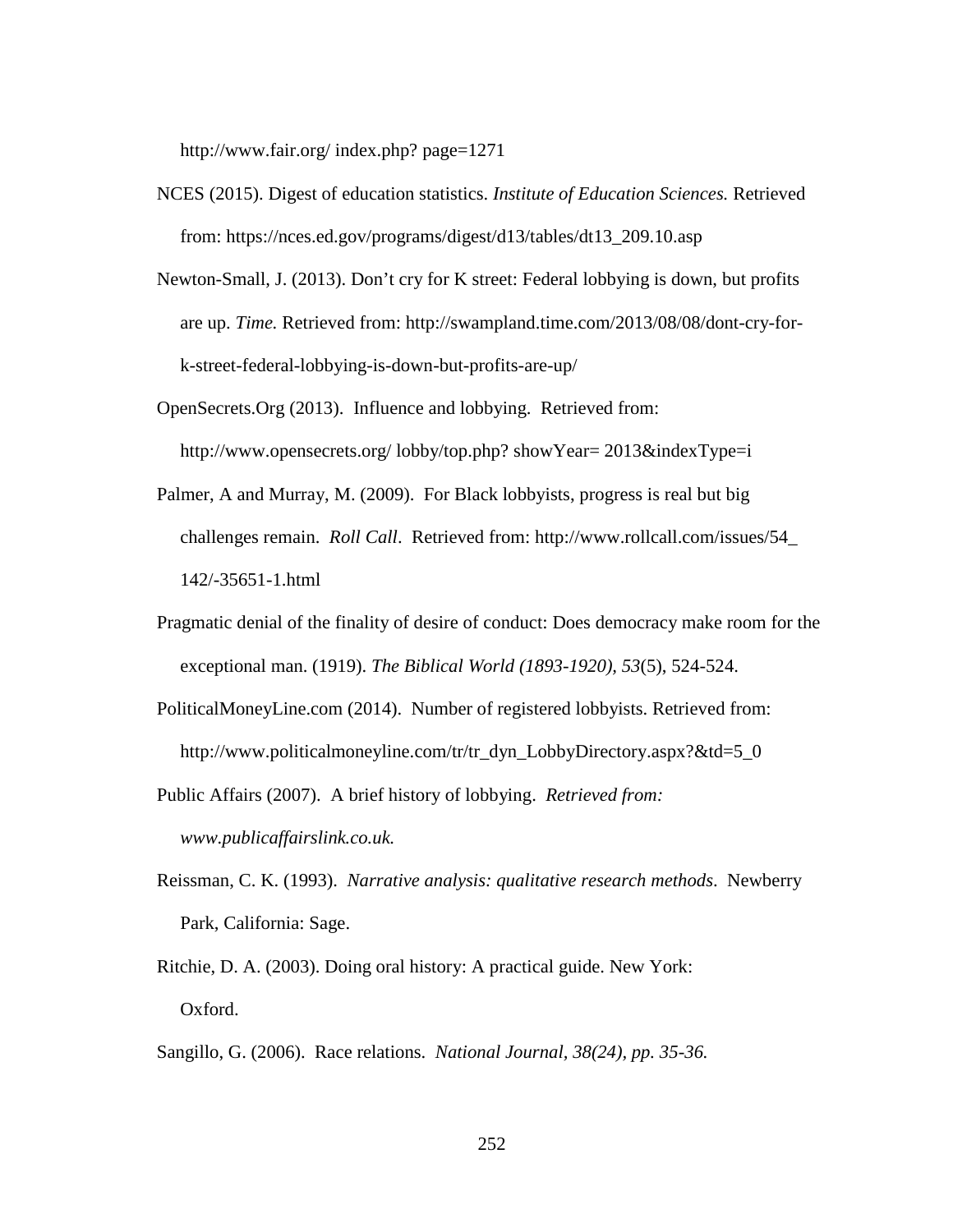- Schott Report (2010). Yes We Can: The Schott 50 State Report on Public Education and Black Males. *Schott Foundation for Public Education.*
- Smith, K. E. (2006). Problematizing power relations in 'elite' interviews. *Geoforum, (36), pp. 643-653.*
- Smith, R. C. (1981). Black power and the transformation from protest to policies. *Political Science Quarterly, 96(3), pp. 431-443.*
- Smothers, A. (2012). Five African American male superintendents and their leadership in diverse school districts in Texas. Dissertation.
- Steele, C. (2004). A threat in the air: How stereotypes shape intellectual identity and performance. In J.A. Banks and C. A. McGee Banks (Eds.), *Handbook of research on multicultural education, (pp. 682-698)*. San Francisco, CA: Jossey-Bass.
- Stiles, M. and Thevenot, Brian. (2010). The school-to-prison pipeline. *The Texas Tribune.*
- Tarantino, Q., DiCaprio, L., Jackson, S. L., Foxx, J., Washington, K., Waltz, C., Goggins, W., (2013). *Django unchained*. Canada: Entertainment One.
- Valencia, R. (2010). Dismantling contemporary deficit thinking: Educational thought and practice. New York, New York: Routledge.
- Wilmsen, C. (2001). For the record: Editing and the production of meaning in oral history. *Oral History Review, 28(1), pp. 65-85*.
- Wolman, H. L. & Thomas, N. C. (1970). Black interests, black groups, and black influence in the federal policy process: The cases of housing and education. *The Journal of Politics, 32(4) pp. 875-897.*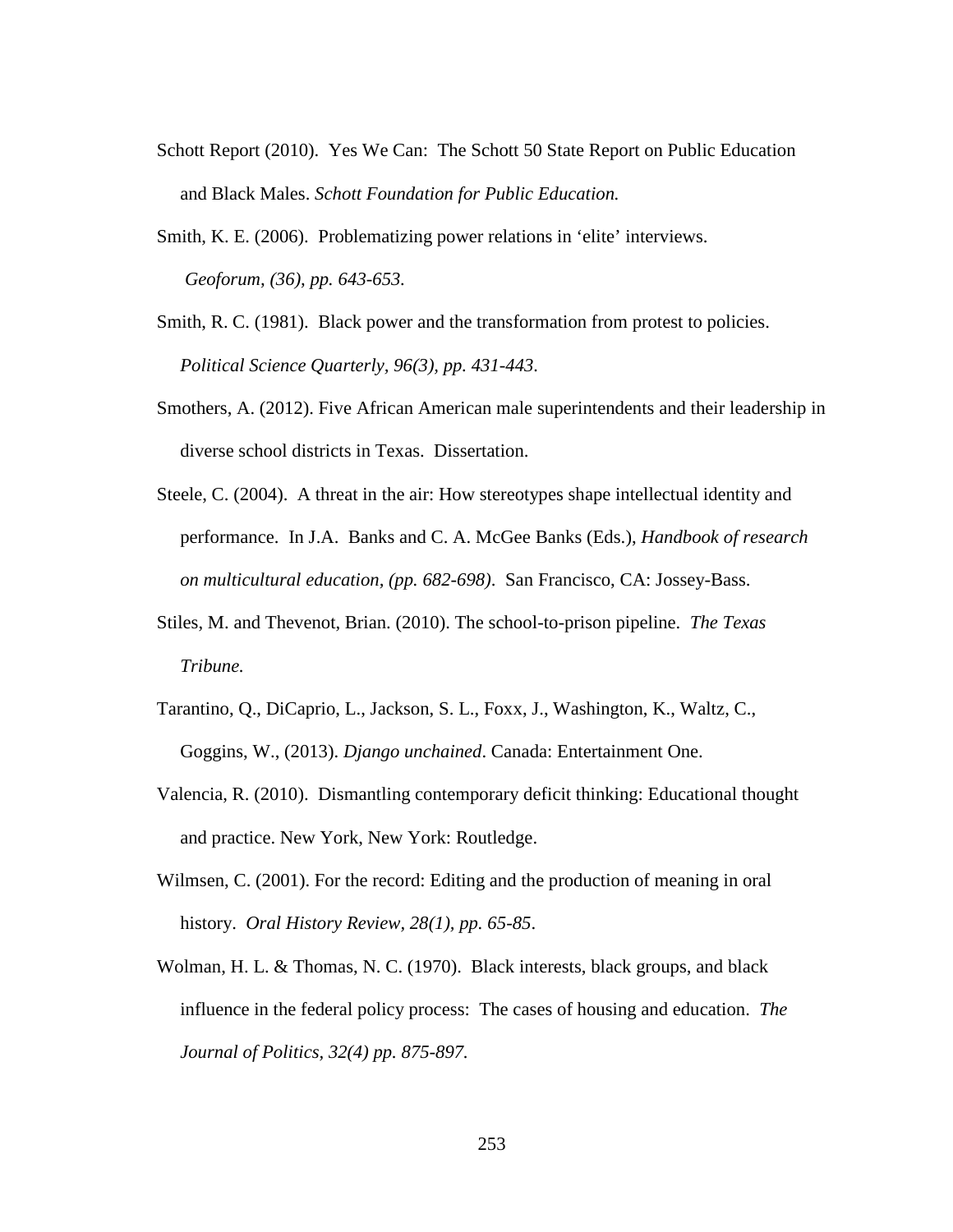Williams, T. (2009). Save our children. African American Images.

- Woodson, C. G. (1933). The mis-education of the Negro. Chicago, Illinois: African American Images.
- Valencia, R. (2010). Dismantling contemporary deficit thinking: Educational thought and practice. New York, New York: Routledge.
- Vance, S. (2012). The influence game: 50 insider tactics for the Washington, D.C., lobbying world that will get you to yes. Hoboken, New Jersey: John Wiley & Sons.
- Watkins, J., Lewis, C., & Griffen, A.J. (2014). The exodus of Black principals from urban to suburban schools. *The International Journal of Diversity in Education.*

Weikart, L.A. (2006). School finance in urban America. In J. Kinchelo, K. Hayes, K. Rose, and P. M. Anderson (Eds.), *Praeger handbook of urban education* (pp. 387-396). New York, New York: Greenwood Publishing Group, Inc.

West, C. (2001). Race matters. Boston, Massachusetts: Beacon.

Zwiegenhaft, R. (2014). Diversity among CEOs and corporate directors: Has the heyday come and gone? *Who Rules America?* Retrieved from: http://www2. ucsc.edu/ whorulesamerica/power/diversity\_among\_ceos.html.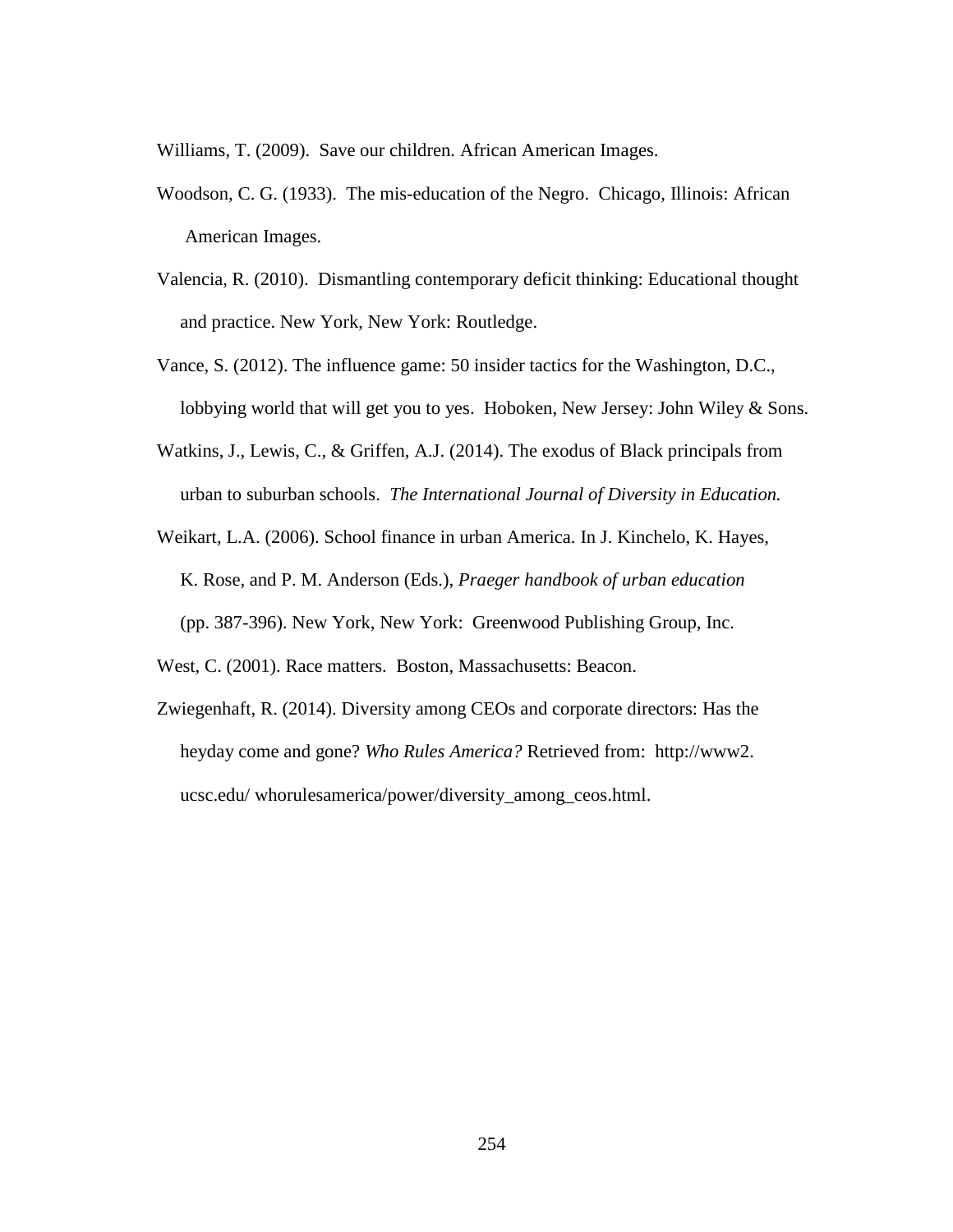### **APPENDIX A**

### **Consent Form**

| Aaron J. Griffen     | Dr. Norvella Carter, Advisor |
|----------------------|------------------------------|
| Home: (281) 772-6717 | $(281)$ 788-4388             |
| Work: (281) 985-6590 | $(979)$ 862-3802             |
|                      |                              |

**Project Title:** Hearing the Voices of African American Lobbyists and Their Role in Lobbying for Education

**You are being invited to take part in a research study being conducted by Texas A&M University. You are being asked to read this form so that you know about this research study. The information in this form is provided to help you decide whether or not to take part in the research. If you decide to take part in the study, you will be asked to sign this consent form. If you decide you do not want to participate, there will be no penalty to you, and you will not lose any benefit you normally would have.**

### **Why Is This Study Being Done?**

The purpose of this study is to hear the voices, the life experiences and lobbying practices of five African American educational lobbyists in the United States. The purpose is to use discourse to determine how they describe their personal characteristics related to success in their position, how they exercise and interpret their acts of lobbying and how they describe their influence or impact on education.

#### **Why Am I Being Asked To Be In This Study?**

You are being asked to be in this study because you are an African American educational lobbyist, you have served in your position for a minimum of 5 years, and you are presently serving as a lobbyist at the federal or state level.

### **How Many People Will Be Asked To Be In This Study?**

Five people (participants) will be enrolled in this study nationally

### **What Are The Alternatives To Being In This Study?**

The alternative is not to participate.

#### **What Will I Be Asked To Do In This Study?**

Your participation in this study will last up to two hours. The procedures you will be asked to perform are described below.

The visit will last about 60 to 90 minutes. During this visit or interview I will ask questions from an interview protocol/questionnaire. In order to get exact information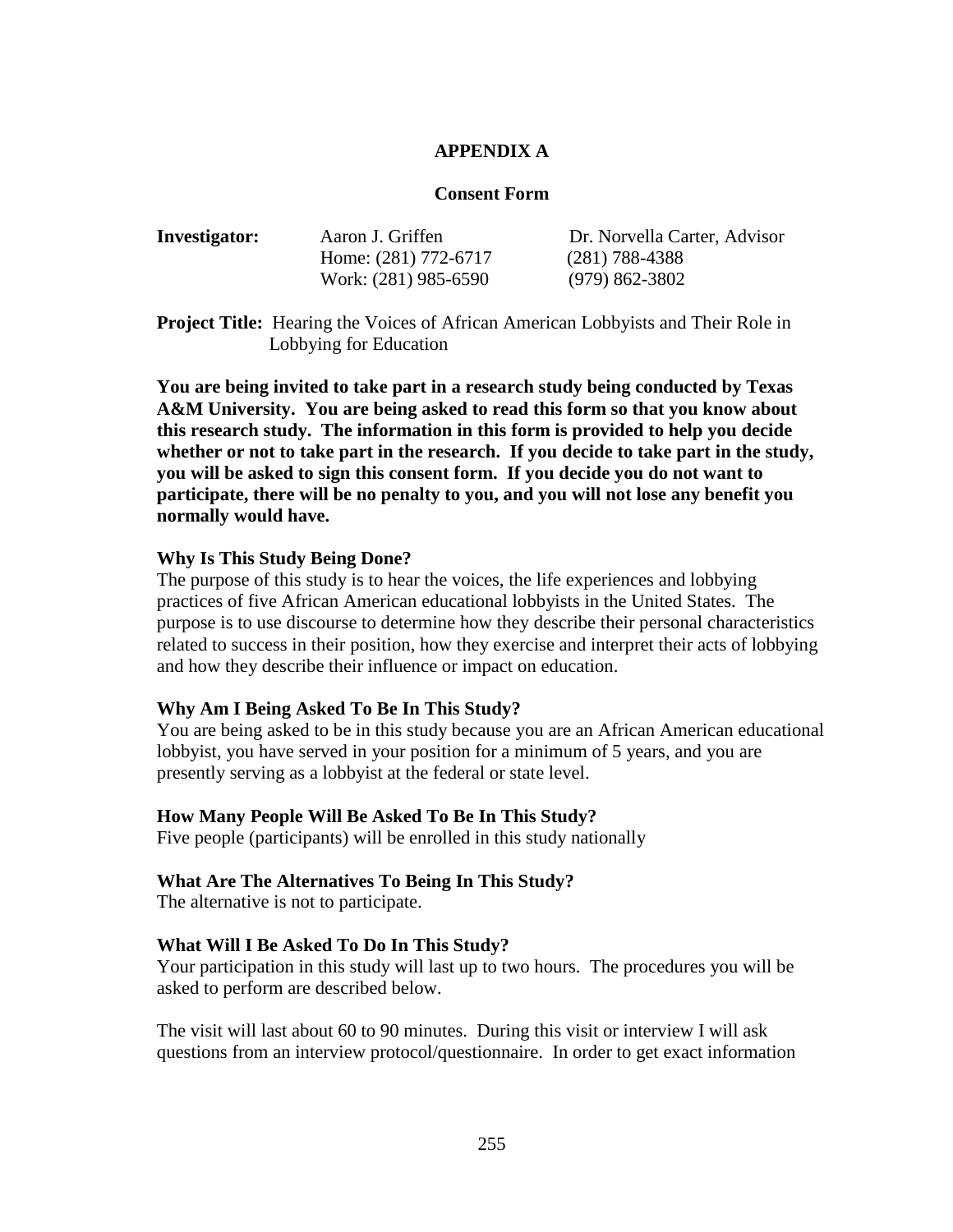from you, and increase the strength of the study, you will be audio taped in the 60 to 90 minute interview session.

Your name will be pre-coded to the recording tape that will be used to record the interview session. The transcriptions (writing down from the tape what you said) will also be coded in order to further protect your confidentiality. Written reports may entail the use of quoted material. At the conclusion of this study, the information gathered and audio tapes, identifiable only by subject number will be stored in a locked file that only I will be able to access.

A follow up visit may occur which will last up to 30 minutes.

A visit will include but may not be limited to face to face visit, phone chat, or face to face web chat via online web chat services (i.e. Skype or Gmail).

# **Will Video or Audio Recordings Be Made Of Me during the Study?** *Required recordings:*

The researchers will take an audio recording during the study so that I will be able to get exact information from you and to increase the strength of the study. If you do not give permission for the audio recording to be obtained, you cannot participate in this study.

| I give my permission for audio recordings to be made of me during my<br>participation in this research study.        |
|----------------------------------------------------------------------------------------------------------------------|
| I do not give my permission for audio recordings to be made of me during my<br>participation in this research study. |

# **Are There Any Risks To Me?**

There will be no more risks than you would come across in everyday life.

# **Are There Any Benefits To Me?**

There is no direct benefit to you by being in this study. What researchers find out from this study will help provide insight about African American education lobbyists and how they view their influence and impact for mobilizing interests for education, providing equity and access to education, and how they view the importance of educational interests. African American lobbyists who wish to lobby for educational interests can use this study by reflecting on their own experiences in other lobbying fields. Additionally, African American educators as well as universities and colleges can use this study to create programs for the recruitment and development of African American educators and students who aspire to be educational lobbyists.

# **Will There Be Any Costs To Me?**

There will be no costs for taking part in this study, aside from your time.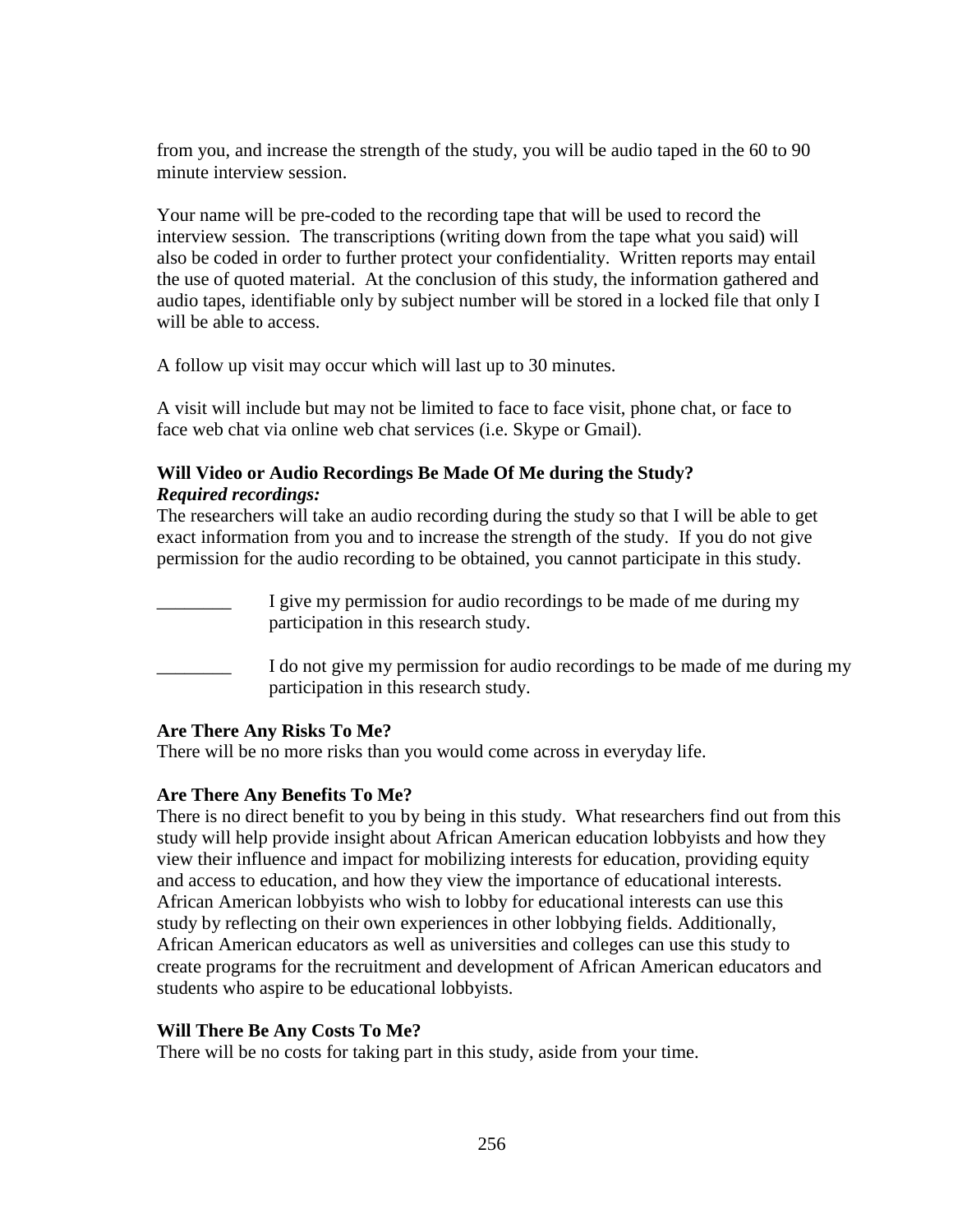### **Will I Be Paid To Be In This Study?**

You will not be paid for being in this study.

# **Will Information From This Study be Kept Private?**

The records in this study will be kept private. No identifiers linking you to this study will be included in any sort of repot that might be published. Research records will be stored securely and only Aaron J. Griffen will have access to the records.

Information about you will be stored in locked file cabinet. This consent form will be filed securely in an official area.

Information about you will be kept confidential to the extent permitted or required by law. People who have access to your information include the Principal Investigator and research study personnel. Representatives of regulatory agencies such as the Office of Human Research Protections (OHRP) and entities such as the Texas A&M University Human Subjects Protection Program may access your records to make sure the study is being run correctly and that information is collected properly.

### **Who may I Contact for More Information?**

You may contact the Principal Investigator, Aaron J. Griffen, M.Ed. to tell him/her about a concern or complaint about this research at 281-772-6717 or akgriffen@neo.tamu.edu. You may also contact Dr. Norvella Carter, the faculty advisor for this project, at Texas A&M University at (979-862-3802) or ncarter@tamu.edu. This research has been reviewed by the Institutional Review Board at Texas A&M University.

For questions about your rights as a research participant; or if you have questions, complaints, or concerns about the research, you may call the Texas A&M University Human Subjects Protection Program office at (979) 458-4067 or [irb@tamu.edu.](mailto:irb@tamu.edu)

# **STATEMENT OF CONSENT**

**I agree to be in this study and know that I am not giving up any legal rights by signing this form. The procedures, risks, and benefits have been explained to me, and my questions have been answered. I know that new information about this research study will be provided to me as it becomes available and that the researcher will tell me if I must be removed from the study. I can ask more questions if I want, A copy of this entire consent form will be given to me.**

\_\_\_\_\_\_\_\_\_\_\_\_\_\_\_\_\_\_\_\_\_\_\_\_\_\_\_\_\_\_\_\_\_\_\_\_\_\_\_\_\_\_\_\_\_\_\_\_\_\_\_\_\_\_\_\_\_\_\_\_\_\_\_\_\_\_\_\_\_\_\_

\_\_\_\_\_\_\_\_\_\_\_\_\_\_\_\_\_\_\_\_\_\_\_\_\_\_\_\_\_\_\_\_\_\_\_\_\_\_\_\_\_\_\_\_\_\_\_\_\_\_\_\_\_\_\_\_\_\_\_\_\_\_\_\_\_\_\_\_\_\_\_

Participant's Signature Date

Printed Name Date

**INVESTIGATOR'S AFFIDAVIT**: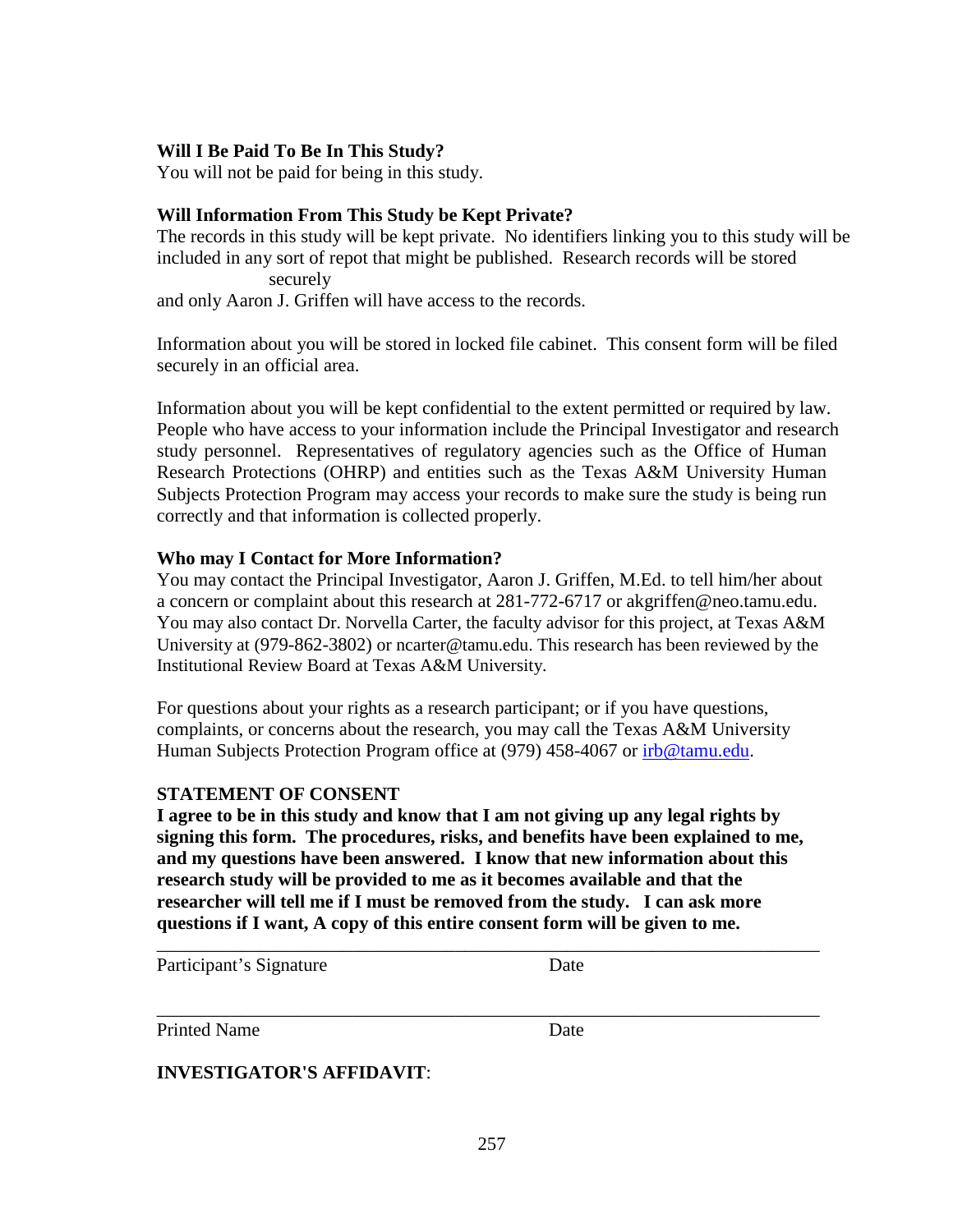Either I have or my agent has carefully explained to the participant the nature of the above project. I hereby certify that to the best of my knowledge the person who signed this consent form was informed of the nature, demands, benefits, and risks involved in his/her participation.

\_\_\_\_\_\_\_\_\_\_\_\_\_\_\_\_\_\_\_\_\_\_\_\_\_\_\_\_\_\_\_\_\_\_\_\_\_\_\_\_\_\_\_\_\_\_\_\_\_\_\_\_\_\_\_\_\_\_\_\_\_\_\_\_\_\_\_\_\_\_\_

\_\_\_\_\_\_\_\_\_\_\_\_\_\_\_\_\_\_\_\_\_\_\_\_\_\_\_\_\_\_\_\_\_\_\_\_\_\_\_\_\_\_\_\_\_\_\_\_\_\_\_\_\_\_\_\_\_\_\_\_\_\_\_\_\_\_\_\_\_\_\_

Signature of Presenter Date

Printed Name Date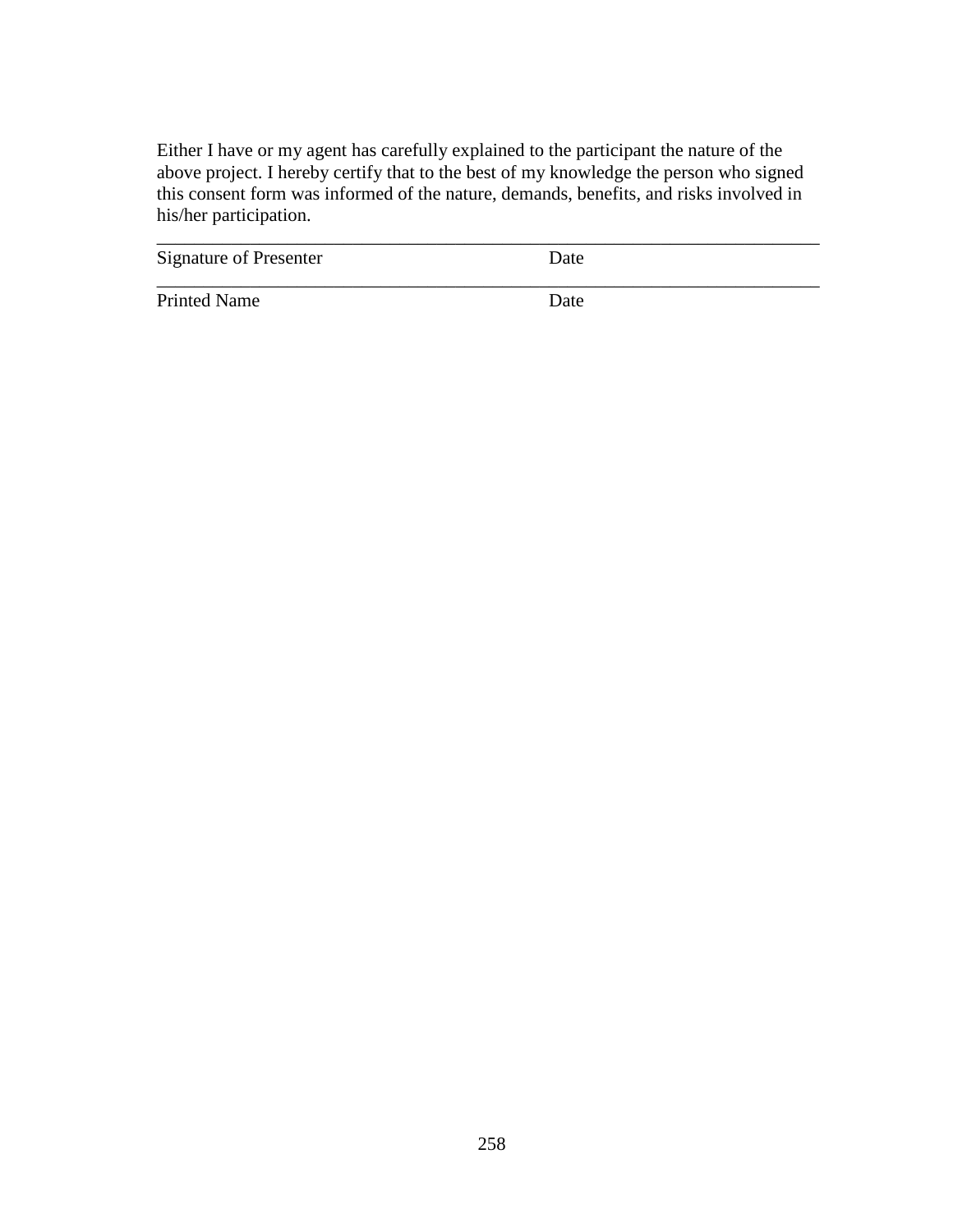# **APPENDIX B**

# **Interview Protocol**

**Title:** *Hearing the Voices of African American Educational Lobbyists and Their Role in Lobbying for Education*

This is an interview with \_\_\_\_\_\_\_\_\_\_\_\_\_\_\_\_\_\_\_\_ conducted by Aaron J. Griffen, PhD candidate at Texas A&M University, Teaching Learning and Culture – Urban Education.

Today is  $\frac{1}{\sqrt{1-\frac{1}{2}}\sqrt{1-\frac{1}{2}}\sqrt{1-\frac{1}{2}}\sqrt{1-\frac{1}{2}}\sqrt{1-\frac{1}{2}}\sqrt{1-\frac{1}{2}}\sqrt{1-\frac{1}{2}}\sqrt{1-\frac{1}{2}}\sqrt{1-\frac{1}{2}}\sqrt{1-\frac{1}{2}}\sqrt{1-\frac{1}{2}}\sqrt{1-\frac{1}{2}}\sqrt{1-\frac{1}{2}}\sqrt{1-\frac{1}{2}}\sqrt{1-\frac{1}{2}}\sqrt{1-\frac{1}{2}}\sqrt{1-\frac{1}{2}}\sqrt{1-\frac{1}{2}}\sqrt{1-\frac{1$ 

This interview is being conducted as part of a research study "Hearing the Voices of African American Educational Lobbyists and Their Role in Lobbying for Education."

This is meeting **1** of this interview.

The purpose of this study is to examine and interpret the life experiences and lobbying practices of five African American educational lobbyists in the United States - how they describe their personal characteristics related to success in their position, how they exercise and interpret their acts of lobbying and how they describe their influence or impact on education.

To begin this interview, I would like to start with some information related to you, your background, and your career.

# **Background and Career Information**

- 1. Tell me about yourself
- 2. How many years have you been a lobbyist? For education?
- 3. Please provide your formal educational background?
- 4. What was your occupation(s) prior to becoming a lobbyist?
- 5. What were your lobbying interests prior to becoming an educational lobbyist?

6. What or who were some of your major influences that developed your interest in becoming a lobbyist?

- 7. Is anyone else in your family a lobbyist?
- 8. Why did you become a lobbyist?
- 9. Talk about your transition to being an educational lobbyist?
- 10. What went into your decision to join your organization (start your own firm)?
- 11. How much longer in your career would you consider being a lobbyist? Why?

12. If there were anything or anyone that could prompt you to change careers, who or what would that be?

13. Describe what you would consider to be the most appealing aspect of being a lobbyist. For education?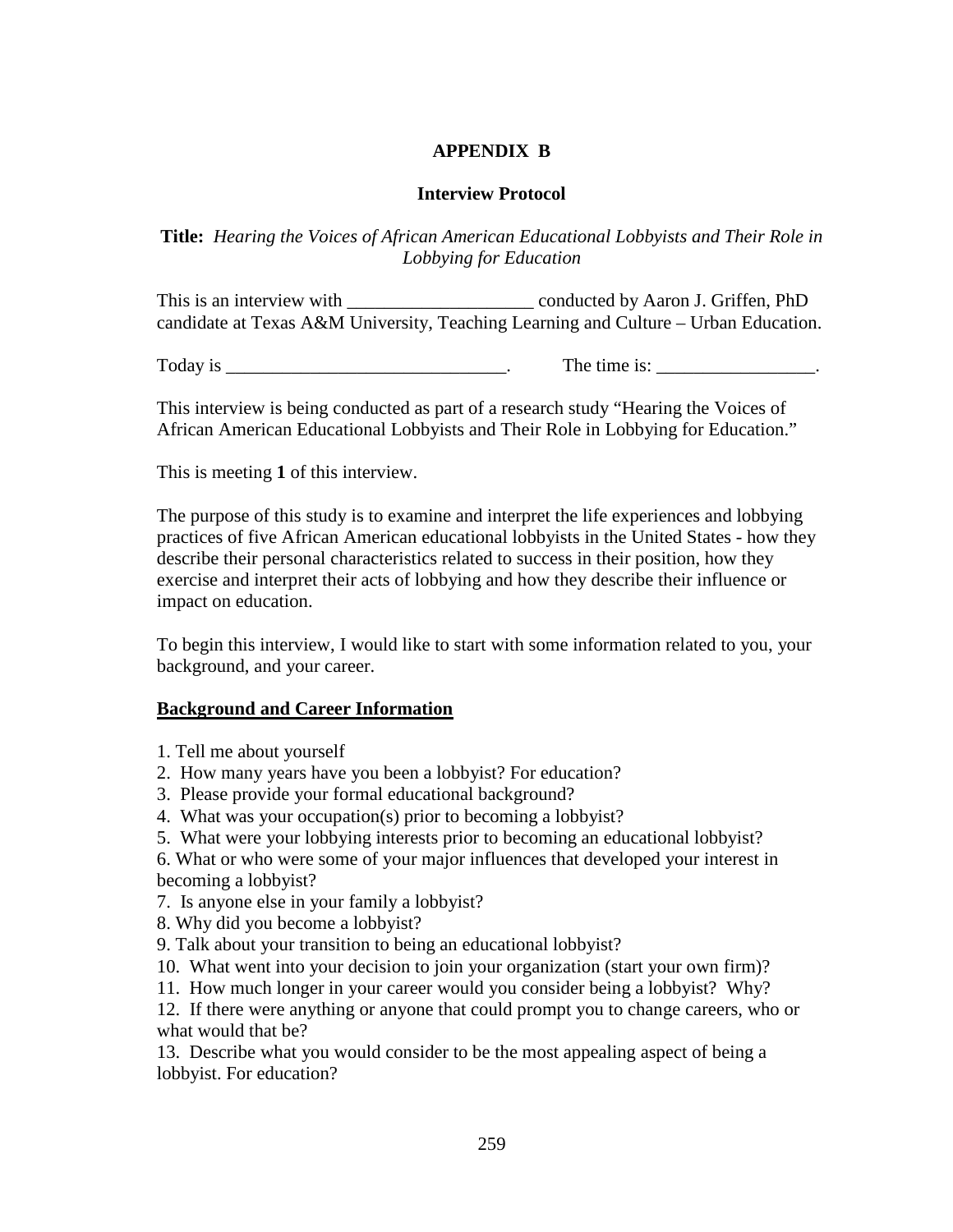14. Is there anything you consider to be the least appealing aspect of being a lobbyist? For education?

15. If you had your choice of any other job or profession, what would it be? Why?

# **Personal Characteristics Success and Effectiveness**

1. What organizations, groups, or clubs do you belong? What positions have you held?

2. How does your connection to any groups or organizations provide you any advantages or disadvantages as a lobbyist? For education?

3. Have you ever held a position in public office or were you a candidate?

4. Please share your political party activity. What positions have you held?

5. How does your political party activity provide you any advantages or disadvantages as a lobbyist? For education?

6. What do you feel are some of the important personal qualities, values, and behaviors necessary for being a lobbyist? For education?

7. What do you think are some of your really strong qualities that have helped you as a lobbyist? For education?

8. How do you develop a circle of contacts?

9. Explain how developing a circle of contacts is both a benefit and a detriment to your success and effectiveness.

10. How would you recommend attaining champions for bills? – Difficult?

11. Please share some of the important life experiences that you have had which facilitated your choice to become a lobbyist? For education?

12. What interpersonal dynamics do you feel impacts your effectiveness as a lobbyist? (How were you motivated toward becoming a lobbyist for education?)

13. How important is direct vs. indirect communication? How should one balance them?

14. What role, if any, did your upbringing play in your wanting to be a lobbyist (educational lobbyist)?

15. What values, interests, goals, and beliefs influence the way you conduct yourself, personally and professionally?

16. Describe some of the obstacles or restrictions that cause you the most concern as you attempt to carry out your duties as an educational lobbyist?

17. Does perception influence access? For African Americans? How?

18. Tell me about your experiences testifying before committee.

19. Which branch do you prefer: Legislative or Senate?

20. How has your personal life been affected by your decision to become a lobbyist (educational lobbyist)?

# **Interpreting the act of lobbying**

1. What is your job as a lobbyist for your organization?

2. In what areas of lobbying do you spend most of your time?

3. As a lobbyist, how did you go about establishing a successful circle of contacts?

4. Please describe some of the approaches/techniques you used in gaining access to

inside information. What are your most important sources?

5. From your experiences as a lobbyist, name 2-3 key dimensions of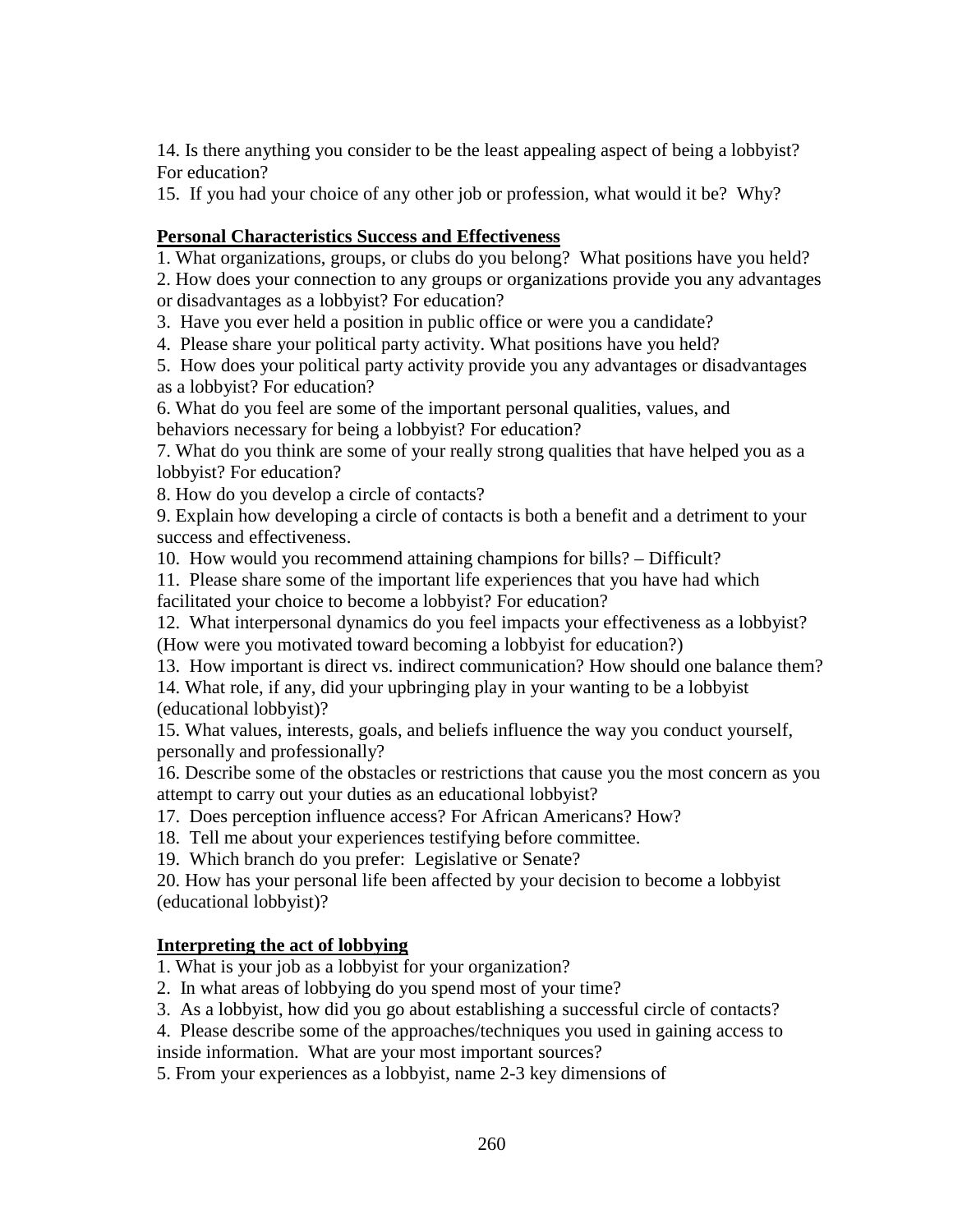lobbying for sustained success – the habits, tactics, and strategies– that enable a lobbyist to guide successful educational policy over the long term.

6. How much freedom do you have to determine your tactics on most problems?

7. How often do you alter your own personal tactics? Why?

8. Describe these in the context of your concrete experiences as an African American lobbyist.

9. If lobbyists play an important part in swaying public opinion and public interest, what are their secrets and what are the limits to their powers? How does being an African American lobbyist add to or limit your powers?

10. How does educational lobbying differ from other areas of lobbying?

11. Explain the major obstacles or interests which oppose educational reform, restructuring, or lobbying?

12. How should lobbyists work both sides of the aisle on educational issues?

13. Where would you rank the importance of joint activity with other lobby organizations on education policy?

14. How often do you consult other lobbying groups for strategy on education policy?

15. How often is your personal recommendation on (education) policy adopted?

16. Have you ever been sidelined? – How often? Common? Describe that experience.

17. What are the impacts on ones career if they do not go along with the team?

18. Explain how you would consider representing a client who produced conflict.

19. How would you hold policy and law makers accountable for student achievement at the national, state and local level?

20. Are you familiar with the School to Prison Pipeline? How have or would you influence policy and/or strategy to address the School to Prison Pipeline?

# **Ability to Impact and Influence Education**

1. How should policy and law makers measure the success of their schools? Is highstakes testing a viable answer?

2. In your view, how much is student achievement impacted by schools versus the impact of policy?

3. What is your role as an educational lobbyist?

4. If you could lobby and mobilize interests in three key areas of education what would they be? How would you mobilize those interests?

5. What group or groups would you consider to be opponents of those educational interests?

6. How is their strength and ability to mobilize interest against those educational interests measured?

7. Could you share how you keep an eye on the alignments of important people for or against an education issue or bill?

8. How often do policy makers come to you to solicit you view on any policy matter? Educational matter?

9. How do you feel that being African American impacts whether or not your view on a policy matter is solicited?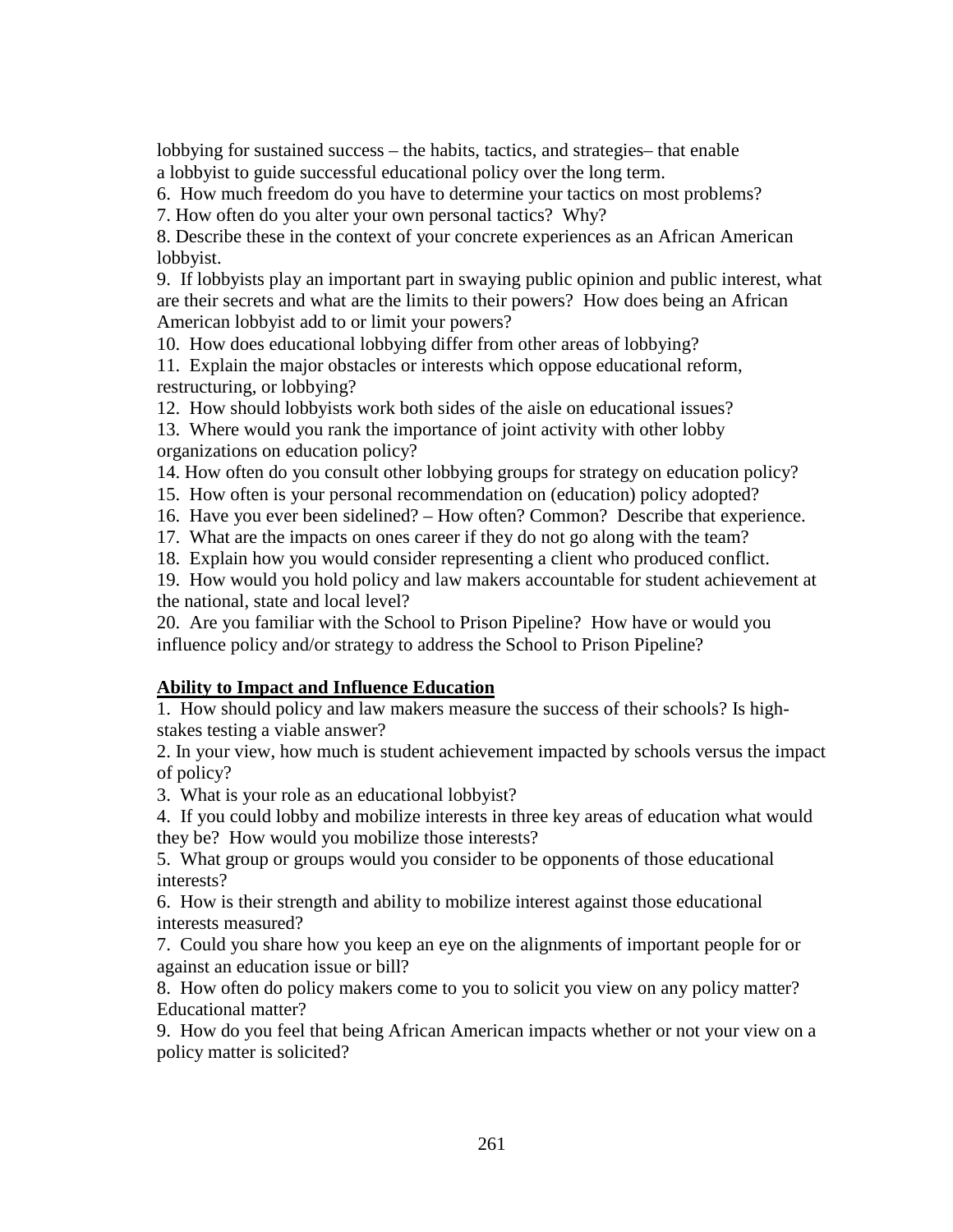10. Describe a specific policy matter where being an African American impacted whether or not your view on the policy matter was solicited?

11. How have you responded to perceived practices tactics or processes which do not permit you to have any input in a policy matter?

12. What specific approaches would you follow to try to get a member of Congress or any public official to see your point of view?

13. Which approach has worked best and least?

14. How would you utilize the approaches to impact and influence educational policy.

15. How has becoming an educational lobbyist affected your perspective and actions as a lobbyist?

16. How do you communicate your view on educational policy with your organization?

17. What changes have you influenced and impacted in policy to address the issues that are related to education?

18. How have you maintained your focus on education as a priority during the era of Global Warming, Gay and Lesbian Rights, Sub Prime Mortgages, and "March on Wall Street"?

19. In your view what is the state of education in the United States of America?

20. What is your ultimate goal as an educational lobbyist?

# **Perceptions of African American Lobbyists**

1. Is lobbying healthy for our democracy?

2. Are gifts, entertainment, and spending large amounts of time on the Hill paramount to what a lobbyist does?

- 3. How often do you partake in speech writing, preparing reports, answering correspondence, writing legislative bills, or entertaining out of town visitors?
- 4. Describe your role as an African American lobbyist.
- 5. What is your major policy role?

6. How have you had to overcome being an African American in an area that is mostly non-people of color?

7. How does being an African American reflect your sense of belonging to the profession of lobbying or a sense of camaraderie among lobbyists?

8. Do you feel you have to qualify yourself each time you approach someone?

9. How much demand is there for African American lobbyists? Educational lobbyist?

10. What is your record of success in comparison to other non-African American lobbyists in your organization? What is your criterion for success?

11. How often are you called upon by a member of Congress or Senate?

12. Do you receive "leaks" (advance information)? Is this frowned on or accepted?

13. Upon becoming a lobbyist, what areas were you geared towards by your organization?

14. Did you have any input in the areas you would lobby?

15. Regarding educational lobbying, what specific educational areas are you geared towards by your organization?

16. Do you have any input in any specific area of education for which you and your organization should lobby?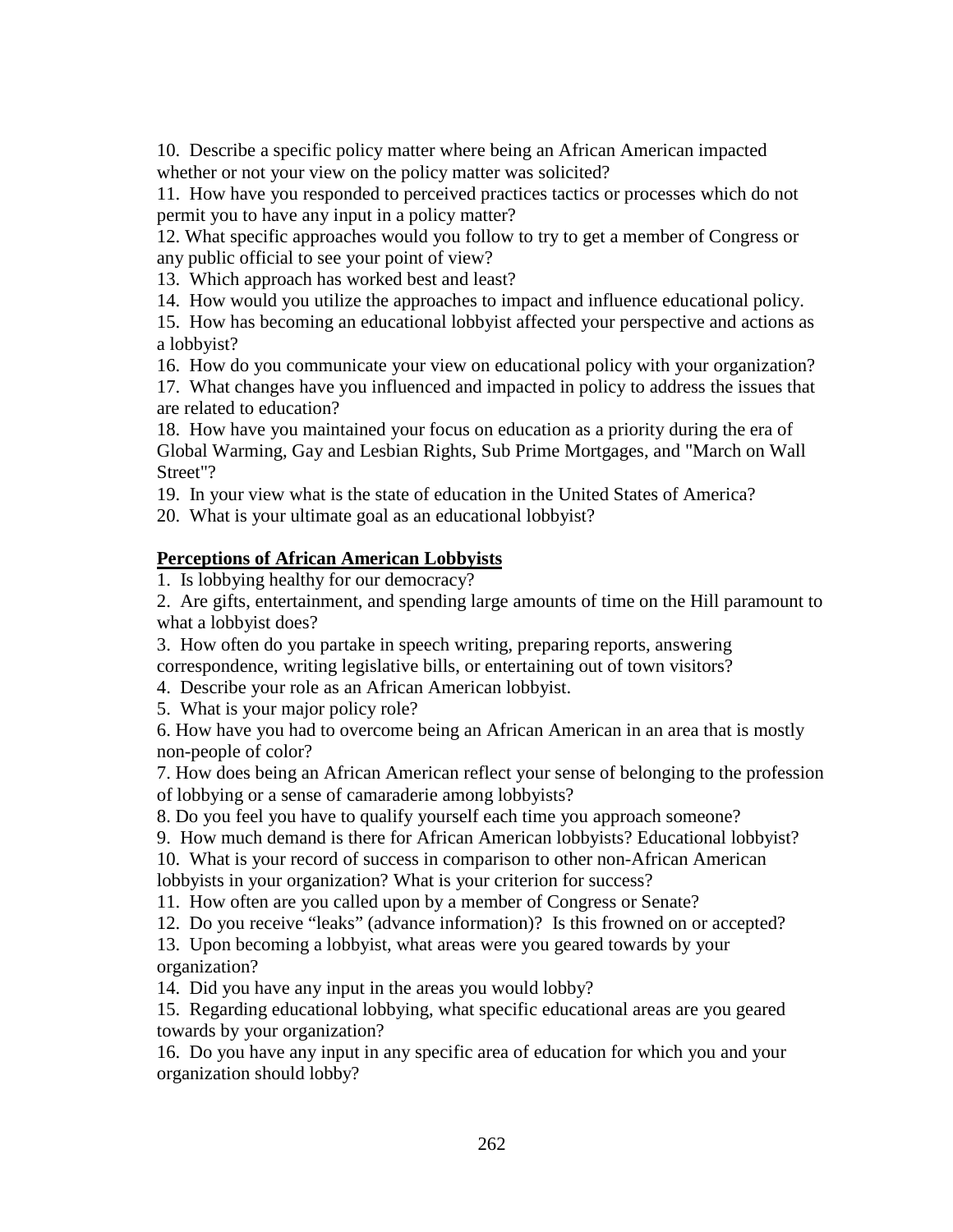17. How have your actions as a lobbyist impacted educational policy?

18. Can you talk about the most difficult decision you made as a lobbyist and what impact it had on education.

19. Share a decision you did not agree with regarding education and its impact on education.

20. What is the legacy you would hope to leave as an African American educational lobbyist?

# **Training and Development of African American educational lobbyists**

There are some who would consider the focus of this study to be un-American by that I mean, I am brining to light insights and mobilizing an interest in an area that some would say is "color-blind" and is based on merit – the act of lobbying and the lobbying process.

1. How do you see your interests as an African American educational lobbyist?

2. Why should anyone want to be an educational lobbyist?

3. How do you think others would feel about a program aimed at the specific development of African American educational lobbyists?

4. Can you tell me about the "K" Street Project and its impact on the number of African American lobbyists in Washington?

5. Why would anyone consider the specific development of more African American educational lobbyists as unhealthy in our democracy?

6. How did you learn the skills necessary for your work? Were you trained in a specific way?

7. What specific specialties, techniques or subject matter should one develop to a lobbyist?

8. What educational background would be best suited for one to become an educational lobbyist?

9. How would you recruit African American educators and students to become educational lobbyists?

10. What advice would you give to aspiring African American educational lobbyists? To the University and Colleges who are developing them?

# **Summarization Question:**

Is there anything I did not ask or that you have not mentioned that you would like to add about yourself, about your experiences, about being an African America educational lobbyist, and/or about the development of African American educational lobbyist?

We have come to the conclusion of our interview. I thank you for your participation in this study.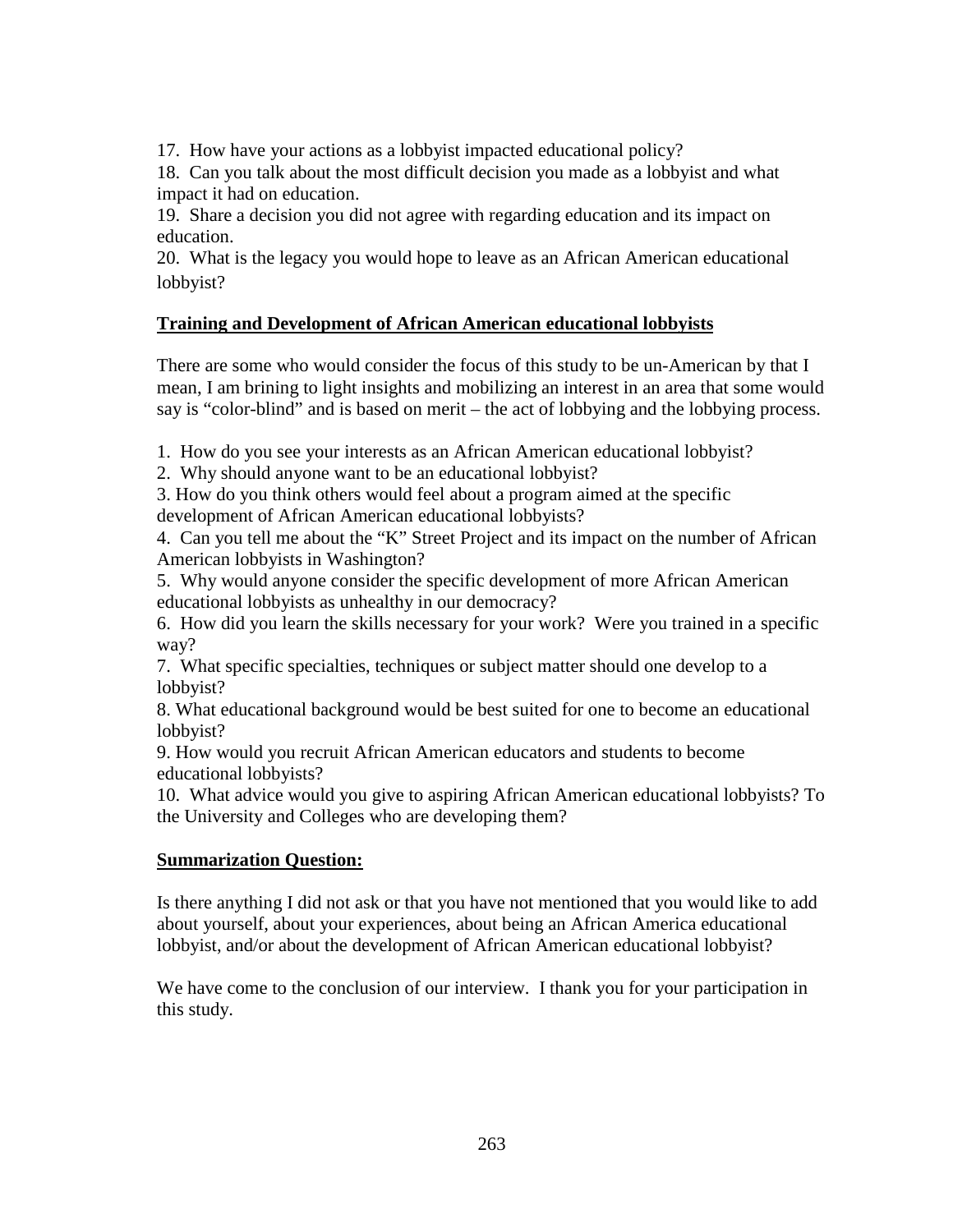### **APPENDIX C**

### **Recruitment Letter Script**

 Aaron J. Griffen 13506 Lakewood Meadow Drive Cypress, Texas 77429

August 3, 2013

"African American Educational Lobbyist" Podesta Group 450 K Street Washington, D.C. 20004

I am Aaron J. Griffen, a doctoral student at Texas A&M University and I am conducting a study on African American educational lobbyists. In order to gain more insight and information on this topic, I would like to interview five African American educational lobbyists. The risks associated in this study are minimal, and are not greater than risks ordinarily encountered in daily life. There will be no costs for taking part in this study, aside from your time. Your participation in this study will last about 60 to 90 minutes. A follow up visit may occur which will last up to 30 minutes. During this visit or interview I will ask questions from an interview protocol/questionnaire. In order to get exact information from you, and increase the strength of the study, you will be audio taped in the 60 to 90 minute interview session.

All information gathered during the study will be confidential. Please respond to this letter stating your interest and to discuss your participation in this study. I can be reached at 281-772-6717 or [akgriffen@neo.tamu.edu.](mailto:akgriffen@neo.tamu.edu)

Yours truly,

Aaron J. Griffen, M.Ed. PhD Student Texas A&M University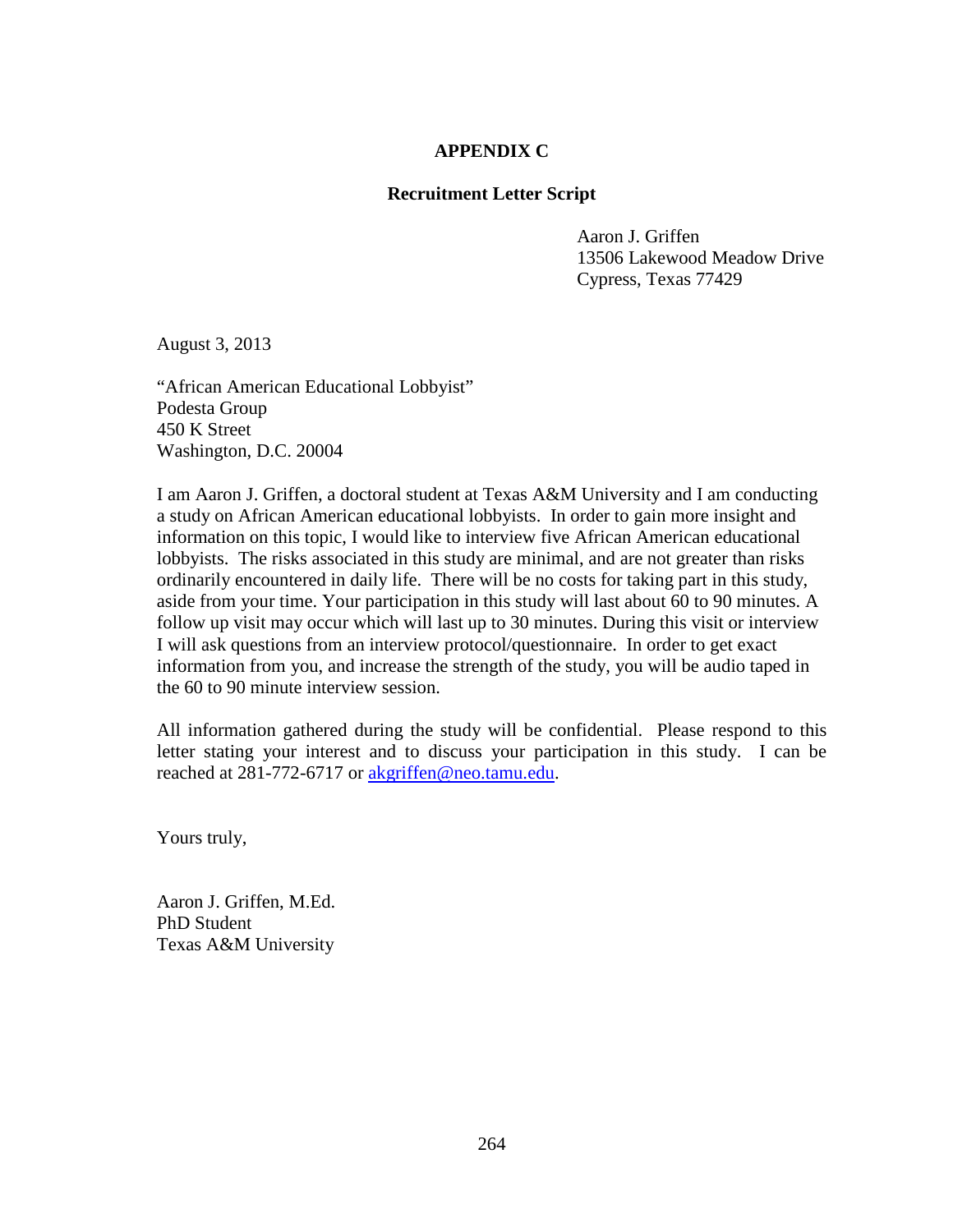#### **APPENDIX D**

#### **Recruitment Email Script**

 Hello, I am Aaron J. Griffen, a doctoral student at Texas A&M University and I am conducting a study on African American educational lobbyists. In order to gain more insight and information on this topic, I would like to interview five African American educational lobbyists. The risks associated in this study are minimal, and are not greater than risks ordinarily encountered in daily life. There will be no costs for taking part in this study, aside from your time. Your participation in this study will last about 60 to 90 minutes. A follow up visit may occur which will last up to 30 minutes. All information gathered during the study will be confidential. Please respond to this email stating your interest at **akgriffen@neo.tamu.edu** or contact me at 281-772-6717 in order to further discuss your participation in this study.

Yours truly,

Aaron J. Griffen, M.Ed. PhD Candidate Texas A&M University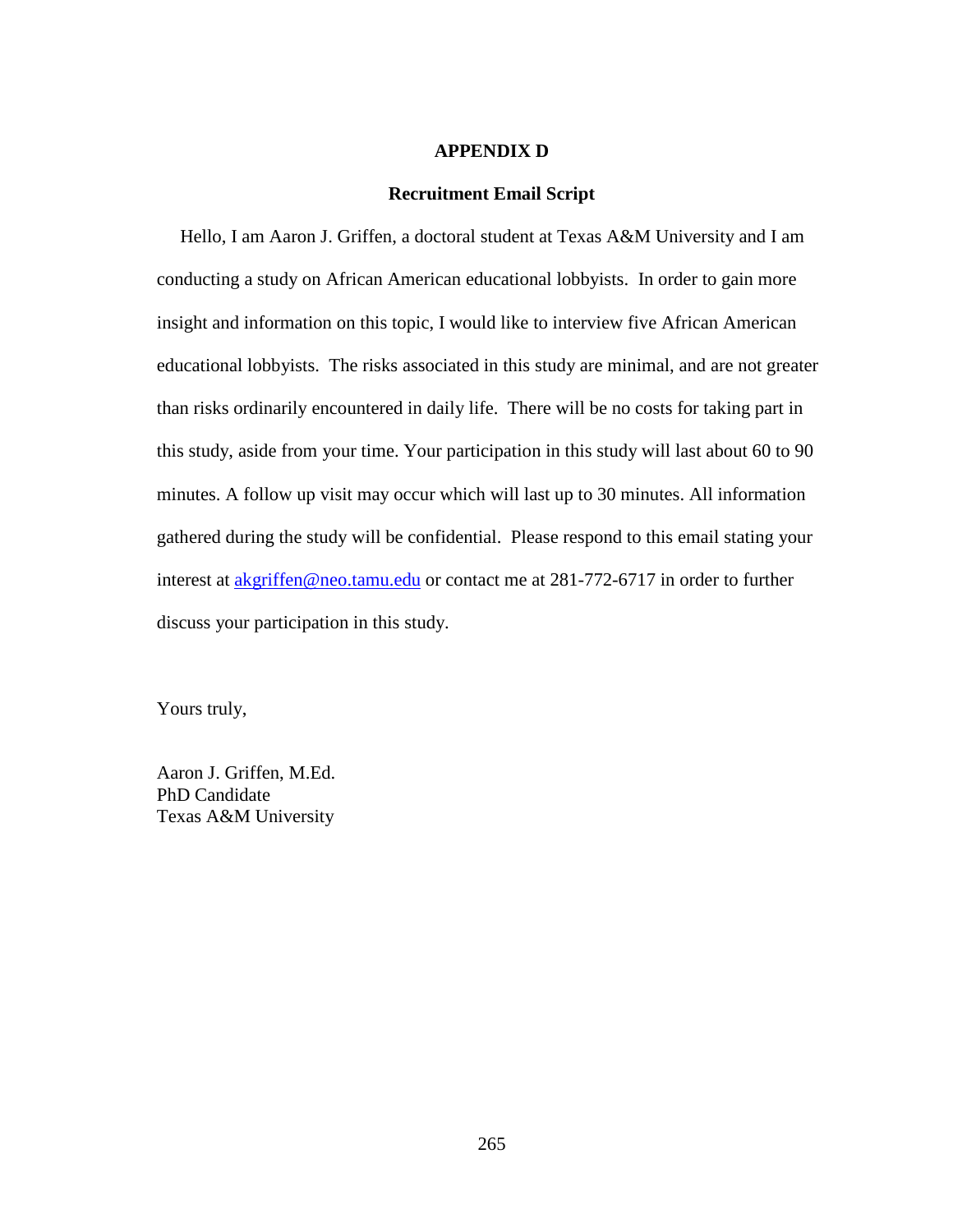#### **APPENDIX E**

#### **Phone Script**

 Hello, I am Aaron J. Griffen, a doctoral student at Texas A&M University and I am conducting a study on African American educational lobbyists. In order to get more information on this topic, I would like to interview five African American educational lobbyists. The interview will last approximately 60 to 90 minutes and will be at a location of your choice. A follow up visit may occur which will last up to 30 minutes. The risks associated in this study are minimal, and are not greater than risks ordinarily encountered in daily life.

 All information gathered during the study will be confidential. I will be the only person with access to your consent form, which links your name with the subject number. Your identity will be disguised through this specific coding. In order to get exact information from you, and increase the strength of the study, you will be audio taped in the 60 to 90 minute interview session.

 Your name will be pre-coded to the recording tape that will be used to record the interview session. The transcriptions (writing down from the tape what you said) will also be coded in order to further protect you confidentiality. Written reports may entail the use of quoted material. At the conclusion of the study, the information gathered and audiotapes, identifiable only by subject number, will be stored in a locked file that only I will be able to access. The information obtained from this research will be used for the publication or educational purposes of this researcher only and nor for any other purpose.

266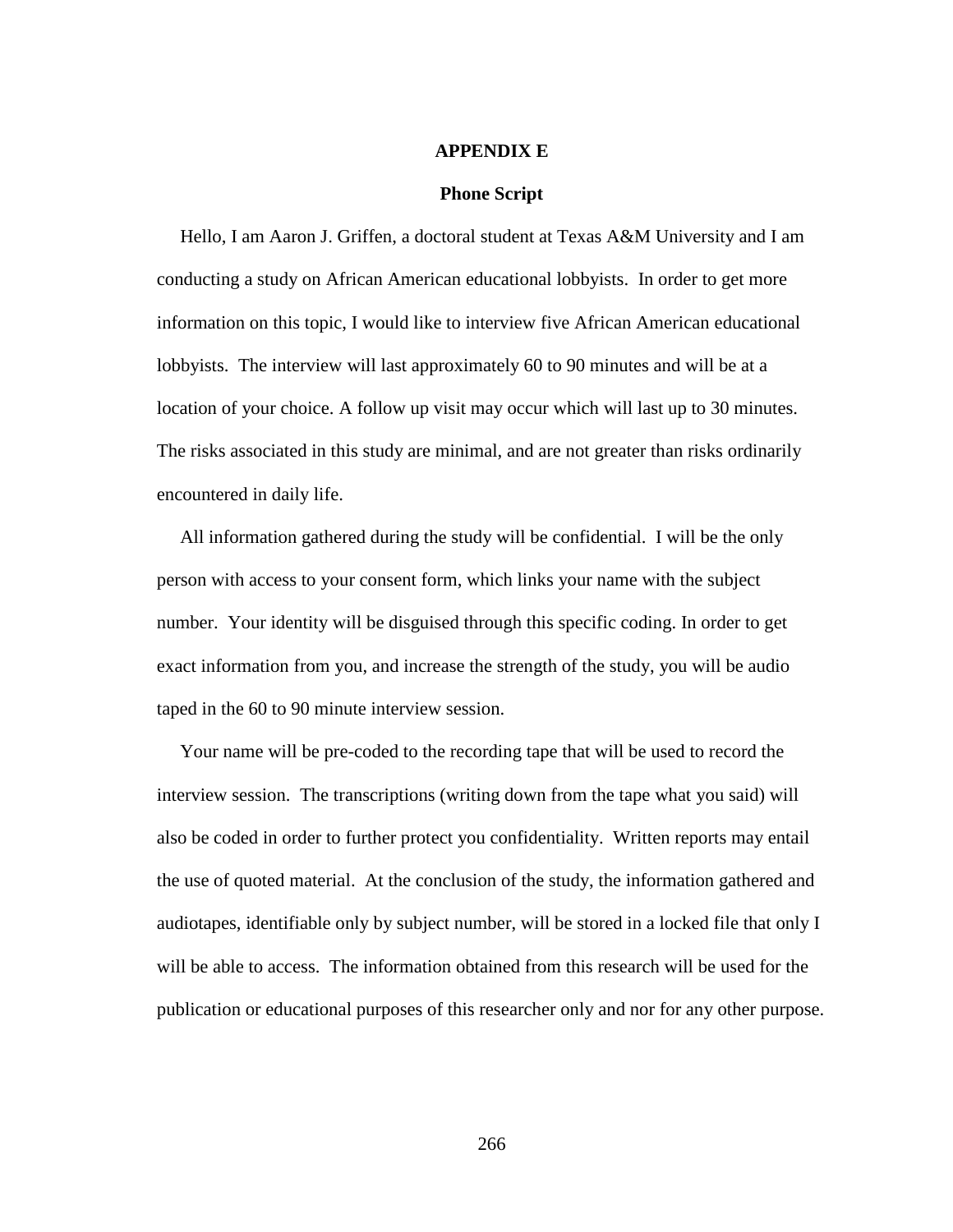### **APPENDIX F**

#### **AARON JERMAINE GRIFFEN**

*Curriculum Vitae*

Principal Sierra High School Harrison School District 2 5940 Traditions Drive Colorado Springs, Colorado 80924 Phone: 281-772-6717 Email: [akgriffen@tamu.edu](mailto:akgriffen@tamu.edu) [ajgriffen1974@gmail.com](mailto:ajgriffen1974@gmail.com)

#### *Educational Background*

| <b>Texas A&amp;M University</b>                             | <b>College Station, Texas</b> |
|-------------------------------------------------------------|-------------------------------|
| PhD (Candidate) Curriculum and Instruction, Urban Education | 2010 to Present               |

| <b>Prairie View A&amp;M University</b> | <b>Prairie View, Texas</b> |
|----------------------------------------|----------------------------|
| Mid-Management Certification           | 2004                       |
| <b>M.ED Educational Administration</b> | 2002                       |
| Secondary English Certification (6-12) | 2001                       |
| B.A. History                           | 1999                       |
| B.A. English                           | 1997                       |

**Areas of Research Interest:** Curriculum and Instruction, Urban Education, Diversity and Multicultural Education, Equity, Urban Policy and Analysis, Critical Studies, Teacher and Student Efficacy, Resiliency, Qualitative Inquiry, Narrative Analysis, and Professional Development.

### *Professional Experience*

**Principal – Sierra High School** Harrison District 2, Colorado Springs, Colorado, 2014 – present.

**Research Associate – Center for Urban School Partnerships,** Texas A&M University, College Station (Fall 2013).

**Graduate Assistant – Urban Policy and Analysis – Co-Professor,** Department of Educational Curriculum and Instruction, College of Education, Texas A&M University College Station, Texas (Fall 2013).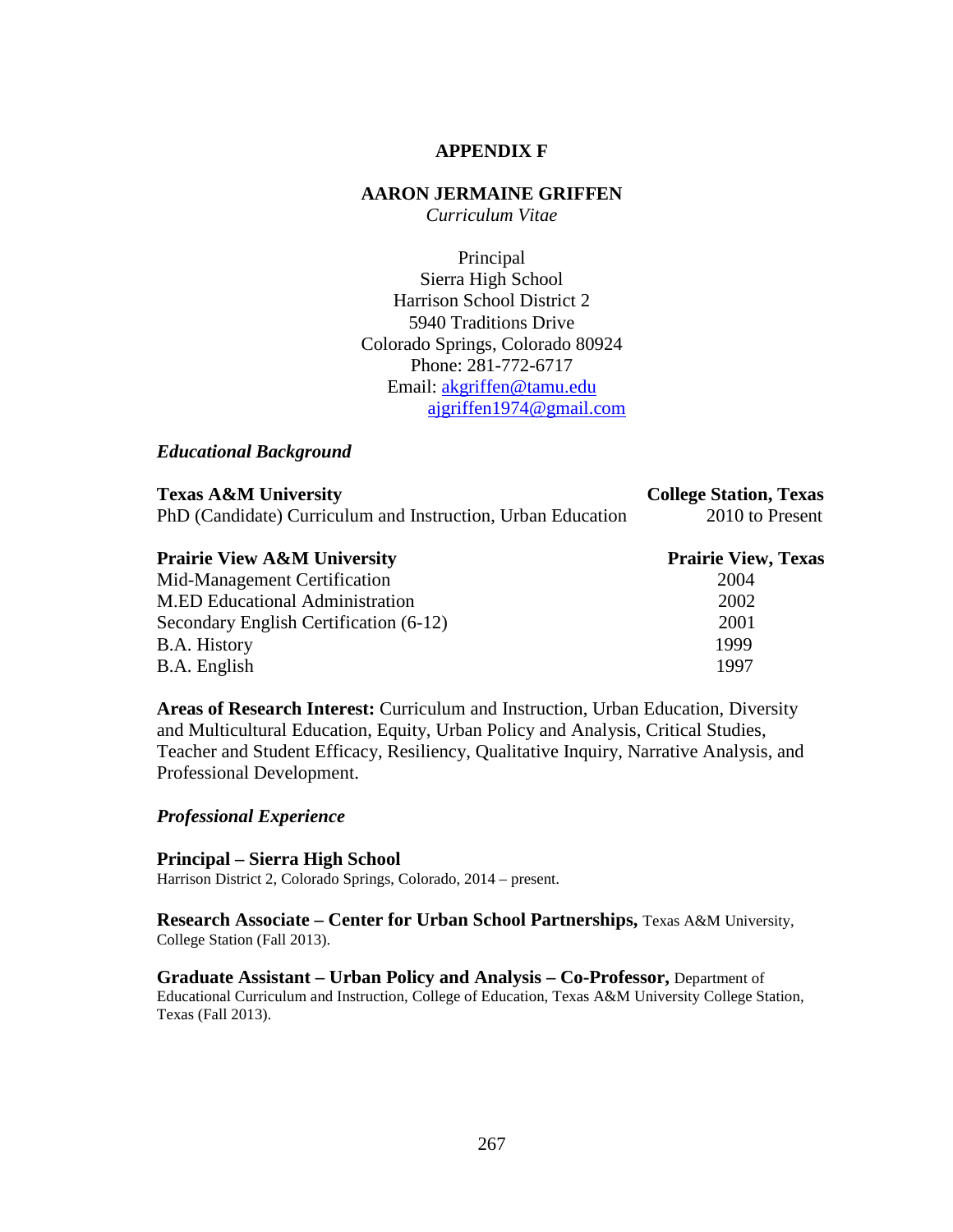**Graduate Assistant – African American Learner in Urban Settings – Co-Professor,**  Department of Educational Curriculum and Instruction, College of Education, Texas A&M University College Station, Texas (Spring 2013).

**Assistant Principal - T. S. Grantham Academy for Engineering** Aldine Independent School District, Houston, Texas, 2006 - 2014

**Classroom Teacher - T.S. Grantham Academy for Engineering** Aldine Independent School District, Houston, Texas, 1999-2006

### *Selected Editorial Publications*

International Journal of Diversity in Education, Associate Editor SAGE Open, Associate Editor

### *Refereed Journals/Books/Chapters*

- Griffen, A.J. (Submitted 2015). Product of the ghetto: A learning success story. Chapter Submission. Telling Our Stories.
- Griffen, A. J. (Submitted 2014). From "Mammy" to Michelle Obama: An essay on the role of Black women as community leaders. The Sound Historian. Baylor University.
- Watkins-Johnson, J., Lewis, C., and Griffen, A.J. (2013). The exodus of Black principals from urban to suburban schools. *The International Journal of Diversity in Education*.

#### *Selected Conference Presentations*

- Griffen, A.J., (2015, April). Navigating the misconceptions. Presentation. African American Youth Leadership Conference. Colorado College. Colorado Springs, Colorado.
- Griffen, A.J., Gannette, C, Thomas, D. (2015, February). Bridging best practices with Cultural Competency. Presentation. Educating Children of Color Conference. Colorado College. Colorado Springs, Colorado.
- Griffen, A. J., Cain, A.D, McClain, K. (2014, April 4). Gender stereotypes and gender traits: How external enactments result in our bias and conflicts. Roundtable Session. American Educational Research Association Annual Meeting. Philadelphia, Pennsylvania.
- Griffen, A. J. (2014, March 8). From "Mammy" to Michelle Obama: An essay on the role of Black women as community leaders. 118<sup>th</sup> Annual Texas State History Association Conference, San Antonio, Texas.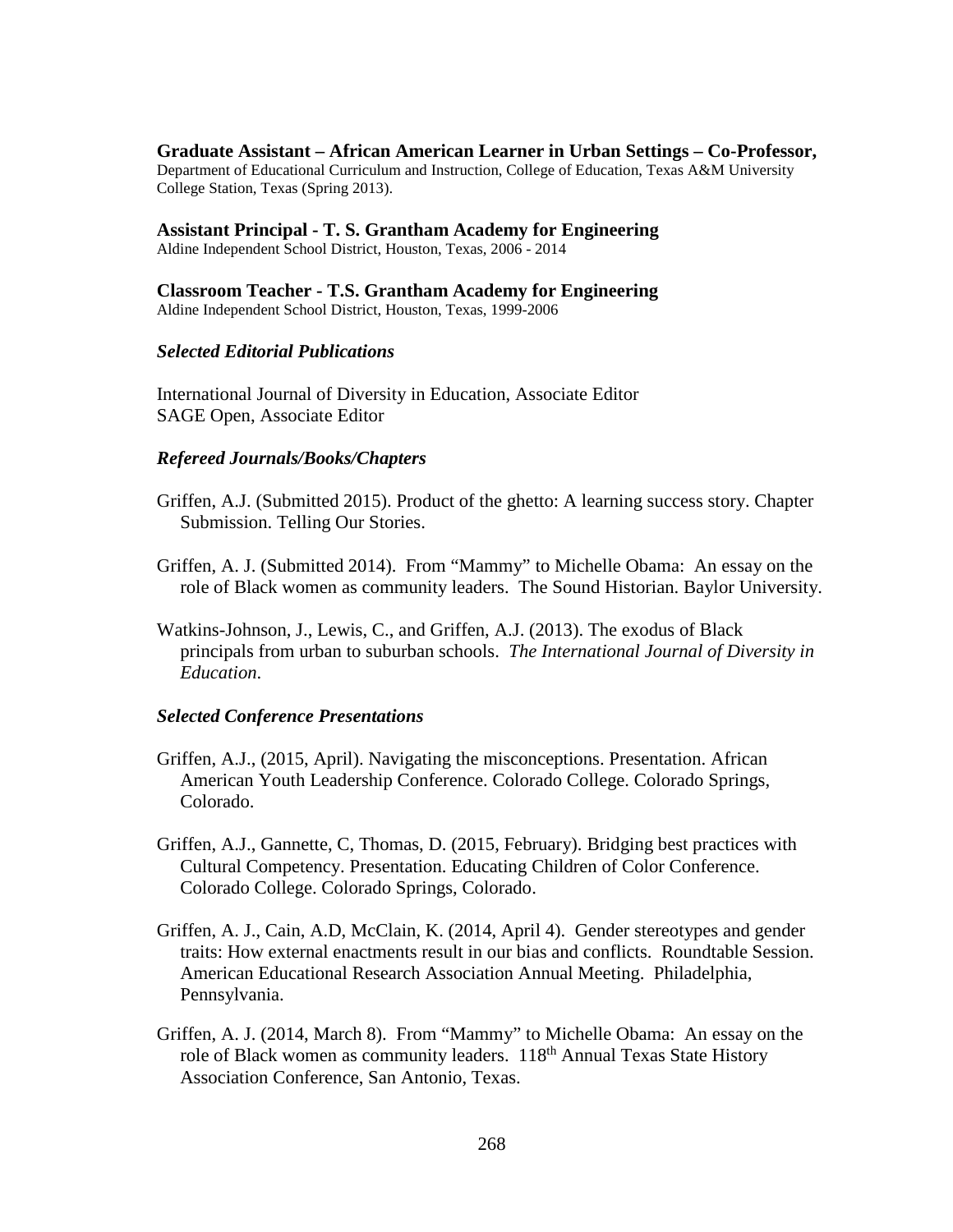- Reid, N., Knipple, K., Griffen, A.J., Rockins, N., Willis, P,. (2013, June 24). PBIS: The Aldine Way. Region IV Positive Behavior Intervention and Support Conference. ESC 4 – Houston, Texas.
- Griffen, A. J. and Cain, A. D. (2012, April 13). The Aldine Way Project: Chronicling the oral histories of the Aldine way. Texas Oral History Association Conference. Texas State University, San Marcos, Texas.
- Griffen, A. J. (2012, April 13). The symbiotic relationship of narrative analysis and oral history: thematic, linguistic and social analysis. Texas Oral History Association Conference. Texas State University, San Marcos, Texas.

#### *Selected Professional Development Presentations:*

Griffen, A.J., (2015, May 27). Developing equity consciousness and practice. Cultural Competency Series. Sierra High School Staff Training.

- Griffen, A.J., (2015, May 27). Cultural misconceptions, identity, and social constructs of cultural competency. Harrison District 2 Administrator End of Year Reflections Meeting. Colorado Springs, Colorado.
- Griffen, A.J., Gannette, C, Thomas, D. (2014, July 27). Bridging best practices with Cultural Competency. Presentation. Harrison District 2 New Staff Institute. Colorado Springs, Colorado.
- Griffen, A. J., and Flores, G. B. (2014, January 17) District In-service: Grantham Academy discipline data updates and Safe and Secure Schools updates.
- Brown, R., Griffen, A. J., Adams, J., and Flores, G. B. (2013, September 28) Understanding the Invest evaluation modules Domains 2 and 3: Instructional domains.
- Griffen, A. J. & Flores, G. B. (2013, August 16) Grantham Academy in-service: Safe and Secure Schools and Emergency operations and procedures.
- Flores, G. B. & Griffen, A. J. (2013, August 16) Grantham Academy 2012-2013 discipline data and attendance review: Integrating Positive Behavior Intervention and Supports with Professional Learning Communities.
- Griffen, A. J. (2013, August 14) Grantham Academy new teacher campus policy and procedures overview: Safe and Secure Schools, emergency operations and procedures, work orders, referrals, and technology implementation.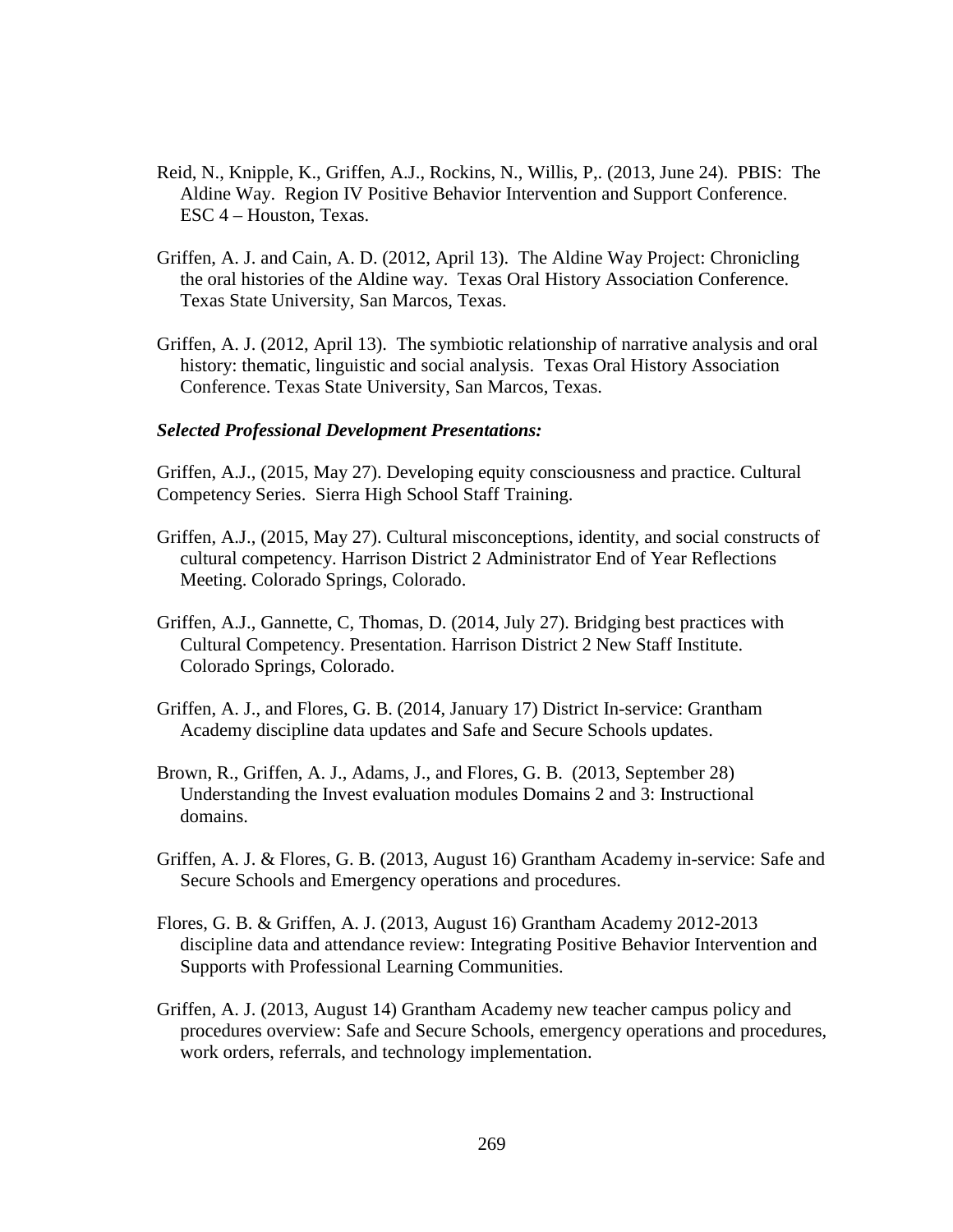- Griffen, A. J. (2013, August 12-13) Invest Domain 1 "Planning and Preparation": Demonstrating knowledge of students. Aldine ISD New Teacher Induction, 2013.
- Griffen, A. J. (2013, May 10) National Junior Honor Society Induction Speaker.
- Griffen, A. J. (2013, January 16). Invest video conference correspondence guide training for English Lanuage Arts and Reading teachers.
- Griffen, A. J. (2012, December 20). Invest video conference correspondence guide training for teachers.
- Griffen, A. J. (2012, December 17). Invest video correspondence training for administrators.
- Brown, R., Griffen, A. J., Adams, J., and Flores, G. B. (2012, October 8) Understanding the Invest evaluation modules 1 to 11: Instructional domains.
- Griffen, A. J. (2012, August 21) Grantham Academy in-service: Safe and Secure Schools and Emergency operations and procedures.
- Flores, G. B. & Griffen, A. J. (2012, August 21) Grantham Academy 2011-2012 discipline data and attendance review: Effort based abilities, learning environments, and building student efficacy.
- Griffen, A. J. (2012, August 17)  $21^{st}$  century instructional experiences for the  $21^{st}$  century learner: Learning with purpose and meaning through cultural relevancy, the development and implementation of critical learner centered environments, and applying best practices of learning research.
- Brown, R., Adams, J., Griffen, A. J., & Flores, G. B. (2012, August 16) Grantham Academy Invest evaluation training: Instructional domains.
- Griffen, A. J. (2012, June 7) Grantham Academy and Reed Academy Safe and Secure Schools and Emergency operation and procedures: Emergency evacuation, lock down, and campus security.
- Griffen, A.J. (2012, May 11) National Junior Honor Society Induction Speaker.
- Griffen, A. J. (2011, August 22) Aldine ISD Ethics presentation: Grantham Academy.
- Griffen, A. J. (2011, August 21) Grantham Academy in-service: Safe and Secure Schools and Emergency operations and procedures.
- Griffen, A. J. (2011, August 20) Grantham Academy Title I Compact: 7<sup>th</sup> grade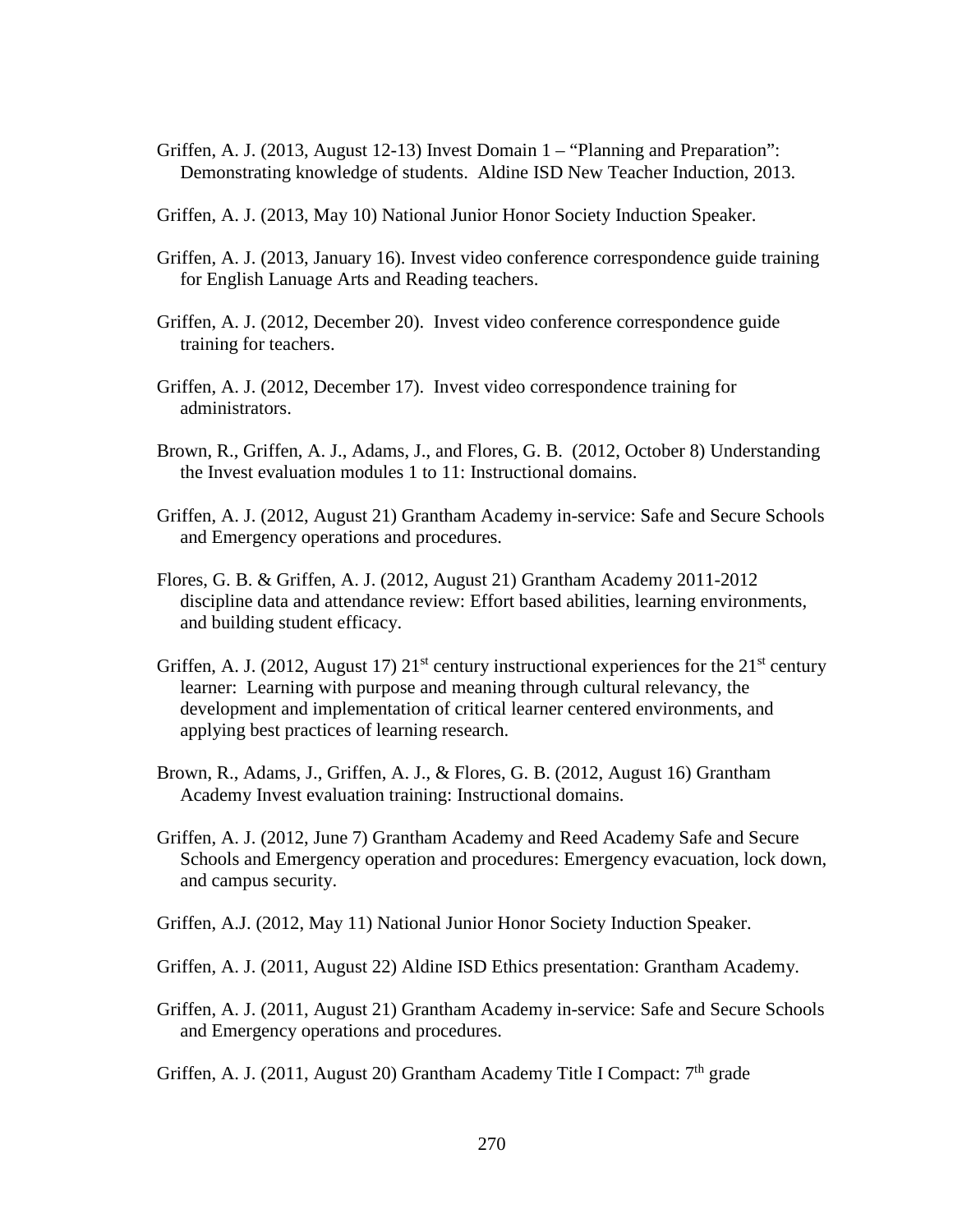orientation.

- Griffen, A. J. & Flores, G. B. (2011, August 16) Grantham Academy discipline data review 2010 – 2011 school year: Positive Behavior Support and Love and Logic training.
- Brown, R., Adams, J., Griffen, A. J. & Flores, G. B. (2011, August 15) Grantham Academy staff in-service: Teaching with the brain in mind and teaching with poverty in mind.
- Griffen, A.J. (2011, May 12) National Junior Honor Society Induction Speaker.
- Griffen, A. J. & Flores, G. B. (2011, January 14) Grantham Academy discipline data fall review August 23, 2010 - January 14, 2011: Discipline data, building blocks for successful leadership, and learning how to fish.
- Griffen, A. J. & Davis, J. (2011, January 5). Team A.M.C in-service at Grantham Academy: Leadership traits and utilizing the tools we have.
- Duong, R., Scott, J., Griffen, A. J., & Flores, G. B. (2010, October 13). District in service at Grantham Academy: Teaching for rigor and relevance.
- Griffen, A. J. (2010, August 20). Grantham Academy teacher handbook presentation: Duty, sac, d-hall, lunch d-hall, and maintenance.
- Griffen, A. J. (2009, August 17). Grantham Academy co-teaching and support facilitation: A professional marriage.
- Griffen, A. J. (2010, August 17). Grantham Academy safe and secure schools and emergency operations and procedures presentation: Building safety and security, fire safety, crisis preparation and response, and lockdown procedures.
- Griffen, A. J. And Flores, G. B. (2010, August 17). Discipline data, utilizing love and logic, and campus positive behavioral support and management: District in-service at Grantham Academy.
- Griffen, A. J. (2010, August 12). Implementing Fred Jones with love and logic video session I: Working the crowd and room arrangement.
- Griffen, A. J. (2010, June 7). OEYP 2010 Grantham Academy summer school policy and procedures: Summer school staff presentation.
- Griffen, A.J. (2010, May 8) National Junior Honor Society Induction Speaker.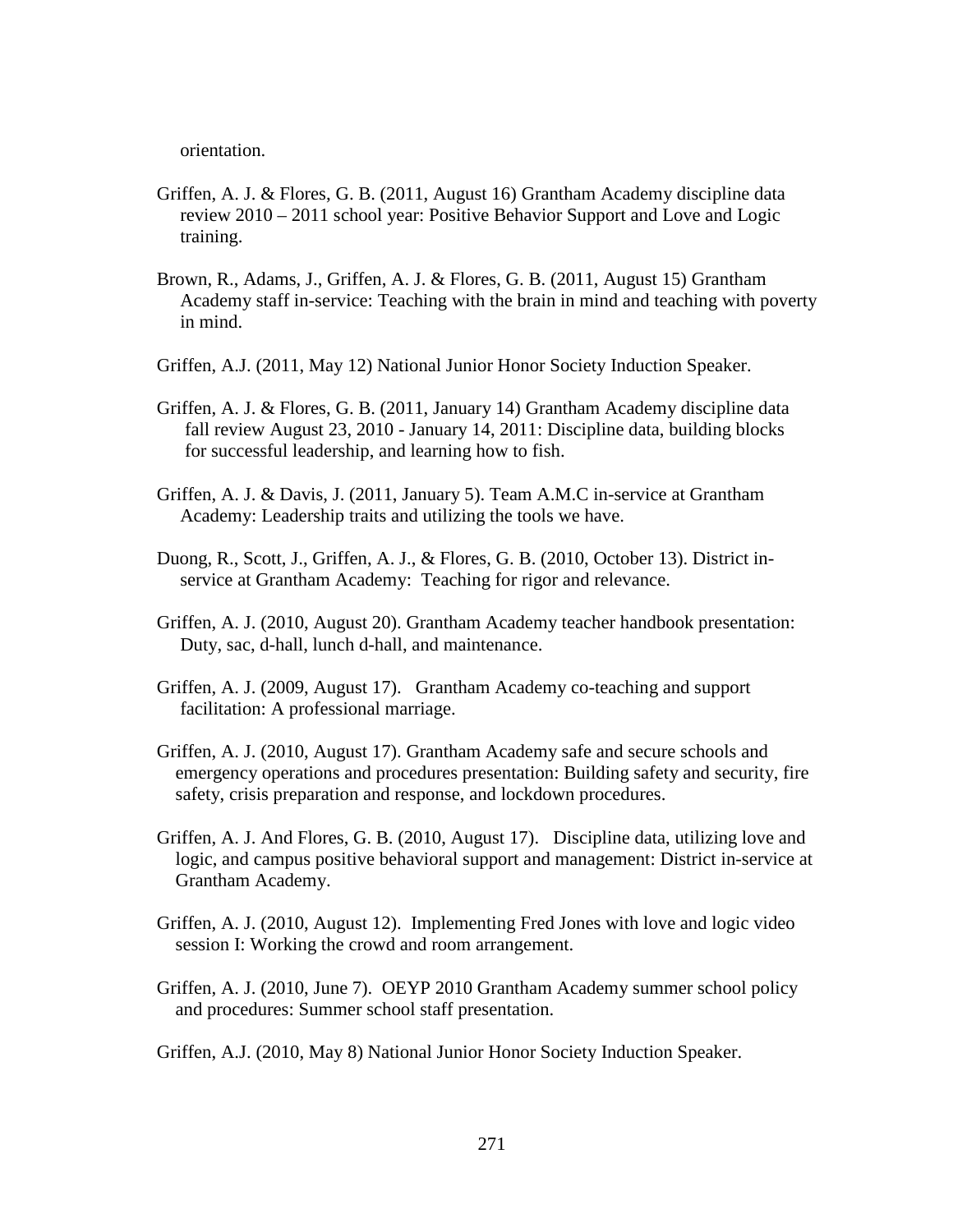- Griffen, A. J. (2010, March 23). Grantham Academy teacher handbook presentation: Duty, sac, lunch d-hall, keys, committees, socials.
- Griffen, A. J. (2009, August 21). Grantham Academy safe and secure schools and emergency operations and procedures presentation: Building safety and security, fire safety, crisis preparation and response, and lockdown procedures.
- Griffen, A. J. (2009, August 21). Grantham Academy teacher handbook presentation: Duty, sac, lunch d-hall, keys, committees, socials.
- Griffen, A. J. (2009, August 17). Discipline data, utilizing love and logic, and campus positive behavioral support and management.
- Griffen, A. J. (2009, August 17). Ethic training: Grantham academy in-service
- Griffen, A. J. (2009, August 12). Aldine I.S.D department of transportation in-service: ethics training.
- Griffen, A. J. (2009, June 6). OEYP 2009 Grantham Academy summer school policy and procedures: Summer school staff presentation.
- Griffen, A.J. (2009, May 10) National Junior Honor Society Induction Speaker.
- Griffen, A. J. (2008, August 19). Grantham Academy discipline data review 2007-2008
- Griffen, A. J. (2008, August 22). Grantham Academy teacher handbook presentation: Duty, sac, lunch d-hall, keys, committees, socials.
- Griffen, A. J. (2008, August 15). Grantham Academy safe and secure schools and emergency operations and procedures presentation: Building safety and security, fire safety, crisis preparation and response, and lockdown procedures.
- Griffen, A.J. (2008, May 9) National Junior Honor Society Induction Speaker and Ceremony Presenter.

,

- Griffen, A. J. (2007, August 17). Grantham Academy teacher handbook presentation:
- Griffen, A. J. (2007, August 14). Grantham Academy discipline data review 2006-2007 Duty, sac, lunch d-hall, keys, committees, socials.
- Griffen, A. J. (2007, August 10). Grantham Academy safe and secure schools and emergency operations and procedures presentation: Building safety and security, fire safety, crisis preparation and response, and lockdown procedures.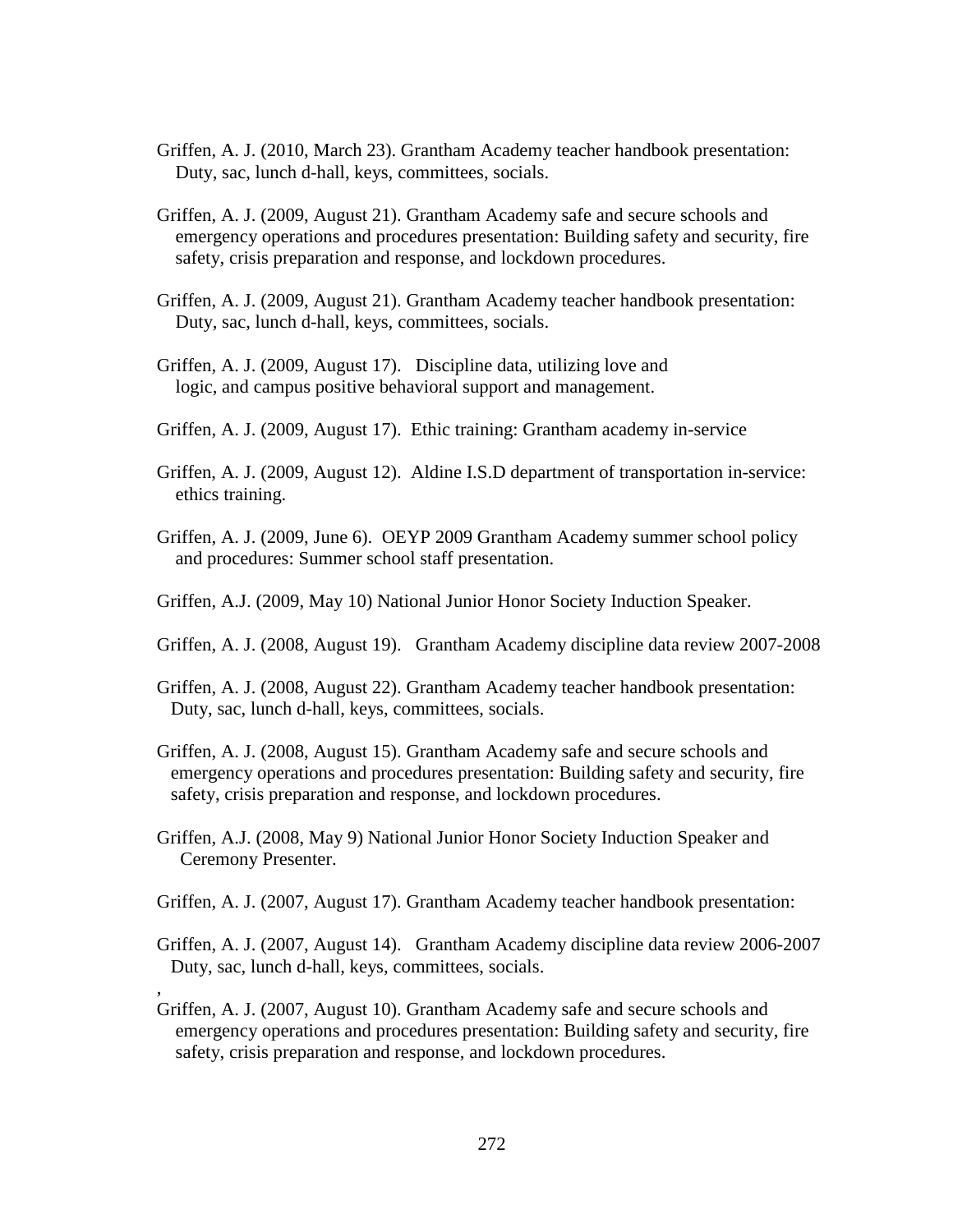Griffen, A. J. (2006, August 12). DISC survey presentation: Grantham Academy waiver day.

# *Community and School Based Projects*

"That Old Stallion Spirit": Oral History of Sierra High School – Stallion Strong, 2015. PASA de Sierra (Peruvian Amazon Study Abroad Program of Sierra). 2015. The Aldine Way Project: Chronicling the Oral History of the "Aldine Way". 2013 current.

# *Selected Keynote Speaking Engagements*

- Griffen, A.J. (2015, April 7). Prayer for Colorado Springs High Schools. Speaker. New Life Men's Breakfast. New Life Church. Colorado Springs, Colorado.
- Griffen, A.J. (2015, February 17). Keeping the Dream. Speaker. Panorama Middle School Black History Celebration.

# *Selected Panels*

Summer Bridge Educator Panel Discussion, 2015 Principal Selection Panel Interviews, 2015 Counselor Selection Panel Interviews, 2013 Assistant Principal Selection Panel Interviews, 2011 Assistant Principal Selection Panel Interviews, 2010 Counselor Selection Panel Interviews, 2010 Sam Houston Administrator Cohort Panel Discussion, 2006 Assistant Principal Selection Panel Interviews, 2001

# *Community Service*

Watch D.O.G.S (Dads of Great Students), Moore Elementary, Cy-Fair ISD, 2013 present. Lakewood Trails Neighborhood Watch, Block Captain, 2013 - present Lakewood Trails HOA Board of Trustees, Member – at – Large, 2006 - 2008 Lakewood Trails HOA Board of Trustees, Vice President, 2003 - 2006 Lakewood Trails HOA Community Newsletter Editor, 2003-2005

# *Memberships*

Teaching Learning and Culture (TLAC) Graduate Student Association (GSA), 2014 American Education Research Association (AERA), 2013 Texas Oral History Association (TOHA), Texas A&M University, 2012 Prairie View A&M University National Alumni Association (NAA), 2012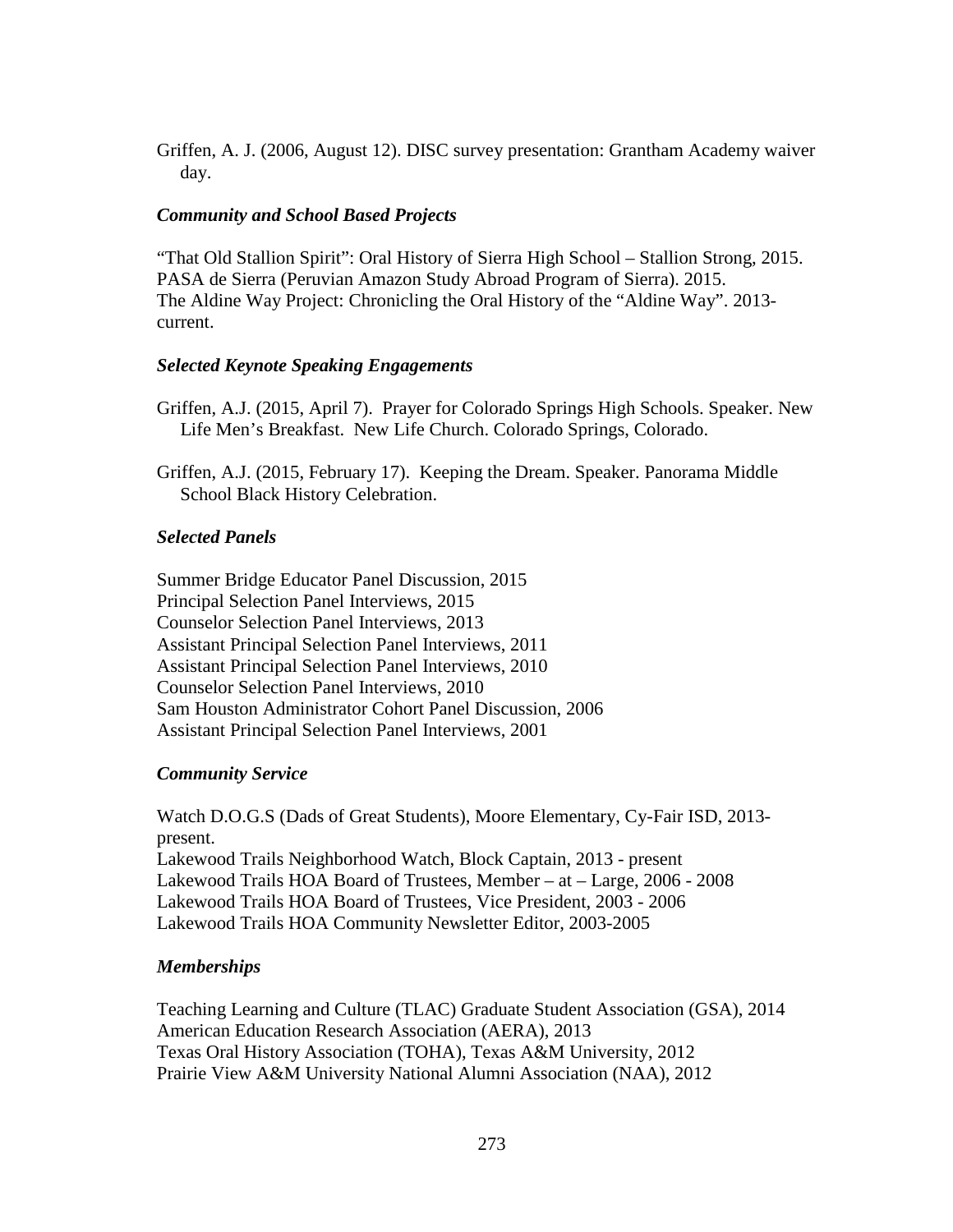Kappa Delta Pi (KDP) International Honor Society in Education, 2011 Center for Urban School Partnerships (CUSP), Texas A&M University, 2010 - present Texas Association of Secondary School Principals (TASSP), 2010 - present Association for Supervision and Curriculum Development (ASCD), 2010 – present Sigma Tau Delta, International English Honor Society (STD)- PVAMU chapter, 1997 Wisconsin Sleepers Incorporated, 1995 to present

### *Awards and Honors*

### **Urban Teaching Award – Texas A&M University, 2013**

*Presented by Dr. Norvella Carter, Director - Center for Urban School Partnerships (CUSP)*

### **Aldine I.S.D Middle School Coach of the Year, 2004**

Presented by Aldine I.S.D Athletics Department

#### **October Teacher of the Month, 2001**

Presented by Grantham Academy for Engineering

### *Grants*

**Discover Grant, 2015** Presented by the International Academy of Science Amount: \$10,000

### **Special Ed 100 Grant, 2015**

Presented by the International Academy of Science Amount: Funded \$0

**George Bush Presidential Library Foundation Graduate Student Travel Grants – Texas A&M University, 2014** Presented by the George Bush Presidential Library Foundation Amount: Unfunded

**Department of Teaching, Learning, and Culture Graduate Student Research and Presentation Grant – Texas A&M University, 2014** Presented by the Department of Teaching, Learning, and Culture Amount: \$500.00

**OGAPS Graduate Student Presentation Grant – Texas A&M University, 2014** Presented by the Office of Graduate and Professional Studies Amount: Unfunded

**OGAPS Graduate Student Research Grant – Texas A&M University, 2014** Presented by the Office of Graduate and Professional Studies Amount: Unfunded

**CEHD Graduate Research Grant – Texas A&M University, 2013** *Presented by College of Education and Human Development Amount: \$1,000*